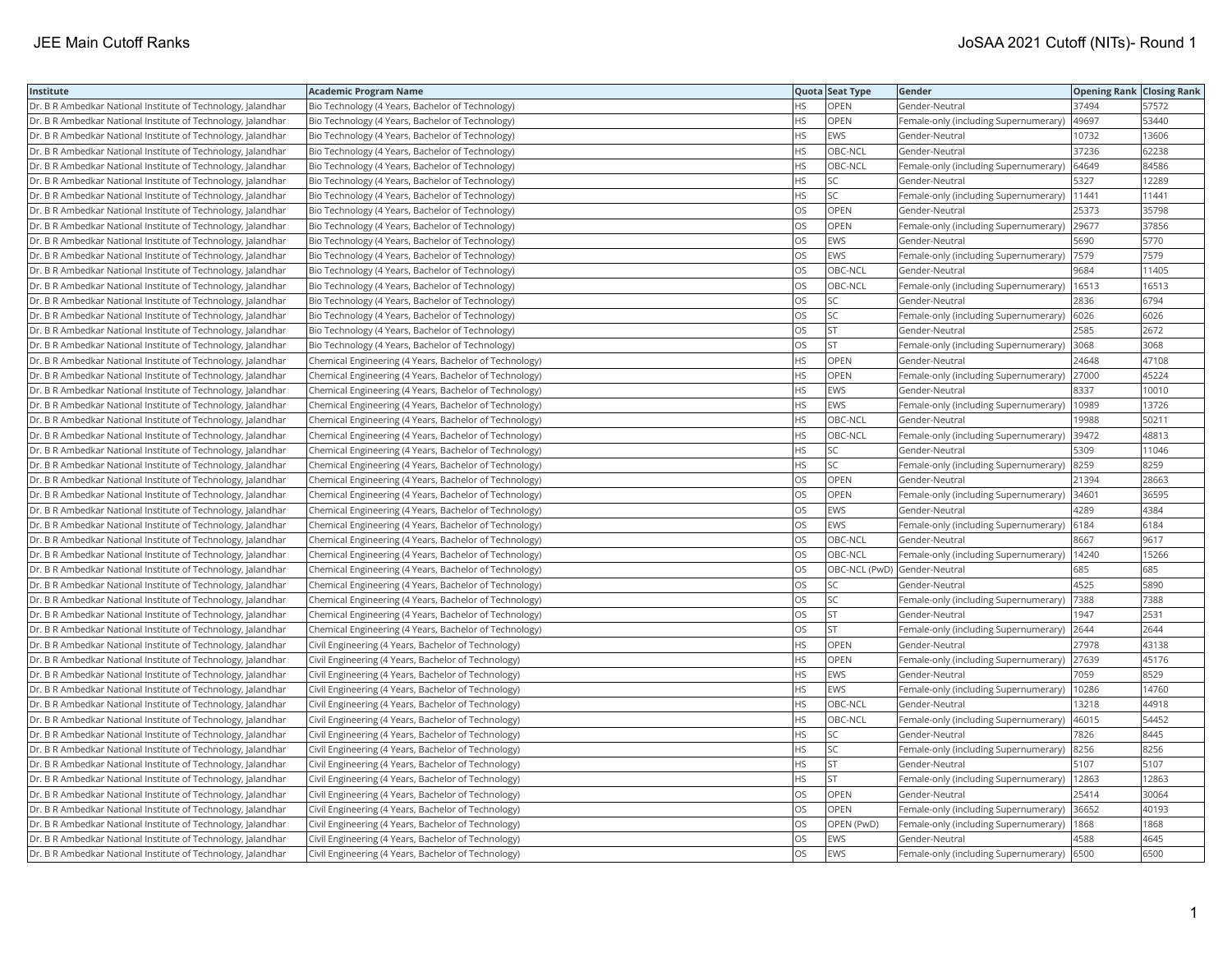| Institute                                                    | <b>Academic Program Name</b>                                                |           | Quota Seat Type | Gender                                                | <b>Opening Rank Closing Rank</b> |       |
|--------------------------------------------------------------|-----------------------------------------------------------------------------|-----------|-----------------|-------------------------------------------------------|----------------------------------|-------|
| Dr. B R Ambedkar National Institute of Technology, Jalandhar | Civil Engineering (4 Years, Bachelor of Technology)                         | OS        | OBC-NCL         | Gender-Neutral                                        | 8939                             | 9582  |
| Dr. B R Ambedkar National Institute of Technology, Jalandhar | Civil Engineering (4 Years, Bachelor of Technology)                         | OS        | OBC-NCL         | Female-only (including Supernumerary)                 | 11801                            | 15047 |
| Dr. B R Ambedkar National Institute of Technology, Jalandhar | Civil Engineering (4 Years, Bachelor of Technology)                         | <b>OS</b> | SC              | Gender-Neutral                                        | 3377                             | 4930  |
| Dr. B R Ambedkar National Institute of Technology, Jalandhar | Civil Engineering (4 Years, Bachelor of Technology)                         | OS        | <b>ST</b>       | Gender-Neutral                                        | 1170                             | 1271  |
| Dr. B R Ambedkar National Institute of Technology, Jalandhar | Civil Engineering (4 Years, Bachelor of Technology)                         | OS        | <b>ST</b>       | Female-only (including Supernumerary)                 | 2089                             | 2089  |
| Dr. B R Ambedkar National Institute of Technology, Jalandhar | Computer Science and Engineering (4 Years, Bachelor of Technology)          | <b>HS</b> | OPEN            | Gender-Neutral                                        | 2654                             | 10024 |
| Dr. B R Ambedkar National Institute of Technology, Jalandhar | Computer Science and Engineering (4 Years, Bachelor of Technology)          | ΗS        | OPEN            | Female-only (including Supernumerary)                 | 4409                             | 10787 |
| Dr. B R Ambedkar National Institute of Technology, Jalandhar | Computer Science and Engineering (4 Years, Bachelor of Technology)          | HS        | OPEN (PwD)      | Gender-Neutral                                        | 173                              | 199   |
| Dr. B R Ambedkar National Institute of Technology, Jalandhar | Computer Science and Engineering (4 Years, Bachelor of Technology)          | HS        | EWS             | Gender-Neutral                                        | 1953                             | 2389  |
| Dr. B R Ambedkar National Institute of Technology, Jalandhar | Computer Science and Engineering (4 Years, Bachelor of Technology)          | <b>HS</b> | EWS             | Female-only (including Supernumerary)                 | 4231                             | 4577  |
| Dr. B R Ambedkar National Institute of Technology, Jalandhar | Computer Science and Engineering (4 Years, Bachelor of Technology)          | HS        | OBC-NCL         | Gender-Neutral                                        | 2407                             | 9250  |
| Dr. B R Ambedkar National Institute of Technology, Jalandhar | Computer Science and Engineering (4 Years, Bachelor of Technology)          | HS        | OBC-NCL         | Female-only (including Supernumerary)                 | 5441                             | 11337 |
| Dr. B R Ambedkar National Institute of Technology, Jalandhar | Computer Science and Engineering (4 Years, Bachelor of Technology)          | HS.       | SC              | Gender-Neutral                                        | 1508                             | 2414  |
| Dr. B R Ambedkar National Institute of Technology, Jalandhar | Computer Science and Engineering (4 Years, Bachelor of Technology)          | HS.       | <b>SC</b>       | Female-only (including Supernumerary)                 | 1755                             | 2117  |
| Dr. B R Ambedkar National Institute of Technology, Jalandhar | Computer Science and Engineering (4 Years, Bachelor of Technology)          | HS.       | <b>ST</b>       | Gender-Neutral                                        | 2831                             | 9007  |
| Dr. B R Ambedkar National Institute of Technology, Jalandhar | Computer Science and Engineering (4 Years, Bachelor of Technology)          | HS.       | <b>ST</b>       | Female-only (including Supernumerary)                 | 9924                             | 9924  |
| Dr. B R Ambedkar National Institute of Technology, Jalandhar | Computer Science and Engineering (4 Years, Bachelor of Technology)          | OS        | OPEN            | Gender-Neutral                                        | 4992                             | 7285  |
| Dr. B R Ambedkar National Institute of Technology, Jalandhar | Computer Science and Engineering (4 Years, Bachelor of Technology)          | OS        | OPEN            | Female-only (including Supernumerary)                 | 10432                            | 12483 |
| Dr. B R Ambedkar National Institute of Technology, Jalandhar | Computer Science and Engineering (4 Years, Bachelor of Technology)          | <b>OS</b> | OPEN (PwD)      | Gender-Neutral                                        | 320                              | 320   |
| Dr. B R Ambedkar National Institute of Technology, Jalandhar | Computer Science and Engineering (4 Years, Bachelor of Technology)          | OS        | EWS             | Gender-Neutral                                        | 912                              | 1117  |
| Dr. B R Ambedkar National Institute of Technology, Jalandhar | Computer Science and Engineering (4 Years, Bachelor of Technology)          | OS        | EWS             | Female-only (including Supernumerary)                 | 2095                             | 2095  |
| Dr. B R Ambedkar National Institute of Technology, Jalandhar | Computer Science and Engineering (4 Years, Bachelor of Technology)          | OS        | EWS (PwD)       | Gender-Neutral                                        | 36                               | 36    |
| Dr. B R Ambedkar National Institute of Technology, Jalandhar | Computer Science and Engineering (4 Years, Bachelor of Technology)          | OS        | OBC-NCL         | Gender-Neutral                                        | 2389                             | 2811  |
| Dr. B R Ambedkar National Institute of Technology, Jalandhar | Computer Science and Engineering (4 Years, Bachelor of Technology)          | OS        | OBC-NCL         | Female-only (including Supernumerary)                 | 4185                             | 5049  |
| Dr. B R Ambedkar National Institute of Technology, Jalandhar | Computer Science and Engineering (4 Years, Bachelor of Technology)          | <b>OS</b> |                 | OBC-NCL (PwD)   Female-only (including Supernumerary) | 466                              | 466   |
| Dr. B R Ambedkar National Institute of Technology, Jalandhar | Computer Science and Engineering (4 Years, Bachelor of Technology)          | OS        | SC              | Gender-Neutral                                        | 1283                             | 1752  |
| Dr. B R Ambedkar National Institute of Technology, Jalandhar | Computer Science and Engineering (4 Years, Bachelor of Technology)          | OS        | SC              | Female-only (including Supernumerary)                 | 2814                             | 2896  |
| Dr. B R Ambedkar National Institute of Technology, Jalandhar | Computer Science and Engineering (4 Years, Bachelor of Technology)          | OS        | SC (PwD)        | Gender-Neutral                                        | 69                               | 69    |
| Dr. B R Ambedkar National Institute of Technology, Jalandhar | Computer Science and Engineering (4 Years, Bachelor of Technology)          | OS        | <b>ST</b>       | Gender-Neutral                                        | 429                              | 809   |
| Dr. B R Ambedkar National Institute of Technology, Jalandhar | Computer Science and Engineering (4 Years, Bachelor of Technology)          | <b>OS</b> | <b>ST</b>       | Female-only (including Supernumerary)                 | 660                              | 660   |
| Dr. B R Ambedkar National Institute of Technology, Jalandhar | Electrical Engineering (4 Years, Bachelor of Technology)                    | ΗS        | <b>OPEN</b>     | Gender-Neutral                                        | 18756                            | 23312 |
| Dr. B R Ambedkar National Institute of Technology, Jalandhar | Electrical Engineering (4 Years, Bachelor of Technology)                    | HS.       | <b>OPEN</b>     | Female-only (including Supernumerary)                 | 24598                            | 25255 |
| Dr. B R Ambedkar National Institute of Technology, Jalandhar | Electrical Engineering (4 Years, Bachelor of Technology)                    | HS.       | EWS             | Gender-Neutral                                        | 4009                             | 4119  |
| Dr. B R Ambedkar National Institute of Technology, Jalandhar | Electrical Engineering (4 Years, Bachelor of Technology)                    | HS.       | OBC-NCL         | Gender-Neutral                                        | 17131                            | 25875 |
| Dr. B R Ambedkar National Institute of Technology, Jalandhar | Electrical Engineering (4 Years, Bachelor of Technology)                    | HS        | OBC-NCL         | Female-only (including Supernumerary)                 | 26052                            | 30045 |
| Dr. B R Ambedkar National Institute of Technology, Jalandhar | Electrical Engineering (4 Years, Bachelor of Technology)                    | HS.       | SC              | Gender-Neutral                                        | 5439                             | 5886  |
| Dr. B R Ambedkar National Institute of Technology, Jalandhar | Electrical Engineering (4 Years, Bachelor of Technology)                    | HS.       | SC              | Female-only (including Supernumerary)                 | 6989                             | 6989  |
| Dr. B R Ambedkar National Institute of Technology, Jalandhar | Electrical Engineering (4 Years, Bachelor of Technology)                    | OS        | OPEN            | Gender-Neutral                                        | 11505                            | 16940 |
| Dr. B R Ambedkar National Institute of Technology, Jalandhar | Electrical Engineering (4 Years, Bachelor of Technology)                    | OS        | <b>OPEN</b>     | Female-only (including Supernumerary)                 | 22660                            | 24927 |
| Dr. B R Ambedkar National Institute of Technology, Jalandhar | Electrical Engineering (4 Years, Bachelor of Technology)                    | OS.       | OPEN (PwD)      | Gender-Neutral                                        | 797                              | 797   |
| Dr. B R Ambedkar National Institute of Technology, Jalandhar | Electrical Engineering (4 Years, Bachelor of Technology)                    | OS        | EWS             | Gender-Neutral                                        | 2452                             | 2456  |
| Dr. B R Ambedkar National Institute of Technology, Jalandhar | Electrical Engineering (4 Years, Bachelor of Technology)                    | OS        | EWS             | Female-only (including Supernumerary)                 | 3853                             | 3853  |
| Dr. B R Ambedkar National Institute of Technology, Jalandhar | Electrical Engineering (4 Years, Bachelor of Technology)                    | <b>OS</b> | OBC-NCL         | Gender-Neutral                                        | 4995                             | 6179  |
| Dr. B R Ambedkar National Institute of Technology, Jalandhar | Electrical Engineering (4 Years, Bachelor of Technology)                    | <b>OS</b> | OBC-NCL         | Female-only (including Supernumerary)                 | 10336                            | 10727 |
| Dr. B R Ambedkar National Institute of Technology, Jalandhar | Electrical Engineering (4 Years, Bachelor of Technology)                    | OS        | SC              | Gender-Neutral                                        | 3035                             | 3483  |
| Dr. B R Ambedkar National Institute of Technology, Jalandhar | Electrical Engineering (4 Years, Bachelor of Technology)                    | <b>OS</b> | SC              | Female-only (including Supernumerary)                 | 5089                             | 5089  |
| Dr. B R Ambedkar National Institute of Technology, Jalandhar | Electrical Engineering (4 Years, Bachelor of Technology)                    | OS        | <b>ST</b>       | Gender-Neutral                                        | 1267                             | 1391  |
| Dr. B R Ambedkar National Institute of Technology, Jalandhar | Electronics and Communication Engineering (4 Years, Bachelor of Technology) | HS.       | <b>OPEN</b>     | Gender-Neutral                                        | 14879                            | 17716 |
| Dr. B R Ambedkar National Institute of Technology, Jalandhar | Electronics and Communication Engineering (4 Years, Bachelor of Technology) | HS        | OPEN            | Female-only (including Supernumerary)                 | 17180                            | 24338 |
| Dr. B R Ambedkar National Institute of Technology, Jalandhar | Electronics and Communication Engineering (4 Years, Bachelor of Technology) | HS.       | <b>EWS</b>      | Gender-Neutral                                        | 2905                             | 3231  |
| Dr. B R Ambedkar National Institute of Technology, Jalandhar | Electronics and Communication Engineering (4 Years, Bachelor of Technology) | <b>HS</b> | EWS             | Female-only (including Supernumerary)   5130          |                                  | 5130  |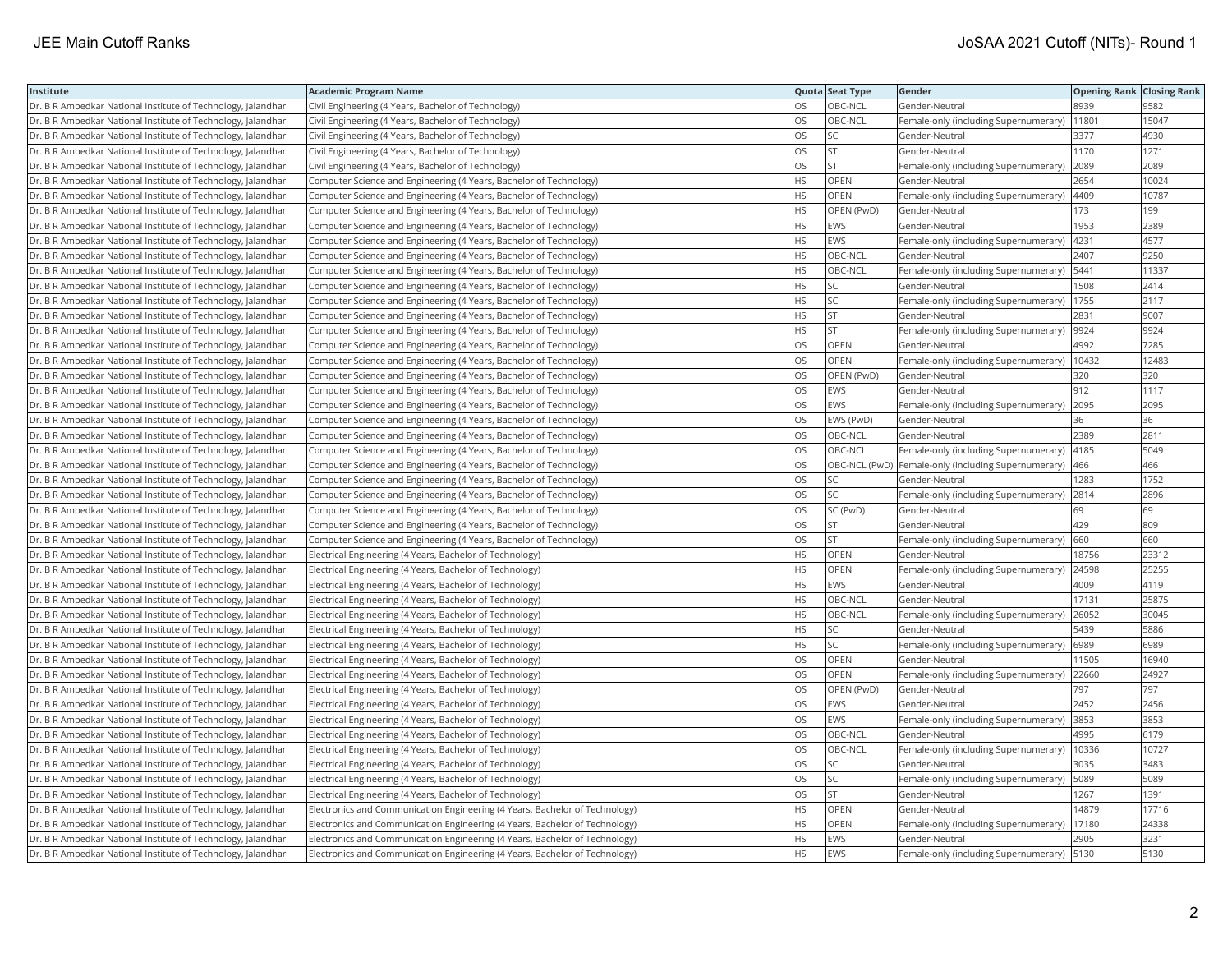| Institute                                                    | <b>Academic Program Name</b>                                                |           | Quota Seat Type              | Gender                                | <b>Opening Rank Closing Rank</b> |       |
|--------------------------------------------------------------|-----------------------------------------------------------------------------|-----------|------------------------------|---------------------------------------|----------------------------------|-------|
| Dr. B R Ambedkar National Institute of Technology, Jalandhar | Electronics and Communication Engineering (4 Years, Bachelor of Technology) | <b>HS</b> | OBC-NCL                      | Gender-Neutral                        | 8634                             | 21666 |
| Dr. B R Ambedkar National Institute of Technology, Jalandhar | Electronics and Communication Engineering (4 Years, Bachelor of Technology) | HS        | OBC-NCL                      | Female-only (including Supernumerary) | 17666                            | 25285 |
| Dr. B R Ambedkar National Institute of Technology, Jalandhar | Electronics and Communication Engineering (4 Years, Bachelor of Technology) | HS        | <b>SC</b>                    | Gender-Neutral                        | 4561                             | 5316  |
| Dr. B R Ambedkar National Institute of Technology, Jalandhar | Electronics and Communication Engineering (4 Years, Bachelor of Technology) | HS        | <b>SC</b>                    | Female-only (including Supernumerary) | 4271                             | 4395  |
| Dr. B R Ambedkar National Institute of Technology, Jalandhar | Electronics and Communication Engineering (4 Years, Bachelor of Technology) | HS.       | lst.                         | Gender-Neutral                        | 19355                            | 19355 |
| Dr. B R Ambedkar National Institute of Technology, Jalandhar | Electronics and Communication Engineering (4 Years, Bachelor of Technology) | OS        | <b>OPEN</b>                  | Gender-Neutral                        | 8773                             | 12749 |
| Dr. B R Ambedkar National Institute of Technology, Jalandhar | Electronics and Communication Engineering (4 Years, Bachelor of Technology) | OS        | <b>OPEN</b>                  | Female-only (including Supernumerary) | 16270                            | 18981 |
| Dr. B R Ambedkar National Institute of Technology, Jalandhar | Electronics and Communication Engineering (4 Years, Bachelor of Technology) | OS        | OPEN (PwD)                   | Gender-Neutral                        | 440                              | 440   |
| Dr. B R Ambedkar National Institute of Technology, Jalandhar | Electronics and Communication Engineering (4 Years, Bachelor of Technology) | OS        | OPEN (PwD)                   | Female-only (including Supernumerary) | 1297                             | 1297  |
| Dr. B R Ambedkar National Institute of Technology, Jalandhar | Electronics and Communication Engineering (4 Years, Bachelor of Technology) | OS.       | <b>EWS</b>                   | Gender-Neutral                        | 1724                             | 1775  |
| Dr. B R Ambedkar National Institute of Technology, Jalandhar | Electronics and Communication Engineering (4 Years, Bachelor of Technology) | OS        | <b>EWS</b>                   | Female-only (including Supernumerary) | 3560                             | 3560  |
| Dr. B R Ambedkar National Institute of Technology, Jalandhar | Electronics and Communication Engineering (4 Years, Bachelor of Technology) | OS        | EWS (PwD)                    | Gender-Neutral                        | 84                               | 84    |
| Dr. B R Ambedkar National Institute of Technology, Jalandhar | Electronics and Communication Engineering (4 Years, Bachelor of Technology) | OS.       | OBC-NCL                      | Gender-Neutral                        | 3890                             | 4481  |
| Dr. B R Ambedkar National Institute of Technology, Jalandhar | Electronics and Communication Engineering (4 Years, Bachelor of Technology) | OS        | OBC-NCL                      | Female-only (including Supernumerary) | 7807                             | 8301  |
| Dr. B R Ambedkar National Institute of Technology, Jalandhar | Electronics and Communication Engineering (4 Years, Bachelor of Technology) | OS        | OBC-NCL (PwD) Gender-Neutral |                                       | 251                              | 251   |
| Dr. B R Ambedkar National Institute of Technology, Jalandhar | Electronics and Communication Engineering (4 Years, Bachelor of Technology) | OS        | SC                           | Gender-Neutral                        | 2454                             | 2717  |
| Dr. B R Ambedkar National Institute of Technology, Jalandhar | Electronics and Communication Engineering (4 Years, Bachelor of Technology) | OS        | <b>SC</b>                    | Female-only (including Supernumerary) | 4270                             | 4903  |
| Dr. B R Ambedkar National Institute of Technology, Jalandhar | Electronics and Communication Engineering (4 Years, Bachelor of Technology) | OS        | <b>ST</b>                    | Gender-Neutral                        | 953                              | 1206  |
| Dr. B R Ambedkar National Institute of Technology, Jalandhar | Industrial and Production Engineering (4 Years, Bachelor of Technology)     | HS        | OPEN                         | Gender-Neutral                        | 43065                            | 59612 |
| Dr. B R Ambedkar National Institute of Technology, Jalandhar | Industrial and Production Engineering (4 Years, Bachelor of Technology)     | HS        | OPEN                         | Female-only (including Supernumerary) | 52265                            | 59284 |
| Dr. B R Ambedkar National Institute of Technology, Jalandhar | Industrial and Production Engineering (4 Years, Bachelor of Technology)     | HS.       | EWS                          | Gender-Neutral                        | 10981                            | 12090 |
| Dr. B R Ambedkar National Institute of Technology, Jalandhar | Industrial and Production Engineering (4 Years, Bachelor of Technology)     | HS        | OBC-NCL                      | Gender-Neutral                        | 35442                            | 70592 |
| Dr. B R Ambedkar National Institute of Technology, Jalandhar | Industrial and Production Engineering (4 Years, Bachelor of Technology)     | HS        | OBC-NCL                      | Female-only (including Supernumerary) | 55970                            | 85814 |
| Dr. B R Ambedkar National Institute of Technology, Jalandhar | Industrial and Production Engineering (4 Years, Bachelor of Technology)     | HS        | <b>SC</b>                    | Gender-Neutral                        | 8661                             | 13777 |
| Dr. B R Ambedkar National Institute of Technology, Jalandhar | Industrial and Production Engineering (4 Years, Bachelor of Technology)     | HS.       | SC                           | Female-only (including Supernumerary) | 13658                            | 14105 |
| Dr. B R Ambedkar National Institute of Technology, Jalandhar | Industrial and Production Engineering (4 Years, Bachelor of Technology)     | OS        | OPEN                         | Gender-Neutral                        | 30169                            | 36750 |
| Dr. B R Ambedkar National Institute of Technology, Jalandhar | Industrial and Production Engineering (4 Years, Bachelor of Technology)     | OS        | <b>OPEN</b>                  | Female-only (including Supernumerary) | 41149                            | 41377 |
| Dr. B R Ambedkar National Institute of Technology, Jalandhar | Industrial and Production Engineering (4 Years, Bachelor of Technology)     | OS        | OPEN (PwD)                   | Gender-Neutral                        | 1608                             | 1608  |
| Dr. B R Ambedkar National Institute of Technology, Jalandhar | Industrial and Production Engineering (4 Years, Bachelor of Technology)     | OS        | <b>EWS</b>                   | Gender-Neutral                        | 5739                             | 5891  |
| Dr. B R Ambedkar National Institute of Technology, Jalandhar | Industrial and Production Engineering (4 Years, Bachelor of Technology)     | OS        | <b>EWS</b>                   | Female-only (including Supernumerary) | 7578                             | 7578  |
| Dr. B R Ambedkar National Institute of Technology, Jalandhar | Industrial and Production Engineering (4 Years, Bachelor of Technology)     | OS        | OBC-NCL                      | Gender-Neutral                        | 10979                            | 12014 |
| Dr. B R Ambedkar National Institute of Technology, Jalandhar | Industrial and Production Engineering (4 Years, Bachelor of Technology)     | OS        | OBC-NCL                      | Female-only (including Supernumerary) | 16601                            | 17547 |
| Dr. B R Ambedkar National Institute of Technology, Jalandhar | Industrial and Production Engineering (4 Years, Bachelor of Technology)     | OS        | SC                           | Gender-Neutral                        | 6207                             | 6650  |
| Dr. B R Ambedkar National Institute of Technology, Jalandhar | Industrial and Production Engineering (4 Years, Bachelor of Technology)     | OS        | SC                           | Female-only (including Supernumerary) | 8905                             | 8905  |
| Dr. B R Ambedkar National Institute of Technology, Jalandhar | Industrial and Production Engineering (4 Years, Bachelor of Technology)     | OS        | <b>ST</b>                    | Gender-Neutral                        | 2807                             | 3044  |
| Dr. B R Ambedkar National Institute of Technology, Jalandhar | Industrial and Production Engineering (4 Years, Bachelor of Technology)     | OS        | <b>ST</b>                    | Female-only (including Supernumerary) | 3734                             | 3734  |
| Dr. B R Ambedkar National Institute of Technology, Jalandhar | Information Technology (4 Years, Bachelor of Technology)                    | HS.       | <b>OPEN</b>                  | Gender-Neutral                        | 10176                            | 14610 |
| Dr. B R Ambedkar National Institute of Technology, Jalandhar | Information Technology (4 Years, Bachelor of Technology)                    | HS.       | <b>OPEN</b>                  | Female-only (including Supernumerary) | 12368                            | 17744 |
| Dr. B R Ambedkar National Institute of Technology, Jalandhar | Information Technology (4 Years, Bachelor of Technology)                    | HS        | OPEN (PwD)                   | Gender-Neutral                        | 246                              | 246   |
| Dr. B R Ambedkar National Institute of Technology, Jalandhar | Information Technology (4 Years, Bachelor of Technology)                    | HS        | EWS                          | Gender-Neutral                        | 2527                             | 2835  |
| Dr. B R Ambedkar National Institute of Technology, Jalandhar | Information Technology (4 Years, Bachelor of Technology)                    | HS        | EWS                          | Female-only (including Supernumerary) | 4647                             | 4647  |
| Dr. B R Ambedkar National Institute of Technology, Jalandhar | Information Technology (4 Years, Bachelor of Technology)                    | HS        | OBC-NCL                      | Gender-Neutral                        | 10925                            | 15679 |
| Dr. B R Ambedkar National Institute of Technology, Jalandhar | Information Technology (4 Years, Bachelor of Technology)                    | HS        | OBC-NCL                      | Female-only (including Supernumerary) | 12316                            | 19846 |
| Dr. B R Ambedkar National Institute of Technology, Jalandhar | Information Technology (4 Years, Bachelor of Technology)                    | HS        | SC                           | Gender-Neutral                        | 2585                             | 3749  |
| Dr. B R Ambedkar National Institute of Technology, Jalandhar | Information Technology (4 Years, Bachelor of Technology)                    | HS.       | lsc                          | Female-only (including Supernumerary) | 3086                             | 3488  |
| Dr. B R Ambedkar National Institute of Technology, Jalandhar | Information Technology (4 Years, Bachelor of Technology)                    | HS.       | lst.                         | Gender-Neutral                        | 14671                            | 31558 |
| Dr. B R Ambedkar National Institute of Technology, Jalandhar | Information Technology (4 Years, Bachelor of Technology)                    | OS        | OPEN                         | Gender-Neutral                        | 7504                             | 9553  |
| Dr. B R Ambedkar National Institute of Technology, Jalandhar | Information Technology (4 Years, Bachelor of Technology)                    | OS        | <b>OPEN</b>                  | Female-only (including Supernumerary) | 13363                            | 14793 |
| Dr. B R Ambedkar National Institute of Technology, Jalandhar | Information Technology (4 Years, Bachelor of Technology)                    | OS        | OPEN (PwD)                   | Gender-Neutral                        | 409                              | 409   |
| Dr. B R Ambedkar National Institute of Technology, Jalandhar | Information Technology (4 Years, Bachelor of Technology)                    | OS        | EWS                          | Gender-Neutral                        | 1242                             | 1308  |
| Dr. B R Ambedkar National Institute of Technology, Jalandhar | Information Technology (4 Years, Bachelor of Technology)                    | OS        | EWS                          | Female-only (including Supernumerary) | 2315                             | 2582  |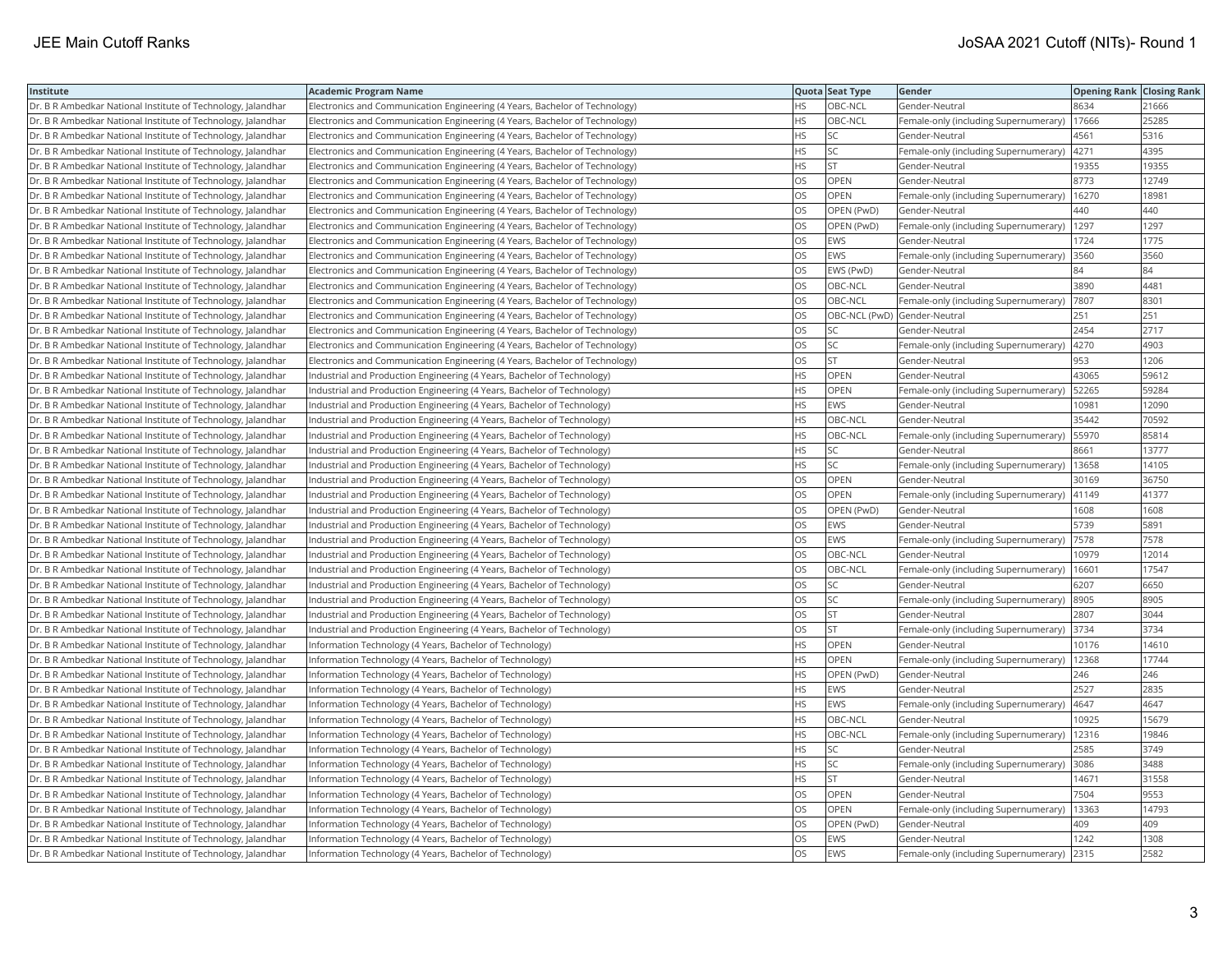| Institute                                                    | <b>Academic Program Name</b>                                              |           | Quota Seat Type              | Gender                                | <b>Opening Rank   Closing Rank</b> |       |
|--------------------------------------------------------------|---------------------------------------------------------------------------|-----------|------------------------------|---------------------------------------|------------------------------------|-------|
| Dr. B R Ambedkar National Institute of Technology, Jalandhar | Information Technology (4 Years, Bachelor of Technology)                  | OS        | OBC-NCL                      | Gender-Neutral                        | 2902                               | 3403  |
| Dr. B R Ambedkar National Institute of Technology, Jalandhar | Information Technology (4 Years, Bachelor of Technology)                  | OS        | OBC-NCL                      | Female-only (including Supernumerary) | 5309                               | 6282  |
| Dr. B R Ambedkar National Institute of Technology, Jalandhar | Information Technology (4 Years, Bachelor of Technology)                  | OS        | OBC-NCL (PwD) Gender-Neutral |                                       | 237                                | 237   |
| Dr. B R Ambedkar National Institute of Technology, Jalandhar | Information Technology (4 Years, Bachelor of Technology)                  | OS        | <b>SC</b>                    | Gender-Neutral                        | 1588                               | 2231  |
| Dr. B R Ambedkar National Institute of Technology, Jalandhar | Information Technology (4 Years, Bachelor of Technology)                  | OS        | SC                           | Female-only (including Supernumerary) | 3132                               | 3466  |
| Dr. B R Ambedkar National Institute of Technology, Jalandhar | Information Technology (4 Years, Bachelor of Technology)                  | OS        | <b>ST</b>                    | Gender-Neutral                        | 922                                | 1072  |
| Dr. B R Ambedkar National Institute of Technology, Jalandhar | Instrumentation and Control Engineering (4 Years, Bachelor of Technology) | HS        | OPEN                         | Gender-Neutral                        | 24212                              | 37012 |
| Dr. B R Ambedkar National Institute of Technology, Jalandhar | Instrumentation and Control Engineering (4 Years, Bachelor of Technology) | HS.       | <b>OPEN</b>                  | Female-only (including Supernumerary) | 27160                              | 31337 |
| Dr. B R Ambedkar National Institute of Technology, Jalandhar | Instrumentation and Control Engineering (4 Years, Bachelor of Technology) | HS        | EWS                          | Gender-Neutral                        | 5909                               | 8177  |
| Dr. B R Ambedkar National Institute of Technology, Jalandhar | Instrumentation and Control Engineering (4 Years, Bachelor of Technology) | HS        | OBC-NCL                      | Gender-Neutral                        | 28452                              | 58491 |
| Dr. B R Ambedkar National Institute of Technology, Jalandhar | Instrumentation and Control Engineering (4 Years, Bachelor of Technology) | <b>HS</b> | OBC-NCL                      | Female-only (including Supernumerary) | 47907                              | 58771 |
| Dr. B R Ambedkar National Institute of Technology, Jalandhar | Instrumentation and Control Engineering (4 Years, Bachelor of Technology) | HS        | SC                           | Gender-Neutral                        | 8284                               | 12279 |
| Dr. B R Ambedkar National Institute of Technology, Jalandhar | Instrumentation and Control Engineering (4 Years, Bachelor of Technology) | HS        | SC                           | Female-only (including Supernumerary) | 9605                               | 10138 |
| Dr. B R Ambedkar National Institute of Technology, Jalandhar | Instrumentation and Control Engineering (4 Years, Bachelor of Technology) | OS        | OPEN                         | Gender-Neutral                        | 9974                               | 26541 |
| Dr. B R Ambedkar National Institute of Technology, Jalandhar | Instrumentation and Control Engineering (4 Years, Bachelor of Technology) | OS        | OPEN                         | Female-only (including Supernumerary) | 21941                              | 30625 |
| Dr. B R Ambedkar National Institute of Technology, Jalandhar | Instrumentation and Control Engineering (4 Years, Bachelor of Technology) | OS        | OPEN (PwD)                   | Gender-Neutral                        | 1086                               | 1086  |
| Dr. B R Ambedkar National Institute of Technology, Jalandhar | Instrumentation and Control Engineering (4 Years, Bachelor of Technology) | OS        | <b>EWS</b>                   | Gender-Neutral                        | 4434                               | 4556  |
| Dr. B R Ambedkar National Institute of Technology, Jalandhar | Instrumentation and Control Engineering (4 Years, Bachelor of Technology) | OS        | EWS                          | Female-only (including Supernumerary) | 6437                               | 6437  |
| Dr. B R Ambedkar National Institute of Technology, Jalandhar | Instrumentation and Control Engineering (4 Years, Bachelor of Technology) | OS        | OBC-NCL                      | Gender-Neutral                        | 7332                               | 9731  |
| Dr. B R Ambedkar National Institute of Technology, Jalandhar | Instrumentation and Control Engineering (4 Years, Bachelor of Technology) | <b>OS</b> | OBC-NCL                      | Female-only (including Supernumerary) | 13333                              | 15432 |
| Dr. B R Ambedkar National Institute of Technology, Jalandhar | Instrumentation and Control Engineering (4 Years, Bachelor of Technology) | OS        | SC                           | Gender-Neutral                        | 5295                               | 6043  |
| Dr. B R Ambedkar National Institute of Technology, Jalandhar | Instrumentation and Control Engineering (4 Years, Bachelor of Technology) | OS        | <b>SC</b>                    | Female-only (including Supernumerary) | 7686                               | 9051  |
| Dr. B R Ambedkar National Institute of Technology, Jalandhar | Instrumentation and Control Engineering (4 Years, Bachelor of Technology) | OS        | <b>ST</b>                    | Gender-Neutral                        | 2521                               | 2655  |
| Dr. B R Ambedkar National Institute of Technology, Jalandhar | Mechanical Engineering (4 Years, Bachelor of Technology)                  | HS        | OPEN                         | Gender-Neutral                        | 20870                              | 31481 |
| Dr. B R Ambedkar National Institute of Technology, Jalandhar | Mechanical Engineering (4 Years, Bachelor of Technology)                  | HS.       | <b>OPEN</b>                  | Female-only (including Supernumerary) | 40628                              | 49600 |
| Dr. B R Ambedkar National Institute of Technology, Jalandhar | Mechanical Engineering (4 Years, Bachelor of Technology)                  | HS        | EWS                          | Gender-Neutral                        | 5604                               | 7330  |
| Dr. B R Ambedkar National Institute of Technology, Jalandhar | Mechanical Engineering (4 Years, Bachelor of Technology)                  | ΗS        | EWS                          | Female-only (including Supernumerary) | 11766                              | 11766 |
| Dr. B R Ambedkar National Institute of Technology, Jalandhar | Mechanical Engineering (4 Years, Bachelor of Technology)                  | <b>HS</b> | OBC-NCL                      | Gender-Neutral                        | 23084                              | 34003 |
| Dr. B R Ambedkar National Institute of Technology, Jalandhar | Mechanical Engineering (4 Years, Bachelor of Technology)                  | HS        | OBC-NCL                      | Female-only (including Supernumerary) | 37631                              | 50373 |
| Dr. B R Ambedkar National Institute of Technology, Jalandhar | Mechanical Engineering (4 Years, Bachelor of Technology)                  | HS        | SC                           | Gender-Neutral                        | 7295                               | 7716  |
| Dr. B R Ambedkar National Institute of Technology, Jalandhar | Mechanical Engineering (4 Years, Bachelor of Technology)                  | HS        | SC                           | Female-only (including Supernumerary) | 10205                              | 11000 |
| Dr. B R Ambedkar National Institute of Technology, Jalandhar | Mechanical Engineering (4 Years, Bachelor of Technology)                  | HS        | <b>ST</b>                    | Gender-Neutral                        | 5752                               | 5752  |
| Dr. B R Ambedkar National Institute of Technology, Jalandhar | Mechanical Engineering (4 Years, Bachelor of Technology)                  | OS        | OPEN                         | Gender-Neutral                        | 20169                              | 23606 |
| Dr. B R Ambedkar National Institute of Technology, Jalandhar | Mechanical Engineering (4 Years, Bachelor of Technology)                  | OS        | OPEN                         | Female-only (including Supernumerary) | 33323                              | 35911 |
| Dr. B R Ambedkar National Institute of Technology, Jalandhar | Mechanical Engineering (4 Years, Bachelor of Technology)                  | OS        | OPEN (PwD)                   | Gender-Neutral                        | 1310                               | 1310  |
| Dr. B R Ambedkar National Institute of Technology, Jalandhar | Mechanical Engineering (4 Years, Bachelor of Technology)                  | OS.       | <b>EWS</b>                   | Gender-Neutral                        | 3436                               | 3523  |
| Dr. B R Ambedkar National Institute of Technology, Jalandhar | Mechanical Engineering (4 Years, Bachelor of Technology)                  | OS        | EWS                          | Female-only (including Supernumerary) | 6174                               | 6174  |
| Dr. B R Ambedkar National Institute of Technology, Jalandhar | Mechanical Engineering (4 Years, Bachelor of Technology)                  | OS        | OBC-NCL                      | Gender-Neutral                        | 5967                               | 8081  |
| Dr. B R Ambedkar National Institute of Technology, Jalandhar | Mechanical Engineering (4 Years, Bachelor of Technology)                  | OS        | OBC-NCL                      | Female-only (including Supernumerary) | 14435                              | 15326 |
| Dr. B R Ambedkar National Institute of Technology, Jalandhar | Mechanical Engineering (4 Years, Bachelor of Technology)                  | OS        | SC                           | Gender-Neutral                        | 2443                               | 4808  |
| Dr. B R Ambedkar National Institute of Technology, Jalandhar | Mechanical Engineering (4 Years, Bachelor of Technology)                  | OS.       | SC                           | Female-only (including Supernumerary) | 6039                               | 7278  |
| Dr. B R Ambedkar National Institute of Technology, Jalandhar | Mechanical Engineering (4 Years, Bachelor of Technology)                  | OS        | <b>ST</b>                    | Gender-Neutral                        | 1655                               | 1837  |
| Dr. B R Ambedkar National Institute of Technology, Jalandhar | Mechanical Engineering (4 Years, Bachelor of Technology)                  | OS        | <b>ST</b>                    | Female-only (including Supernumerary) | 2668                               | 2668  |
| Dr. B R Ambedkar National Institute of Technology, Jalandhar | Textile Technology (4 Years, Bachelor of Technology)                      | <b>HS</b> | <b>OPEN</b>                  | Gender-Neutral                        | 50298                              | 63668 |
| Dr. B R Ambedkar National Institute of Technology, Jalandhar | Textile Technology (4 Years, Bachelor of Technology)                      | <b>HS</b> | OPEN                         | Female-only (including Supernumerary) | 43191                              | 59975 |
| Dr. B R Ambedkar National Institute of Technology, Jalandhar | Textile Technology (4 Years, Bachelor of Technology)                      | HS        | EWS                          | Gender-Neutral                        | 14323                              | 14802 |
| Dr. B R Ambedkar National Institute of Technology, Jalandhar | Textile Technology (4 Years, Bachelor of Technology)                      | HS        | <b>EWS</b>                   | Female-only (including Supernumerary) | 13731                              | 13731 |
| Dr. B R Ambedkar National Institute of Technology, Jalandhar | Textile Technology (4 Years, Bachelor of Technology)                      | HS.       | OBC-NCL                      | Gender-Neutral                        | 60130                              | 81274 |
| Dr. B R Ambedkar National Institute of Technology, Jalandhar | Textile Technology (4 Years, Bachelor of Technology)                      | HS        | OBC-NCL                      | Female-only (including Supernumerary) | 86449                              | 87544 |
| Dr. B R Ambedkar National Institute of Technology, Jalandhar | Textile Technology (4 Years, Bachelor of Technology)                      | HS        | <b>SC</b>                    | Gender-Neutral                        | 10164                              | 13674 |
| Dr. B R Ambedkar National Institute of Technology, Jalandhar | Textile Technology (4 Years, Bachelor of Technology)                      | <b>HS</b> | <b>SC</b>                    | Female-only (including Supernumerary) | 12791                              | 12791 |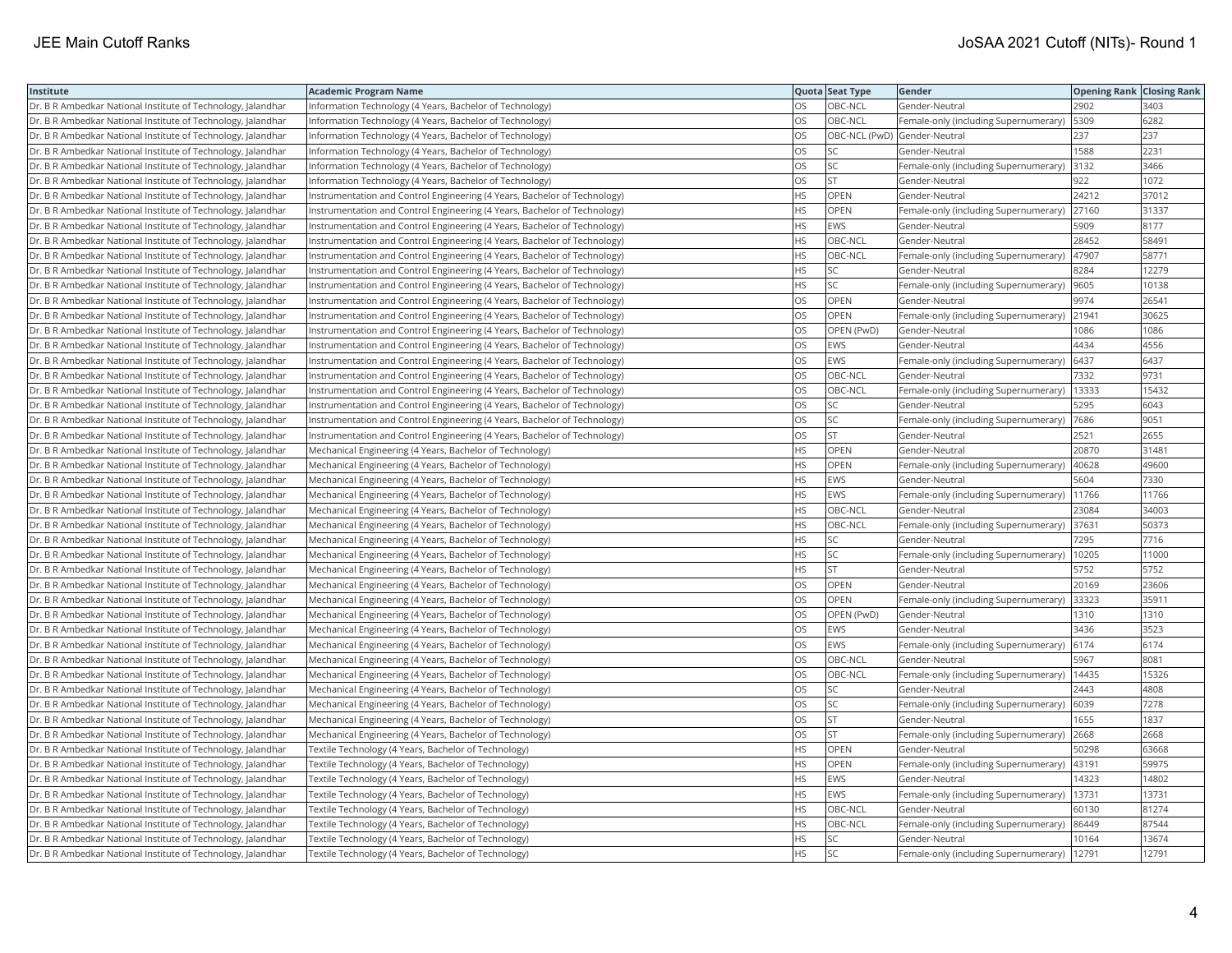| Institute                                                    | <b>Academic Program Name</b>                           |           | Quota Seat Type              | Gender                                       | Opening Rank Closing Rank |       |
|--------------------------------------------------------------|--------------------------------------------------------|-----------|------------------------------|----------------------------------------------|---------------------------|-------|
| Dr. B R Ambedkar National Institute of Technology, Jalandhar | Textile Technology (4 Years, Bachelor of Technology)   | <b>HS</b> | Ist                          | Female-only (including Supernumerary)        | 27312                     | 27312 |
| Dr. B R Ambedkar National Institute of Technology, Jalandhar | Textile Technology (4 Years, Bachelor of Technology)   | OS        | OPEN                         | Gender-Neutral                               | 7978                      | 39969 |
| Dr. B R Ambedkar National Institute of Technology, Jalandhar | Textile Technology (4 Years, Bachelor of Technology)   | OS        | OPEN                         | Female-only (including Supernumerary)        | 34319                     | 44516 |
| Dr. B R Ambedkar National Institute of Technology, Jalandhar | Textile Technology (4 Years, Bachelor of Technology)   | OS        | EWS                          | Gender-Neutral                               | 6090                      | 6166  |
| Dr. B R Ambedkar National Institute of Technology, Jalandhar | Textile Technology (4 Years, Bachelor of Technology)   | OS        | EWS                          | Female-only (including Supernumerary)        | 7342                      | 7342  |
| Dr. B R Ambedkar National Institute of Technology, Jalandhar | Textile Technology (4 Years, Bachelor of Technology)   | <b>OS</b> | OBC-NCL                      | Gender-Neutral                               | 10635                     | 12317 |
| Dr. B R Ambedkar National Institute of Technology, Jalandhar | Textile Technology (4 Years, Bachelor of Technology)   | OS        | OBC-NCL                      | Female-only (including Supernumerary)        | 17664                     | 18521 |
| Dr. B R Ambedkar National Institute of Technology, Jalandhar | Textile Technology (4 Years, Bachelor of Technology)   | OS        | SC                           | Gender-Neutral                               | 6908                      | 7240  |
| Dr. B R Ambedkar National Institute of Technology, Jalandhar | Textile Technology (4 Years, Bachelor of Technology)   | OS        | SC                           | Female-only (including Supernumerary) 8518   |                           | 8518  |
| Dr. B R Ambedkar National Institute of Technology, Jalandhar | Textile Technology (4 Years, Bachelor of Technology)   | <b>OS</b> | lst                          | Gender-Neutral                               | 2261                      | 3214  |
| Dr. B R Ambedkar National Institute of Technology, Jalandhar | Textile Technology (4 Years, Bachelor of Technology)   | OS        | <b>ST</b>                    | Female-only (including Supernumerary)        | 3257                      | 3257  |
| Malaviya National Institute of Technology Jaipur             | Architecture (5 Years, Bachelor of Architecture)       | <b>HS</b> | OPEN                         | Gender-Neutral                               | 286                       | 1492  |
| Malaviya National Institute of Technology Jaipur             | Architecture (5 Years, Bachelor of Architecture)       | <b>HS</b> | OPEN                         | Female-only (including Supernumerary)        | 634                       | 874   |
| Malaviya National Institute of Technology Jaipur             | Architecture (5 Years, Bachelor of Architecture)       | <b>HS</b> | EWS                          | Gender-Neutral                               | 294                       | 371   |
| Malaviya National Institute of Technology Jaipur             | Architecture (5 Years, Bachelor of Architecture)       | <b>HS</b> | OBC-NCL                      | Gender-Neutral                               | 423                       | 1341  |
| Malaviya National Institute of Technology Jaipur             | Architecture (5 Years, Bachelor of Architecture)       | <b>HS</b> | OBC-NCL                      | Female-only (including Supernumerary)        | 809                       | 990   |
| Malaviya National Institute of Technology Jaipur             | Architecture (5 Years, Bachelor of Architecture)       | <b>HS</b> | SC                           | Gender-Neutral                               | 304                       | 773   |
| Malaviya National Institute of Technology Jaipur             | Architecture (5 Years, Bachelor of Architecture)       | HS        | SC                           | Female-only (including Supernumerary)        | 310                       | 310   |
| Malaviya National Institute of Technology Jaipur             | Architecture (5 Years, Bachelor of Architecture)       | <b>HS</b> | <b>ST</b>                    | Gender-Neutral                               | 136                       | 289   |
| Malaviya National Institute of Technology Jaipur             | Architecture (5 Years, Bachelor of Architecture)       | <b>HS</b> | <b>ST</b>                    | Female-only (including Supernumerary)        | 408                       | 408   |
| Malaviya National Institute of Technology Jaipur             | Architecture (5 Years, Bachelor of Architecture)       | <b>OS</b> | OPEN                         | Gender-Neutral                               | 375                       | 607   |
| Malaviya National Institute of Technology Jaipur             | Architecture (5 Years, Bachelor of Architecture)       | OS        | OPEN                         | Female-only (including Supernumerary)        | 323                       | 461   |
| Malaviya National Institute of Technology Jaipur             | Architecture (5 Years, Bachelor of Architecture)       | <b>OS</b> | <b>EWS</b>                   | Gender-Neutral                               | 104                       | 158   |
| Malaviya National Institute of Technology Jaipur             | Architecture (5 Years, Bachelor of Architecture)       | OS        | EWS                          | Female-only (including Supernumerary)   138  |                           | 138   |
| Malaviya National Institute of Technology Jaipur             | Architecture (5 Years, Bachelor of Architecture)       | <b>OS</b> | OBC-NCL                      | Gender-Neutral                               | 321                       | 399   |
| Malaviya National Institute of Technology Jaipur             | Architecture (5 Years, Bachelor of Architecture)       | OS        | OBC-NCL                      | Female-only (including Supernumerary)        | 312                       | 393   |
| Malaviya National Institute of Technology Jaipur             | Architecture (5 Years, Bachelor of Architecture)       | OS        | SC                           | Gender-Neutral                               | 85                        | 155   |
| Malaviya National Institute of Technology Jaipur             | Architecture (5 Years, Bachelor of Architecture)       | <b>OS</b> | SC.                          | Female-only (including Supernumerary)        | 66                        | 66    |
| Malaviya National Institute of Technology Jaipur             | Architecture (5 Years, Bachelor of Architecture)       | <b>OS</b> | lst                          | Gender-Neutral                               | 66                        | 88    |
| Malaviya National Institute of Technology Jaipur             | Architecture (5 Years, Bachelor of Architecture)       | OS        | <b>ST</b>                    | Female-only (including Supernumerary)        | 96                        | 96    |
| Malaviya National Institute of Technology Jaipur             | Chemical Engineering (4 Years, Bachelor of Technology) | <b>HS</b> | OPEN                         | Gender-Neutral                               | 13913                     | 22245 |
| Malaviya National Institute of Technology Jaipur             | Chemical Engineering (4 Years, Bachelor of Technology) | <b>HS</b> | OPEN                         | Female-only (including Supernumerary)        | 14083                     | 23478 |
| Malaviya National Institute of Technology Jaipur             | Chemical Engineering (4 Years, Bachelor of Technology) | <b>HS</b> | OPEN (PwD)                   | Gender-Neutral                               | 2473                      | 2473  |
| Malaviya National Institute of Technology Jaipur             | Chemical Engineering (4 Years, Bachelor of Technology) | <b>HS</b> | EWS                          | Gender-Neutral                               | 3238                      | 3652  |
| Malaviya National Institute of Technology Jaipur             | Chemical Engineering (4 Years, Bachelor of Technology) | <b>HS</b> | EWS                          | Female-only (including Supernumerary)        | 4042                      | 4042  |
| Malaviya National Institute of Technology Jaipur             | Chemical Engineering (4 Years, Bachelor of Technology) | <b>HS</b> | OBC-NCL                      | Gender-Neutral                               | 6341                      | 7610  |
| Malaviya National Institute of Technology Jaipur             | Chemical Engineering (4 Years, Bachelor of Technology) | <b>HS</b> | OBC-NCL                      | Female-only (including Supernumerary)        | 8681                      | 11450 |
| Malaviya National Institute of Technology Jaipur             | Chemical Engineering (4 Years, Bachelor of Technology) | <b>HS</b> | SC.                          | Gender-Neutral                               | 3327                      | 4394  |
| Malaviya National Institute of Technology Jaipur             | Chemical Engineering (4 Years, Bachelor of Technology) | <b>HS</b> | SC.                          | Female-only (including Supernumerary)   5387 |                           | 5537  |
| Malaviya National Institute of Technology Jaipur             | Chemical Engineering (4 Years, Bachelor of Technology) | <b>HS</b> | <b>ST</b>                    | Gender-Neutral                               | 1057                      | 1930  |
| Malaviya National Institute of Technology Jaipur             | Chemical Engineering (4 Years, Bachelor of Technology) | HS        | lst                          | Female-only (including Supernumerary)        | 1413                      | 1413  |
| Malaviya National Institute of Technology Jaipur             | Chemical Engineering (4 Years, Bachelor of Technology) | OS        | OPEN                         | Gender-Neutral                               | 14801                     | 19901 |
| Malaviya National Institute of Technology Jaipur             | Chemical Engineering (4 Years, Bachelor of Technology) | OS        | OPEN                         | Female-only (including Supernumerary)        | 22173                     | 23947 |
| Malaviya National Institute of Technology Jaipur             | Chemical Engineering (4 Years, Bachelor of Technology) | <b>OS</b> | OPEN (PwD)                   | Gender-Neutral                               | 964                       | 964   |
| Malaviya National Institute of Technology Jaipur             | Chemical Engineering (4 Years, Bachelor of Technology) | <b>OS</b> | EWS                          | Gender-Neutral                               | 2822                      | 3046  |
| Malaviya National Institute of Technology Jaipur             | Chemical Engineering (4 Years, Bachelor of Technology) | OS        | EWS                          | Female-only (including Supernumerary)        | 4902                      | 4902  |
| Malaviya National Institute of Technology Jaipur             | Chemical Engineering (4 Years, Bachelor of Technology) | OS        | OBC-NCL                      | Gender-Neutral                               | 6852                      | 7364  |
| Malaviya National Institute of Technology Jaipur             | Chemical Engineering (4 Years, Bachelor of Technology) | OS        | OBC-NCL                      | Female-only (including Supernumerary)        | 12029                     | 13504 |
| Malaviya National Institute of Technology Jaipur             | Chemical Engineering (4 Years, Bachelor of Technology) | OS        | OBC-NCL (PwD) Gender-Neutral |                                              | 580                       | 580   |
| Malaviya National Institute of Technology Jaipur             | Chemical Engineering (4 Years, Bachelor of Technology) | OS        | SC                           | Gender-Neutral                               | 3497                      | 4381  |
| Malaviya National Institute of Technology Jaipur             | Chemical Engineering (4 Years, Bachelor of Technology) | <b>OS</b> | <b>SC</b>                    | Female-only (including Supernumerary)   5984 |                           | 6383  |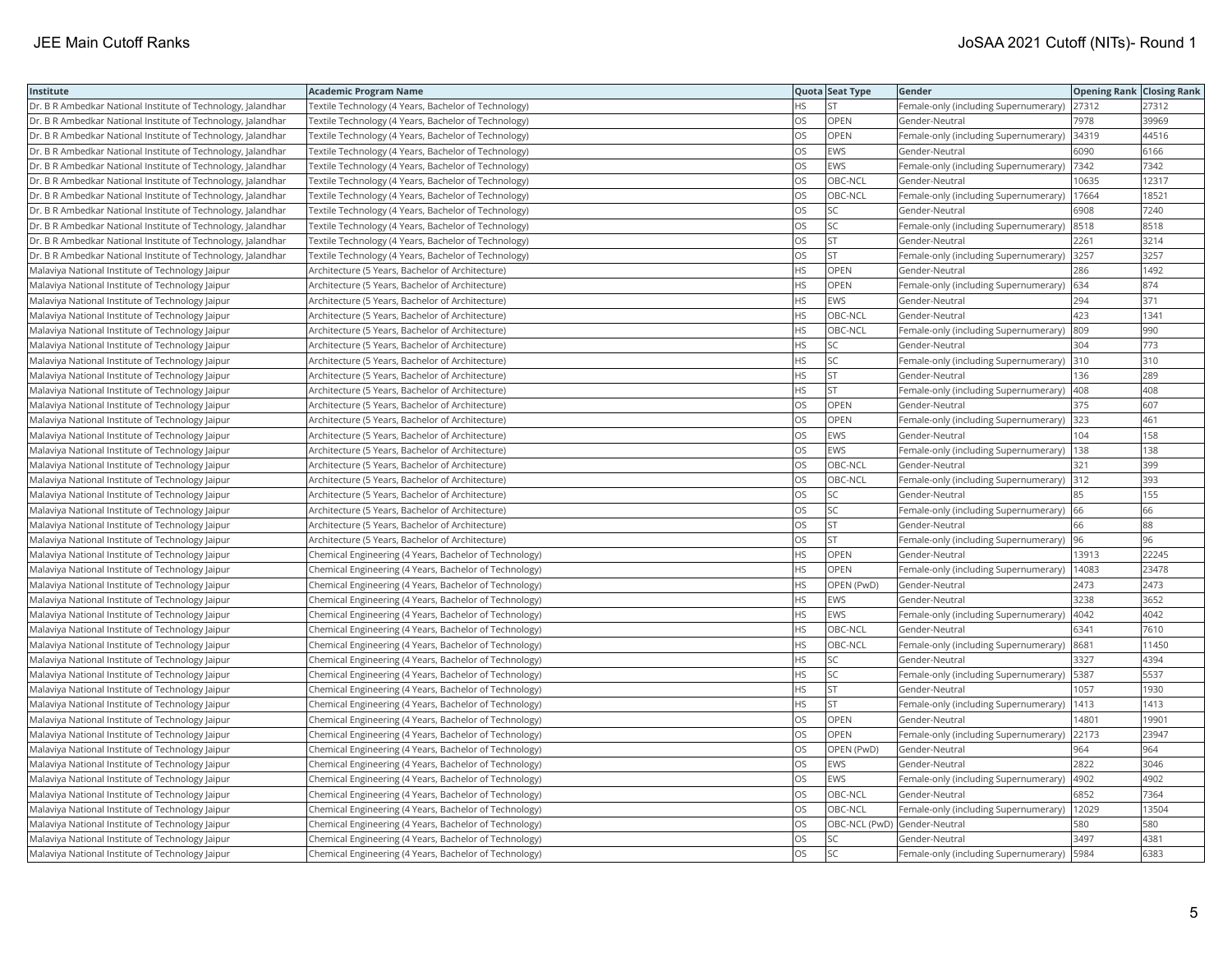| Institute                                        | Academic Program Name                                              |           | Quota Seat Type              | Gender                                        | <b>Opening Rank Closing Rank</b> |       |
|--------------------------------------------------|--------------------------------------------------------------------|-----------|------------------------------|-----------------------------------------------|----------------------------------|-------|
| Malaviya National Institute of Technology Jaipur | Chemical Engineering (4 Years, Bachelor of Technology)             | OS.       | <b>ST</b>                    | Gender-Neutral                                | 1308                             | 2213  |
| Malaviya National Institute of Technology Jaipur | Chemical Engineering (4 Years, Bachelor of Technology)             | OS        | <b>ST</b>                    | Female-only (including Supernumerary)         | 2562                             | 2562  |
| Malaviya National Institute of Technology Jaipur | Civil Engineering (4 Years, Bachelor of Technology)                | HS        | OPEN                         | Gender-Neutral                                | 14075                            | 21327 |
| Malaviya National Institute of Technology Jaipur | Civil Engineering (4 Years, Bachelor of Technology)                | HS        | OPEN                         | Female-only (including Supernumerary)         | 22196                            | 31095 |
| Malaviya National Institute of Technology Jaipur | Civil Engineering (4 Years, Bachelor of Technology)                | HS        | OPEN (PwD)                   | Gender-Neutral                                | 1153                             | 1215  |
| Malaviya National Institute of Technology Jaipur | Civil Engineering (4 Years, Bachelor of Technology)                | HS        | <b>EWS</b>                   | Gender-Neutral                                | 3323                             | 3776  |
| Malaviya National Institute of Technology Jaipur | Civil Engineering (4 Years, Bachelor of Technology)                | HS        | <b>EWS</b>                   | Female-only (including Supernumerary)         | 4938                             | 4938  |
| Malaviya National Institute of Technology Jaipur | Civil Engineering (4 Years, Bachelor of Technology)                | <b>HS</b> | OBC-NCL                      | Gender-Neutral                                | 5663                             | 7131  |
| Malaviya National Institute of Technology Jaipur | Civil Engineering (4 Years, Bachelor of Technology)                | HS        | OBC-NCL                      | Female-only (including Supernumerary)         | 10855                            | 13834 |
| Malaviya National Institute of Technology Jaipur | Civil Engineering (4 Years, Bachelor of Technology)                | HS        | SC                           | Gender-Neutral                                | 1226                             | 2841  |
| Malaviya National Institute of Technology Jaipur | Civil Engineering (4 Years, Bachelor of Technology)                | ΗS        | SC                           | Female-only (including Supernumerary)         | 3917                             | 3969  |
| Malaviya National Institute of Technology Jaipur | Civil Engineering (4 Years, Bachelor of Technology)                | HS        | <b>ST</b>                    | Gender-Neutral                                | 208                              | 353   |
| Malaviya National Institute of Technology Jaipur | Civil Engineering (4 Years, Bachelor of Technology)                | HS.       | <b>ST</b>                    | Female-only (including Supernumerary)         | 631                              | 631   |
| Malaviya National Institute of Technology Jaipur | Civil Engineering (4 Years, Bachelor of Technology)                | OS        | OPEN                         | Gender-Neutral                                | 11345                            | 23996 |
| Malaviya National Institute of Technology Jaipur | Civil Engineering (4 Years, Bachelor of Technology)                | OS        | OPEN                         | Female-only (including Supernumerary)   26592 |                                  | 33760 |
| Malaviya National Institute of Technology Jaipur | Civil Engineering (4 Years, Bachelor of Technology)                | OS        | OPEN (PwD)                   | Gender-Neutral                                | 980                              | 980   |
| Malaviya National Institute of Technology Jaipur | Civil Engineering (4 Years, Bachelor of Technology)                | <b>OS</b> | <b>EWS</b>                   | Gender-Neutral                                | 3597                             | 3695  |
| Malaviya National Institute of Technology Jaipur | Civil Engineering (4 Years, Bachelor of Technology)                | OS        | <b>EWS</b>                   | Female-only (including Supernumerary)         | 6261                             | 6261  |
| Malaviya National Institute of Technology Jaipur | Civil Engineering (4 Years, Bachelor of Technology)                | OS        | EWS (PwD)                    | Gender-Neutral                                | 132                              | 132   |
| Malaviya National Institute of Technology Jaipur | Civil Engineering (4 Years, Bachelor of Technology)                | <b>OS</b> | OBC-NCL                      | Gender-Neutral                                | 6784                             | 8422  |
| Malaviya National Institute of Technology Jaipur | Civil Engineering (4 Years, Bachelor of Technology)                | OS.       | OBC-NCL                      | Female-only (including Supernumerary)         | 13938                            | 14379 |
| Malaviya National Institute of Technology Jaipur | Civil Engineering (4 Years, Bachelor of Technology)                | OS        | SC                           | Gender-Neutral                                | 2648                             | 3539  |
| Malaviya National Institute of Technology Jaipur | Civil Engineering (4 Years, Bachelor of Technology)                | OS        | SC                           | Female-only (including Supernumerary)   6036  |                                  | 6223  |
| Malaviya National Institute of Technology Jaipur | Civil Engineering (4 Years, Bachelor of Technology)                | OS        | <b>ST</b>                    | Gender-Neutral                                | 462                              | 795   |
| Malaviya National Institute of Technology Jaipur | Civil Engineering (4 Years, Bachelor of Technology)                | OS        | <b>ST</b>                    | Female-only (including Supernumerary)         | 792                              | 792   |
| Malaviya National Institute of Technology Jaipur | Computer Science and Engineering (4 Years, Bachelor of Technology) | <b>HS</b> | OPEN                         | Gender-Neutral                                | 340                              | 3567  |
| Malaviya National Institute of Technology Jaipur | Computer Science and Engineering (4 Years, Bachelor of Technology) | HS        | OPEN                         | Female-only (including Supernumerary) 3412    |                                  | 6843  |
| Malaviya National Institute of Technology Jaipur | Computer Science and Engineering (4 Years, Bachelor of Technology) | HS        | OPEN (PwD)                   | Gender-Neutral                                | 215                              | 215   |
| Malaviya National Institute of Technology Jaipur | Computer Science and Engineering (4 Years, Bachelor of Technology) | <b>HS</b> | <b>EWS</b>                   | Gender-Neutral                                | 558                              | 612   |
| Malaviya National Institute of Technology Jaipur | Computer Science and Engineering (4 Years, Bachelor of Technology) | HS        | EWS                          | Female-only (including Supernumerary)   1563  |                                  | 1563  |
| Malaviya National Institute of Technology Jaipur | Computer Science and Engineering (4 Years, Bachelor of Technology) | HS        | EWS (PwD)                    | Gender-Neutral                                | 111                              | 111   |
| Malaviya National Institute of Technology Jaipur | Computer Science and Engineering (4 Years, Bachelor of Technology) | HS        | OBC-NCL                      | Gender-Neutral                                | 1025                             | 2075  |
| Malaviya National Institute of Technology Jaipur | Computer Science and Engineering (4 Years, Bachelor of Technology) | HS        | OBC-NCL                      | Female-only (including Supernumerary)         | 2753                             | 3003  |
| Malaviya National Institute of Technology Jaipur | Computer Science and Engineering (4 Years, Bachelor of Technology) | HS        | OBC-NCL (PwD) Gender-Neutral |                                               | 105                              | 105   |
| Malaviya National Institute of Technology Jaipur | Computer Science and Engineering (4 Years, Bachelor of Technology) | ΗS        | <b>SC</b>                    | Gender-Neutral                                | 431                              | 1124  |
| Malaviya National Institute of Technology Jaipur | Computer Science and Engineering (4 Years, Bachelor of Technology) | HS        | <b>SC</b>                    | Female-only (including Supernumerary)         | 1059                             | 2777  |
| Malaviya National Institute of Technology Jaipur | Computer Science and Engineering (4 Years, Bachelor of Technology) | HS        | <b>ST</b>                    | Gender-Neutral                                | 369                              | 410   |
| Malaviya National Institute of Technology Jaipur | Computer Science and Engineering (4 Years, Bachelor of Technology) | HS        | lst                          | Female-only (including Supernumerary)   425   |                                  | 425   |
| Malaviya National Institute of Technology Jaipur | Computer Science and Engineering (4 Years, Bachelor of Technology) | OS        | OPEN                         | Gender-Neutral                                | 24                               | 2594  |
| Malaviya National Institute of Technology Jaipur | Computer Science and Engineering (4 Years, Bachelor of Technology) | OS        | OPEN                         | Female-only (including Supernumerary)   1863  |                                  | 5106  |
| Malaviya National Institute of Technology Jaipur | Computer Science and Engineering (4 Years, Bachelor of Technology) | OS        | OPEN (PwD)                   | Gender-Neutral                                | 91                               | 91    |
| Malaviya National Institute of Technology Jaipur | Computer Science and Engineering (4 Years, Bachelor of Technology) | OS        | OPEN (PwD)                   | Female-only (including Supernumerary)   163   |                                  | 163   |
| Malaviya National Institute of Technology Jaipur | Computer Science and Engineering (4 Years, Bachelor of Technology) | OS        | <b>EWS</b>                   | Gender-Neutral                                | 274                              | 376   |
| Malaviya National Institute of Technology Jaipur | Computer Science and Engineering (4 Years, Bachelor of Technology) | <b>OS</b> | <b>EWS</b>                   | Female-only (including Supernumerary)   575   |                                  | 575   |
| Malaviya National Institute of Technology Jaipur | Computer Science and Engineering (4 Years, Bachelor of Technology) | OS        | OBC-NCL                      | Gender-Neutral                                | 1023                             | 1289  |
| Malaviya National Institute of Technology Jaipur | Computer Science and Engineering (4 Years, Bachelor of Technology) | OS        | OBC-NCL                      | Female-only (including Supernumerary)   1327  |                                  | 2950  |
| Malaviya National Institute of Technology Jaipur | Computer Science and Engineering (4 Years, Bachelor of Technology) | OS        | OBC-NCL (PwD) Gender-Neutral |                                               | 85                               | 85    |
| Malaviya National Institute of Technology Jaipur | Computer Science and Engineering (4 Years, Bachelor of Technology) | OS        | SC                           | Gender-Neutral                                | 197                              | 962   |
| Malaviya National Institute of Technology Jaipur | Computer Science and Engineering (4 Years, Bachelor of Technology) | OS        | SC                           | Female-only (including Supernumerary)         | 1113                             | 1113  |
| Malaviya National Institute of Technology Jaipur | Computer Science and Engineering (4 Years, Bachelor of Technology) | OS        | SC (PwD)                     | Gender-Neutral                                | 18                               | 18    |
| Malaviya National Institute of Technology Jaipur | Computer Science and Engineering (4 Years, Bachelor of Technology) | OS        | <b>ST</b>                    | Gender-Neutral                                | 237                              | 260   |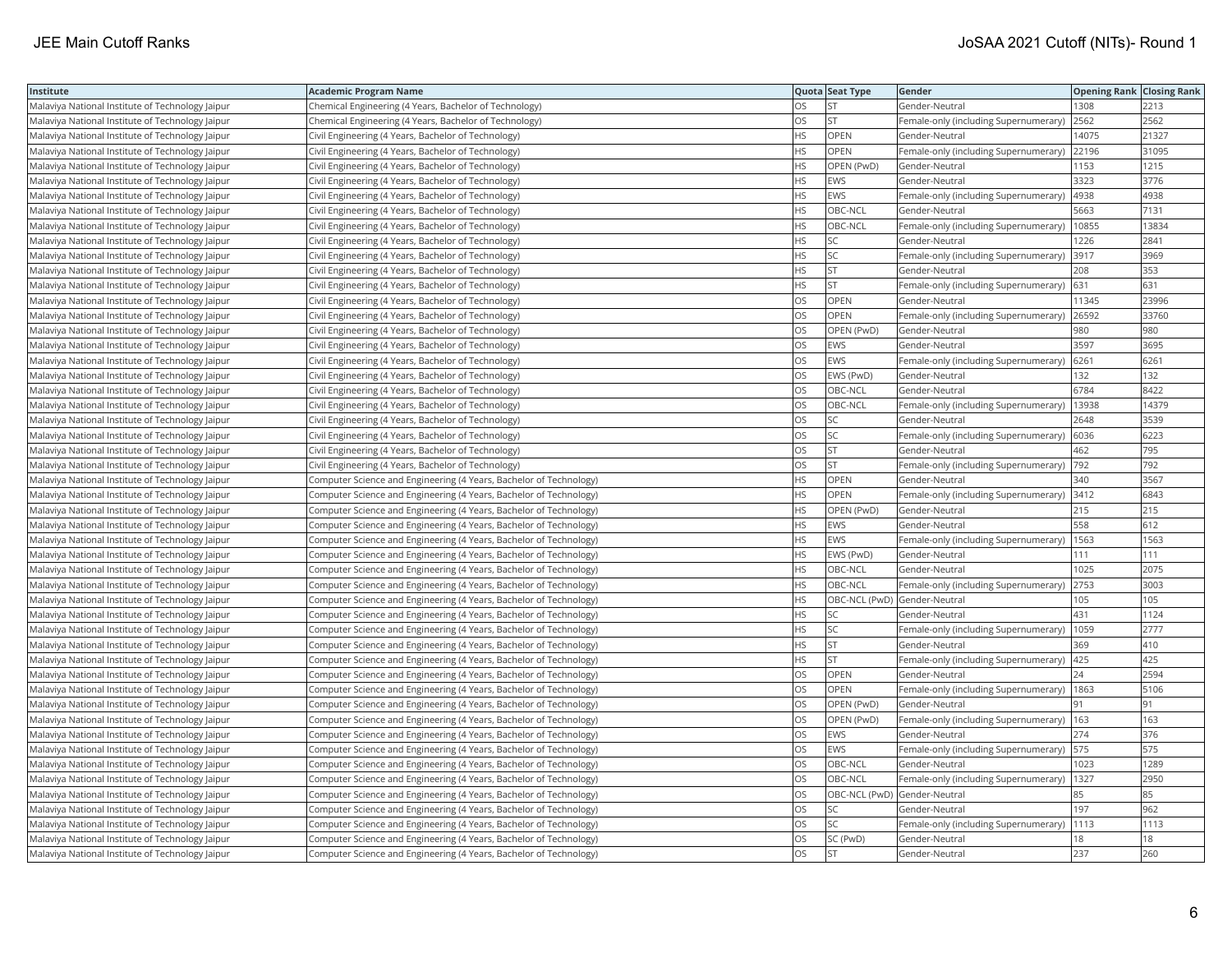| <b>Institute</b>                                 | Academic Program Name                                                       |           | Quota Seat Type              | <b>Gender</b>                                 | <b>Opening Rank Closing Rank</b> |       |
|--------------------------------------------------|-----------------------------------------------------------------------------|-----------|------------------------------|-----------------------------------------------|----------------------------------|-------|
| Malaviya National Institute of Technology Jaipur | Computer Science and Engineering (4 Years, Bachelor of Technology)          | OS        | <b>ST</b>                    | Female-only (including Supernumerary)         | 335                              | 335   |
| Malaviya National Institute of Technology Jaipur | Electrical Engineering (4 Years, Bachelor of Technology)                    | HS.       | OPEN                         | Gender-Neutral                                | 8327                             | 12215 |
| Malaviya National Institute of Technology Jaipur | Electrical Engineering (4 Years, Bachelor of Technology)                    | HS        | OPEN                         | Female-only (including Supernumerary)         | 13526                            | 17741 |
| Malaviya National Institute of Technology Jaipur | Electrical Engineering (4 Years, Bachelor of Technology)                    | HS        | OPEN (PwD)                   | Female-only (including Supernumerary)         | 241                              | 241   |
| Malaviya National Institute of Technology Jaipur | Electrical Engineering (4 Years, Bachelor of Technology)                    | HS.       | <b>EWS</b>                   | Gender-Neutral                                | 1620                             | 1743  |
| Malaviya National Institute of Technology Jaipur | Electrical Engineering (4 Years, Bachelor of Technology)                    | HS.       | <b>EWS</b>                   | Female-only (including Supernumerary) 2769    |                                  | 2769  |
| Malaviya National Institute of Technology Jaipur | Electrical Engineering (4 Years, Bachelor of Technology)                    | HS        | OBC-NCL                      | Gender-Neutral                                | 2864                             | 4266  |
| Malaviya National Institute of Technology Jaipur | Electrical Engineering (4 Years, Bachelor of Technology)                    | HS.       | OBC-NCL                      | Female-only (including Supernumerary)  7868   |                                  | 7920  |
| Malaviya National Institute of Technology Jaipur | Electrical Engineering (4 Years, Bachelor of Technology)                    | НS        | OBC-NCL (PwD) Gender-Neutral |                                               | 509                              | 509   |
| Malaviya National Institute of Technology Jaipur | Electrical Engineering (4 Years, Bachelor of Technology)                    | HS        | SC                           | Gender-Neutral                                | 1287                             | 2500  |
| Malaviya National Institute of Technology Jaipur | Electrical Engineering (4 Years, Bachelor of Technology)                    | HS.       | <b>SC</b>                    | Female-only (including Supernumerary)         | 3401                             | 3401  |
| Malaviya National Institute of Technology Jaipur | Electrical Engineering (4 Years, Bachelor of Technology)                    | HS.       | <b>ST</b>                    | Gender-Neutral                                | 367                              | 424   |
| Malaviya National Institute of Technology Jaipur | Electrical Engineering (4 Years, Bachelor of Technology)                    | HS        | <b>ST</b>                    | Female-only (including Supernumerary)         | 949                              | 949   |
| Malaviya National Institute of Technology Jaipur | Electrical Engineering (4 Years, Bachelor of Technology)                    | OS        | OPEN                         | Gender-Neutral                                | 4254                             | 11904 |
| Malaviya National Institute of Technology Jaipur | Electrical Engineering (4 Years, Bachelor of Technology)                    | OS        | <b>OPEN</b>                  | Female-only (including Supernumerary)   14425 |                                  | 19469 |
| Malaviya National Institute of Technology Jaipur | Electrical Engineering (4 Years, Bachelor of Technology)                    | OS        | OPEN (PwD)                   | Gender-Neutral                                | 588                              | 588   |
| Malaviya National Institute of Technology Jaipur | Electrical Engineering (4 Years, Bachelor of Technology)                    | OS.       | <b>EWS</b>                   | Gender-Neutral                                | 1591                             | 1708  |
| Malaviya National Institute of Technology Jaipur | Electrical Engineering (4 Years, Bachelor of Technology)                    | OS        | <b>EWS</b>                   | Female-only (including Supernumerary)         | 3306                             | 3306  |
| Malaviya National Institute of Technology Jaipur | Electrical Engineering (4 Years, Bachelor of Technology)                    | OS        | OBC-NCL                      | Gender-Neutral                                | 3905                             | 4381  |
| Malaviya National Institute of Technology Jaipur | Electrical Engineering (4 Years, Bachelor of Technology)                    | OS.       | OBC-NCL                      | Female-only (including Supernumerary)         | 8494                             | 9323  |
| Malaviya National Institute of Technology Jaipur | Electrical Engineering (4 Years, Bachelor of Technology)                    | OS        | OBC-NCL (PwD) Gender-Neutral |                                               | 263                              | 263   |
| Malaviya National Institute of Technology Jaipur | Electrical Engineering (4 Years, Bachelor of Technology)                    | OS        | SC                           | Gender-Neutral                                | 2052                             | 2745  |
| Malaviya National Institute of Technology Jaipur | Electrical Engineering (4 Years, Bachelor of Technology)                    | OS        | SC                           | Female-only (including Supernumerary)         | 3993                             | 4081  |
| Malaviya National Institute of Technology Jaipur | Electrical Engineering (4 Years, Bachelor of Technology)                    | <b>OS</b> | <b>ST</b>                    | Gender-Neutral                                | 401                              | 935   |
| Malaviya National Institute of Technology Jaipur | Electrical Engineering (4 Years, Bachelor of Technology)                    | OS        | <b>ST</b>                    | Female-only (including Supernumerary)         | 1339                             | 1339  |
| Malaviya National Institute of Technology Jaipur | Electronics and Communication Engineering (4 Years, Bachelor of Technology) | <b>HS</b> | OPEN                         | Gender-Neutral                                | 4695                             | 7781  |
| Malaviya National Institute of Technology Jaipur | Electronics and Communication Engineering (4 Years, Bachelor of Technology) | HS        | <b>OPEN</b>                  | Female-only (including Supernumerary)         | 8467                             | 11395 |
| Malaviya National Institute of Technology Jaipur | Electronics and Communication Engineering (4 Years, Bachelor of Technology) | HS.       | OPEN (PwD)                   | Female-only (including Supernumerary)   562   |                                  | 562   |
| Malaviya National Institute of Technology Jaipur | Electronics and Communication Engineering (4 Years, Bachelor of Technology) | <b>HS</b> | EWS                          | Gender-Neutral                                | 1065                             | 1132  |
| Malaviya National Institute of Technology Jaipur | Electronics and Communication Engineering (4 Years, Bachelor of Technology) | HS        | EWS                          | Female-only (including Supernumerary) 2173    |                                  | 2173  |
| Malaviya National Institute of Technology Jaipur | Electronics and Communication Engineering (4 Years, Bachelor of Technology) | HS        | OBC-NCL                      | Gender-Neutral                                | 2524                             | 3140  |
| Malaviya National Institute of Technology Jaipur | Electronics and Communication Engineering (4 Years, Bachelor of Technology) | HS.       | OBC-NCL                      | Female-only (including Supernumerary)         | 3019                             | 5076  |
| Malaviya National Institute of Technology Jaipur | Electronics and Communication Engineering (4 Years, Bachelor of Technology) | HS        | OBC-NCL (PwD) Gender-Neutral |                                               | 245                              | 245   |
| Malaviya National Institute of Technology Jaipur | Electronics and Communication Engineering (4 Years, Bachelor of Technology) | HS.       | SC                           | Gender-Neutral                                | 869                              | 2250  |
| Malaviya National Institute of Technology Jaipur | Electronics and Communication Engineering (4 Years, Bachelor of Technology) | HS.       | <b>SC</b>                    | Female-only (including Supernumerary)  3087   |                                  | 3087  |
| Malaviya National Institute of Technology Jaipur | Electronics and Communication Engineering (4 Years, Bachelor of Technology) | HS.       | <b>ST</b>                    | Gender-Neutral                                | 523                              | 789   |
| Malaviya National Institute of Technology Jaipur | Electronics and Communication Engineering (4 Years, Bachelor of Technology) | HS.       | <b>ST</b>                    | Female-only (including Supernumerary)  943    |                                  | 943   |
| Malaviya National Institute of Technology Jaipur | Electronics and Communication Engineering (4 Years, Bachelor of Technology) | OS        | OPEN                         | Gender-Neutral                                | 3420                             | 8106  |
| Malaviya National Institute of Technology Jaipur | Electronics and Communication Engineering (4 Years, Bachelor of Technology) | OS        | OPEN                         | Female-only (including Supernumerary)   6541  |                                  | 12399 |
| Malaviya National Institute of Technology Jaipur | Electronics and Communication Engineering (4 Years, Bachelor of Technology) | OS        | OPEN (PwD)                   | Female-only (including Supernumerary)  945    |                                  | 945   |
| Malaviya National Institute of Technology Jaipur | Electronics and Communication Engineering (4 Years, Bachelor of Technology) | OS        | <b>EWS</b>                   | Gender-Neutral                                | 1205                             | 1232  |
| Malaviya National Institute of Technology Jaipur | Electronics and Communication Engineering (4 Years, Bachelor of Technology) | OS        | <b>EWS</b>                   | Female-only (including Supernumerary)         | 1756                             | 1756  |
| Malaviya National Institute of Technology Jaipur | Electronics and Communication Engineering (4 Years, Bachelor of Technology) | OS        | EWS (PwD)                    | Gender-Neutral                                | 57                               | 57    |
| Malaviya National Institute of Technology Jaipur | Electronics and Communication Engineering (4 Years, Bachelor of Technology) | OS        | OBC-NCL                      | Gender-Neutral                                | 2756                             | 3271  |
| Malaviya National Institute of Technology Jaipur | Electronics and Communication Engineering (4 Years, Bachelor of Technology) | OS        | OBC-NCL                      | Female-only (including Supernumerary)   5561  |                                  | 6182  |
| Malaviya National Institute of Technology Jaipur | Electronics and Communication Engineering (4 Years, Bachelor of Technology) | OS        | OBC-NCL (PwD) Gender-Neutral |                                               | 164                              | 164   |
| Malaviya National Institute of Technology Jaipur | Electronics and Communication Engineering (4 Years, Bachelor of Technology) | OS        | <b>SC</b>                    | Gender-Neutral                                | 999                              | 1893  |
| Malaviya National Institute of Technology Jaipur | Electronics and Communication Engineering (4 Years, Bachelor of Technology) | OS        | SC                           | Female-only (including Supernumerary)         | 2649                             | 2649  |
| Malaviya National Institute of Technology Jaipur | Electronics and Communication Engineering (4 Years, Bachelor of Technology) | OS        | <b>ST</b>                    | Gender-Neutral                                | 604                              | 772   |
| Malaviya National Institute of Technology Jaipur | Electronics and Communication Engineering (4 Years, Bachelor of Technology) | OS.       | <b>ST</b>                    | Female-only (including Supernumerary)         | 976                              | 976   |
| Malaviya National Institute of Technology Jaipur | Mechanical Engineering (4 Years, Bachelor of Technology)                    | <b>HS</b> | <b>OPEN</b>                  | Gender-Neutral                                | 12673                            | 16464 |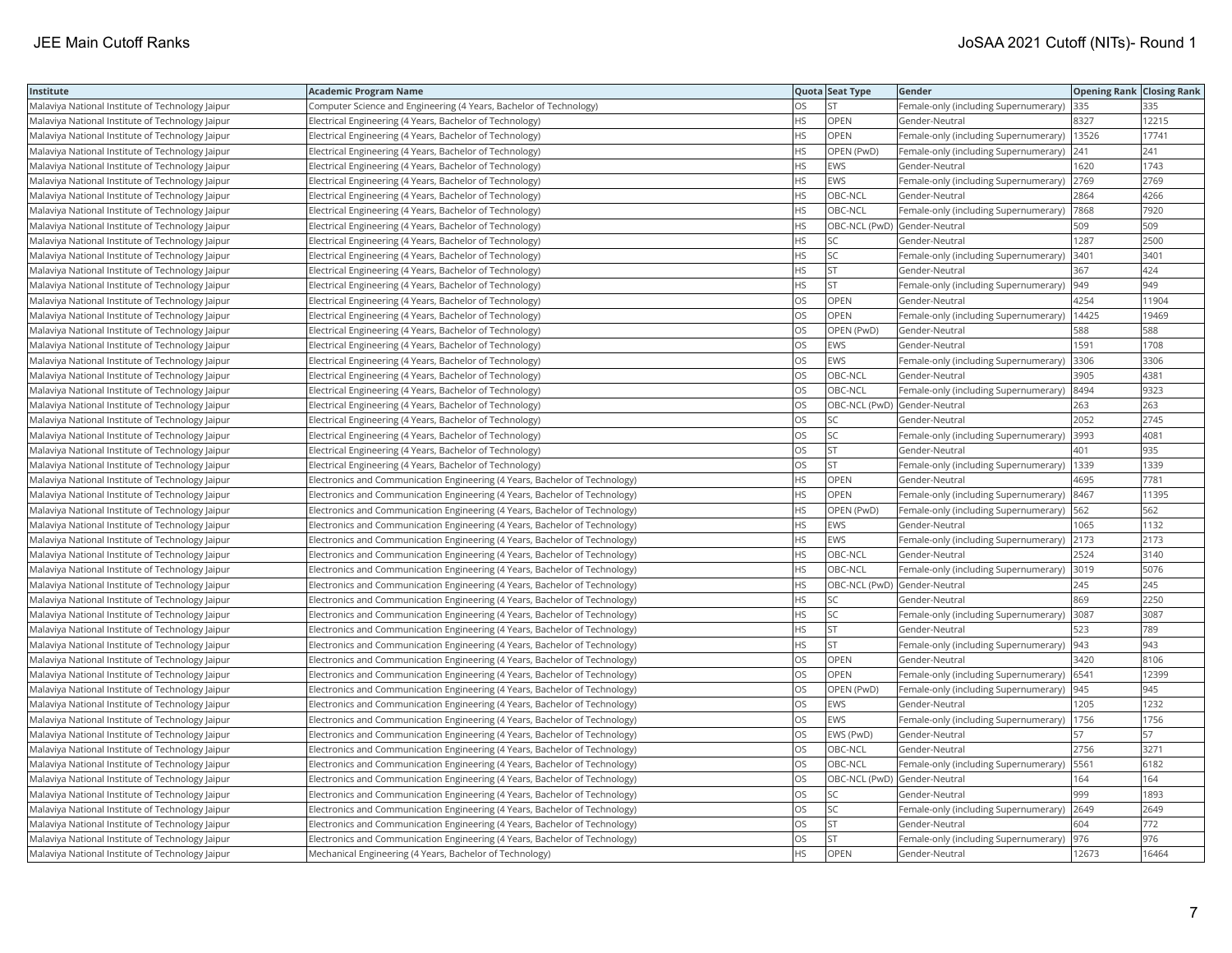| Institute                                            | <b>Academic Program Name</b>                                              |           | Quota Seat Type              | Gender                                      | <b>Opening Rank Closing Rank</b> |       |
|------------------------------------------------------|---------------------------------------------------------------------------|-----------|------------------------------|---------------------------------------------|----------------------------------|-------|
| Malaviya National Institute of Technology Jaipur     | Mechanical Engineering (4 Years, Bachelor of Technology)                  | <b>HS</b> | OPEN                         | Female-only (including Supernumerary) 24768 |                                  | 26712 |
| Malaviya National Institute of Technology Jaipur     | Mechanical Engineering (4 Years, Bachelor of Technology)                  | HS.       | OPEN (PwD)                   | Gender-Neutral                              | 1245                             | 1245  |
| Malaviya National Institute of Technology Jaipur     | Mechanical Engineering (4 Years, Bachelor of Technology)                  | <b>HS</b> | EWS                          | Gender-Neutral                              | 2369                             | 2720  |
| Malaviya National Institute of Technology Jaipur     | Mechanical Engineering (4 Years, Bachelor of Technology)                  | <b>HS</b> | EWS                          | Female-only (including Supernumerary)       | 4939                             | 4939  |
| Malaviya National Institute of Technology Jaipur     | Mechanical Engineering (4 Years, Bachelor of Technology)                  | <b>HS</b> | OBC-NCL                      | Gender-Neutral                              | 4660                             | 5914  |
| Malaviya National Institute of Technology Jaipur     | Mechanical Engineering (4 Years, Bachelor of Technology)                  | <b>HS</b> | OBC-NCL                      | Female-only (including Supernumerary)       | 6385                             | 11838 |
| Malaviya National Institute of Technology Jaipur     | Mechanical Engineering (4 Years, Bachelor of Technology)                  | <b>HS</b> | OBC-NCL (PwD) Gender-Neutral |                                             | 641                              | 641   |
| Malaviya National Institute of Technology Jaipur     | Mechanical Engineering (4 Years, Bachelor of Technology)                  | <b>HS</b> | SC                           | Gender-Neutral                              | 2407                             | 3406  |
| Malaviya National Institute of Technology Jaipur     | Mechanical Engineering (4 Years, Bachelor of Technology)                  | <b>HS</b> | SC.                          | Female-only (including Supernumerary)       | 5650                             | 5888  |
| Malaviya National Institute of Technology Jaipur     | Mechanical Engineering (4 Years, Bachelor of Technology)                  | <b>HS</b> | <b>ST</b>                    | Gender-Neutral                              | 741                              | 1025  |
| Malaviya National Institute of Technology Jaipur     | Mechanical Engineering (4 Years, Bachelor of Technology)                  | <b>HS</b> | <b>ST</b>                    | Female-only (including Supernumerary)       | 1137                             | 1137  |
| Malaviya National Institute of Technology Jaipur     | Mechanical Engineering (4 Years, Bachelor of Technology)                  | OS        | OPEN                         | Gender-Neutral                              | 9779                             | 16577 |
| Malaviya National Institute of Technology Jaipur     | Mechanical Engineering (4 Years, Bachelor of Technology)                  | <b>OS</b> | OPEN                         | Female-only (including Supernumerary)       | 23395                            | 25658 |
| Malaviya National Institute of Technology Jaipur     | Mechanical Engineering (4 Years, Bachelor of Technology)                  | OS        | OPEN (PwD)                   | Gender-Neutral                              | 901                              | 901   |
| Malaviya National Institute of Technology Jaipur     | Mechanical Engineering (4 Years, Bachelor of Technology)                  | <b>OS</b> | <b>EWS</b>                   | Gender-Neutral                              | 2343                             | 2512  |
| Malaviya National Institute of Technology Jaipur     | Mechanical Engineering (4 Years, Bachelor of Technology)                  | OS        | EWS                          | Female-only (including Supernumerary)       | 3781                             | 3781  |
| Malaviya National Institute of Technology Jaipur     | Mechanical Engineering (4 Years, Bachelor of Technology)                  | <b>OS</b> | EWS (PwD)                    | Gender-Neutral                              | 151                              | 151   |
| Malaviya National Institute of Technology Jaipur     | Mechanical Engineering (4 Years, Bachelor of Technology)                  | OS        | OBC-NCL                      | Gender-Neutral                              | 5083                             | 6198  |
| Malaviya National Institute of Technology Jaipur     | Mechanical Engineering (4 Years, Bachelor of Technology)                  | OS        | OBC-NCL                      | Female-only (including Supernumerary)       | 13286                            | 14372 |
| Malaviya National Institute of Technology Jaipur     | Mechanical Engineering (4 Years, Bachelor of Technology)                  | <b>OS</b> | lsc                          | Gender-Neutral                              | 3036                             | 3812  |
| Malaviya National Institute of Technology Jaipur     | Mechanical Engineering (4 Years, Bachelor of Technology)                  | <b>OS</b> | lsc                          | Female-only (including Supernumerary)       | 5844                             | 5844  |
| Malaviya National Institute of Technology Jaipur     | Mechanical Engineering (4 Years, Bachelor of Technology)                  | OS        | <b>ST</b>                    | Gender-Neutral                              | 687                              | 1238  |
| Malaviya National Institute of Technology Jaipur     | Mechanical Engineering (4 Years, Bachelor of Technology)                  | OS        | <b>ST</b>                    | Female-only (including Supernumerary) 2530  |                                  | 2530  |
| Malaviya National Institute of Technology Jaipur     | Metallurgical and Materials Engineering (4 Years, Bachelor of Technology) | <b>HS</b> | OPEN                         | Gender-Neutral                              | 22927                            | 30498 |
| Malaviya National Institute of Technology Jaipur     | Metallurgical and Materials Engineering (4 Years, Bachelor of Technology) | HS.       | OPEN                         | Female-only (including Supernumerary)       | 34496                            | 37306 |
| Malaviya National Institute of Technology Jaipur     | Metallurgical and Materials Engineering (4 Years, Bachelor of Technology) | <b>HS</b> | EWS                          | Gender-Neutral                              | 4590                             | 4874  |
| Malaviya National Institute of Technology Jaipur     | Metallurgical and Materials Engineering (4 Years, Bachelor of Technology) | <b>HS</b> | EWS                          | Female-only (including Supernumerary)       | 6623                             | 6746  |
| Malaviya National Institute of Technology Jaipur     | Metallurgical and Materials Engineering (4 Years, Bachelor of Technology) | <b>HS</b> | OBC-NCL                      | Gender-Neutral                              | 7441                             | 10853 |
| Malaviya National Institute of Technology Jaipur     | Metallurgical and Materials Engineering (4 Years, Bachelor of Technology) | <b>HS</b> | OBC-NCL                      | Female-only (including Supernumerary)       | 13940                            | 15081 |
| Malaviya National Institute of Technology Jaipur     | Metallurgical and Materials Engineering (4 Years, Bachelor of Technology) | <b>HS</b> | SC                           | Gender-Neutral                              | 5114                             | 6632  |
| Malaviya National Institute of Technology Jaipur     | Metallurgical and Materials Engineering (4 Years, Bachelor of Technology) | <b>HS</b> | SC.                          | Female-only (including Supernumerary)       | 6103                             | 7222  |
| Malaviya National Institute of Technology Jaipur     | Metallurgical and Materials Engineering (4 Years, Bachelor of Technology) | HS.       | <b>ST</b>                    | Gender-Neutral                              | 2159                             | 2462  |
| Malaviya National Institute of Technology Jaipur     | Metallurgical and Materials Engineering (4 Years, Bachelor of Technology) | <b>HS</b> | <b>ST</b>                    | Female-only (including Supernumerary)       | 2117                             | 2827  |
| Malaviya National Institute of Technology Jaipur     | Metallurgical and Materials Engineering (4 Years, Bachelor of Technology) | OS        | OPEN                         | Gender-Neutral                              | 25732                            | 29377 |
| Malaviya National Institute of Technology Jaipur     | Metallurgical and Materials Engineering (4 Years, Bachelor of Technology) | OS        | OPEN                         | Female-only (including Supernumerary)       | 37253                            | 38031 |
| Malaviya National Institute of Technology Jaipur     | Metallurgical and Materials Engineering (4 Years, Bachelor of Technology) | <b>OS</b> | OPEN (PwD)                   | Gender-Neutral                              | 1225                             | 1225  |
| Malaviya National Institute of Technology Jaipur     | Metallurgical and Materials Engineering (4 Years, Bachelor of Technology) | OS        | EWS                          | Gender-Neutral                              | 4391                             | 4793  |
| Malaviya National Institute of Technology Jaipur     | Metallurgical and Materials Engineering (4 Years, Bachelor of Technology) | <b>OS</b> | EWS                          | Female-only (including Supernumerary)       | 7023                             | 7084  |
| Malaviya National Institute of Technology Jaipur     | Metallurgical and Materials Engineering (4 Years, Bachelor of Technology) | OS        | OBC-NCL                      | Gender-Neutral                              | 8492                             | 10512 |
| Malaviya National Institute of Technology Jaipur     | Metallurgical and Materials Engineering (4 Years, Bachelor of Technology) | <b>OS</b> | OBC-NCL                      | Female-only (including Supernumerary)       | 16697                            | 17500 |
| Malaviya National Institute of Technology Jaipur     | Metallurgical and Materials Engineering (4 Years, Bachelor of Technology) | OS        | SC                           | Gender-Neutral                              | 5257                             | 6024  |
| Malaviya National Institute of Technology Jaipur     | Metallurgical and Materials Engineering (4 Years, Bachelor of Technology) | OS        | SC                           | Female-only (including Supernumerary)       | 8243                             | 8517  |
| Malaviya National Institute of Technology Jaipur     | Metallurgical and Materials Engineering (4 Years, Bachelor of Technology) | OS        | <b>ST</b>                    | Gender-Neutral                              | 2502                             | 2729  |
| Malaviya National Institute of Technology Jaipur     | Metallurgical and Materials Engineering (4 Years, Bachelor of Technology) | OS        | lst                          | Female-only (including Supernumerary)       | 3367                             | 3367  |
| Maulana Azad National Institute of Technology Bhopal | Architecture (5 Years, Bachelor of Architecture)                          | <b>HS</b> | OPEN                         | Gender-Neutral                              | 325                              | 2209  |
| Maulana Azad National Institute of Technology Bhopal | Architecture (5 Years, Bachelor of Architecture)                          | <b>HS</b> | OPEN                         | Female-only (including Supernumerary)       | 176                              | 1567  |
| Maulana Azad National Institute of Technology Bhopal | Architecture (5 Years, Bachelor of Architecture)                          | <b>HS</b> | EWS                          | Gender-Neutral                              | 289                              | 375   |
| Maulana Azad National Institute of Technology Bhopal | Architecture (5 Years, Bachelor of Architecture)                          | HS.       | EWS                          | Female-only (including Supernumerary)       | 256                              | 256   |
| Maulana Azad National Institute of Technology Bhopal | Architecture (5 Years, Bachelor of Architecture)                          | <b>HS</b> | OBC-NCL                      | Gender-Neutral                              | 695                              | 2114  |
| Maulana Azad National Institute of Technology Bhopal | Architecture (5 Years, Bachelor of Architecture)                          | <b>HS</b> | OBC-NCL                      | Female-only (including Supernumerary)       | 748                              | 924   |
| Maulana Azad National Institute of Technology Bhopal | Architecture (5 Years, Bachelor of Architecture)                          | <b>HS</b> | SC                           | lGender-Neutral                             | 249                              | 503   |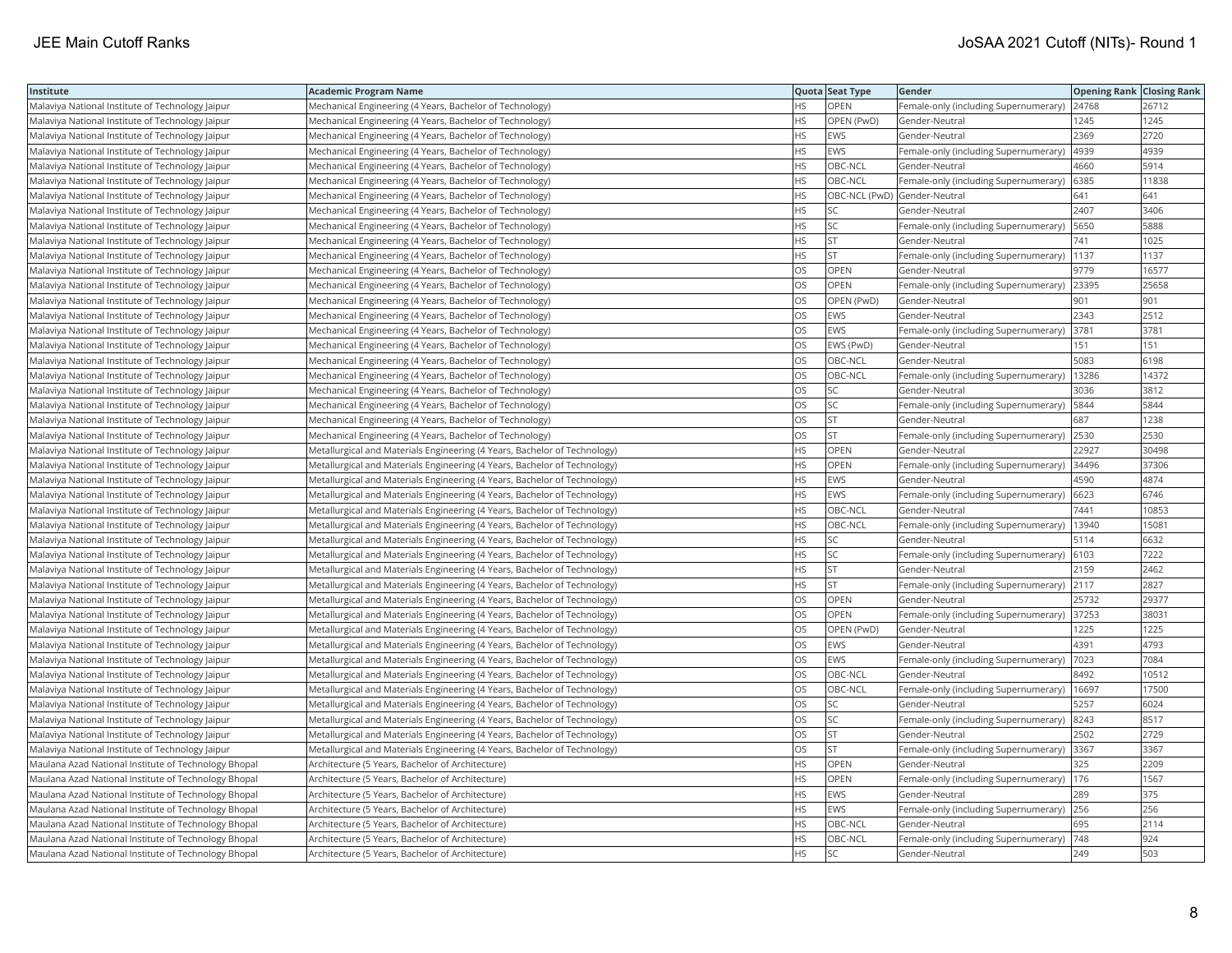| Institute                                            | <b>Academic Program Name</b>                           |           | Quota Seat Type              | Gender                                        | <b>Opening Rank Closing Rank</b> |       |
|------------------------------------------------------|--------------------------------------------------------|-----------|------------------------------|-----------------------------------------------|----------------------------------|-------|
| Maulana Azad National Institute of Technology Bhopal | Architecture (5 Years, Bachelor of Architecture)       | HS.       | <b>SC</b>                    | Female-only (including Supernumerary)         | 354                              | 354   |
| Maulana Azad National Institute of Technology Bhopal | Architecture (5 Years, Bachelor of Architecture)       | ΗS        | <b>ST</b>                    | Gender-Neutral                                | 287                              | 308   |
| Maulana Azad National Institute of Technology Bhopal | Architecture (5 Years, Bachelor of Architecture)       | HS        | <b>ST</b>                    | Female-only (including Supernumerary)         | 250                              | 250   |
| Maulana Azad National Institute of Technology Bhopal | Architecture (5 Years, Bachelor of Architecture)       | OS        | OPEN                         | Gender-Neutral                                | 464                              | 813   |
| Maulana Azad National Institute of Technology Bhopal | Architecture (5 Years, Bachelor of Architecture)       | OS        | <b>OPEN</b>                  | Female-only (including Supernumerary)         | 532                              | 575   |
| Maulana Azad National Institute of Technology Bhopal | Architecture (5 Years, Bachelor of Architecture)       | OS        | <b>EWS</b>                   | Gender-Neutral                                | 106                              | 170   |
| Maulana Azad National Institute of Technology Bhopal | Architecture (5 Years, Bachelor of Architecture)       | OS        | EWS                          | Female-only (including Supernumerary)   116   |                                  | 116   |
| Maulana Azad National Institute of Technology Bhopal | Architecture (5 Years, Bachelor of Architecture)       | OS.       | OBC-NCL                      | Gender-Neutral                                | 242                              | 420   |
| Maulana Azad National Institute of Technology Bhopal | Architecture (5 Years, Bachelor of Architecture)       | OS        | OBC-NCL                      | Female-only (including Supernumerary)         | 284                              | 364   |
| Maulana Azad National Institute of Technology Bhopal | Architecture (5 Years, Bachelor of Architecture)       | OS        | SC                           | Gender-Neutral                                | 130                              | 195   |
| Maulana Azad National Institute of Technology Bhopal | Architecture (5 Years, Bachelor of Architecture)       | OS.       | <b>SC</b>                    | Female-only (including Supernumerary)         | 167                              | 178   |
| Maulana Azad National Institute of Technology Bhopal | Architecture (5 Years, Bachelor of Architecture)       | OS        | lst.                         | Gender-Neutral                                | 83                               | 89    |
| Maulana Azad National Institute of Technology Bhopal | Architecture (5 Years, Bachelor of Architecture)       | OS        | lst.                         | Female-only (including Supernumerary)         | 93                               | 93    |
| Maulana Azad National Institute of Technology Bhopal | Chemical Engineering (4 Years, Bachelor of Technology) | <b>HS</b> | <b>OPEN</b>                  | Gender-Neutral                                | 11335                            | 27371 |
| Maulana Azad National Institute of Technology Bhopal | Chemical Engineering (4 Years, Bachelor of Technology) | HS        | <b>OPEN</b>                  | Female-only (including Supernumerary) 29820   |                                  | 36872 |
| Maulana Azad National Institute of Technology Bhopal | Chemical Engineering (4 Years, Bachelor of Technology) | HS        | OPEN (PwD)                   | Gender-Neutral                                | 1800                             | 1800  |
| Maulana Azad National Institute of Technology Bhopal | Chemical Engineering (4 Years, Bachelor of Technology) | <b>HS</b> | <b>EWS</b>                   | Gender-Neutral                                | 4075                             | 4240  |
| Maulana Azad National Institute of Technology Bhopal | Chemical Engineering (4 Years, Bachelor of Technology) | HS        | EWS                          | Female-only (including Supernumerary)         | 6195                             | 6195  |
| Maulana Azad National Institute of Technology Bhopal | Chemical Engineering (4 Years, Bachelor of Technology) | HS        | OBC-NCL                      | Gender-Neutral                                | 7639                             | 10549 |
| Maulana Azad National Institute of Technology Bhopal | Chemical Engineering (4 Years, Bachelor of Technology) | HS.       | OBC-NCL                      | Female-only (including Supernumerary)         | 14273                            | 15586 |
| Maulana Azad National Institute of Technology Bhopal | Chemical Engineering (4 Years, Bachelor of Technology) | HS.       | <b>SC</b>                    | Gender-Neutral                                | 4828                             | 6027  |
| Maulana Azad National Institute of Technology Bhopal | Chemical Engineering (4 Years, Bachelor of Technology) | HS        | <b>SC</b>                    | Female-only (including Supernumerary)         | 4842                             | 4842  |
| Maulana Azad National Institute of Technology Bhopal | Chemical Engineering (4 Years, Bachelor of Technology) | ΗS        | <b>ST</b>                    | Gender-Neutral                                | 2670                             | 2786  |
| Maulana Azad National Institute of Technology Bhopal | Chemical Engineering (4 Years, Bachelor of Technology) | HS        | <b>ST</b>                    | Female-only (including Supernumerary)         | 2233                             | 2233  |
| Maulana Azad National Institute of Technology Bhopal | Chemical Engineering (4 Years, Bachelor of Technology) | OS        | OPEN                         | Gender-Neutral                                | 21127                            | 25624 |
| Maulana Azad National Institute of Technology Bhopal | Chemical Engineering (4 Years, Bachelor of Technology) | OS        | <b>OPEN</b>                  | Female-only (including Supernumerary)         | 25515                            | 31078 |
| Maulana Azad National Institute of Technology Bhopal | Chemical Engineering (4 Years, Bachelor of Technology) | OS        | OPEN (PwD)                   | Gender-Neutral                                | 1392                             | 1392  |
| Maulana Azad National Institute of Technology Bhopal | Chemical Engineering (4 Years, Bachelor of Technology) | OS        | <b>EWS</b>                   | Gender-Neutral                                | 3749                             | 3765  |
| Maulana Azad National Institute of Technology Bhopal | Chemical Engineering (4 Years, Bachelor of Technology) | OS        | <b>EWS</b>                   | Female-only (including Supernumerary)         | 6001                             | 6001  |
| Maulana Azad National Institute of Technology Bhopal | Chemical Engineering (4 Years, Bachelor of Technology) | OS        | OBC-NCL                      | Gender-Neutral                                | 7810                             | 9060  |
| Maulana Azad National Institute of Technology Bhopal | Chemical Engineering (4 Years, Bachelor of Technology) | OS        | OBC-NCL                      | Female-only (including Supernumerary)   13089 |                                  | 13825 |
| Maulana Azad National Institute of Technology Bhopal | Chemical Engineering (4 Years, Bachelor of Technology) | OS.       | OBC-NCL (PwD) Gender-Neutral |                                               | 722                              | 722   |
| Maulana Azad National Institute of Technology Bhopal | Chemical Engineering (4 Years, Bachelor of Technology) | OS        | SC                           | Gender-Neutral                                | 4436                             | 5473  |
| Maulana Azad National Institute of Technology Bhopal | Chemical Engineering (4 Years, Bachelor of Technology) | OS        | <b>SC</b>                    | Female-only (including Supernumerary)         | 7230                             | 7230  |
| Maulana Azad National Institute of Technology Bhopal | Chemical Engineering (4 Years, Bachelor of Technology) | OS        | <b>ST</b>                    | Gender-Neutral                                | 2127                             | 2476  |
| Maulana Azad National Institute of Technology Bhopal | Civil Engineering (4 Years, Bachelor of Technology)    | HS.       | <b>OPEN</b>                  | Gender-Neutral                                | 19073                            | 30473 |
| Maulana Azad National Institute of Technology Bhopal | Civil Engineering (4 Years, Bachelor of Technology)    | HS        | OPEN                         | Female-only (including Supernumerary)         | 35492                            | 40275 |
| Maulana Azad National Institute of Technology Bhopal | Civil Engineering (4 Years, Bachelor of Technology)    | HS.       | OPEN (PwD)                   | Gender-Neutral                                | 1513                             | 1513  |
| Maulana Azad National Institute of Technology Bhopal | Civil Engineering (4 Years, Bachelor of Technology)    | HS        | EWS                          | Gender-Neutral                                | 4543                             | 4857  |
| Maulana Azad National Institute of Technology Bhopal | Civil Engineering (4 Years, Bachelor of Technology)    | HS        | <b>EWS</b>                   | Female-only (including Supernumerary)         | 6676                             | 6676  |
| Maulana Azad National Institute of Technology Bhopal | Civil Engineering (4 Years, Bachelor of Technology)    | <b>HS</b> | OBC-NCL                      | Gender-Neutral                                | 8338                             | 11562 |
| Maulana Azad National Institute of Technology Bhopal | Civil Engineering (4 Years, Bachelor of Technology)    | HS        | OBC-NCL                      | Female-only (including Supernumerary)         | 17487                            | 18350 |
| Maulana Azad National Institute of Technology Bhopal | Civil Engineering (4 Years, Bachelor of Technology)    | HS        | <b>SC</b>                    | Gender-Neutral                                | 5052                             | 6285  |
| Maulana Azad National Institute of Technology Bhopal | Civil Engineering (4 Years, Bachelor of Technology)    | HS.       | lsc                          | Female-only (including Supernumerary)         | 7606                             | 7624  |
| Maulana Azad National Institute of Technology Bhopal | Civil Engineering (4 Years, Bachelor of Technology)    | HS        | <b>ST</b>                    | Gender-Neutral                                | 1096                             | 1283  |
| Maulana Azad National Institute of Technology Bhopal | Civil Engineering (4 Years, Bachelor of Technology)    | HS        | <b>ST</b>                    | Female-only (including Supernumerary)         | 1222                             | 1222  |
| Maulana Azad National Institute of Technology Bhopal | Civil Engineering (4 Years, Bachelor of Technology)    | OS        | <b>OPEN</b>                  | Gender-Neutral                                | 18400                            | 28813 |
| Maulana Azad National Institute of Technology Bhopal | Civil Engineering (4 Years, Bachelor of Technology)    | OS        | <b>OPEN</b>                  | Female-only (including Supernumerary)         | 22623                            | 36554 |
| Maulana Azad National Institute of Technology Bhopal | Civil Engineering (4 Years, Bachelor of Technology)    | OS        | OPEN (PwD)                   | Gender-Neutral                                | 1095                             | 1095  |
| Maulana Azad National Institute of Technology Bhopal | Civil Engineering (4 Years, Bachelor of Technology)    | OS        | EWS                          | Gender-Neutral                                | 4325                             | 4387  |
| Maulana Azad National Institute of Technology Bhopal | Civil Engineering (4 Years, Bachelor of Technology)    | <b>OS</b> | <b>EWS</b>                   | Female-only (including Supernumerary)         | 6352                             | 6352  |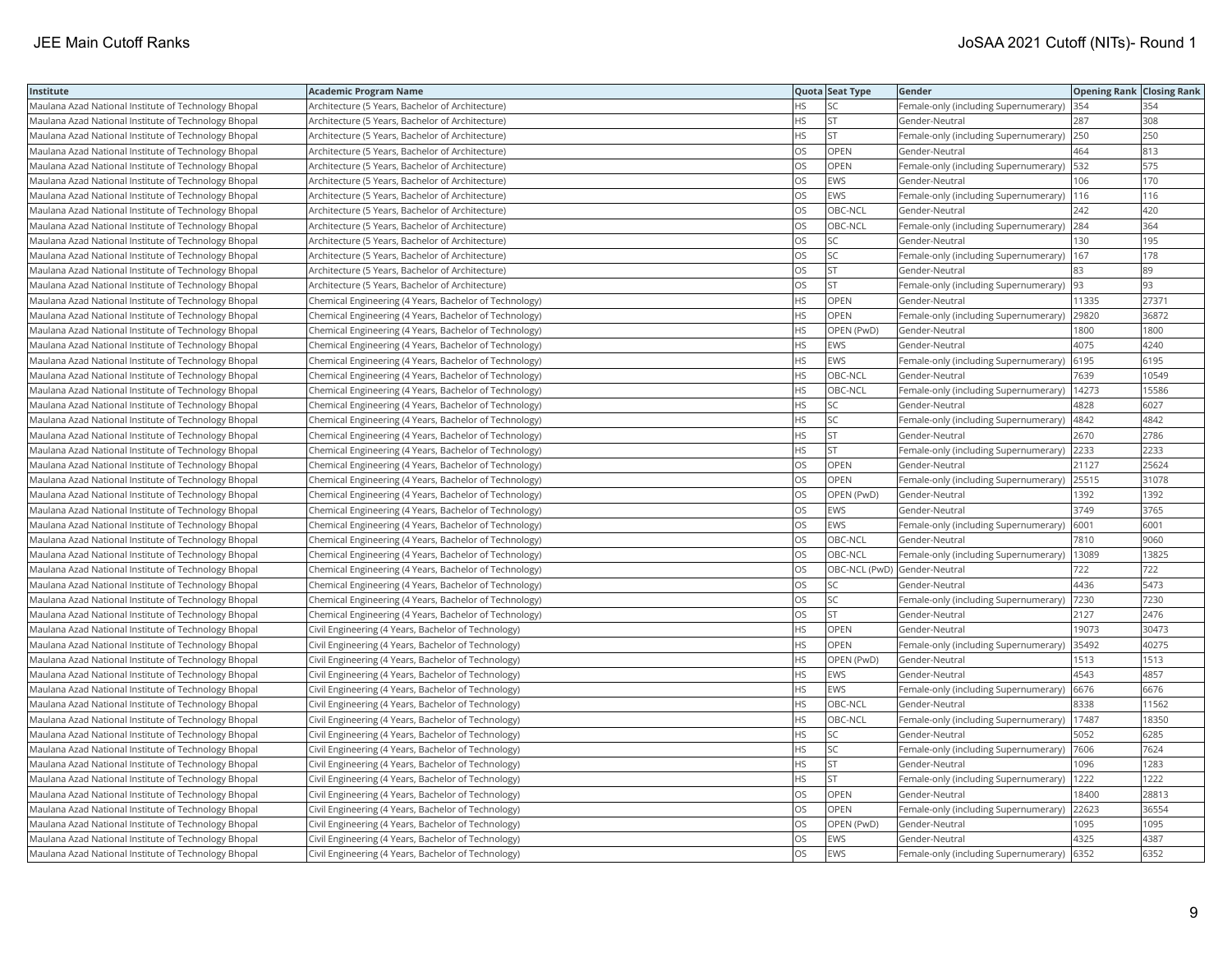| Institute                                            | <b>Academic Program Name</b>                                       |           | Quota Seat Type              | Gender                                        | <b>Opening Rank Closing Rank</b> |       |
|------------------------------------------------------|--------------------------------------------------------------------|-----------|------------------------------|-----------------------------------------------|----------------------------------|-------|
| Maulana Azad National Institute of Technology Bhopal | Civil Engineering (4 Years, Bachelor of Technology)                | OS        | EWS (PwD)                    | Gender-Neutral                                | 138                              | 138   |
| Maulana Azad National Institute of Technology Bhopal | Civil Engineering (4 Years, Bachelor of Technology)                | OS.       | OBC-NCL                      | Gender-Neutral                                | 7596                             | 9164  |
| Maulana Azad National Institute of Technology Bhopal | Civil Engineering (4 Years, Bachelor of Technology)                | OS        | OBC-NCL                      | Female-only (including Supernumerary)         | 13091                            | 15132 |
| Maulana Azad National Institute of Technology Bhopal | Civil Engineering (4 Years, Bachelor of Technology)                | OS        | OBC-NCL (PwD) Gender-Neutral |                                               | 417                              | 417   |
| Maulana Azad National Institute of Technology Bhopal | Civil Engineering (4 Years, Bachelor of Technology)                | <b>OS</b> | lsc                          | Gender-Neutral                                | 3883                             | 4801  |
| Maulana Azad National Institute of Technology Bhopal | Civil Engineering (4 Years, Bachelor of Technology)                | OS        | <b>SC</b>                    | Female-only (including Supernumerary)   5715  |                                  | 5765  |
| Maulana Azad National Institute of Technology Bhopal | Civil Engineering (4 Years, Bachelor of Technology)                | OS        | <b>ST</b>                    | Gender-Neutral                                | 1232                             | 1277  |
| Maulana Azad National Institute of Technology Bhopal | Civil Engineering (4 Years, Bachelor of Technology)                | <b>OS</b> | lst.                         | Female-only (including Supernumerary)         | 1594                             | 1594  |
| Maulana Azad National Institute of Technology Bhopal | Computer Science and Engineering (4 Years, Bachelor of Technology) | <b>HS</b> | OPEN                         | Gender-Neutral                                | 4094                             | 8567  |
| Maulana Azad National Institute of Technology Bhopal | Computer Science and Engineering (4 Years, Bachelor of Technology) | <b>HS</b> | OPEN                         | Female-only (including Supernumerary)         | 11046                            | 16177 |
| Maulana Azad National Institute of Technology Bhopal | Computer Science and Engineering (4 Years, Bachelor of Technology) | <b>HS</b> | OPEN (PwD)                   | Gender-Neutral                                | 259                              | 310   |
| Maulana Azad National Institute of Technology Bhopal | Computer Science and Engineering (4 Years, Bachelor of Technology) | <b>HS</b> | OPEN (PwD)                   | Female-only (including Supernumerary)         | 481                              | 481   |
| Maulana Azad National Institute of Technology Bhopal | Computer Science and Engineering (4 Years, Bachelor of Technology) | <b>HS</b> | <b>EWS</b>                   | Gender-Neutral                                | 1092                             | 1241  |
| Maulana Azad National Institute of Technology Bhopal | Computer Science and Engineering (4 Years, Bachelor of Technology) | <b>HS</b> | <b>EWS</b>                   | Female-only (including Supernumerary) 2378    |                                  | 2801  |
| Maulana Azad National Institute of Technology Bhopal | Computer Science and Engineering (4 Years, Bachelor of Technology) | HS        | OBC-NCL                      | Gender-Neutral                                | 2382                             | 3542  |
| Maulana Azad National Institute of Technology Bhopal | Computer Science and Engineering (4 Years, Bachelor of Technology) | HS        | OBC-NCL                      | Female-only (including Supernumerary)         | 4086                             | 6482  |
| Maulana Azad National Institute of Technology Bhopal | Computer Science and Engineering (4 Years, Bachelor of Technology) | <b>HS</b> | OBC-NCL (PwD) Gender-Neutral |                                               | 134                              | 160   |
| Maulana Azad National Institute of Technology Bhopal | Computer Science and Engineering (4 Years, Bachelor of Technology) | <b>HS</b> | <b>SC</b>                    | Gender-Neutral                                | 1114                             | 2263  |
| Maulana Azad National Institute of Technology Bhopal | Computer Science and Engineering (4 Years, Bachelor of Technology) | <b>HS</b> | <b>SC</b>                    | Female-only (including Supernumerary)         | 1834                             | 3298  |
| Maulana Azad National Institute of Technology Bhopal | Computer Science and Engineering (4 Years, Bachelor of Technology) | <b>HS</b> | SC (PwD)                     | Gender-Neutral                                | 114                              | 114   |
| Maulana Azad National Institute of Technology Bhopal | Computer Science and Engineering (4 Years, Bachelor of Technology) | <b>HS</b> | <b>ST</b>                    | Gender-Neutral                                | 731                              | 1048  |
| Maulana Azad National Institute of Technology Bhopal | Computer Science and Engineering (4 Years, Bachelor of Technology) | <b>HS</b> | <b>ST</b>                    | Female-only (including Supernumerary)         | 539                              | 920   |
| Maulana Azad National Institute of Technology Bhopal | Computer Science and Engineering (4 Years, Bachelor of Technology) | OS        | <b>OPEN</b>                  | Gender-Neutral                                | 3304                             | 5981  |
| Maulana Azad National Institute of Technology Bhopal | Computer Science and Engineering (4 Years, Bachelor of Technology) | <b>OS</b> | <b>OPEN</b>                  | Female-only (including Supernumerary)  6970   |                                  | 10043 |
| Maulana Azad National Institute of Technology Bhopal | Computer Science and Engineering (4 Years, Bachelor of Technology) | OS        | OPEN (PwD)                   | Gender-Neutral                                | 192                              | 221   |
| Maulana Azad National Institute of Technology Bhopal | Computer Science and Engineering (4 Years, Bachelor of Technology) | OS        | <b>EWS</b>                   | Gender-Neutral                                | 695                              | 831   |
| Maulana Azad National Institute of Technology Bhopal | Computer Science and Engineering (4 Years, Bachelor of Technology) | OS        | <b>EWS</b>                   | Female-only (including Supernumerary)         | 1934                             | 1978  |
| Maulana Azad National Institute of Technology Bhopal | Computer Science and Engineering (4 Years, Bachelor of Technology) | OS        | EWS (PwD)                    | Gender-Neutral                                | 35                               | 35    |
| Maulana Azad National Institute of Technology Bhopal | Computer Science and Engineering (4 Years, Bachelor of Technology) | <b>OS</b> | OBC-NCL                      | Gender-Neutral                                | 1485                             | 2374  |
| Maulana Azad National Institute of Technology Bhopal | Computer Science and Engineering (4 Years, Bachelor of Technology) | OS        | OBC-NCL                      | Female-only (including Supernumerary)         | 3746                             | 4788  |
| Maulana Azad National Institute of Technology Bhopal | Computer Science and Engineering (4 Years, Bachelor of Technology) | OS        | OBC-NCL (PwD) Gender-Neutral |                                               | 114                              | 114   |
| Maulana Azad National Institute of Technology Bhopal | Computer Science and Engineering (4 Years, Bachelor of Technology) | OS.       | lsc                          | Gender-Neutral                                | 1247                             | 1637  |
| Maulana Azad National Institute of Technology Bhopal | Computer Science and Engineering (4 Years, Bachelor of Technology) | <b>OS</b> | <b>SC</b>                    | Female-only (including Supernumerary)         | 1711                             | 2347  |
| Maulana Azad National Institute of Technology Bhopal | Computer Science and Engineering (4 Years, Bachelor of Technology) | OS        | SC (PwD)                     | Gender-Neutral                                | 55                               | 55    |
| Maulana Azad National Institute of Technology Bhopal | Computer Science and Engineering (4 Years, Bachelor of Technology) | <b>OS</b> | lst.                         | Gender-Neutral                                | 352                              | 681   |
| Maulana Azad National Institute of Technology Bhopal | Computer Science and Engineering (4 Years, Bachelor of Technology) | OS        | <b>ST</b>                    | Female-only (including Supernumerary)         | 790                              | 919   |
| Maulana Azad National Institute of Technology Bhopal | Computer Science and Engineering (4 Years, Bachelor of Technology) | OS        | ST (PwD)                     | Gender-Neutral                                | 18                               | 18    |
| Maulana Azad National Institute of Technology Bhopal | Electrical Engineering (4 Years, Bachelor of Technology)           | <b>HS</b> | <b>OPEN</b>                  | Gender-Neutral                                | 14137                            | 17667 |
| Maulana Azad National Institute of Technology Bhopal | Electrical Engineering (4 Years, Bachelor of Technology)           | <b>HS</b> | <b>OPEN</b>                  | Female-only (including Supernumerary)         | 20931                            | 25481 |
| Maulana Azad National Institute of Technology Bhopal | Electrical Engineering (4 Years, Bachelor of Technology)           | HS.       | OPEN (PwD)                   | Gender-Neutral                                | 914                              | 1111  |
| Maulana Azad National Institute of Technology Bhopal | Electrical Engineering (4 Years, Bachelor of Technology)           | <b>HS</b> | <b>EWS</b>                   | Gender-Neutral                                | 2437                             | 2649  |
| Maulana Azad National Institute of Technology Bhopal | Electrical Engineering (4 Years, Bachelor of Technology)           | <b>HS</b> | <b>EWS</b>                   | Female-only (including Supernumerary)         | 4278                             | 4278  |
| Maulana Azad National Institute of Technology Bhopal | Electrical Engineering (4 Years, Bachelor of Technology)           | <b>HS</b> | EWS (PwD)                    | Gender-Neutral                                | 194                              | 194   |
| Maulana Azad National Institute of Technology Bhopal | Electrical Engineering (4 Years, Bachelor of Technology)           | <b>HS</b> | OBC-NCL                      | Gender-Neutral                                | 5940                             | 6929  |
| Maulana Azad National Institute of Technology Bhopal | Electrical Engineering (4 Years, Bachelor of Technology)           | <b>HS</b> | OBC-NCL                      | Female-only (including Supernumerary)   10119 |                                  | 13056 |
| Maulana Azad National Institute of Technology Bhopal | Electrical Engineering (4 Years, Bachelor of Technology)           | <b>HS</b> | OBC-NCL (PwD) Gender-Neutral |                                               | 608                              | 608   |
| Maulana Azad National Institute of Technology Bhopal | Electrical Engineering (4 Years, Bachelor of Technology)           | <b>HS</b> | SC.                          | Gender-Neutral                                | 3472                             | 4598  |
| Maulana Azad National Institute of Technology Bhopal | Electrical Engineering (4 Years, Bachelor of Technology)           | HS.       | <b>SC</b>                    | Female-only (including Supernumerary)         | 4563                             | 4763  |
| Maulana Azad National Institute of Technology Bhopal | Electrical Engineering (4 Years, Bachelor of Technology)           | <b>HS</b> | <b>ST</b>                    | Gender-Neutral                                | 1077                             | 1950  |
| Maulana Azad National Institute of Technology Bhopal | Electrical Engineering (4 Years, Bachelor of Technology)           | HS.       | <b>ST</b>                    | Female-only (including Supernumerary)         | 2042                             | 2042  |
| Maulana Azad National Institute of Technology Bhopal | Electrical Engineering (4 Years, Bachelor of Technology)           | <b>OS</b> | OPEN                         | Gender-Neutral                                | 13698                            | 15565 |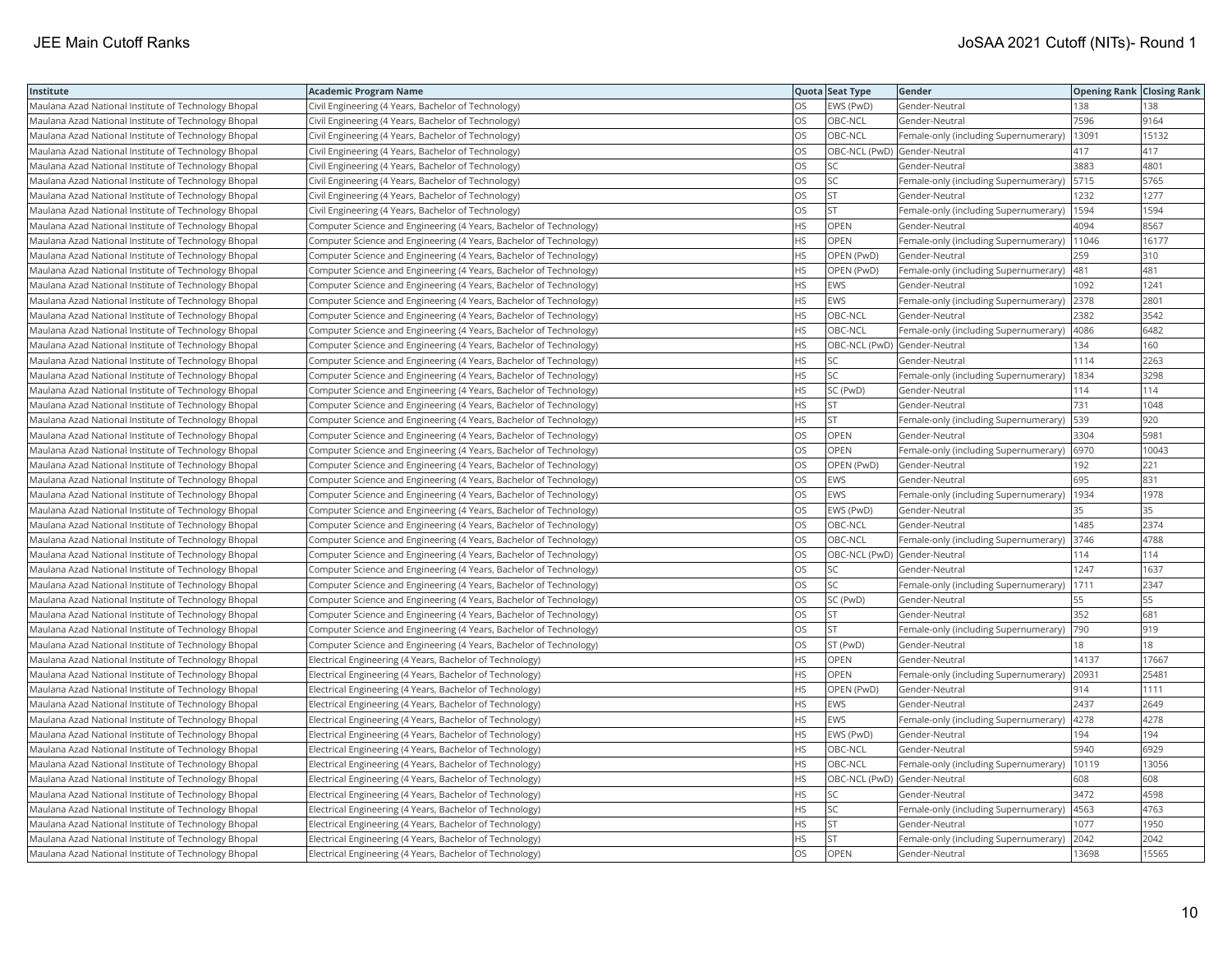| Institute                                            | <b>Academic Program Name</b>                                                      |           | Quota Seat Type              | Gender                                       | <b>Opening Rank Closing Rank</b> |       |
|------------------------------------------------------|-----------------------------------------------------------------------------------|-----------|------------------------------|----------------------------------------------|----------------------------------|-------|
| Maulana Azad National Institute of Technology Bhopal | Electrical Engineering (4 Years, Bachelor of Technology)                          | <b>OS</b> | <b>OPEN</b>                  | Female-only (including Supernumerary) 20980  |                                  | 21787 |
| Maulana Azad National Institute of Technology Bhopal | Electrical Engineering (4 Years, Bachelor of Technology)                          | OS        | OPEN (PwD)                   | Gender-Neutral                               | 748                              | 748   |
| Maulana Azad National Institute of Technology Bhopal | Electrical Engineering (4 Years, Bachelor of Technology)                          | <b>OS</b> | <b>EWS</b>                   | Gender-Neutral                               | 2171                             | 2395  |
| Maulana Azad National Institute of Technology Bhopal | Electrical Engineering (4 Years, Bachelor of Technology)                          | OS        | <b>EWS</b>                   | Female-only (including Supernumerary)        | 3593                             | 3593  |
| Maulana Azad National Institute of Technology Bhopal | Electrical Engineering (4 Years, Bachelor of Technology)                          | OS        | OBC-NCL                      | Gender-Neutral                               | 4789                             | 5793  |
| Maulana Azad National Institute of Technology Bhopal | Electrical Engineering (4 Years, Bachelor of Technology)                          | OS        | OBC-NCL                      | Female-only (including Supernumerary)        | 8343                             | 10253 |
| Maulana Azad National Institute of Technology Bhopal | Electrical Engineering (4 Years, Bachelor of Technology)                          | OS        | OBC-NCL (PwD) Gender-Neutral |                                              | 337                              | 337   |
| Maulana Azad National Institute of Technology Bhopal | Electrical Engineering (4 Years, Bachelor of Technology)                          | <b>OS</b> | SC                           | Gender-Neutral                               | 3078                             | 3600  |
| Maulana Azad National Institute of Technology Bhopal | Electrical Engineering (4 Years, Bachelor of Technology)                          | OS.       | lsc                          | Female-only (including Supernumerary)        | 5278                             | 5296  |
| Maulana Azad National Institute of Technology Bhopal | Electrical Engineering (4 Years, Bachelor of Technology)                          | OS        | <b>ST</b>                    | Gender-Neutral                               | 1295                             | 1470  |
| Maulana Azad National Institute of Technology Bhopal | Electrical Engineering (4 Years, Bachelor of Technology)                          | OS        | <b>ST</b>                    | Female-only (including Supernumerary)        | 1742                             | 1742  |
| Maulana Azad National Institute of Technology Bhopal | Electronics and Communication Engineering (4 Years, Bachelor of Technology)       | <b>HS</b> | <b>OPEN</b>                  | Gender-Neutral                               | 9588                             | 14084 |
| Maulana Azad National Institute of Technology Bhopal | Electronics and Communication Engineering (4 Years, Bachelor of Technology)       | <b>HS</b> | <b>OPEN</b>                  | Female-only (including Supernumerary)        | 17105                            | 19180 |
| Maulana Azad National Institute of Technology Bhopal | Electronics and Communication Engineering (4 Years, Bachelor of Technology)       | <b>HS</b> | OPEN (PwD)                   | Gender-Neutral                               | 500                              | 630   |
| Maulana Azad National Institute of Technology Bhopal | Electronics and Communication Engineering (4 Years, Bachelor of Technology)       | HS        | <b>EWS</b>                   | Gender-Neutral                               | 1990                             | 2230  |
| Maulana Azad National Institute of Technology Bhopal | Electronics and Communication Engineering (4 Years, Bachelor of Technology)       | <b>HS</b> | EWS                          | Female-only (including Supernumerary)        | 3341                             | 3469  |
| Maulana Azad National Institute of Technology Bhopal | Electronics and Communication Engineering (4 Years, Bachelor of Technology)       | <b>HS</b> | OBC-NCL                      | Gender-Neutral                               | 4081                             | 5627  |
| Maulana Azad National Institute of Technology Bhopal | Electronics and Communication Engineering (4 Years, Bachelor of Technology)       | <b>HS</b> | OBC-NCL                      | Female-only (including Supernumerary)        | 7761                             | 10044 |
| Maulana Azad National Institute of Technology Bhopal | Electronics and Communication Engineering (4 Years, Bachelor of Technology)       | <b>HS</b> | OBC-NCL (PwD) Gender-Neutral |                                              | 352                              | 352   |
| Maulana Azad National Institute of Technology Bhopal | Electronics and Communication Engineering (4 Years, Bachelor of Technology)       | <b>HS</b> | lsc                          | Gender-Neutral                               | 2271                             | 3394  |
| Maulana Azad National Institute of Technology Bhopal | Electronics and Communication Engineering (4 Years, Bachelor of Technology)       | <b>HS</b> | lsc                          | Female-only (including Supernumerary)        | 3696                             | 4299  |
| Maulana Azad National Institute of Technology Bhopal | Electronics and Communication Engineering (4 Years, Bachelor of Technology)       | <b>HS</b> | <b>ST</b>                    | Gender-Neutral                               | 1438                             | 1697  |
| Maulana Azad National Institute of Technology Bhopal | Electronics and Communication Engineering (4 Years, Bachelor of Technology)       | HS        | <b>ST</b>                    | Female-only (including Supernumerary)  1595  |                                  | 1595  |
| Maulana Azad National Institute of Technology Bhopal | Electronics and Communication Engineering (4 Years, Bachelor of Technology)       | OS.       | <b>OPEN</b>                  | Gender-Neutral                               | 7902                             | 12006 |
| Maulana Azad National Institute of Technology Bhopal | Electronics and Communication Engineering (4 Years, Bachelor of Technology)       | OS        | OPEN                         | Female-only (including Supernumerary)        | 13305                            | 16156 |
| Maulana Azad National Institute of Technology Bhopal | Electronics and Communication Engineering (4 Years, Bachelor of Technology)       | <b>OS</b> | OPEN (PwD)                   | Gender-Neutral                               | 357                              | 423   |
| Maulana Azad National Institute of Technology Bhopal | Electronics and Communication Engineering (4 Years, Bachelor of Technology)       | OS        | <b>EWS</b>                   | Gender-Neutral                               | 1612                             | 1709  |
| Maulana Azad National Institute of Technology Bhopal | Electronics and Communication Engineering (4 Years, Bachelor of Technology)       | <b>OS</b> | <b>EWS</b>                   | Female-only (including Supernumerary)        | 2431                             | 2677  |
| Maulana Azad National Institute of Technology Bhopal | Electronics and Communication Engineering (4 Years, Bachelor of Technology)       | <b>OS</b> | OBC-NCL                      | Gender-Neutral                               | 3166                             | 4468  |
| Maulana Azad National Institute of Technology Bhopal | Electronics and Communication Engineering (4 Years, Bachelor of Technology)       | OS        | OBC-NCL                      | Female-only (including Supernumerary)   7224 |                                  | 7745  |
| Maulana Azad National Institute of Technology Bhopal | Electronics and Communication Engineering (4 Years, Bachelor of Technology)       | OS        | OBC-NCL (PwD) Gender-Neutral |                                              | 201                              | 201   |
| Maulana Azad National Institute of Technology Bhopal | Electronics and Communication Engineering (4 Years, Bachelor of Technology)       | OS        | SC                           | Gender-Neutral                               | 2386                             | 2728  |
| Maulana Azad National Institute of Technology Bhopal | Electronics and Communication Engineering (4 Years, Bachelor of Technology)       | OS        | <b>SC</b>                    | Female-only (including Supernumerary)        | 3723                             | 4147  |
| Maulana Azad National Institute of Technology Bhopal | Electronics and Communication Engineering (4 Years, Bachelor of Technology)       | OS        | SC (PwD)                     | Gender-Neutral                               | 171                              | 171   |
| Maulana Azad National Institute of Technology Bhopal | Electronics and Communication Engineering (4 Years, Bachelor of Technology)       | OS        | <b>ST</b>                    | Gender-Neutral                               | 989                              | 1172  |
| Maulana Azad National Institute of Technology Bhopal | Electronics and Communication Engineering (4 Years, Bachelor of Technology)       | <b>OS</b> | lst.                         | Female-only (including Supernumerary)        | 1090                             | 1090  |
| Maulana Azad National Institute of Technology Bhopal | Materials Science and Metallurgical Engineering (4 Years, Bachelor of Technology) | <b>HS</b> | <b>OPEN</b>                  | Gender-Neutral                               | 30412                            | 35283 |
| Maulana Azad National Institute of Technology Bhopal | Materials Science and Metallurgical Engineering (4 Years, Bachelor of Technology) | <b>HS</b> | <b>OPEN</b>                  | Female-only (including Supernumerary)  43151 |                                  | 44568 |
| Maulana Azad National Institute of Technology Bhopal | Materials Science and Metallurgical Engineering (4 Years, Bachelor of Technology) | HS        | <b>EWS</b>                   | Gender-Neutral                               | 5301                             | 5587  |
| Maulana Azad National Institute of Technology Bhopal | Materials Science and Metallurgical Engineering (4 Years, Bachelor of Technology) | <b>HS</b> | <b>EWS</b>                   | Female-only (including Supernumerary)        | 6829                             | 6829  |
| Maulana Azad National Institute of Technology Bhopal | Materials Science and Metallurgical Engineering (4 Years, Bachelor of Technology) | HS.       | OBC-NCL                      | Gender-Neutral                               | 10738                            | 12251 |
| Maulana Azad National Institute of Technology Bhopal | Materials Science and Metallurgical Engineering (4 Years, Bachelor of Technology) | HS        | OBC-NCL                      | Female-only (including Supernumerary)        | 18889                            | 18987 |
| Maulana Azad National Institute of Technology Bhopal | Materials Science and Metallurgical Engineering (4 Years, Bachelor of Technology) | <b>HS</b> | <b>SC</b>                    | Gender-Neutral                               | 6636                             | 6931  |
| Maulana Azad National Institute of Technology Bhopal | Materials Science and Metallurgical Engineering (4 Years, Bachelor of Technology) | <b>HS</b> | lsc                          | Female-only (including Supernumerary)        | 8210                             | 8210  |
| Maulana Azad National Institute of Technology Bhopal | Materials Science and Metallurgical Engineering (4 Years, Bachelor of Technology) | HS        | <b>ST</b>                    | Gender-Neutral                               | 3104                             | 3204  |
| Maulana Azad National Institute of Technology Bhopal | Materials Science and Metallurgical Engineering (4 Years, Bachelor of Technology) | <b>HS</b> | <b>ST</b>                    | Female-only (including Supernumerary) 3131   |                                  | 3131  |
| Maulana Azad National Institute of Technology Bhopal | Materials Science and Metallurgical Engineering (4 Years, Bachelor of Technology) | OS.       | <b>OPEN</b>                  | Gender-Neutral                               | 29325                            | 34273 |
| Maulana Azad National Institute of Technology Bhopal | Materials Science and Metallurgical Engineering (4 Years, Bachelor of Technology) | OS        | <b>OPEN</b>                  | Female-only (including Supernumerary)        | 35366                            | 40683 |
| Maulana Azad National Institute of Technology Bhopal | Materials Science and Metallurgical Engineering (4 Years, Bachelor of Technology) | OS        | EWS                          | Gender-Neutral                               | 5181                             | 5358  |
| Maulana Azad National Institute of Technology Bhopal | Materials Science and Metallurgical Engineering (4 Years, Bachelor of Technology) | OS        | <b>EWS</b>                   | Female-only (including Supernumerary)        | 6766                             | 6766  |
| Maulana Azad National Institute of Technology Bhopal | Materials Science and Metallurgical Engineering (4 Years, Bachelor of Technology) | los       | OBC-NCL                      | Gender-Neutral                               | 10928                            | 11683 |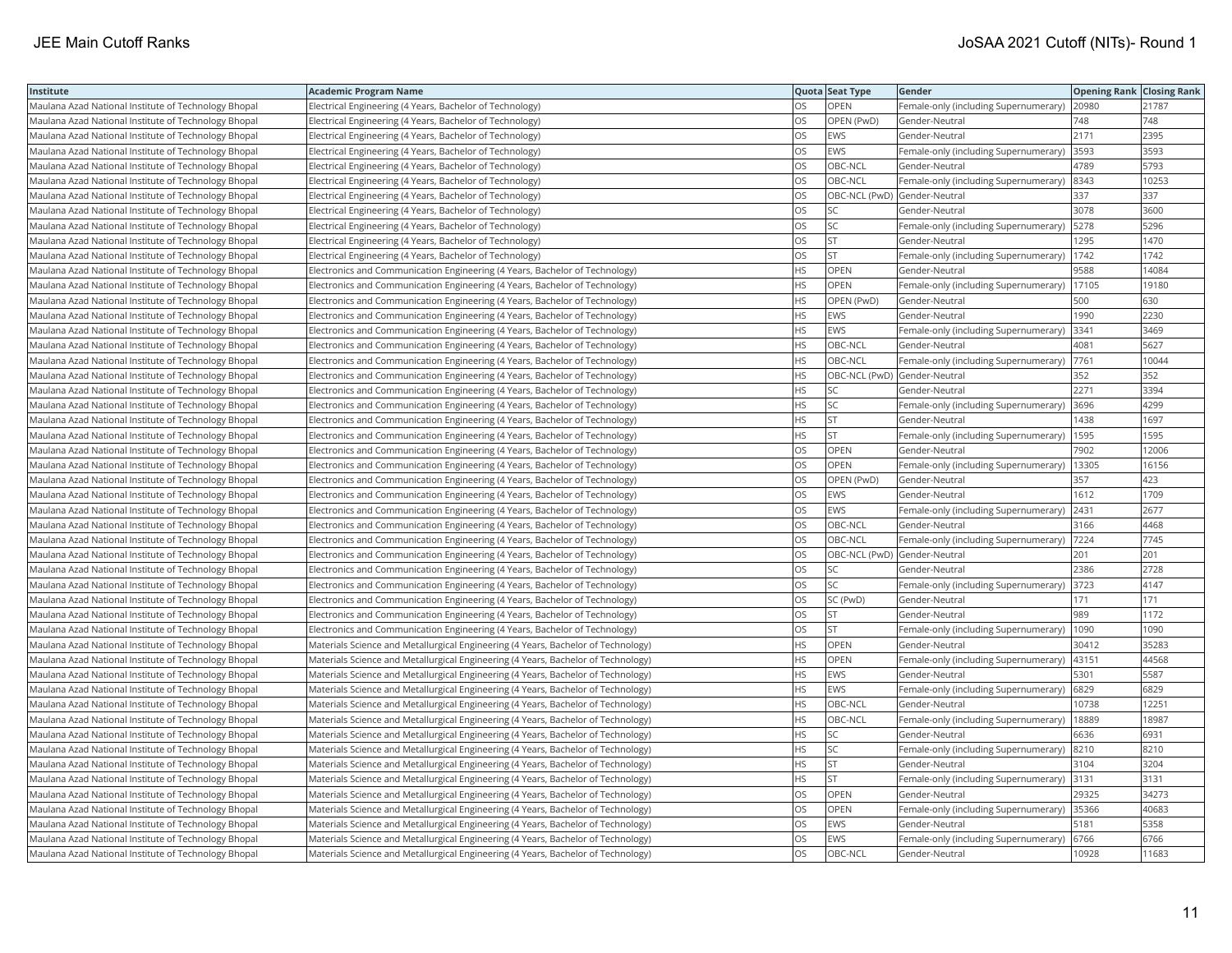| Institute                                            | <b>Academic Program Name</b>                                                            |           | Quota Seat Type              | Gender                                | <b>Opening Rank Closing Rank</b> |       |
|------------------------------------------------------|-----------------------------------------------------------------------------------------|-----------|------------------------------|---------------------------------------|----------------------------------|-------|
| Maulana Azad National Institute of Technology Bhopal | Materials Science and Metallurgical Engineering (4 Years, Bachelor of Technology)       | OS.       | OBC-NCL                      | Female-only (including Supernumerary) | 16496                            | 16623 |
| Maulana Azad National Institute of Technology Bhopal | Materials Science and Metallurgical Engineering (4 Years, Bachelor of Technology)       | OS        | SC                           | Gender-Neutral                        | 6355                             | 6671  |
| Maulana Azad National Institute of Technology Bhopal | Materials Science and Metallurgical Engineering (4 Years, Bachelor of Technology)       | OS        | <b>SC</b>                    | Female-only (including Supernumerary) | 8384                             | 8384  |
| Maulana Azad National Institute of Technology Bhopal | Materials Science and Metallurgical Engineering (4 Years, Bachelor of Technology)       | OS        | <b>ST</b>                    | Gender-Neutral                        | 2461                             | 2559  |
| Maulana Azad National Institute of Technology Bhopal | Mathematics and Data Science (5 Years, Bachelor and Master of Technology (Dual Degree)) | HS        | <b>OPEN</b>                  | Gender-Neutral                        | 10179                            | 12788 |
| Maulana Azad National Institute of Technology Bhopal | Mathematics and Data Science (5 Years, Bachelor and Master of Technology (Dual Degree)) | HS.       | <b>OPEN</b>                  | Female-only (including Supernumerary) | 23692                            | 23692 |
| Maulana Azad National Institute of Technology Bhopal | Mathematics and Data Science (5 Years, Bachelor and Master of Technology (Dual Degree)) | HS        | <b>EWS</b>                   | Gender-Neutral                        | 1732                             | 1732  |
| Maulana Azad National Institute of Technology Bhopal | Mathematics and Data Science (5 Years, Bachelor and Master of Technology (Dual Degree)) | HS.       | EWS                          | Female-only (including Supernumerary) | 5611                             | 5611  |
| Maulana Azad National Institute of Technology Bhopal | Mathematics and Data Science (5 Years, Bachelor and Master of Technology (Dual Degree)) | HS        | OBC-NCL                      | Gender-Neutral                        | 3844                             | 4040  |
| Maulana Azad National Institute of Technology Bhopal | Mathematics and Data Science (5 Years, Bachelor and Master of Technology (Dual Degree)) | HS.       | OBC-NCL                      | Female-only (including Supernumerary) | 10364                            | 10364 |
| Maulana Azad National Institute of Technology Bhopal | Mathematics and Data Science (5 Years, Bachelor and Master of Technology (Dual Degree)) | HS.       | <b>SC</b>                    | Gender-Neutral                        | 2763                             | 4373  |
| Maulana Azad National Institute of Technology Bhopal | Mathematics and Data Science (5 Years, Bachelor and Master of Technology (Dual Degree)) | HS.       | lst.                         | Gender-Neutral                        | 2913                             | 2913  |
| Maulana Azad National Institute of Technology Bhopal | Mathematics and Data Science (5 Years, Bachelor and Master of Technology (Dual Degree)) | OS.       | OPEN                         | Gender-Neutral                        | 8231                             | 12023 |
| Maulana Azad National Institute of Technology Bhopal | Mathematics and Data Science (5 Years, Bachelor and Master of Technology (Dual Degree)) | OS.       | <b>OPEN</b>                  | Female-only (including Supernumerary) | 14496                            | 14496 |
| Maulana Azad National Institute of Technology Bhopal | Mathematics and Data Science (5 Years, Bachelor and Master of Technology (Dual Degree)) | OS        | EWS                          | Gender-Neutral                        | 1808                             | 1808  |
| Maulana Azad National Institute of Technology Bhopal | Mathematics and Data Science (5 Years, Bachelor and Master of Technology (Dual Degree)) | OS        | OBC-NCL                      | Gender-Neutral                        | 3969                             | 4817  |
| Maulana Azad National Institute of Technology Bhopal | Mathematics and Data Science (5 Years, Bachelor and Master of Technology (Dual Degree)) | OS        | OBC-NCL                      | Female-only (including Supernumerary) | 10557                            | 10557 |
| Maulana Azad National Institute of Technology Bhopal | Mathematics and Data Science (5 Years, Bachelor and Master of Technology (Dual Degree)) | OS        | SC                           | Gender-Neutral                        | 1919                             | 2333  |
| Maulana Azad National Institute of Technology Bhopal | Mathematics and Data Science (5 Years, Bachelor and Master of Technology (Dual Degree)) | OS        | <b>SC</b>                    | Female-only (including Supernumerary) | 4316                             | 4316  |
| Maulana Azad National Institute of Technology Bhopal | Mathematics and Data Science (5 Years, Bachelor and Master of Technology (Dual Degree)) | OS.       | lst.                         | Gender-Neutral                        | 1646                             | 1646  |
| Maulana Azad National Institute of Technology Bhopal | Mechanical Engineering (4 Years, Bachelor of Technology)                                | HS.       | <b>OPEN</b>                  | Gender-Neutral                        | 17785                            | 24473 |
| Maulana Azad National Institute of Technology Bhopal | Mechanical Engineering (4 Years, Bachelor of Technology)                                | HS        | OPEN                         | Female-only (including Supernumerary) | 25662                            | 35247 |
| Maulana Azad National Institute of Technology Bhopal | Mechanical Engineering (4 Years, Bachelor of Technology)                                | ΗS        | OPEN (PwD)                   | Gender-Neutral                        | 579                              | 1499  |
| Maulana Azad National Institute of Technology Bhopal | Mechanical Engineering (4 Years, Bachelor of Technology)                                | HS        | <b>EWS</b>                   | Gender-Neutral                        | 3702                             | 4048  |
| Maulana Azad National Institute of Technology Bhopal | Mechanical Engineering (4 Years, Bachelor of Technology)                                | HS        | EWS                          | Female-only (including Supernumerary) | 5634                             | 6699  |
| Maulana Azad National Institute of Technology Bhopal | Mechanical Engineering (4 Years, Bachelor of Technology)                                | HS.       | OBC-NCL                      | Gender-Neutral                        | 6951                             | 9376  |
| Maulana Azad National Institute of Technology Bhopal | Mechanical Engineering (4 Years, Bachelor of Technology)                                | HS        | OBC-NCL                      | Female-only (including Supernumerary) | 14589                            | 17961 |
| Maulana Azad National Institute of Technology Bhopal | Mechanical Engineering (4 Years, Bachelor of Technology)                                | HS        | OBC-NCL (PwD) Gender-Neutral |                                       | 645                              | 645   |
| Maulana Azad National Institute of Technology Bhopal | Mechanical Engineering (4 Years, Bachelor of Technology)                                | HS.       | lsc                          | Gender-Neutral                        | 3664                             | 6094  |
| Maulana Azad National Institute of Technology Bhopal | Mechanical Engineering (4 Years, Bachelor of Technology)                                | HS        | <b>SC</b>                    | Female-only (including Supernumerary) | 4569                             | 7638  |
| Maulana Azad National Institute of Technology Bhopal | Mechanical Engineering (4 Years, Bachelor of Technology)                                | HS        | <b>ST</b>                    | Gender-Neutral                        | 1362                             | 2723  |
| Maulana Azad National Institute of Technology Bhopal | Mechanical Engineering (4 Years, Bachelor of Technology)                                | <b>HS</b> | lst                          | Female-only (including Supernumerary) | 2065                             | 2065  |
| Maulana Azad National Institute of Technology Bhopal | Mechanical Engineering (4 Years, Bachelor of Technology)                                | OS        | OPEN                         | Gender-Neutral                        | 16403                            | 21854 |
| Maulana Azad National Institute of Technology Bhopal | Mechanical Engineering (4 Years, Bachelor of Technology)                                | OS        | OPEN                         | Female-only (including Supernumerary) | 29182                            | 33416 |
| Maulana Azad National Institute of Technology Bhopal | Mechanical Engineering (4 Years, Bachelor of Technology)                                | OS.       | OPEN (PwD)                   | Gender-Neutral                        | 1226                             | 1387  |
| Maulana Azad National Institute of Technology Bhopal | Mechanical Engineering (4 Years, Bachelor of Technology)                                | <b>OS</b> | <b>EWS</b>                   | Gender-Neutral                        | 3150                             | 3331  |
| Maulana Azad National Institute of Technology Bhopal | Mechanical Engineering (4 Years, Bachelor of Technology)                                | OS        | <b>EWS</b>                   | Female-only (including Supernumerary) | 5959                             | 6170  |
| Maulana Azad National Institute of Technology Bhopal | Mechanical Engineering (4 Years, Bachelor of Technology)                                | OS.       | EWS (PwD)                    | Gender-Neutral                        | 187                              | 187   |
| Maulana Azad National Institute of Technology Bhopal | Mechanical Engineering (4 Years, Bachelor of Technology)                                | OS        | OBC-NCL                      | Gender-Neutral                        | 6213                             | 7925  |
| Maulana Azad National Institute of Technology Bhopal | Mechanical Engineering (4 Years, Bachelor of Technology)                                | OS.       | OBC-NCL                      | Female-only (including Supernumerary) | 14168                            | 14960 |
| Maulana Azad National Institute of Technology Bhopal | Mechanical Engineering (4 Years, Bachelor of Technology)                                | OS.       | OBC-NCL (PwD) Gender-Neutral |                                       | 519                              | 519   |
| Maulana Azad National Institute of Technology Bhopal | Mechanical Engineering (4 Years, Bachelor of Technology)                                | OS        | SC                           | Gender-Neutral                        | 4024                             | 4675  |
| Maulana Azad National Institute of Technology Bhopal | Mechanical Engineering (4 Years, Bachelor of Technology)                                | OS        | <b>SC</b>                    | Female-only (including Supernumerary) | 6295                             | 6432  |
| Maulana Azad National Institute of Technology Bhopal | Mechanical Engineering (4 Years, Bachelor of Technology)                                | OS.       | lst                          | Gender-Neutral                        | 1395                             | 1834  |
| Maulana Azad National Institute of Technology Bhopal | Mechanical Engineering (4 Years, Bachelor of Technology)                                | OS        | lst.                         | Female-only (including Supernumerary) | 2495                             | 2495  |
| Maulana Azad National Institute of Technology Bhopal | Planning (4 Years, Bachelor of Planning)                                                | HS        | <b>OPEN</b>                  | Gender-Neutral                        | 413                              | 1819  |
| Maulana Azad National Institute of Technology Bhopal | Planning (4 Years, Bachelor of Planning)                                                | HS        | <b>OPEN</b>                  | Female-only (including Supernumerary) | $740$                            | 946   |
| Maulana Azad National Institute of Technology Bhopal | Planning (4 Years, Bachelor of Planning)                                                | HS.       | <b>EWS</b>                   | Gender-Neutral                        | 256                              | 384   |
| Maulana Azad National Institute of Technology Bhopal | Planning (4 Years, Bachelor of Planning)                                                | HS        | EWS                          | Female-only (including Supernumerary) | 265                              | 265   |
| Maulana Azad National Institute of Technology Bhopal | Planning (4 Years, Bachelor of Planning)                                                | HS.       | OBC-NCL                      | Gender-Neutral                        | 730                              | 1380  |
| Maulana Azad National Institute of Technology Bhopal | Planning (4 Years, Bachelor of Planning)                                                | HS        | OBC-NCL                      | Female-only (including Supernumerary) | 732                              | 732   |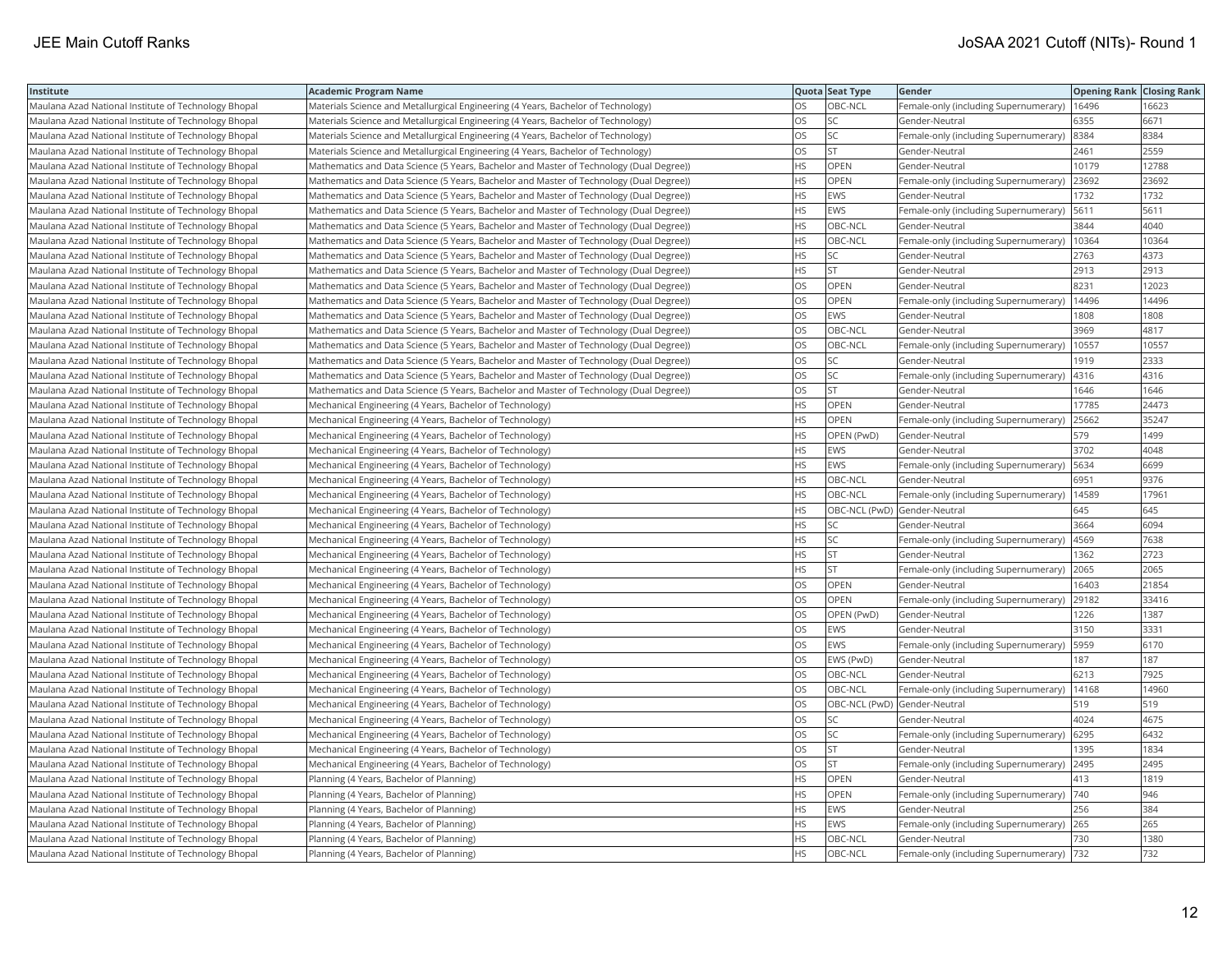| Institute                                                | Academic Program Name                                  |           | Quota Seat Type              | Gender                                | <b>Opening Rank Closing Rank</b> |       |
|----------------------------------------------------------|--------------------------------------------------------|-----------|------------------------------|---------------------------------------|----------------------------------|-------|
| Maulana Azad National Institute of Technology Bhopal     | Planning (4 Years, Bachelor of Planning)               | HS        | SC                           | Gender-Neutral                        | 97                               | 296   |
| Maulana Azad National Institute of Technology Bhopal     | Planning (4 Years, Bachelor of Planning)               | HS        | <b>SC</b>                    | Female-only (including Supernumerary) | 138                              | 138   |
| Maulana Azad National Institute of Technology Bhopal     | Planning (4 Years, Bachelor of Planning)               | HS        | lst                          | Gender-Neutral                        | 159                              | 216   |
| Maulana Azad National Institute of Technology Bhopal     | Planning (4 Years, Bachelor of Planning)               | OS.       | OPEN                         | Gender-Neutral                        | 88                               | 384   |
| Maulana Azad National Institute of Technology Bhopal     | Planning (4 Years, Bachelor of Planning)               | OS        | OPEN                         | Female-only (including Supernumerary) | 257                              | 380   |
| Maulana Azad National Institute of Technology Bhopal     | Planning (4 Years, Bachelor of Planning)               | OS        | <b>EWS</b>                   | Gender-Neutral                        | 48                               | 55    |
| Maulana Azad National Institute of Technology Bhopal     | Planning (4 Years, Bachelor of Planning)               | OS.       | OBC-NCL                      | Gender-Neutral                        | 146                              | 217   |
| Maulana Azad National Institute of Technology Bhopal     | Planning (4 Years, Bachelor of Planning)               | OS        | OBC-NCL                      | Female-only (including Supernumerary) | 126                              | 145   |
| Maulana Azad National Institute of Technology Bhopal     | Planning (4 Years, Bachelor of Planning)               | OS        | SC                           | Gender-Neutral                        | 46                               | 85    |
| Maulana Azad National Institute of Technology Bhopal     | Planning (4 Years, Bachelor of Planning)               | OS        | SC                           | Female-only (including Supernumerary) | 171                              | 71    |
| Maulana Azad National Institute of Technology Bhopal     | Planning (4 Years, Bachelor of Planning)               | OS        | lst.                         | Gender-Neutral                        | 20                               | 20    |
| Maulana Azad National Institute of Technology Bhopal     | Planning (4 Years, Bachelor of Planning)               | OS        | <b>ST</b>                    | Female-only (including Supernumerary) | 81                               | 81    |
| Motilal Nehru National Institute of Technology Allahabad | Bio Technology (4 Years, Bachelor of Technology)       | HS        | OPEN                         | Gender-Neutral                        | 19411                            | 28389 |
| Motilal Nehru National Institute of Technology Allahabad | Bio Technology (4 Years, Bachelor of Technology)       | HS        | OPEN                         | Female-only (including Supernumerary) | 26951                            | 29976 |
| Motilal Nehru National Institute of Technology Allahabad | Bio Technology (4 Years, Bachelor of Technology)       | HS.       | <b>EWS</b>                   | Gender-Neutral                        | 4253                             | 4321  |
| Motilal Nehru National Institute of Technology Allahabad | Bio Technology (4 Years, Bachelor of Technology)       | НS        | EWS                          | Female-only (including Supernumerary) | 6780                             | 6780  |
| Motilal Nehru National Institute of Technology Allahabad | Bio Technology (4 Years, Bachelor of Technology)       | HS        | OBC-NCL                      | Gender-Neutral                        | 8039                             | 9675  |
| Motilal Nehru National Institute of Technology Allahabad | Bio Technology (4 Years, Bachelor of Technology)       | HS.       | OBC-NCL                      | Female-only (including Supernumerary) | 14757                            | 14757 |
| Motilal Nehru National Institute of Technology Allahabad | Bio Technology (4 Years, Bachelor of Technology)       | HS        | SC                           | Gender-Neutral                        | 4152                             | 5918  |
| Motilal Nehru National Institute of Technology Allahabad | Bio Technology (4 Years, Bachelor of Technology)       | <b>HS</b> | SC                           | Female-only (including Supernumerary) | 6941                             | 6941  |
| Motilal Nehru National Institute of Technology Allahabad | Bio Technology (4 Years, Bachelor of Technology)       | HS        | <b>ST</b>                    | Gender-Neutral                        | 4086                             | 4137  |
| Motilal Nehru National Institute of Technology Allahabad | Bio Technology (4 Years, Bachelor of Technology)       | OS        | OPEN                         | Gender-Neutral                        | 24630                            | 28462 |
| Motilal Nehru National Institute of Technology Allahabad | Bio Technology (4 Years, Bachelor of Technology)       | OS        | <b>OPEN</b>                  | Female-only (including Supernumerary) | 26411                            | 28700 |
| Motilal Nehru National Institute of Technology Allahabad | Bio Technology (4 Years, Bachelor of Technology)       | OS        | OPEN (PwD)                   | Gender-Neutral                        | 1036                             | 1036  |
| Motilal Nehru National Institute of Technology Allahabad | Bio Technology (4 Years, Bachelor of Technology)       | OS        | EWS                          | Gender-Neutral                        | 4426                             | 4984  |
| Motilal Nehru National Institute of Technology Allahabad | Bio Technology (4 Years, Bachelor of Technology)       | OS        | EWS                          | Female-only (including Supernumerary) | 5692                             | 5692  |
| Motilal Nehru National Institute of Technology Allahabad | Bio Technology (4 Years, Bachelor of Technology)       | <b>OS</b> | OBC-NCL                      | Gender-Neutral                        | 8738                             | 10376 |
| Motilal Nehru National Institute of Technology Allahabad | Bio Technology (4 Years, Bachelor of Technology)       | OS        | OBC-NCL                      | Female-only (including Supernumerary) | 14964                            | 14964 |
| Motilal Nehru National Institute of Technology Allahabad | Bio Technology (4 Years, Bachelor of Technology)       | OS        | SC                           | Gender-Neutral                        | 5838                             | 6255  |
| Motilal Nehru National Institute of Technology Allahabad | Bio Technology (4 Years, Bachelor of Technology)       | OS        | SC                           | Female-only (including Supernumerary) | 7146                             | 7146  |
| Motilal Nehru National Institute of Technology Allahabad | Bio Technology (4 Years, Bachelor of Technology)       | OS.       | <b>ST</b>                    | Gender-Neutral                        | 2509                             | 2688  |
| Motilal Nehru National Institute of Technology Allahabad | Bio Technology (4 Years, Bachelor of Technology)       | OS        | <b>ST</b>                    | Female-only (including Supernumerary) | 3127                             | 3127  |
| Motilal Nehru National Institute of Technology Allahabad | Chemical Engineering (4 Years, Bachelor of Technology) | HS        | OPEN                         | Gender-Neutral                        | 7761                             | 17174 |
| Motilal Nehru National Institute of Technology Allahabad | Chemical Engineering (4 Years, Bachelor of Technology) | HS        | <b>OPEN</b>                  | Female-only (including Supernumerary) | 22629                            | 22723 |
| Motilal Nehru National Institute of Technology Allahabad | Chemical Engineering (4 Years, Bachelor of Technology) | HS        | OPEN (PwD)                   | Gender-Neutral                        | 975                              | 975   |
| Motilal Nehru National Institute of Technology Allahabad | Chemical Engineering (4 Years, Bachelor of Technology) | <b>HS</b> | EWS                          | Gender-Neutral                        | 2423                             | 2439  |
| Motilal Nehru National Institute of Technology Allahabad | Chemical Engineering (4 Years, Bachelor of Technology) | HS        | EWS                          | Female-only (including Supernumerary) | 4629                             | 4629  |
| Motilal Nehru National Institute of Technology Allahabad | Chemical Engineering (4 Years, Bachelor of Technology) | HS        | OBC-NCL                      | Gender-Neutral                        | 4122                             | 6575  |
| Motilal Nehru National Institute of Technology Allahabad | Chemical Engineering (4 Years, Bachelor of Technology) | HS.       | OBC-NCL                      | Female-only (including Supernumerary) | 11060                            | 11060 |
| Motilal Nehru National Institute of Technology Allahabad | Chemical Engineering (4 Years, Bachelor of Technology) | HS        | SC                           | Gender-Neutral                        | 3100                             | 3950  |
| Motilal Nehru National Institute of Technology Allahabad | Chemical Engineering (4 Years, Bachelor of Technology) | HS        | <b>SC</b>                    | Female-only (including Supernumerary) | 4712                             | 5506  |
| Motilal Nehru National Institute of Technology Allahabad | Chemical Engineering (4 Years, Bachelor of Technology) | <b>HS</b> | lst.                         | Gender-Neutral                        | 1938                             | 2842  |
| Motilal Nehru National Institute of Technology Allahabad | Chemical Engineering (4 Years, Bachelor of Technology) | <b>OS</b> | <b>OPEN</b>                  | Gender-Neutral                        | 15711                            | 18104 |
| Motilal Nehru National Institute of Technology Allahabad | Chemical Engineering (4 Years, Bachelor of Technology) | OS        | OPEN                         | Female-only (including Supernumerary) | 20814                            | 23906 |
| Motilal Nehru National Institute of Technology Allahabad | Chemical Engineering (4 Years, Bachelor of Technology) | OS        | EWS                          | Gender-Neutral                        | 2534                             | 2534  |
| Motilal Nehru National Institute of Technology Allahabad | Chemical Engineering (4 Years, Bachelor of Technology) | OS        | EWS                          | Female-only (including Supernumerary) | 4914                             | 4914  |
| Motilal Nehru National Institute of Technology Allahabad | Chemical Engineering (4 Years, Bachelor of Technology) | OS        | EWS (PwD)                    | Gender-Neutral                        | 204                              | 204   |
| Motilal Nehru National Institute of Technology Allahabad | Chemical Engineering (4 Years, Bachelor of Technology) | OS        | OBC-NCL                      | Gender-Neutral                        | 5889                             | 6407  |
| Motilal Nehru National Institute of Technology Allahabad | Chemical Engineering (4 Years, Bachelor of Technology) | OS        | OBC-NCL                      | Female-only (including Supernumerary) | 9888                             | 9888  |
| Motilal Nehru National Institute of Technology Allahabad | Chemical Engineering (4 Years, Bachelor of Technology) | OS        | OBC-NCL (PwD) Gender-Neutral |                                       | 410                              | 410   |
| Motilal Nehru National Institute of Technology Allahabad | Chemical Engineering (4 Years, Bachelor of Technology) | <b>OS</b> | <b>SC</b>                    | Gender-Neutral                        | 4260                             | 4513  |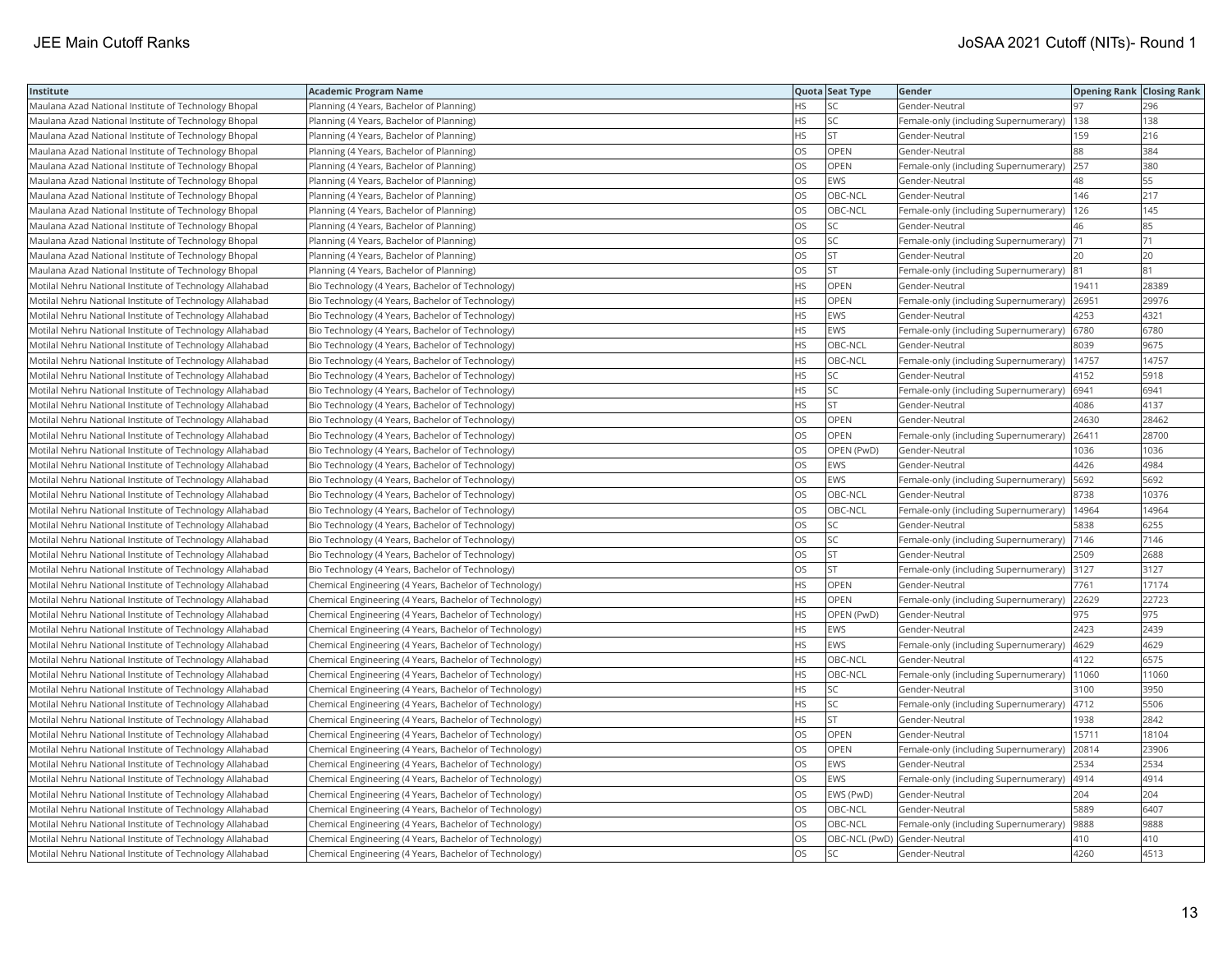| <b>Institute</b>                                         | <b>Academic Program Name</b>                                       |           | Quota Seat Type              | Gender                                                | <b>Opening Rank Closing Rank</b> |       |
|----------------------------------------------------------|--------------------------------------------------------------------|-----------|------------------------------|-------------------------------------------------------|----------------------------------|-------|
| Motilal Nehru National Institute of Technology Allahabad | Chemical Engineering (4 Years, Bachelor of Technology)             | OS        | SC                           | Female-only (including Supernumerary)                 | 4809                             | 4809  |
| Motilal Nehru National Institute of Technology Allahabad | Chemical Engineering (4 Years, Bachelor of Technology)             | OS.       | lst                          | Gender-Neutral                                        | 1871                             | 1943  |
| Motilal Nehru National Institute of Technology Allahabad | Civil Engineering (4 Years, Bachelor of Technology)                | HS        | OPEN                         | Gender-Neutral                                        | 9065                             | 20100 |
| Motilal Nehru National Institute of Technology Allahabad | Civil Engineering (4 Years, Bachelor of Technology)                | HS.       | OPEN                         | Female-only (including Supernumerary)                 | 18613                            | 30033 |
| Motilal Nehru National Institute of Technology Allahabad | Civil Engineering (4 Years, Bachelor of Technology)                | HS.       | OPEN (PwD)                   | Gender-Neutral                                        | 883                              | 883   |
| Motilal Nehru National Institute of Technology Allahabad | Civil Engineering (4 Years, Bachelor of Technology)                | HS        | EWS                          | Gender-Neutral                                        | 3015                             | 3110  |
| Motilal Nehru National Institute of Technology Allahabad | Civil Engineering (4 Years, Bachelor of Technology)                | НS        | EWS                          | Female-only (including Supernumerary)                 | 4676                             | 4676  |
| Motilal Nehru National Institute of Technology Allahabad | Civil Engineering (4 Years, Bachelor of Technology)                | HS.       | OBC-NCL                      | Gender-Neutral                                        | 4501                             | 6961  |
| Motilal Nehru National Institute of Technology Allahabad | Civil Engineering (4 Years, Bachelor of Technology)                | HS.       | OBC-NCL                      | Female-only (including Supernumerary)                 | 12368                            | 13410 |
| Motilal Nehru National Institute of Technology Allahabad | Civil Engineering (4 Years, Bachelor of Technology)                | HS        | OBC-NCL (PwD) Gender-Neutral |                                                       | 646                              | 646   |
| Motilal Nehru National Institute of Technology Allahabad | Civil Engineering (4 Years, Bachelor of Technology)                | HS        | lsc                          | Gender-Neutral                                        | 2118                             | 2946  |
| Motilal Nehru National Institute of Technology Allahabad | Civil Engineering (4 Years, Bachelor of Technology)                | HS.       | lsc                          | Female-only (including Supernumerary)                 | 4925                             | 5396  |
| Motilal Nehru National Institute of Technology Allahabad | Civil Engineering (4 Years, Bachelor of Technology)                | HS        | <b>ST</b>                    | Gender-Neutral                                        | 1788                             | 2701  |
| Motilal Nehru National Institute of Technology Allahabad | Civil Engineering (4 Years, Bachelor of Technology)                | HS        | <b>ST</b>                    | Female-only (including Supernumerary)                 | 4316                             | 4316  |
| Motilal Nehru National Institute of Technology Allahabad | Civil Engineering (4 Years, Bachelor of Technology)                | OS        | <b>OPEN</b>                  | Gender-Neutral                                        | 4973                             | 21791 |
| Motilal Nehru National Institute of Technology Allahabad | Civil Engineering (4 Years, Bachelor of Technology)                | OS        | OPEN                         | Female-only (including Supernumerary)                 | 31799                            | 32744 |
| Motilal Nehru National Institute of Technology Allahabad | Civil Engineering (4 Years, Bachelor of Technology)                | OS        | OPEN (PwD)                   | Gender-Neutral                                        | 783                              | 783   |
| Motilal Nehru National Institute of Technology Allahabad | Civil Engineering (4 Years, Bachelor of Technology)                | OS        | OPEN (PwD)                   | Female-only (including Supernumerary)                 | 1777                             | 1777  |
| Motilal Nehru National Institute of Technology Allahabad | Civil Engineering (4 Years, Bachelor of Technology)                | OS        | <b>EWS</b>                   | Gender-Neutral                                        | 3161                             | 3325  |
| Motilal Nehru National Institute of Technology Allahabad | Civil Engineering (4 Years, Bachelor of Technology)                | OS        | <b>EWS</b>                   | Female-only (including Supernumerary)                 | 5331                             | 5331  |
| Motilal Nehru National Institute of Technology Allahabad | Civil Engineering (4 Years, Bachelor of Technology)                | OS        | EWS (PwD)                    | Gender-Neutral                                        | 113                              | 113   |
| Motilal Nehru National Institute of Technology Allahabad | Civil Engineering (4 Years, Bachelor of Technology)                | OS        | OBC-NCL                      | Gender-Neutral                                        | 5770                             | 7456  |
| Motilal Nehru National Institute of Technology Allahabad | Civil Engineering (4 Years, Bachelor of Technology)                | OS        | OBC-NCL                      | Female-only (including Supernumerary)                 | 12687                            | 13664 |
| Motilal Nehru National Institute of Technology Allahabad | Civil Engineering (4 Years, Bachelor of Technology)                | OS.       | <b>SC</b>                    | Gender-Neutral                                        | 1977                             | 3538  |
| Motilal Nehru National Institute of Technology Allahabad | Civil Engineering (4 Years, Bachelor of Technology)                | OS        | <b>SC</b>                    | Female-only (including Supernumerary)                 | 4583                             | 5609  |
| Motilal Nehru National Institute of Technology Allahabad | Civil Engineering (4 Years, Bachelor of Technology)                | OS        | <b>ST</b>                    | Gender-Neutral                                        | 690                              | 901   |
| Motilal Nehru National Institute of Technology Allahabad | Civil Engineering (4 Years, Bachelor of Technology)                | <b>OS</b> | lst.                         | Female-only (including Supernumerary)                 | 1390                             | 1390  |
| Motilal Nehru National Institute of Technology Allahabad | Computer Science and Engineering (4 Years, Bachelor of Technology) | HS        | <b>OPEN</b>                  | Gender-Neutral                                        | 1077                             | 4289  |
| Motilal Nehru National Institute of Technology Allahabad | Computer Science and Engineering (4 Years, Bachelor of Technology) | HS.       | <b>OPEN</b>                  | Female-only (including Supernumerary)                 | 868                              | 8716  |
| Motilal Nehru National Institute of Technology Allahabad | Computer Science and Engineering (4 Years, Bachelor of Technology) | НS        | OPEN (PwD)                   | Gender-Neutral                                        | 176                              | 207   |
| Motilal Nehru National Institute of Technology Allahabad | Computer Science and Engineering (4 Years, Bachelor of Technology) | HS        | OPEN (PwD)                   | Female-only (including Supernumerary)                 | 375                              | 375   |
| Motilal Nehru National Institute of Technology Allahabad | Computer Science and Engineering (4 Years, Bachelor of Technology) | <b>HS</b> | <b>EWS</b>                   | Gender-Neutral                                        | 478                              | 740   |
| Motilal Nehru National Institute of Technology Allahabad | Computer Science and Engineering (4 Years, Bachelor of Technology) | HS        | <b>EWS</b>                   | Female-only (including Supernumerary)                 | 1272                             | 1890  |
| Motilal Nehru National Institute of Technology Allahabad | Computer Science and Engineering (4 Years, Bachelor of Technology) | HS        | OBC-NCL                      | Gender-Neutral                                        | 763                              | 1728  |
| Motilal Nehru National Institute of Technology Allahabad | Computer Science and Engineering (4 Years, Bachelor of Technology) | HS        | OBC-NCL                      | Female-only (including Supernumerary)                 | 2162                             | 3637  |
| Motilal Nehru National Institute of Technology Allahabad | Computer Science and Engineering (4 Years, Bachelor of Technology) | HS        | OBC-NCL (PwD) Gender-Neutral |                                                       | 73                               | 88    |
| Motilal Nehru National Institute of Technology Allahabad | Computer Science and Engineering (4 Years, Bachelor of Technology) | HS        |                              | OBC-NCL (PwD)   Female-only (including Supernumerary) | 234                              | 234   |
| Motilal Nehru National Institute of Technology Allahabad | Computer Science and Engineering (4 Years, Bachelor of Technology) | HS        | <b>SC</b>                    | Gender-Neutral                                        | 330                              | 881   |
| Motilal Nehru National Institute of Technology Allahabad | Computer Science and Engineering (4 Years, Bachelor of Technology) | HS        | <b>SC</b>                    | Female-only (including Supernumerary)                 | 1770                             | 2369  |
| Motilal Nehru National Institute of Technology Allahabad | Computer Science and Engineering (4 Years, Bachelor of Technology) | HS        | SC (PwD)                     | Gender-Neutral                                        | $\overline{4}$                   | 14    |
| Motilal Nehru National Institute of Technology Allahabad | Computer Science and Engineering (4 Years, Bachelor of Technology) | HS        | <b>ST</b>                    | Gender-Neutral                                        | 76                               | 864   |
| Motilal Nehru National Institute of Technology Allahabad | Computer Science and Engineering (4 Years, Bachelor of Technology) | HS        | <b>ST</b>                    | Female-only (including Supernumerary)                 | 536                              | 2077  |
| Motilal Nehru National Institute of Technology Allahabad | Computer Science and Engineering (4 Years, Bachelor of Technology) | OS        | OPEN                         | Gender-Neutral                                        | 408                              | 2362  |
| Motilal Nehru National Institute of Technology Allahabad | Computer Science and Engineering (4 Years, Bachelor of Technology) | OS        | <b>OPEN</b>                  | Female-only (including Supernumerary)                 | 1509                             | 3863  |
| Motilal Nehru National Institute of Technology Allahabad | Computer Science and Engineering (4 Years, Bachelor of Technology) | OS        | OPEN (PwD)                   | Gender-Neutral                                        | 75                               | 127   |
| Motilal Nehru National Institute of Technology Allahabad | Computer Science and Engineering (4 Years, Bachelor of Technology) | OS        | EWS                          | Gender-Neutral                                        | 257                              | 353   |
| Motilal Nehru National Institute of Technology Allahabad | Computer Science and Engineering (4 Years, Bachelor of Technology) | OS        | <b>EWS</b>                   | Female-only (including Supernumerary)                 | 1224                             | 1287  |
| Motilal Nehru National Institute of Technology Allahabad | Computer Science and Engineering (4 Years, Bachelor of Technology) | OS        | EWS (PwD)                    | Female-only (including Supernumerary)                 | 80                               | 80    |
| Motilal Nehru National Institute of Technology Allahabad | Computer Science and Engineering (4 Years, Bachelor of Technology) | OS        | OBC-NCL                      | Gender-Neutral                                        | 413                              | 975   |
| Motilal Nehru National Institute of Technology Allahabad | Computer Science and Engineering (4 Years, Bachelor of Technology) | OS        | OBC-NCL                      | Female-only (including Supernumerary)                 | 1496                             | 2788  |
| Motilal Nehru National Institute of Technology Allahabad | Computer Science and Engineering (4 Years, Bachelor of Technology) | <b>OS</b> | OBC-NCL (PwD) Gender-Neutral |                                                       | 48                               | 69    |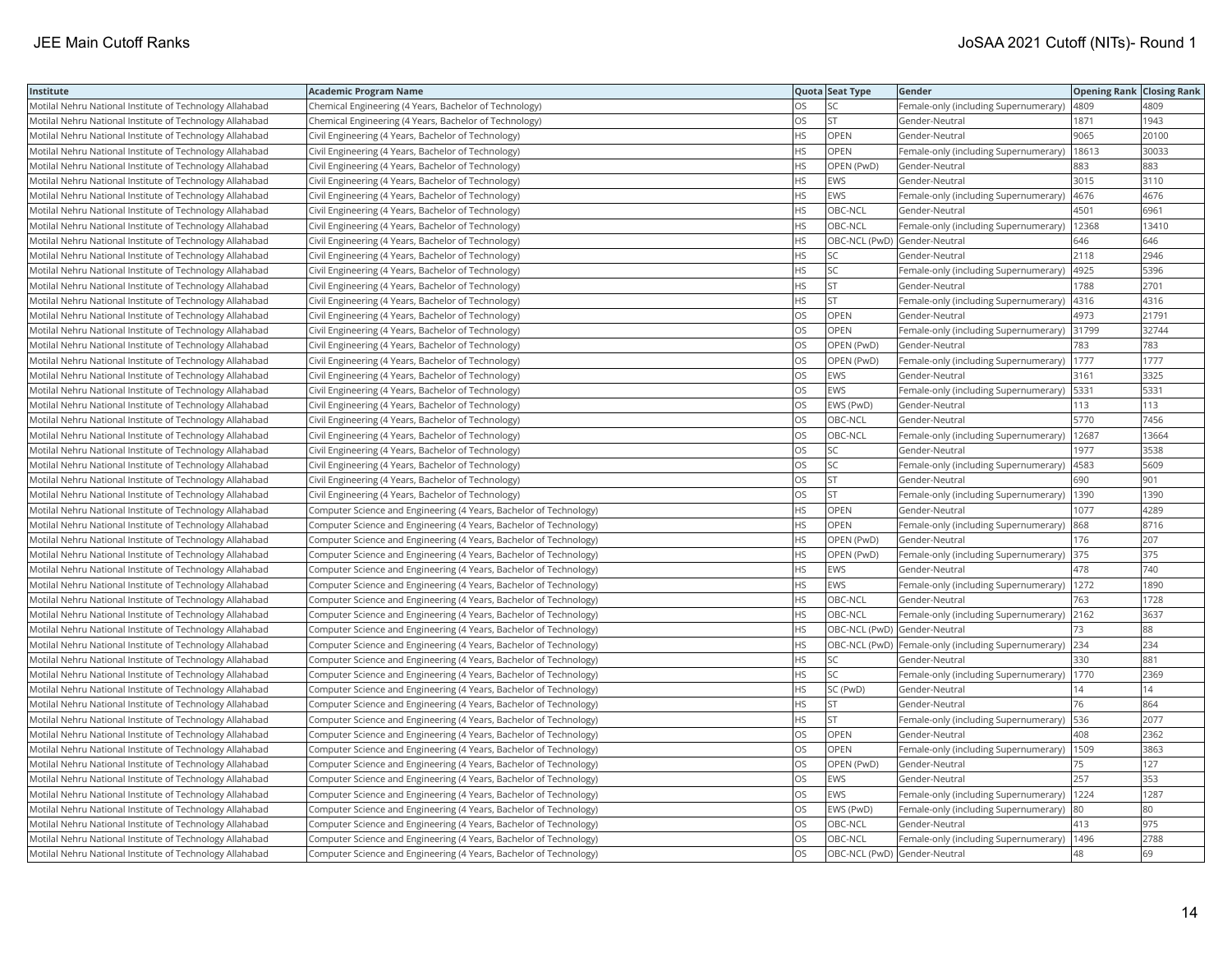| Institute                                                | <b>Academic Program Name</b>                                                |           | Quota Seat Type              | Gender                                      | <b>Opening Rank Closing Rank</b> |       |
|----------------------------------------------------------|-----------------------------------------------------------------------------|-----------|------------------------------|---------------------------------------------|----------------------------------|-------|
| Motilal Nehru National Institute of Technology Allahabad | Computer Science and Engineering (4 Years, Bachelor of Technology)          | OS        | SC.                          | Gender-Neutral                              | 42                               | 906   |
| Motilal Nehru National Institute of Technology Allahabad | Computer Science and Engineering (4 Years, Bachelor of Technology)          | OS.       | lsc                          | Female-only (including Supernumerary)       | 1241                             | 1809  |
| Motilal Nehru National Institute of Technology Allahabad | Computer Science and Engineering (4 Years, Bachelor of Technology)          | OS        | SC (PwD)                     | Gender-Neutral                              | 12                               | 12    |
| Motilal Nehru National Institute of Technology Allahabad | Computer Science and Engineering (4 Years, Bachelor of Technology)          | OS        | <b>ST</b>                    | Gender-Neutral                              | 180                              | 391   |
| Motilal Nehru National Institute of Technology Allahabad | Computer Science and Engineering (4 Years, Bachelor of Technology)          | <b>OS</b> | lst                          | Female-only (including Supernumerary)       | 456                              | 599   |
| Motilal Nehru National Institute of Technology Allahabad | Computer Science and Engineering (4 Years, Bachelor of Technology)          | OS        | ST (PwD)                     | Gender-Neutral                              |                                  |       |
| Motilal Nehru National Institute of Technology Allahabad | Electrical Engineering (4 Years, Bachelor of Technology)                    | <b>HS</b> | OPEN                         | Gender-Neutral                              | 8402                             | 10344 |
| Motilal Nehru National Institute of Technology Allahabad | Electrical Engineering (4 Years, Bachelor of Technology)                    | HS.       | OPEN                         | Female-only (including Supernumerary)       | 15060                            | 17899 |
| Motilal Nehru National Institute of Technology Allahabad | Electrical Engineering (4 Years, Bachelor of Technology)                    | <b>HS</b> | OPEN (PwD)                   | Gender-Neutral                              | 711                              | 711   |
| Motilal Nehru National Institute of Technology Allahabad | Electrical Engineering (4 Years, Bachelor of Technology)                    | <b>HS</b> | <b>EWS</b>                   | Gender-Neutral                              | 1367                             | 1523  |
| Motilal Nehru National Institute of Technology Allahabad | Electrical Engineering (4 Years, Bachelor of Technology)                    | <b>HS</b> | <b>EWS</b>                   | Female-only (including Supernumerary)       | 2986                             | 2986  |
| Motilal Nehru National Institute of Technology Allahabad | Electrical Engineering (4 Years, Bachelor of Technology)                    | <b>HS</b> | OBC-NCL                      | Gender-Neutral                              | 3063                             | 3919  |
| Motilal Nehru National Institute of Technology Allahabad | Electrical Engineering (4 Years, Bachelor of Technology)                    | <b>HS</b> | OBC-NCL                      | Female-only (including Supernumerary)       | 5715                             | 6290  |
| Motilal Nehru National Institute of Technology Allahabad | Electrical Engineering (4 Years, Bachelor of Technology)                    | <b>HS</b> | OBC-NCL (PwD) Gender-Neutral |                                             | 317                              | 317   |
| Motilal Nehru National Institute of Technology Allahabad | Electrical Engineering (4 Years, Bachelor of Technology)                    | HS        | SC                           | Gender-Neutral                              | 1647                             | 2039  |
| Motilal Nehru National Institute of Technology Allahabad | Electrical Engineering (4 Years, Bachelor of Technology)                    | HS.       | <b>SC</b>                    | Female-only (including Supernumerary)       | 3150                             | 3891  |
| Motilal Nehru National Institute of Technology Allahabad | Electrical Engineering (4 Years, Bachelor of Technology)                    | <b>HS</b> | İst                          | Gender-Neutral                              | 1922                             | 2130  |
| Motilal Nehru National Institute of Technology Allahabad | Electrical Engineering (4 Years, Bachelor of Technology)                    | HS        | <b>ST</b>                    | Female-only (including Supernumerary)       | 3997                             | 3997  |
| Motilal Nehru National Institute of Technology Allahabad | Electrical Engineering (4 Years, Bachelor of Technology)                    | OS        | OPEN                         | Gender-Neutral                              | 8417                             | 9853  |
| Motilal Nehru National Institute of Technology Allahabad | Electrical Engineering (4 Years, Bachelor of Technology)                    | OS.       | <b>OPEN</b>                  | Female-only (including Supernumerary)       | 15802                            | 16248 |
| Motilal Nehru National Institute of Technology Allahabad | Electrical Engineering (4 Years, Bachelor of Technology)                    | OS        | OPEN (PwD)                   | Gender-Neutral                              | 468                              | 468   |
| Motilal Nehru National Institute of Technology Allahabad | Electrical Engineering (4 Years, Bachelor of Technology)                    | OS        | OPEN (PwD)                   | Female-only (including Supernumerary)       | 1340                             | 1340  |
| Motilal Nehru National Institute of Technology Allahabad | Electrical Engineering (4 Years, Bachelor of Technology)                    | OS        | <b>EWS</b>                   | Gender-Neutral                              | 1292                             | 1409  |
| Motilal Nehru National Institute of Technology Allahabad | Electrical Engineering (4 Years, Bachelor of Technology)                    | OS.       | <b>EWS</b>                   | Female-only (including Supernumerary)       | 2878                             | 2878  |
| Motilal Nehru National Institute of Technology Allahabad | Electrical Engineering (4 Years, Bachelor of Technology)                    | OS        | OBC-NCL                      | Gender-Neutral                              | 3078                             | 3876  |
| Motilal Nehru National Institute of Technology Allahabad | Electrical Engineering (4 Years, Bachelor of Technology)                    | OS        | OBC-NCL                      | Female-only (including Supernumerary)       | 8067                             | 8727  |
| Motilal Nehru National Institute of Technology Allahabad | Electrical Engineering (4 Years, Bachelor of Technology)                    | OS        | OBC-NCL (PwD) Gender-Neutral |                                             | 202                              | 202   |
| Motilal Nehru National Institute of Technology Allahabad | Electrical Engineering (4 Years, Bachelor of Technology)                    | OS        | <b>SC</b>                    | Gender-Neutral                              | 2329                             | 2652  |
| Motilal Nehru National Institute of Technology Allahabad | Electrical Engineering (4 Years, Bachelor of Technology)                    | OS        | <b>SC</b>                    | Female-only (including Supernumerary)       | 4045                             | 4237  |
| Motilal Nehru National Institute of Technology Allahabad | Electrical Engineering (4 Years, Bachelor of Technology)                    | OS        | <b>ST</b>                    | Gender-Neutral                              | 607                              | 794   |
| Motilal Nehru National Institute of Technology Allahabad | Electrical Engineering (4 Years, Bachelor of Technology)                    | OS        | <b>ST</b>                    | Female-only (including Supernumerary)       | 1020                             | 1020  |
| Motilal Nehru National Institute of Technology Allahabad | Electronics and Communication Engineering (4 Years, Bachelor of Technology) | HS.       | <b>OPEN</b>                  | Gender-Neutral                              | 4496                             | 8143  |
| Motilal Nehru National Institute of Technology Allahabad | Electronics and Communication Engineering (4 Years, Bachelor of Technology) | <b>HS</b> | OPEN                         | Female-only (including Supernumerary)       | 9606                             | 12440 |
| Motilal Nehru National Institute of Technology Allahabad | Electronics and Communication Engineering (4 Years, Bachelor of Technology) | <b>HS</b> | OPEN (PwD)                   | Gender-Neutral                              | 288                              | 288   |
| Motilal Nehru National Institute of Technology Allahabad | Electronics and Communication Engineering (4 Years, Bachelor of Technology) | <b>HS</b> | OPEN (PwD)                   | Female-only (including Supernumerary)       | 969                              | 969   |
| Motilal Nehru National Institute of Technology Allahabad | Electronics and Communication Engineering (4 Years, Bachelor of Technology) | <b>HS</b> | <b>EWS</b>                   | Gender-Neutral                              | 1069                             | 1250  |
| Motilal Nehru National Institute of Technology Allahabad | Electronics and Communication Engineering (4 Years, Bachelor of Technology) | <b>HS</b> | <b>EWS</b>                   | Female-only (including Supernumerary)       | 2313                             | 2974  |
| Motilal Nehru National Institute of Technology Allahabad | Electronics and Communication Engineering (4 Years, Bachelor of Technology) | <b>HS</b> | OBC-NCL                      | Gender-Neutral                              | 2253                             | 2986  |
| Motilal Nehru National Institute of Technology Allahabad | Electronics and Communication Engineering (4 Years, Bachelor of Technology) | <b>HS</b> | OBC-NCL                      | Female-only (including Supernumerary)       | 3894                             | 5415  |
| Motilal Nehru National Institute of Technology Allahabad | Electronics and Communication Engineering (4 Years, Bachelor of Technology) | HS.       | OBC-NCL (PwD) Gender-Neutral |                                             | 194                              | 194   |
| Motilal Nehru National Institute of Technology Allahabad | Electronics and Communication Engineering (4 Years, Bachelor of Technology) | <b>HS</b> | <b>SC</b>                    | Gender-Neutral                              | 1296                             | 1853  |
| Motilal Nehru National Institute of Technology Allahabad | Electronics and Communication Engineering (4 Years, Bachelor of Technology) | <b>HS</b> | <b>SC</b>                    | Female-only (including Supernumerary)       | 2441                             | 3071  |
| Motilal Nehru National Institute of Technology Allahabad | Electronics and Communication Engineering (4 Years, Bachelor of Technology) | <b>HS</b> | <b>ST</b>                    | Gender-Neutral                              | 1116                             | 1373  |
| Motilal Nehru National Institute of Technology Allahabad | Electronics and Communication Engineering (4 Years, Bachelor of Technology) | HS        | <b>ST</b>                    | Female-only (including Supernumerary)       | 3133                             | 3133  |
| Motilal Nehru National Institute of Technology Allahabad | Electronics and Communication Engineering (4 Years, Bachelor of Technology) | OS        | OPEN                         | Gender-Neutral                              | 3663                             | 7207  |
| Motilal Nehru National Institute of Technology Allahabad | Electronics and Communication Engineering (4 Years, Bachelor of Technology) | OS        | OPEN                         | Female-only (including Supernumerary)       | 6246                             | 13034 |
| Motilal Nehru National Institute of Technology Allahabad | Electronics and Communication Engineering (4 Years, Bachelor of Technology) | <b>OS</b> | OPEN (PwD)                   | Gender-Neutral                              | 366                              | 366   |
| Motilal Nehru National Institute of Technology Allahabad | Electronics and Communication Engineering (4 Years, Bachelor of Technology) | OS        | OPEN (PwD)                   | Female-only (including Supernumerary)       | 871                              | 871   |
| Motilal Nehru National Institute of Technology Allahabad | Electronics and Communication Engineering (4 Years, Bachelor of Technology) | OS        | <b>EWS</b>                   | Gender-Neutral                              | 890                              | 1048  |
| Motilal Nehru National Institute of Technology Allahabad | Electronics and Communication Engineering (4 Years, Bachelor of Technology) | OS        | <b>EWS</b>                   | Female-only (including Supernumerary) 2115  |                                  | 2115  |
| Motilal Nehru National Institute of Technology Allahabad | Electronics and Communication Engineering (4 Years, Bachelor of Technology) | <b>OS</b> | EWS (PwD)                    | Female-only (including Supernumerary)   140 |                                  | 140   |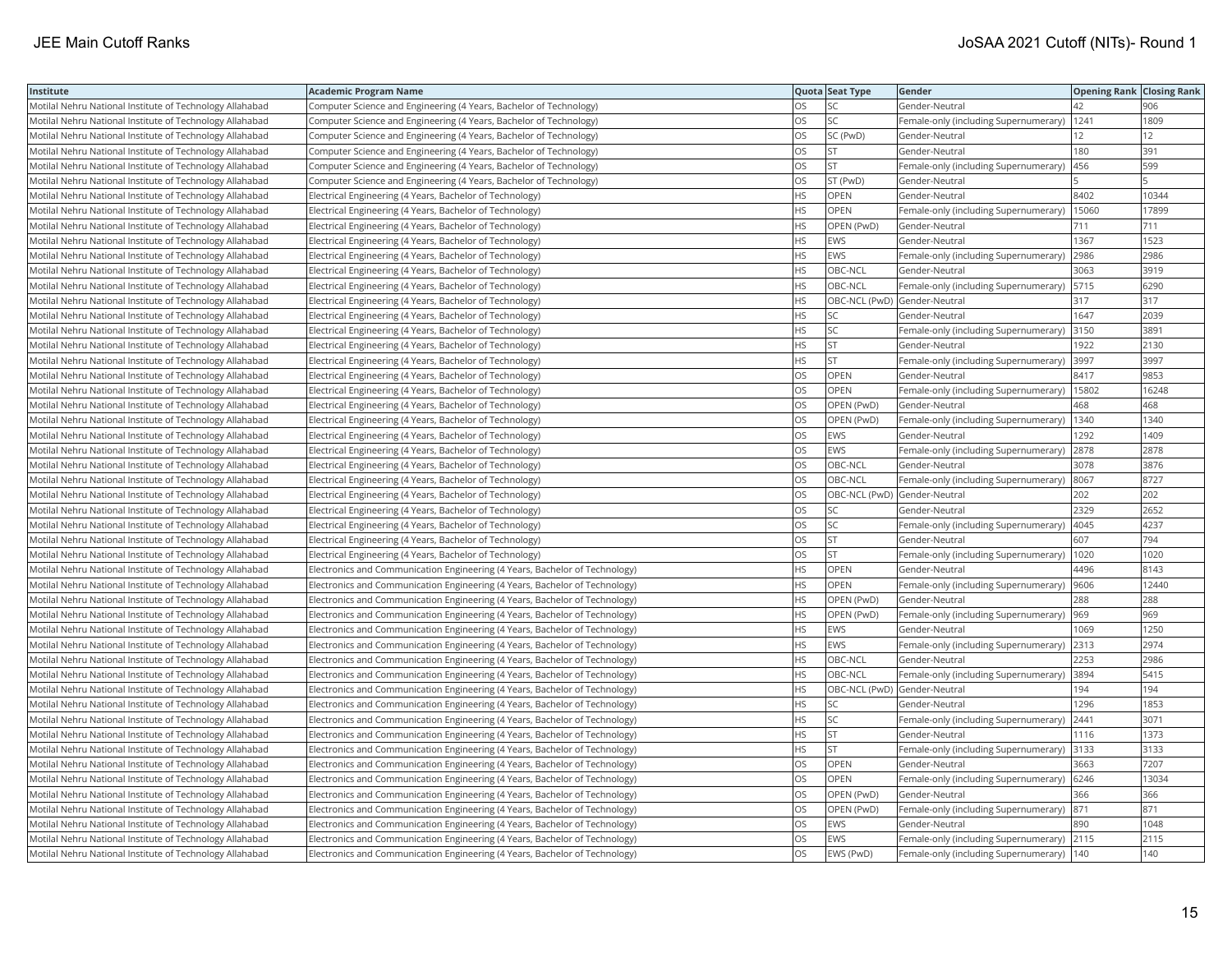| Institute                                                | <b>Academic Program Name</b>                                                |           | Quota Seat Type              | Gender                                     | <b>Opening Rank Closing Rank</b> |       |
|----------------------------------------------------------|-----------------------------------------------------------------------------|-----------|------------------------------|--------------------------------------------|----------------------------------|-------|
| Motilal Nehru National Institute of Technology Allahabad | Electronics and Communication Engineering (4 Years, Bachelor of Technology) | OS        | OBC-NCL                      | Gender-Neutral                             | 2133                             | 2649  |
| Motilal Nehru National Institute of Technology Allahabad | Electronics and Communication Engineering (4 Years, Bachelor of Technology) | OS.       | <b>OBC-NCL</b>               | Female-only (including Supernumerary)      | 3710                             | 5428  |
| Motilal Nehru National Institute of Technology Allahabad | Electronics and Communication Engineering (4 Years, Bachelor of Technology) | OS        | OBC-NCL (PwD) Gender-Neutral |                                            | 162                              | 162   |
| Motilal Nehru National Institute of Technology Allahabad | Electronics and Communication Engineering (4 Years, Bachelor of Technology) | OS        | <b>SC</b>                    | Gender-Neutral                             | 1235                             | 1862  |
| Motilal Nehru National Institute of Technology Allahabad | Electronics and Communication Engineering (4 Years, Bachelor of Technology) | <b>OS</b> | lsc                          | Female-only (including Supernumerary)      | 2741                             | 3463  |
| Motilal Nehru National Institute of Technology Allahabad | Electronics and Communication Engineering (4 Years, Bachelor of Technology) | OS        | <b>ST</b>                    | Gender-Neutral                             | 665                              | 806   |
| Motilal Nehru National Institute of Technology Allahabad | Electronics and Communication Engineering (4 Years, Bachelor of Technology) | OS        | <b>ST</b>                    | Female-only (including Supernumerary)      | 879                              | 1075  |
| Motilal Nehru National Institute of Technology Allahabad | Mechanical Engineering (4 Years, Bachelor of Technology)                    | <b>HS</b> | <b>OPEN</b>                  | Gender-Neutral                             | 10391                            | 15067 |
| Motilal Nehru National Institute of Technology Allahabad | Mechanical Engineering (4 Years, Bachelor of Technology)                    | HS        | OPEN                         | Female-only (including Supernumerary)      | 21644                            | 26259 |
| Motilal Nehru National Institute of Technology Allahabad | Mechanical Engineering (4 Years, Bachelor of Technology)                    | <b>HS</b> | OPEN (PwD)                   | Gender-Neutral                             | 313                              | 313   |
| Motilal Nehru National Institute of Technology Allahabad | Mechanical Engineering (4 Years, Bachelor of Technology)                    | <b>HS</b> | <b>EWS</b>                   | Gender-Neutral                             | 2199                             | 2386  |
| Motilal Nehru National Institute of Technology Allahabad | Mechanical Engineering (4 Years, Bachelor of Technology)                    | <b>HS</b> | <b>EWS</b>                   | Female-only (including Supernumerary)      | 4710                             | 4823  |
| Motilal Nehru National Institute of Technology Allahabad | Mechanical Engineering (4 Years, Bachelor of Technology)                    | HS.       | EWS (PwD)                    | Gender-Neutral                             | 212                              | 212   |
| Motilal Nehru National Institute of Technology Allahabad | Mechanical Engineering (4 Years, Bachelor of Technology)                    | HS        | OBC-NCL                      | Gender-Neutral                             | 3465                             | 6013  |
| Motilal Nehru National Institute of Technology Allahabad | Mechanical Engineering (4 Years, Bachelor of Technology)                    | <b>HS</b> | OBC-NCL                      | Female-only (including Supernumerary)      | 11794                            | 12817 |
| Motilal Nehru National Institute of Technology Allahabad | Mechanical Engineering (4 Years, Bachelor of Technology)                    | <b>HS</b> | OBC-NCL (PwD) Gender-Neutral |                                            | 247                              | 247   |
| Motilal Nehru National Institute of Technology Allahabad | Mechanical Engineering (4 Years, Bachelor of Technology)                    | HS.       | SC.                          | Gender-Neutral                             | 391                              | 3416  |
| Motilal Nehru National Institute of Technology Allahabad | Mechanical Engineering (4 Years, Bachelor of Technology)                    | <b>HS</b> | <b>SC</b>                    | Female-only (including Supernumerary)      | 4512                             | 5568  |
| Motilal Nehru National Institute of Technology Allahabad | Mechanical Engineering (4 Years, Bachelor of Technology)                    | <b>HS</b> | <b>ST</b>                    | Gender-Neutral                             | 2149                             | 3281  |
| Motilal Nehru National Institute of Technology Allahabad | Mechanical Engineering (4 Years, Bachelor of Technology)                    | <b>HS</b> | lst.                         | Female-only (including Supernumerary)      | 4049                             | 4049  |
| Motilal Nehru National Institute of Technology Allahabad | Mechanical Engineering (4 Years, Bachelor of Technology)                    | OS        | OPEN                         | Gender-Neutral                             | 10310                            | 15190 |
| Motilal Nehru National Institute of Technology Allahabad | Mechanical Engineering (4 Years, Bachelor of Technology)                    | OS        | <b>OPEN</b>                  | Female-only (including Supernumerary)      | 16831                            | 25483 |
| Motilal Nehru National Institute of Technology Allahabad | Mechanical Engineering (4 Years, Bachelor of Technology)                    | OS        | OPEN (PwD)                   | Gender-Neutral                             | 729                              | 729   |
| Motilal Nehru National Institute of Technology Allahabad | Mechanical Engineering (4 Years, Bachelor of Technology)                    | OS        | OPEN (PwD)                   | Female-only (including Supernumerary)      | 1179                             | 1179  |
| Motilal Nehru National Institute of Technology Allahabad | Mechanical Engineering (4 Years, Bachelor of Technology)                    | OS        | EWS                          | Gender-Neutral                             | 2144                             | 2307  |
| Motilal Nehru National Institute of Technology Allahabad | Mechanical Engineering (4 Years, Bachelor of Technology)                    | OS        | <b>EWS</b>                   | Female-only (including Supernumerary)      | 3846                             | 5565  |
| Motilal Nehru National Institute of Technology Allahabad | Mechanical Engineering (4 Years, Bachelor of Technology)                    | OS        | OBC-NCL                      | Gender-Neutral                             | 4404                             | 5852  |
| Motilal Nehru National Institute of Technology Allahabad | Mechanical Engineering (4 Years, Bachelor of Technology)                    | <b>OS</b> | OBC-NCL                      | Female-only (including Supernumerary)      | 12048                            | 13059 |
| Motilal Nehru National Institute of Technology Allahabad | Mechanical Engineering (4 Years, Bachelor of Technology)                    | OS        | OBC-NCL (PwD) Gender-Neutral |                                            | 294                              | 294   |
| Motilal Nehru National Institute of Technology Allahabad | Mechanical Engineering (4 Years, Bachelor of Technology)                    | OS        | <b>SC</b>                    | Gender-Neutral                             | 3097                             | 3453  |
| Motilal Nehru National Institute of Technology Allahabad | Mechanical Engineering (4 Years, Bachelor of Technology)                    | OS        | <b>SC</b>                    | Female-only (including Supernumerary)      | 4248                             | 4374  |
| Motilal Nehru National Institute of Technology Allahabad | Mechanical Engineering (4 Years, Bachelor of Technology)                    | OS        | <b>ST</b>                    | Gender-Neutral                             | 1214                             | 1475  |
| Motilal Nehru National Institute of Technology Allahabad | Mechanical Engineering (4 Years, Bachelor of Technology)                    | OS.       | İst                          | Female-only (including Supernumerary)      | 2365                             | 2365  |
| Motilal Nehru National Institute of Technology Allahabad | Production and Industrial Engineering (4 Years, Bachelor of Technology)     | HS        | OPEN                         | Gender-Neutral                             | 19878                            | 23934 |
| Motilal Nehru National Institute of Technology Allahabad | Production and Industrial Engineering (4 Years, Bachelor of Technology)     | <b>HS</b> | OPEN                         | Female-only (including Supernumerary)      | 30446                            | 33741 |
| Motilal Nehru National Institute of Technology Allahabad | Production and Industrial Engineering (4 Years, Bachelor of Technology)     | <b>HS</b> | <b>EWS</b>                   | Gender-Neutral                             | 3639                             | 3932  |
| Motilal Nehru National Institute of Technology Allahabad | Production and Industrial Engineering (4 Years, Bachelor of Technology)     | HS        | <b>EWS</b>                   | Female-only (including Supernumerary)      | 6809                             | 6809  |
| Motilal Nehru National Institute of Technology Allahabad | Production and Industrial Engineering (4 Years, Bachelor of Technology)     | <b>HS</b> | OBC-NCL                      | Gender-Neutral                             | 7063                             | 8958  |
| Motilal Nehru National Institute of Technology Allahabad | Production and Industrial Engineering (4 Years, Bachelor of Technology)     | HS        | OBC-NCL                      | Female-only (including Supernumerary)      | 11676                            | 11676 |
| Motilal Nehru National Institute of Technology Allahabad | Production and Industrial Engineering (4 Years, Bachelor of Technology)     | HS.       | lsc                          | Gender-Neutral                             | 5168                             | 5594  |
| Motilal Nehru National Institute of Technology Allahabad | Production and Industrial Engineering (4 Years, Bachelor of Technology)     | <b>HS</b> | lsc                          | Female-only (including Supernumerary)      | 7426                             | 7426  |
| Motilal Nehru National Institute of Technology Allahabad | Production and Industrial Engineering (4 Years, Bachelor of Technology)     | HS        | <b>ST</b>                    | Gender-Neutral                             | 3507                             | 4091  |
| Motilal Nehru National Institute of Technology Allahabad | Production and Industrial Engineering (4 Years, Bachelor of Technology)     | OS        | OPEN                         | Gender-Neutral                             | 17673                            | 25990 |
| Motilal Nehru National Institute of Technology Allahabad | Production and Industrial Engineering (4 Years, Bachelor of Technology)     | <b>OS</b> | <b>OPEN</b>                  | Female-only (including Supernumerary)      | 28585                            | 34412 |
| Motilal Nehru National Institute of Technology Allahabad | Production and Industrial Engineering (4 Years, Bachelor of Technology)     | OS.       | OPEN (PwD)                   | Gender-Neutral                             | 1414                             | 1414  |
| Motilal Nehru National Institute of Technology Allahabad | Production and Industrial Engineering (4 Years, Bachelor of Technology)     | OS        | <b>EWS</b>                   | Gender-Neutral                             | 3833                             | 3848  |
| Motilal Nehru National Institute of Technology Allahabad | Production and Industrial Engineering (4 Years, Bachelor of Technology)     | <b>OS</b> | <b>EWS</b>                   | Female-only (including Supernumerary)      | 6065                             | 6065  |
| Motilal Nehru National Institute of Technology Allahabad | Production and Industrial Engineering (4 Years, Bachelor of Technology)     | OS.       | OBC-NCL                      | Gender-Neutral                             | 8297                             | 9744  |
| Motilal Nehru National Institute of Technology Allahabad | Production and Industrial Engineering (4 Years, Bachelor of Technology)     | OS        | OBC-NCL                      | Female-only (including Supernumerary)      | 15866                            | 15866 |
| Motilal Nehru National Institute of Technology Allahabad | Production and Industrial Engineering (4 Years, Bachelor of Technology)     | OS        | <b>SC</b>                    | Gender-Neutral                             | 5161                             | 5732  |
| Motilal Nehru National Institute of Technology Allahabad | Production and Industrial Engineering (4 Years, Bachelor of Technology)     | <b>OS</b> | <b>SC</b>                    | Female-only (including Supernumerary) 7727 |                                  | 7727  |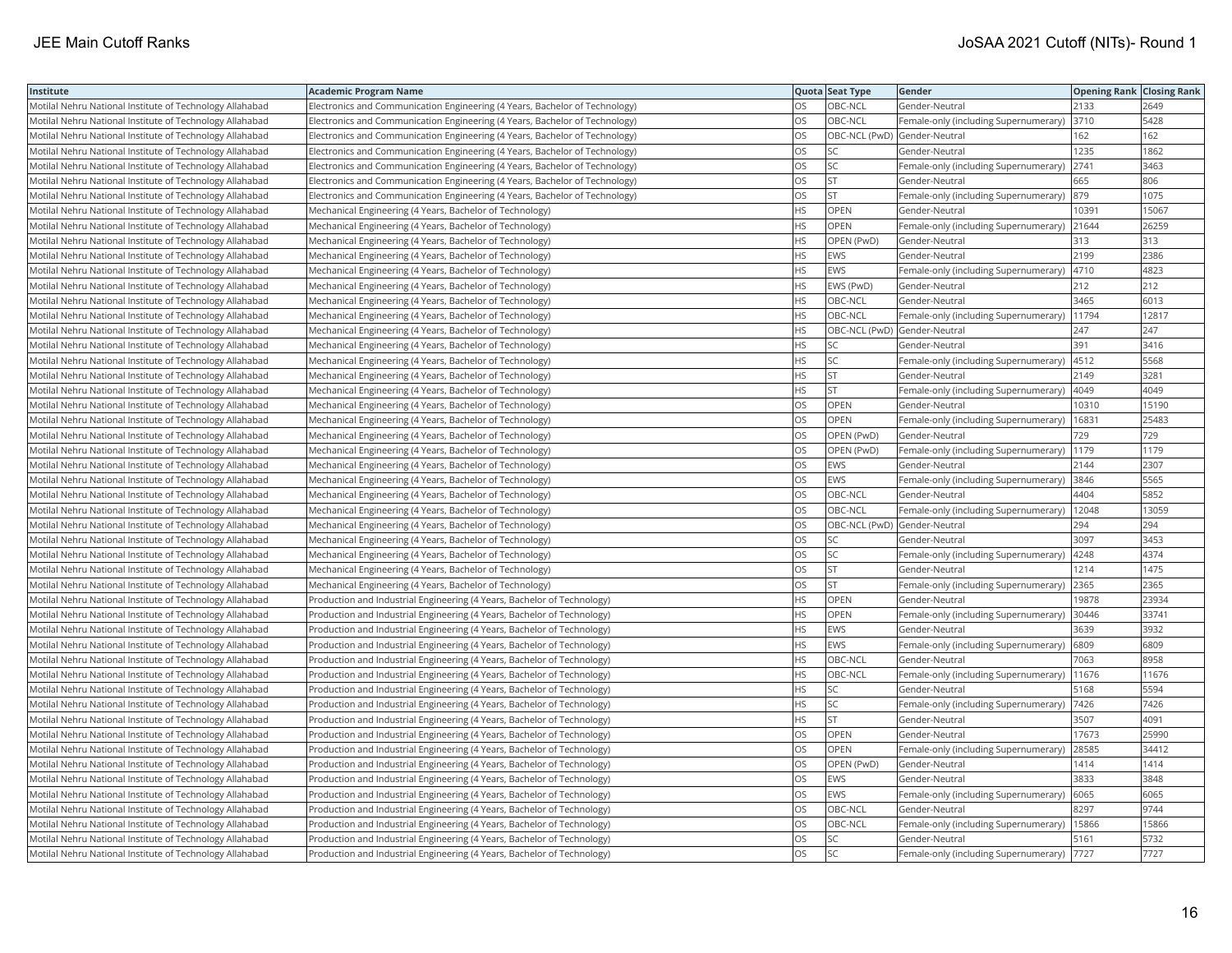| Institute                                                | Academic Program Name                                                         |           | Quota Seat Type              | Gender                                      | <b>Opening Rank Closing Rank</b> |        |
|----------------------------------------------------------|-------------------------------------------------------------------------------|-----------|------------------------------|---------------------------------------------|----------------------------------|--------|
| Motilal Nehru National Institute of Technology Allahabad | Production and Industrial Engineering (4 Years, Bachelor of Technology)       | OS        | <b>ST</b>                    | Gender-Neutral                              | 2182                             | 2182   |
| Motilal Nehru National Institute of Technology Allahabad | Production and Industrial Engineering (4 Years, Bachelor of Technology)       | OS.       | <b>ST</b>                    | Female-only (including Supernumerary)       | 3456                             | 3456   |
| National Institute of Technology Agartala                | Biotechnology and Biochemical Engineering (4 Years, Bachelor of Technology)   | HS        | OPEN                         | Gender-Neutral                              | 75769                            | 157765 |
| National Institute of Technology Agartala                | Biotechnology and Biochemical Engineering (4 Years, Bachelor of Technology)   | HS        | OPEN                         | Female-only (including Supernumerary)       | 124038                           | 132413 |
| National Institute of Technology Agartala                | Biotechnology and Biochemical Engineering (4 Years, Bachelor of Technology)   | HS.       | <b>EWS</b>                   | Gender-Neutral                              | 40498                            | 48677  |
| National Institute of Technology Agartala                | Biotechnology and Biochemical Engineering (4 Years, Bachelor of Technology)   | HS        | SC                           | Gender-Neutral                              | 13394                            | 21495  |
| National Institute of Technology Agartala                | Biotechnology and Biochemical Engineering (4 Years, Bachelor of Technology)   | HS        | SC                           | Female-only (including Supernumerary)       | 13004                            | 13004  |
| National Institute of Technology Agartala                | Biotechnology and Biochemical Engineering (4 Years, Bachelor of Technology)   | HS.       | <b>ST</b>                    | Gender-Neutral                              | 3733                             | 12375  |
| National Institute of Technology Agartala                | Biotechnology and Biochemical Engineering (4 Years, Bachelor of Technology)   | HS        | <b>ST</b>                    | Female-only (including Supernumerary)       | 6505                             | 8534   |
| National Institute of Technology Agartala                | Biotechnology and Biochemical Engineering (4 Years, Bachelor of Technology)   | OS        | OPEN                         | Gender-Neutral                              | 36766                            | 40983  |
| National Institute of Technology Agartala                | Biotechnology and Biochemical Engineering (4 Years, Bachelor of Technology)   | OS.       | <b>OPEN</b>                  | Female-only (including Supernumerary)       | 43844                            | 45951  |
| National Institute of Technology Agartala                | Biotechnology and Biochemical Engineering (4 Years, Bachelor of Technology)   | <b>OS</b> | <b>EWS</b>                   | Gender-Neutral                              | 6300                             | 6356   |
| National Institute of Technology Agartala                | Biotechnology and Biochemical Engineering (4 Years, Bachelor of Technology)   | OS        | OBC-NCL                      | Gender-Neutral                              | 12400                            | 12752  |
| National Institute of Technology Agartala                | Biotechnology and Biochemical Engineering (4 Years, Bachelor of Technology)   | OS        | OBC-NCL                      | Female-only (including Supernumerary)       | 17922                            | 18096  |
| National Institute of Technology Agartala                | Biotechnology and Biochemical Engineering (4 Years, Bachelor of Technology)   | OS        | SC                           | Gender-Neutral                              | 7488                             | 7648   |
| National Institute of Technology Agartala                | Biotechnology and Biochemical Engineering (4 Years, Bachelor of Technology)   | OS        | SC                           | Female-only (including Supernumerary)       | 7039                             | 7039   |
| National Institute of Technology Agartala                | Biotechnology and Biochemical Engineering (4 Years, Bachelor of Technology)   | OS.       | <b>ST</b>                    | Gender-Neutral                              | 2703                             | 2746   |
| National Institute of Technology Agartala                | Chemical Engineering (4 Years, Bachelor of Technology)                        | HS        | OPEN                         | Gender-Neutral                              | 103994                           | 152749 |
| National Institute of Technology Agartala                | Chemical Engineering (4 Years, Bachelor of Technology)                        | HS        | OPEN                         | Female-only (including Supernumerary)       | 58904                            | 143402 |
| National Institute of Technology Agartala                | Chemical Engineering (4 Years, Bachelor of Technology)                        | <b>HS</b> | <b>EWS</b>                   | Gender-Neutral                              | 27750                            | 43747  |
| National Institute of Technology Agartala                | Chemical Engineering (4 Years, Bachelor of Technology)                        | HS        | <b>EWS</b>                   | Female-only (including Supernumerary)       | 32257                            | 32257  |
| National Institute of Technology Agartala                | Chemical Engineering (4 Years, Bachelor of Technology)                        | ΗS        | SC.                          | Gender-Neutral                              | 7523                             | 20001  |
| National Institute of Technology Agartala                | Chemical Engineering (4 Years, Bachelor of Technology)                        | ΗS        | SC                           | Female-only (including Supernumerary)       | 24454                            | 24454  |
| National Institute of Technology Agartala                | Chemical Engineering (4 Years, Bachelor of Technology)                        | HS.       | <b>ST</b>                    | Gender-Neutral                              | 3584                             | 17871  |
| National Institute of Technology Agartala                | Chemical Engineering (4 Years, Bachelor of Technology)                        | HS        | <b>ST</b>                    | Female-only (including Supernumerary)       | 13685                            | 16816  |
| National Institute of Technology Agartala                | Chemical Engineering (4 Years, Bachelor of Technology)                        | OS        | OPEN                         | Gender-Neutral                              | 29521                            | 36163  |
| National Institute of Technology Agartala                | Chemical Engineering (4 Years, Bachelor of Technology)                        | OS        | OPEN                         | Female-only (including Supernumerary)       | 39607                            | 42127  |
| National Institute of Technology Agartala                | Chemical Engineering (4 Years, Bachelor of Technology)                        | OS        | EWS                          | Gender-Neutral                              | 5580                             | 6051   |
| National Institute of Technology Agartala                | Chemical Engineering (4 Years, Bachelor of Technology)                        | OS        | EWS                          | Female-only (including Supernumerary)  7393 |                                  | 7393   |
| National Institute of Technology Agartala                | Chemical Engineering (4 Years, Bachelor of Technology)                        | OS        | OBC-NCL                      | Gender-Neutral                              | 11161                            | 12066  |
| National Institute of Technology Agartala                | Chemical Engineering (4 Years, Bachelor of Technology)                        | OS        | OBC-NCL                      | Female-only (including Supernumerary)       | 16822                            | 17457  |
| National Institute of Technology Agartala                | Chemical Engineering (4 Years, Bachelor of Technology)                        | OS.       | OBC-NCL (PwD) Gender-Neutral |                                             | 734                              | 734    |
| National Institute of Technology Agartala                | Chemical Engineering (4 Years, Bachelor of Technology)                        | OS        | SC                           | Gender-Neutral                              | 6325                             | 6928   |
| National Institute of Technology Agartala                | Chemical Engineering (4 Years, Bachelor of Technology)                        | OS        | SC                           | Female-only (including Supernumerary)       | 5752                             | 5752   |
| National Institute of Technology Agartala                | Chemical Engineering (4 Years, Bachelor of Technology)                        | OS.       | <b>ST</b>                    | Gender-Neutral                              | 2620                             | 2673   |
| National Institute of Technology Agartala                | Chemical Engineering (4 Years, Bachelor of Technology)                        | OS        | lst                          | Female-only (including Supernumerary)       | 2969                             | 2969   |
| National Institute of Technology Agartala                | Chemistry (5 Years, Bachelor of Science and Master of Science (Dual Degree))  | HS        | OPEN                         | Gender-Neutral                              | 97019                            | 149384 |
| National Institute of Technology Agartala                | Chemistry (5 Years, Bachelor of Science and Master of Science (Dual Degree))  | HS        | EWS                          | Gender-Neutral                              | 41059                            | 41059  |
| National Institute of Technology Agartala                | Chemistry (5 Years, Bachelor of Science and Master of Science (Dual Degree))  | HS        | <b>SC</b>                    | Gender-Neutral                              | 13184                            | 18910  |
| National Institute of Technology Agartala                | Chemistry (5 Years, Bachelor of Science and Master of Science (Dual Degree))  | HS        | <b>ST</b>                    | Gender-Neutral                              | 11407                            | 15003  |
| National Institute of Technology Agartala                | (Chemistry (5 Years, Bachelor of Science and Master of Science (Dual Degree)) | OS        | OPEN                         | Gender-Neutral                              | 27997                            | 43226  |
| National Institute of Technology Agartala                | (Chemistry (5 Years, Bachelor of Science and Master of Science (Dual Degree)) | OS        | EWS                          | Gender-Neutral                              | 7164                             | 7257   |
| National Institute of Technology Agartala                | Chemistry (5 Years, Bachelor of Science and Master of Science (Dual Degree))  | OS        | OBC-NCL                      | Gender-Neutral                              | 13757                            | 13978  |
| National Institute of Technology Agartala                | (Chemistry (5 Years, Bachelor of Science and Master of Science (Dual Degree)) | OS        | SC                           | Gender-Neutral                              | 7817                             | 8215   |
| National Institute of Technology Agartala                | (Chemistry (5 Years, Bachelor of Science and Master of Science (Dual Degree)) | OS        | <b>ST</b>                    | Gender-Neutral                              | 3645                             | 3645   |
| National Institute of Technology Agartala                | Civil Engineering (4 Years, Bachelor of Technology)                           | HS        | OPEN                         | Gender-Neutral                              | 39172                            | 140672 |
| National Institute of Technology Agartala                | Civil Engineering (4 Years, Bachelor of Technology)                           | HS.       | <b>OPEN</b>                  | Female-only (including Supernumerary)       | 86933                            | 115920 |
| National Institute of Technology Agartala                | Civil Engineering (4 Years, Bachelor of Technology)                           | ΗS        | EWS                          | Gender-Neutral                              | 27172                            | 46855  |
| National Institute of Technology Agartala                | Civil Engineering (4 Years, Bachelor of Technology)                           | HS        | EWS                          | Female-only (including Supernumerary)       | 27195                            | 27195  |
| National Institute of Technology Agartala                | Civil Engineering (4 Years, Bachelor of Technology)                           | HS        | <b>SC</b>                    | Gender-Neutral                              | 14782                            | 18793  |
| National Institute of Technology Agartala                | Civil Engineering (4 Years, Bachelor of Technology)                           | <b>HS</b> | <b>SC</b>                    | Female-only (including Supernumerary)       | 13874                            | 16920  |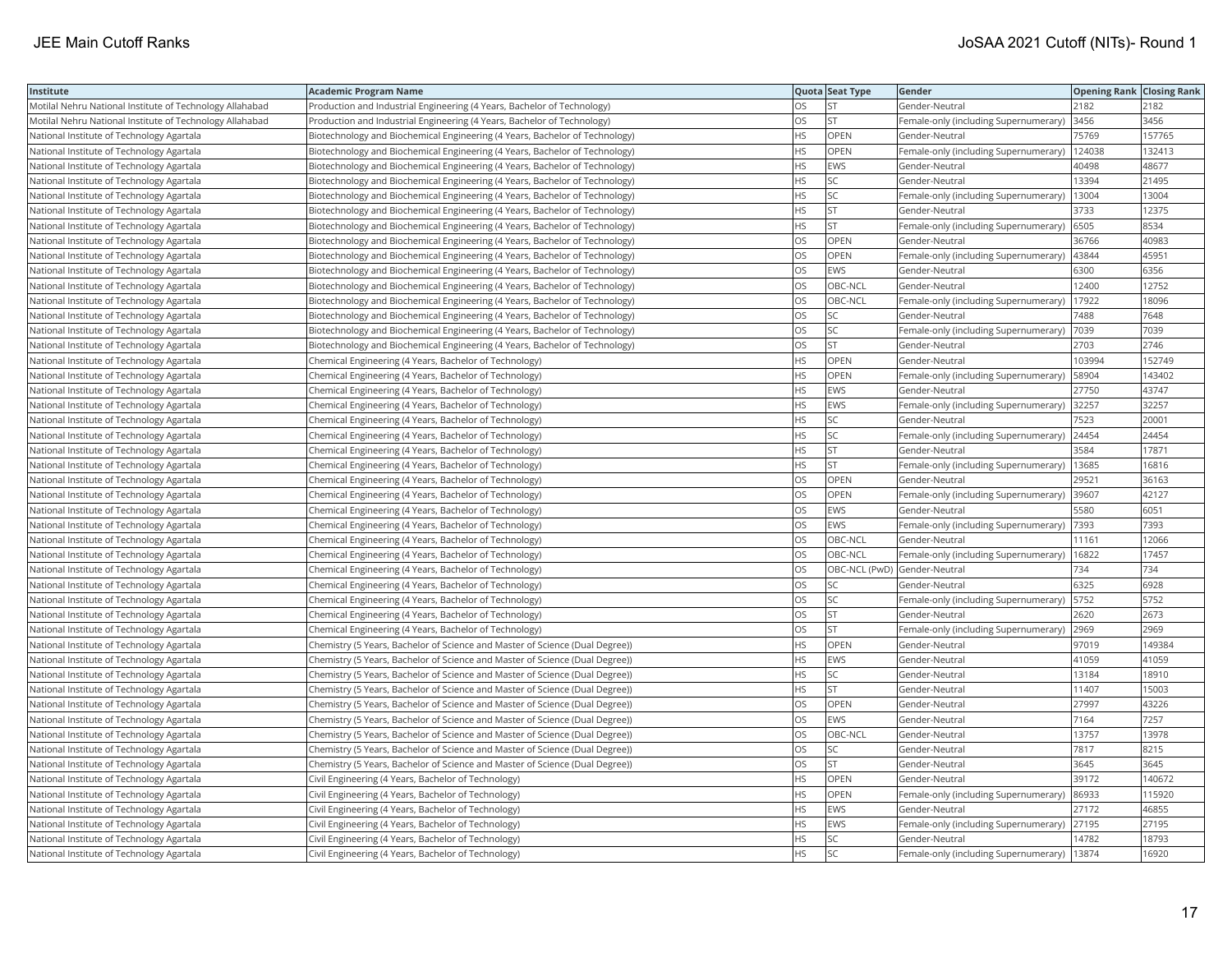| Institute                                 | <b>Academic Program Name</b>                                                         |           | Quota Seat Type              | Gender                                       | <b>Opening Rank Closing Rank</b> |        |
|-------------------------------------------|--------------------------------------------------------------------------------------|-----------|------------------------------|----------------------------------------------|----------------------------------|--------|
| National Institute of Technology Agartala | Civil Engineering (4 Years, Bachelor of Technology)                                  | ΗS        | <b>ST</b>                    | Gender-Neutral                               | 2145                             | 6582   |
| National Institute of Technology Agartala | Civil Engineering (4 Years, Bachelor of Technology)                                  | HS        | <b>ST</b>                    | Female-only (including Supernumerary)        | 3661                             | 8199   |
| National Institute of Technology Agartala | Civil Engineering (4 Years, Bachelor of Technology)                                  | OS        | OPEN                         | Gender-Neutral                               | 35069                            | 39075  |
| National Institute of Technology Agartala | Civil Engineering (4 Years, Bachelor of Technology)                                  | OS        | OPEN                         | Female-only (including Supernumerary)        | 37187                            | 46201  |
| National Institute of Technology Agartala | Civil Engineering (4 Years, Bachelor of Technology)                                  | OS        | OPEN (PwD)                   | Gender-Neutral                               | 1234                             | 1780   |
| National Institute of Technology Agartala | Civil Engineering (4 Years, Bachelor of Technology)                                  | OS        | <b>EWS</b>                   | Gender-Neutral                               | 5992                             | 6192   |
| National Institute of Technology Agartala | Civil Engineering (4 Years, Bachelor of Technology)                                  | OS        | EWS                          | Female-only (including Supernumerary)  7737  |                                  | 7737   |
| National Institute of Technology Agartala | Civil Engineering (4 Years, Bachelor of Technology)                                  | OS        | OBC-NCL                      | Gender-Neutral                               | 9968                             | 11534  |
| National Institute of Technology Agartala | Civil Engineering (4 Years, Bachelor of Technology)                                  | OS        | OBC-NCL                      | Female-only (including Supernumerary)        | 17787                            | 18084  |
| National Institute of Technology Agartala | Civil Engineering (4 Years, Bachelor of Technology)                                  | OS        | OBC-NCL (PwD) Gender-Neutral |                                              | 848                              | 848    |
| National Institute of Technology Agartala | Civil Engineering (4 Years, Bachelor of Technology)                                  | OS        | <b>SC</b>                    | Gender-Neutral                               | 4684                             | 6422   |
| National Institute of Technology Agartala | Civil Engineering (4 Years, Bachelor of Technology)                                  | <b>OS</b> | <b>SC</b>                    | Female-only (including Supernumerary) 8346   |                                  | 8487   |
| National Institute of Technology Agartala | Civil Engineering (4 Years, Bachelor of Technology)                                  | OS        | <b>ST</b>                    | Gender-Neutral                               | 2086                             | 2206   |
| National Institute of Technology Agartala | Civil Engineering (4 Years, Bachelor of Technology)                                  | OS        | <b>ST</b>                    | Female-only (including Supernumerary) 2015   |                                  | 2015   |
| National Institute of Technology Agartala | Computational Mathematics (5 Years, Bachelor and Master of Technology (Dual Degree)) | HS        | OPEN                         | Gender-Neutral                               | 114455                           | 189562 |
| National Institute of Technology Agartala | Computational Mathematics (5 Years, Bachelor and Master of Technology (Dual Degree)) | ΗS        | <b>EWS</b>                   | Gender-Neutral                               | 46823                            | 46823  |
| National Institute of Technology Agartala | Computational Mathematics (5 Years, Bachelor and Master of Technology (Dual Degree)) | HS        | SC                           | Gender-Neutral                               | 14092                            | 23345  |
| National Institute of Technology Agartala | Computational Mathematics (5 Years, Bachelor and Master of Technology (Dual Degree)) | HS        | <b>ST</b>                    | Gender-Neutral                               | 2841                             | 17654  |
| National Institute of Technology Agartala | Computational Mathematics (5 Years, Bachelor and Master of Technology (Dual Degree)) | OS        | OPEN                         | Gender-Neutral                               | 16735                            | 26922  |
| National Institute of Technology Agartala | Computational Mathematics (5 Years, Bachelor and Master of Technology (Dual Degree)) | OS        | <b>EWS</b>                   | Gender-Neutral                               | 4091                             | 4091   |
| National Institute of Technology Agartala | Computational Mathematics (5 Years, Bachelor and Master of Technology (Dual Degree)) | OS        | OBC-NCL                      | Gender-Neutral                               | 8288                             | 9043   |
| National Institute of Technology Agartala | Computational Mathematics (5 Years, Bachelor and Master of Technology (Dual Degree)) | OS        | SC                           | Gender-Neutral                               | 6251                             | 6634   |
| National Institute of Technology Agartala | Computational Mathematics (5 Years, Bachelor and Master of Technology (Dual Degree)) | OS        | <b>ST</b>                    | Gender-Neutral                               | 2538                             | 2538   |
| National Institute of Technology Agartala | Computer Science and Engineering (4 Years, Bachelor of Technology)                   | HS        | OPEN                         | Gender-Neutral                               | 15366                            | 52664  |
| National Institute of Technology Agartala | Computer Science and Engineering (4 Years, Bachelor of Technology)                   | HS        | OPEN                         | Female-only (including Supernumerary)        | 29525                            | 44313  |
| National Institute of Technology Agartala | Computer Science and Engineering (4 Years, Bachelor of Technology)                   | HS        | OPEN (PwD)                   | Gender-Neutral                               | 745                              | 756    |
| National Institute of Technology Agartala | Computer Science and Engineering (4 Years, Bachelor of Technology)                   | HS        | <b>EWS</b>                   | Gender-Neutral                               | 9387                             | 16667  |
| National Institute of Technology Agartala | Computer Science and Engineering (4 Years, Bachelor of Technology)                   | <b>HS</b> | <b>EWS</b>                   | Female-only (including Supernumerary) 8940   |                                  | 14504  |
| National Institute of Technology Agartala | Computer Science and Engineering (4 Years, Bachelor of Technology)                   | HS        | SC                           | Gender-Neutral                               | 1883                             | 6352   |
| National Institute of Technology Agartala | Computer Science and Engineering (4 Years, Bachelor of Technology)                   | HS        | SC                           | Female-only (including Supernumerary)   5265 |                                  | 7456   |
| National Institute of Technology Agartala | Computer Science and Engineering (4 Years, Bachelor of Technology)                   | HS        | <b>ST</b>                    | Gender-Neutral                               | 819                              | 6125   |
| National Institute of Technology Agartala | Computer Science and Engineering (4 Years, Bachelor of Technology)                   | ΗS        | <b>ST</b>                    | Female-only (including Supernumerary) 2513   |                                  | 4923   |
| National Institute of Technology Agartala | Computer Science and Engineering (4 Years, Bachelor of Technology)                   | OS        | OPEN                         | Gender-Neutral                               | 8727                             | 16289  |
| National Institute of Technology Agartala | Computer Science and Engineering (4 Years, Bachelor of Technology)                   | OS        | OPEN                         | Female-only (including Supernumerary)        | 24350                            | 27991  |
| National Institute of Technology Agartala | Computer Science and Engineering (4 Years, Bachelor of Technology)                   | OS        | OPEN (PwD)                   | Gender-Neutral                               | 225                              | 225    |
| National Institute of Technology Agartala | Computer Science and Engineering (4 Years, Bachelor of Technology)                   | OS        | <b>EWS</b>                   | Gender-Neutral                               | 2286                             | 2535   |
| National Institute of Technology Agartala | Computer Science and Engineering (4 Years, Bachelor of Technology)                   | OS        | <b>EWS</b>                   | Female-only (including Supernumerary)  4311  |                                  | 4408   |
| National Institute of Technology Agartala | Computer Science and Engineering (4 Years, Bachelor of Technology)                   | OS        | OBC-NCL                      | Gender-Neutral                               | 3826                             | 5331   |
| National Institute of Technology Agartala | Computer Science and Engineering (4 Years, Bachelor of Technology)                   | OS        | OBC-NCL                      | Female-only (including Supernumerary) 8888   |                                  | 9727   |
| National Institute of Technology Agartala | Computer Science and Engineering (4 Years, Bachelor of Technology)                   | OS        | SC                           | Gender-Neutral                               | 2296                             | 2804   |
| National Institute of Technology Agartala | Computer Science and Engineering (4 Years, Bachelor of Technology)                   | OS        | SC                           | Female-only (including Supernumerary)        | 3063                             | 4198   |
| National Institute of Technology Agartala | Computer Science and Engineering (4 Years, Bachelor of Technology)                   | OS        | <b>ST</b>                    | Gender-Neutral                               | 509                              | 1287   |
| National Institute of Technology Agartala | Computer Science and Engineering (4 Years, Bachelor of Technology)                   | OS        | <b>ST</b>                    | Female-only (including Supernumerary)        | 1220                             | 1220   |
| National Institute of Technology Agartala | Electrical Engineering (4 Years, Bachelor of Technology)                             | <b>HS</b> | <b>OPEN</b>                  | Gender-Neutral                               | 76212                            | 100641 |
| National Institute of Technology Agartala | Electrical Engineering (4 Years, Bachelor of Technology)                             | HS        | <b>OPEN</b>                  | Female-only (including Supernumerary)        | 78247                            | 88986  |
| National Institute of Technology Agartala | Electrical Engineering (4 Years, Bachelor of Technology)                             | HS        | <b>EWS</b>                   | Gender-Neutral                               | 24612                            | 30281  |
| National Institute of Technology Agartala | Electrical Engineering (4 Years, Bachelor of Technology)                             | HS        | <b>EWS</b>                   | Female-only (including Supernumerary) 28824  |                                  | 28824  |
| National Institute of Technology Agartala | Electrical Engineering (4 Years, Bachelor of Technology)                             | ΗS        | <b>SC</b>                    | Gender-Neutral                               | 8799                             | 11270  |
| National Institute of Technology Agartala | Electrical Engineering (4 Years, Bachelor of Technology)                             | ΗS        | SC                           | Female-only (including Supernumerary)   5468 |                                  | 19593  |
| National Institute of Technology Agartala | Electrical Engineering (4 Years, Bachelor of Technology)                             | HS        | <b>ST</b>                    | Gender-Neutral                               | 6784                             | 11050  |
| National Institute of Technology Agartala | Electrical Engineering (4 Years, Bachelor of Technology)                             | <b>HS</b> | <b>ST</b>                    | Female-only (including Supernumerary)  7068  |                                  | 9084   |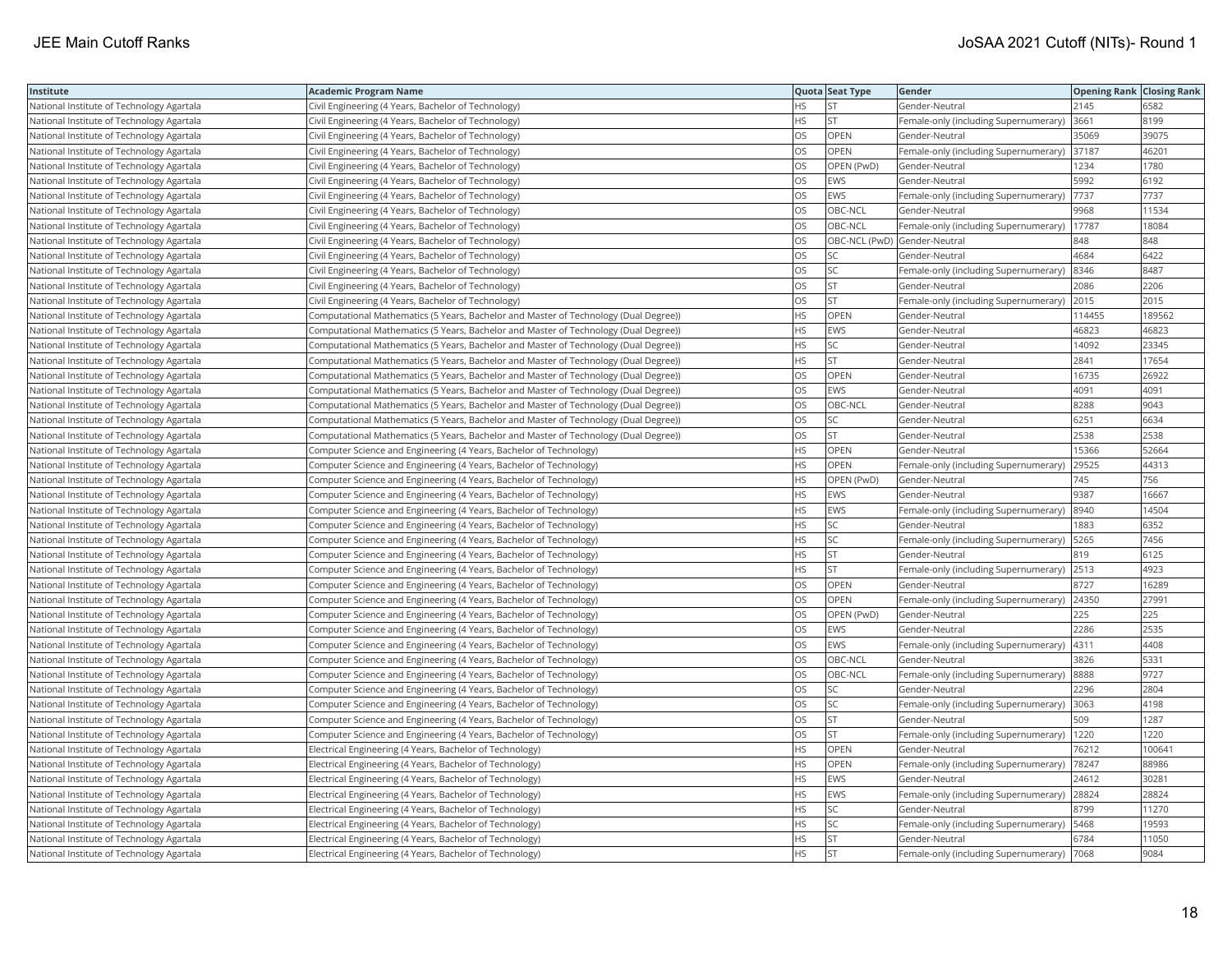| Institute                                 | <b>Academic Program Name</b>                                                   |           | Quota Seat Type              | Gender                                        | <b>Opening Rank Closing Rank</b> |        |
|-------------------------------------------|--------------------------------------------------------------------------------|-----------|------------------------------|-----------------------------------------------|----------------------------------|--------|
| National Institute of Technology Agartala | Electrical Engineering (4 Years, Bachelor of Technology)                       | OS        | OPEN                         | Gender-Neutral                                | 16146                            | 29614  |
| National Institute of Technology Agartala | Electrical Engineering (4 Years, Bachelor of Technology)                       | OS        | OPEN                         | Female-only (including Supernumerary)         | 34854                            | 39848  |
| National Institute of Technology Agartala | Electrical Engineering (4 Years, Bachelor of Technology)                       | OS        | <b>EWS</b>                   | Gender-Neutral                                | 4737                             | 4792   |
| National Institute of Technology Agartala | Electrical Engineering (4 Years, Bachelor of Technology)                       | OS        | <b>EWS</b>                   | Female-only (including Supernumerary)         | 7032                             | 7032   |
| National Institute of Technology Agartala | Electrical Engineering (4 Years, Bachelor of Technology)                       | OS        | OBC-NCL                      | Gender-Neutral                                | 8615                             | 9356   |
| National Institute of Technology Agartala | Electrical Engineering (4 Years, Bachelor of Technology)                       | OS        | OBC-NCL                      | Female-only (including Supernumerary)   14287 |                                  | 15677  |
| National Institute of Technology Agartala | Electrical Engineering (4 Years, Bachelor of Technology)                       | OS        | OBC-NCL (PwD) Gender-Neutral |                                               | 570                              | 570    |
| National Institute of Technology Agartala | Electrical Engineering (4 Years, Bachelor of Technology)                       | OS        | <b>SC</b>                    | Gender-Neutral                                | 4792                             | 5438   |
| National Institute of Technology Agartala | Electrical Engineering (4 Years, Bachelor of Technology)                       | OS        | SC                           | Female-only (including Supernumerary)         | 7412                             | 8020   |
| National Institute of Technology Agartala | Electrical Engineering (4 Years, Bachelor of Technology)                       | OS        | <b>ST</b>                    | Gender-Neutral                                | 1768                             | 1791   |
| National Institute of Technology Agartala | Electrical Engineering (4 Years, Bachelor of Technology)                       | OS        | <b>ST</b>                    | Female-only (including Supernumerary)         | 2488                             | 2488   |
| National Institute of Technology Agartala | Electronics and Communication Engineering (4 Years, Bachelor of Technology)    | <b>HS</b> | OPEN                         | Gender-Neutral                                | 55652                            | 81186  |
| National Institute of Technology Agartala | Electronics and Communication Engineering (4 Years, Bachelor of Technology)    | HS        | OPEN                         | Female-only (including Supernumerary)         | 63757                            | 78981  |
| National Institute of Technology Agartala | Electronics and Communication Engineering (4 Years, Bachelor of Technology)    | <b>HS</b> | OPEN (PwD)                   | Gender-Neutral                                | 1646                             | 1646   |
| National Institute of Technology Agartala | Electronics and Communication Engineering (4 Years, Bachelor of Technology)    | HS        | EWS                          | Gender-Neutral                                | 20114                            | 22043  |
| National Institute of Technology Agartala | Electronics and Communication Engineering (4 Years, Bachelor of Technology)    | ΗS        | <b>EWS</b>                   | Female-only (including Supernumerary)         | 17791                            | 17791  |
| National Institute of Technology Agartala | Electronics and Communication Engineering (4 Years, Bachelor of Technology)    | HS        | SC                           | Gender-Neutral                                | 7119                             | 8203   |
| National Institute of Technology Agartala | Electronics and Communication Engineering (4 Years, Bachelor of Technology)    | HS        | SC                           | Female-only (including Supernumerary)         | 8306                             | 12784  |
| National Institute of Technology Agartala | Electronics and Communication Engineering (4 Years, Bachelor of Technology)    | <b>HS</b> | <b>ST</b>                    | Gender-Neutral                                | 6707                             | 12301  |
| National Institute of Technology Agartala | Electronics and Communication Engineering (4 Years, Bachelor of Technology)    | <b>HS</b> | <b>ST</b>                    | Female-only (including Supernumerary)         | 6763                             | 7937   |
| National Institute of Technology Agartala | Electronics and Communication Engineering (4 Years, Bachelor of Technology)    | OS        | OPEN                         | Gender-Neutral                                | 17118                            | 23888  |
| National Institute of Technology Agartala | Electronics and Communication Engineering (4 Years, Bachelor of Technology)    | OS        | <b>OPEN</b>                  | Female-only (including Supernumerary) 27448   |                                  | 33731  |
| National Institute of Technology Agartala | Electronics and Communication Engineering (4 Years, Bachelor of Technology)    | OS        | <b>EWS</b>                   | Gender-Neutral                                | 3582                             | 3726   |
| National Institute of Technology Agartala | Electronics and Communication Engineering (4 Years, Bachelor of Technology)    | OS        | <b>EWS</b>                   | Female-only (including Supernumerary)   5450  |                                  | 5450   |
| National Institute of Technology Agartala | Electronics and Communication Engineering (4 Years, Bachelor of Technology)    | OS        | OBC-NCL                      | Gender-Neutral                                | 6103                             | 7853   |
| National Institute of Technology Agartala | Electronics and Communication Engineering (4 Years, Bachelor of Technology)    | OS        | OBC-NCL                      | Female-only (including Supernumerary)         | 10414                            | 12688  |
| National Institute of Technology Agartala | Electronics and Communication Engineering (4 Years, Bachelor of Technology)    | OS        | SC                           | Gender-Neutral                                | 3824                             | 4511   |
| National Institute of Technology Agartala | Electronics and Communication Engineering (4 Years, Bachelor of Technology)    | OS        | <b>SC</b>                    | Female-only (including Supernumerary) 6265    |                                  | 6581   |
| National Institute of Technology Agartala | Electronics and Communication Engineering (4 Years, Bachelor of Technology)    | OS        | <b>ST</b>                    | Gender-Neutral                                | 1574                             | 1751   |
| National Institute of Technology Agartala | Electronics and Communication Engineering (4 Years, Bachelor of Technology)    | OS        | <b>ST</b>                    | Female-only (including Supernumerary) 2437    |                                  | 2437   |
| National Institute of Technology Agartala | Electronics and Instrumentation Engineering (4 Years, Bachelor of Technology)  | HS        | <b>OPEN</b>                  | Gender-Neutral                                | 52922                            | 110954 |
| National Institute of Technology Agartala | Electronics and Instrumentation Engineering (4 Years, Bachelor of Technology)  | HS        | OPEN                         | Female-only (including Supernumerary)         | 82396                            | 106674 |
| National Institute of Technology Agartala | Electronics and Instrumentation Engineering (4 Years, Bachelor of Technology)  | <b>HS</b> | <b>EWS</b>                   | Gender-Neutral                                | 26591                            | 42523  |
| National Institute of Technology Agartala | Electronics and Instrumentation Engineering (4 Years, Bachelor of Technology)  | HS        | <b>EWS</b>                   | Female-only (including Supernumerary)         | 33272                            | 33272  |
| National Institute of Technology Agartala | Electronics and Instrumentation Engineering (4 Years, Bachelor of Technology)  | HS        | SC                           | Gender-Neutral                                | 11694                            | 17579  |
| National Institute of Technology Agartala | Electronics and Instrumentation Engineering (4 Years, Bachelor of Technology)  | <b>HS</b> | <b>SC</b>                    | Female-only (including Supernumerary)         | 20988                            | 25087  |
| National Institute of Technology Agartala | Electronics and Instrumentation Engineering (4 Years, Bachelor of Technology)  | HS        | <b>ST</b>                    | Gender-Neutral                                | 13033                            | 18002  |
| National Institute of Technology Agartala | Electronics and Instrumentation Engineering (4 Years, Bachelor of Technology)  | HS        | <b>ST</b>                    | Female-only (including Supernumerary)         | 17026                            | 17478  |
| National Institute of Technology Agartala | Electronics and Instrumentation Engineering (4 Years, Bachelor of Technology)  | OS        | OPEN                         | Gender-Neutral                                | 23509                            | 33375  |
| National Institute of Technology Agartala | Electronics and Instrumentation Engineering (4 Years, Bachelor of Technology)  | OS        | OPEN                         | Female-only (including Supernumerary)         | 33573                            | 39904  |
| National Institute of Technology Agartala | Electronics and Instrumentation Engineering (4 Years, Bachelor of Technology)  | OS        | EWS                          | Gender-Neutral                                | 5059                             | 5090   |
| National Institute of Technology Agartala | Electronics and Instrumentation Engineering (4 Years, Bachelor of Technology)  | OS        | <b>EWS</b>                   | Female-only (including Supernumerary) 6700    |                                  | 6700   |
| National Institute of Technology Agartala | Electronics and Instrumentation Engineering (4 Years, Bachelor of Technology)  | OS        | OBC-NCL                      | Gender-Neutral                                | 8956                             | 10283  |
| National Institute of Technology Agartala | Electronics and Instrumentation Engineering (4 Years, Bachelor of Technology)  | OS        | OBC-NCL                      | Female-only (including Supernumerary)         | 14853                            | 15057  |
| National Institute of Technology Agartala | Electronics and Instrumentation Engineering (4 Years, Bachelor of Technology)  | OS        | SC                           | Gender-Neutral                                | 5405                             | 6050   |
| National Institute of Technology Agartala | Electronics and Instrumentation Engineering (4 Years, Bachelor of Technology)  | OS        | SC                           | Female-only (including Supernumerary)  7111   |                                  | 7111   |
| National Institute of Technology Agartala | Electronics and Instrumentation Engineering (4 Years, Bachelor of Technology)  | OS        | <b>ST</b>                    | Gender-Neutral                                | 2625                             | 2630   |
| National Institute of Technology Agartala | Electronics and Instrumentation Engineering (4 Years, Bachelor of Technology)  | OS        | <b>ST</b>                    | Female-only (including Supernumerary) 3682    |                                  | 3682   |
| National Institute of Technology Agartala | Engineering Physics (5 Years, Bachelor and Master of Technology (Dual Degree)) | HS        | OPEN                         | Gender-Neutral                                | 143729                           | 169422 |
| National Institute of Technology Agartala | Engineering Physics (5 Years, Bachelor and Master of Technology (Dual Degree)) | HS        | <b>EWS</b>                   | Gender-Neutral                                | 57208                            | 57208  |
| National Institute of Technology Agartala | Engineering Physics (5 Years, Bachelor and Master of Technology (Dual Degree)) | <b>HS</b> | <b>SC</b>                    | Gender-Neutral                                | 19567                            | 19760  |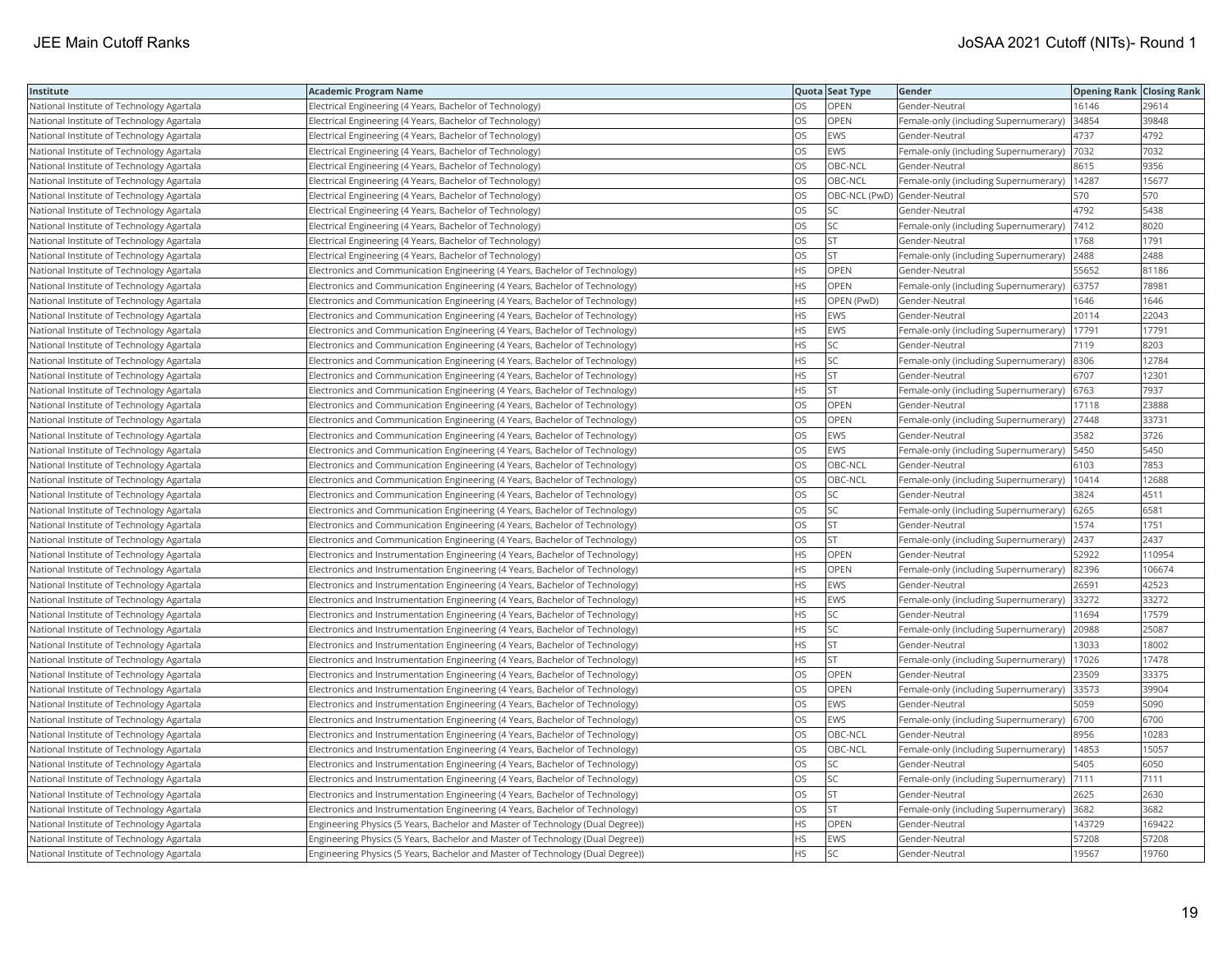| Institute                                 | <b>Academic Program Name</b>                                                               |           | Quota Seat Type              | Gender                                | <b>Opening Rank Closing Rank</b> |        |
|-------------------------------------------|--------------------------------------------------------------------------------------------|-----------|------------------------------|---------------------------------------|----------------------------------|--------|
| National Institute of Technology Agartala | Engineering Physics (5 Years, Bachelor and Master of Technology (Dual Degree))             | <b>HS</b> | <b>ST</b>                    | Gender-Neutral                        | 13310                            | 19792  |
| National Institute of Technology Agartala | Engineering Physics (5 Years, Bachelor and Master of Technology (Dual Degree))             | OS        | OPEN                         | Gender-Neutral                        | 30161                            | 36951  |
| National Institute of Technology Agartala | Engineering Physics (5 Years, Bachelor and Master of Technology (Dual Degree))             | OS        | <b>EWS</b>                   | Gender-Neutral                        | 5845                             | 5845   |
| National Institute of Technology Agartala | Engineering Physics (5 Years, Bachelor and Master of Technology (Dual Degree))             | <b>OS</b> | OBC-NCL                      | Gender-Neutral                        | 11377                            | 12336  |
| National Institute of Technology Agartala | (Engineering Physics (5 Years, Bachelor and Master of Technology (Dual Degree)             | OS        | SC.                          | Gender-Neutral                        | 7851                             | 7942   |
| National Institute of Technology Agartala | Engineering Physics (5 Years, Bachelor and Master of Technology (Dual Degree))             | OS        | <b>ST</b>                    | Gender-Neutral                        | 3766                             | 3766   |
| National Institute of Technology Agartala | Mathematics & Computing (5 Years, Bachelor of Science and Master of Science (Dual Degree)) | <b>HS</b> | OPEN                         | Gender-Neutral                        | 87366                            | 126227 |
| National Institute of Technology Agartala | Mathematics & Computing (5 Years, Bachelor of Science and Master of Science (Dual Degree)) | <b>HS</b> | <b>EWS</b>                   | Gender-Neutral                        | 56603                            | 56603  |
| National Institute of Technology Agartala | Mathematics & Computing (5 Years, Bachelor of Science and Master of Science (Dual Degree)) | HS        | SC                           | Gender-Neutral                        | 18000                            | 22253  |
| National Institute of Technology Agartala | Mathematics & Computing (5 Years, Bachelor of Science and Master of Science (Dual Degree)) | <b>HS</b> | lst                          | Gender-Neutral                        | 5486                             | 11412  |
| National Institute of Technology Agartala | Mathematics & Computing (5 Years, Bachelor of Science and Master of Science (Dual Degree)) | <b>OS</b> | OPEN                         | Gender-Neutral                        | 11128                            | 25733  |
| National Institute of Technology Agartala | Mathematics & Computing (5 Years, Bachelor of Science and Master of Science (Dual Degree)) | OS        | <b>EWS</b>                   | Gender-Neutral                        | 4527                             | 4527   |
| National Institute of Technology Agartala | Mathematics & Computing (5 Years, Bachelor of Science and Master of Science (Dual Degree)) | OS        | OBC-NCL                      | Gender-Neutral                        | 8152                             | 10059  |
| National Institute of Technology Agartala | Mathematics & Computing (5 Years, Bachelor of Science and Master of Science (Dual Degree)) | OS        | SC                           | Gender-Neutral                        | 6510                             | 6543   |
| National Institute of Technology Agartala | Mathematics & Computing (5 Years, Bachelor of Science and Master of Science (Dual Degree)) | OS        | <b>ST</b>                    | Gender-Neutral                        | 1700                             | 1700   |
| National Institute of Technology Agartala | Mechanical Engineering (4 Years, Bachelor of Technology)                                   | <b>HS</b> | OPEN                         | Gender-Neutral                        | 61787                            | 116423 |
| National Institute of Technology Agartala | Mechanical Engineering (4 Years, Bachelor of Technology)                                   | <b>HS</b> | OPEN                         | Female-only (including Supernumerary) | 115136                           | 131698 |
| National Institute of Technology Agartala | Mechanical Engineering (4 Years, Bachelor of Technology)                                   | <b>HS</b> | EWS                          | Gender-Neutral                        | 33216                            | 39942  |
| National Institute of Technology Agartala | Mechanical Engineering (4 Years, Bachelor of Technology)                                   | <b>HS</b> | <b>EWS</b>                   | Female-only (including Supernumerary) | 31119                            | 31119  |
| National Institute of Technology Agartala | Mechanical Engineering (4 Years, Bachelor of Technology)                                   | <b>HS</b> | <b>SC</b>                    | Gender-Neutral                        | 8323                             | 17555  |
| National Institute of Technology Agartala | Mechanical Engineering (4 Years, Bachelor of Technology)                                   | <b>HS</b> | SC.                          | Female-only (including Supernumerary) | 15850                            | 22625  |
| National Institute of Technology Agartala | Mechanical Engineering (4 Years, Bachelor of Technology)                                   | <b>HS</b> | <b>ST</b>                    | Gender-Neutral                        | 6239                             | 13834  |
| National Institute of Technology Agartala | Mechanical Engineering (4 Years, Bachelor of Technology)                                   | HS        | <b>ST</b>                    | Female-only (including Supernumerary) | 10402                            | 14243  |
| National Institute of Technology Agartala | Mechanical Engineering (4 Years, Bachelor of Technology)                                   | <b>OS</b> | OPEN                         | Gender-Neutral                        | 23462                            | 33512  |
| National Institute of Technology Agartala | Mechanical Engineering (4 Years, Bachelor of Technology)                                   | OS        | OPEN                         | Female-only (including Supernumerary) | 38116                            | 44190  |
| National Institute of Technology Agartala | Mechanical Engineering (4 Years, Bachelor of Technology)                                   | <b>OS</b> | OPEN (PwD)                   | Gender-Neutral                        | 1441                             | 1747   |
| National Institute of Technology Agartala | Mechanical Engineering (4 Years, Bachelor of Technology)                                   | <b>OS</b> | <b>EWS</b>                   | Gender-Neutral                        | 5034                             | 5612   |
| National Institute of Technology Agartala | Mechanical Engineering (4 Years, Bachelor of Technology)                                   | <b>OS</b> | EWS                          | Female-only (including Supernumerary) | 7286                             | 7286   |
| National Institute of Technology Agartala | Mechanical Engineering (4 Years, Bachelor of Technology)                                   | OS        | OBC-NCL                      | Gender-Neutral                        | 9345                             | 10772  |
| National Institute of Technology Agartala | Mechanical Engineering (4 Years, Bachelor of Technology)                                   | OS        | OBC-NCL                      | Female-only (including Supernumerary) | 17212                            | 17553  |
| National Institute of Technology Agartala | Mechanical Engineering (4 Years, Bachelor of Technology)                                   | OS        | OBC-NCL (PwD) Gender-Neutral |                                       | 797                              | 797    |
| National Institute of Technology Agartala | Mechanical Engineering (4 Years, Bachelor of Technology)                                   | OS        | SC                           | Gender-Neutral                        | 5769                             | 6294   |
| National Institute of Technology Agartala | Mechanical Engineering (4 Years, Bachelor of Technology)                                   | OS        | SC.                          | Female-only (including Supernumerary) | 8568                             | 9058   |
| National Institute of Technology Agartala | Mechanical Engineering (4 Years, Bachelor of Technology)                                   | OS        | <b>ST</b>                    | Gender-Neutral                        | 2105                             | 2475   |
| National Institute of Technology Agartala | Mechanical Engineering (4 Years, Bachelor of Technology)                                   | <b>OS</b> | İst                          | Female-only (including Supernumerary) | 2996                             | 2996   |
| National Institute of Technology Agartala | Physics (5 Years, Bachelor of Science and Master of Science (Dual Degree))                 | <b>HS</b> | OPEN                         | Gender-Neutral                        | 63570                            | 128398 |
| National Institute of Technology Agartala | Physics (5 Years, Bachelor of Science and Master of Science (Dual Degree))                 | <b>HS</b> | EWS                          | Gender-Neutral                        | 24435                            | 56291  |
| National Institute of Technology Agartala | Physics (5 Years, Bachelor of Science and Master of Science (Dual Degree))                 | <b>HS</b> | SC                           | Gender-Neutral                        | 13502                            | 14516  |
| National Institute of Technology Agartala | Physics (5 Years, Bachelor of Science and Master of Science (Dual Degree))                 | HS        | ST                           | Gender-Neutral                        | 9304                             | 15984  |
| National Institute of Technology Agartala | Physics (5 Years, Bachelor of Science and Master of Science (Dual Degree))                 | OS        | OPEN                         | Gender-Neutral                        | 14231                            | 29363  |
| National Institute of Technology Agartala | Physics (5 Years, Bachelor of Science and Master of Science (Dual Degree))                 | OS        | <b>EWS</b>                   | Gender-Neutral                        | 5949                             | 5949   |
| National Institute of Technology Agartala | Physics (5 Years, Bachelor of Science and Master of Science (Dual Degree))                 | <b>OS</b> | OBC-NCL                      | Gender-Neutral                        | 11231                            | 13417  |
| National Institute of Technology Agartala | Physics (5 Years, Bachelor of Science and Master of Science (Dual Degree))                 | OS        | <b>SC</b>                    | Gender-Neutral                        | 4909                             | 7351   |
| National Institute of Technology Agartala | Physics (5 Years, Bachelor of Science and Master of Science (Dual Degree))                 | OS        | <b>ST</b>                    | Gender-Neutral                        | 3045                             | 3045   |
| National Institute of Technology Agartala | Production Engineering (4 Years, Bachelor of Technology)                                   | <b>HS</b> | OPEN                         | Gender-Neutral                        | 111603                           | 190377 |
| National Institute of Technology Agartala | Production Engineering (4 Years, Bachelor of Technology)                                   | <b>HS</b> | OPEN                         | Female-only (including Supernumerary) | 145224                           | 172546 |
| National Institute of Technology Agartala | Production Engineering (4 Years, Bachelor of Technology)                                   | <b>HS</b> | <b>EWS</b>                   | Gender-Neutral                        | 46866                            | 56764  |
| National Institute of Technology Agartala | Production Engineering (4 Years, Bachelor of Technology)                                   | <b>HS</b> | EWS                          | Female-only (including Supernumerary) | 49860                            | 49860  |
| National Institute of Technology Agartala | Production Engineering (4 Years, Bachelor of Technology)                                   | <b>HS</b> | SC                           | Gender-Neutral                        | 20852                            | 25122  |
| National Institute of Technology Agartala | Production Engineering (4 Years, Bachelor of Technology)                                   | <b>HS</b> | lsc                          | Female-only (including Supernumerary) | 25119                            | 29867  |
| National Institute of Technology Agartala | Production Engineering (4 Years, Bachelor of Technology)                                   | <b>HS</b> | <b>ST</b>                    | Gender-Neutral                        | 12711                            | 26827  |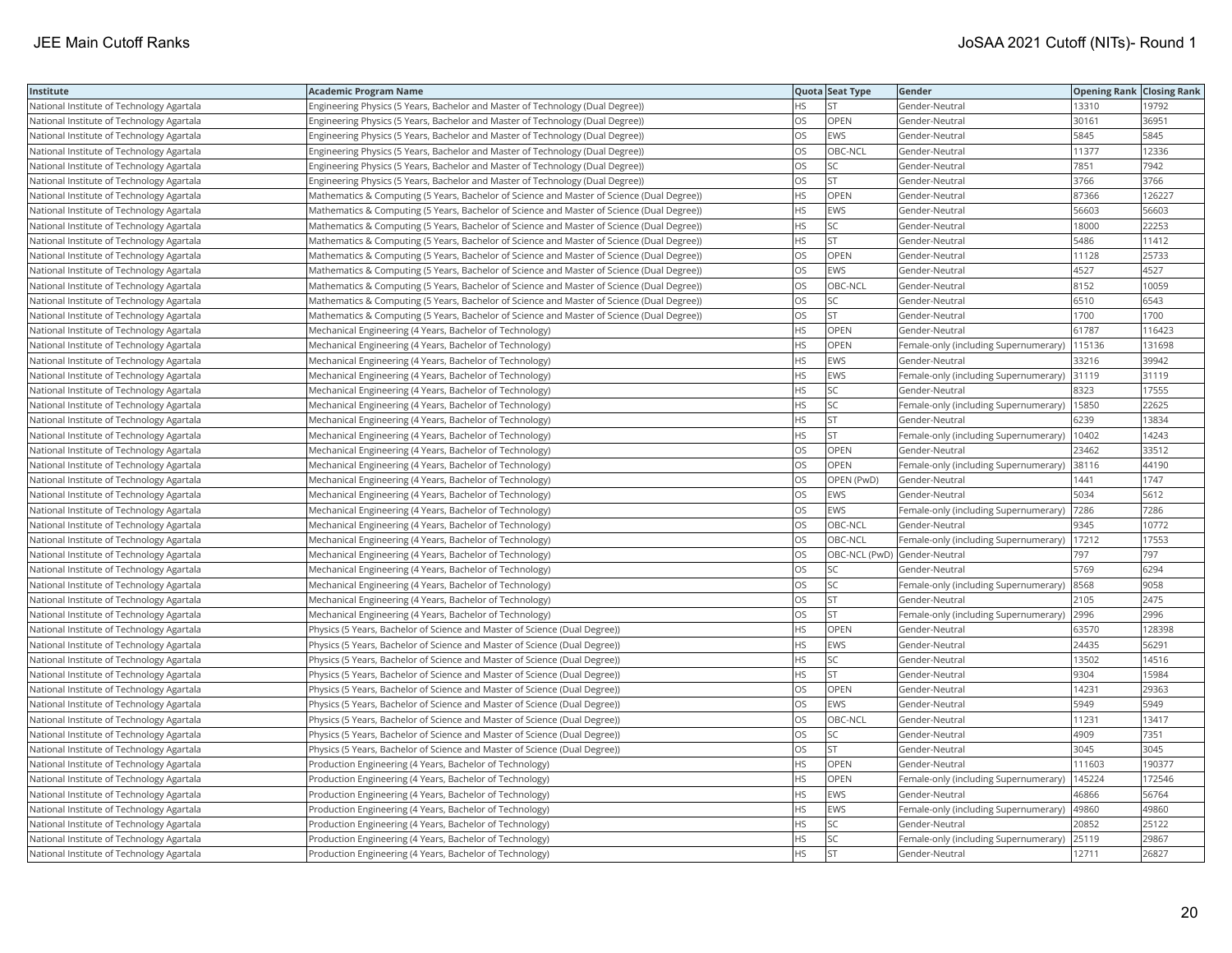| Institute                                 | Academic Program Name                                    |           | Quota Seat Type              | Gender                                        | <b>Opening Rank Closing Rank</b> |       |
|-------------------------------------------|----------------------------------------------------------|-----------|------------------------------|-----------------------------------------------|----------------------------------|-------|
| National Institute of Technology Agartala | Production Engineering (4 Years, Bachelor of Technology) | HS.       | <b>ST</b>                    | Female-only (including Supernumerary)   19278 |                                  | 29787 |
| National Institute of Technology Agartala | Production Engineering (4 Years, Bachelor of Technology) | OS        | OPEN                         | Gender-Neutral                                | 38474                            | 42794 |
| National Institute of Technology Agartala | Production Engineering (4 Years, Bachelor of Technology) | OS        | OPEN                         | Female-only (including Supernumerary)   44203 |                                  | 51737 |
| National Institute of Technology Agartala | Production Engineering (4 Years, Bachelor of Technology) | OS        | OPEN (PwD)                   | Gender-Neutral                                | 2472                             | 2472  |
| National Institute of Technology Agartala | Production Engineering (4 Years, Bachelor of Technology) | OS        | EWS                          | Gender-Neutral                                | 6522                             | 6832  |
| National Institute of Technology Agartala | Production Engineering (4 Years, Bachelor of Technology) | OS        | EWS                          | Female-only (including Supernumerary)         | 8606                             | 8606  |
| National Institute of Technology Agartala | Production Engineering (4 Years, Bachelor of Technology) | OS        | OBC-NCL                      | Gender-Neutral                                | 12193                            | 13524 |
| National Institute of Technology Agartala | Production Engineering (4 Years, Bachelor of Technology) | OS.       | OBC-NCL                      | Female-only (including Supernumerary)         | 18470                            | 18729 |
| National Institute of Technology Agartala | Production Engineering (4 Years, Bachelor of Technology) | OS        | SC                           | Gender-Neutral                                | 7413                             | 7902  |
| National Institute of Technology Agartala | Production Engineering (4 Years, Bachelor of Technology) | OS        | SC                           | Female-only (including Supernumerary)         | 9222                             | 9728  |
| National Institute of Technology Agartala | Production Engineering (4 Years, Bachelor of Technology) | OS        | <b>ST</b>                    | Gender-Neutral                                | 2912                             | 3157  |
| National Institute of Technology Agartala | Production Engineering (4 Years, Bachelor of Technology) | OS        | <b>ST</b>                    | Female-only (including Supernumerary)         | 3752                             | 3752  |
| National Institute of Technology Calicut  | Architecture (5 Years, Bachelor of Architecture)         | <b>HS</b> | OPEN                         | Gender-Neutral                                | 181                              | 433   |
| National Institute of Technology Calicut  | Architecture (5 Years, Bachelor of Architecture)         | <b>HS</b> | <b>OPEN</b>                  | Female-only (including Supernumerary)         | 25                               | 178   |
| National Institute of Technology Calicut  | Architecture (5 Years, Bachelor of Architecture)         | HS        | OPEN (PwD)                   | Gender-Neutral                                |                                  |       |
| National Institute of Technology Calicut  | Architecture (5 Years, Bachelor of Architecture)         | HS        | EWS                          | Gender-Neutral                                | 87                               | 99    |
| National Institute of Technology Calicut  | Architecture (5 Years, Bachelor of Architecture)         | <b>HS</b> | <b>EWS</b>                   | Female-only (including Supernumerary)         | 95                               | 95    |
| National Institute of Technology Calicut  | Architecture (5 Years, Bachelor of Architecture)         | HS.       | OBC-NCL                      | Gender-Neutral                                | 119                              | 169   |
| National Institute of Technology Calicut  | Architecture (5 Years, Bachelor of Architecture)         | HS        | OBC-NCL                      | Female-only (including Supernumerary)         | 118                              | 118   |
| National Institute of Technology Calicut  | Architecture (5 Years, Bachelor of Architecture)         | HS.       | <b>SC</b>                    | Gender-Neutral                                | 81                               | 182   |
| National Institute of Technology Calicut  | Architecture (5 Years, Bachelor of Architecture)         | <b>HS</b> | <b>SC</b>                    | Female-only (including Supernumerary)         | 18                               | 18    |
| National Institute of Technology Calicut  | Architecture (5 Years, Bachelor of Architecture)         | HS        | <b>ST</b>                    | Gender-Neutral                                | 718                              | 718   |
| National Institute of Technology Calicut  | Architecture (5 Years, Bachelor of Architecture)         | OS        | OPEN                         | Gender-Neutral                                | 45                               | 269   |
| National Institute of Technology Calicut  | Architecture (5 Years, Bachelor of Architecture)         | OS        | OPEN                         | Female-only (including Supernumerary)  99     |                                  | 156   |
| National Institute of Technology Calicut  | Architecture (5 Years, Bachelor of Architecture)         | OS        | OPEN (PwD)                   | Gender-Neutral                                | 31                               | 31    |
| National Institute of Technology Calicut  | Architecture (5 Years, Bachelor of Architecture)         | OS.       | <b>EWS</b>                   | Gender-Neutral                                | 46                               | 51    |
| National Institute of Technology Calicut  | Architecture (5 Years, Bachelor of Architecture)         | OS        | EWS                          | Female-only (including Supernumerary)         | 128                              | 128   |
| National Institute of Technology Calicut  | Architecture (5 Years, Bachelor of Architecture)         | OS        | OBC-NCL                      | Gender-Neutral                                | 97                               | 236   |
| National Institute of Technology Calicut  | Architecture (5 Years, Bachelor of Architecture)         | OS.       | OBC-NCL                      | Female-only (including Supernumerary)         | 230                              | 230   |
| National Institute of Technology Calicut  | Architecture (5 Years, Bachelor of Architecture)         | OS        | SC                           | Gender-Neutral                                | 28                               | 64    |
| National Institute of Technology Calicut  | Architecture (5 Years, Bachelor of Architecture)         | OS        | SC                           | Female-only (including Supernumerary)   59    |                                  | 59    |
| National Institute of Technology Calicut  | Architecture (5 Years, Bachelor of Architecture)         | OS        | <b>ST</b>                    | Gender-Neutral                                |                                  |       |
| National Institute of Technology Calicut  | Architecture (5 Years, Bachelor of Architecture)         | OS        | <b>ST</b>                    | Female-only (including Supernumerary)         | 28                               | 28    |
| National Institute of Technology Calicut  | Bio Technology (4 Years, Bachelor of Technology)         | HS        | OPEN                         | Gender-Neutral                                | 26834                            | 33103 |
| National Institute of Technology Calicut  | Bio Technology (4 Years, Bachelor of Technology)         | <b>HS</b> | OPEN                         | Female-only (including Supernumerary)  26335  |                                  | 26335 |
| National Institute of Technology Calicut  | Bio Technology (4 Years, Bachelor of Technology)         | <b>HS</b> | <b>EWS</b>                   | Gender-Neutral                                | 22510                            | 41516 |
| National Institute of Technology Calicut  | Bio Technology (4 Years, Bachelor of Technology)         | HS.       | OBC-NCL                      | Gender-Neutral                                | 9320                             | 11409 |
| National Institute of Technology Calicut  | Bio Technology (4 Years, Bachelor of Technology)         | <b>HS</b> | OBC-NCL                      | Female-only (including Supernumerary)         | 10811                            | 10811 |
| National Institute of Technology Calicut  | Bio Technology (4 Years, Bachelor of Technology)         | НS        | OBC-NCL (PwD) Gender-Neutral |                                               | 789                              | 789   |
| National Institute of Technology Calicut  | Bio Technology (4 Years, Bachelor of Technology)         | HS        | <b>SC</b>                    | Gender-Neutral                                | 7045                             | 10514 |
| National Institute of Technology Calicut  | Bio Technology (4 Years, Bachelor of Technology)         | HS.       | <b>SC</b>                    | Female-only (including Supernumerary)         | 5682                             | 5682  |
| National Institute of Technology Calicut  | Bio Technology (4 Years, Bachelor of Technology)         | OS        | OPEN                         | Gender-Neutral                                | 9382                             | 25985 |
| National Institute of Technology Calicut  | Bio Technology (4 Years, Bachelor of Technology)         | OS        | OPEN                         | Female-only (including Supernumerary)         | 27661                            | 28292 |
| National Institute of Technology Calicut  | Bio Technology (4 Years, Bachelor of Technology)         | OS.       | <b>EWS</b>                   | Gender-Neutral                                | 4144                             | 4335  |
| National Institute of Technology Calicut  | Bio Technology (4 Years, Bachelor of Technology)         | OS        | OBC-NCL                      | Gender-Neutral                                | 9293                             | 9926  |
| National Institute of Technology Calicut  | Bio Technology (4 Years, Bachelor of Technology)         | OS        | OBC-NCL                      | Female-only (including Supernumerary)         | 12609                            | 12609 |
| National Institute of Technology Calicut  | Bio Technology (4 Years, Bachelor of Technology)         | OS.       | OBC-NCL (PwD) Gender-Neutral |                                               | 431                              | 431   |
| National Institute of Technology Calicut  | Bio Technology (4 Years, Bachelor of Technology)         | OS        | SC                           | Gender-Neutral                                | 4604                             | 4622  |
| National Institute of Technology Calicut  | Bio Technology (4 Years, Bachelor of Technology)         | OS        | SC                           | Female-only (including Supernumerary)         | 5457                             | 5457  |
| National Institute of Technology Calicut  | Bio Technology (4 Years, Bachelor of Technology)         | OS        | <b>ST</b>                    | Gender-Neutral                                | 990                              | 990   |
| National Institute of Technology Calicut  | Chemical Engineering (4 Years, Bachelor of Technology)   | <b>HS</b> | OPEN                         | Gender-Neutral                                | 23506                            | 29272 |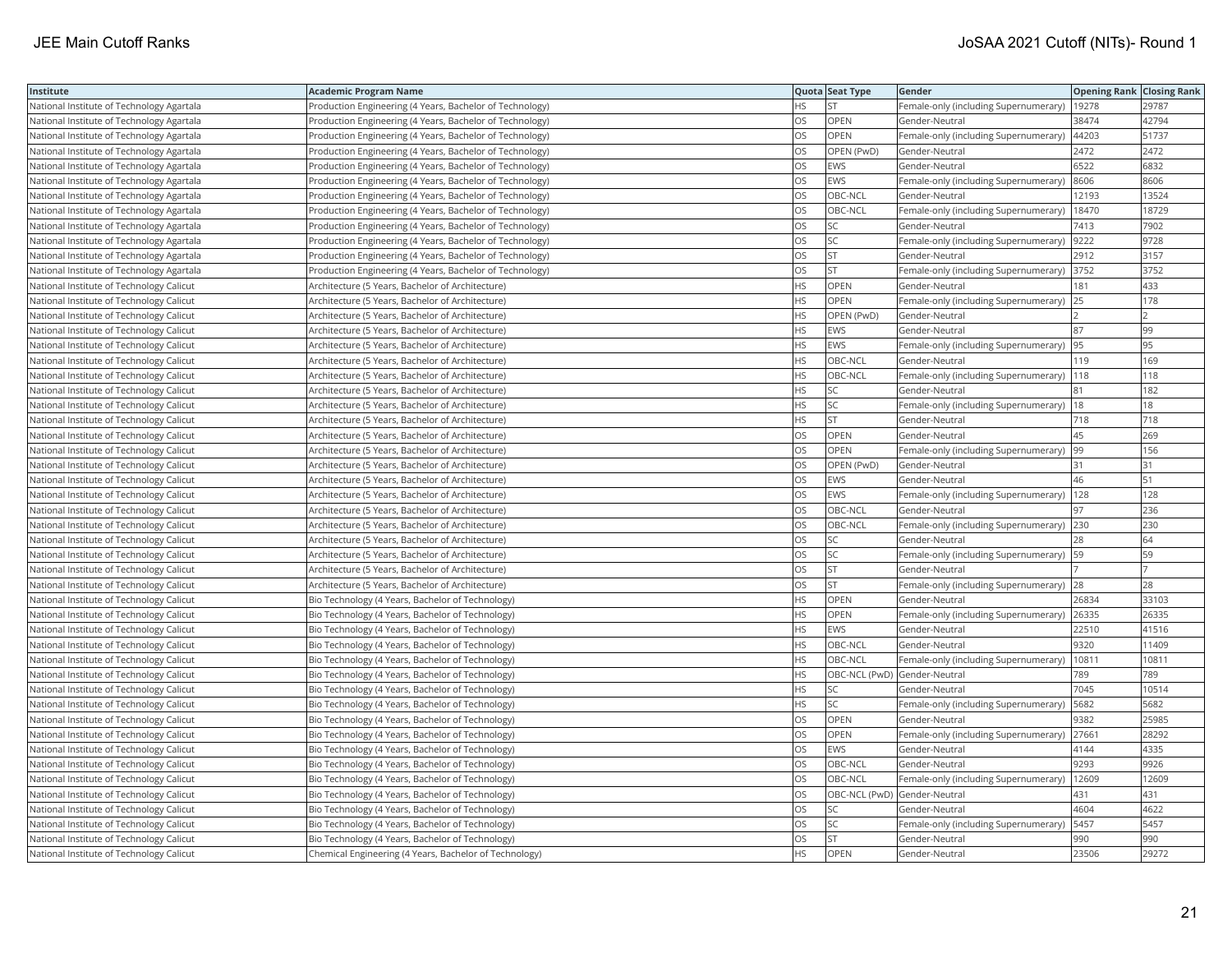| Institute                                | Academic Program Name                                              |           | Quota Seat Type | Gender                                               | <b>Opening Rank Closing Rank</b> |       |
|------------------------------------------|--------------------------------------------------------------------|-----------|-----------------|------------------------------------------------------|----------------------------------|-------|
| National Institute of Technology Calicut | Chemical Engineering (4 Years, Bachelor of Technology)             | ΗS        | OPEN            | Female-only (including Supernumerary)   24739        |                                  | 33105 |
| National Institute of Technology Calicut | Chemical Engineering (4 Years, Bachelor of Technology)             | HS        | OPEN (PwD)      | Gender-Neutral                                       | 2198                             | 2198  |
| National Institute of Technology Calicut | Chemical Engineering (4 Years, Bachelor of Technology)             | <b>HS</b> | EWS             | Gender-Neutral                                       | 21606                            | 53129 |
| National Institute of Technology Calicut | Chemical Engineering (4 Years, Bachelor of Technology)             | HS        | <b>EWS</b>      | Female-only (including Supernumerary)                | 22277                            | 22277 |
| National Institute of Technology Calicut | Chemical Engineering (4 Years, Bachelor of Technology)             | HS        | OBC-NCL         | Gender-Neutral                                       | 7044                             | 10014 |
| National Institute of Technology Calicut | Chemical Engineering (4 Years, Bachelor of Technology)             | HS        | OBC-NCL         | Female-only (including Supernumerary)                | 8772                             | 8925  |
| National Institute of Technology Calicut | Chemical Engineering (4 Years, Bachelor of Technology)             | HS        | <b>SC</b>       | Gender-Neutral                                       | 13344                            | 19436 |
| National Institute of Technology Calicut | Chemical Engineering (4 Years, Bachelor of Technology)             | HS        | SC              | Female-only (including Supernumerary)  7798          |                                  | 15540 |
| National Institute of Technology Calicut | Chemical Engineering (4 Years, Bachelor of Technology)             | HS        | <b>ST</b>       | Gender-Neutral                                       | 16240                            | 26649 |
| National Institute of Technology Calicut | Chemical Engineering (4 Years, Bachelor of Technology)             | OS        | <b>OPEN</b>     | Gender-Neutral                                       | 15693                            | 20403 |
| National Institute of Technology Calicut | Chemical Engineering (4 Years, Bachelor of Technology)             | OS        | OPEN            | Female-only (including Supernumerary)                | 21692                            | 24732 |
| National Institute of Technology Calicut | Chemical Engineering (4 Years, Bachelor of Technology)             | OS        | OPEN (PwD)      | Gender-Neutral                                       | 456                              | 456   |
| National Institute of Technology Calicut | Chemical Engineering (4 Years, Bachelor of Technology)             | OS        | <b>EWS</b>      | Gender-Neutral                                       | 2900                             | 3269  |
| National Institute of Technology Calicut | Chemical Engineering (4 Years, Bachelor of Technology)             | OS        | <b>EWS</b>      | Female-only (including Supernumerary)                | 4894                             | 4894  |
| National Institute of Technology Calicut | Chemical Engineering (4 Years, Bachelor of Technology)             | OS        | EWS (PwD)       | Gender-Neutral                                       | 235                              | 235   |
| National Institute of Technology Calicut | Chemical Engineering (4 Years, Bachelor of Technology)             | OS        | OBC-NCL         | Gender-Neutral                                       | 5706                             | 7407  |
| National Institute of Technology Calicut | Chemical Engineering (4 Years, Bachelor of Technology)             | OS        | OBC-NCL         | Female-only (including Supernumerary)                | 12366                            | 12683 |
| National Institute of Technology Calicut | Chemical Engineering (4 Years, Bachelor of Technology)             | OS        |                 | OBC-NCL (PwD) Gender-Neutral                         | 463                              | 463   |
| National Institute of Technology Calicut | Chemical Engineering (4 Years, Bachelor of Technology)             | OS        | SC              | Gender-Neutral                                       | 3649                             | 4318  |
| National Institute of Technology Calicut | Chemical Engineering (4 Years, Bachelor of Technology)             | OS        | <b>SC</b>       | Female-only (including Supernumerary)                | 4878                             | 5343  |
| National Institute of Technology Calicut | Chemical Engineering (4 Years, Bachelor of Technology)             | OS        | <b>ST</b>       | Gender-Neutral                                       | 1190                             | 1589  |
| National Institute of Technology Calicut | Chemical Engineering (4 Years, Bachelor of Technology)             | OS        | <b>ST</b>       | Female-only (including Supernumerary)                | 1369                             | 1369  |
| National Institute of Technology Calicut | Civil Engineering (4 Years, Bachelor of Technology)                | HS        | OPEN            | Gender-Neutral                                       | 17748                            | 37019 |
| National Institute of Technology Calicut | Civil Engineering (4 Years, Bachelor of Technology)                | HS        | OPEN            | Female-only (including Supernumerary)   19369        |                                  | 30377 |
| National Institute of Technology Calicut | Civil Engineering (4 Years, Bachelor of Technology)                | HS        | EWS             | Gender-Neutral                                       | 50982                            | 60873 |
| National Institute of Technology Calicut | Civil Engineering (4 Years, Bachelor of Technology)                | <b>HS</b> | EWS             | Female-only (including Supernumerary)                | 19096                            | 30468 |
| National Institute of Technology Calicut | Civil Engineering (4 Years, Bachelor of Technology)                | HS        | OBC-NCL         | Gender-Neutral                                       | 9221                             | 11663 |
| National Institute of Technology Calicut | Civil Engineering (4 Years, Bachelor of Technology)                | HS        | OBC-NCL         | Female-only (including Supernumerary)                | 10152                            | 11382 |
| National Institute of Technology Calicut | Civil Engineering (4 Years, Bachelor of Technology)                | HS        | SC              | Gender-Neutral                                       | 6357                             | 17347 |
| National Institute of Technology Calicut | Civil Engineering (4 Years, Bachelor of Technology)                | HS        | SC              | Female-only (including Supernumerary)   1472         |                                  | 10606 |
| National Institute of Technology Calicut | Civil Engineering (4 Years, Bachelor of Technology)                | HS        | <b>ST</b>       | Gender-Neutral                                       | 8021                             | 19380 |
| National Institute of Technology Calicut | Civil Engineering (4 Years, Bachelor of Technology)                | HS        | <b>ST</b>       | Female-only (including Supernumerary)                | 9684                             | 9684  |
| National Institute of Technology Calicut | Civil Engineering (4 Years, Bachelor of Technology)                | OS        | OPEN            | Gender-Neutral                                       | 19865                            | 24171 |
| National Institute of Technology Calicut | Civil Engineering (4 Years, Bachelor of Technology)                | OS        | OPEN            | Female-only (including Supernumerary)                | 28445                            | 33675 |
| National Institute of Technology Calicut | Civil Engineering (4 Years, Bachelor of Technology)                | OS        | OPEN (PwD)      | Gender-Neutral                                       | 761                              | 761   |
| National Institute of Technology Calicut | Civil Engineering (4 Years, Bachelor of Technology)                | OS        | OPEN (PwD)      | Female-only (including Supernumerary)                | 1136                             | 1136  |
| National Institute of Technology Calicut | Civil Engineering (4 Years, Bachelor of Technology)                | OS        | <b>EWS</b>      | Gender-Neutral                                       | 3511                             | 3693  |
| National Institute of Technology Calicut | Civil Engineering (4 Years, Bachelor of Technology)                | OS        | <b>EWS</b>      | Female-only (including Supernumerary)   5096         |                                  | 5096  |
| National Institute of Technology Calicut | Civil Engineering (4 Years, Bachelor of Technology)                | OS        | EWS (PwD)       | Gender-Neutral                                       | 166                              | 166   |
| National Institute of Technology Calicut | Civil Engineering (4 Years, Bachelor of Technology)                | OS        | OBC-NCL         | Gender-Neutral                                       | 6949                             | 8012  |
| National Institute of Technology Calicut | Civil Engineering (4 Years, Bachelor of Technology)                | OS        | OBC-NCL         | Female-only (including Supernumerary)                | 10794                            | 1252' |
| National Institute of Technology Calicut | Civil Engineering (4 Years, Bachelor of Technology)                | OS        |                 | OBC-NCL (PwD)  Female-only (including Supernumerary) | 536                              | 536   |
| National Institute of Technology Calicut | Civil Engineering (4 Years, Bachelor of Technology)                | OS        | <b>SC</b>       | Gender-Neutral                                       | 3276                             | 3986  |
| National Institute of Technology Calicut | Civil Engineering (4 Years, Bachelor of Technology)                | OS        | SC              | Female-only (including Supernumerary)                | 4300                             | 5504  |
| National Institute of Technology Calicut | Civil Engineering (4 Years, Bachelor of Technology)                | OS        | <b>ST</b>       | Gender-Neutral                                       | 1040                             | 1253  |
| National Institute of Technology Calicut | Civil Engineering (4 Years, Bachelor of Technology)                | OS        | ST              | Female-only (including Supernumerary)                | 1368                             | 1368  |
| National Institute of Technology Calicut | Computer Science and Engineering (4 Years, Bachelor of Technology) | <b>HS</b> | <b>OPEN</b>     | Gender-Neutral                                       | 1404                             | 9792  |
| National Institute of Technology Calicut | Computer Science and Engineering (4 Years, Bachelor of Technology) | HS        | OPEN            | Female-only (including Supernumerary)                | 7833                             | 13963 |
| National Institute of Technology Calicut | Computer Science and Engineering (4 Years, Bachelor of Technology) | HS        | OPEN (PwD)      | Gender-Neutral                                       | 242                              | 242   |
| National Institute of Technology Calicut | Computer Science and Engineering (4 Years, Bachelor of Technology) | HS.       | OPEN (PwD)      | Female-only (including Supernumerary)                | 217                              | 217   |
| National Institute of Technology Calicut | Computer Science and Engineering (4 Years, Bachelor of Technology) | <b>HS</b> | <b>EWS</b>      | Gender-Neutral                                       | 1506                             | 11050 |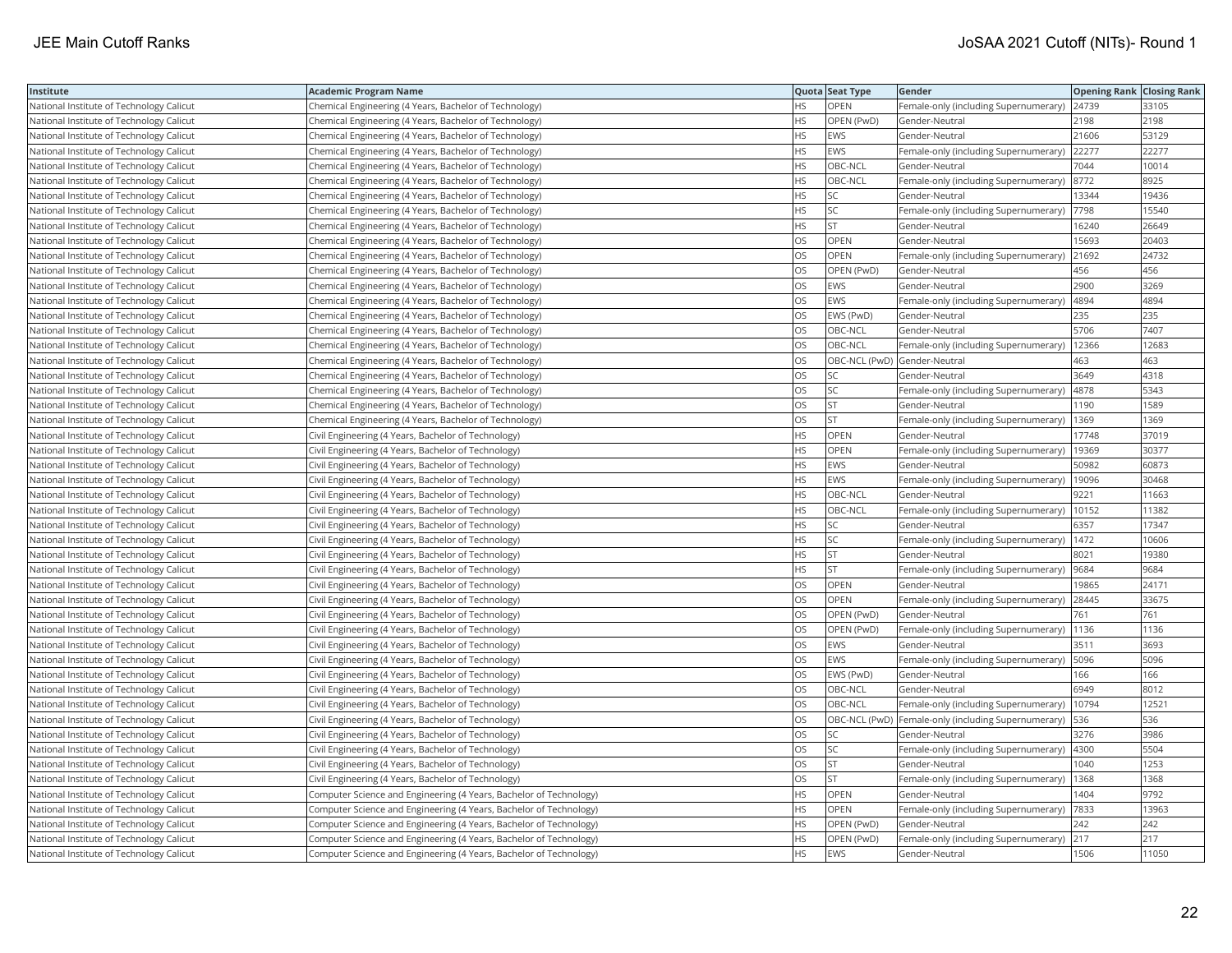| Institute                                | <b>Academic Program Name</b>                                                |           | Quota Seat Type              | Gender                                                  | <b>Opening Rank Closing Rank</b> |       |
|------------------------------------------|-----------------------------------------------------------------------------|-----------|------------------------------|---------------------------------------------------------|----------------------------------|-------|
| National Institute of Technology Calicut | Computer Science and Engineering (4 Years, Bachelor of Technology)          | ΗS        | EWS                          | Female-only (including Supernumerary) 3116              |                                  | 6586  |
| National Institute of Technology Calicut | Computer Science and Engineering (4 Years, Bachelor of Technology)          | HS        | OBC-NCL                      | Gender-Neutral                                          | 1897                             | 3654  |
| National Institute of Technology Calicut | Computer Science and Engineering (4 Years, Bachelor of Technology)          | <b>HS</b> | OBC-NCL                      | Female-only (including Supernumerary)                   | 4391                             | 5511  |
| National Institute of Technology Calicut | Computer Science and Engineering (4 Years, Bachelor of Technology)          | <b>HS</b> | OBC-NCL (PwD) Gender-Neutral |                                                         | 170                              | 170   |
| National Institute of Technology Calicut | Computer Science and Engineering (4 Years, Bachelor of Technology)          | <b>HS</b> |                              | OBC-NCL (PwD) Female-only (including Supernumerary)     | 113                              | 113   |
| National Institute of Technology Calicut | Computer Science and Engineering (4 Years, Bachelor of Technology)          | HS        | SC                           | Gender-Neutral                                          | 501                              | 4584  |
| National Institute of Technology Calicut | Computer Science and Engineering (4 Years, Bachelor of Technology)          | HS        | SC                           | Female-only (including Supernumerary) 2629              |                                  | 5485  |
| National Institute of Technology Calicut | Computer Science and Engineering (4 Years, Bachelor of Technology)          | <b>HS</b> | <b>ST</b>                    | Gender-Neutral                                          | 563                              | 2485  |
| National Institute of Technology Calicut | Computer Science and Engineering (4 Years, Bachelor of Technology)          | HS        | <b>ST</b>                    | Female-only (including Supernumerary) 3633              |                                  | 3633  |
| National Institute of Technology Calicut | Computer Science and Engineering (4 Years, Bachelor of Technology)          | OS        | <b>OPEN</b>                  | Gender-Neutral                                          | 180                              | 2717  |
| National Institute of Technology Calicut | Computer Science and Engineering (4 Years, Bachelor of Technology)          | OS        | OPEN                         | Female-only (including Supernumerary) 2646              |                                  | 4919  |
| National Institute of Technology Calicut | Computer Science and Engineering (4 Years, Bachelor of Technology)          | OS        | OPEN (PwD)                   | Gender-Neutral                                          | 114                              | 114   |
| National Institute of Technology Calicut | Computer Science and Engineering (4 Years, Bachelor of Technology)          | OS        | OPEN (PwD)                   | Female-only (including Supernumerary)                   | 248                              | 248   |
| National Institute of Technology Calicut | Computer Science and Engineering (4 Years, Bachelor of Technology)          | OS        | <b>EWS</b>                   | Gender-Neutral                                          | 319                              | 423   |
| National Institute of Technology Calicut | Computer Science and Engineering (4 Years, Bachelor of Technology)          | OS        | <b>EWS</b>                   | Female-only (including Supernumerary) 634               |                                  | 647   |
| National Institute of Technology Calicut | Computer Science and Engineering (4 Years, Bachelor of Technology)          | OS        | OBC-NCL                      | Gender-Neutral                                          | 573                              | 1187  |
| National Institute of Technology Calicut | Computer Science and Engineering (4 Years, Bachelor of Technology)          | OS        | OBC-NCL                      | Female-only (including Supernumerary)   1343            |                                  | 1836  |
| National Institute of Technology Calicut | Computer Science and Engineering (4 Years, Bachelor of Technology)          | OS        | OBC-NCL (PwD) Gender-Neutral |                                                         | 55                               | 55    |
| National Institute of Technology Calicut | Computer Science and Engineering (4 Years, Bachelor of Technology)          | OS        | SC                           | Gender-Neutral                                          | 363                              | 552   |
| National Institute of Technology Calicut | Computer Science and Engineering (4 Years, Bachelor of Technology)          | OS        | <b>SC</b>                    | Female-only (including Supernumerary)                   | 987                              | 1042  |
| National Institute of Technology Calicut | Computer Science and Engineering (4 Years, Bachelor of Technology)          | OS        | SC (PwD)                     | Gender-Neutral                                          | 15                               | 15    |
| National Institute of Technology Calicut | Computer Science and Engineering (4 Years, Bachelor of Technology)          | OS        | <b>ST</b>                    | Gender-Neutral                                          | 128                              | 230   |
| National Institute of Technology Calicut | Computer Science and Engineering (4 Years, Bachelor of Technology)          | OS        | <b>ST</b>                    | Female-only (including Supernumerary) 358               |                                  | 358   |
| National Institute of Technology Calicut | Computer Science and Engineering (4 Years, Bachelor of Technology)          | OS        | ST (PwD)                     | Gender-Neutral                                          |                                  |       |
| National Institute of Technology Calicut | Electrical and Electronics Engineering (4 Years, Bachelor of Technology)    | HS.       | <b>OPEN</b>                  | Gender-Neutral                                          | 10158                            | 1909  |
| National Institute of Technology Calicut | Electrical and Electronics Engineering (4 Years, Bachelor of Technology)    | НS        | OPEN                         | Female-only (including Supernumerary)                   | 16423                            | 20847 |
| National Institute of Technology Calicut | Electrical and Electronics Engineering (4 Years, Bachelor of Technology)    | ΗS        | OPEN (PwD)                   | Gender-Neutral                                          | 1779                             | 1779  |
| National Institute of Technology Calicut | Electrical and Electronics Engineering (4 Years, Bachelor of Technology)    | НS        | <b>EWS</b>                   | Gender-Neutral                                          | 2688                             | 39749 |
| National Institute of Technology Calicut | Electrical and Electronics Engineering (4 Years, Bachelor of Technology)    | <b>HS</b> | <b>EWS</b>                   | Female-only (including Supernumerary) 32115             |                                  | 46003 |
| National Institute of Technology Calicut | Electrical and Electronics Engineering (4 Years, Bachelor of Technology)    | <b>HS</b> | OBC-NCL                      | Gender-Neutral                                          | 5036                             | 6805  |
| National Institute of Technology Calicut | Electrical and Electronics Engineering (4 Years, Bachelor of Technology)    | HS        | OBC-NCL                      | Female-only (including Supernumerary) 6112              |                                  | 7391  |
| National Institute of Technology Calicut | Electrical and Electronics Engineering (4 Years, Bachelor of Technology)    | ΗS        | SC                           | Gender-Neutral                                          | 4665                             | 13016 |
| National Institute of Technology Calicut | Electrical and Electronics Engineering (4 Years, Bachelor of Technology)    | <b>HS</b> | <b>SC</b>                    | Female-only (including Supernumerary) 6425              |                                  | 8966  |
| National Institute of Technology Calicut | Electrical and Electronics Engineering (4 Years, Bachelor of Technology)    | HS        | <b>ST</b>                    | Gender-Neutral                                          | 7900                             | 25878 |
| National Institute of Technology Calicut | Electrical and Electronics Engineering (4 Years, Bachelor of Technology)    | <b>HS</b> | <b>ST</b>                    | Female-only (including Supernumerary) 8309              |                                  | 8309  |
| National Institute of Technology Calicut | Electrical and Electronics Engineering (4 Years, Bachelor of Technology)    | OS        | <b>OPEN</b>                  | Gender-Neutral                                          | 7653                             | 10612 |
| National Institute of Technology Calicut | Electrical and Electronics Engineering (4 Years, Bachelor of Technology)    | OS        | OPEN                         | Female-only (including Supernumerary)                   | 11960                            | 14654 |
| National Institute of Technology Calicut | Electrical and Electronics Engineering (4 Years, Bachelor of Technology)    | OS        | OPEN (PwD)                   | Female-only (including Supernumerary)                   | 1061                             | 1061  |
| National Institute of Technology Calicut | Electrical and Electronics Engineering (4 Years, Bachelor of Technology)    | OS        | <b>EWS</b>                   | Gender-Neutral                                          | 1552                             | 1668  |
| National Institute of Technology Calicut | Electrical and Electronics Engineering (4 Years, Bachelor of Technology)    | OS        | EWS                          | Female-only (including Supernumerary) 2334              |                                  | 2334  |
| National Institute of Technology Calicut | Electrical and Electronics Engineering (4 Years, Bachelor of Technology)    | OS        | OBC-NCL                      | Gender-Neutral                                          | 3346                             | 4313  |
| National Institute of Technology Calicut | Electrical and Electronics Engineering (4 Years, Bachelor of Technology)    | OS        | OBC-NCL                      | Female-only (including Supernumerary)   5799            |                                  | 6732  |
| National Institute of Technology Calicut | Electrical and Electronics Engineering (4 Years, Bachelor of Technology)    | OS        | OBC-NCL (PwD) Gender-Neutral |                                                         | 167                              | 167   |
| National Institute of Technology Calicut | Electrical and Electronics Engineering (4 Years, Bachelor of Technology)    | OS        |                              | OBC-NCL (PwD) Female-only (including Supernumerary) 506 |                                  | 506   |
| National Institute of Technology Calicut | Electrical and Electronics Engineering (4 Years, Bachelor of Technology)    | OS        | SC                           | Gender-Neutral                                          | 2017                             | 2426  |
| National Institute of Technology Calicut | Electrical and Electronics Engineering (4 Years, Bachelor of Technology)    | OS        | <b>SC</b>                    | Female-only (including Supernumerary)   2440            |                                  | 3126  |
| National Institute of Technology Calicut | Electrical and Electronics Engineering (4 Years, Bachelor of Technology)    | OS        | <b>ST</b>                    | Gender-Neutral                                          | 652                              | 828   |
| National Institute of Technology Calicut | Electrical and Electronics Engineering (4 Years, Bachelor of Technology)    | OS        | <b>ST</b>                    | Female-only (including Supernumerary)   1164            |                                  | 1164  |
| National Institute of Technology Calicut | Electronics and Communication Engineering (4 Years, Bachelor of Technology) | ΗS        | <b>OPEN</b>                  | Gender-Neutral                                          | 6875                             | 14197 |
| National Institute of Technology Calicut | Electronics and Communication Engineering (4 Years, Bachelor of Technology) | HS        | OPEN                         | Female-only (including Supernumerary) 8738              |                                  | 15511 |
| National Institute of Technology Calicut | Electronics and Communication Engineering (4 Years, Bachelor of Technology) | <b>HS</b> | OPEN (PwD)                   | Female-only (including Supernumerary)  788              |                                  | 788   |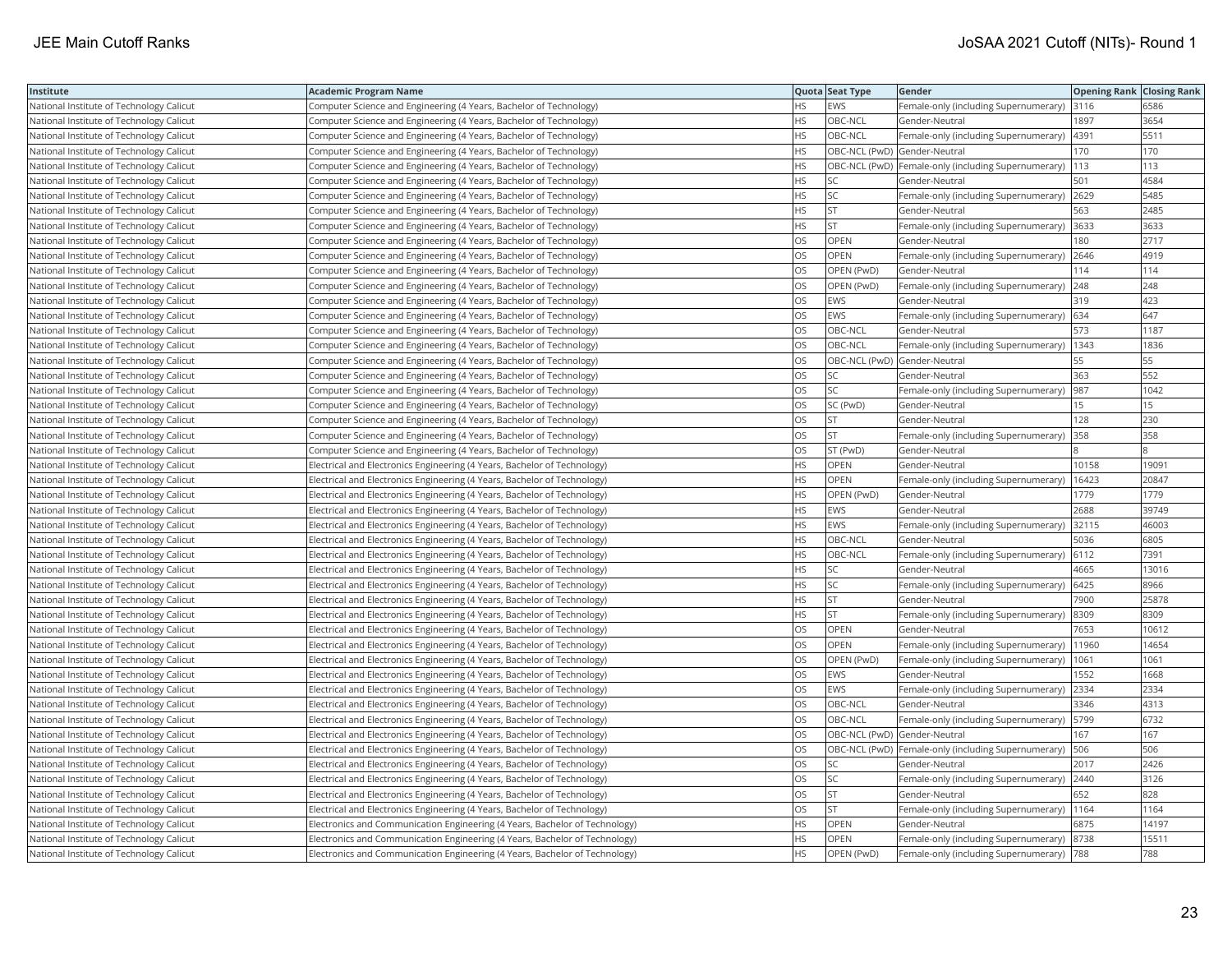| Institute                                | <b>Academic Program Name</b>                                                |           | Quota Seat Type              | Gender                                                  | <b>Opening Rank Closing Rank</b> |       |
|------------------------------------------|-----------------------------------------------------------------------------|-----------|------------------------------|---------------------------------------------------------|----------------------------------|-------|
| National Institute of Technology Calicut | Electronics and Communication Engineering (4 Years, Bachelor of Technology) | НS        | EWS                          | Gender-Neutral                                          | 3794                             | 16744 |
| National Institute of Technology Calicut | Electronics and Communication Engineering (4 Years, Bachelor of Technology) | <b>HS</b> | <b>EWS</b>                   | Female-only (including Supernumerary)                   | 17634                            | 22612 |
| National Institute of Technology Calicut | Electronics and Communication Engineering (4 Years, Bachelor of Technology) | HS        | OBC-NCL                      | Gender-Neutral                                          | 3390                             | 5032  |
| National Institute of Technology Calicut | Electronics and Communication Engineering (4 Years, Bachelor of Technology) | HS        | OBC-NCL                      | Female-only (including Supernumerary)   5010            |                                  | 5876  |
| National Institute of Technology Calicut | Electronics and Communication Engineering (4 Years, Bachelor of Technology) | НS        |                              | OBC-NCL (PwD) Female-only (including Supernumerary) 637 |                                  | 637   |
| National Institute of Technology Calicut | Electronics and Communication Engineering (4 Years, Bachelor of Technology) | НS        | SC                           | Gender-Neutral                                          | 2718                             | 6834  |
| National Institute of Technology Calicut | Electronics and Communication Engineering (4 Years, Bachelor of Technology) | ΗS        | <b>SC</b>                    | Female-only (including Supernumerary)  4071             |                                  | 6349  |
| National Institute of Technology Calicut | Electronics and Communication Engineering (4 Years, Bachelor of Technology) | HS        | <b>ST</b>                    | Gender-Neutral                                          | 4502                             | 15329 |
| National Institute of Technology Calicut | Electronics and Communication Engineering (4 Years, Bachelor of Technology) | HS        | <b>ST</b>                    | Female-only (including Supernumerary)                   | 13896                            | 13896 |
| National Institute of Technology Calicut | Electronics and Communication Engineering (4 Years, Bachelor of Technology) | OS        | OPEN                         | Gender-Neutral                                          | 5280                             | 7127  |
| National Institute of Technology Calicut | Electronics and Communication Engineering (4 Years, Bachelor of Technology) | OS        | OPEN                         | Female-only (including Supernumerary)                   | 7708                             | 9207  |
| National Institute of Technology Calicut | Electronics and Communication Engineering (4 Years, Bachelor of Technology) | OS        | OPEN (PwD)                   | Gender-Neutral                                          | 167                              | 167   |
| National Institute of Technology Calicut | Electronics and Communication Engineering (4 Years, Bachelor of Technology) | OS        | OPEN (PwD)                   | Female-only (including Supernumerary)                   | 603                              | 603   |
| National Institute of Technology Calicut | Electronics and Communication Engineering (4 Years, Bachelor of Technology) | OS        | <b>EWS</b>                   | Gender-Neutral                                          | 874                              | 1013  |
| National Institute of Technology Calicut | Electronics and Communication Engineering (4 Years, Bachelor of Technology) | OS        | EWS                          | Female-only (including Supernumerary)   1167            |                                  | 1167  |
| National Institute of Technology Calicut | Electronics and Communication Engineering (4 Years, Bachelor of Technology) | OS        | EWS (PwD)                    | Female-only (including Supernumerary)                   | 129                              | 129   |
| National Institute of Technology Calicut | Electronics and Communication Engineering (4 Years, Bachelor of Technology) | OS        | OBC-NCL                      | Gender-Neutral                                          | 1626                             | 2591  |
| National Institute of Technology Calicut | Electronics and Communication Engineering (4 Years, Bachelor of Technology) | OS        | OBC-NCL                      | Female-only (including Supernumerary)                   | 3551                             | 4621  |
| National Institute of Technology Calicut | Electronics and Communication Engineering (4 Years, Bachelor of Technology) | OS        | OBC-NCL (PwD) Gender-Neutral |                                                         | 140                              | 140   |
| National Institute of Technology Calicut | Electronics and Communication Engineering (4 Years, Bachelor of Technology) | OS        | SC                           | Gender-Neutral                                          | 1185                             | 1645  |
| National Institute of Technology Calicut | Electronics and Communication Engineering (4 Years, Bachelor of Technology) | OS        | <b>SC</b>                    | Female-only (including Supernumerary)                   | 1479                             | 2435  |
| National Institute of Technology Calicut | Electronics and Communication Engineering (4 Years, Bachelor of Technology) | OS        | SC (PwD)                     | Gender-Neutral                                          | 64                               | 64    |
| National Institute of Technology Calicut | Electronics and Communication Engineering (4 Years, Bachelor of Technology) | OS        | <b>ST</b>                    | Gender-Neutral                                          | 460                              | 580   |
| National Institute of Technology Calicut | Electronics and Communication Engineering (4 Years, Bachelor of Technology) | OS        | <b>ST</b>                    | Female-only (including Supernumerary)                   | 709                              | 709   |
| National Institute of Technology Calicut | Engineering Physics (4 Years, Bachelor of Technology)                       | HS        | OPEN                         | Gender-Neutral                                          | 19479                            | 2886  |
| National Institute of Technology Calicut | Engineering Physics (4 Years, Bachelor of Technology)                       | <b>HS</b> | OPEN                         | Female-only (including Supernumerary)                   | 28243                            | 28243 |
| National Institute of Technology Calicut | Engineering Physics (4 Years, Bachelor of Technology)                       | HS        | <b>EWS</b>                   | Gender-Neutral                                          | 14156                            | 14156 |
| National Institute of Technology Calicut | Engineering Physics (4 Years, Bachelor of Technology)                       | <b>HS</b> | <b>EWS</b>                   | Female-only (including Supernumerary)                   | 42811                            | 42811 |
| National Institute of Technology Calicut | Engineering Physics (4 Years, Bachelor of Technology)                       | HS        | OBC-NCL                      | Gender-Neutral                                          | 8033                             | 9238  |
| National Institute of Technology Calicut | Engineering Physics (4 Years, Bachelor of Technology)                       | HS        | OBC-NCL                      | Female-only (including Supernumerary)                   | 12680                            | 12680 |
| National Institute of Technology Calicut | Engineering Physics (4 Years, Bachelor of Technology)                       | HS        | SC                           | Gender-Neutral                                          | 9199                             | 9199  |
| National Institute of Technology Calicut | Engineering Physics (4 Years, Bachelor of Technology)                       | HS        | SC                           | Female-only (including Supernumerary)                   | 10177                            | 10177 |
| National Institute of Technology Calicut | Engineering Physics (4 Years, Bachelor of Technology)                       | OS        | OPEN                         | Gender-Neutral                                          | 5925                             | 16397 |
| National Institute of Technology Calicut | Engineering Physics (4 Years, Bachelor of Technology)                       | OS        | OPEN                         | Female-only (including Supernumerary)                   | 22611                            | 22611 |
| National Institute of Technology Calicut | Engineering Physics (4 Years, Bachelor of Technology)                       | OS        | <b>EWS</b>                   | Gender-Neutral                                          | 2633                             | 2809  |
| National Institute of Technology Calicut | Engineering Physics (4 Years, Bachelor of Technology)                       | OS        | OBC-NCL                      | Gender-Neutral                                          | 5547                             | 6147  |
| National Institute of Technology Calicut | Engineering Physics (4 Years, Bachelor of Technology)                       | OS        | OBC-NCL                      | Female-only (including Supernumerary)                   | 11922                            | 13101 |
| National Institute of Technology Calicut | Engineering Physics (4 Years, Bachelor of Technology)                       | OS        | SC                           | Gender-Neutral                                          | 2287                             | 4589  |
| National Institute of Technology Calicut | Engineering Physics (4 Years, Bachelor of Technology)                       | OS        | <b>SC</b>                    | Female-only (including Supernumerary)  7359             |                                  | 7359  |
| National Institute of Technology Calicut | Engineering Physics (4 Years, Bachelor of Technology)                       | OS        | <b>ST</b>                    | Gender-Neutral                                          | 839                              | 1995  |
| National Institute of Technology Calicut | Materials Science and Engineering (4 Years, Bachelor of Technology)         | ΗS        | OPEN                         | Gender-Neutral                                          | 31620                            | 34748 |
| National Institute of Technology Calicut | Materials Science and Engineering (4 Years, Bachelor of Technology)         | <b>HS</b> | OPEN                         | Female-only (including Supernumerary) 39719             |                                  | 39719 |
| National Institute of Technology Calicut | Materials Science and Engineering (4 Years, Bachelor of Technology)         | НS        | <b>EWS</b>                   | Gender-Neutral                                          | 43132                            | 43132 |
| National Institute of Technology Calicut | Materials Science and Engineering (4 Years, Bachelor of Technology)         | HS        | OBC-NCL                      | Gender-Neutral                                          | 11632                            | 12919 |
| National Institute of Technology Calicut | Materials Science and Engineering (4 Years, Bachelor of Technology)         | HS        | OBC-NCL                      | Female-only (including Supernumerary)                   | 12496                            | 12496 |
| National Institute of Technology Calicut | Materials Science and Engineering (4 Years, Bachelor of Technology)         | HS        | SC                           | Gender-Neutral                                          | 16636                            | 24379 |
| National Institute of Technology Calicut | Materials Science and Engineering (4 Years, Bachelor of Technology)         | <b>HS</b> | <b>SC</b>                    | Female-only (including Supernumerary)                   | 18431                            | 18431 |
| National Institute of Technology Calicut | Materials Science and Engineering (4 Years, Bachelor of Technology)         | OS        | <b>OPEN</b>                  | Gender-Neutral                                          | 24861                            | 27356 |
| National Institute of Technology Calicut | Materials Science and Engineering (4 Years, Bachelor of Technology)         | OS        | OPEN                         | Female-only (including Supernumerary)                   | 28236                            | 28236 |
| National Institute of Technology Calicut | Materials Science and Engineering (4 Years, Bachelor of Technology)         | OS        | OPEN (PwD)                   | Gender-Neutral                                          | 2017                             | 2017  |
| National Institute of Technology Calicut | Materials Science and Engineering (4 Years, Bachelor of Technology)         | OS        | <b>EWS</b>                   | Gender-Neutral                                          | 4683                             | 4818  |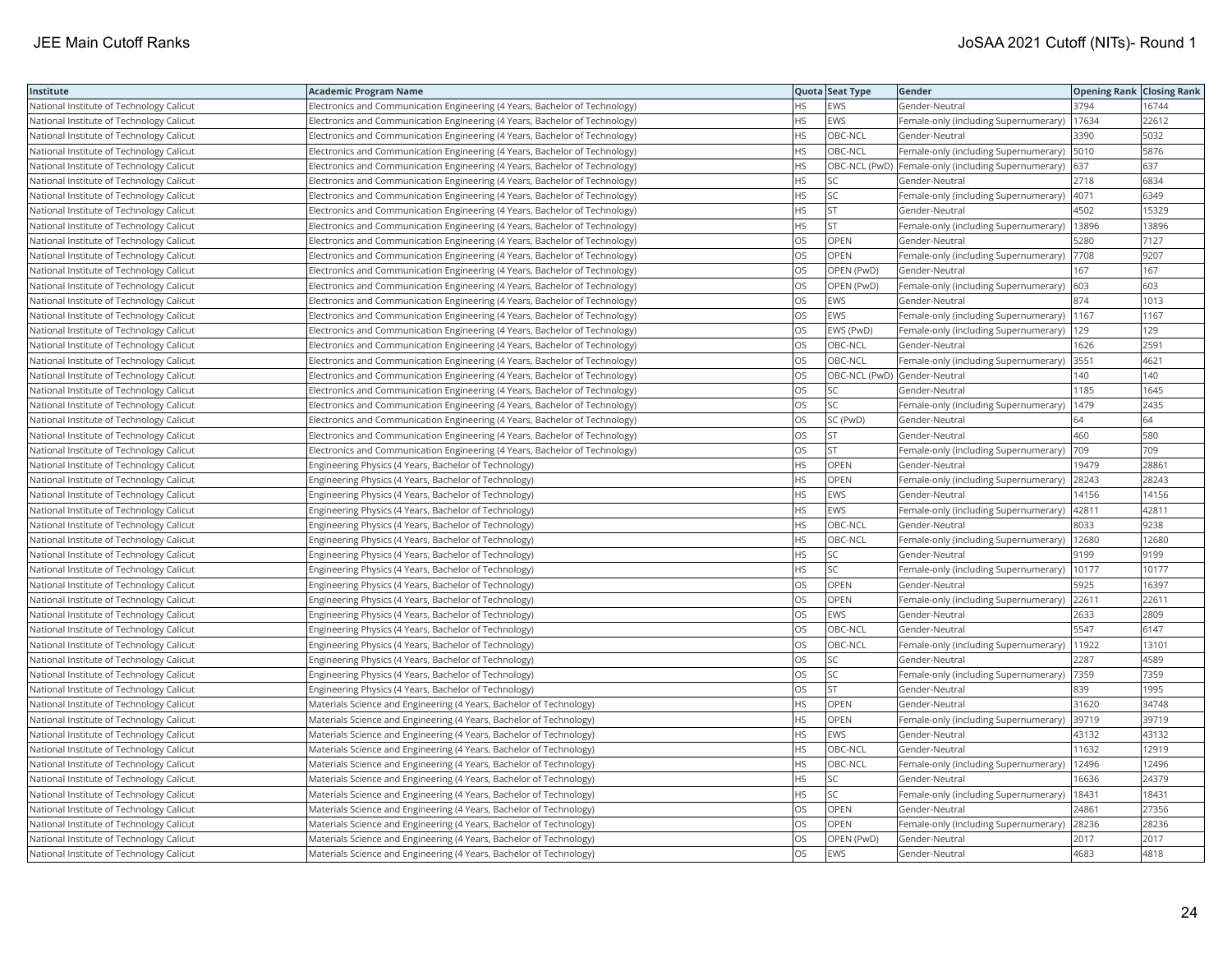| Institute                                | <b>Academic Program Name</b>                                        |           | Quota Seat Type | Gender                                               | <b>Opening Rank Closing Rank</b> |       |
|------------------------------------------|---------------------------------------------------------------------|-----------|-----------------|------------------------------------------------------|----------------------------------|-------|
| National Institute of Technology Calicut | Materials Science and Engineering (4 Years, Bachelor of Technology) | OS        | OBC-NCL         | Gender-Neutral                                       | 8281                             | 8589  |
| National Institute of Technology Calicut | Materials Science and Engineering (4 Years, Bachelor of Technology) | OS        | OBC-NCL         | Female-only (including Supernumerary)                | 13699                            | 13699 |
| National Institute of Technology Calicut | Materials Science and Engineering (4 Years, Bachelor of Technology) | OS        | SC              | Gender-Neutral                                       | 5177                             | 5177  |
| National Institute of Technology Calicut | Materials Science and Engineering (4 Years, Bachelor of Technology) | OS        | SC              | Female-only (including Supernumerary)                | 6714                             | 6714  |
| National Institute of Technology Calicut | Materials Science and Engineering (4 Years, Bachelor of Technology) | OS        | <b>ST</b>       | Gender-Neutral                                       | 2171                             | 2171  |
| National Institute of Technology Calicut | Mechanical Engineering (4 Years, Bachelor of Technology)            | НS        | <b>OPEN</b>     | Gender-Neutral                                       | 13286                            | 24763 |
| National Institute of Technology Calicut | Mechanical Engineering (4 Years, Bachelor of Technology)            | HS        | OPEN            | Female-only (including Supernumerary) 21770          |                                  | 27364 |
| National Institute of Technology Calicut | Mechanical Engineering (4 Years, Bachelor of Technology)            | HS        | OPEN (PwD)      | Gender-Neutral                                       | 498                              | 498   |
| National Institute of Technology Calicut | Mechanical Engineering (4 Years, Bachelor of Technology)            | HS        | <b>EWS</b>      | Gender-Neutral                                       | 9373                             | 53649 |
| National Institute of Technology Calicut | Mechanical Engineering (4 Years, Bachelor of Technology)            | <b>HS</b> | <b>EWS</b>      | Female-only (including Supernumerary)                | 28105                            | 31265 |
| National Institute of Technology Calicut | Mechanical Engineering (4 Years, Bachelor of Technology)            | HS        | OBC-NCL         | Gender-Neutral                                       | 5764                             | 8242  |
| National Institute of Technology Calicut | Mechanical Engineering (4 Years, Bachelor of Technology)            | HS        | OBC-NCL         | Female-only (including Supernumerary)                | 10132                            | 13447 |
| National Institute of Technology Calicut | Mechanical Engineering (4 Years, Bachelor of Technology)            | <b>HS</b> |                 | OBC-NCL (PwD) Gender-Neutral                         | 981                              | 981   |
| National Institute of Technology Calicut | Mechanical Engineering (4 Years, Bachelor of Technology)            | НS        | SC              | Gender-Neutral                                       | 5152                             | 23699 |
| National Institute of Technology Calicut | Mechanical Engineering (4 Years, Bachelor of Technology)            | HS        | SC              | Female-only (including Supernumerary)                | 16890                            | 30378 |
| National Institute of Technology Calicut | Mechanical Engineering (4 Years, Bachelor of Technology)            | HS        | <b>ST</b>       | Gender-Neutral                                       | 2660                             | 17628 |
| National Institute of Technology Calicut | Mechanical Engineering (4 Years, Bachelor of Technology)            | HS        | <b>ST</b>       | Female-only (including Supernumerary)   13804        |                                  | 13804 |
| National Institute of Technology Calicut | Mechanical Engineering (4 Years, Bachelor of Technology)            | OS        | OPEN            | Gender-Neutral                                       | 11041                            | 15500 |
| National Institute of Technology Calicut | Mechanical Engineering (4 Years, Bachelor of Technology)            | OS        | <b>OPEN</b>     | Female-only (including Supernumerary)                | 20988                            | 23636 |
| National Institute of Technology Calicut | Mechanical Engineering (4 Years, Bachelor of Technology)            | OS        | OPEN (PwD)      | Gender-Neutral                                       | 621                              | 621   |
| National Institute of Technology Calicut | Mechanical Engineering (4 Years, Bachelor of Technology)            | OS        | OPEN (PwD)      | Female-only (including Supernumerary)   1905         |                                  | 1905  |
| National Institute of Technology Calicut | Mechanical Engineering (4 Years, Bachelor of Technology)            | OS        | <b>EWS</b>      | Gender-Neutral                                       | 2128                             | 2391  |
| National Institute of Technology Calicut | Mechanical Engineering (4 Years, Bachelor of Technology)            | OS        | <b>EWS</b>      | Female-only (including Supernumerary)  4536          |                                  | 4706  |
| National Institute of Technology Calicut | Mechanical Engineering (4 Years, Bachelor of Technology)            | OS        | EWS (PwD)       | Gender-Neutral                                       | 142                              | 142   |
| National Institute of Technology Calicut | Mechanical Engineering (4 Years, Bachelor of Technology)            | OS        | OBC-NCL         | Gender-Neutral                                       | 4235                             | 5492  |
| National Institute of Technology Calicut | Mechanical Engineering (4 Years, Bachelor of Technology)            | OS        | OBC-NCL         | Female-only (including Supernumerary)                | 9547                             | 11458 |
| National Institute of Technology Calicut | Mechanical Engineering (4 Years, Bachelor of Technology)            | OS        |                 | OBC-NCL (PwD)  Female-only (including Supernumerary) | 830                              | 830   |
| National Institute of Technology Calicut | Mechanical Engineering (4 Years, Bachelor of Technology)            | OS        | SC              | Gender-Neutral                                       | 2766                             | 3756  |
| National Institute of Technology Calicut | Mechanical Engineering (4 Years, Bachelor of Technology)            | OS        | <b>SC</b>       | Female-only (including Supernumerary)                | 4023                             | 5480  |
| National Institute of Technology Calicut | Mechanical Engineering (4 Years, Bachelor of Technology)            | OS        | <b>ST</b>       | Gender-Neutral                                       | 936                              | 1100  |
| National Institute of Technology Calicut | Mechanical Engineering (4 Years, Bachelor of Technology)            | OS        | <b>ST</b>       | Female-only (including Supernumerary)   1706         |                                  | 1729  |
| National Institute of Technology Calicut | Production Engineering (4 Years, Bachelor of Technology)            | HS        | OPEN            | Gender-Neutral                                       | 28638                            | 39542 |
| National Institute of Technology Calicut | Production Engineering (4 Years, Bachelor of Technology)            | HS        | OPEN            | Female-only (including Supernumerary)                | 37094                            | 38850 |
| National Institute of Technology Calicut | Production Engineering (4 Years, Bachelor of Technology)            | HS        | EWS             | Female-only (including Supernumerary)                | 67965                            | 67965 |
| National Institute of Technology Calicut | Production Engineering (4 Years, Bachelor of Technology)            | <b>HS</b> | OBC-NCL         | Gender-Neutral                                       | 10939                            | 12947 |
| National Institute of Technology Calicut | Production Engineering (4 Years, Bachelor of Technology)            | HS        | OBC-NCL         | Female-only (including Supernumerary)                | 13457                            | 13457 |
| National Institute of Technology Calicut | Production Engineering (4 Years, Bachelor of Technology)            | <b>HS</b> | <b>SC</b>       | Gender-Neutral                                       | 13714                            | 20255 |
| National Institute of Technology Calicut | Production Engineering (4 Years, Bachelor of Technology)            | <b>HS</b> | <b>SC</b>       | Female-only (including Supernumerary)                | 17854                            | 17854 |
| National Institute of Technology Calicut | Production Engineering (4 Years, Bachelor of Technology)            | OS        | OPEN            | Gender-Neutral                                       | 22651                            | 26371 |
| National Institute of Technology Calicut | Production Engineering (4 Years, Bachelor of Technology)            | OS        | OPEN            | Female-only (including Supernumerary) 32106          |                                  | 34383 |
| National Institute of Technology Calicut | Production Engineering (4 Years, Bachelor of Technology)            | OS        | OPEN (PwD)      | Gender-Neutral                                       | 1306                             | 1306  |
| National Institute of Technology Calicut | Production Engineering (4 Years, Bachelor of Technology)            | OS        | <b>EWS</b>      | Gender-Neutral                                       | 4049                             | 4183  |
| National Institute of Technology Calicut | Production Engineering (4 Years, Bachelor of Technology)            | OS        | EWS             | Female-only (including Supernumerary)                | 6217                             | 6217  |
| National Institute of Technology Calicut | Production Engineering (4 Years, Bachelor of Technology)            | OS        | OBC-NCL         | Gender-Neutral                                       | 8577                             | 9365  |
| National Institute of Technology Calicut | Production Engineering (4 Years, Bachelor of Technology)            | OS        | OBC-NCL         | Female-only (including Supernumerary)                | 13268                            | 13268 |
| National Institute of Technology Calicut | Production Engineering (4 Years, Bachelor of Technology)            | OS        | <b>SC</b>       | Gender-Neutral                                       | 4620                             | 5658  |
| National Institute of Technology Calicut | Production Engineering (4 Years, Bachelor of Technology)            | OS        | SC              | Female-only (including Supernumerary) 6502           |                                  | 6502  |
| National Institute of Technology Calicut | Production Engineering (4 Years, Bachelor of Technology)            | OS        | <b>ST</b>       | Gender-Neutral                                       | 1678                             | 1775  |
| National Institute of Technology Calicut | Production Engineering (4 Years, Bachelor of Technology)            | OS        | <b>ST</b>       | Female-only (including Supernumerary)   2273         |                                  | 2273  |
| National Institute of Technology Delhi   | Computer Science and Engineering (4 Years, Bachelor of Technology)  | ΗS        | OPEN            | Gender-Neutral                                       | 634                              | 5792  |
| National Institute of Technology Delhi   | Computer Science and Engineering (4 Years, Bachelor of Technology)  | <b>HS</b> | OPEN            | Female-only (including Supernumerary)   1829         |                                  | 12372 |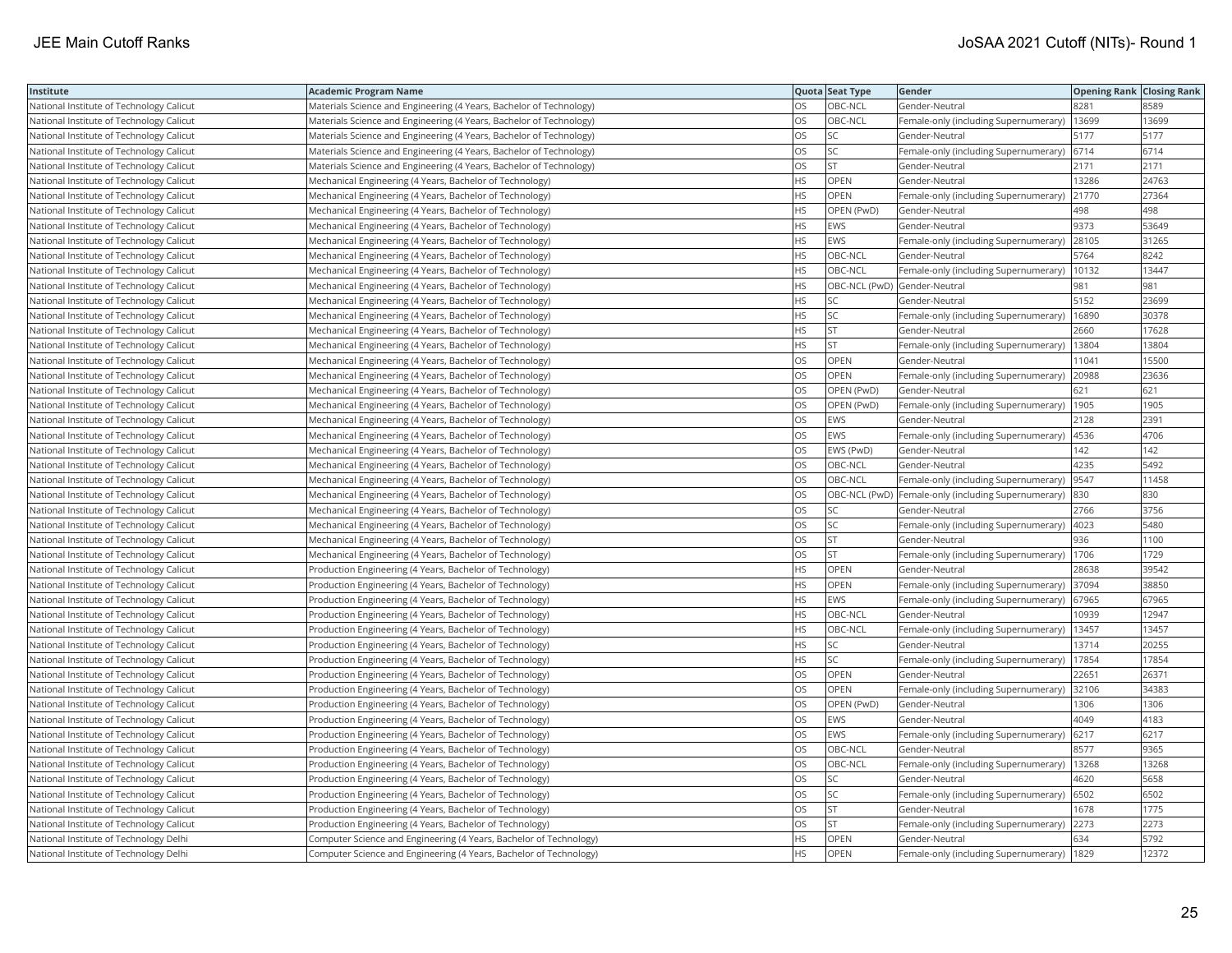| Institute                              | <b>Academic Program Name</b>                                                |           | Quota Seat Type              | Gender                                        | <b>Opening Rank Closing Rank</b> |       |
|----------------------------------------|-----------------------------------------------------------------------------|-----------|------------------------------|-----------------------------------------------|----------------------------------|-------|
| National Institute of Technology Delhi | Computer Science and Engineering (4 Years, Bachelor of Technology)          |           | OPEN (PwD)                   | Gender-Neutral                                | 29                               |       |
| National Institute of Technology Delhi | Computer Science and Engineering (4 Years, Bachelor of Technology)          | HS.       | <b>EWS</b>                   | Gender-Neutral                                | 1008                             | 1861  |
| National Institute of Technology Delhi | Computer Science and Engineering (4 Years, Bachelor of Technology)          | HS        | OBC-NCL                      | Gender-Neutral                                | 2024                             | 4230  |
| National Institute of Technology Delhi | Computer Science and Engineering (4 Years, Bachelor of Technology)          | HS.       | OBC-NCL                      | Female-only (including Supernumerary)         | 7546                             | 9145  |
| National Institute of Technology Delhi | Computer Science and Engineering (4 Years, Bachelor of Technology)          | <b>HS</b> | OBC-NCL (PwD) Gender-Neutral |                                               | 365                              | 365   |
| National Institute of Technology Delhi | Computer Science and Engineering (4 Years, Bachelor of Technology)          | HS        | SC                           | Gender-Neutral                                | 614                              | 1803  |
| National Institute of Technology Delhi | Computer Science and Engineering (4 Years, Bachelor of Technology)          | HS        | SC                           | Female-only (including Supernumerary)         | 1871                             | 1871  |
| National Institute of Technology Delhi | Computer Science and Engineering (4 Years, Bachelor of Technology)          | HS.       | SC (PwD)                     | Gender-Neutral                                | 96                               | 96    |
| National Institute of Technology Delhi | Computer Science and Engineering (4 Years, Bachelor of Technology)          | HS        | <b>ST</b>                    | Gender-Neutral                                | 1054                             | 1304  |
| National Institute of Technology Delhi | Computer Science and Engineering (4 Years, Bachelor of Technology)          | HS.       | <b>ST</b>                    | Female-only (including Supernumerary) 3124    |                                  | 3124  |
| National Institute of Technology Delhi | Computer Science and Engineering (4 Years, Bachelor of Technology)          | OS.       | <b>OPEN</b>                  | Gender-Neutral                                | 623                              | 5700  |
| National Institute of Technology Delhi | Computer Science and Engineering (4 Years, Bachelor of Technology)          | OS.       | OPEN                         | Female-only (including Supernumerary)   5340  |                                  | 10380 |
| National Institute of Technology Delhi | Computer Science and Engineering (4 Years, Bachelor of Technology)          | OS        | <b>EWS</b>                   | Gender-Neutral                                | 693                              | 1170  |
| National Institute of Technology Delhi | Computer Science and Engineering (4 Years, Bachelor of Technology)          | OS        | EWS (PwD)                    | Gender-Neutral                                | 49                               | 49    |
| National Institute of Technology Delhi | Computer Science and Engineering (4 Years, Bachelor of Technology)          | OS        | OBC-NCL                      | Gender-Neutral                                | 1290                             | 2794  |
| National Institute of Technology Delhi | Computer Science and Engineering (4 Years, Bachelor of Technology)          | OS        | OBC-NCL                      | Female-only (including Supernumerary)         | 2983                             | 3458  |
| National Institute of Technology Delhi | Computer Science and Engineering (4 Years, Bachelor of Technology)          | OS        | SC                           | Gender-Neutral                                | 954                              | 1203  |
| National Institute of Technology Delhi | Computer Science and Engineering (4 Years, Bachelor of Technology)          | OS        | SC (PwD)                     | Gender-Neutral                                | 36                               | 36    |
| National Institute of Technology Delhi | Computer Science and Engineering (4 Years, Bachelor of Technology)          | OS.       | <b>ST</b>                    | Gender-Neutral                                | 80                               | 235   |
| National Institute of Technology Delhi | Computer Science and Engineering (4 Years, Bachelor of Technology)          | <b>OS</b> | <b>ST</b>                    | Female-only (including Supernumerary)         | 535                              | 535   |
| National Institute of Technology Delhi | Electrical and Electronics Engineering (4 Years, Bachelor of Technology)    | HS.       | OPEN                         | Gender-Neutral                                | 8281                             | 19422 |
| National Institute of Technology Delhi | Electrical and Electronics Engineering (4 Years, Bachelor of Technology)    | HS.       | <b>OPEN</b>                  | Female-only (including Supernumerary)   16594 |                                  | 21459 |
| National Institute of Technology Delhi | Electrical and Electronics Engineering (4 Years, Bachelor of Technology)    | HS.       | OPEN (PwD)                   | Gender-Neutral                                | 715                              | 715   |
| National Institute of Technology Delhi | Electrical and Electronics Engineering (4 Years, Bachelor of Technology)    | HS.       | <b>EWS</b>                   | Gender-Neutral                                | 3941                             | 4279  |
| National Institute of Technology Delhi | Electrical and Electronics Engineering (4 Years, Bachelor of Technology)    | HS        | OBC-NCL                      | Gender-Neutral                                | 6879                             | 9020  |
| National Institute of Technology Delhi | Electrical and Electronics Engineering (4 Years, Bachelor of Technology)    | HS        | OBC-NCL                      | Female-only (including Supernumerary)         | 13087                            | 14010 |
| National Institute of Technology Delhi | Electrical and Electronics Engineering (4 Years, Bachelor of Technology)    | HS.       | SC                           | Gender-Neutral                                | 3798                             | 5160  |
| National Institute of Technology Delhi | Electrical and Electronics Engineering (4 Years, Bachelor of Technology)    | HS.       | <b>SC</b>                    | Female-only (including Supernumerary) 6047    |                                  | 6047  |
| National Institute of Technology Delhi | Electrical and Electronics Engineering (4 Years, Bachelor of Technology)    | HS        | <b>ST</b>                    | Gender-Neutral                                | 2749                             | 2868  |
| National Institute of Technology Delhi | Electrical and Electronics Engineering (4 Years, Bachelor of Technology)    | HS.       | <b>ST</b>                    | Female-only (including Supernumerary)   4038  |                                  | 4038  |
| National Institute of Technology Delhi | Electrical and Electronics Engineering (4 Years, Bachelor of Technology)    | OS        | <b>OPEN</b>                  | Gender-Neutral                                | 13278                            | 15967 |
| National Institute of Technology Delhi | Electrical and Electronics Engineering (4 Years, Bachelor of Technology)    | OS        | OPEN                         | Female-only (including Supernumerary)         | 20252                            | 21898 |
| National Institute of Technology Delhi | Electrical and Electronics Engineering (4 Years, Bachelor of Technology)    | OS.       | <b>EWS</b>                   | Gender-Neutral                                | 2402                             | 2655  |
| National Institute of Technology Delhi | Electrical and Electronics Engineering (4 Years, Bachelor of Technology)    | OS        | EWS (PwD)                    | Gender-Neutral                                | 86                               | 86    |
| National Institute of Technology Delhi | Electrical and Electronics Engineering (4 Years, Bachelor of Technology)    | OS        | OBC-NCL                      | Gender-Neutral                                | 4551                             | 5738  |
| National Institute of Technology Delhi | Electrical and Electronics Engineering (4 Years, Bachelor of Technology)    | OS.       | OBC-NCL                      | Female-only (including Supernumerary)         | 9676                             | 11123 |
| National Institute of Technology Delhi | Electrical and Electronics Engineering (4 Years, Bachelor of Technology)    | OS        | SC                           | Gender-Neutral                                | 1905                             | 2825  |
| National Institute of Technology Delhi | Electrical and Electronics Engineering (4 Years, Bachelor of Technology)    | OS        | SC                           | Female-only (including Supernumerary)         | 3495                             | 3547  |
| National Institute of Technology Delhi | Electrical and Electronics Engineering (4 Years, Bachelor of Technology)    | OS        | SC (PwD)                     | Gender-Neutral                                | 157                              | 157   |
| National Institute of Technology Delhi | Electrical and Electronics Engineering (4 Years, Bachelor of Technology)    | OS        | <b>ST</b>                    | Gender-Neutral                                | 917                              | 917   |
| National Institute of Technology Delhi | Electrical and Electronics Engineering (4 Years, Bachelor of Technology)    | OS.       | <b>ST</b>                    | Female-only (including Supernumerary)         | 1179                             | 1179  |
| National Institute of Technology Delhi | Electrical and Electronics Engineering (4 Years, Bachelor of Technology)    | OS        | ST (PwD)                     | Gender-Neutral                                | 40                               | 40    |
| National Institute of Technology Delhi | Electronics and Communication Engineering (4 Years, Bachelor of Technology) | HS.       | OPEN                         | Gender-Neutral                                | 8414                             | 12370 |
| National Institute of Technology Delhi | Electronics and Communication Engineering (4 Years, Bachelor of Technology) | HS.       | <b>OPEN</b>                  | Female-only (including Supernumerary)   15137 |                                  | 18771 |
| National Institute of Technology Delhi | Electronics and Communication Engineering (4 Years, Bachelor of Technology) | <b>HS</b> | <b>EWS</b>                   | Gender-Neutral                                | 2106                             | 3081  |
| National Institute of Technology Delhi | Electronics and Communication Engineering (4 Years, Bachelor of Technology) | HS.       | EWS (PwD)                    | Gender-Neutral                                | 237                              | 237   |
| National Institute of Technology Delhi | Electronics and Communication Engineering (4 Years, Bachelor of Technology) | <b>HS</b> | OBC-NCL                      | Gender-Neutral                                | 4379                             | 6390  |
| National Institute of Technology Delhi | Electronics and Communication Engineering (4 Years, Bachelor of Technology) | НS        | OBC-NCL                      | Female-only (including Supernumerary)  11807  |                                  | 11812 |
| National Institute of Technology Delhi | Electronics and Communication Engineering (4 Years, Bachelor of Technology) | HS        |                              | Gender-Neutral                                | 2621                             | 4254  |
| National Institute of Technology Delhi | Electronics and Communication Engineering (4 Years, Bachelor of Technology) | <b>HS</b> | SC                           | Female-only (including Supernumerary)         | 3520                             | 3520  |
| National Institute of Technology Delhi | Electronics and Communication Engineering (4 Years, Bachelor of Technology) | <b>HS</b> | <b>ST</b>                    | Gender-Neutral                                | 1901                             | 2457  |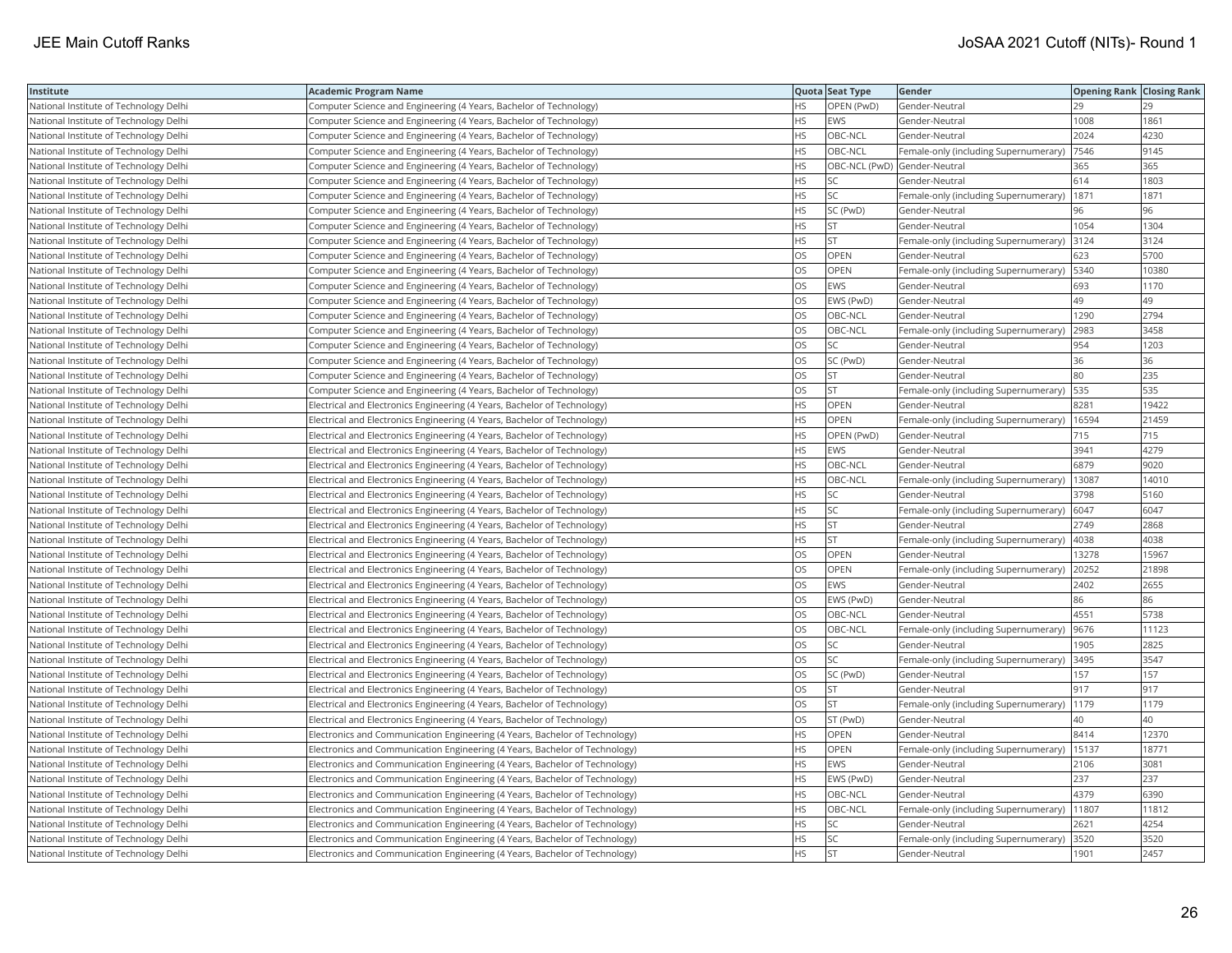| Institute                                 | Academic Program Name                                                       |           | Quota Seat Type              | Gender                                        | <b>Opening Rank   Closing Rank</b> |       |
|-------------------------------------------|-----------------------------------------------------------------------------|-----------|------------------------------|-----------------------------------------------|------------------------------------|-------|
| National Institute of Technology Delhi    | Electronics and Communication Engineering (4 Years, Bachelor of Technology) | HS.       | <b>ST</b>                    | Female-only (including Supernumerary)         | 3477                               | 3477  |
| National Institute of Technology Delhi    | Electronics and Communication Engineering (4 Years, Bachelor of Technology) | OS        | <b>OPEN</b>                  | Gender-Neutral                                | 6619                               | 12777 |
| National Institute of Technology Delhi    | Electronics and Communication Engineering (4 Years, Bachelor of Technology) | OS        | OPEN                         | Female-only (including Supernumerary)         | 15112                              | 18450 |
| National Institute of Technology Delhi    | Electronics and Communication Engineering (4 Years, Bachelor of Technology) | OS.       | OPEN (PwD)                   | Gender-Neutral                                | 552                                | 552   |
| National Institute of Technology Delhi    | Electronics and Communication Engineering (4 Years, Bachelor of Technology) | OS        | <b>EWS</b>                   | Gender-Neutral                                | 1705                               | 1806  |
| National Institute of Technology Delhi    | Electronics and Communication Engineering (4 Years, Bachelor of Technology) | OS        | OBC-NCL                      | Gender-Neutral                                | 3280                               | 4344  |
| National Institute of Technology Delhi    | Electronics and Communication Engineering (4 Years, Bachelor of Technology) | OS        | OBC-NCL                      | Female-only (including Supernumerary)         | 7921                               | 8266  |
| National Institute of Technology Delhi    | Electronics and Communication Engineering (4 Years, Bachelor of Technology) | OS        | OBC-NCL (PwD) Gender-Neutral |                                               | 204                                | 204   |
| National Institute of Technology Delhi    | Electronics and Communication Engineering (4 Years, Bachelor of Technology) | OS        | SC                           | Gender-Neutral                                | 2472                               | 2574  |
| National Institute of Technology Delhi    | Electronics and Communication Engineering (4 Years, Bachelor of Technology) | OS        | SC                           | Female-only (including Supernumerary)         | 2037                               | 2037  |
| National Institute of Technology Delhi    | Electronics and Communication Engineering (4 Years, Bachelor of Technology) | OS        | SC (PwD)                     | Gender-Neutral                                | 79                                 | 79    |
| National Institute of Technology Delhi    | Electronics and Communication Engineering (4 Years, Bachelor of Technology) | OS        | <b>ST</b>                    | Gender-Neutral                                | 591                                | 1163  |
| National Institute of Technology Durgapur | Bio Technology (4 Years, Bachelor of Technology)                            | HS        | OPEN                         | Gender-Neutral                                | 15338                              | 36693 |
| National Institute of Technology Durgapur | Bio Technology (4 Years, Bachelor of Technology)                            | HS        | OPEN                         | Female-only (including Supernumerary)         | 35396                              | 36590 |
| National Institute of Technology Durgapur | Bio Technology (4 Years, Bachelor of Technology)                            | HS.       | OPEN (PwD)                   | Gender-Neutral                                | 1020                               | 1020  |
| National Institute of Technology Durgapur | Bio Technology (4 Years, Bachelor of Technology)                            | HS        | <b>EWS</b>                   | Gender-Neutral                                | 8463                               | 9795  |
| National Institute of Technology Durgapur | Bio Technology (4 Years, Bachelor of Technology)                            | HS.       | <b>EWS</b>                   | Female-only (including Supernumerary)         | 8905                               | 8905  |
| National Institute of Technology Durgapur | Bio Technology (4 Years, Bachelor of Technology)                            | HS.       | OBC-NCL                      | Gender-Neutral                                | 13441                              | 27871 |
| National Institute of Technology Durgapur | Bio Technology (4 Years, Bachelor of Technology)                            | <b>HS</b> | OBC-NCL                      | Female-only (including Supernumerary)         | 16356                              | 23841 |
| National Institute of Technology Durgapur | Bio Technology (4 Years, Bachelor of Technology)                            | HS        | SC                           | Gender-Neutral                                | 5542                               | 6473  |
| National Institute of Technology Durgapur | Bio Technology (4 Years, Bachelor of Technology)                            | HS.       | SC                           | Female-only (including Supernumerary)         | 5591                               | 5591  |
| National Institute of Technology Durgapur | Bio Technology (4 Years, Bachelor of Technology)                            | HS        | <b>ST</b>                    | Gender-Neutral                                | 7778                               | 8766  |
| National Institute of Technology Durgapur | Bio Technology (4 Years, Bachelor of Technology)                            | HS        | <b>ST</b>                    | Female-only (including Supernumerary)   13115 |                                    | 13115 |
| National Institute of Technology Durgapur | Bio Technology (4 Years, Bachelor of Technology)                            | OS        | OPEN                         | Gender-Neutral                                | 27598                              | 35245 |
| National Institute of Technology Durgapur | Bio Technology (4 Years, Bachelor of Technology)                            | OS        | <b>OPEN</b>                  | Female-only (including Supernumerary)         | 25496                              | 34561 |
| National Institute of Technology Durgapur | Bio Technology (4 Years, Bachelor of Technology)                            | OS        | <b>EWS</b>                   | Gender-Neutral                                | 5398                               | 5662  |
| National Institute of Technology Durgapur | Bio Technology (4 Years, Bachelor of Technology)                            | OS.       | <b>EWS</b>                   | Female-only (including Supernumerary)         | 6609                               | 6609  |
| National Institute of Technology Durgapur | Bio Technology (4 Years, Bachelor of Technology)                            | OS        | OBC-NCL                      | Gender-Neutral                                | 9844                               | 11496 |
| National Institute of Technology Durgapur | Bio Technology (4 Years, Bachelor of Technology)                            | OS        | OBC-NCL                      | Female-only (including Supernumerary)   15532 |                                    | 15712 |
| National Institute of Technology Durgapur | Bio Technology (4 Years, Bachelor of Technology)                            | OS        | SC                           | Gender-Neutral                                | 5235                               | 6820  |
| National Institute of Technology Durgapur | Bio Technology (4 Years, Bachelor of Technology)                            | OS        | SC                           | Female-only (including Supernumerary) 6317    |                                    | 6317  |
| National Institute of Technology Durgapur | Bio Technology (4 Years, Bachelor of Technology)                            | OS.       | <b>ST</b>                    | Gender-Neutral                                | 2353                               | 2432  |
| National Institute of Technology Durgapur | Biotechnology (5 Years, Bachelor and Master of Technology (Dual Degree))    | HS        | OPEN                         | Gender-Neutral                                | 28564                              | 28564 |
| National Institute of Technology Durgapur | Biotechnology (5 Years, Bachelor and Master of Technology (Dual Degree))    | HS.       | <b>EWS</b>                   | Gender-Neutral                                | 10188                              | 10188 |
| National Institute of Technology Durgapur | Biotechnology (5 Years, Bachelor and Master of Technology (Dual Degree))    | HS.       | OBC-NCL                      | Gender-Neutral                                | 22908                              | 22908 |
| National Institute of Technology Durgapur | Biotechnology (5 Years, Bachelor and Master of Technology (Dual Degree))    | HS.       | SC                           | Gender-Neutral                                | 2617                               | 2617  |
| National Institute of Technology Durgapur | Biotechnology (5 Years, Bachelor and Master of Technology (Dual Degree))    | OS        | OPEN                         | Gender-Neutral                                | 30419                              | 30419 |
| National Institute of Technology Durgapur | Biotechnology (5 Years, Bachelor and Master of Technology (Dual Degree))    | OS        | OBC-NCL                      | Gender-Neutral                                | 8955                               | 8955  |
| National Institute of Technology Durgapur | Biotechnology (5 Years, Bachelor and Master of Technology (Dual Degree))    | OS        | <b>ST</b>                    | Female-only (including Supernumerary)         | 3468                               | 3468  |
| National Institute of Technology Durgapur | Chemical Engineering (4 Years, Bachelor of Technology)                      | HS.       | <b>OPEN</b>                  | Gender-Neutral                                | 23615                              | 27134 |
| National Institute of Technology Durgapur | Chemical Engineering (4 Years, Bachelor of Technology)                      | HS.       | OPEN                         | Female-only (including Supernumerary)         | 24844                              | 30335 |
| National Institute of Technology Durgapur | Chemical Engineering (4 Years, Bachelor of Technology)                      | <b>HS</b> | OPEN (PwD)                   | Gender-Neutral                                | 1856                               | 1856  |
| National Institute of Technology Durgapur | Chemical Engineering (4 Years, Bachelor of Technology)                      | HS.       | <b>EWS</b>                   | Gender-Neutral                                | 6885                               | 7273  |
| National Institute of Technology Durgapur | Chemical Engineering (4 Years, Bachelor of Technology)                      | HS.       | <b>EWS</b>                   | Female-only (including Supernumerary)         | 11803                              | 11803 |
| National Institute of Technology Durgapur | Chemical Engineering (4 Years, Bachelor of Technology)                      | <b>HS</b> | OBC-NCL                      | Gender-Neutral                                | 10833                              | 20969 |
| National Institute of Technology Durgapur | Chemical Engineering (4 Years, Bachelor of Technology)                      | HS        | OBC-NCL                      | Female-only (including Supernumerary)         | 24146                              | 26477 |
| National Institute of Technology Durgapur | Chemical Engineering (4 Years, Bachelor of Technology)                      | HS        | SC                           | Gender-Neutral                                | 3440                               | 3714  |
| National Institute of Technology Durgapur | Chemical Engineering (4 Years, Bachelor of Technology)                      | HS        | SC                           | Female-only (including Supernumerary)         | 4425                               | 4425  |
| National Institute of Technology Durgapur | Chemical Engineering (4 Years, Bachelor of Technology)                      | HS        | <b>ST</b>                    | Gender-Neutral                                | 4411                               | 4809  |
| National Institute of Technology Durgapur | Chemical Engineering (4 Years, Bachelor of Technology)                      | HS.       | <b>ST</b>                    | Female-only (including Supernumerary)         | 9410                               | 9410  |
| National Institute of Technology Durgapur | Chemical Engineering (4 Years, Bachelor of Technology)                      | OS        | OPEN                         | Gender-Neutral                                | 17281                              | 2633  |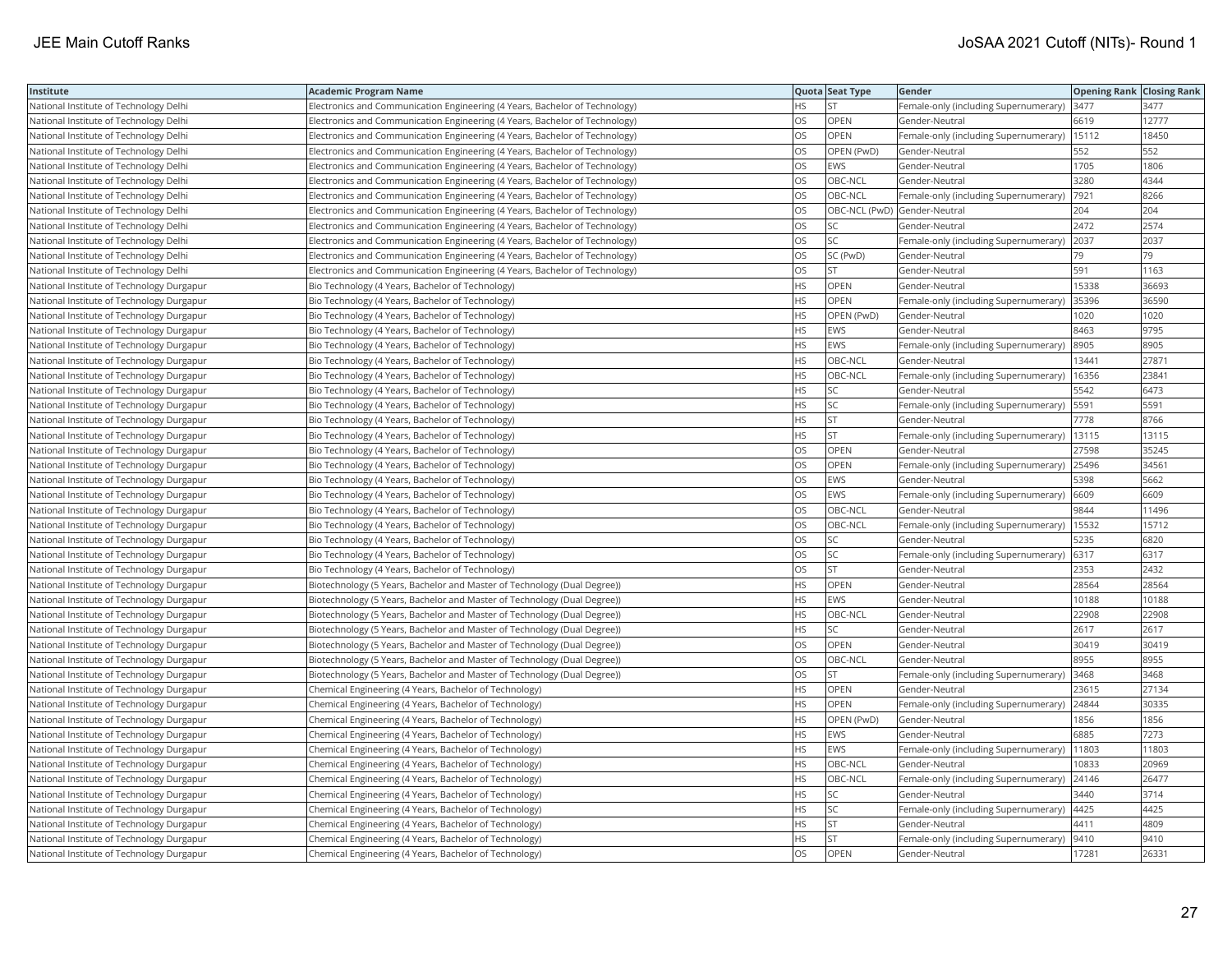| Institute                                 | <b>Academic Program Name</b>                                                    |           | Quota Seat Type              | Gender                                        | <b>Opening Rank Closing Rank</b> |       |
|-------------------------------------------|---------------------------------------------------------------------------------|-----------|------------------------------|-----------------------------------------------|----------------------------------|-------|
| National Institute of Technology Durgapur | Chemical Engineering (4 Years, Bachelor of Technology)                          | OS        | OPEN                         | Female-only (including Supernumerary) 25797   |                                  | 33336 |
| National Institute of Technology Durgapur | Chemical Engineering (4 Years, Bachelor of Technology)                          | OS        | OPEN (PwD)                   | Gender-Neutral                                | 1453                             | 1453  |
| National Institute of Technology Durgapur | Chemical Engineering (4 Years, Bachelor of Technology)                          | OS        | <b>EWS</b>                   | Gender-Neutral                                | 3983                             | 4034  |
| National Institute of Technology Durgapur | Chemical Engineering (4 Years, Bachelor of Technology)                          | OS        | EWS                          | Female-only (including Supernumerary)         | 6224                             | 6224  |
| National Institute of Technology Durgapur | Chemical Engineering (4 Years, Bachelor of Technology)                          | OS        | OBC-NCL                      | Gender-Neutral                                | 7530                             | 8749  |
| National Institute of Technology Durgapur | Chemical Engineering (4 Years, Bachelor of Technology)                          | OS        | OBC-NCL                      | Female-only (including Supernumerary)   12167 |                                  | 12167 |
| National Institute of Technology Durgapur | Chemical Engineering (4 Years, Bachelor of Technology)                          | OS        | OBC-NCL (PwD) Gender-Neutral |                                               | 829                              | 829   |
| National Institute of Technology Durgapur | Chemical Engineering (4 Years, Bachelor of Technology)                          | OS        | SC                           | Gender-Neutral                                | 3829                             | 5179  |
| National Institute of Technology Durgapur | Chemical Engineering (4 Years, Bachelor of Technology)                          | OS        | <b>SC</b>                    | Female-only (including Supernumerary)         | 6399                             | 6399  |
| National Institute of Technology Durgapur | Chemical Engineering (4 Years, Bachelor of Technology)                          | OS        | <b>ST</b>                    | Gender-Neutral                                | 1692                             | 2020  |
| National Institute of Technology Durgapur | Chemical Engineering (4 Years, Bachelor of Technology)                          | OS        | ST                           | Female-only (including Supernumerary)         | 2635                             | 2635  |
| National Institute of Technology Durgapur | Chemical Engineering (5 Years, Bachelor and Master of Technology (Dual Degree)) | <b>HS</b> | OPEN                         | Female-only (including Supernumerary)         | 26745                            | 26745 |
| National Institute of Technology Durgapur | Chemical Engineering (5 Years, Bachelor and Master of Technology (Dual Degree)) | <b>HS</b> | OBC-NCL                      | Gender-Neutral                                | 17405                            | 17405 |
| National Institute of Technology Durgapur | Chemical Engineering (5 Years, Bachelor and Master of Technology (Dual Degree)) | HS        | SC                           | Gender-Neutral                                | 4971                             | 4971  |
| National Institute of Technology Durgapur | Chemical Engineering (5 Years, Bachelor and Master of Technology (Dual Degree)) | OS        | OPEN                         | Gender-Neutral                                | 27365                            | 27365 |
| National Institute of Technology Durgapur | Chemical Engineering (5 Years, Bachelor and Master of Technology (Dual Degree)) | OS        | <b>EWS</b>                   | Female-only (including Supernumerary) 6554    |                                  | 6554  |
| National Institute of Technology Durgapur | Chemical Engineering (5 Years, Bachelor and Master of Technology (Dual Degree)) | OS        | OBC-NCL                      | Gender-Neutral                                | 9948                             | 9948  |
| National Institute of Technology Durgapur | Chemical Engineering (5 Years, Bachelor and Master of Technology (Dual Degree)) | OS        | <b>ST</b>                    | Female-only (including Supernumerary)         | 3037                             | 3037  |
| National Institute of Technology Durgapur | Chemistry (5 Years, Integrated Master of Science)                               | HS        | OPEN                         | Gender-Neutral                                | 38101                            | 39559 |
| National Institute of Technology Durgapur | Chemistry (5 Years, Integrated Master of Science)                               | <b>HS</b> | OPEN                         | Female-only (including Supernumerary)         | 42112                            | 42112 |
| National Institute of Technology Durgapur | Chemistry (5 Years, Integrated Master of Science)                               | HS        | <b>EWS</b>                   | Gender-Neutral                                | 10124                            | 10124 |
| National Institute of Technology Durgapur | Chemistry (5 Years, Integrated Master of Science)                               | HS        | OBC-NCL                      | Gender-Neutral                                | 24357                            | 25069 |
| National Institute of Technology Durgapur | Chemistry (5 Years, Integrated Master of Science)                               | ΗS        | SC                           | Gender-Neutral                                | 6874                             | 6874  |
| National Institute of Technology Durgapur | Chemistry (5 Years, Integrated Master of Science)                               | HS        | SC                           | Female-only (including Supernumerary)         | 9320                             | 9320  |
| National Institute of Technology Durgapur | Chemistry (5 Years, Integrated Master of Science)                               | OS        | OPEN                         | Gender-Neutral                                | 32490                            | 38156 |
| National Institute of Technology Durgapur | Chemistry (5 Years, Integrated Master of Science)                               | OS        | OPEN                         | Female-only (including Supernumerary)         | 31035                            | 31035 |
| National Institute of Technology Durgapur | Chemistry (5 Years, Integrated Master of Science)                               | OS        | EWS                          | Gender-Neutral                                | 5840                             | 5840  |
| National Institute of Technology Durgapur | Chemistry (5 Years, Integrated Master of Science)                               | OS        | OBC-NCL                      | Gender-Neutral                                | 12395                            | 12809 |
| National Institute of Technology Durgapur | Chemistry (5 Years, Integrated Master of Science)                               | OS        | OBC-NCL                      | Female-only (including Supernumerary)         | 17101                            | 17101 |
| National Institute of Technology Durgapur | Chemistry (5 Years, Integrated Master of Science)                               | OS        | SC                           | Gender-Neutral                                | 8074                             | 8074  |
| National Institute of Technology Durgapur | Chemistry (5 Years, Integrated Master of Science)                               | OS        | <b>ST</b>                    | Gender-Neutral                                | 1911                             | 1911  |
| National Institute of Technology Durgapur | Civil Engineering (4 Years, Bachelor of Technology)                             | <b>HS</b> | <b>OPEN</b>                  | Gender-Neutral                                | 21801                            | 31245 |
| National Institute of Technology Durgapur | Civil Engineering (4 Years, Bachelor of Technology)                             | HS        | OPEN                         | Female-only (including Supernumerary)         | 30895                            | 32323 |
| National Institute of Technology Durgapur | Civil Engineering (4 Years, Bachelor of Technology)                             | HS        | <b>EWS</b>                   | Gender-Neutral                                | 6859                             | 7496  |
| National Institute of Technology Durgapur | Civil Engineering (4 Years, Bachelor of Technology)                             | HS        | EWS                          | Female-only (including Supernumerary)         | 17680                            | 17680 |
| National Institute of Technology Durgapur | Civil Engineering (4 Years, Bachelor of Technology)                             | <b>HS</b> | OBC-NCL                      | Gender-Neutral                                | 16352                            | 23551 |
| National Institute of Technology Durgapur | Civil Engineering (4 Years, Bachelor of Technology)                             | HS        | OBC-NCL                      | Female-only (including Supernumerary)         | 28678                            | 32272 |
| National Institute of Technology Durgapur | Civil Engineering (4 Years, Bachelor of Technology)                             | HS        | SC                           | Gender-Neutral                                | 4825                             | 5364  |
| National Institute of Technology Durgapur | Civil Engineering (4 Years, Bachelor of Technology)                             | HS        | SC                           | Female-only (including Supernumerary) 6132    |                                  | 7515  |
| National Institute of Technology Durgapur | Civil Engineering (4 Years, Bachelor of Technology)                             | <b>HS</b> | <b>ST</b>                    | Gender-Neutral                                | 2806                             | 3770  |
| National Institute of Technology Durgapur | Civil Engineering (4 Years, Bachelor of Technology)                             | HS        | <b>ST</b>                    | Female-only (including Supernumerary)         | 9461                             | 9461  |
| National Institute of Technology Durgapur | Civil Engineering (4 Years, Bachelor of Technology)                             | OS        | OPEN                         | Gender-Neutral                                | 23787                            | 28912 |
| National Institute of Technology Durgapur | Civil Engineering (4 Years, Bachelor of Technology)                             | OS        | OPEN                         | Female-only (including Supernumerary)         | 35398                            | 35607 |
| National Institute of Technology Durgapur | Civil Engineering (4 Years, Bachelor of Technology)                             | OS        | <b>EWS</b>                   | Gender-Neutral                                | 4375                             | 4403  |
| National Institute of Technology Durgapur | Civil Engineering (4 Years, Bachelor of Technology)                             | OS        | EWS                          | Female-only (including Supernumerary) 6401    |                                  | 6401  |
| National Institute of Technology Durgapur | Civil Engineering (4 Years, Bachelor of Technology)                             | OS        | OBC-NCL                      | Gender-Neutral                                | 7640                             | 8662  |
| National Institute of Technology Durgapur | Civil Engineering (4 Years, Bachelor of Technology)                             | OS        | OBC-NCL                      | Female-only (including Supernumerary)   12689 |                                  | 15340 |
| National Institute of Technology Durgapur | Civil Engineering (4 Years, Bachelor of Technology)                             | OS        | OBC-NCL (PwD) Gender-Neutral |                                               | 492                              | 492   |
| National Institute of Technology Durgapur | Civil Engineering (4 Years, Bachelor of Technology)                             | OS        | SC                           | Gender-Neutral                                | 2611                             | 4454  |
| National Institute of Technology Durgapur | Civil Engineering (4 Years, Bachelor of Technology)                             | OS        | <b>SC</b>                    | Female-only (including Supernumerary)         | 6442                             | 6442  |
| National Institute of Technology Durgapur | Civil Engineering (4 Years, Bachelor of Technology)                             | <b>OS</b> | <b>ST</b>                    | Gender-Neutral                                | 533                              | 1264  |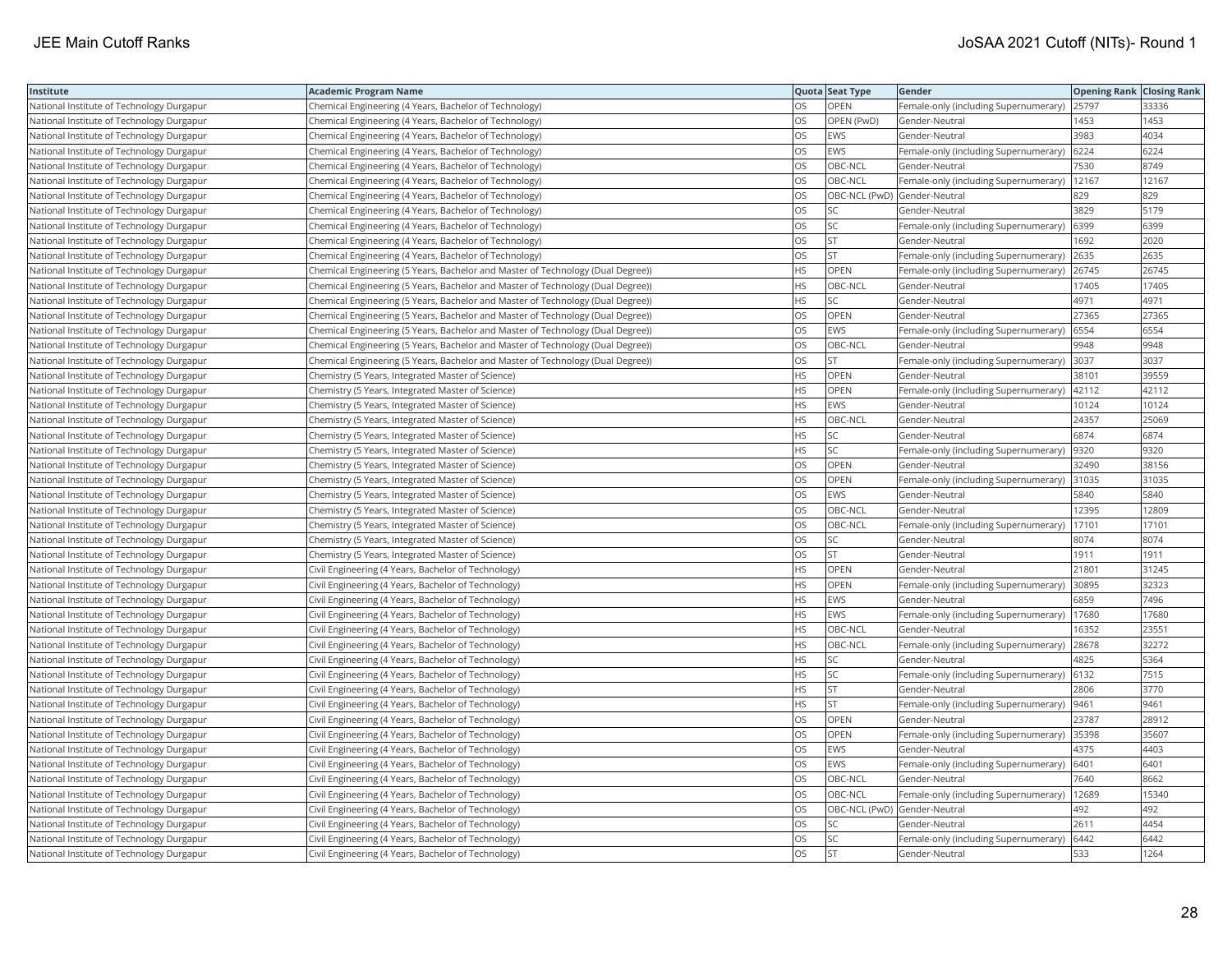| Institute                                 | <b>Academic Program Name</b>                                       |           | Quota Seat Type              | Gender                                       | <b>Opening Rank Closing Rank</b> |       |
|-------------------------------------------|--------------------------------------------------------------------|-----------|------------------------------|----------------------------------------------|----------------------------------|-------|
| National Institute of Technology Durgapur | Civil Engineering (4 Years, Bachelor of Technology)                | OS        | <b>ST</b>                    | Female-only (including Supernumerary)   1359 |                                  | 1359  |
| National Institute of Technology Durgapur | Computer Science and Engineering (4 Years, Bachelor of Technology) | HS        | OPEN                         | Gender-Neutral                               | 4406                             | 0465  |
| National Institute of Technology Durgapur | Computer Science and Engineering (4 Years, Bachelor of Technology) | <b>HS</b> | OPEN                         | Female-only (including Supernumerary)   5091 |                                  | 14797 |
| National Institute of Technology Durgapur | Computer Science and Engineering (4 Years, Bachelor of Technology) | HS        | OPEN (PwD)                   | Gender-Neutral                               | 181                              | 181   |
| National Institute of Technology Durgapur | Computer Science and Engineering (4 Years, Bachelor of Technology) | HS.       | OPEN (PwD)                   | Female-only (including Supernumerary)        | 583                              | 583   |
| National Institute of Technology Durgapur | Computer Science and Engineering (4 Years, Bachelor of Technology) | HS.       | <b>EWS</b>                   | Gender-Neutral                               | 1841                             | 3011  |
| National Institute of Technology Durgapur | Computer Science and Engineering (4 Years, Bachelor of Technology) | HS        | <b>EWS</b>                   | Female-only (including Supernumerary)   6246 |                                  | 6711  |
| National Institute of Technology Durgapur | Computer Science and Engineering (4 Years, Bachelor of Technology) | HS        | OBC-NCL                      | Gender-Neutral                               | 2923                             | 7788  |
| National Institute of Technology Durgapur | Computer Science and Engineering (4 Years, Bachelor of Technology) | HS.       | OBC-NCL                      | Female-only (including Supernumerary)        | 6911                             | 7896  |
| National Institute of Technology Durgapur | Computer Science and Engineering (4 Years, Bachelor of Technology) | HS.       | OBC-NCL (PwD) Gender-Neutral |                                              | 117                              | 117   |
| National Institute of Technology Durgapur | Computer Science and Engineering (4 Years, Bachelor of Technology) | HS.       | SC                           | Gender-Neutral                               | 256                              | 1578  |
| National Institute of Technology Durgapur | Computer Science and Engineering (4 Years, Bachelor of Technology) | HS.       | <b>SC</b>                    | Female-only (including Supernumerary)        | 1708                             | 2871  |
| National Institute of Technology Durgapur | Computer Science and Engineering (4 Years, Bachelor of Technology) | HS.       | SC (PwD)                     | Gender-Neutral                               | 143                              | 143   |
| National Institute of Technology Durgapur | Computer Science and Engineering (4 Years, Bachelor of Technology) | HS        | <b>ST</b>                    | Gender-Neutral                               | 594                              | 1124  |
| National Institute of Technology Durgapur | Computer Science and Engineering (4 Years, Bachelor of Technology) | ΗS        | <b>ST</b>                    | Female-only (including Supernumerary)  702   |                                  | 1813  |
| National Institute of Technology Durgapur | Computer Science and Engineering (4 Years, Bachelor of Technology) | OS        | <b>OPEN</b>                  | Gender-Neutral                               | 3326                             | 6548  |
| National Institute of Technology Durgapur | Computer Science and Engineering (4 Years, Bachelor of Technology) | OS        | OPEN                         | Female-only (including Supernumerary)   4869 |                                  | 10189 |
| National Institute of Technology Durgapur | Computer Science and Engineering (4 Years, Bachelor of Technology) | OS.       | OPEN (PwD)                   | Gender-Neutral                               | 109                              | 109   |
| National Institute of Technology Durgapur | Computer Science and Engineering (4 Years, Bachelor of Technology) | OS        | <b>EWS</b>                   | Gender-Neutral                               | 781                              | 1017  |
| National Institute of Technology Durgapur | Computer Science and Engineering (4 Years, Bachelor of Technology) | <b>OS</b> | <b>EWS</b>                   | Female-only (including Supernumerary)        | 1453                             | 2044  |
| National Institute of Technology Durgapur | Computer Science and Engineering (4 Years, Bachelor of Technology) | OS        | OBC-NCL                      | Gender-Neutral                               | 1235                             | 2370  |
| National Institute of Technology Durgapur | Computer Science and Engineering (4 Years, Bachelor of Technology) | OS        | OBC-NCL                      | Female-only (including Supernumerary) 3522   |                                  | 4873  |
| National Institute of Technology Durgapur | Computer Science and Engineering (4 Years, Bachelor of Technology) | OS        | OBC-NCL (PwD) Gender-Neutral |                                              | 108                              | 108   |
| National Institute of Technology Durgapur | Computer Science and Engineering (4 Years, Bachelor of Technology) | OS        | SC                           | Gender-Neutral                               | 1224                             | 1592  |
| National Institute of Technology Durgapur | Computer Science and Engineering (4 Years, Bachelor of Technology) | OS        | SC                           | Female-only (including Supernumerary)        | 1204                             | 2021  |
| National Institute of Technology Durgapur | Computer Science and Engineering (4 Years, Bachelor of Technology) | OS        | SC (PwD)                     | Gender-Neutral                               | 29                               | 29    |
| National Institute of Technology Durgapur | Computer Science and Engineering (4 Years, Bachelor of Technology) | OS        | ST                           | Gender-Neutral                               | 390                              | 528   |
| National Institute of Technology Durgapur | Computer Science and Engineering (4 Years, Bachelor of Technology) | OS.       | <b>ST</b>                    | Female-only (including Supernumerary) 654    |                                  | 727   |
| National Institute of Technology Durgapur | Computer Science and Engineering (4 Years, Bachelor of Technology) | OS        | ST (PwD)                     | Female-only (including Supernumerary)        | 35                               | 35    |
| National Institute of Technology Durgapur | Electrical Engineering (4 Years, Bachelor of Technology)           | ΗS        | OPEN                         | Gender-Neutral                               | 13723                            | 17467 |
| National Institute of Technology Durgapur | Electrical Engineering (4 Years, Bachelor of Technology)           | HS        | OPEN                         | Female-only (including Supernumerary) 22154  |                                  | 22951 |
| National Institute of Technology Durgapur | Electrical Engineering (4 Years, Bachelor of Technology)           | НS        | OPEN (PwD)                   | Gender-Neutral                               | 882                              | 882   |
| National Institute of Technology Durgapur | Electrical Engineering (4 Years, Bachelor of Technology)           | HS.       | <b>EWS</b>                   | Gender-Neutral                               | 4206                             | 4644  |
| National Institute of Technology Durgapur | Electrical Engineering (4 Years, Bachelor of Technology)           | <b>HS</b> | <b>EWS</b>                   | Female-only (including Supernumerary)        | 9506                             | 9506  |
| National Institute of Technology Durgapur | Electrical Engineering (4 Years, Bachelor of Technology)           | <b>HS</b> | OBC-NCL                      | Gender-Neutral                               | 6417                             | 13882 |
| National Institute of Technology Durgapur | Electrical Engineering (4 Years, Bachelor of Technology)           | HS.       | OBC-NCL                      | Female-only (including Supernumerary)        | 23294                            | 23429 |
| National Institute of Technology Durgapur | Electrical Engineering (4 Years, Bachelor of Technology)           | HS        | <b>SC</b>                    | Gender-Neutral                               | 2133                             | 3026  |
| National Institute of Technology Durgapur | Electrical Engineering (4 Years, Bachelor of Technology)           | HS        | SC                           | Female-only (including Supernumerary) 3012   |                                  | 3597  |
| National Institute of Technology Durgapur | Electrical Engineering (4 Years, Bachelor of Technology)           | HS        | <b>ST</b>                    | Gender-Neutral                               | 2960                             | 3150  |
| National Institute of Technology Durgapur | Electrical Engineering (4 Years, Bachelor of Technology)           | HS.       | <b>ST</b>                    | Female-only (including Supernumerary)        | 4715                             | 7382  |
| National Institute of Technology Durgapur | Electrical Engineering (4 Years, Bachelor of Technology)           | OS        | OPEN                         | Gender-Neutral                               | 12937                            | 16380 |
| National Institute of Technology Durgapur | Electrical Engineering (4 Years, Bachelor of Technology)           | OS        | OPEN                         | Female-only (including Supernumerary)        | 20750                            | 22706 |
| National Institute of Technology Durgapur | Electrical Engineering (4 Years, Bachelor of Technology)           | OS.       | OPEN (PwD)                   | Gender-Neutral                               | 598                              | 598   |
| National Institute of Technology Durgapur | Electrical Engineering (4 Years, Bachelor of Technology)           | OS        | EWS                          | Gender-Neutral                               | 2270                             | 2368  |
| National Institute of Technology Durgapur | Electrical Engineering (4 Years, Bachelor of Technology)           | OS        | <b>EWS</b>                   | Female-only (including Supernumerary) 3751   |                                  | 3751  |
| National Institute of Technology Durgapur | Electrical Engineering (4 Years, Bachelor of Technology)           | OS        | OBC-NCL                      | Gender-Neutral                               | 3952                             | 5608  |
| National Institute of Technology Durgapur | Electrical Engineering (4 Years, Bachelor of Technology)           | OS.       | OBC-NCL                      | Female-only (including Supernumerary)  9670  |                                  | 9779  |
| National Institute of Technology Durgapur | Electrical Engineering (4 Years, Bachelor of Technology)           | OS        |                              | OBC-NCL (PwD) Gender-Neutral                 | 374                              | 374   |
| National Institute of Technology Durgapur | Electrical Engineering (4 Years, Bachelor of Technology)           | OS        | SC                           | Gender-Neutral                               | 2674                             | 3272  |
| National Institute of Technology Durgapur | Electrical Engineering (4 Years, Bachelor of Technology)           | OS        | SC                           | Female-only (including Supernumerary)        | 4816                             | 5444  |
| National Institute of Technology Durgapur | Electrical Engineering (4 Years, Bachelor of Technology)           | <b>OS</b> | <b>ST</b>                    | Gender-Neutral                               | 1389                             | 1420  |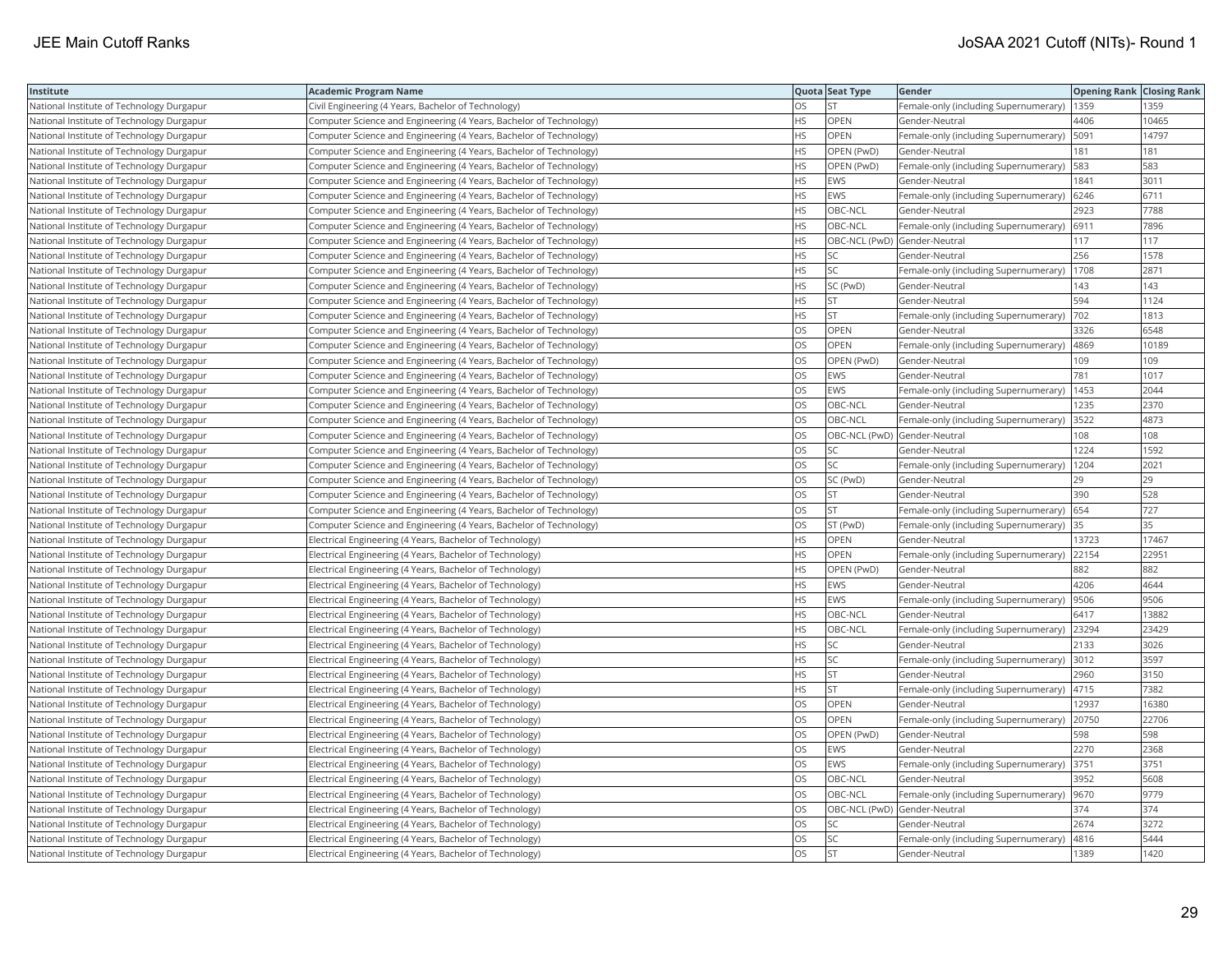| Institute                                 | Academic Program Name                                                        |           | Quota Seat Type | Gender                                        | <b>Opening Rank Closing Rank</b> |       |
|-------------------------------------------|------------------------------------------------------------------------------|-----------|-----------------|-----------------------------------------------|----------------------------------|-------|
| National Institute of Technology Durgapur | Electrical Engineering (4 Years, Bachelor of Technology)                     | OS        | <b>ST</b>       | Female-only (including Supernumerary)         | 1619                             | 1619  |
| National Institute of Technology Durgapur | Electronics and Communication Engineering (4 Years, Bachelor of Technology)  | HS.       | OPEN            | Gender-Neutral                                | 11175                            | 13335 |
| National Institute of Technology Durgapur | Electronics and Communication Engineering (4 Years, Bachelor of Technology)  | HS        | <b>OPEN</b>     | Female-only (including Supernumerary)         | 18483                            | 19032 |
| National Institute of Technology Durgapur | Electronics and Communication Engineering (4 Years, Bachelor of Technology)  | HS        | OPEN (PwD)      | Female-only (including Supernumerary)         | 615                              | 615   |
| National Institute of Technology Durgapur | Electronics and Communication Engineering (4 Years, Bachelor of Technology)  | <b>HS</b> | <b>EWS</b>      | Gender-Neutral                                | 3125                             | 4023  |
| National Institute of Technology Durgapur | [Electronics and Communication Engineering (4 Years, Bachelor of Technology) | HS        | EWS             | Female-only (including Supernumerary)  8189   |                                  | 8189  |
| National Institute of Technology Durgapur | Electronics and Communication Engineering (4 Years, Bachelor of Technology)  | HS        | OBC-NCL         | Gender-Neutral                                | 6196                             | 10821 |
| National Institute of Technology Durgapur | Electronics and Communication Engineering (4 Years, Bachelor of Technology)  | HS.       | OBC-NCL         | Female-only (including Supernumerary)  9597   |                                  | 19012 |
| National Institute of Technology Durgapur | Electronics and Communication Engineering (4 Years, Bachelor of Technology)  | HS        |                 | OBC-NCL (PwD) Gender-Neutral                  | 122                              | 122   |
| National Institute of Technology Durgapur | Electronics and Communication Engineering (4 Years, Bachelor of Technology)  | HS        | SC              | Gender-Neutral                                | 1701                             | 2046  |
| National Institute of Technology Durgapur | Electronics and Communication Engineering (4 Years, Bachelor of Technology)  | HS.       | SC              | Female-only (including Supernumerary)         | 2930                             | 2930  |
| National Institute of Technology Durgapur | Electronics and Communication Engineering (4 Years, Bachelor of Technology)  | <b>HS</b> | <b>ST</b>       | Gender-Neutral                                | 1836                             | 2544  |
| National Institute of Technology Durgapur | Electronics and Communication Engineering (4 Years, Bachelor of Technology)  | HS        | <b>ST</b>       | Female-only (including Supernumerary)         | 6868                             | 6868  |
| National Institute of Technology Durgapur | [Electronics and Communication Engineering (4 Years, Bachelor of Technology) | OS        | OPEN            | Gender-Neutral                                | 9567                             | 11114 |
| National Institute of Technology Durgapur | [Electronics and Communication Engineering (4 Years, Bachelor of Technology) | OS        | OPEN            | Female-only (including Supernumerary)   12536 |                                  | 16194 |
| National Institute of Technology Durgapur | Electronics and Communication Engineering (4 Years, Bachelor of Technology)  | OS        | OPEN (PwD)      | Gender-Neutral                                | 439                              | 439   |
| National Institute of Technology Durgapur | Electronics and Communication Engineering (4 Years, Bachelor of Technology)  | OS        | <b>EWS</b>      | Gender-Neutral                                | 1593                             | 1685  |
| National Institute of Technology Durgapur | Electronics and Communication Engineering (4 Years, Bachelor of Technology)  | OS        | <b>EWS</b>      | Female-only (including Supernumerary)         | 3159                             | 3159  |
| National Institute of Technology Durgapur | Electronics and Communication Engineering (4 Years, Bachelor of Technology)  | OS.       | OBC-NCL         | Gender-Neutral                                | 2846                             | 3742  |
| National Institute of Technology Durgapur | Electronics and Communication Engineering (4 Years, Bachelor of Technology)  | <b>OS</b> | OBC-NCL         | Female-only (including Supernumerary)         | 5384                             | 6296  |
| National Institute of Technology Durgapur | Electronics and Communication Engineering (4 Years, Bachelor of Technology)  | OS        | SC              | Gender-Neutral                                | 1948                             | 2350  |
| National Institute of Technology Durgapur | Electronics and Communication Engineering (4 Years, Bachelor of Technology)  | OS        | SC              | Female-only (including Supernumerary) 2812    |                                  | 3197  |
| National Institute of Technology Durgapur | [Electronics and Communication Engineering (4 Years, Bachelor of Technology) | OS        | SC (PwD)        | Gender-Neutral                                | 151                              | 151   |
| National Institute of Technology Durgapur | Electronics and Communication Engineering (4 Years, Bachelor of Technology)  | OS        | <b>ST</b>       | Gender-Neutral                                | 799                              | 814   |
| National Institute of Technology Durgapur | Electronics and Communication Engineering (4 Years, Bachelor of Technology)  | OS        | <b>ST</b>       | Female-only (including Supernumerary)         | 1581                             | 1581  |
| National Institute of Technology Durgapur | Mechanical Engineering (4 Years, Bachelor of Technology)                     | HS.       | OPEN            | Gender-Neutral                                | 16784                            | 23857 |
| National Institute of Technology Durgapur | Mechanical Engineering (4 Years, Bachelor of Technology)                     | HS.       | OPEN            | Female-only (including Supernumerary)         | 26453                            | 30315 |
| National Institute of Technology Durgapur | Mechanical Engineering (4 Years, Bachelor of Technology)                     | <b>HS</b> | OPEN (PwD)      | Gender-Neutral                                | 1511                             | 1511  |
| National Institute of Technology Durgapur | Mechanical Engineering (4 Years, Bachelor of Technology)                     | HS.       | OPEN (PwD)      | Female-only (including Supernumerary)         | 2078                             | 2078  |
| National Institute of Technology Durgapur | Mechanical Engineering (4 Years, Bachelor of Technology)                     | HS.       | EWS             | Gender-Neutral                                | 6379                             | 6819  |
| National Institute of Technology Durgapur | Mechanical Engineering (4 Years, Bachelor of Technology)                     | HS.       | EWS             | Female-only (including Supernumerary)   14737 |                                  | 15674 |
| National Institute of Technology Durgapur | Mechanical Engineering (4 Years, Bachelor of Technology)                     | HS        | OBC-NCL         | Gender-Neutral                                | 14216                            | 20161 |
| National Institute of Technology Durgapur | Mechanical Engineering (4 Years, Bachelor of Technology)                     | HS.       | OBC-NCL         | Female-only (including Supernumerary)         | 22873                            | 30499 |
| National Institute of Technology Durgapur | Mechanical Engineering (4 Years, Bachelor of Technology)                     | HS        | SC              | Gender-Neutral                                | 3644                             | 4460  |
| National Institute of Technology Durgapur | Mechanical Engineering (4 Years, Bachelor of Technology)                     | ΗS        | SC              | Female-only (including Supernumerary)         | 5222                             | 6521  |
| National Institute of Technology Durgapur | Mechanical Engineering (4 Years, Bachelor of Technology)                     | <b>HS</b> | <b>ST</b>       | Gender-Neutral                                | 2685                             | 3675  |
| National Institute of Technology Durgapur | Mechanical Engineering (4 Years, Bachelor of Technology)                     | HS        | <b>ST</b>       | Female-only (including Supernumerary)         | 10980                            | 13261 |
| National Institute of Technology Durgapur | Mechanical Engineering (4 Years, Bachelor of Technology)                     | OS        | OPEN            | Gender-Neutral                                | 16992                            | 22377 |
| National Institute of Technology Durgapur | Mechanical Engineering (4 Years, Bachelor of Technology)                     | OS        | OPEN            | Female-only (including Supernumerary)         | 23832                            | 28344 |
| National Institute of Technology Durgapur | Mechanical Engineering (4 Years, Bachelor of Technology)                     | OS.       | OPEN (PwD)      | Gender-Neutral                                | 1116                             | 1116  |
| National Institute of Technology Durgapur | Mechanical Engineering (4 Years, Bachelor of Technology)                     | OS.       | OPEN (PwD)      | Female-only (including Supernumerary)         | 1810                             | 1810  |
| National Institute of Technology Durgapur | Mechanical Engineering (4 Years, Bachelor of Technology)                     | OS        | EWS             | Gender-Neutral                                | 3205                             | 3261  |
| National Institute of Technology Durgapur | Mechanical Engineering (4 Years, Bachelor of Technology)                     | OS        | EWS             | Female-only (including Supernumerary)         | 5216                             | 5596  |
| National Institute of Technology Durgapur | Mechanical Engineering (4 Years, Bachelor of Technology)                     | OS.       | EWS (PwD)       | Gender-Neutral                                | 167                              | 167   |
| National Institute of Technology Durgapur | Mechanical Engineering (4 Years, Bachelor of Technology)                     | OS        | OBC-NCL         | Gender-Neutral                                | 5575                             | 7490  |
| National Institute of Technology Durgapur | Mechanical Engineering (4 Years, Bachelor of Technology)                     | OS        | OBC-NCL         | Female-only (including Supernumerary)         | 12120                            | 14849 |
| National Institute of Technology Durgapur | Mechanical Engineering (4 Years, Bachelor of Technology)                     | OS.       |                 | OBC-NCL (PwD) Gender-Neutral                  | 468                              | 468   |
| National Institute of Technology Durgapur | Mechanical Engineering (4 Years, Bachelor of Technology)                     | OS        | SC              | Gender-Neutral                                | 3282                             | 4383  |
| National Institute of Technology Durgapur | Mechanical Engineering (4 Years, Bachelor of Technology)                     | OS        | SC              | Female-only (including Supernumerary)         | 5558                             | 6520  |
| National Institute of Technology Durgapur | Mechanical Engineering (4 Years, Bachelor of Technology)                     | OS        | <b>ST</b>       | Gender-Neutral                                | 1409                             | 1565  |
| National Institute of Technology Durgapur | Mechanical Engineering (4 Years, Bachelor of Technology)                     | OS        | İst             | Female-only (including Supernumerary)         | 1994                             | 2310  |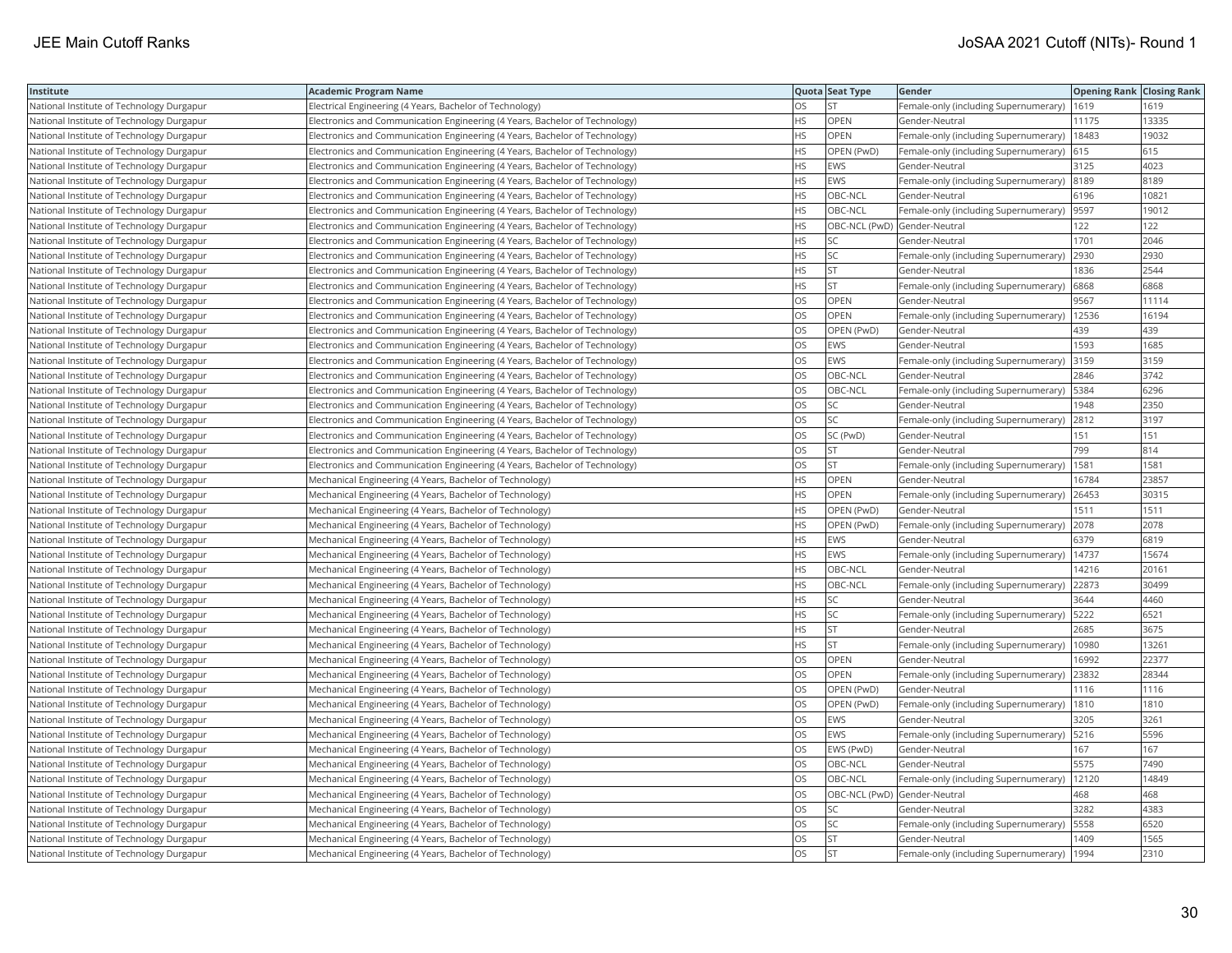| Institute                                 | Academic Program Name                                                     |           | Quota Seat Type | Gender                                        | <b>Opening Rank Closing Rank</b> |        |
|-------------------------------------------|---------------------------------------------------------------------------|-----------|-----------------|-----------------------------------------------|----------------------------------|--------|
| National Institute of Technology Durgapur | Metallurgical and Materials Engineering (4 Years, Bachelor of Technology) | HS        | OPEN            | Gender-Neutral                                | 28385                            | 35604  |
| National Institute of Technology Durgapur | Metallurgical and Materials Engineering (4 Years, Bachelor of Technology) | HS.       | OPEN            | Female-only (including Supernumerary)         | 36928                            | 41406  |
| National Institute of Technology Durgapur | Metallurgical and Materials Engineering (4 Years, Bachelor of Technology) | HS        | EWS             | Gender-Neutral                                | 9153                             | 9440   |
| National Institute of Technology Durgapur | Metallurgical and Materials Engineering (4 Years, Bachelor of Technology) | HS        | EWS             | Female-only (including Supernumerary)         | 21994                            | 21994  |
| National Institute of Technology Durgapur | Metallurgical and Materials Engineering (4 Years, Bachelor of Technology) | HS.       | OBC-NCL         | Gender-Neutral                                | 22340                            | 25956  |
| National Institute of Technology Durgapur | Metallurgical and Materials Engineering (4 Years, Bachelor of Technology) | HS        | OBC-NCL         | Female-only (including Supernumerary) 34542   |                                  | 34542  |
| National Institute of Technology Durgapur | Metallurgical and Materials Engineering (4 Years, Bachelor of Technology) | HS        | SC              | Gender-Neutral                                | 6219                             | 6816   |
| National Institute of Technology Durgapur | Metallurgical and Materials Engineering (4 Years, Bachelor of Technology) | HS        | SC              | Female-only (including Supernumerary)         | 8620                             | 8620   |
| National Institute of Technology Durgapur | Metallurgical and Materials Engineering (4 Years, Bachelor of Technology) | ΗS        | <b>ST</b>       | Gender-Neutral                                | 5697                             | 6918   |
| National Institute of Technology Durgapur | Metallurgical and Materials Engineering (4 Years, Bachelor of Technology) | HS.       | <b>ST</b>       | Female-only (including Supernumerary)         | 11402                            | 11402  |
| National Institute of Technology Durgapur | Metallurgical and Materials Engineering (4 Years, Bachelor of Technology) | OS        | OPEN            | Gender-Neutral                                | 31973                            | 34554  |
| National Institute of Technology Durgapur | Metallurgical and Materials Engineering (4 Years, Bachelor of Technology) | OS        | OPEN            | Female-only (including Supernumerary)         | 38397                            | 41246  |
| National Institute of Technology Durgapur | Metallurgical and Materials Engineering (4 Years, Bachelor of Technology) | OS.       | OPEN (PwD)      | Gender-Neutral                                | 2164                             | 2164   |
| National Institute of Technology Durgapur | Metallurgical and Materials Engineering (4 Years, Bachelor of Technology) | OS        | EWS             | Gender-Neutral                                | 5264                             | 5447   |
| National Institute of Technology Durgapur | Metallurgical and Materials Engineering (4 Years, Bachelor of Technology) | OS        | EWS             | Female-only (including Supernumerary)  7011   |                                  | 7011   |
| National Institute of Technology Durgapur | Metallurgical and Materials Engineering (4 Years, Bachelor of Technology) | OS        | OBC-NCL         | Gender-Neutral                                | 9668                             | 11463  |
| National Institute of Technology Durgapur | Metallurgical and Materials Engineering (4 Years, Bachelor of Technology) | OS        | OBC-NCL         | Female-only (including Supernumerary)         | 16880                            | 16880  |
| National Institute of Technology Durgapur | Metallurgical and Materials Engineering (4 Years, Bachelor of Technology) | OS        | <b>SC</b>       | Gender-Neutral                                | 5804                             | 6519   |
| National Institute of Technology Durgapur | Metallurgical and Materials Engineering (4 Years, Bachelor of Technology) | OS        | SC              | Female-only (including Supernumerary)         | 8677                             | 8677   |
| National Institute of Technology Durgapur | Metallurgical and Materials Engineering (4 Years, Bachelor of Technology) | OS        | <b>ST</b>       | Gender-Neutral                                | 2165                             | 2388   |
| National Institute of Technology Durgapur | Metallurgical and Materials Engineering (4 Years, Bachelor of Technology) | OS.       | <b>ST</b>       | Female-only (including Supernumerary)         | 3197                             | 3197   |
| National Institute of Technology Goa      | Civil Engineering (4 Years, Bachelor of Technology)                       | GO        | OPEN            | Gender-Neutral                                | 43382                            | 79648  |
| National Institute of Technology Goa      | Civil Engineering (4 Years, Bachelor of Technology)                       | GO        | OPEN            | Female-only (including Supernumerary)         | 133971                           | 145271 |
| National Institute of Technology Goa      | Civil Engineering (4 Years, Bachelor of Technology)                       | GO        | EWS             | Gender-Neutral                                | 59807                            | 59807  |
| National Institute of Technology Goa      | Civil Engineering (4 Years, Bachelor of Technology)                       | GO        | OBC-NCL         | Gender-Neutral                                | 48209                            | 102191 |
| National Institute of Technology Goa      | Civil Engineering (4 Years, Bachelor of Technology)                       | GO        | OBC-NCL         | Female-only (including Supernumerary)         | 61699                            | 61699  |
| National Institute of Technology Goa      | Civil Engineering (4 Years, Bachelor of Technology)                       | GO        | <b>ST</b>       | Gender-Neutral                                | 8772                             | 8772   |
| National Institute of Technology Goa      | Civil Engineering (4 Years, Bachelor of Technology)                       | HS        | OPEN            | Gender-Neutral                                | 69961                            | 69961  |
| National Institute of Technology Goa      | Civil Engineering (4 Years, Bachelor of Technology)                       | <b>HS</b> | OBC-NCL         | Gender-Neutral                                | 41383                            | 41383  |
| National Institute of Technology Goa      | Civil Engineering (4 Years, Bachelor of Technology)                       | HS        | SC              | Gender-Neutral                                | 9684                             | 9684   |
| National Institute of Technology Goa      | Civil Engineering (4 Years, Bachelor of Technology)                       | OS        | OPEN            | Gender-Neutral                                | 18221                            | 31584  |
| National Institute of Technology Goa      | Civil Engineering (4 Years, Bachelor of Technology)                       | OS        | OPEN            | Female-only (including Supernumerary)         | 36321                            | 40341  |
| National Institute of Technology Goa      | Civil Engineering (4 Years, Bachelor of Technology)                       | OS        | OPEN (PwD)      | Gender-Neutral                                | 1389                             | 1389   |
| National Institute of Technology Goa      | Civil Engineering (4 Years, Bachelor of Technology)                       | OS        | EWS             | Gender-Neutral                                | 5015                             | 5015   |
| National Institute of Technology Goa      | Civil Engineering (4 Years, Bachelor of Technology)                       | OS        | OBC-NCL         | Gender-Neutral                                | 9338                             | 10030  |
| National Institute of Technology Goa      | Civil Engineering (4 Years, Bachelor of Technology)                       | OS        | OBC-NCL         | Female-only (including Supernumerary)         | 15390                            | 15390  |
| National Institute of Technology Goa      | Civil Engineering (4 Years, Bachelor of Technology)                       | OS.       | <b>SC</b>       | Gender-Neutral                                | 4093                             | 5429   |
| National Institute of Technology Goa      | Civil Engineering (4 Years, Bachelor of Technology)                       | OS        | SC              | Female-only (including Supernumerary)         | 7081                             | 7081   |
| National Institute of Technology Goa      | Civil Engineering (4 Years, Bachelor of Technology)                       | OS        | ST              | Gender-Neutral                                | 1732                             | 1732   |
| National Institute of Technology Goa      | Computer Science and Engineering (4 Years, Bachelor of Technology)        | GO        | OPEN            | Gender-Neutral                                | 17851                            | 22693  |
| National Institute of Technology Goa      | Computer Science and Engineering (4 Years, Bachelor of Technology)        | GO        | OPEN            | Female-only (including Supernumerary)         | 17260                            | 17260  |
| National Institute of Technology Goa      | Computer Science and Engineering (4 Years, Bachelor of Technology)        | GO        | OPEN (PwD)      | Gender-Neutral                                | 885                              | 885    |
| National Institute of Technology Goa      | Computer Science and Engineering (4 Years, Bachelor of Technology)        | GO        | EWS             | Gender-Neutral                                | 5503                             | 7134   |
| National Institute of Technology Goa      | Computer Science and Engineering (4 Years, Bachelor of Technology)        | GO        | OBC-NCL         | Gender-Neutral                                | 13244                            | 20310  |
| National Institute of Technology Goa      | Computer Science and Engineering (4 Years, Bachelor of Technology)        | GO        | <b>SC</b>       | Gender-Neutral                                | 9850                             | 22617  |
| National Institute of Technology Goa      | Computer Science and Engineering (4 Years, Bachelor of Technology)        | GO        | SC              | Female-only (including Supernumerary)         | 20226                            | 20226  |
| National Institute of Technology Goa      | Computer Science and Engineering (4 Years, Bachelor of Technology)        | GO        | <b>ST</b>       | Gender-Neutral                                | 6701                             | 6701   |
| National Institute of Technology Goa      | Computer Science and Engineering (4 Years, Bachelor of Technology)        | GO        | <b>ST</b>       | Female-only (including Supernumerary)   11662 |                                  | 11662  |
| National Institute of Technology Goa      | Computer Science and Engineering (4 Years, Bachelor of Technology)        | HS.       | OPEN            | Gender-Neutral                                | 39030                            | 39030  |
| National Institute of Technology Goa      | Computer Science and Engineering (4 Years, Bachelor of Technology)        | HS.       | OBC-NCL         | Gender-Neutral                                | 23434                            | 23434  |
| National Institute of Technology Goa      | Computer Science and Engineering (4 Years, Bachelor of Technology)        | <b>HS</b> | OBC-NCL         | Female-only (including Supernumerary)   16867 |                                  | 16867  |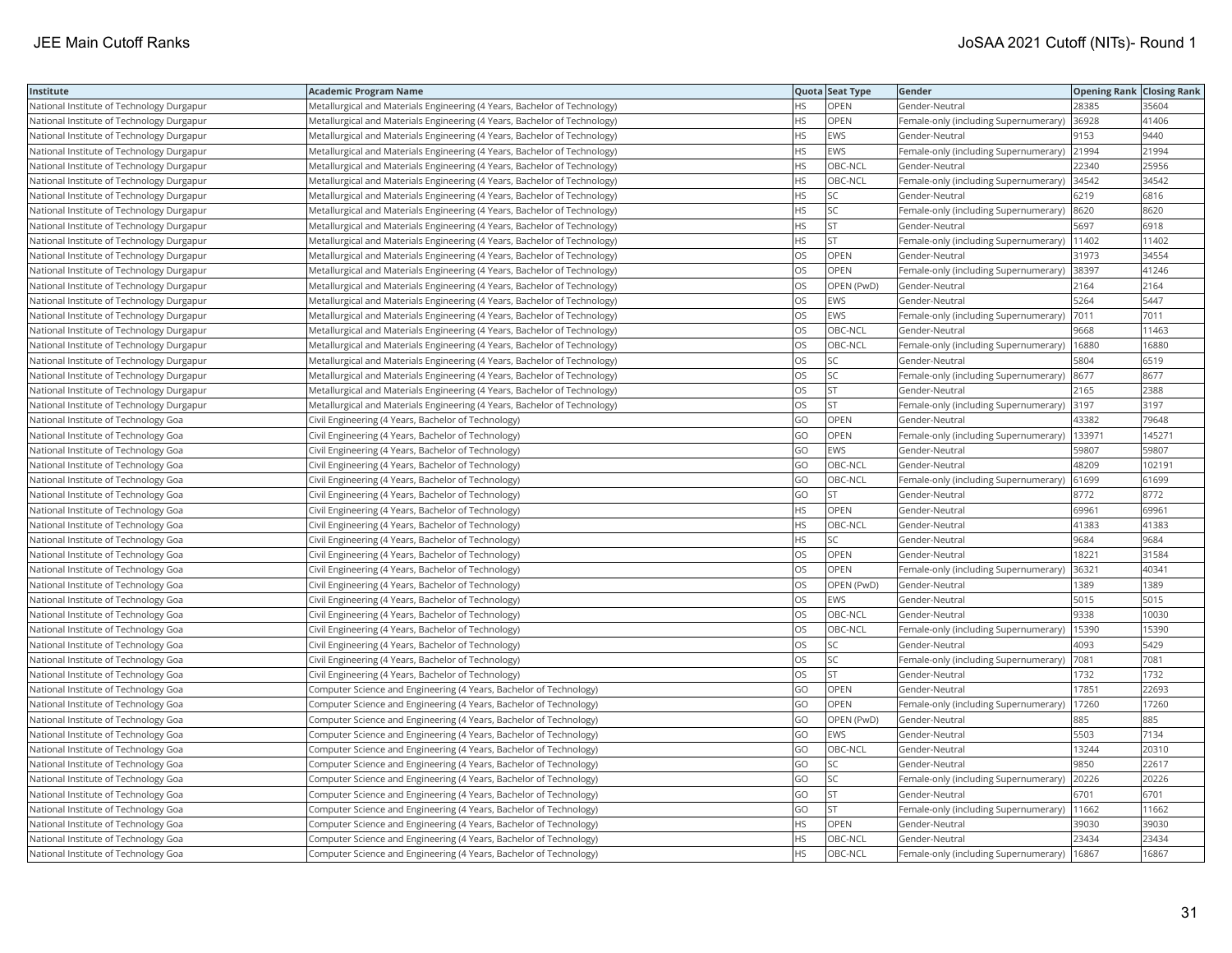| Institute                            | Academic Program Name                                                        |           | Quota Seat Type | Gender                                        | <b>Opening Rank   Closing Rank</b> |        |
|--------------------------------------|------------------------------------------------------------------------------|-----------|-----------------|-----------------------------------------------|------------------------------------|--------|
| National Institute of Technology Goa | Computer Science and Engineering (4 Years, Bachelor of Technology)           | OS        | OPEN            | Gender-Neutral                                | 5735                               | 8394   |
| National Institute of Technology Goa | Computer Science and Engineering (4 Years, Bachelor of Technology)           | OS.       | <b>OPEN</b>     | Female-only (including Supernumerary)         | 11251                              | 13481  |
| National Institute of Technology Goa | Computer Science and Engineering (4 Years, Bachelor of Technology)           | OS.       | <b>EWS</b>      | Gender-Neutral                                | 1351                               | 1351   |
| National Institute of Technology Goa | Computer Science and Engineering (4 Years, Bachelor of Technology)           | OS        | OBC-NCL         | Gender-Neutral                                | 2653                               | 3767   |
| National Institute of Technology Goa | Computer Science and Engineering (4 Years, Bachelor of Technology)           | OS        | OBC-NCL         | Female-only (including Supernumerary)         | 6691                               | 6691   |
| National Institute of Technology Goa | (Computer Science and Engineering (4 Years, Bachelor of Technology)          | OS        | SC              | Gender-Neutral                                | 1290                               | 1630   |
| National Institute of Technology Goa | Computer Science and Engineering (4 Years, Bachelor of Technology)           | OS        | SC              | Female-only (including Supernumerary)         | 2765                               | 2765   |
| National Institute of Technology Goa | Computer Science and Engineering (4 Years, Bachelor of Technology)           | OS.       | SC (PwD)        | Gender-Neutral                                | 56                                 | 56     |
| National Institute of Technology Goa | Computer Science and Engineering (4 Years, Bachelor of Technology)           | OS        | <b>ST</b>       | Gender-Neutral                                | 284                                | 284    |
| National Institute of Technology Goa | Electrical and Electronics Engineering (4 Years, Bachelor of Technology)     | GO        | OPEN            | Gender-Neutral                                | 26823                              | 43894  |
| National Institute of Technology Goa | Electrical and Electronics Engineering (4 Years, Bachelor of Technology)     | GO        | <b>OPEN</b>     | Female-only (including Supernumerary)         | 42126                              | 42126  |
| National Institute of Technology Goa | Electrical and Electronics Engineering (4 Years, Bachelor of Technology)     | GO        | EWS             | Gender-Neutral                                | 37986                              | 37986  |
| National Institute of Technology Goa | Electrical and Electronics Engineering (4 Years, Bachelor of Technology)     | GO        | OBC-NCL         | Gender-Neutral                                | 28943                              | 59444  |
| National Institute of Technology Goa | Electrical and Electronics Engineering (4 Years, Bachelor of Technology)     | GO        | OBC-NCL         | Female-only (including Supernumerary)         | 43363                              | 43363  |
| National Institute of Technology Goa | Electrical and Electronics Engineering (4 Years, Bachelor of Technology)     | GO        | SC              | Gender-Neutral                                | 43076                              | 43076  |
| National Institute of Technology Goa | Electrical and Electronics Engineering (4 Years, Bachelor of Technology)     | GO        | <b>ST</b>       | Gender-Neutral                                | 1793                               | 1793   |
| National Institute of Technology Goa | Electrical and Electronics Engineering (4 Years, Bachelor of Technology)     | HS        | <b>OPEN</b>     | Gender-Neutral                                | 69166                              | 69166  |
| National Institute of Technology Goa | Electrical and Electronics Engineering (4 Years, Bachelor of Technology)     | HS.       | OPEN            | Female-only (including Supernumerary)         | 176913                             | 176913 |
| National Institute of Technology Goa | Electrical and Electronics Engineering (4 Years, Bachelor of Technology)     | HS.       | OBC-NCL         | Gender-Neutral                                | 37799                              | 37799  |
| National Institute of Technology Goa | Electrical and Electronics Engineering (4 Years, Bachelor of Technology)     | HS.       | SC              | Gender-Neutral                                | 11240                              | 11240  |
| National Institute of Technology Goa | Electrical and Electronics Engineering (4 Years, Bachelor of Technology)     | OS        | OPEN            | Gender-Neutral                                | 14251                              | 17611  |
| National Institute of Technology Goa | Electrical and Electronics Engineering (4 Years, Bachelor of Technology)     | OS        | <b>OPEN</b>     | Female-only (including Supernumerary)         | 16147                              | 16147  |
| National Institute of Technology Goa | Electrical and Electronics Engineering (4 Years, Bachelor of Technology)     | OS        | OPEN (PwD)      | Gender-Neutral                                | 763                                | 763    |
| National Institute of Technology Goa | Electrical and Electronics Engineering (4 Years, Bachelor of Technology)     | OS        | <b>EWS</b>      | Gender-Neutral                                | 2597                               | 2981   |
| National Institute of Technology Goa | Electrical and Electronics Engineering (4 Years, Bachelor of Technology)     | OS        | EWS             | Female-only (including Supernumerary)         | 4966                               | 4966   |
| National Institute of Technology Goa | Electrical and Electronics Engineering (4 Years, Bachelor of Technology)     | OS        | OBC-NCL         | Gender-Neutral                                | 6498                               | 7038   |
| National Institute of Technology Goa | Electrical and Electronics Engineering (4 Years, Bachelor of Technology)     | OS.       | OBC-NCL         | Female-only (including Supernumerary)         | 11241                              | 11241  |
| National Institute of Technology Goa | Electrical and Electronics Engineering (4 Years, Bachelor of Technology)     | OS        | SC              | Gender-Neutral                                | 3672                               | 3830   |
| National Institute of Technology Goa | Electrical and Electronics Engineering (4 Years, Bachelor of Technology)     | OS        | SC              | Female-only (including Supernumerary)   5768  |                                    | 5768   |
| National Institute of Technology Goa | Electrical and Electronics Engineering (4 Years, Bachelor of Technology)     | OS        | <b>ST</b>       | Gender-Neutral                                | 1686                               | 1686   |
| National Institute of Technology Goa | Electronics and Communication Engineering (4 Years, Bachelor of Technology)  | GO        | <b>OPEN</b>     | Gender-Neutral                                | 31703                              | 40651  |
| National Institute of Technology Goa | Electronics and Communication Engineering (4 Years, Bachelor of Technology)  | GO        | OPEN            | Female-only (including Supernumerary)         | 26821                              | 26821  |
| National Institute of Technology Goa | Electronics and Communication Engineering (4 Years, Bachelor of Technology)  | GO        | EWS             | Gender-Neutral                                | 29937                              | 29937  |
| National Institute of Technology Goa | Electronics and Communication Engineering (4 Years, Bachelor of Technology)  | GO        | OBC-NCL         | Gender-Neutral                                | 28646                              | 40808  |
| National Institute of Technology Goa | Electronics and Communication Engineering (4 Years, Bachelor of Technology)  | GO        | OBC-NCL         | Female-only (including Supernumerary)         | 40555                              | 40555  |
| National Institute of Technology Goa | Electronics and Communication Engineering (4 Years, Bachelor of Technology)  | GO        | SC              | Gender-Neutral                                | 26189                              | 31640  |
| National Institute of Technology Goa | [Electronics and Communication Engineering (4 Years, Bachelor of Technology) | GO        | SC              | Female-only (including Supernumerary)         | 14319                              | 14319  |
| National Institute of Technology Goa | Electronics and Communication Engineering (4 Years, Bachelor of Technology)  | ΗS        | OPEN            | Gender-Neutral                                | 46113                              | 59590  |
| National Institute of Technology Goa | Electronics and Communication Engineering (4 Years, Bachelor of Technology)  | HS.       | <b>OPEN</b>     | Female-only (including Supernumerary)         | 95161                              | 95161  |
| National Institute of Technology Goa | Electronics and Communication Engineering (4 Years, Bachelor of Technology)  | HS        | OBC-NCL         | Gender-Neutral                                | 33648                              | 33648  |
| National Institute of Technology Goa | Electronics and Communication Engineering (4 Years, Bachelor of Technology)  | <b>HS</b> | <b>ST</b>       | Gender-Neutral                                | 4711                               | 4711   |
| National Institute of Technology Goa | Electronics and Communication Engineering (4 Years, Bachelor of Technology)  | OS        | OPEN            | Gender-Neutral                                | 11497                              | 14061  |
| National Institute of Technology Goa | Electronics and Communication Engineering (4 Years, Bachelor of Technology)  | OS        | OPEN            | Female-only (including Supernumerary)         | 14091                              | 14091  |
| National Institute of Technology Goa | Electronics and Communication Engineering (4 Years, Bachelor of Technology)  | OS        | <b>EWS</b>      | Gender-Neutral                                | 2178                               | 2297   |
| National Institute of Technology Goa | Electronics and Communication Engineering (4 Years, Bachelor of Technology)  | OS        | EWS             | Female-only (including Supernumerary) 3576    |                                    | 3576   |
| National Institute of Technology Goa | Electronics and Communication Engineering (4 Years, Bachelor of Technology)  | OS        | OBC-NCL         | Gender-Neutral                                | 3804                               | 5269   |
| National Institute of Technology Goa | Electronics and Communication Engineering (4 Years, Bachelor of Technology)  | OS.       | OBC-NCL         | Female-only (including Supernumerary)   10238 |                                    | 10238  |
| National Institute of Technology Goa | Electronics and Communication Engineering (4 Years, Bachelor of Technology)  | OS        | <b>SC</b>       | Gender-Neutral                                | 2187                               | 3318   |
| National Institute of Technology Goa | Electronics and Communication Engineering (4 Years, Bachelor of Technology)  | OS        | <b>ST</b>       | Gender-Neutral                                | 1196                               | 1403   |
| National Institute of Technology Goa | Electronics and Communication Engineering (4 Years, Bachelor of Technology)  | OS.       | <b>ST</b>       | Female-only (including Supernumerary)         | 1784                               | 1784   |
| National Institute of Technology Goa | Mechanical Engineering (4 Years, Bachelor of Technology)                     | GO        | OPEN            | Gender-Neutral                                | 31604                              | 53765  |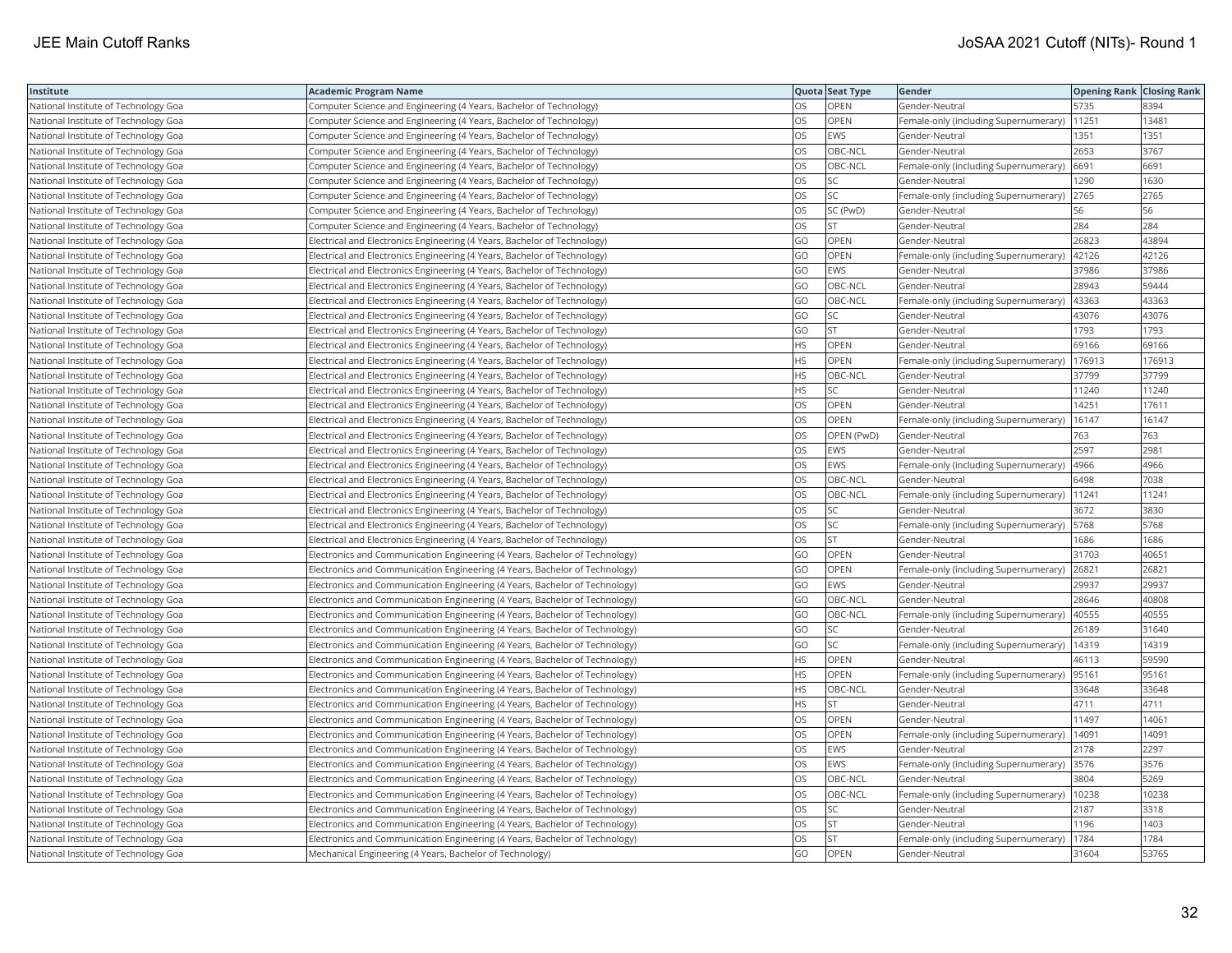| Institute                                 | <b>Academic Program Name</b>                             |           | Quota Seat Type              | Gender                                        | <b>Opening Rank Closing Rank</b> |       |
|-------------------------------------------|----------------------------------------------------------|-----------|------------------------------|-----------------------------------------------|----------------------------------|-------|
| National Institute of Technology Goa      | Mechanical Engineering (4 Years, Bachelor of Technology) | GO        | <b>OPEN</b>                  | Female-only (including Supernumerary)   54658 |                                  | 62409 |
| National Institute of Technology Goa      | Mechanical Engineering (4 Years, Bachelor of Technology) | GO        | EWS                          | Gender-Neutral                                | 60419                            | 60419 |
| National Institute of Technology Goa      | Mechanical Engineering (4 Years, Bachelor of Technology) | GO        | OBC-NCL                      | Gender-Neutral                                | 59927                            | 95316 |
| National Institute of Technology Goa      | Mechanical Engineering (4 Years, Bachelor of Technology) | GO        | OBC-NCL                      | Female-only (including Supernumerary)         | 91198                            | 91198 |
| National Institute of Technology Goa      | Mechanical Engineering (4 Years, Bachelor of Technology) | GO        | SC                           | Female-only (including Supernumerary)         | 60127                            | 60127 |
| National Institute of Technology Goa      | Mechanical Engineering (4 Years, Bachelor of Technology) | GO        | <b>ST</b>                    | Gender-Neutral                                | 7714                             | 7714  |
| National Institute of Technology Goa      | Mechanical Engineering (4 Years, Bachelor of Technology) | HS        | OPEN                         | Gender-Neutral                                | 69198                            | 98316 |
| National Institute of Technology Goa      | Mechanical Engineering (4 Years, Bachelor of Technology) | ΗS        | EWS                          | Gender-Neutral                                | 22748                            | 22748 |
| National Institute of Technology Goa      | Mechanical Engineering (4 Years, Bachelor of Technology) | OS        | OPEN                         | Gender-Neutral                                | 17740                            | 22606 |
| National Institute of Technology Goa      | Mechanical Engineering (4 Years, Bachelor of Technology) | OS        | <b>OPEN</b>                  | Female-only (including Supernumerary)         | 31182                            | 33798 |
| National Institute of Technology Goa      | Mechanical Engineering (4 Years, Bachelor of Technology) | OS        | EWS                          | Gender-Neutral                                | 3460                             | 3460  |
| National Institute of Technology Goa      | Mechanical Engineering (4 Years, Bachelor of Technology) | OS        | OBC-NCL                      | Gender-Neutral                                | 7586                             | 8384  |
| National Institute of Technology Goa      | Mechanical Engineering (4 Years, Bachelor of Technology) | OS        | OBC-NCL                      | Female-only (including Supernumerary)         | 14115                            | 14115 |
| National Institute of Technology Goa      | Mechanical Engineering (4 Years, Bachelor of Technology) | OS        | OBC-NCL (PwD) Gender-Neutral |                                               | 756                              | 756   |
| National Institute of Technology Goa      | Mechanical Engineering (4 Years, Bachelor of Technology) | OS        | SC                           | Gender-Neutral                                | 5308                             | 5394  |
| National Institute of Technology Goa      | Mechanical Engineering (4 Years, Bachelor of Technology) | OS        | <b>ST</b>                    | Gender-Neutral                                | 2168                             | 2168  |
| National Institute of Technology Hamirpur | Architecture (5 Years, Bachelor of Architecture)         | HS        | OPEN                         | Gender-Neutral                                | 1560                             | 4380  |
| National Institute of Technology Hamirpur | Architecture (5 Years, Bachelor of Architecture)         | ΗS        | OPEN                         | Female-only (including Supernumerary)         | 1540                             | 2338  |
| National Institute of Technology Hamirpur | Architecture (5 Years, Bachelor of Architecture)         | <b>HS</b> | EWS                          | Gender-Neutral                                | 932                              | 1597  |
| National Institute of Technology Hamirpur | Architecture (5 Years, Bachelor of Architecture)         | HS.       | OBC-NCL                      | Gender-Neutral                                | 5892                             | 16715 |
| National Institute of Technology Hamirpur | Architecture (5 Years, Bachelor of Architecture)         | HS.       | OBC-NCL                      | Female-only (including Supernumerary)         | 1498                             | 1498  |
| National Institute of Technology Hamirpur | Architecture (5 Years, Bachelor of Architecture)         | HS.       | SC                           | Gender-Neutral                                | 368                              | 807   |
| National Institute of Technology Hamirpur | Architecture (5 Years, Bachelor of Architecture)         | HS        | <b>SC</b>                    | Female-only (including Supernumerary) 344     |                                  | 344   |
| National Institute of Technology Hamirpur | Architecture (5 Years, Bachelor of Architecture)         | HS        | <b>ST</b>                    | Gender-Neutral                                | 432                              | 432   |
| National Institute of Technology Hamirpur | Architecture (5 Years, Bachelor of Architecture)         | HS.       | <b>ST</b>                    | Female-only (including Supernumerary)         | 280                              | 280   |
| National Institute of Technology Hamirpur | Architecture (5 Years, Bachelor of Architecture)         | OS        | <b>OPEN</b>                  | Gender-Neutral                                | 434                              | 932   |
| National Institute of Technology Hamirpur | Architecture (5 Years, Bachelor of Architecture)         | OS        | OPEN                         | Female-only (including Supernumerary) 680     |                                  | 703   |
| National Institute of Technology Hamirpur | Architecture (5 Years, Bachelor of Architecture)         | OS.       | EWS                          | Gender-Neutral                                | 188                              | 199   |
| National Institute of Technology Hamirpur | Architecture (5 Years, Bachelor of Architecture)         | <b>OS</b> | <b>EWS</b>                   | Female-only (including Supernumerary)         | 179                              | 179   |
| National Institute of Technology Hamirpur | Architecture (5 Years, Bachelor of Architecture)         | OS        | OBC-NCL                      | Gender-Neutral                                | 282                              | 441   |
| National Institute of Technology Hamirpur | Architecture (5 Years, Bachelor of Architecture)         | OS        | OBC-NCL                      | Female-only (including Supernumerary)   429   |                                  | 432   |
| National Institute of Technology Hamirpur | Architecture (5 Years, Bachelor of Architecture)         | OS        | SC                           | Gender-Neutral                                | 74                               | 153   |
| National Institute of Technology Hamirpur | Architecture (5 Years, Bachelor of Architecture)         | OS        | SC                           | Female-only (including Supernumerary)         | 158                              | 158   |
| National Institute of Technology Hamirpur | Architecture (5 Years, Bachelor of Architecture)         | OS        | SC (PwD)                     | Gender-Neutral                                |                                  |       |
| National Institute of Technology Hamirpur | Architecture (5 Years, Bachelor of Architecture)         | OS        | <b>ST</b>                    | Gender-Neutral                                | 62                               | 82    |
| National Institute of Technology Hamirpur | Chemical Engineering (4 Years, Bachelor of Technology)   | HS        | OPEN                         | Gender-Neutral                                | 60104                            | 72675 |
| National Institute of Technology Hamirpur | Chemical Engineering (4 Years, Bachelor of Technology)   | <b>HS</b> | <b>OPEN</b>                  | Female-only (including Supernumerary)         | 91382                            | 96139 |
| National Institute of Technology Hamirpur | Chemical Engineering (4 Years, Bachelor of Technology)   | HS        | OPEN (PwD)                   | Gender-Neutral                                | 1767                             | 1767  |
| National Institute of Technology Hamirpur | Chemical Engineering (4 Years, Bachelor of Technology)   | ΗS        | EWS                          | Gender-Neutral                                | 13354                            | 15217 |
| National Institute of Technology Hamirpur | Chemical Engineering (4 Years, Bachelor of Technology)   | HS        | EWS                          | Female-only (including Supernumerary)         | 22509                            | 22509 |
| National Institute of Technology Hamirpur | Chemical Engineering (4 Years, Bachelor of Technology)   | НS        | OBC-NCL                      | Gender-Neutral                                | 64098                            | 83114 |
| National Institute of Technology Hamirpur | Chemical Engineering (4 Years, Bachelor of Technology)   | HS        | OBC-NCL                      | Female-only (including Supernumerary) 66971   |                                  | 68476 |
| National Institute of Technology Hamirpur | Chemical Engineering (4 Years, Bachelor of Technology)   | HS.       | SC                           | Gender-Neutral                                | 5096                             | 9723  |
| National Institute of Technology Hamirpur | Chemical Engineering (4 Years, Bachelor of Technology)   | <b>HS</b> | <b>SC</b>                    | Female-only (including Supernumerary)         | 11964                            | 11964 |
| National Institute of Technology Hamirpur | Chemical Engineering (4 Years, Bachelor of Technology)   | HS        | <b>ST</b>                    | Gender-Neutral                                | 3649                             | 3664  |
| National Institute of Technology Hamirpur | Chemical Engineering (4 Years, Bachelor of Technology)   | HS.       | <b>ST</b>                    | Female-only (including Supernumerary)         | 4488                             | 4488  |
| National Institute of Technology Hamirpur | Chemical Engineering (4 Years, Bachelor of Technology)   | OS        | OPEN                         | Gender-Neutral                                | 26653                            | 28932 |
| National Institute of Technology Hamirpur | Chemical Engineering (4 Years, Bachelor of Technology)   | OS        | OPEN                         | Female-only (including Supernumerary)         | 32576                            | 39177 |
| National Institute of Technology Hamirpur | Chemical Engineering (4 Years, Bachelor of Technology)   | OS        | OPEN (PwD)                   | Gender-Neutral                                | 1517                             | 1517  |
| National Institute of Technology Hamirpur | Chemical Engineering (4 Years, Bachelor of Technology)   | OS        | EWS                          | Gender-Neutral                                | 4404                             | 4662  |
| National Institute of Technology Hamirpur | Chemical Engineering (4 Years, Bachelor of Technology)   | OS        | <b>EWS</b>                   | Female-only (including Supernumerary) 6490    |                                  | 6490  |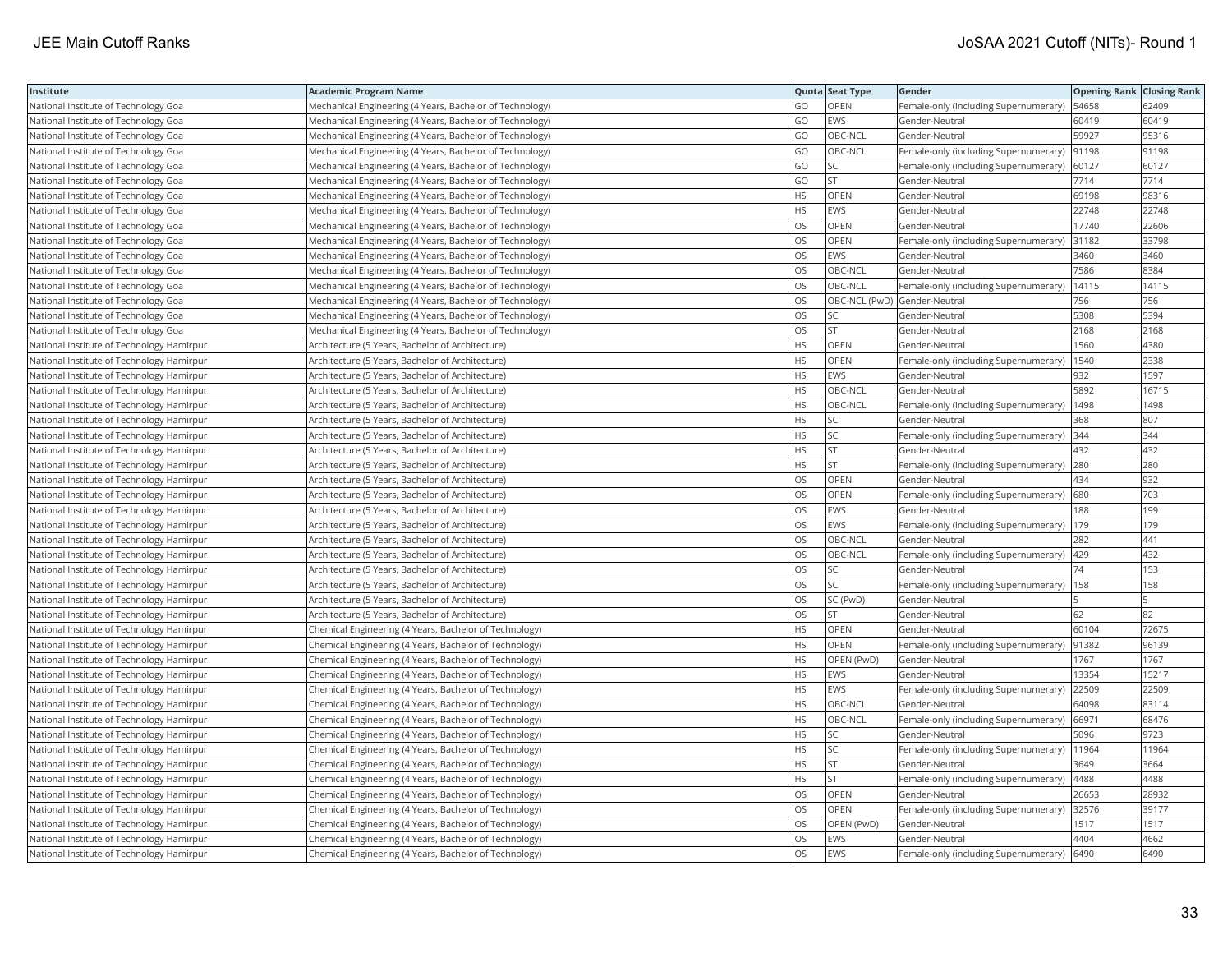| Institute                                 | <b>Academic Program Name</b>                                       |           | Quota Seat Type              | Gender                                       | <b>Opening Rank Closing Rank</b> |       |
|-------------------------------------------|--------------------------------------------------------------------|-----------|------------------------------|----------------------------------------------|----------------------------------|-------|
| National Institute of Technology Hamirpur | Chemical Engineering (4 Years, Bachelor of Technology)             | OS        | OBC-NCL                      | Gender-Neutral                               | 7590                             | 9599  |
| National Institute of Technology Hamirpur | Chemical Engineering (4 Years, Bachelor of Technology)             | OS        | OBC-NCL                      | Female-only (including Supernumerary)        | 14899                            | 15277 |
| National Institute of Technology Hamirpur | Chemical Engineering (4 Years, Bachelor of Technology)             | OS        | SC                           | Gender-Neutral                               | 5325                             | 6033  |
| National Institute of Technology Hamirpur | Chemical Engineering (4 Years, Bachelor of Technology)             | OS        | SC                           | Female-only (including Supernumerary)        | 6886                             | 6886  |
| National Institute of Technology Hamirpur | Chemical Engineering (4 Years, Bachelor of Technology)             | OS        | <b>ST</b>                    | Gender-Neutral                               | 2142                             | 2619  |
| National Institute of Technology Hamirpur | Civil Engineering (4 Years, Bachelor of Technology)                | HS        | OPEN                         | Gender-Neutral                               | 31332                            | 67415 |
| National Institute of Technology Hamirpur | Civil Engineering (4 Years, Bachelor of Technology)                | HS        | OPEN                         | Female-only (including Supernumerary)        | 60358                            | 89027 |
| National Institute of Technology Hamirpur | Civil Engineering (4 Years, Bachelor of Technology)                | <b>HS</b> | OPEN (PwD)                   | Female-only (including Supernumerary)        | 1368                             | 1368  |
| National Institute of Technology Hamirpur | Civil Engineering (4 Years, Bachelor of Technology)                | HS        | <b>EWS</b>                   | Gender-Neutral                               | 10312                            | 12820 |
| National Institute of Technology Hamirpur | Civil Engineering (4 Years, Bachelor of Technology)                | HS        | EWS                          | Female-only (including Supernumerary)        | 21652                            | 21652 |
| National Institute of Technology Hamirpur | Civil Engineering (4 Years, Bachelor of Technology)                | <b>HS</b> | OBC-NCL                      | Gender-Neutral                               | 39710                            | 63927 |
| National Institute of Technology Hamirpur | Civil Engineering (4 Years, Bachelor of Technology)                | HS        | OBC-NCL                      | Female-only (including Supernumerary)        | 58951                            | 66835 |
| National Institute of Technology Hamirpur | Civil Engineering (4 Years, Bachelor of Technology)                | HS        | <b>SC</b>                    | Gender-Neutral                               | 5107                             | 8361  |
| National Institute of Technology Hamirpur | Civil Engineering (4 Years, Bachelor of Technology)                | НS        | <b>SC</b>                    | Female-only (including Supernumerary) 6726   |                                  | 10939 |
| National Institute of Technology Hamirpur | Civil Engineering (4 Years, Bachelor of Technology)                | HS        | SC (PwD)                     | Gender-Neutral                               | 159                              | 159   |
| National Institute of Technology Hamirpur | Civil Engineering (4 Years, Bachelor of Technology)                | ٦S        | <b>ST</b>                    | Gender-Neutral                               | 1847                             | 2315  |
| National Institute of Technology Hamirpur | Civil Engineering (4 Years, Bachelor of Technology)                | <b>HS</b> | <b>ST</b>                    | Female-only (including Supernumerary)        | 4008                             | 4008  |
| National Institute of Technology Hamirpur | Civil Engineering (4 Years, Bachelor of Technology)                | OS        | OPEN                         | Gender-Neutral                               | 27748                            | 32076 |
| National Institute of Technology Hamirpur | Civil Engineering (4 Years, Bachelor of Technology)                | OS        | OPEN                         | Female-only (including Supernumerary)        | 29496                            | 40762 |
| National Institute of Technology Hamirpur | Civil Engineering (4 Years, Bachelor of Technology)                | <b>OS</b> | OPEN (PwD)                   | Gender-Neutral                               | 1219                             | 1219  |
| National Institute of Technology Hamirpur | Civil Engineering (4 Years, Bachelor of Technology)                | OS        | <b>EWS</b>                   | Gender-Neutral                               | 4829                             | 4926  |
| National Institute of Technology Hamirpur | Civil Engineering (4 Years, Bachelor of Technology)                | OS        | <b>EWS</b>                   | Female-only (including Supernumerary) 6976   |                                  | 6976  |
| National Institute of Technology Hamirpur | Civil Engineering (4 Years, Bachelor of Technology)                | OS        | EWS (PwD)                    | Gender-Neutral                               | 219                              | 219   |
| National Institute of Technology Hamirpur | Civil Engineering (4 Years, Bachelor of Technology)                | OS        | OBC-NCL                      | Gender-Neutral                               | 8954                             | 10218 |
| National Institute of Technology Hamirpur | Civil Engineering (4 Years, Bachelor of Technology)                | OS        | OBC-NCL                      | Female-only (including Supernumerary)        | 16138                            | 17177 |
| National Institute of Technology Hamirpur | Civil Engineering (4 Years, Bachelor of Technology)                | OS        | OBC-NCL (PwD) Gender-Neutral |                                              | 545                              | 545   |
| National Institute of Technology Hamirpur | Civil Engineering (4 Years, Bachelor of Technology)                | OS        | SC                           | Gender-Neutral                               | 4600                             | 5234  |
| National Institute of Technology Hamirpur | Civil Engineering (4 Years, Bachelor of Technology)                | OS        | SC                           | Female-only (including Supernumerary)        | 6605                             | 7100  |
| National Institute of Technology Hamirpur | Civil Engineering (4 Years, Bachelor of Technology)                | OS        | <b>ST</b>                    | Gender-Neutral                               | 1315                             | 1521  |
| National Institute of Technology Hamirpur | Civil Engineering (4 Years, Bachelor of Technology)                | OS        | <b>ST</b>                    | Female-only (including Supernumerary) 2507   |                                  | 2507  |
| National Institute of Technology Hamirpur | Computer Science and Engineering (4 Years, Bachelor of Technology) | HS        | OPEN                         | Gender-Neutral                               | 11171                            | 19928 |
| National Institute of Technology Hamirpur | Computer Science and Engineering (4 Years, Bachelor of Technology) | ΗS        | OPEN                         | Female-only (including Supernumerary)        | 12794                            | 31606 |
| National Institute of Technology Hamirpur | Computer Science and Engineering (4 Years, Bachelor of Technology) | ΗS        | OPEN (PwD)                   | Gender-Neutral                               | 666                              | 666   |
| National Institute of Technology Hamirpur | Computer Science and Engineering (4 Years, Bachelor of Technology) | HS        | <b>EWS</b>                   | Gender-Neutral                               | 3578                             | 4669  |
| National Institute of Technology Hamirpur | Computer Science and Engineering (4 Years, Bachelor of Technology) | HS        | EWS                          | Female-only (including Supernumerary)        | 6471                             | 6471  |
| National Institute of Technology Hamirpur | Computer Science and Engineering (4 Years, Bachelor of Technology) | <b>HS</b> | OBC-NCL                      | Gender-Neutral                               | 6814                             | 19969 |
| National Institute of Technology Hamirpur | Computer Science and Engineering (4 Years, Bachelor of Technology) | HS        | OBC-NCL                      | Female-only (including Supernumerary) 9624   |                                  | 13756 |
| National Institute of Technology Hamirpur | Computer Science and Engineering (4 Years, Bachelor of Technology) | HS        | <b>SC</b>                    | Gender-Neutral                               | 986                              | 2508  |
| National Institute of Technology Hamirpur | Computer Science and Engineering (4 Years, Bachelor of Technology) | HS        | SC                           | Female-only (including Supernumerary) 6191   |                                  | 7603  |
| National Institute of Technology Hamirpur | Computer Science and Engineering (4 Years, Bachelor of Technology) | HS        | <b>ST</b>                    | Gender-Neutral                               | 482                              | 1418  |
| National Institute of Technology Hamirpur | Computer Science and Engineering (4 Years, Bachelor of Technology) | HS        | <b>ST</b>                    | Female-only (including Supernumerary)        | 797                              | 797   |
| National Institute of Technology Hamirpur | Computer Science and Engineering (4 Years, Bachelor of Technology) | OS        | OPEN                         | Gender-Neutral                               | 874                              | 8881  |
| National Institute of Technology Hamirpur | Computer Science and Engineering (4 Years, Bachelor of Technology) | OS        | OPEN                         | Female-only (including Supernumerary)   5718 |                                  | 11516 |
| National Institute of Technology Hamirpur | Computer Science and Engineering (4 Years, Bachelor of Technology) | OS        | OPEN (PwD)                   | Gender-Neutral                               | 317                              | 317   |
| National Institute of Technology Hamirpur | Computer Science and Engineering (4 Years, Bachelor of Technology) | OS        | OPEN (PwD)                   | Female-only (including Supernumerary) 349    |                                  | 349   |
| National Institute of Technology Hamirpur | Computer Science and Engineering (4 Years, Bachelor of Technology) | OS        | EWS                          | Gender-Neutral                               | 1216                             | 1281  |
| National Institute of Technology Hamirpur | Computer Science and Engineering (4 Years, Bachelor of Technology) | OS        | <b>EWS</b>                   | Female-only (including Supernumerary) 2169   |                                  | 2169  |
| National Institute of Technology Hamirpur | Computer Science and Engineering (4 Years, Bachelor of Technology) | OS        | OBC-NCL                      | Gender-Neutral                               | 2181                             | 2948  |
| National Institute of Technology Hamirpur | Computer Science and Engineering (4 Years, Bachelor of Technology) | OS        | OBC-NCL                      | Female-only (including Supernumerary)        | 3050                             | 6525  |
| National Institute of Technology Hamirpur | Computer Science and Engineering (4 Years, Bachelor of Technology) | OS        | OBC-NCL (PwD) Gender-Neutral |                                              | 120                              | 120   |
| National Institute of Technology Hamirpur | Computer Science and Engineering (4 Years, Bachelor of Technology) | <b>OS</b> | <b>SC</b>                    | Gender-Neutral                               | 1703                             | 2186  |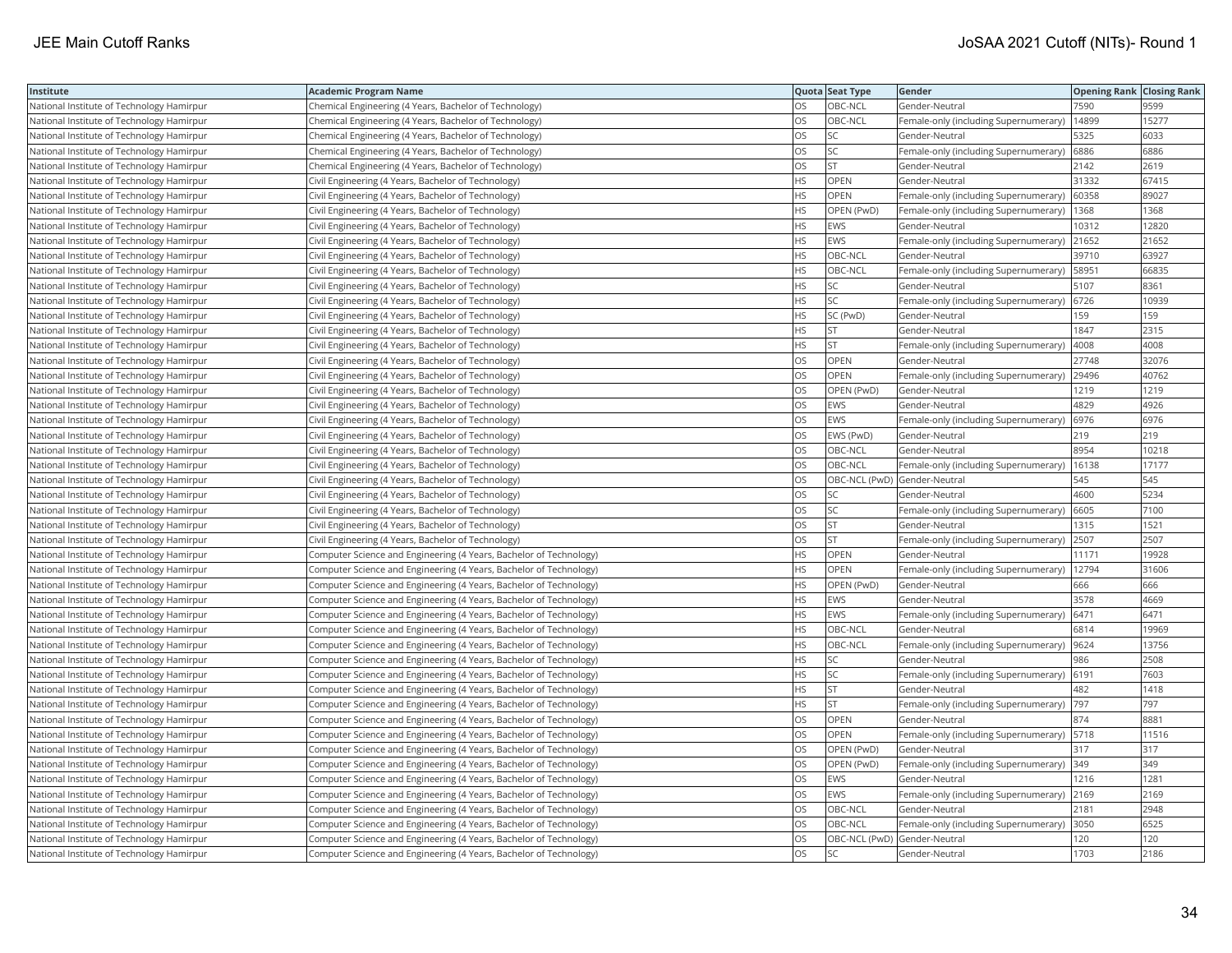| Institute                                 | <b>Academic Program Name</b>                                                                |           | Quota Seat Type              | Gender                                        | <b>Opening Rank Closing Rank</b> |       |
|-------------------------------------------|---------------------------------------------------------------------------------------------|-----------|------------------------------|-----------------------------------------------|----------------------------------|-------|
| National Institute of Technology Hamirpur | Computer Science and Engineering (4 Years, Bachelor of Technology)                          | OS        | SC                           | Female-only (including Supernumerary) 2819    |                                  | 2869  |
| National Institute of Technology Hamirpur | Computer Science and Engineering (4 Years, Bachelor of Technology)                          | OS        | <b>ST</b>                    | Gender-Neutral                                | 764                              | 868   |
| National Institute of Technology Hamirpur | Computer Science and Engineering (4 Years, Bachelor of Technology)                          | OS        | <b>ST</b>                    | Female-only (including Supernumerary) 812     |                                  | 812   |
| National Institute of Technology Hamirpur | Computer Science and Engineering (5 Years, Bachelor and Master of Technology (Dual Degree)) | HS        | OPEN                         | Gender-Neutral                                | 17065                            | 21948 |
| National Institute of Technology Hamirpur | Computer Science and Engineering (5 Years, Bachelor and Master of Technology (Dual Degree)) | HS        | OPEN                         | Female-only (including Supernumerary) 29531   |                                  | 29531 |
| National Institute of Technology Hamirpur | Computer Science and Engineering (5 Years, Bachelor and Master of Technology (Dual Degree)) | HS        | OPEN (PwD)                   | Gender-Neutral                                | 813                              | 813   |
| National Institute of Technology Hamirpur | Computer Science and Engineering (5 Years, Bachelor and Master of Technology (Dual Degree)) | HS        | <b>EWS</b>                   | Gender-Neutral                                | 5626                             | 5626  |
| National Institute of Technology Hamirpur | Computer Science and Engineering (5 Years, Bachelor and Master of Technology (Dual Degree)) | <b>HS</b> | OBC-NCL                      | Gender-Neutral                                | 7001                             | 22556 |
| National Institute of Technology Hamirpur | Computer Science and Engineering (5 Years, Bachelor and Master of Technology (Dual Degree)) | НS        | OBC-NCL                      | Female-only (including Supernumerary)         | 20445                            | 20445 |
| National Institute of Technology Hamirpur | Computer Science and Engineering (5 Years, Bachelor and Master of Technology (Dual Degree)) | HS        | SC                           | Gender-Neutral                                | 1415                             | 1415  |
| National Institute of Technology Hamirpur | Computer Science and Engineering (5 Years, Bachelor and Master of Technology (Dual Degree)) | <b>HS</b> | <b>SC</b>                    | Female-only (including Supernumerary)         | 7508                             | 7508  |
| National Institute of Technology Hamirpur | Computer Science and Engineering (5 Years, Bachelor and Master of Technology (Dual Degree)) | HS        | <b>ST</b>                    | Gender-Neutral                                | 2397                             | 2397  |
| National Institute of Technology Hamirpur | Computer Science and Engineering (5 Years, Bachelor and Master of Technology (Dual Degree)) | OS        | OPEN                         | Gender-Neutral                                | 8584                             | 9904  |
| National Institute of Technology Hamirpur | Computer Science and Engineering (5 Years, Bachelor and Master of Technology (Dual Degree)) | OS        | OPEN                         | Female-only (including Supernumerary)   15484 |                                  | 15484 |
| National Institute of Technology Hamirpur | Computer Science and Engineering (5 Years, Bachelor and Master of Technology (Dual Degree)) | OS        | <b>EWS</b>                   | Gender-Neutral                                | 1674                             | 1674  |
| National Institute of Technology Hamirpur | Computer Science and Engineering (5 Years, Bachelor and Master of Technology (Dual Degree)) | OS        | <b>EWS</b>                   | Female-only (including Supernumerary)         | 3640                             | 3640  |
| National Institute of Technology Hamirpur | Computer Science and Engineering (5 Years, Bachelor and Master of Technology (Dual Degree)) | OS        | OBC-NCL                      | Gender-Neutral                                | 3069                             | 3664  |
| National Institute of Technology Hamirpur | Computer Science and Engineering (5 Years, Bachelor and Master of Technology (Dual Degree)) | OS        | OBC-NCL                      | Female-only (including Supernumerary)         | 9438                             | 9438  |
| National Institute of Technology Hamirpur | Computer Science and Engineering (5 Years, Bachelor and Master of Technology (Dual Degree)) | OS        | <b>SC</b>                    | Gender-Neutral                                | 1781                             | 1964  |
| National Institute of Technology Hamirpur | Computer Science and Engineering (5 Years, Bachelor and Master of Technology (Dual Degree)) | <b>OS</b> | <b>ST</b>                    | Gender-Neutral                                | 1230                             | 1230  |
| National Institute of Technology Hamirpur | Electrical Engineering (4 Years, Bachelor of Technology)                                    | HS        | <b>OPEN</b>                  | Gender-Neutral                                | 26865                            | 47384 |
| National Institute of Technology Hamirpur | Electrical Engineering (4 Years, Bachelor of Technology)                                    | HS        | OPEN                         | Female-only (including Supernumerary)         | 40601                            | 83879 |
| National Institute of Technology Hamirpur | Electrical Engineering (4 Years, Bachelor of Technology)                                    | ΗS        | OPEN (PwD)                   | Gender-Neutral                                | 870                              | 870   |
| National Institute of Technology Hamirpur | Electrical Engineering (4 Years, Bachelor of Technology)                                    | HS        | <b>EWS</b>                   | Gender-Neutral                                | 7899                             | 10145 |
| National Institute of Technology Hamirpur | Electrical Engineering (4 Years, Bachelor of Technology)                                    | HS        | EWS                          | Female-only (including Supernumerary)         | 18227                            | 18227 |
| National Institute of Technology Hamirpur | Electrical Engineering (4 Years, Bachelor of Technology)                                    | HS        | OBC-NCL                      | Gender-Neutral                                | 39415                            | 59170 |
| National Institute of Technology Hamirpur | Electrical Engineering (4 Years, Bachelor of Technology)                                    | <b>HS</b> | OBC-NCL                      | Female-only (including Supernumerary)         | 40424                            | 48562 |
| National Institute of Technology Hamirpur | Electrical Engineering (4 Years, Bachelor of Technology)                                    | HS        | SC                           | Gender-Neutral                                | 4947                             | 7981  |
| National Institute of Technology Hamirpur | Electrical Engineering (4 Years, Bachelor of Technology)                                    | HS        | SC                           | Female-only (including Supernumerary)         | 9847                             | 10173 |
| National Institute of Technology Hamirpur | Electrical Engineering (4 Years, Bachelor of Technology)                                    | HS        | <b>ST</b>                    | Gender-Neutral                                | 1485                             | 3115  |
| National Institute of Technology Hamirpur | Electrical Engineering (4 Years, Bachelor of Technology)                                    | HS        | <b>ST</b>                    | Female-only (including Supernumerary)  7829   |                                  | 7829  |
| National Institute of Technology Hamirpur | Electrical Engineering (4 Years, Bachelor of Technology)                                    | OS        | OPEN                         | Gender-Neutral                                | 15155                            | 19947 |
| National Institute of Technology Hamirpur | Electrical Engineering (4 Years, Bachelor of Technology)                                    | OS        | OPEN                         | Female-only (including Supernumerary)         | 25083                            | 28464 |
| National Institute of Technology Hamirpur | Electrical Engineering (4 Years, Bachelor of Technology)                                    | OS        | OPEN (PwD)                   | Gender-Neutral                                | 867                              | 867   |
| National Institute of Technology Hamirpur | Electrical Engineering (4 Years, Bachelor of Technology)                                    | OS        | <b>EWS</b>                   | Gender-Neutral                                | 2875                             | 2899  |
| National Institute of Technology Hamirpur | Electrical Engineering (4 Years, Bachelor of Technology)                                    | OS        | <b>EWS</b>                   | Female-only (including Supernumerary)         | 4609                             | 4609  |
| National Institute of Technology Hamirpur | Electrical Engineering (4 Years, Bachelor of Technology)                                    | OS        | EWS (PwD)                    | Gender-Neutral                                | 202                              | 202   |
| National Institute of Technology Hamirpur | Electrical Engineering (4 Years, Bachelor of Technology)                                    | OS        | OBC-NCL                      | Gender-Neutral                                | 5817                             | 6688  |
| National Institute of Technology Hamirpur | Electrical Engineering (4 Years, Bachelor of Technology)                                    | OS        | OBC-NCL                      | Female-only (including Supernumerary)   12239 |                                  | 12992 |
| National Institute of Technology Hamirpur | Electrical Engineering (4 Years, Bachelor of Technology)                                    | OS        | OBC-NCL (PwD) Gender-Neutral |                                               | 508                              | 508   |
| National Institute of Technology Hamirpur | Electrical Engineering (4 Years, Bachelor of Technology)                                    | OS        | <b>SC</b>                    | Gender-Neutral                                | 3770                             | 4230  |
| National Institute of Technology Hamirpur | Electrical Engineering (4 Years, Bachelor of Technology)                                    | OS        | SC                           | Female-only (including Supernumerary)         | 5789                             | 5979  |
| National Institute of Technology Hamirpur | Electrical Engineering (4 Years, Bachelor of Technology)                                    | OS        | <b>ST</b>                    | Gender-Neutral                                | 1268                             | 1675  |
| National Institute of Technology Hamirpur | Electrical Engineering (4 Years, Bachelor of Technology)                                    | OS        | <b>ST</b>                    | Female-only (including Supernumerary)         | 2323                             | 2323  |
| National Institute of Technology Hamirpur | Electronics and Communication Engineering (4 Years, Bachelor of Technology)                 | HS        | OPEN                         | Gender-Neutral                                | 21594                            | 34017 |
| National Institute of Technology Hamirpur | Electronics and Communication Engineering (4 Years, Bachelor of Technology)                 | <b>HS</b> | <b>OPEN</b>                  | Female-only (including Supernumerary)         | 40614                            | 58933 |
| National Institute of Technology Hamirpur | Electronics and Communication Engineering (4 Years, Bachelor of Technology)                 | HS        | OPEN (PwD)                   | Gender-Neutral                                | 1348                             | 1348  |
| National Institute of Technology Hamirpur | Electronics and Communication Engineering (4 Years, Bachelor of Technology)                 | HS        | EWS                          | Gender-Neutral                                | 5274                             | 6565  |
| National Institute of Technology Hamirpur | Electronics and Communication Engineering (4 Years, Bachelor of Technology)                 | HS        | <b>EWS</b>                   | Female-only (including Supernumerary)   13490 |                                  | 13490 |
| National Institute of Technology Hamirpur | Electronics and Communication Engineering (4 Years, Bachelor of Technology)                 | HS        | OBC-NCL                      | Gender-Neutral                                | 21927                            | 39370 |
| National Institute of Technology Hamirpur | Electronics and Communication Engineering (4 Years, Bachelor of Technology)                 | <b>HS</b> | OBC-NCL                      | Female-only (including Supernumerary)         | 23633                            | 28364 |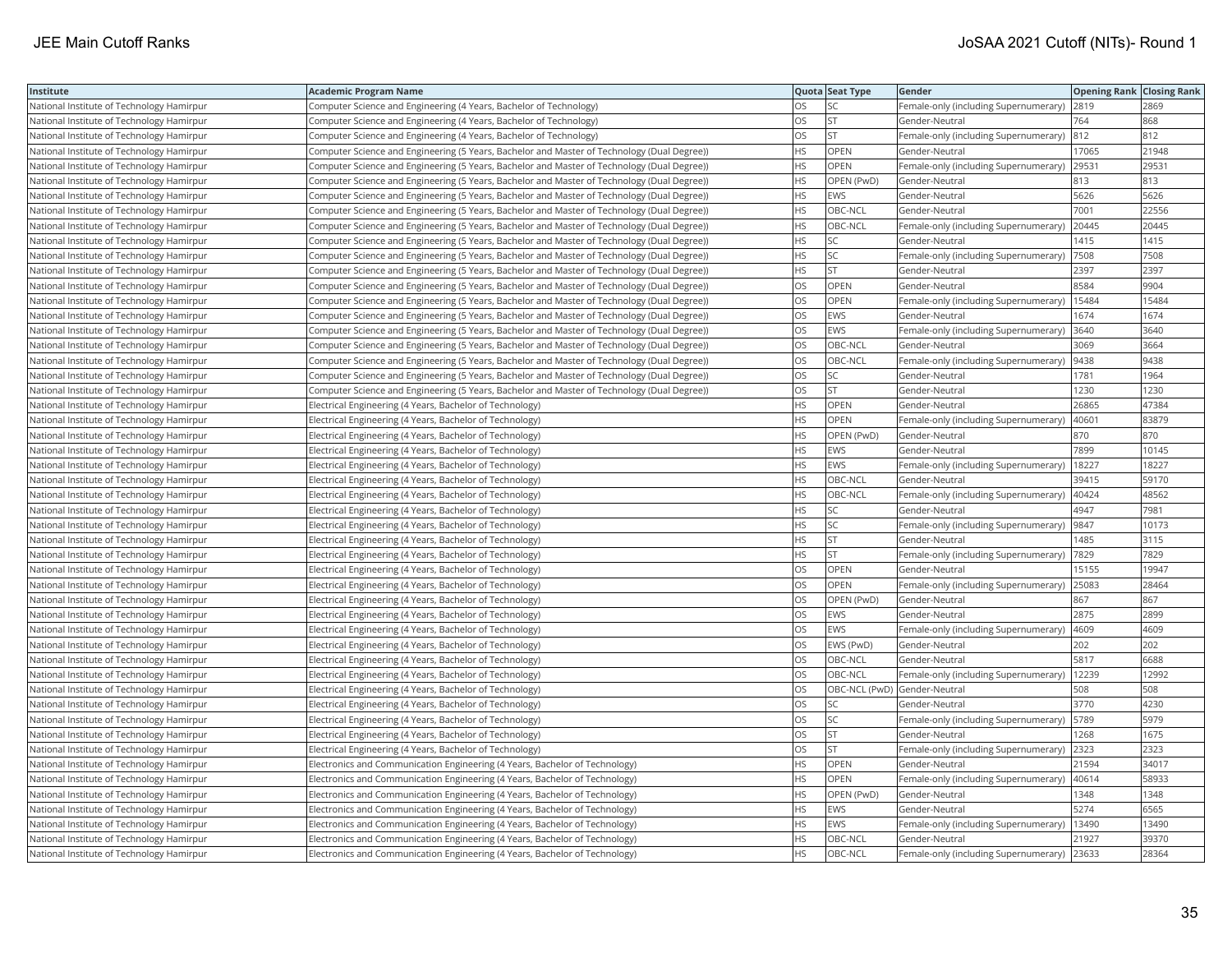| Institute                                 | Academic Program Name                                                                                 |           | Quota Seat Type | Gender                                                | <b>Opening Rank Closing Rank</b> |        |
|-------------------------------------------|-------------------------------------------------------------------------------------------------------|-----------|-----------------|-------------------------------------------------------|----------------------------------|--------|
| National Institute of Technology Hamirpur | Electronics and Communication Engineering (4 Years, Bachelor of Technology)                           | HS        | SC              | Gender-Neutral                                        | 4079                             | 5409   |
| National Institute of Technology Hamirpur | Electronics and Communication Engineering (4 Years, Bachelor of Technology)                           | HS.       | SC              | Female-only (including Supernumerary)                 | 7958                             | 10275  |
| National Institute of Technology Hamirpur | Electronics and Communication Engineering (4 Years, Bachelor of Technology)                           | HS        | <b>ST</b>       | Gender-Neutral                                        | 2188                             | 2669   |
| National Institute of Technology Hamirpur | Electronics and Communication Engineering (4 Years, Bachelor of Technology)                           | HS        | <b>ST</b>       | Female-only (including Supernumerary)                 | 2745                             | 2745   |
| National Institute of Technology Hamirpur | Electronics and Communication Engineering (4 Years, Bachelor of Technology)                           | OS        | <b>OPEN</b>     | Gender-Neutral                                        | 10127                            | 14260  |
| National Institute of Technology Hamirpur | Electronics and Communication Engineering (4 Years, Bachelor of Technology)                           | OS        | OPEN            | Female-only (including Supernumerary)                 | 17735                            | 20011  |
| National Institute of Technology Hamirpur | Electronics and Communication Engineering (4 Years, Bachelor of Technology)                           | OS        | OPEN (PwD)      | Female-only (including Supernumerary)                 | 1721                             | 1721   |
| National Institute of Technology Hamirpur | Electronics and Communication Engineering (4 Years, Bachelor of Technology)                           | OS        | EWS             | Gender-Neutral                                        | 1914                             | 2057   |
| National Institute of Technology Hamirpur | Electronics and Communication Engineering (4 Years, Bachelor of Technology)                           | OS        | EWS             | Female-only (including Supernumerary)                 | 3592                             | 3592   |
| National Institute of Technology Hamirpur | Electronics and Communication Engineering (4 Years, Bachelor of Technology)                           | OS        | OBC-NCL         | Gender-Neutral                                        | 3897                             | 5191   |
| National Institute of Technology Hamirpur | Electronics and Communication Engineering (4 Years, Bachelor of Technology)                           | <b>OS</b> | OBC-NCL         | Female-only (including Supernumerary)                 | 9092                             | 10057  |
| National Institute of Technology Hamirpur | Electronics and Communication Engineering (4 Years, Bachelor of Technology)                           | OS        | SC              | Gender-Neutral                                        | 2306                             | 3283   |
| National Institute of Technology Hamirpur | Electronics and Communication Engineering (4 Years, Bachelor of Technology)                           | OS        | SC              | Female-only (including Supernumerary) 3139            |                                  | 5128   |
| National Institute of Technology Hamirpur | Electronics and Communication Engineering (4 Years, Bachelor of Technology)                           | OS        | <b>ST</b>       | Gender-Neutral                                        | 1357                             | 1528   |
| National Institute of Technology Hamirpur | Electronics and Communication Engineering (4 Years, Bachelor of Technology)                           | OS.       | <b>ST</b>       | Female-only (including Supernumerary)                 | 1605                             | 1605   |
| National Institute of Technology Hamirpur | (Electronics and Communication Engineering (5 Years, Bachelor and Master of Technology (Dual Degree)) | HS.       | <b>OPEN</b>     | Gender-Neutral                                        | 36161                            | 40996  |
| National Institute of Technology Hamirpur | (Electronics and Communication Engineering (5 Years, Bachelor and Master of Technology (Dual Degree)) | HS        | OPEN            | Female-only (including Supernumerary)                 | 68626                            | 68626  |
| National Institute of Technology Hamirpur | (Electronics and Communication Engineering (5 Years, Bachelor and Master of Technology (Dual Degree)) | <b>HS</b> | EWS             | Gender-Neutral                                        | 6835                             | 6835   |
| National Institute of Technology Hamirpur | Electronics and Communication Engineering (5 Years, Bachelor and Master of Technology (Dual Degree))  | HS        | EWS             | Female-only (including Supernumerary)                 | 17350                            | 17350  |
| National Institute of Technology Hamirpur | (Electronics and Communication Engineering (5 Years, Bachelor and Master of Technology (Dual Degree)) | HS        | OBC-NCL         | Gender-Neutral                                        | 40405                            | 47921  |
| National Institute of Technology Hamirpur | (Electronics and Communication Engineering (5 Years, Bachelor and Master of Technology (Dual Degree)) | HS        | OBC-NCL         | Female-only (including Supernumerary)                 | 25380                            | 25380  |
| National Institute of Technology Hamirpur | (Electronics and Communication Engineering (5 Years, Bachelor and Master of Technology (Dual Degree)) | HS        | SC              | Gender-Neutral                                        | 5573                             | 5891   |
| National Institute of Technology Hamirpur | (Electronics and Communication Engineering (5 Years, Bachelor and Master of Technology (Dual Degree)) | HS        | <b>ST</b>       | Gender-Neutral                                        | 2895                             | 2895   |
| National Institute of Technology Hamirpur | (Electronics and Communication Engineering (5 Years, Bachelor and Master of Technology (Dual Degree)) | OS.       | <b>OPEN</b>     | Gender-Neutral                                        | 9920                             | 16018  |
| National Institute of Technology Hamirpur | (Electronics and Communication Engineering (5 Years, Bachelor and Master of Technology (Dual Degree)) | OS        | OPEN            | Female-only (including Supernumerary)                 | 24257                            | 24257  |
| National Institute of Technology Hamirpur | (Electronics and Communication Engineering (5 Years, Bachelor and Master of Technology (Dual Degree)) | OS        | <b>EWS</b>      | Gender-Neutral                                        | 2550                             | 2550   |
| National Institute of Technology Hamirpur | (Electronics and Communication Engineering (5 Years, Bachelor and Master of Technology (Dual Degree)) | OS        | OBC-NCL         | Gender-Neutral                                        | 5526                             | 5658   |
| National Institute of Technology Hamirpur | (Electronics and Communication Engineering (5 Years, Bachelor and Master of Technology (Dual Degree)) | OS        |                 | OBC-NCL (PwD)   Female-only (including Supernumerary) | 663                              | 663    |
| National Institute of Technology Hamirpur | (Electronics and Communication Engineering (5 Years, Bachelor and Master of Technology (Dual Degree)) | OS        | SC              | Gender-Neutral                                        | 2863                             | 2863   |
| National Institute of Technology Hamirpur | (Electronics and Communication Engineering (5 Years, Bachelor and Master of Technology (Dual Degree)) | OS        | SC              | Female-only (including Supernumerary)   5395          |                                  | 5395   |
| National Institute of Technology Hamirpur | (Electronics and Communication Engineering (5 Years, Bachelor and Master of Technology (Dual Degree)) | OS        | <b>ST</b>       | Gender-Neutral                                        | 1623                             | 1623   |
| National Institute of Technology Hamirpur | Engineering Physics (4 Years, Bachelor of Technology)                                                 | HS        | <b>OPEN</b>     | Gender-Neutral                                        | 40790                            | 71756  |
| National Institute of Technology Hamirpur | Engineering Physics (4 Years, Bachelor of Technology)                                                 | HS        | OPEN            | Female-only (including Supernumerary)                 | 98583                            | 106147 |
| National Institute of Technology Hamirpur | Engineering Physics (4 Years, Bachelor of Technology)                                                 | HS        | <b>EWS</b>      | Gender-Neutral                                        | 13884                            | 14403  |
| National Institute of Technology Hamirpur | Engineering Physics (4 Years, Bachelor of Technology)                                                 | HS        | EWS             | Female-only (including Supernumerary)                 | 33641                            | 33641  |
| National Institute of Technology Hamirpur | Engineering Physics (4 Years, Bachelor of Technology)                                                 | HS        | OBC-NCL         | Gender-Neutral                                        | 50110                            | 97672  |
| National Institute of Technology Hamirpur | Engineering Physics (4 Years, Bachelor of Technology)                                                 | HS        | OBC-NCL         | Female-only (including Supernumerary)                 | 96124                            | 96124  |
| National Institute of Technology Hamirpur | Engineering Physics (4 Years, Bachelor of Technology)                                                 | HS        | SC              | Gender-Neutral                                        | 9664                             | 10641  |
| National Institute of Technology Hamirpur | Engineering Physics (4 Years, Bachelor of Technology)                                                 | ΗS        | SC              | Female-only (including Supernumerary)                 | 13275                            | 13275  |
| National Institute of Technology Hamirpur | Engineering Physics (4 Years, Bachelor of Technology)                                                 | HS.       | <b>ST</b>       | Gender-Neutral                                        | 4850                             | 4850   |
| National Institute of Technology Hamirpur | Engineering Physics (4 Years, Bachelor of Technology)                                                 | OS        | OPEN            | Gender-Neutral                                        | 17967                            | 23610  |
| National Institute of Technology Hamirpur | Engineering Physics (4 Years, Bachelor of Technology)                                                 | OS        | OPEN            | Female-only (including Supernumerary)                 | 33041                            | 34928  |
| National Institute of Technology Hamirpur | Engineering Physics (4 Years, Bachelor of Technology)                                                 | OS        | EWS             | Gender-Neutral                                        | 4012                             | 4099   |
| National Institute of Technology Hamirpur | Engineering Physics (4 Years, Bachelor of Technology)                                                 | OS        | OBC-NCL         | Gender-Neutral                                        | 9861                             | 10558  |
| National Institute of Technology Hamirpur | Engineering Physics (4 Years, Bachelor of Technology)                                                 | OS        | OBC-NCL         | Female-only (including Supernumerary)                 | 14439                            | 16789  |
| National Institute of Technology Hamirpur | Engineering Physics (4 Years, Bachelor of Technology)                                                 | OS        | SC              | Gender-Neutral                                        | 5062                             | 5721   |
| National Institute of Technology Hamirpur | Engineering Physics (4 Years, Bachelor of Technology)                                                 | <b>OS</b> | <b>ST</b>       | Gender-Neutral                                        | 2390                             | 2844   |
| National Institute of Technology Hamirpur | Engineering Physics (4 Years, Bachelor of Technology)                                                 | OS        | <b>ST</b>       | Female-only (including Supernumerary)                 | 3558                             | 3558   |
| National Institute of Technology Hamirpur | Materials Science and Engineering (4 Years, Bachelor of Technology)                                   | HS        | OPEN            | Gender-Neutral                                        | 73022                            | 78848  |
| National Institute of Technology Hamirpur | Materials Science and Engineering (4 Years, Bachelor of Technology)                                   | <b>HS</b> | OPEN            | Female-only (including Supernumerary)                 | 106314                           | 106314 |
| National Institute of Technology Hamirpur | Materials Science and Engineering (4 Years, Bachelor of Technology)                                   | <b>HS</b> | <b>EWS</b>      | Gender-Neutral                                        | 13339                            | 13339  |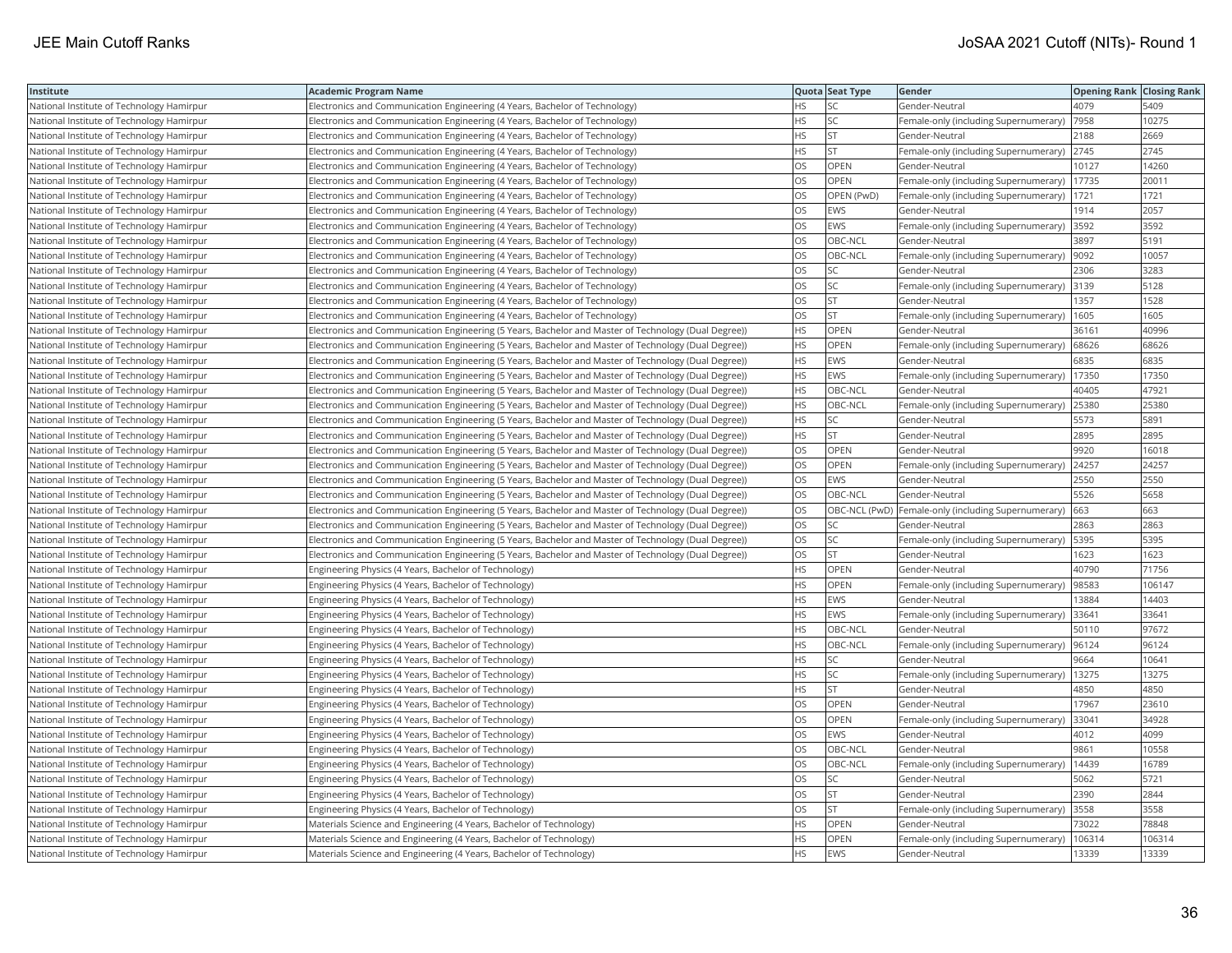| Institute                                 | <b>Academic Program Name</b>                                        |           | Quota Seat Type | Gender                                        | <b>Opening Rank Closing Rank</b> |        |
|-------------------------------------------|---------------------------------------------------------------------|-----------|-----------------|-----------------------------------------------|----------------------------------|--------|
| National Institute of Technology Hamirpur | Materials Science and Engineering (4 Years, Bachelor of Technology) | ΗS        | EWS             | Female-only (including Supernumerary)         | 29333                            | 29333  |
| National Institute of Technology Hamirpur | Materials Science and Engineering (4 Years, Bachelor of Technology) | HS        | OBC-NCL         | Gender-Neutral                                | 88976                            | 100283 |
| National Institute of Technology Hamirpur | Materials Science and Engineering (4 Years, Bachelor of Technology) | HS        | OBC-NCL         | Female-only (including Supernumerary)         | 83283                            | 83283  |
| National Institute of Technology Hamirpur | Materials Science and Engineering (4 Years, Bachelor of Technology) | HS        | SC              | Gender-Neutral                                | 8480                             | 11229  |
| National Institute of Technology Hamirpur | Materials Science and Engineering (4 Years, Bachelor of Technology) | <b>HS</b> | <b>ST</b>       | Gender-Neutral                                | 5048                             | 5048   |
| National Institute of Technology Hamirpur | Materials Science and Engineering (4 Years, Bachelor of Technology) | HS        | <b>ST</b>       | Female-only (including Supernumerary) 8251    |                                  | 8251   |
| National Institute of Technology Hamirpur | Materials Science and Engineering (4 Years, Bachelor of Technology) | OS        | OPEN            | Gender-Neutral                                | 29309                            | 35977  |
| National Institute of Technology Hamirpur | Materials Science and Engineering (4 Years, Bachelor of Technology) | OS        | OPEN            | Female-only (including Supernumerary)   40572 |                                  | 42106  |
| National Institute of Technology Hamirpur | Materials Science and Engineering (4 Years, Bachelor of Technology) | OS        | EWS             | Gender-Neutral                                | 5694                             | 5793   |
| National Institute of Technology Hamirpur | Materials Science and Engineering (4 Years, Bachelor of Technology) | OS        | OBC-NCL         | Gender-Neutral                                | 10444                            | 11170  |
| National Institute of Technology Hamirpur | Materials Science and Engineering (4 Years, Bachelor of Technology) | OS        | OBC-NCL         | Female-only (including Supernumerary)         | 18683                            | 18683  |
| National Institute of Technology Hamirpur | Materials Science and Engineering (4 Years, Bachelor of Technology) | OS        | <b>SC</b>       | Gender-Neutral                                | 6619                             | 6785   |
| National Institute of Technology Hamirpur | Materials Science and Engineering (4 Years, Bachelor of Technology) | OS        | <b>SC</b>       | Female-only (including Supernumerary)         | 7947                             | 7947   |
| National Institute of Technology Hamirpur | Materials Science and Engineering (4 Years, Bachelor of Technology) | OS        | <b>ST</b>       | Gender-Neutral                                | 2857                             | 2857   |
| National Institute of Technology Hamirpur | Mathematics and Computing (4 Years, Bachelor of Technology)         | HS        | OPEN            | Gender-Neutral                                | 23578                            | 36982  |
| National Institute of Technology Hamirpur | Mathematics and Computing (4 Years, Bachelor of Technology)         | ΗS        | OPEN            | Female-only (including Supernumerary) 33734   |                                  | 43170  |
| National Institute of Technology Hamirpur | Mathematics and Computing (4 Years, Bachelor of Technology)         | <b>HS</b> | <b>EWS</b>      | Gender-Neutral                                | 7143                             | 7302   |
| National Institute of Technology Hamirpur | Mathematics and Computing (4 Years, Bachelor of Technology)         | ΗS        | OBC-NCL         | Gender-Neutral                                | 33453                            | 61618  |
| National Institute of Technology Hamirpur | Mathematics and Computing (4 Years, Bachelor of Technology)         | HS        | OBC-NCL         | Female-only (including Supernumerary)   47299 |                                  | 47299  |
| National Institute of Technology Hamirpur | Mathematics and Computing (4 Years, Bachelor of Technology)         | <b>HS</b> | <b>SC</b>       | Gender-Neutral                                | 4419                             | 7677   |
| National Institute of Technology Hamirpur | Mathematics and Computing (4 Years, Bachelor of Technology)         | HS        | SC              | Female-only (including Supernumerary)         | 14392                            | 14392  |
| National Institute of Technology Hamirpur | Mathematics and Computing (4 Years, Bachelor of Technology)         | HS        | <b>ST</b>       | Gender-Neutral                                | 2050                             | 2050   |
| National Institute of Technology Hamirpur | Mathematics and Computing (4 Years, Bachelor of Technology)         | HS        | <b>ST</b>       | Female-only (including Supernumerary)   5990  |                                  | 5990   |
| National Institute of Technology Hamirpur | Mathematics and Computing (4 Years, Bachelor of Technology)         | OS        | OPEN            | Gender-Neutral                                | 8510                             | 12827  |
| National Institute of Technology Hamirpur | Mathematics and Computing (4 Years, Bachelor of Technology)         | OS        | <b>OPEN</b>     | Female-only (including Supernumerary)         | 13727                            | 2089   |
| National Institute of Technology Hamirpur | Mathematics and Computing (4 Years, Bachelor of Technology)         | OS        | OPEN (PwD)      | Gender-Neutral                                | 759                              | 759    |
| National Institute of Technology Hamirpur | Mathematics and Computing (4 Years, Bachelor of Technology)         | OS        | <b>EWS</b>      | Gender-Neutral                                | 1853                             | 1877   |
| National Institute of Technology Hamirpur | Mathematics and Computing (4 Years, Bachelor of Technology)         | OS        | <b>EWS</b>      | Female-only (including Supernumerary)         | 3957                             | 3957   |
| National Institute of Technology Hamirpur | Mathematics and Computing (4 Years, Bachelor of Technology)         | OS        | OBC-NCL         | Gender-Neutral                                | 3545                             | 4521   |
| National Institute of Technology Hamirpur | Mathematics and Computing (4 Years, Bachelor of Technology)         | OS        | OBC-NCL         | Female-only (including Supernumerary)  9726   |                                  | 9726   |
| National Institute of Technology Hamirpur | Mathematics and Computing (4 Years, Bachelor of Technology)         | OS        | SC              | Gender-Neutral                                | 2604                             | 3587   |
| National Institute of Technology Hamirpur | Mathematics and Computing (4 Years, Bachelor of Technology)         | OS        | SC              | Female-only (including Supernumerary)   5751  |                                  | 5751   |
| National Institute of Technology Hamirpur | Mathematics and Computing (4 Years, Bachelor of Technology)         | OS        | <b>ST</b>       | Gender-Neutral                                | 1317                             | 1424   |
| National Institute of Technology Hamirpur | Mechanical Engineering (4 Years, Bachelor of Technology)            | ΗS        | OPEN            | Gender-Neutral                                | 40443                            | 59370  |
| National Institute of Technology Hamirpur | Mechanical Engineering (4 Years, Bachelor of Technology)            | <b>HS</b> | <b>OPEN</b>     | Female-only (including Supernumerary)         | 87897                            | 98970  |
| National Institute of Technology Hamirpur | Mechanical Engineering (4 Years, Bachelor of Technology)            | НS        | OPEN (PwD)      | Gender-Neutral                                | 2656                             | 2656   |
| National Institute of Technology Hamirpur | Mechanical Engineering (4 Years, Bachelor of Technology)            | HS        | <b>EWS</b>      | Gender-Neutral                                | 9697                             | 11020  |
| National Institute of Technology Hamirpur | Mechanical Engineering (4 Years, Bachelor of Technology)            | <b>HS</b> | <b>EWS</b>      | Female-only (including Supernumerary)         | 22760                            | 22760  |
| National Institute of Technology Hamirpur | Mechanical Engineering (4 Years, Bachelor of Technology)            | HS        | OBC-NCL         | Gender-Neutral                                | 45255                            | 80728  |
| National Institute of Technology Hamirpur | Mechanical Engineering (4 Years, Bachelor of Technology)            | ΗS        | OBC-NCL         | Female-only (including Supernumerary)  75698  |                                  | 102926 |
| National Institute of Technology Hamirpur | Mechanical Engineering (4 Years, Bachelor of Technology)            | HS        | SC              | Gender-Neutral                                | 7862                             | 8574   |
| National Institute of Technology Hamirpur | Mechanical Engineering (4 Years, Bachelor of Technology)            | HS        | SC              | Female-only (including Supernumerary)         | 15141                            | 15730  |
| National Institute of Technology Hamirpur | Mechanical Engineering (4 Years, Bachelor of Technology)            | ΗS        | <b>ST</b>       | Gender-Neutral                                | 3655                             | 3814   |
| National Institute of Technology Hamirpur | Mechanical Engineering (4 Years, Bachelor of Technology)            | HS        | <b>ST</b>       | Female-only (including Supernumerary)         | 6676                             | 6676   |
| National Institute of Technology Hamirpur | Mechanical Engineering (4 Years, Bachelor of Technology)            | OS        | OPEN            | Gender-Neutral                                | 20037                            | 25037  |
| National Institute of Technology Hamirpur | Mechanical Engineering (4 Years, Bachelor of Technology)            | OS        | <b>OPEN</b>     | Female-only (including Supernumerary) 32155   |                                  | 37751  |
| National Institute of Technology Hamirpur | Mechanical Engineering (4 Years, Bachelor of Technology)            | OS        | OPEN (PwD)      | Gender-Neutral                                | 1603                             | 1603   |
| National Institute of Technology Hamirpur | Mechanical Engineering (4 Years, Bachelor of Technology)            | OS        | <b>EWS</b>      | Gender-Neutral                                | 3719                             | 3864   |
| National Institute of Technology Hamirpur | Mechanical Engineering (4 Years, Bachelor of Technology)            | OS        | <b>EWS</b>      | Female-only (including Supernumerary)   6222  |                                  | 6222   |
| National Institute of Technology Hamirpur | Mechanical Engineering (4 Years, Bachelor of Technology)            | OS        | OBC-NCL         | Gender-Neutral                                | 7727                             | 8575   |
| National Institute of Technology Hamirpur | Mechanical Engineering (4 Years, Bachelor of Technology)            | OS        | OBC-NCL         | Female-only (including Supernumerary)         | 15428                            | 15694  |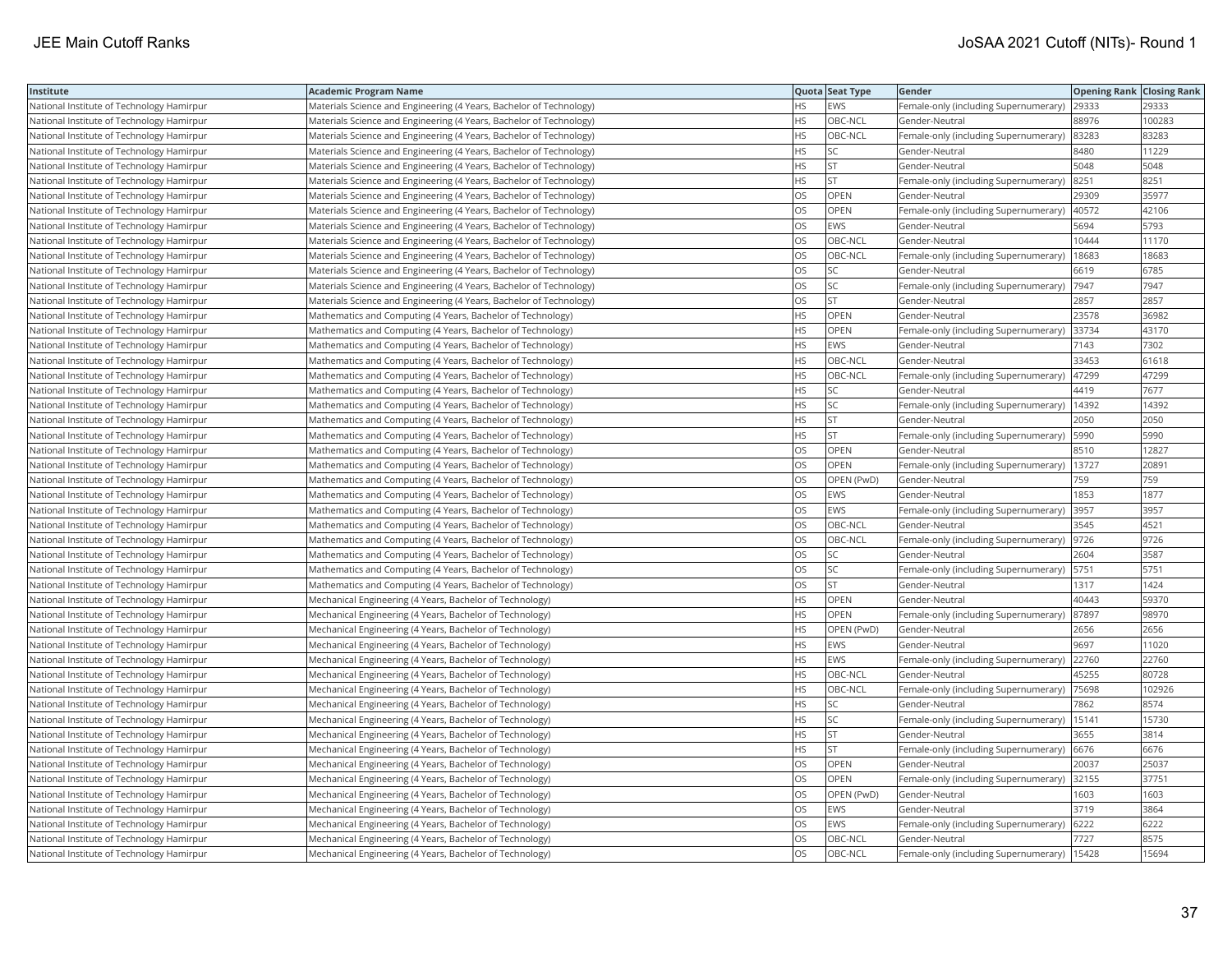| Institute                                             | Academic Program Name                                     |           | Quota Seat Type              | Gender                                        | <b>Opening Rank Closing Rank</b> |       |
|-------------------------------------------------------|-----------------------------------------------------------|-----------|------------------------------|-----------------------------------------------|----------------------------------|-------|
| National Institute of Technology Hamirpur             | Mechanical Engineering (4 Years, Bachelor of Technology)  | OS.       | OBC-NCL (PwD) Gender-Neutral |                                               | 598                              | 598   |
| National Institute of Technology Hamirpur             | Mechanical Engineering (4 Years, Bachelor of Technology)  | OS        | SC                           | Gender-Neutral                                | 4363                             | 5121  |
| National Institute of Technology Hamirpur             | Mechanical Engineering (4 Years, Bachelor of Technology)  | OS        | SC.                          | Female-only (including Supernumerary) 6171    |                                  | 6976  |
| National Institute of Technology Hamirpur             | Mechanical Engineering (4 Years, Bachelor of Technology)  | OS        | <b>ST</b>                    | Gender-Neutral                                | 2005                             | 2048  |
| National Institute of Technology Hamirpur             | Mechanical Engineering (4 Years, Bachelor of Technology)  | OS        | <b>ST</b>                    | Female-only (including Supernumerary)         | 2938                             | 2938  |
| National Institute of Technology Karnataka, Surathkal | Artificial Intelligence (4 Years, Bachelor of Technology) | HS        | OPEN                         | Gender-Neutral                                | 3045                             | 3783  |
| National Institute of Technology Karnataka, Surathkal | Artificial Intelligence (4 Years, Bachelor of Technology) | HS        | <b>OPEN</b>                  | Female-only (including Supernumerary)  4268   |                                  | 4268  |
| National Institute of Technology Karnataka, Surathkal | Artificial Intelligence (4 Years, Bachelor of Technology) | HS        | OPEN (PwD)                   | Gender-Neutral                                | 212                              | 212   |
| National Institute of Technology Karnataka, Surathkal | Artificial Intelligence (4 Years, Bachelor of Technology) | HS.       | <b>EWS</b>                   | Gender-Neutral                                | 1144                             | 1364  |
| National Institute of Technology Karnataka, Surathkal | Artificial Intelligence (4 Years, Bachelor of Technology) | HS.       | EWS                          | Female-only (including Supernumerary)         | 7799                             | 7799  |
| National Institute of Technology Karnataka, Surathkal | Artificial Intelligence (4 Years, Bachelor of Technology) | HS        | OBC-NCL                      | Gender-Neutral                                | 1687                             | 2910  |
| National Institute of Technology Karnataka, Surathkal | Artificial Intelligence (4 Years, Bachelor of Technology) | HS.       | OBC-NCL                      | Female-only (including Supernumerary)         | 3819                             | 3819  |
| National Institute of Technology Karnataka, Surathkal | Artificial Intelligence (4 Years, Bachelor of Technology) | HS.       | <b>SC</b>                    | Gender-Neutral                                | 2040                             | 2094  |
| National Institute of Technology Karnataka, Surathkal | Artificial Intelligence (4 Years, Bachelor of Technology) | HS        | SC                           | Female-only (including Supernumerary) 2507    |                                  | 2507  |
| National Institute of Technology Karnataka, Surathkal | Artificial Intelligence (4 Years, Bachelor of Technology) | ΗS        | <b>ST</b>                    | Gender-Neutral                                | 327                              | 327   |
| National Institute of Technology Karnataka, Surathkal | Artificial Intelligence (4 Years, Bachelor of Technology) | OS        | OPEN                         | Gender-Neutral                                | 736                              | 1680  |
| National Institute of Technology Karnataka, Surathkal | Artificial Intelligence (4 Years, Bachelor of Technology) | OS        | OPEN                         | Female-only (including Supernumerary)         | 2022                             | 2647  |
| National Institute of Technology Karnataka, Surathkal | Artificial Intelligence (4 Years, Bachelor of Technology) | <b>OS</b> | <b>EWS</b>                   | Gender-Neutral                                | 250                              | 250   |
| National Institute of Technology Karnataka, Surathkal | Artificial Intelligence (4 Years, Bachelor of Technology) | OS        | OBC-NCL                      | Gender-Neutral                                | 343                              | 681   |
| National Institute of Technology Karnataka, Surathkal | Artificial Intelligence (4 Years, Bachelor of Technology) | <b>OS</b> | OBC-NCL                      | Female-only (including Supernumerary)         | 2254                             | 2254  |
| National Institute of Technology Karnataka, Surathkal | Artificial Intelligence (4 Years, Bachelor of Technology) | OS        | OBC-NCL (PwD) Gender-Neutral |                                               | 19                               | 19    |
| National Institute of Technology Karnataka, Surathkal | Artificial Intelligence (4 Years, Bachelor of Technology) | OS        | SC.                          | Gender-Neutral                                | 582                              | 989   |
| National Institute of Technology Karnataka, Surathkal | Artificial Intelligence (4 Years, Bachelor of Technology) | OS        | <b>ST</b>                    | Gender-Neutral                                | 203                              | 203   |
| National Institute of Technology Karnataka, Surathkal | Artificial Intelligence (4 Years, Bachelor of Technology) | OS        | <b>ST</b>                    | Female-only (including Supernumerary)         | 518                              | 518   |
| National Institute of Technology Karnataka, Surathkal | Chemical Engineering (4 Years, Bachelor of Technology)    | HS        | OPEN                         | Gender-Neutral                                | 12442                            | 13802 |
| National Institute of Technology Karnataka, Surathkal | Chemical Engineering (4 Years, Bachelor of Technology)    | HS        | OPEN                         | Female-only (including Supernumerary)         | 17427                            | 18044 |
| National Institute of Technology Karnataka, Surathkal | Chemical Engineering (4 Years, Bachelor of Technology)    | ΗS        | OPEN (PwD)                   | Gender-Neutral                                | 911                              | 911   |
| National Institute of Technology Karnataka, Surathkal | Chemical Engineering (4 Years, Bachelor of Technology)    | <b>HS</b> | <b>EWS</b>                   | Gender-Neutral                                | 3014                             | 3038  |
| National Institute of Technology Karnataka, Surathkal | Chemical Engineering (4 Years, Bachelor of Technology)    | HS        | EWS                          | Female-only (including Supernumerary)         | 8159                             | 8159  |
| National Institute of Technology Karnataka, Surathkal | Chemical Engineering (4 Years, Bachelor of Technology)    | ΗS        | OBC-NCL                      | Gender-Neutral                                | 4781                             | 7173  |
| National Institute of Technology Karnataka, Surathkal | Chemical Engineering (4 Years, Bachelor of Technology)    | HS        | OBC-NCL                      | Female-only (including Supernumerary)   10410 |                                  | 11140 |
| National Institute of Technology Karnataka, Surathkal | Chemical Engineering (4 Years, Bachelor of Technology)    | НS        | OBC-NCL (PwD) Gender-Neutral |                                               | 514                              | 514   |
| National Institute of Technology Karnataka, Surathkal | Chemical Engineering (4 Years, Bachelor of Technology)    | HS        | SC                           | Gender-Neutral                                | 3007                             | 3931  |
| National Institute of Technology Karnataka, Surathkal | Chemical Engineering (4 Years, Bachelor of Technology)    | HS        | SC                           | Female-only (including Supernumerary)         | 3409                             | 3409  |
| National Institute of Technology Karnataka, Surathkal | Chemical Engineering (4 Years, Bachelor of Technology)    | HS        | <b>ST</b>                    | Gender-Neutral                                | 855                              | 1011  |
| National Institute of Technology Karnataka, Surathkal | Chemical Engineering (4 Years, Bachelor of Technology)    | OS        | OPEN                         | Gender-Neutral                                | 10601                            | 12472 |
| National Institute of Technology Karnataka, Surathkal | Chemical Engineering (4 Years, Bachelor of Technology)    | OS        | <b>OPEN</b>                  | Female-only (including Supernumerary)         | 18555                            | 18836 |
| National Institute of Technology Karnataka, Surathkal | Chemical Engineering (4 Years, Bachelor of Technology)    | OS        | OPEN (PwD)                   | Female-only (including Supernumerary)   1798  |                                  | 1798  |
| National Institute of Technology Karnataka, Surathkal | Chemical Engineering (4 Years, Bachelor of Technology)    | OS        | EWS                          | Gender-Neutral                                | 1931                             | 2089  |
| National Institute of Technology Karnataka, Surathkal | Chemical Engineering (4 Years, Bachelor of Technology)    | <b>OS</b> | OBC-NCL                      | Gender-Neutral                                | 4388                             | 5145  |
| National Institute of Technology Karnataka, Surathkal | Chemical Engineering (4 Years, Bachelor of Technology)    | OS        | OBC-NCL                      | Female-only (including Supernumerary)         | 9195                             | 9195  |
| National Institute of Technology Karnataka, Surathkal | Chemical Engineering (4 Years, Bachelor of Technology)    | OS        | SC                           | Gender-Neutral                                | 590                              | 2662  |
| National Institute of Technology Karnataka, Surathkal | Chemical Engineering (4 Years, Bachelor of Technology)    | <b>OS</b> | <b>SC</b>                    | Female-only (including Supernumerary)         | 4053                             | 4053  |
| National Institute of Technology Karnataka, Surathkal | Chemical Engineering (4 Years, Bachelor of Technology)    | OS        | lst                          | Gender-Neutral                                | 843                              | 843   |
| National Institute of Technology Karnataka, Surathkal | Chemical Engineering (4 Years, Bachelor of Technology)    | OS        | <b>ST</b>                    | Female-only (including Supernumerary)   1356  |                                  | 1356  |
| National Institute of Technology Karnataka, Surathkal | Civil Engineering (4 Years, Bachelor of Technology)       | HS        | OPEN                         | Gender-Neutral                                | 12382                            | 23143 |
| National Institute of Technology Karnataka, Surathkal | Civil Engineering (4 Years, Bachelor of Technology)       | HS.       | <b>OPEN</b>                  | Female-only (including Supernumerary)         | 19077                            | 25292 |
| National Institute of Technology Karnataka, Surathkal | Civil Engineering (4 Years, Bachelor of Technology)       | HS        | OPEN (PwD)                   | Gender-Neutral                                | 686                              | 686   |
| National Institute of Technology Karnataka, Surathkal | Civil Engineering (4 Years, Bachelor of Technology)       | HS.       | EWS                          | Gender-Neutral                                | 4072                             | 4418  |
| National Institute of Technology Karnataka, Surathkal | Civil Engineering (4 Years, Bachelor of Technology)       | HS        | EWS                          | Female-only (including Supernumerary)         | 8026                             | 8026  |
| National Institute of Technology Karnataka, Surathkal | Civil Engineering (4 Years, Bachelor of Technology)       | <b>HS</b> | EWS (PwD)                    | Gender-Neutral                                | 190                              | 190   |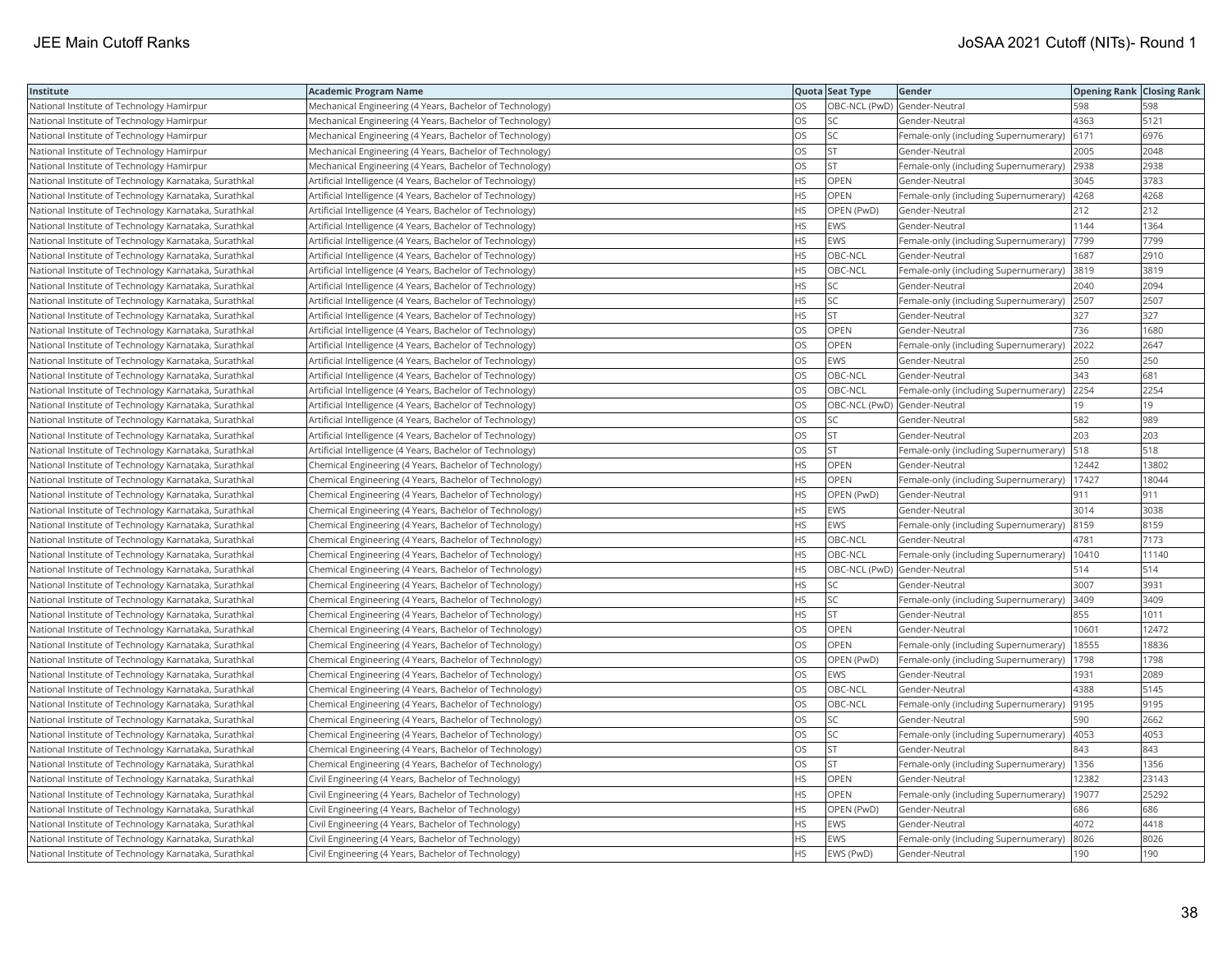| Institute                                             | <b>Academic Program Name</b>                                             |           | Quota Seat Type              | Gender                                                   | <b>Opening Rank Closing Rank</b> |       |
|-------------------------------------------------------|--------------------------------------------------------------------------|-----------|------------------------------|----------------------------------------------------------|----------------------------------|-------|
| National Institute of Technology Karnataka, Surathkal | Civil Engineering (4 Years, Bachelor of Technology)                      | <b>HS</b> | OBC-NCL                      | Gender-Neutral                                           | 6856                             | 8413  |
| National Institute of Technology Karnataka, Surathkal | Civil Engineering (4 Years, Bachelor of Technology)                      | HS        | OBC-NCL                      | Female-only (including Supernumerary)                    | 11805                            | 14412 |
| National Institute of Technology Karnataka, Surathkal | Civil Engineering (4 Years, Bachelor of Technology)                      | <b>HS</b> | OBC-NCL (PwD) Gender-Neutral |                                                          | 604                              | 604   |
| National Institute of Technology Karnataka, Surathkal | Civil Engineering (4 Years, Bachelor of Technology)                      | <b>HS</b> | <b>SC</b>                    | Gender-Neutral                                           | 3356                             | 5953  |
| National Institute of Technology Karnataka, Surathkal | Civil Engineering (4 Years, Bachelor of Technology)                      | <b>HS</b> | <b>SC</b>                    | Female-only (including Supernumerary)                    | 5630                             | 5637  |
| National Institute of Technology Karnataka, Surathkal | Civil Engineering (4 Years, Bachelor of Technology)                      | <b>HS</b> | <b>ST</b>                    | Gender-Neutral                                           | 851                              | 2001  |
| National Institute of Technology Karnataka, Surathkal | Civil Engineering (4 Years, Bachelor of Technology)                      | HS        | <b>ST</b>                    | Female-only (including Supernumerary)                    | 896                              | 896   |
| National Institute of Technology Karnataka, Surathkal | Civil Engineering (4 Years, Bachelor of Technology)                      | OS        | OPEN                         | Gender-Neutral                                           | 9504                             | 15587 |
| National Institute of Technology Karnataka, Surathkal | Civil Engineering (4 Years, Bachelor of Technology)                      | OS.       | OPEN                         | Female-only (including Supernumerary)                    | 9202                             | 24378 |
| National Institute of Technology Karnataka, Surathkal | Civil Engineering (4 Years, Bachelor of Technology)                      | OS        | OPEN (PwD)                   | Gender-Neutral                                           | 354                              | 354   |
| National Institute of Technology Karnataka, Surathkal | Civil Engineering (4 Years, Bachelor of Technology)                      | OS        | <b>EWS</b>                   | Gender-Neutral                                           | 2231                             | 2690  |
| National Institute of Technology Karnataka, Surathkal | Civil Engineering (4 Years, Bachelor of Technology)                      | <b>OS</b> | <b>EWS</b>                   | Female-only (including Supernumerary)                    | 4074                             | 4074  |
| National Institute of Technology Karnataka, Surathkal | Civil Engineering (4 Years, Bachelor of Technology)                      | <b>OS</b> | OBC-NCL                      | Gender-Neutral                                           | 4378                             | 5965  |
| National Institute of Technology Karnataka, Surathkal | Civil Engineering (4 Years, Bachelor of Technology)                      | OS        | OBC-NCL                      | Female-only (including Supernumerary)                    | 9699                             | 10408 |
| National Institute of Technology Karnataka, Surathkal | Civil Engineering (4 Years, Bachelor of Technology)                      | OS        |                              | OBC-NCL (PwD) Female-only (including Supernumerary)  408 |                                  | 408   |
| National Institute of Technology Karnataka, Surathkal | Civil Engineering (4 Years, Bachelor of Technology)                      | OS        | SC                           | Gender-Neutral                                           | 1757                             | 2626  |
| National Institute of Technology Karnataka, Surathkal | Civil Engineering (4 Years, Bachelor of Technology)                      | OS        | <b>SC</b>                    | Female-only (including Supernumerary)                    | 3555                             | 3555  |
| National Institute of Technology Karnataka, Surathkal | Civil Engineering (4 Years, Bachelor of Technology)                      | OS        | <b>ST</b>                    | Gender-Neutral                                           | 402                              | 506   |
| National Institute of Technology Karnataka, Surathkal | Civil Engineering (4 Years, Bachelor of Technology)                      | OS        | <b>ST</b>                    | Female-only (including Supernumerary)                    | 471                              | 471   |
| National Institute of Technology Karnataka, Surathkal | Computer Science and Engineering (4 Years, Bachelor of Technology)       | <b>HS</b> | OPEN                         | Gender-Neutral                                           | 164                              | 2734  |
| National Institute of Technology Karnataka, Surathkal | Computer Science and Engineering (4 Years, Bachelor of Technology)       | <b>HS</b> | <b>OPEN</b>                  | Female-only (including Supernumerary)                    | 3605                             | 4247  |
| National Institute of Technology Karnataka, Surathkal | Computer Science and Engineering (4 Years, Bachelor of Technology)       | <b>HS</b> | OPEN (PwD)                   | Female-only (including Supernumerary)   1021             |                                  | 1021  |
| National Institute of Technology Karnataka, Surathkal | Computer Science and Engineering (4 Years, Bachelor of Technology)       | <b>HS</b> | <b>EWS</b>                   | Gender-Neutral                                           | 404                              | 837   |
| National Institute of Technology Karnataka, Surathkal | Computer Science and Engineering (4 Years, Bachelor of Technology)       | <b>HS</b> | <b>EWS</b>                   | Female-only (including Supernumerary)   1398             |                                  | 1398  |
| National Institute of Technology Karnataka, Surathkal | Computer Science and Engineering (4 Years, Bachelor of Technology)       | HS        | OBC-NCL                      | Gender-Neutral                                           | 604                              | 1418  |
| National Institute of Technology Karnataka, Surathkal | Computer Science and Engineering (4 Years, Bachelor of Technology)       | <b>HS</b> | OBC-NCL                      | Female-only (including Supernumerary)                    | 2291                             | 3790  |
| National Institute of Technology Karnataka, Surathkal | Computer Science and Engineering (4 Years, Bachelor of Technology)       | <b>HS</b> | OBC-NCL (PwD) Gender-Neutral |                                                          | 129                              | 129   |
| National Institute of Technology Karnataka, Surathkal | Computer Science and Engineering (4 Years, Bachelor of Technology)       | <b>HS</b> | lsc                          | Gender-Neutral                                           | 147                              | 796   |
| National Institute of Technology Karnataka, Surathkal | Computer Science and Engineering (4 Years, Bachelor of Technology)       | HS        | <b>SC</b>                    | Female-only (including Supernumerary)                    | 991                              | 2026  |
| National Institute of Technology Karnataka, Surathkal | Computer Science and Engineering (4 Years, Bachelor of Technology)       | <b>HS</b> | <b>ST</b>                    | Gender-Neutral                                           | 66                               | 264   |
| National Institute of Technology Karnataka, Surathkal | Computer Science and Engineering (4 Years, Bachelor of Technology)       | <b>HS</b> | <b>ST</b>                    | Female-only (including Supernumerary) 261                |                                  | 261   |
| National Institute of Technology Karnataka, Surathkal | Computer Science and Engineering (4 Years, Bachelor of Technology)       | OS        | <b>OPEN</b>                  | Gender-Neutral                                           | 34                               | 618   |
| National Institute of Technology Karnataka, Surathkal | Computer Science and Engineering (4 Years, Bachelor of Technology)       | OS        | OPEN                         | Female-only (including Supernumerary)                    | 292                              | 1045  |
| National Institute of Technology Karnataka, Surathkal | Computer Science and Engineering (4 Years, Bachelor of Technology)       | OS        | OPEN (PwD)                   | Gender-Neutral                                           | 39                               | 39    |
| National Institute of Technology Karnataka, Surathkal | Computer Science and Engineering (4 Years, Bachelor of Technology)       | <b>OS</b> | <b>EWS</b>                   | Gender-Neutral                                           | 103                              | 135   |
| National Institute of Technology Karnataka, Surathkal | Computer Science and Engineering (4 Years, Bachelor of Technology)       | OS        | <b>EWS</b>                   | Female-only (including Supernumerary)                    | 300                              | 300   |
| National Institute of Technology Karnataka, Surathkal | Computer Science and Engineering (4 Years, Bachelor of Technology)       | <b>OS</b> | EWS (PwD)                    | Gender-Neutral                                           |                                  |       |
| National Institute of Technology Karnataka, Surathkal | Computer Science and Engineering (4 Years, Bachelor of Technology)       | OS        | OBC-NCL                      | Gender-Neutral                                           | 176                              | 296   |
| National Institute of Technology Karnataka, Surathkal | Computer Science and Engineering (4 Years, Bachelor of Technology)       | OS        | OBC-NCL                      | Female-only (including Supernumerary) 361                |                                  | 524   |
| National Institute of Technology Karnataka, Surathkal | Computer Science and Engineering (4 Years, Bachelor of Technology)       | <b>OS</b> |                              | OBC-NCL (PwD)   Female-only (including Supernumerary)    | 176                              | 76    |
| National Institute of Technology Karnataka, Surathkal | Computer Science and Engineering (4 Years, Bachelor of Technology)       | <b>OS</b> | <b>SC</b>                    | Gender-Neutral                                           | 68                               | 190   |
| National Institute of Technology Karnataka, Surathkal | Computer Science and Engineering (4 Years, Bachelor of Technology)       | OS        | <b>SC</b>                    | Female-only (including Supernumerary) 302                |                                  | 302   |
| National Institute of Technology Karnataka, Surathkal | Computer Science and Engineering (4 Years, Bachelor of Technology)       | OS        | SC (PwD)                     | Gender-Neutral                                           |                                  |       |
| National Institute of Technology Karnataka, Surathkal | Computer Science and Engineering (4 Years, Bachelor of Technology)       | OS        | <b>ST</b>                    | Gender-Neutral                                           | 13                               | 65    |
| National Institute of Technology Karnataka, Surathkal | Computer Science and Engineering (4 Years, Bachelor of Technology)       | OS        | <b>ST</b>                    | Female-only (including Supernumerary)                    | 163                              | 163   |
| National Institute of Technology Karnataka, Surathkal | Electrical and Electronics Engineering (4 Years, Bachelor of Technology) | <b>HS</b> | OPEN                         | Gender-Neutral                                           | 5003                             | 6981  |
| National Institute of Technology Karnataka, Surathkal | Electrical and Electronics Engineering (4 Years, Bachelor of Technology) | <b>HS</b> | <b>OPEN</b>                  | Female-only (including Supernumerary)                    | 10040                            | 11279 |
| National Institute of Technology Karnataka, Surathkal | Electrical and Electronics Engineering (4 Years, Bachelor of Technology) | HS        | OPEN (PwD)                   | Female-only (including Supernumerary)                    | 1271                             | 1271  |
| National Institute of Technology Karnataka, Surathkal | Electrical and Electronics Engineering (4 Years, Bachelor of Technology) | <b>HS</b> | <b>EWS</b>                   | Gender-Neutral                                           | 2249                             | 2667  |
| National Institute of Technology Karnataka, Surathkal | Electrical and Electronics Engineering (4 Years, Bachelor of Technology) | HS        | <b>EWS</b>                   | Female-only (including Supernumerary)                    | 6287                             | 6287  |
| National Institute of Technology Karnataka, Surathkal | Electrical and Electronics Engineering (4 Years, Bachelor of Technology) | <b>HS</b> | <b>OBC-NCL</b>               | Gender-Neutral                                           | 3675                             | 4061  |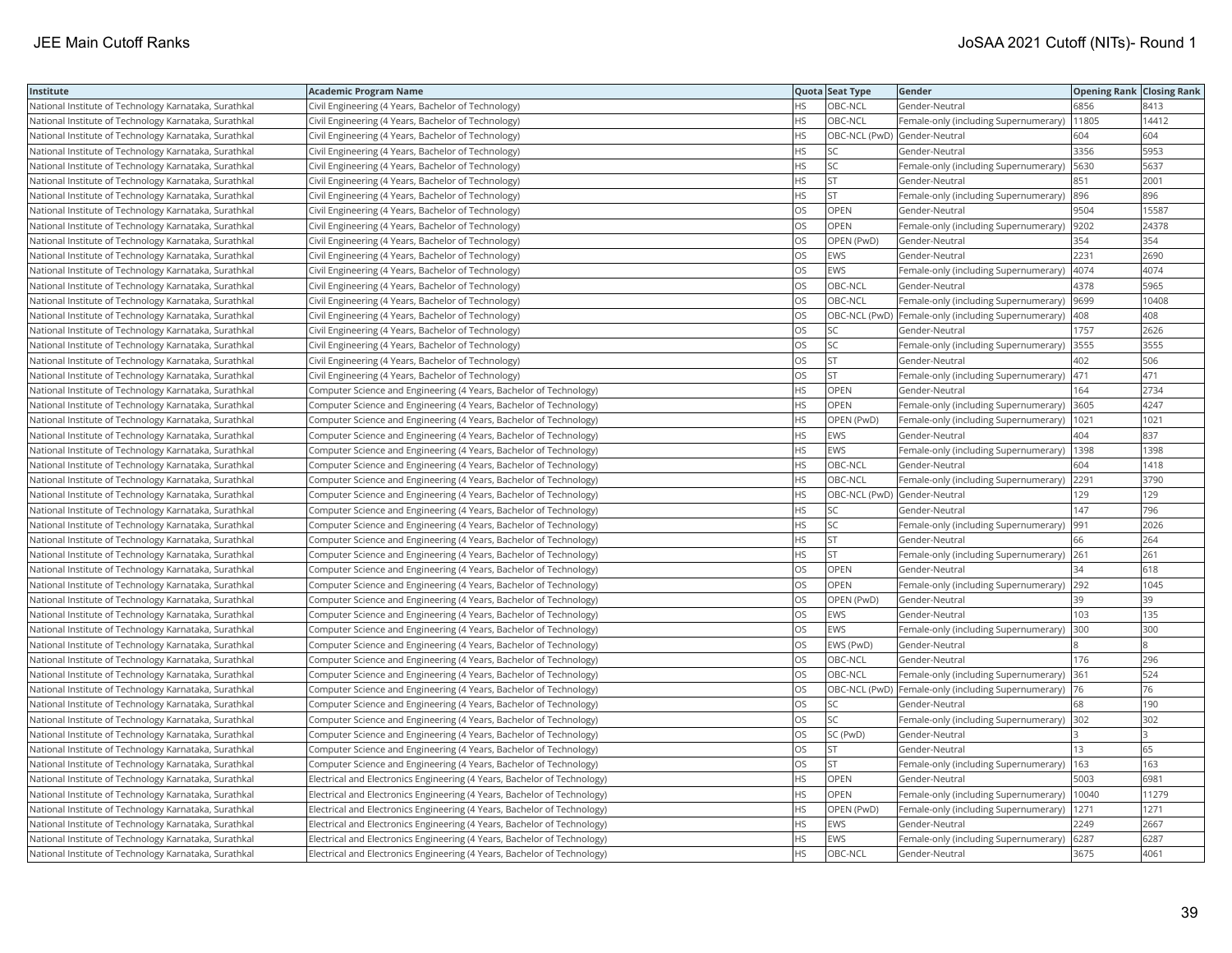| Institute                                             | <b>Academic Program Name</b>                                                |           | Quota Seat Type              | <b>Gender</b>                                | <b>Opening Rank Closing Rank</b> |       |
|-------------------------------------------------------|-----------------------------------------------------------------------------|-----------|------------------------------|----------------------------------------------|----------------------------------|-------|
| National Institute of Technology Karnataka, Surathkal | Electrical and Electronics Engineering (4 Years, Bachelor of Technology)    | <b>HS</b> | OBC-NCL                      | Female-only (including Supernumerary)        | 8467                             | 9363  |
| National Institute of Technology Karnataka, Surathkal | Electrical and Electronics Engineering (4 Years, Bachelor of Technology)    | <b>HS</b> | OBC-NCL (PwD) Gender-Neutral |                                              | 326                              | 326   |
| National Institute of Technology Karnataka, Surathkal | Electrical and Electronics Engineering (4 Years, Bachelor of Technology)    | HS        | <b>SC</b>                    | Gender-Neutral                               | 2309                             | 3163  |
| National Institute of Technology Karnataka, Surathkal | Electrical and Electronics Engineering (4 Years, Bachelor of Technology)    | <b>HS</b> | <b>SC</b>                    | Female-only (including Supernumerary)        | 3373                             | 3373  |
| National Institute of Technology Karnataka, Surathkal | Electrical and Electronics Engineering (4 Years, Bachelor of Technology)    | <b>HS</b> | İst                          | Gender-Neutral                               | 271                              | 749   |
| National Institute of Technology Karnataka, Surathkal | Electrical and Electronics Engineering (4 Years, Bachelor of Technology)    | HS        | <b>ST</b>                    | Female-only (including Supernumerary)        | 965                              | 965   |
| National Institute of Technology Karnataka, Surathkal | Electrical and Electronics Engineering (4 Years, Bachelor of Technology)    | <b>HS</b> | ST (PwD)                     | Gender-Neutral                               | 17                               | 17    |
| National Institute of Technology Karnataka, Surathkal | Electrical and Electronics Engineering (4 Years, Bachelor of Technology)    | OS.       | <b>OPEN</b>                  | Gender-Neutral                               | 3268                             | 5295  |
| National Institute of Technology Karnataka, Surathkal | Electrical and Electronics Engineering (4 Years, Bachelor of Technology)    | OS        | <b>OPEN</b>                  | Female-only (including Supernumerary)        | 9624                             | 11045 |
| National Institute of Technology Karnataka, Surathkal | Electrical and Electronics Engineering (4 Years, Bachelor of Technology)    | OS        | OPEN (PwD)                   | Gender-Neutral                               | 137                              | 137   |
| National Institute of Technology Karnataka, Surathkal | Electrical and Electronics Engineering (4 Years, Bachelor of Technology)    | <b>OS</b> | <b>EWS</b>                   | Gender-Neutral                               | 876                              | 984   |
| National Institute of Technology Karnataka, Surathkal | Electrical and Electronics Engineering (4 Years, Bachelor of Technology)    | <b>OS</b> | <b>EWS</b>                   | Female-only (including Supernumerary)        | 1570                             | 1570  |
| National Institute of Technology Karnataka, Surathkal | Electrical and Electronics Engineering (4 Years, Bachelor of Technology)    | OS        | OBC-NCL                      | Gender-Neutral                               | 1698                             | 2686  |
| National Institute of Technology Karnataka, Surathkal | Electrical and Electronics Engineering (4 Years, Bachelor of Technology)    | <b>OS</b> | OBC-NCL                      | Female-only (including Supernumerary)        | 4498                             | 5430  |
| National Institute of Technology Karnataka, Surathkal | Electrical and Electronics Engineering (4 Years, Bachelor of Technology)    | OS        | OBC-NCL (PwD) Gender-Neutral |                                              | 115                              | 115   |
| National Institute of Technology Karnataka, Surathkal | Electrical and Electronics Engineering (4 Years, Bachelor of Technology)    | OS        | lsc                          | Gender-Neutral                               | 992                              | 1369  |
| National Institute of Technology Karnataka, Surathkal | Electrical and Electronics Engineering (4 Years, Bachelor of Technology)    | <b>OS</b> | lsc                          | Female-only (including Supernumerary)        | 2182                             | 2289  |
| National Institute of Technology Karnataka, Surathkal | Electrical and Electronics Engineering (4 Years, Bachelor of Technology)    | OS        | <b>ST</b>                    | Gender-Neutral                               | 383                              | 519   |
| National Institute of Technology Karnataka, Surathkal | Electrical and Electronics Engineering (4 Years, Bachelor of Technology)    | OS        | <b>ST</b>                    | Female-only (including Supernumerary)        | 994                              | 994   |
| National Institute of Technology Karnataka, Surathkal | Electronics and Communication Engineering (4 Years, Bachelor of Technology) | <b>HS</b> | <b>OPEN</b>                  | lGender-Neutral                              | 2951                             | 4740  |
| National Institute of Technology Karnataka, Surathkal | Electronics and Communication Engineering (4 Years, Bachelor of Technology) | <b>HS</b> | <b>OPEN</b>                  | Female-only (including Supernumerary)   5974 |                                  | 9111  |
| National Institute of Technology Karnataka, Surathkal | Electronics and Communication Engineering (4 Years, Bachelor of Technology) | <b>HS</b> | OPEN (PwD)                   | Female-only (including Supernumerary)   1137 |                                  | 1137  |
| National Institute of Technology Karnataka, Surathkal | Electronics and Communication Engineering (4 Years, Bachelor of Technology) | HS        | <b>EWS</b>                   | Gender-Neutral                               | 1006                             | 2210  |
| National Institute of Technology Karnataka, Surathkal | Electronics and Communication Engineering (4 Years, Bachelor of Technology) | HS.       | <b>EWS</b>                   | Female-only (including Supernumerary)        | 3955                             | 3955  |
| National Institute of Technology Karnataka, Surathkal | Electronics and Communication Engineering (4 Years, Bachelor of Technology) | <b>HS</b> | OBC-NCL                      | Gender-Neutral                               | 1382                             | 3456  |
| National Institute of Technology Karnataka, Surathkal | Electronics and Communication Engineering (4 Years, Bachelor of Technology) | <b>HS</b> | OBC-NCL                      | Female-only (including Supernumerary)        | 5587                             | 8217  |
| National Institute of Technology Karnataka, Surathkal | Electronics and Communication Engineering (4 Years, Bachelor of Technology) | <b>HS</b> | <b>SC</b>                    | Gender-Neutral                               | 1196                             | 2253  |
| National Institute of Technology Karnataka, Surathkal | Electronics and Communication Engineering (4 Years, Bachelor of Technology) | <b>HS</b> | <b>SC</b>                    | Female-only (including Supernumerary)        | 2884                             | 2884  |
| National Institute of Technology Karnataka, Surathkal | Electronics and Communication Engineering (4 Years, Bachelor of Technology) | <b>HS</b> | SC (PwD)                     | Gender-Neutral                               | 106                              | 106   |
| National Institute of Technology Karnataka, Surathkal | Electronics and Communication Engineering (4 Years, Bachelor of Technology) | <b>HS</b> | <b>ST</b>                    | Gender-Neutral                               | 407                              | 717   |
| National Institute of Technology Karnataka, Surathkal | Electronics and Communication Engineering (4 Years, Bachelor of Technology) | <b>HS</b> | <b>ST</b>                    | Female-only (including Supernumerary)        | 525                              | 525   |
| National Institute of Technology Karnataka, Surathkal | Electronics and Communication Engineering (4 Years, Bachelor of Technology) | OS.       | OPEN                         | Gender-Neutral                               | 1196                             | 3404  |
| National Institute of Technology Karnataka, Surathkal | Electronics and Communication Engineering (4 Years, Bachelor of Technology) | OS        | OPEN                         | Female-only (including Supernumerary)        | 3984                             | 6338  |
| National Institute of Technology Karnataka, Surathkal | Electronics and Communication Engineering (4 Years, Bachelor of Technology) | OS        | <b>OPEN (PwD)</b>            | Female-only (including Supernumerary)        | 688                              | 688   |
| National Institute of Technology Karnataka, Surathkal | Electronics and Communication Engineering (4 Years, Bachelor of Technology) | <b>OS</b> | <b>EWS</b>                   | Gender-Neutral                               | 432                              | 524   |
| National Institute of Technology Karnataka, Surathkal | Electronics and Communication Engineering (4 Years, Bachelor of Technology) | OS        | <b>EWS</b>                   | Female-only (including Supernumerary)        | 1029                             | 1029  |
| National Institute of Technology Karnataka, Surathkal | Electronics and Communication Engineering (4 Years, Bachelor of Technology) | OS        | EWS (PwD)                    | Gender-Neutral                               | 12                               | 12    |
| National Institute of Technology Karnataka, Surathkal | Electronics and Communication Engineering (4 Years, Bachelor of Technology) | OS        | OBC-NCL                      | Gender-Neutral                               | 938                              | 1355  |
| National Institute of Technology Karnataka, Surathkal | Electronics and Communication Engineering (4 Years, Bachelor of Technology) | OS        | OBC-NCL                      | Female-only (including Supernumerary)        | 2082                             | 2813  |
| National Institute of Technology Karnataka, Surathkal | Electronics and Communication Engineering (4 Years, Bachelor of Technology) | OS        | OBC-NCL (PwD) Gender-Neutral |                                              | 65                               | 65    |
| National Institute of Technology Karnataka, Surathkal | Electronics and Communication Engineering (4 Years, Bachelor of Technology) | OS        | <b>SC</b>                    | Gender-Neutral                               | 613                              | 768   |
| National Institute of Technology Karnataka, Surathkal | Electronics and Communication Engineering (4 Years, Bachelor of Technology) | OS        | <b>SC</b>                    | Female-only (including Supernumerary)        | 1335                             | 1457  |
| National Institute of Technology Karnataka, Surathkal | Electronics and Communication Engineering (4 Years, Bachelor of Technology) | OS        | <b>ST</b>                    | Gender-Neutral                               | 267                              | 333   |
| National Institute of Technology Karnataka, Surathkal | Electronics and Communication Engineering (4 Years, Bachelor of Technology) | OS        | <b>ST</b>                    | Female-only (including Supernumerary)        | 707                              | 707   |
| National Institute of Technology Karnataka, Surathkal | Electronics and Communication Engineering (4 Years, Bachelor of Technology) | OS        | ST (PwD)                     | Gender-Neutral                               | 14                               | 14    |
| National Institute of Technology Karnataka, Surathkal | Information Technology (4 Years, Bachelor of Technology)                    | <b>HS</b> | OPEN                         | Gender-Neutral                               | 2798                             | 3755  |
| National Institute of Technology Karnataka, Surathkal | Information Technology (4 Years, Bachelor of Technology)                    | <b>HS</b> | <b>OPEN</b>                  | Female-only (including Supernumerary)        | 5221                             | 5366  |
| National Institute of Technology Karnataka, Surathkal | Information Technology (4 Years, Bachelor of Technology)                    | НS        | OPEN (PwD)                   | Gender-Neutral                               | 371                              | 371   |
| National Institute of Technology Karnataka, Surathkal | Information Technology (4 Years, Bachelor of Technology)                    | <b>HS</b> | <b>EWS</b>                   | Gender-Neutral                               | 853                              | 918   |
| National Institute of Technology Karnataka, Surathkal | Information Technology (4 Years, Bachelor of Technology)                    | <b>HS</b> | <b>EWS</b>                   | Female-only (including Supernumerary)        | 2412                             | 2412  |
| National Institute of Technology Karnataka, Surathkal | Information Technology (4 Years, Bachelor of Technology)                    | <b>HS</b> | <b>OBC-NCL</b>               | Gender-Neutral                               | 1567                             | 2474  |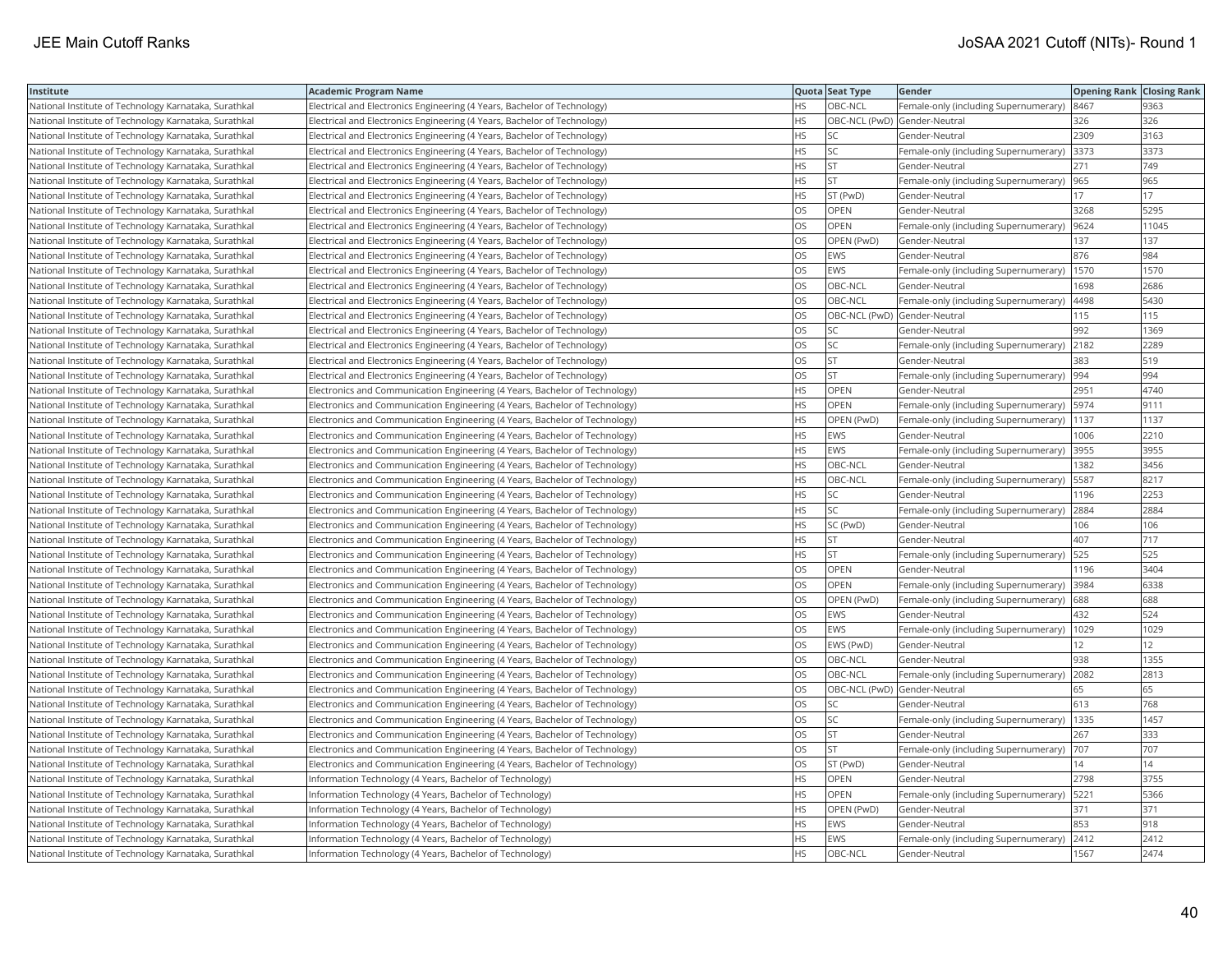| Institute                                             | <b>Academic Program Name</b>                                              |           | Quota Seat Type              | Gender                                              | <b>Opening Rank Closing Rank</b> |       |
|-------------------------------------------------------|---------------------------------------------------------------------------|-----------|------------------------------|-----------------------------------------------------|----------------------------------|-------|
| National Institute of Technology Karnataka, Surathkal | Information Technology (4 Years, Bachelor of Technology)                  | <b>HS</b> | OBC-NCL                      | Female-only (including Supernumerary)               | 3907                             | 5509  |
| National Institute of Technology Karnataka, Surathkal | Information Technology (4 Years, Bachelor of Technology)                  | HS        | SC.                          | Gender-Neutral                                      | 820                              | 1077  |
| National Institute of Technology Karnataka, Surathkal | Information Technology (4 Years, Bachelor of Technology)                  | <b>HS</b> | <b>SC</b>                    | Female-only (including Supernumerary) 2265          |                                  | 2265  |
| National Institute of Technology Karnataka, Surathkal | Information Technology (4 Years, Bachelor of Technology)                  | <b>HS</b> | SC (PwD)                     | Gender-Neutral                                      | 141                              | 141   |
| National Institute of Technology Karnataka, Surathkal | Information Technology (4 Years, Bachelor of Technology)                  | <b>HS</b> | <b>ST</b>                    | Gender-Neutral                                      | 213                              | 213   |
| National Institute of Technology Karnataka, Surathkal | Information Technology (4 Years, Bachelor of Technology)                  | HS.       | ST (PwD)                     | Gender-Neutral                                      | 37                               | 37    |
| National Institute of Technology Karnataka, Surathkal | Information Technology (4 Years, Bachelor of Technology)                  | OS        | OPEN                         | Gender-Neutral                                      | 694                              | 1650  |
| National Institute of Technology Karnataka, Surathkal | Information Technology (4 Years, Bachelor of Technology)                  | <b>OS</b> | <b>OPEN</b>                  | Female-only (including Supernumerary)               | 3007                             | 3203  |
| National Institute of Technology Karnataka, Surathkal | Information Technology (4 Years, Bachelor of Technology)                  | OS        | OPEN (PwD)                   | Gender-Neutral                                      | 78                               | 78    |
| National Institute of Technology Karnataka, Surathkal | Information Technology (4 Years, Bachelor of Technology)                  | OS        | EWS                          | Gender-Neutral                                      | 197                              | 211   |
| National Institute of Technology Karnataka, Surathkal | Information Technology (4 Years, Bachelor of Technology)                  | OS        | <b>EWS</b>                   | Female-only (including Supernumerary)               | 434                              | 434   |
| National Institute of Technology Karnataka, Surathkal | Information Technology (4 Years, Bachelor of Technology)                  | <b>OS</b> | OBC-NCL                      | Gender-Neutral                                      | 411                              | 612   |
| National Institute of Technology Karnataka, Surathkal | Information Technology (4 Years, Bachelor of Technology)                  | <b>OS</b> | <b>OBC-NCL</b>               | Female-only (including Supernumerary)               | 1155                             | 1620  |
| National Institute of Technology Karnataka, Surathkal | Information Technology (4 Years, Bachelor of Technology)                  | <b>OS</b> |                              | OBC-NCL (PwD) Female-only (including Supernumerary) | 192                              | 192   |
| National Institute of Technology Karnataka, Surathkal | Information Technology (4 Years, Bachelor of Technology)                  | OS        | <b>SC</b>                    | Gender-Neutral                                      | 346                              | 446   |
| National Institute of Technology Karnataka, Surathkal | Information Technology (4 Years, Bachelor of Technology)                  | OS        | SC                           | Female-only (including Supernumerary)   1065        |                                  | 1065  |
| National Institute of Technology Karnataka, Surathkal | Information Technology (4 Years, Bachelor of Technology)                  | <b>OS</b> | İst                          | Gender-Neutral                                      | 77                               | 226   |
| National Institute of Technology Karnataka, Surathkal | Information Technology (4 Years, Bachelor of Technology)                  | OS        | <b>ST</b>                    | Female-only (including Supernumerary)               | 630                              | 630   |
| National Institute of Technology Karnataka, Surathkal | Mechanical Engineering (4 Years, Bachelor of Technology)                  | <b>HS</b> | OPEN                         | Gender-Neutral                                      | 6359                             | 11930 |
| National Institute of Technology Karnataka, Surathkal | Mechanical Engineering (4 Years, Bachelor of Technology)                  | <b>HS</b> | <b>OPEN</b>                  | Female-only (including Supernumerary)               | 14095                            | 18637 |
| National Institute of Technology Karnataka, Surathkal | Mechanical Engineering (4 Years, Bachelor of Technology)                  | <b>HS</b> | OPEN (PwD)                   | Gender-Neutral                                      | 425                              | 471   |
| National Institute of Technology Karnataka, Surathkal | Mechanical Engineering (4 Years, Bachelor of Technology)                  | <b>HS</b> | OPEN (PwD)                   | Female-only (including Supernumerary)   1335        |                                  | 1335  |
| National Institute of Technology Karnataka, Surathkal | Mechanical Engineering (4 Years, Bachelor of Technology)                  | HS        | <b>EWS</b>                   | Gender-Neutral                                      | 2751                             | 4026  |
| National Institute of Technology Karnataka, Surathkal | Mechanical Engineering (4 Years, Bachelor of Technology)                  | HS        | <b>EWS</b>                   | Female-only (including Supernumerary)   7873        |                                  | 9190  |
| National Institute of Technology Karnataka, Surathkal | Mechanical Engineering (4 Years, Bachelor of Technology)                  | HS        | OBC-NCL                      | Gender-Neutral                                      | 4402                             | 6667  |
| National Institute of Technology Karnataka, Surathkal | Mechanical Engineering (4 Years, Bachelor of Technology)                  | <b>HS</b> | OBC-NCL                      | Female-only (including Supernumerary)               | 10839                            | 13423 |
| National Institute of Technology Karnataka, Surathkal | Mechanical Engineering (4 Years, Bachelor of Technology)                  | HS        | OBC-NCL (PwD) Gender-Neutral |                                                     | 334                              | 334   |
| National Institute of Technology Karnataka, Surathkal | Mechanical Engineering (4 Years, Bachelor of Technology)                  | <b>HS</b> | <b>SC</b>                    | Gender-Neutral                                      | 1427                             | 5050  |
| National Institute of Technology Karnataka, Surathkal | Mechanical Engineering (4 Years, Bachelor of Technology)                  | <b>HS</b> | lsc                          | Female-only (including Supernumerary)               | 462                              | 5502  |
| National Institute of Technology Karnataka, Surathkal | Mechanical Engineering (4 Years, Bachelor of Technology)                  | HS        | <b>ST</b>                    | Gender-Neutral                                      | 815                              | 1292  |
| National Institute of Technology Karnataka, Surathkal | Mechanical Engineering (4 Years, Bachelor of Technology)                  | <b>HS</b> | <b>ST</b>                    | Female-only (including Supernumerary)   1422        |                                  | 1665  |
| National Institute of Technology Karnataka, Surathkal | Mechanical Engineering (4 Years, Bachelor of Technology)                  | OS        | <b>OPEN</b>                  | Gender-Neutral                                      | 6093                             | 9791  |
| National Institute of Technology Karnataka, Surathkal | Mechanical Engineering (4 Years, Bachelor of Technology)                  | OS        | <b>OPEN</b>                  | Female-only (including Supernumerary)               | 15218                            | 17954 |
| National Institute of Technology Karnataka, Surathkal | Mechanical Engineering (4 Years, Bachelor of Technology)                  | OS        | OPEN (PwD)                   | Gender-Neutral                                      | 286                              | 286   |
| National Institute of Technology Karnataka, Surathkal | Mechanical Engineering (4 Years, Bachelor of Technology)                  | OS        | <b>EWS</b>                   | Gender-Neutral                                      | 1303                             | 1473  |
| National Institute of Technology Karnataka, Surathkal | Mechanical Engineering (4 Years, Bachelor of Technology)                  | <b>OS</b> | <b>EWS</b>                   | Female-only (including Supernumerary)               | 3572                             | 3618  |
| National Institute of Technology Karnataka, Surathkal | Mechanical Engineering (4 Years, Bachelor of Technology)                  | OS        | EWS (PwD)                    | Gender-Neutral                                      | 64                               | 64    |
| National Institute of Technology Karnataka, Surathkal | Mechanical Engineering (4 Years, Bachelor of Technology)                  | <b>OS</b> | OBC-NCL                      | Gender-Neutral                                      | 2692                             | 4190  |
| National Institute of Technology Karnataka, Surathkal | Mechanical Engineering (4 Years, Bachelor of Technology)                  | OS        | OBC-NCL                      | Female-only (including Supernumerary)               | 7557                             | 9359  |
| National Institute of Technology Karnataka, Surathkal | Mechanical Engineering (4 Years, Bachelor of Technology)                  | OS        | OBC-NCL (PwD) Gender-Neutral |                                                     | 184                              | 184   |
| National Institute of Technology Karnataka, Surathkal | Mechanical Engineering (4 Years, Bachelor of Technology)                  | OS        | SC.                          | Gender-Neutral                                      | 1526                             | 2128  |
| National Institute of Technology Karnataka, Surathkal | Mechanical Engineering (4 Years, Bachelor of Technology)                  | OS        | <b>SC</b>                    | Female-only (including Supernumerary)               | 3165                             | 3940  |
| National Institute of Technology Karnataka, Surathkal | Mechanical Engineering (4 Years, Bachelor of Technology)                  | OS        | <b>ST</b>                    | Gender-Neutral                                      | 581                              | 863   |
| National Institute of Technology Karnataka, Surathkal | Mechanical Engineering (4 Years, Bachelor of Technology)                  | OS.       | <b>IST</b>                   | Female-only (including Supernumerary)               | 1393                             | 1393  |
| National Institute of Technology Karnataka, Surathkal | Metallurgical and Materials Engineering (4 Years, Bachelor of Technology) | HS        | <b>OPEN</b>                  | Gender-Neutral                                      | 15371                            | 22626 |
| National Institute of Technology Karnataka, Surathkal | Metallurgical and Materials Engineering (4 Years, Bachelor of Technology) | <b>HS</b> | <b>OPEN</b>                  | Female-only (including Supernumerary)               | 22734                            | 26004 |
| National Institute of Technology Karnataka, Surathkal | Metallurgical and Materials Engineering (4 Years, Bachelor of Technology) | HS        | OPEN (PwD)                   | Gender-Neutral                                      | 1107                             | 1107  |
| National Institute of Technology Karnataka, Surathkal | Metallurgical and Materials Engineering (4 Years, Bachelor of Technology) | HS        | <b>EWS</b>                   | Gender-Neutral                                      | 4973                             | 5613  |
| National Institute of Technology Karnataka, Surathkal | Metallurgical and Materials Engineering (4 Years, Bachelor of Technology) | HS        | EWS                          | Female-only (including Supernumerary)               | 10318                            | 10318 |
| National Institute of Technology Karnataka, Surathkal | Metallurgical and Materials Engineering (4 Years, Bachelor of Technology) | <b>HS</b> | OBC-NCL                      | Gender-Neutral                                      | 7814                             | 10306 |
| National Institute of Technology Karnataka, Surathkal | Metallurgical and Materials Engineering (4 Years, Bachelor of Technology) | <b>HS</b> | OBC-NCL                      | Female-only (including Supernumerary)               | 14438                            | 15215 |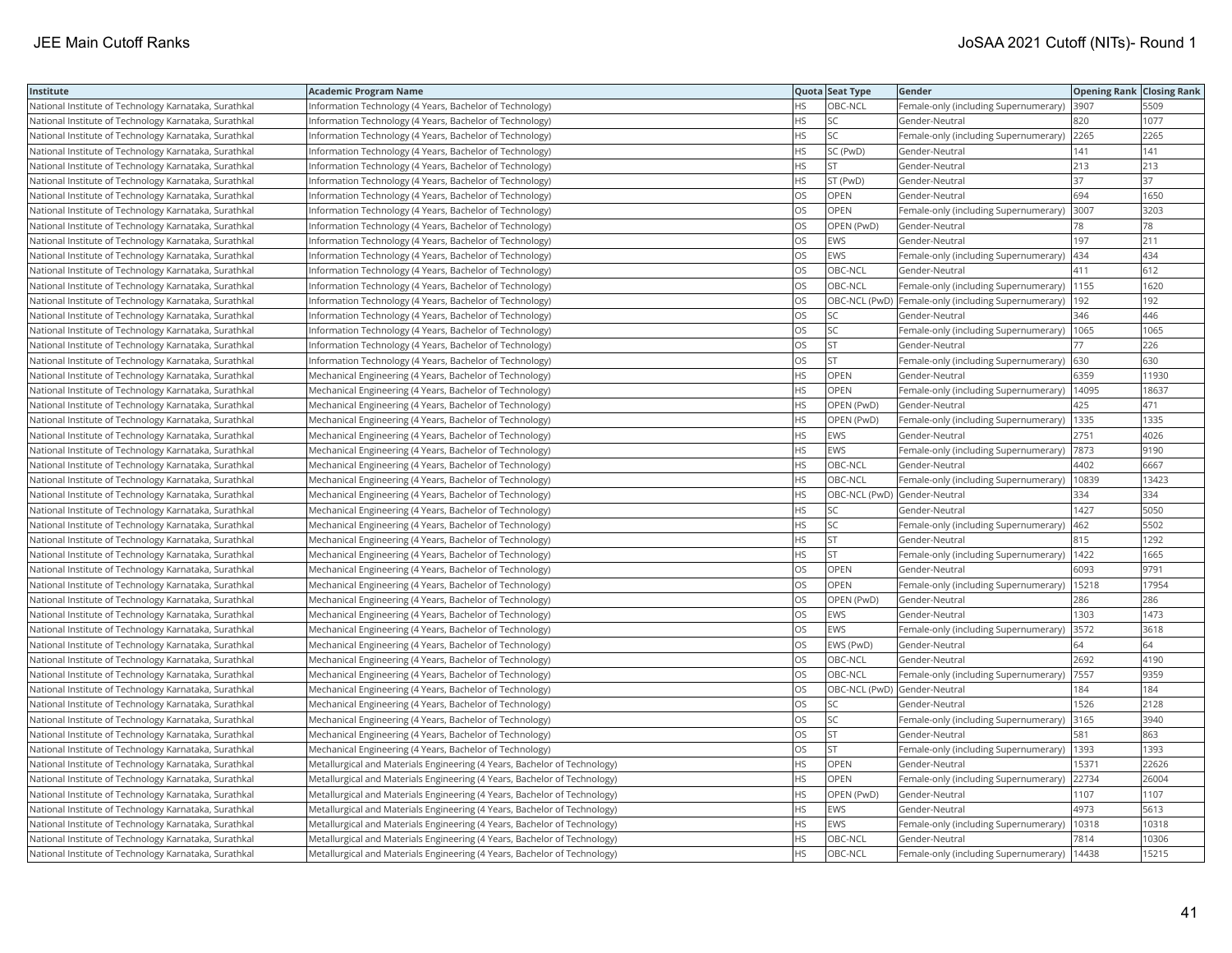| Institute                                             | <b>Academic Program Name</b>                                              |           | Quota Seat Type              | Gender                                      | <b>Opening Rank Closing Rank</b> |        |
|-------------------------------------------------------|---------------------------------------------------------------------------|-----------|------------------------------|---------------------------------------------|----------------------------------|--------|
| National Institute of Technology Karnataka, Surathkal | Metallurgical and Materials Engineering (4 Years, Bachelor of Technology) | <b>HS</b> | OBC-NCL (PwD) Gender-Neutral |                                             | 621                              | 621    |
| National Institute of Technology Karnataka, Surathkal | Metallurgical and Materials Engineering (4 Years, Bachelor of Technology) | <b>HS</b> | lsc                          | Gender-Neutral                              | 5142                             | 5758   |
| National Institute of Technology Karnataka, Surathkal | Metallurgical and Materials Engineering (4 Years, Bachelor of Technology) | HS        | <b>SC</b>                    | Female-only (including Supernumerary)       | 5923                             | 5923   |
| National Institute of Technology Karnataka, Surathkal | Metallurgical and Materials Engineering (4 Years, Bachelor of Technology) | <b>HS</b> | <b>ST</b>                    | Gender-Neutral                              | 1849                             | 2750   |
| National Institute of Technology Karnataka, Surathkal | Metallurgical and Materials Engineering (4 Years, Bachelor of Technology) | <b>OS</b> | <b>OPEN</b>                  | Gender-Neutral                              | 13084                            | 17681  |
| National Institute of Technology Karnataka, Surathkal | Metallurgical and Materials Engineering (4 Years, Bachelor of Technology) | OS        | <b>OPEN</b>                  | Female-only (including Supernumerary)       | 24817                            | 28003  |
| National Institute of Technology Karnataka, Surathkal | Metallurgical and Materials Engineering (4 Years, Bachelor of Technology) | OS        | OPEN (PwD)                   | Gender-Neutral                              | 1067                             | 1067   |
| National Institute of Technology Karnataka, Surathkal | Metallurgical and Materials Engineering (4 Years, Bachelor of Technology) | <b>OS</b> | <b>EWS</b>                   | Gender-Neutral                              | 2859                             | 3167   |
| National Institute of Technology Karnataka, Surathkal | Metallurgical and Materials Engineering (4 Years, Bachelor of Technology) | OS        | OBC-NCL                      | Gender-Neutral                              | 6398                             | 7330   |
| National Institute of Technology Karnataka, Surathkal | Metallurgical and Materials Engineering (4 Years, Bachelor of Technology) | <b>OS</b> | OBC-NCL                      | Female-only (including Supernumerary)       | 13224                            | 13224  |
| National Institute of Technology Karnataka, Surathkal | Metallurgical and Materials Engineering (4 Years, Bachelor of Technology) | <b>OS</b> | <b>SC</b>                    | Gender-Neutral                              | 3470                             | 4130   |
| National Institute of Technology Karnataka, Surathkal | Metallurgical and Materials Engineering (4 Years, Bachelor of Technology) | <b>OS</b> | lsc                          | Female-only (including Supernumerary)       | 6028                             | 6028   |
| National Institute of Technology Karnataka, Surathkal | Metallurgical and Materials Engineering (4 Years, Bachelor of Technology) | OS        | <b>ST</b>                    | Gender-Neutral                              | 1479                             | 1479   |
| National Institute of Technology Karnataka, Surathkal | Metallurgical and Materials Engineering (4 Years, Bachelor of Technology) | OS        | <b>ST</b>                    | Female-only (including Supernumerary)       | 2647                             | 2647   |
| National Institute of Technology Karnataka, Surathkal | Mining Engineering (4 Years, Bachelor of Technology)                      | HS        | <b>OPEN</b>                  | Gender-Neutral                              | 23814                            | 27307  |
| National Institute of Technology Karnataka, Surathkal | Mining Engineering (4 Years, Bachelor of Technology)                      | HS        | <b>OPEN</b>                  | Female-only (including Supernumerary)       | 29626                            | 31919  |
| National Institute of Technology Karnataka, Surathkal | Mining Engineering (4 Years, Bachelor of Technology)                      | <b>HS</b> | <b>EWS</b>                   | Gender-Neutral                              | 6161                             | 6426   |
| National Institute of Technology Karnataka, Surathkal | Mining Engineering (4 Years, Bachelor of Technology)                      | <b>HS</b> | <b>EWS</b>                   | Female-only (including Supernumerary)       | 10814                            | 10814  |
| National Institute of Technology Karnataka, Surathkal | Mining Engineering (4 Years, Bachelor of Technology)                      | <b>HS</b> | OBC-NCL                      | Gender-Neutral                              | 8649                             | 11163  |
| National Institute of Technology Karnataka, Surathkal | Mining Engineering (4 Years, Bachelor of Technology)                      | <b>HS</b> | OBC-NCL                      | Female-only (including Supernumerary)       | 14656                            | 15823  |
| National Institute of Technology Karnataka, Surathkal | Mining Engineering (4 Years, Bachelor of Technology)                      | <b>HS</b> | <b>SC</b>                    | Gender-Neutral                              | 6008                             | 7136   |
| National Institute of Technology Karnataka, Surathkal | Mining Engineering (4 Years, Bachelor of Technology)                      | <b>HS</b> | <b>SC</b>                    | Female-only (including Supernumerary) 6315  |                                  | 6315   |
| National Institute of Technology Karnataka, Surathkal | Mining Engineering (4 Years, Bachelor of Technology)                      | HS        | <b>ST</b>                    | Gender-Neutral                              | 2200                             | 2838   |
| National Institute of Technology Karnataka, Surathkal | Mining Engineering (4 Years, Bachelor of Technology)                      | OS.       | <b>OPEN</b>                  | Gender-Neutral                              | 13399                            | 21427  |
| National Institute of Technology Karnataka, Surathkal | Mining Engineering (4 Years, Bachelor of Technology)                      | OS        | OPEN                         | Female-only (including Supernumerary)       | 30114                            | 34041  |
| National Institute of Technology Karnataka, Surathkal | Mining Engineering (4 Years, Bachelor of Technology)                      | OS        | <b>EWS</b>                   | Gender-Neutral                              | 3229                             | 3679   |
| National Institute of Technology Karnataka, Surathkal | Mining Engineering (4 Years, Bachelor of Technology)                      | <b>OS</b> | OBC-NCL                      | Gender-Neutral                              | 7606                             | 7833   |
| National Institute of Technology Karnataka, Surathkal | Mining Engineering (4 Years, Bachelor of Technology)                      | OS        | OBC-NCL                      | Female-only (including Supernumerary)       | 13702                            | 13702  |
| National Institute of Technology Karnataka, Surathkal | Mining Engineering (4 Years, Bachelor of Technology)                      | OS        | <b>SC</b>                    | Gender-Neutral                              | 3681                             | 4549   |
| National Institute of Technology Karnataka, Surathkal | Mining Engineering (4 Years, Bachelor of Technology)                      | OS        | <b>SC</b>                    | Female-only (including Supernumerary)       | 6079                             | 6079   |
| National Institute of Technology Karnataka, Surathkal | Mining Engineering (4 Years, Bachelor of Technology)                      | OS        | <b>ST</b>                    | Gender-Neutral                              | 1659                             | 1659   |
| National Institute of Technology Karnataka, Surathkal | Mining Engineering (4 Years, Bachelor of Technology)                      | OS.       | lst                          | Female-only (including Supernumerary)       | 1830                             | 1830   |
| National Institute of Technology Meghalaya            | Civil Engineering (4 Years, Bachelor of Technology)                       | <b>HS</b> | OPEN                         | Gender-Neutral                              | 160377                           | 191193 |
| National Institute of Technology Meghalaya            | Civil Engineering (4 Years, Bachelor of Technology)                       | <b>HS</b> | OPEN                         | Female-only (including Supernumerary)       | 139212                           | 266835 |
| National Institute of Technology Meghalaya            | Civil Engineering (4 Years, Bachelor of Technology)                       | <b>HS</b> | lst.                         | Gender-Neutral                              | 4572                             | 7770   |
| National Institute of Technology Meghalaya            | Civil Engineering (4 Years, Bachelor of Technology)                       | <b>HS</b> | <b>ST</b>                    | Female-only (including Supernumerary)       | 6035                             | 6132   |
| National Institute of Technology Meghalaya            | Civil Engineering (4 Years, Bachelor of Technology)                       | OS        | OPEN                         | Gender-Neutral                              | 38739                            | 40078  |
| National Institute of Technology Meghalaya            | Civil Engineering (4 Years, Bachelor of Technology)                       | OS        | <b>OPEN</b>                  | Female-only (including Supernumerary) 46492 |                                  | 48435  |
| National Institute of Technology Meghalaya            | Civil Engineering (4 Years, Bachelor of Technology)                       | OS        | <b>EWS</b>                   | Gender-Neutral                              | 6259                             | 6259   |
| National Institute of Technology Meghalaya            | Civil Engineering (4 Years, Bachelor of Technology)                       | OS        | OBC-NCL                      | Gender-Neutral                              | 10090                            | 11795  |
| National Institute of Technology Meghalaya            | Civil Engineering (4 Years, Bachelor of Technology)                       | OS        | OBC-NCL                      | Female-only (including Supernumerary)       | 16458                            | 16458  |
| National Institute of Technology Meghalaya            | Civil Engineering (4 Years, Bachelor of Technology)                       | <b>OS</b> | SC                           | Gender-Neutral                              | 5977                             | 6702   |
| National Institute of Technology Meghalaya            | Civil Engineering (4 Years, Bachelor of Technology)                       | OS        | <b>ST</b>                    | Gender-Neutral                              | 1719                             | 1719   |
| National Institute of Technology Meghalaya            | Computer Science and Engineering (4 Years, Bachelor of Technology)        | HS        | <b>OPEN</b>                  | Gender-Neutral                              | 74161                            | 91463  |
| National Institute of Technology Meghalaya            | Computer Science and Engineering (4 Years, Bachelor of Technology)        | <b>HS</b> | OPEN                         | Female-only (including Supernumerary)       | 163702                           | 163702 |
| National Institute of Technology Meghalaya            | Computer Science and Engineering (4 Years, Bachelor of Technology)        | <b>HS</b> | SC                           | Gender-Neutral                              | 9370                             | 20366  |
| National Institute of Technology Meghalaya            | Computer Science and Engineering (4 Years, Bachelor of Technology)        | <b>HS</b> | İst                          | Gender-Neutral                              | 3334                             | 7079   |
| National Institute of Technology Meghalaya            | Computer Science and Engineering (4 Years, Bachelor of Technology)        | HS.       | <b>ST</b>                    | Female-only (including Supernumerary)       | 6203                             | 6397   |
| National Institute of Technology Meghalaya            | Computer Science and Engineering (4 Years, Bachelor of Technology)        | OS        | OPEN                         | Gender-Neutral                              | 10819                            | 14672  |
| National Institute of Technology Meghalaya            | Computer Science and Engineering (4 Years, Bachelor of Technology)        | OS        | <b>OPEN</b>                  | Female-only (including Supernumerary)       | 19008                            | 19008  |
| National Institute of Technology Meghalaya            | Computer Science and Engineering (4 Years, Bachelor of Technology)        | <b>OS</b> | <b>EWS</b>                   | Gender-Neutral                              | 2421                             | 2421   |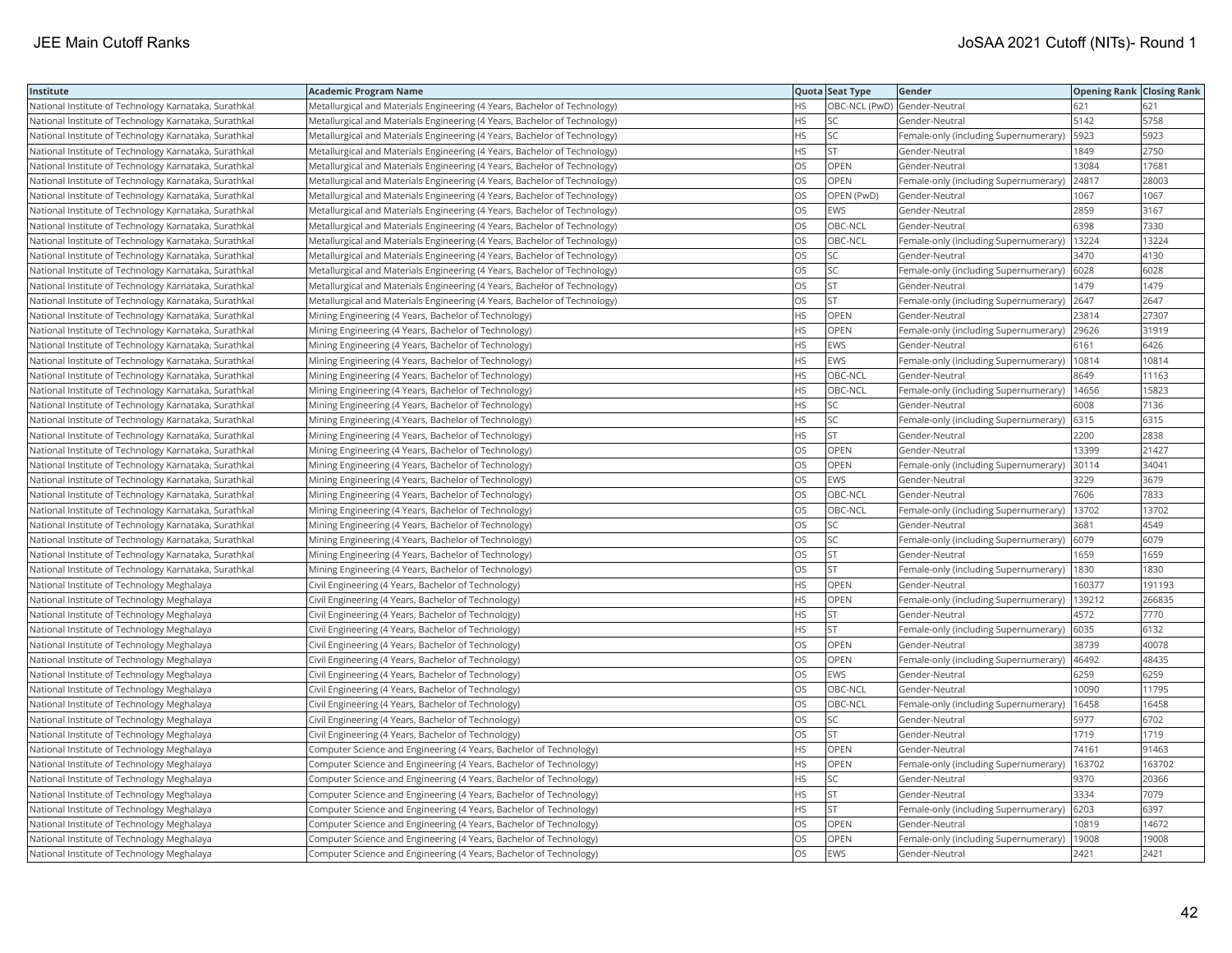| Institute                                  | <b>Academic Program Name</b>                                                |           | Quota Seat Type | Gender                                         | <b>Opening Rank Closing Rank</b> |        |
|--------------------------------------------|-----------------------------------------------------------------------------|-----------|-----------------|------------------------------------------------|----------------------------------|--------|
| National Institute of Technology Meghalaya | Computer Science and Engineering (4 Years, Bachelor of Technology)          | OS        | EWS (PwD)       | Gender-Neutral                                 | 74                               |        |
| National Institute of Technology Meghalaya | Computer Science and Engineering (4 Years, Bachelor of Technology)          | OS        | OBC-NCL         | Gender-Neutral                                 | 4685                             | 5800   |
| National Institute of Technology Meghalaya | Computer Science and Engineering (4 Years, Bachelor of Technology)          | OS        | OBC-NCL         | Female-only (including Supernumerary)  7572    |                                  | 7572   |
| National Institute of Technology Meghalaya | Computer Science and Engineering (4 Years, Bachelor of Technology)          | OS        | SC              | Gender-Neutral                                 | 2240                             | 2240   |
| National Institute of Technology Meghalaya | Computer Science and Engineering (4 Years, Bachelor of Technology)          | OS        | SC              | Female-only (including Supernumerary)   4184   |                                  | 4184   |
| National Institute of Technology Meghalaya | Computer Science and Engineering (4 Years, Bachelor of Technology)          | OS        | <b>ST</b>       | Gender-Neutral                                 | 900                              | 900    |
| National Institute of Technology Meghalaya | Electrical and Electronics Engineering (4 Years, Bachelor of Technology)    | ΗS        | OPEN            | Gender-Neutral                                 | 102183                           | 167053 |
| National Institute of Technology Meghalaya | Electrical and Electronics Engineering (4 Years, Bachelor of Technology)    | HS        | OPEN            | Female-only (including Supernumerary)          | 180032                           | 180032 |
| National Institute of Technology Meghalaya | Electrical and Electronics Engineering (4 Years, Bachelor of Technology)    | HS        | SC              | Gender-Neutral                                 | 39670                            | 39670  |
| National Institute of Technology Meghalaya | Electrical and Electronics Engineering (4 Years, Bachelor of Technology)    | ΗS        | ST              | Gender-Neutral                                 | 2362                             | 11316  |
| National Institute of Technology Meghalaya | Electrical and Electronics Engineering (4 Years, Bachelor of Technology)    | <b>HS</b> | <b>ST</b>       | Female-only (including Supernumerary)          | 9918                             | 11699  |
| National Institute of Technology Meghalaya | Electrical and Electronics Engineering (4 Years, Bachelor of Technology)    | OS        | OPEN            | Gender-Neutral                                 | 24616                            | 28483  |
| National Institute of Technology Meghalaya | Electrical and Electronics Engineering (4 Years, Bachelor of Technology)    | OS        | <b>OPEN</b>     | Female-only (including Supernumerary) 36059    |                                  | 36059  |
| National Institute of Technology Meghalaya | Electrical and Electronics Engineering (4 Years, Bachelor of Technology)    | OS        | OPEN (PwD)      | Gender-Neutral                                 | 1623                             | 1623   |
| National Institute of Technology Meghalaya | Electrical and Electronics Engineering (4 Years, Bachelor of Technology)    | OS        | <b>EWS</b>      | Gender-Neutral                                 | 4687                             | 5002   |
| National Institute of Technology Meghalaya | Electrical and Electronics Engineering (4 Years, Bachelor of Technology)    | OS        | OBC-NCL         | Gender-Neutral                                 | 8018                             | 8811   |
| National Institute of Technology Meghalaya | Electrical and Electronics Engineering (4 Years, Bachelor of Technology)    | OS        | OBC-NCL         | Female-only (including Supernumerary)          | 13945                            | 13945  |
| National Institute of Technology Meghalaya | Electrical and Electronics Engineering (4 Years, Bachelor of Technology)    | OS        | SC              | Gender-Neutral                                 | 5053                             | 5529   |
| National Institute of Technology Meghalaya | Electrical and Electronics Engineering (4 Years, Bachelor of Technology)    | OS        | <b>ST</b>       | Gender-Neutral                                 | 1823                             | 1823   |
| National Institute of Technology Meghalaya | Electrical and Electronics Engineering (4 Years, Bachelor of Technology)    | OS        | <b>ST</b>       | Female-only (including Supernumerary)          | 2382                             | 2382   |
| National Institute of Technology Meghalaya | Electronics and Communication Engineering (4 Years, Bachelor of Technology) | HS        | OPEN            | Gender-Neutral                                 | 92090                            | 118077 |
| National Institute of Technology Meghalaya | Electronics and Communication Engineering (4 Years, Bachelor of Technology) | HS        | <b>OPEN</b>     | Female-only (including Supernumerary)   153961 |                                  | 153961 |
| National Institute of Technology Meghalaya | Electronics and Communication Engineering (4 Years, Bachelor of Technology) | HS        | <b>ST</b>       | Gender-Neutral                                 | 5729                             | 16165  |
| National Institute of Technology Meghalaya | Electronics and Communication Engineering (4 Years, Bachelor of Technology) | HS        | <b>ST</b>       | Female-only (including Supernumerary)          | 7376                             | 13844  |
| National Institute of Technology Meghalaya | Electronics and Communication Engineering (4 Years, Bachelor of Technology) | OS        | OPEN            | Gender-Neutral                                 | 17081                            | 24265  |
| National Institute of Technology Meghalaya | Electronics and Communication Engineering (4 Years, Bachelor of Technology) | OS        | OPEN            | Female-only (including Supernumerary)          | 26929                            | 26929  |
| National Institute of Technology Meghalaya | Electronics and Communication Engineering (4 Years, Bachelor of Technology) | OS        | OPEN (PwD)      | Gender-Neutral                                 | 1445                             | 1445   |
| National Institute of Technology Meghalaya | Electronics and Communication Engineering (4 Years, Bachelor of Technology) | OS        | <b>EWS</b>      | Gender-Neutral                                 | 3684                             | 3684   |
| National Institute of Technology Meghalaya | Electronics and Communication Engineering (4 Years, Bachelor of Technology) | OS        | <b>EWS</b>      | Female-only (including Supernumerary)          | 4525                             | 4525   |
| National Institute of Technology Meghalaya | Electronics and Communication Engineering (4 Years, Bachelor of Technology) | OS        | OBC-NCL         | Gender-Neutral                                 | 6370                             | 7379   |
| National Institute of Technology Meghalaya | Electronics and Communication Engineering (4 Years, Bachelor of Technology) | OS        | OBC-NCL         | Female-only (including Supernumerary)   11145  |                                  | 11145  |
| National Institute of Technology Meghalaya | Electronics and Communication Engineering (4 Years, Bachelor of Technology) | OS        | SC              | Gender-Neutral                                 | 3875                             | 3875   |
| National Institute of Technology Meghalaya | Electronics and Communication Engineering (4 Years, Bachelor of Technology) | OS        | SC              | Female-only (including Supernumerary)          | 5109                             | 5109   |
| National Institute of Technology Meghalaya | Electronics and Communication Engineering (4 Years, Bachelor of Technology) | OS        | <b>ST</b>       | Gender-Neutral                                 | 1508                             | 1508   |
| National Institute of Technology Meghalaya | Mechanical Engineering (4 Years, Bachelor of Technology)                    | HS        | OPEN            | Gender-Neutral                                 | 168751                           | 179284 |
| National Institute of Technology Meghalaya | Mechanical Engineering (4 Years, Bachelor of Technology)                    | HS        | <b>OPEN</b>     | Female-only (including Supernumerary)          | 285300                           | 285300 |
| National Institute of Technology Meghalaya | Mechanical Engineering (4 Years, Bachelor of Technology)                    | HS        | <b>EWS</b>      | Female-only (including Supernumerary)   49357  |                                  | 49357  |
| National Institute of Technology Meghalaya | Mechanical Engineering (4 Years, Bachelor of Technology)                    | ΗS        | SC              | Gender-Neutral                                 | 29105                            | 29105  |
| National Institute of Technology Meghalaya | Mechanical Engineering (4 Years, Bachelor of Technology)                    | <b>HS</b> | <b>ST</b>       | Gender-Neutral                                 | 6277                             | 14966  |
| National Institute of Technology Meghalaya | Mechanical Engineering (4 Years, Bachelor of Technology)                    | ΗS        | <b>ST</b>       | Female-only (including Supernumerary)          | 9539                             | 12957  |
| National Institute of Technology Meghalaya | Mechanical Engineering (4 Years, Bachelor of Technology)                    | OS        | OPEN            | Gender-Neutral                                 | 28506                            | 35059  |
| National Institute of Technology Meghalaya | Mechanical Engineering (4 Years, Bachelor of Technology)                    | OS        | OPEN            | Female-only (including Supernumerary)          | 40229                            | 40229  |
| National Institute of Technology Meghalaya | Mechanical Engineering (4 Years, Bachelor of Technology)                    | OS        | <b>EWS</b>      | Gender-Neutral                                 | 5308                             | 5308   |
| National Institute of Technology Meghalaya | Mechanical Engineering (4 Years, Bachelor of Technology)                    | OS        | OBC-NCL         | Gender-Neutral                                 | 9715                             | 9715   |
| National Institute of Technology Meghalaya | Mechanical Engineering (4 Years, Bachelor of Technology)                    | OS        | OBC-NCL         | Female-only (including Supernumerary)          | 16465                            | 16465  |
| National Institute of Technology Meghalaya | Mechanical Engineering (4 Years, Bachelor of Technology)                    | OS        | SC              | Gender-Neutral                                 | 5602                             | 5647   |
| National Institute of Technology Meghalaya | Mechanical Engineering (4 Years, Bachelor of Technology)                    | OS        | <b>SC</b>       | Female-only (including Supernumerary) 9172     |                                  | 9172   |
| National Institute of Technology Meghalaya | Mechanical Engineering (4 Years, Bachelor of Technology)                    | ЭS        | <b>ST</b>       | Gender-Neutral                                 | 2330                             | 2330   |
| National Institute of Technology Nagaland  | Civil Engineering (4 Years, Bachelor of Technology)                         | HS        | <b>ST</b>       | Gender-Neutral                                 | 3070                             | 6351   |
| National Institute of Technology Nagaland  | Civil Engineering (4 Years, Bachelor of Technology)                         | HS        | <b>ST</b>       | Female-only (including Supernumerary)          | 4218                             | 5270   |
| National Institute of Technology Nagaland  | Civil Engineering (4 Years, Bachelor of Technology)                         | <b>OS</b> | OPEN            | Gender-Neutral                                 | 39716                            | 42474  |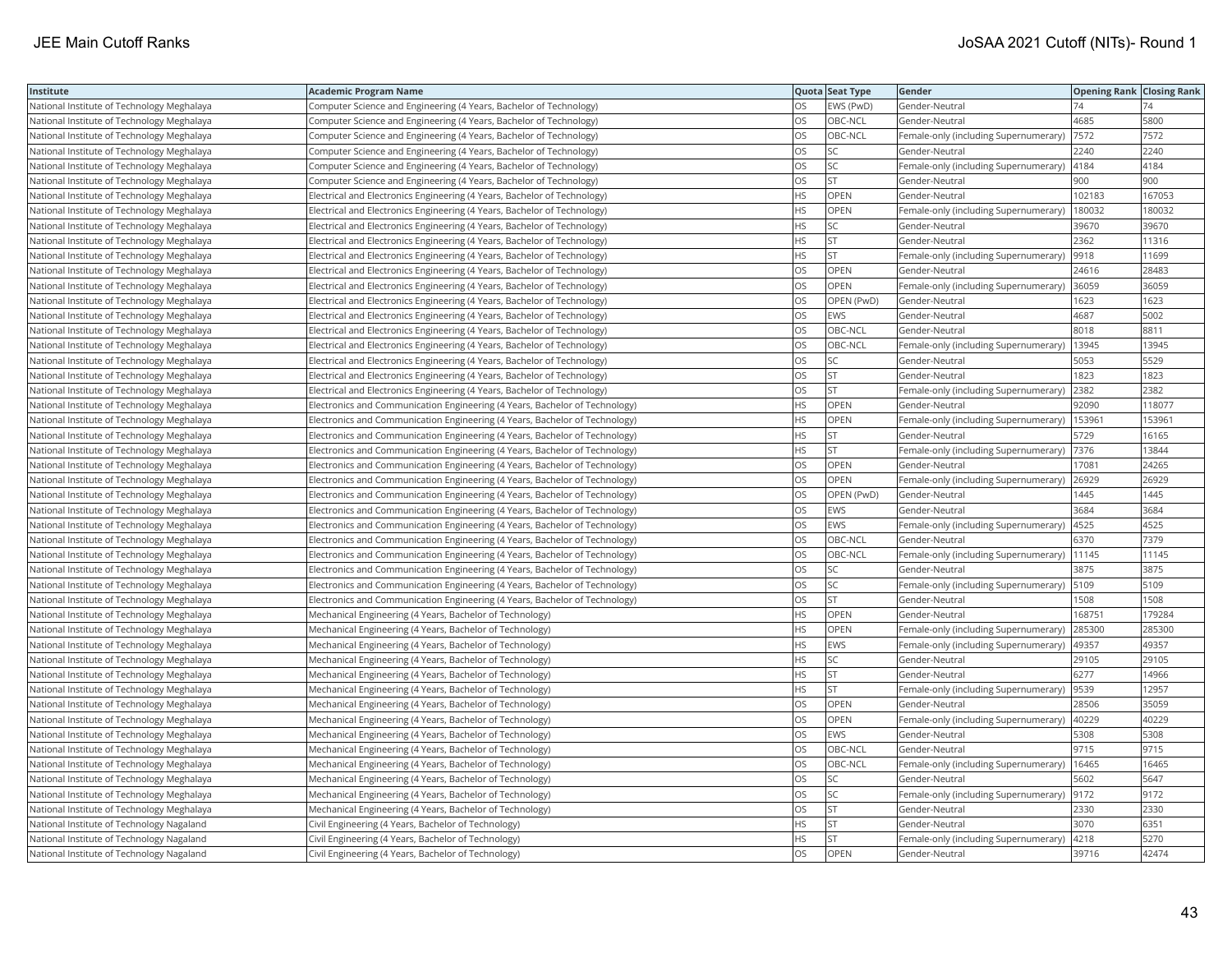| Institute                                 | <b>Academic Program Name</b>                                                  |           | Quota Seat Type | Gender                                        | <b>Opening Rank Closing Rank</b> |       |
|-------------------------------------------|-------------------------------------------------------------------------------|-----------|-----------------|-----------------------------------------------|----------------------------------|-------|
| National Institute of Technology Nagaland | Civil Engineering (4 Years, Bachelor of Technology)                           | OS        | OPEN            | Female-only (including Supernumerary)         | 48795                            | 49010 |
| National Institute of Technology Nagaland | Civil Engineering (4 Years, Bachelor of Technology)                           | OS        | <b>EWS</b>      | Gender-Neutral                                | 6704                             | 6748  |
| National Institute of Technology Nagaland | Civil Engineering (4 Years, Bachelor of Technology)                           | OS        | OBC-NCL         | Gender-Neutral                                | 12732                            | 12826 |
| National Institute of Technology Nagaland | Civil Engineering (4 Years, Bachelor of Technology)                           | OS        | OBC-NCL         | Female-only (including Supernumerary)         | 18882                            | 18882 |
| National Institute of Technology Nagaland | Civil Engineering (4 Years, Bachelor of Technology)                           | OS        | <b>SC</b>       | Gender-Neutral                                | 6930                             | 6930  |
| National Institute of Technology Nagaland | Civil Engineering (4 Years, Bachelor of Technology)                           | OS        | SC              | Female-only (including Supernumerary)  8790   |                                  | 8790  |
| National Institute of Technology Nagaland | Computer Science and Engineering (4 Years, Bachelor of Technology)            | ΗS        | <b>ST</b>       | Gender-Neutral                                | 5251                             | 10555 |
| National Institute of Technology Nagaland | Computer Science and Engineering (4 Years, Bachelor of Technology)            | <b>HS</b> | <b>ST</b>       | Female-only (including Supernumerary)         | 6371                             | 7933  |
| National Institute of Technology Nagaland | Computer Science and Engineering (4 Years, Bachelor of Technology)            | OS        | OPEN            | Gender-Neutral                                | 16589                            | 23101 |
| National Institute of Technology Nagaland | Computer Science and Engineering (4 Years, Bachelor of Technology)            | OS        | OPEN            | Female-only (including Supernumerary)         | 31877                            | 31877 |
| National Institute of Technology Nagaland | Computer Science and Engineering (4 Years, Bachelor of Technology)            | OS        | OPEN (PwD)      | Gender-Neutral                                | 655                              | 655   |
| National Institute of Technology Nagaland | Computer Science and Engineering (4 Years, Bachelor of Technology)            | OS        | <b>EWS</b>      | Gender-Neutral                                | 3358                             | 3678  |
| National Institute of Technology Nagaland | Computer Science and Engineering (4 Years, Bachelor of Technology)            | OS        | OBC-NCL         | Gender-Neutral                                | 5868                             | 6587  |
| National Institute of Technology Nagaland | Computer Science and Engineering (4 Years, Bachelor of Technology)            | OS        | OBC-NCL         | Female-only (including Supernumerary)   12659 |                                  | 12659 |
| National Institute of Technology Nagaland | Computer Science and Engineering (4 Years, Bachelor of Technology)            | OS        | SC              | Gender-Neutral                                | 2145                             | 3203  |
| National Institute of Technology Nagaland | Electrical and Electronics Engineering (4 Years, Bachelor of Technology)      | HS        | <b>ST</b>       | Gender-Neutral                                | 6975                             | 11084 |
| National Institute of Technology Nagaland | Electrical and Electronics Engineering (4 Years, Bachelor of Technology)      | <b>HS</b> | <b>ST</b>       | Female-only (including Supernumerary)         | 6577                             | 8468  |
| National Institute of Technology Nagaland | Electrical and Electronics Engineering (4 Years, Bachelor of Technology)      | OS        | OPEN            | Gender-Neutral                                | 34565                            | 39095 |
| National Institute of Technology Nagaland | Electrical and Electronics Engineering (4 Years, Bachelor of Technology)      | OS        | OPEN            | Female-only (including Supernumerary)         | 42176                            | 42176 |
| National Institute of Technology Nagaland | Electrical and Electronics Engineering (4 Years, Bachelor of Technology)      | OS        | <b>EWS</b>      | Gender-Neutral                                | 5987                             | 6149  |
| National Institute of Technology Nagaland | Electrical and Electronics Engineering (4 Years, Bachelor of Technology)      | OS        | <b>EWS</b>      | Female-only (including Supernumerary)         | 7961                             | 7961  |
| National Institute of Technology Nagaland | Electrical and Electronics Engineering (4 Years, Bachelor of Technology)      | OS        | OBC-NCL         | Gender-Neutral                                | 10769                            | 11657 |
| National Institute of Technology Nagaland | Electrical and Electronics Engineering (4 Years, Bachelor of Technology)      | OS        | OBC-NCL         | Female-only (including Supernumerary)         | 17838                            | 17838 |
| National Institute of Technology Nagaland | Electrical and Electronics Engineering (4 Years, Bachelor of Technology)      | OS        | SC              | Gender-Neutral                                | 6646                             | 6712  |
| National Institute of Technology Nagaland | Electrical and Electronics Engineering (4 Years, Bachelor of Technology)      | OS        | SC              | Female-only (including Supernumerary)         | 7950                             | 7950  |
| National Institute of Technology Nagaland | Electronics and Communication Engineering (4 Years, Bachelor of Technology)   | HS        | <b>ST</b>       | Gender-Neutral                                | 8288                             | 16361 |
| National Institute of Technology Nagaland | Electronics and Communication Engineering (4 Years, Bachelor of Technology)   | HS        | <b>ST</b>       | Female-only (including Supernumerary)         | 9065                             | 17028 |
| National Institute of Technology Nagaland | Electronics and Communication Engineering (4 Years, Bachelor of Technology)   | OS        | OPEN            | Gender-Neutral                                | 24910                            | 32918 |
| National Institute of Technology Nagaland | Electronics and Communication Engineering (4 Years, Bachelor of Technology)   | OS        | <b>OPEN</b>     | Female-only (including Supernumerary) 34974   |                                  | 38184 |
| National Institute of Technology Nagaland | Electronics and Communication Engineering (4 Years, Bachelor of Technology)   | OS        | OPEN (PwD)      | Gender-Neutral                                | 1473                             | 1473  |
| National Institute of Technology Nagaland | Electronics and Communication Engineering (4 Years, Bachelor of Technology)   | OS        | <b>EWS</b>      | Gender-Neutral                                | 5238                             | 5246  |
| National Institute of Technology Nagaland | Electronics and Communication Engineering (4 Years, Bachelor of Technology)   | OS        | EWS (PwD)       | Gender-Neutral                                | 191                              | 191   |
| National Institute of Technology Nagaland | Electronics and Communication Engineering (4 Years, Bachelor of Technology)   | OS        | OBC-NCL         | Gender-Neutral                                | 8359                             | 9401  |
| National Institute of Technology Nagaland | Electronics and Communication Engineering (4 Years, Bachelor of Technology)   | OS        | OBC-NCL         | Female-only (including Supernumerary)         | 13054                            | 13054 |
| National Institute of Technology Nagaland | Electronics and Communication Engineering (4 Years, Bachelor of Technology)   | OS        | <b>SC</b>       | Gender-Neutral                                | 4642                             | 5014  |
| National Institute of Technology Nagaland | Electronics and Instrumentation Engineering (4 Years, Bachelor of Technology) | HS        | <b>ST</b>       | Gender-Neutral                                | 14629                            | 29018 |
| National Institute of Technology Nagaland | Electronics and Instrumentation Engineering (4 Years, Bachelor of Technology) | OS        | OPEN            | Gender-Neutral                                | 35391                            | 40236 |
| National Institute of Technology Nagaland | Electronics and Instrumentation Engineering (4 Years, Bachelor of Technology) | OS        | OPEN            | Female-only (including Supernumerary)   41074 |                                  | 43924 |
| National Institute of Technology Nagaland | Electronics and Instrumentation Engineering (4 Years, Bachelor of Technology) | OS        | EWS             | Gender-Neutral                                | 6089                             | 6370  |
| National Institute of Technology Nagaland | Electronics and Instrumentation Engineering (4 Years, Bachelor of Technology) | OS        | OBC-NCL         | Gender-Neutral                                | 11652                            | 11753 |
| National Institute of Technology Nagaland | Electronics and Instrumentation Engineering (4 Years, Bachelor of Technology) | OS        | OBC-NCL         | Female-only (including Supernumerary)         | 18817                            | 18817 |
| National Institute of Technology Nagaland | Electronics and Instrumentation Engineering (4 Years, Bachelor of Technology) | OS        | SC              | Gender-Neutral                                | 6199                             | 7128  |
| National Institute of Technology Nagaland | Mechanical Engineering (4 Years, Bachelor of Technology)                      | HS        | <b>ST</b>       | Gender-Neutral                                | 8564                             | 16931 |
| National Institute of Technology Nagaland | Mechanical Engineering (4 Years, Bachelor of Technology)                      | HS        | <b>ST</b>       | Female-only (including Supernumerary)         | 18308                            | 19063 |
| National Institute of Technology Nagaland | Mechanical Engineering (4 Years, Bachelor of Technology)                      | OS        | OPEN            | Gender-Neutral                                | 35413                            | 37910 |
| National Institute of Technology Nagaland | Mechanical Engineering (4 Years, Bachelor of Technology)                      | OS        | OPEN            | Female-only (including Supernumerary)         | 43092                            | 51057 |
| National Institute of Technology Nagaland | Mechanical Engineering (4 Years, Bachelor of Technology)                      | OS        | <b>EWS</b>      | Gender-Neutral                                | 5832                             | 6357  |
| National Institute of Technology Nagaland | Mechanical Engineering (4 Years, Bachelor of Technology)                      | OS        | OBC-NCL         | Gender-Neutral                                | 10313                            | 10875 |
| National Institute of Technology Nagaland | Mechanical Engineering (4 Years, Bachelor of Technology)                      | OS        | OBC-NCL         | Female-only (including Supernumerary)         | 18083                            | 18083 |
| National Institute of Technology Nagaland | Mechanical Engineering (4 Years, Bachelor of Technology)                      | OS        | <b>SC</b>       | Gender-Neutral                                | 6155                             | 6404  |
| National Institute of Technology Patna    | Architecture (5 Years, Bachelor of Architecture)                              | <b>HS</b> | OPEN            | Gender-Neutral                                | 1605                             | 2100  |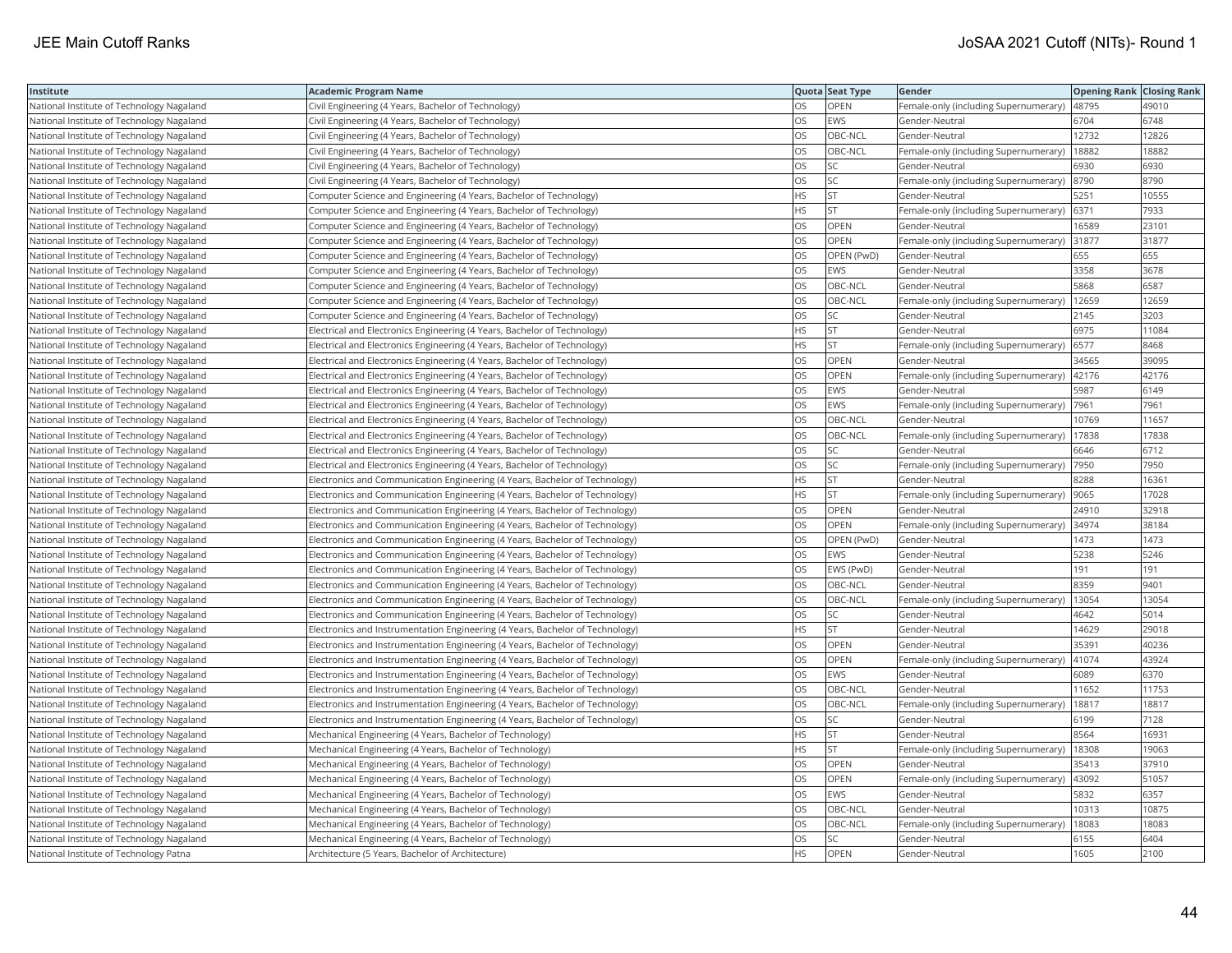| <b>Institute</b>                       | Academic Program Name                                              |           | Quota Seat Type              | Gender                                        | <b>Opening Rank Closing Rank</b> |       |
|----------------------------------------|--------------------------------------------------------------------|-----------|------------------------------|-----------------------------------------------|----------------------------------|-------|
| National Institute of Technology Patna | Architecture (5 Years, Bachelor of Architecture)                   | HS        | OPEN                         | Female-only (including Supernumerary)         | 1011                             | 1613  |
| National Institute of Technology Patna | Architecture (5 Years, Bachelor of Architecture)                   | HS.       | <b>EWS</b>                   | Gender-Neutral                                | 219                              | 247   |
| National Institute of Technology Patna | Architecture (5 Years, Bachelor of Architecture)                   | HS        | EWS                          | Female-only (including Supernumerary)         | 326                              | 326   |
| National Institute of Technology Patna | Architecture (5 Years, Bachelor of Architecture)                   | HS        | OBC-NCL                      | Gender-Neutral                                | 811                              | 1057  |
| National Institute of Technology Patna | Architecture (5 Years, Bachelor of Architecture)                   | <b>HS</b> | OBC-NCL                      | Female-only (including Supernumerary) 616     |                                  | 616   |
| National Institute of Technology Patna | Architecture (5 Years, Bachelor of Architecture)                   | HS        | SC.                          | Gender-Neutral                                | 232                              | 502   |
| National Institute of Technology Patna | Architecture (5 Years, Bachelor of Architecture)                   | HS        | SC                           | Female-only (including Supernumerary) 229     |                                  | 229   |
| National Institute of Technology Patna | Architecture (5 Years, Bachelor of Architecture)                   | HS.       | <b>ST</b>                    | Gender-Neutral                                | 148                              | 535   |
| National Institute of Technology Patna | Architecture (5 Years, Bachelor of Architecture)                   | OS        | OPEN                         | Gender-Neutral                                | 763                              | 1012  |
| National Institute of Technology Patna | Architecture (5 Years, Bachelor of Architecture)                   | OS        | OPEN                         | Female-only (including Supernumerary) 678     |                                  | 850   |
| National Institute of Technology Patna | Architecture (5 Years, Bachelor of Architecture)                   | OS        | EWS                          | Gender-Neutral                                | 178                              | 186   |
| National Institute of Technology Patna | Architecture (5 Years, Bachelor of Architecture)                   | <b>OS</b> | <b>EWS</b>                   | Female-only (including Supernumerary)   145   |                                  | 145   |
| National Institute of Technology Patna | Architecture (5 Years, Bachelor of Architecture)                   | OS        | OBC-NCL                      | Gender-Neutral                                | 428                              | 498   |
| National Institute of Technology Patna | Architecture (5 Years, Bachelor of Architecture)                   | OS        | OBC-NCL                      | Female-only (including Supernumerary)  449    |                                  | 449   |
| National Institute of Technology Patna | Architecture (5 Years, Bachelor of Architecture)                   | OS        | SC                           | Gender-Neutral                                | 183                              | 214   |
| National Institute of Technology Patna | Architecture (5 Years, Bachelor of Architecture)                   | OS        | SC                           | Female-only (including Supernumerary) 204     |                                  | 204   |
| National Institute of Technology Patna | Architecture (5 Years, Bachelor of Architecture)                   | OS        | <b>ST</b>                    | Gender-Neutral                                | 104                              | 104   |
| National Institute of Technology Patna | Civil Engineering (4 Years, Bachelor of Technology)                | HS        | OPEN                         | Gender-Neutral                                | 8721                             | 33505 |
| National Institute of Technology Patna | Civil Engineering (4 Years, Bachelor of Technology)                | HS        | OPEN                         | Female-only (including Supernumerary)         | 20579                            | 47356 |
| National Institute of Technology Patna | Civil Engineering (4 Years, Bachelor of Technology)                | HS        | OPEN (PwD)                   | Gender-Neutral                                | 228                              | 228   |
| National Institute of Technology Patna | Civil Engineering (4 Years, Bachelor of Technology)                | HS        | EWS                          | Gender-Neutral                                | 5150                             | 5507  |
| National Institute of Technology Patna | Civil Engineering (4 Years, Bachelor of Technology)                | HS        | <b>EWS</b>                   | Female-only (including Supernumerary)  7869   |                                  | 7869  |
| National Institute of Technology Patna | Civil Engineering (4 Years, Bachelor of Technology)                | HS        | EWS (PwD)                    | Gender-Neutral                                | 175                              | 175   |
| National Institute of Technology Patna | Civil Engineering (4 Years, Bachelor of Technology)                | HS        | OBC-NCL                      | Gender-Neutral                                | 9330                             | 10330 |
| National Institute of Technology Patna | Civil Engineering (4 Years, Bachelor of Technology)                | HS        | OBC-NCL                      | Female-only (including Supernumerary)         | 13936                            | 15792 |
| National Institute of Technology Patna | Civil Engineering (4 Years, Bachelor of Technology)                | HS        | OBC-NCL (PwD) Gender-Neutral |                                               | 179                              | 179   |
| National Institute of Technology Patna | Civil Engineering (4 Years, Bachelor of Technology)                | HS        | SC                           | Gender-Neutral                                | 2121                             | 5272  |
| National Institute of Technology Patna | Civil Engineering (4 Years, Bachelor of Technology)                | <b>HS</b> | <b>SC</b>                    | Female-only (including Supernumerary)         | 8526                             | 8779  |
| National Institute of Technology Patna | Civil Engineering (4 Years, Bachelor of Technology)                | HS        | SC (PwD)                     | Gender-Neutral                                | 86                               | 86    |
| National Institute of Technology Patna | Civil Engineering (4 Years, Bachelor of Technology)                | HS.       | <b>ST</b>                    | Gender-Neutral                                | 1629                             | 2858  |
| National Institute of Technology Patna | Civil Engineering (4 Years, Bachelor of Technology)                | HS        | <b>ST</b>                    | Female-only (including Supernumerary)         | 3138                             | 3138  |
| National Institute of Technology Patna | Civil Engineering (4 Years, Bachelor of Technology)                | HS        | ST (PwD)                     | Gender-Neutral                                | 33                               | 33    |
| National Institute of Technology Patna | Civil Engineering (4 Years, Bachelor of Technology)                | OS        | OPEN                         | Gender-Neutral                                | 20460                            | 34680 |
| National Institute of Technology Patna | Civil Engineering (4 Years, Bachelor of Technology)                | OS        | OPEN                         | Female-only (including Supernumerary)         | 25384                            | 42140 |
| National Institute of Technology Patna | Civil Engineering (4 Years, Bachelor of Technology)                | OS        | OPEN (PwD)                   | Gender-Neutral                                | 1159                             | 1159  |
| National Institute of Technology Patna | Civil Engineering (4 Years, Bachelor of Technology)                | OS.       | <b>EWS</b>                   | Gender-Neutral                                | 5207                             | 5400  |
| National Institute of Technology Patna | Civil Engineering (4 Years, Bachelor of Technology)                | OS        | EWS                          | Female-only (including Supernumerary)         | 6531                             | 6531  |
| National Institute of Technology Patna | Civil Engineering (4 Years, Bachelor of Technology)                | OS        | OBC-NCL                      | Gender-Neutral                                | 9567                             | 10561 |
| National Institute of Technology Patna | Civil Engineering (4 Years, Bachelor of Technology)                | OS        | OBC-NCL                      | Female-only (including Supernumerary)         | 16177                            | 17410 |
| National Institute of Technology Patna | Civil Engineering (4 Years, Bachelor of Technology)                | OS        |                              | OBC-NCL (PwD) Gender-Neutral                  | 577                              | 577   |
| National Institute of Technology Patna | Civil Engineering (4 Years, Bachelor of Technology)                | OS        | <b>SC</b>                    | Gender-Neutral                                | 5072                             | 5905  |
| National Institute of Technology Patna | Civil Engineering (4 Years, Bachelor of Technology)                | OS        | SC                           | Female-only (including Supernumerary) (6899   |                                  | 7134  |
| National Institute of Technology Patna | Civil Engineering (4 Years, Bachelor of Technology)                | OS        | <b>ST</b>                    | Gender-Neutral                                | 1745                             | 1976  |
| National Institute of Technology Patna | Civil Engineering (4 Years, Bachelor of Technology)                | OS.       | <b>ST</b>                    | Female-only (including Supernumerary)         | 2243                             | 2243  |
| National Institute of Technology Patna | Computer Science and Engineering (4 Years, Bachelor of Technology) | HS.       | OPEN                         | Gender-Neutral                                | 2608                             | 13449 |
| National Institute of Technology Patna | Computer Science and Engineering (4 Years, Bachelor of Technology) | HS.       | OPEN                         | Female-only (including Supernumerary)   13664 |                                  | 21047 |
| National Institute of Technology Patna | Computer Science and Engineering (4 Years, Bachelor of Technology) | HS        | OPEN (PwD)                   | Gender-Neutral                                | 381                              | 463   |
| National Institute of Technology Patna | Computer Science and Engineering (4 Years, Bachelor of Technology) | НS        | OPEN (PwD)                   | Female-only (including Supernumerary)  540    |                                  | 540   |
| National Institute of Technology Patna | Computer Science and Engineering (4 Years, Bachelor of Technology) | HS        | EWS                          | Gender-Neutral                                | 830                              | 2047  |
| National Institute of Technology Patna | Computer Science and Engineering (4 Years, Bachelor of Technology) | <b>HS</b> | <b>EWS</b>                   | Female-only (including Supernumerary)         | 3220                             | 3584  |
| National Institute of Technology Patna | Computer Science and Engineering (4 Years, Bachelor of Technology) | <b>HS</b> | EWS (PwD)                    | Gender-Neutral                                | 51                               | 51    |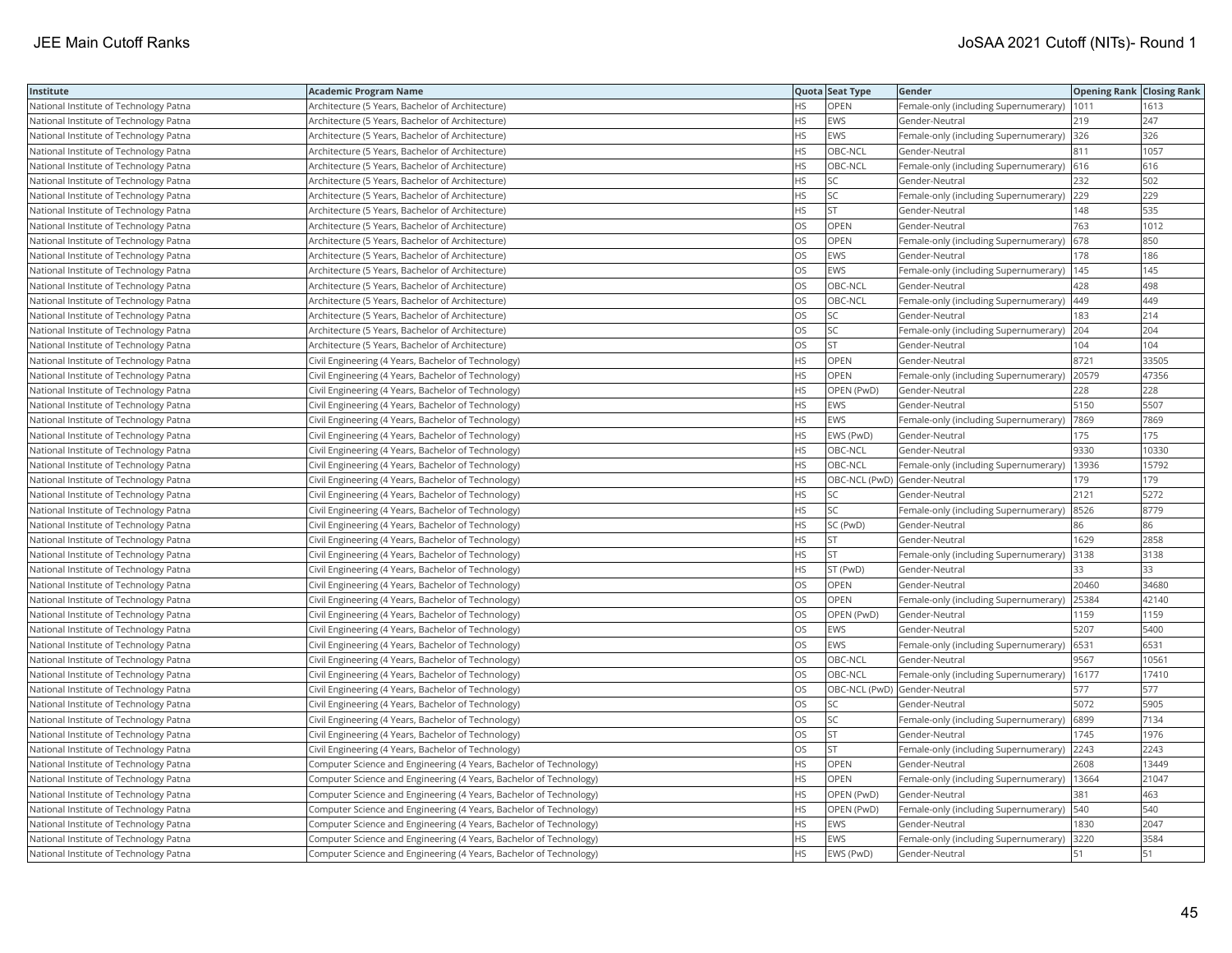| Institute                              | <b>Academic Program Name</b>                                                |           | Quota Seat Type              | Gender                                       | <b>Opening Rank   Closing Rank</b> |       |
|----------------------------------------|-----------------------------------------------------------------------------|-----------|------------------------------|----------------------------------------------|------------------------------------|-------|
| National Institute of Technology Patna | Computer Science and Engineering (4 Years, Bachelor of Technology)          | HS        | OBC-NCL                      | Gender-Neutral                               | 2952                               | 4195  |
| National Institute of Technology Patna | Computer Science and Engineering (4 Years, Bachelor of Technology)          | <b>HS</b> | OBC-NCL                      | Female-only (including Supernumerary)        | 5904                               | 7720  |
| National Institute of Technology Patna | Computer Science and Engineering (4 Years, Bachelor of Technology)          | <b>HS</b> | OBC-NCL (PwD) Gender-Neutral |                                              | 174                                | 174   |
| National Institute of Technology Patna | Computer Science and Engineering (4 Years, Bachelor of Technology)          | HS.       | SC                           | Gender-Neutral                               | 974                                | 3212  |
| National Institute of Technology Patna | Computer Science and Engineering (4 Years, Bachelor of Technology)          | HS.       | SC                           | Female-only (including Supernumerary) 3410   |                                    | 3654  |
| National Institute of Technology Patna | Computer Science and Engineering (4 Years, Bachelor of Technology)          | HS.       | SC (PwD)                     | Gender-Neutral                               | 83                                 | 83    |
| National Institute of Technology Patna | Computer Science and Engineering (4 Years, Bachelor of Technology)          | HS        | <b>ST</b>                    | Gender-Neutral                               | 775                                | 1110  |
| National Institute of Technology Patna | Computer Science and Engineering (4 Years, Bachelor of Technology)          | НS        | <b>ST</b>                    | Female-only (including Supernumerary)        | 1863                               | 1863  |
| National Institute of Technology Patna | Computer Science and Engineering (4 Years, Bachelor of Technology)          | OS        | OPEN                         | Gender-Neutral                               | 10234                              | 12661 |
| National Institute of Technology Patna | Computer Science and Engineering (4 Years, Bachelor of Technology)          | OS        | OPEN                         | Female-only (including Supernumerary)        | 15701                              | 18462 |
| National Institute of Technology Patna | Computer Science and Engineering (4 Years, Bachelor of Technology)          | <b>OS</b> | OPEN (PwD)                   | Gender-Neutral                               | 350                                | 397   |
| National Institute of Technology Patna | Computer Science and Engineering (4 Years, Bachelor of Technology)          | OS        | EWS                          | Gender-Neutral                               | 1697                               | 1826  |
| National Institute of Technology Patna | Computer Science and Engineering (4 Years, Bachelor of Technology)          | OS        | <b>EWS</b>                   | Female-only (including Supernumerary)        | 2963                               | 2963  |
| National Institute of Technology Patna | Computer Science and Engineering (4 Years, Bachelor of Technology)          | OS        | OBC-NCL                      | Gender-Neutral                               | 2716                               | 4274  |
| National Institute of Technology Patna | Computer Science and Engineering (4 Years, Bachelor of Technology)          | OS.       | OBC-NCL                      | Female-only (including Supernumerary)   6570 |                                    | 7823  |
| National Institute of Technology Patna | Computer Science and Engineering (4 Years, Bachelor of Technology)          | OS.       | OBC-NCL (PwD) Gender-Neutral |                                              | 188                                | 188   |
| National Institute of Technology Patna | Computer Science and Engineering (4 Years, Bachelor of Technology)          | OS        | SC                           | Gender-Neutral                               | 1856                               | 2457  |
| National Institute of Technology Patna | Computer Science and Engineering (4 Years, Bachelor of Technology)          | OS        | SC                           | Female-only (including Supernumerary)        | 3279                               | 3651  |
| National Institute of Technology Patna | Computer Science and Engineering (4 Years, Bachelor of Technology)          | OS.       | SC (PwD)                     | Gender-Neutral                               | 51                                 | 51    |
| National Institute of Technology Patna | Computer Science and Engineering (4 Years, Bachelor of Technology)          | OS        | <b>ST</b>                    | Gender-Neutral                               | 847                                | 1122  |
| National Institute of Technology Patna | Computer Science and Engineering (4 Years, Bachelor of Technology)          | OS        | <b>ST</b>                    | Female-only (including Supernumerary)   1633 |                                    | 1676  |
| National Institute of Technology Patna | Electrical Engineering (4 Years, Bachelor of Technology)                    | HS.       | OPEN                         | Gender-Neutral                               | 21946                              | 25958 |
| National Institute of Technology Patna | Electrical Engineering (4 Years, Bachelor of Technology)                    | HS        | OPEN                         | Female-only (including Supernumerary)   6284 |                                    | 34027 |
| National Institute of Technology Patna | Electrical Engineering (4 Years, Bachelor of Technology)                    | HS.       | OPEN (PwD)                   | Gender-Neutral                               | 923                                | 923   |
| National Institute of Technology Patna | Electrical Engineering (4 Years, Bachelor of Technology)                    | HS        | EWS                          | Gender-Neutral                               | 3847                               | 4027  |
| National Institute of Technology Patna | Electrical Engineering (4 Years, Bachelor of Technology)                    | HS        | EWS                          | Female-only (including Supernumerary)        | 5609                               | 5609  |
| National Institute of Technology Patna | Electrical Engineering (4 Years, Bachelor of Technology)                    | HS        | OBC-NCL                      | Gender-Neutral                               | 6286                               | 7526  |
| National Institute of Technology Patna | Electrical Engineering (4 Years, Bachelor of Technology)                    | HS        | OBC-NCL                      | Female-only (including Supernumerary)        | 10241                              | 11645 |
| National Institute of Technology Patna | Electrical Engineering (4 Years, Bachelor of Technology)                    | HS        | OBC-NCL (PwD) Gender-Neutral |                                              | 386                                | 386   |
| National Institute of Technology Patna | Electrical Engineering (4 Years, Bachelor of Technology)                    | ΗS        | SC                           | Gender-Neutral                               | 4285                               | 4899  |
| National Institute of Technology Patna | Electrical Engineering (4 Years, Bachelor of Technology)                    | HS        | SC                           | Female-only (including Supernumerary)   5560 |                                    | 6922  |
| National Institute of Technology Patna | Electrical Engineering (4 Years, Bachelor of Technology)                    | HS        | <b>ST</b>                    | Gender-Neutral                               | 1153                               | 2331  |
| National Institute of Technology Patna | Electrical Engineering (4 Years, Bachelor of Technology)                    | HS.       | <b>ST</b>                    | Female-only (including Supernumerary)        | 3180                               | 3180  |
| National Institute of Technology Patna | Electrical Engineering (4 Years, Bachelor of Technology)                    | OS        | OPEN                         | Gender-Neutral                               | 0295                               | 22989 |
| National Institute of Technology Patna | Electrical Engineering (4 Years, Bachelor of Technology)                    | OS        | <b>OPEN</b>                  | Female-only (including Supernumerary)        | 27895                              | 30072 |
| National Institute of Technology Patna | Electrical Engineering (4 Years, Bachelor of Technology)                    | OS        | OPEN (PwD)                   | Gender-Neutral                               | 1031                               | 1031  |
| National Institute of Technology Patna | Electrical Engineering (4 Years, Bachelor of Technology)                    | OS        | EWS                          | Gender-Neutral                               | 3330                               | 3525  |
| National Institute of Technology Patna | Electrical Engineering (4 Years, Bachelor of Technology)                    | OS        | <b>EWS</b>                   | Female-only (including Supernumerary)   5155 |                                    | 5155  |
| National Institute of Technology Patna | Electrical Engineering (4 Years, Bachelor of Technology)                    | OS        | OBC-NCL                      | Gender-Neutral                               | 6935                               | 7777  |
| National Institute of Technology Patna | Electrical Engineering (4 Years, Bachelor of Technology)                    | OS.       | OBC-NCL                      | Female-only (including Supernumerary)        | 13037                              | 13084 |
| National Institute of Technology Patna | Electrical Engineering (4 Years, Bachelor of Technology)                    | OS        | OBC-NCL (PwD) Gender-Neutral |                                              | 385                                | 385   |
| National Institute of Technology Patna | Electrical Engineering (4 Years, Bachelor of Technology)                    | OS        | <b>SC</b>                    | Gender-Neutral                               | 1962                               | 4466  |
| National Institute of Technology Patna | Electrical Engineering (4 Years, Bachelor of Technology)                    | OS        | SC                           | Female-only (including Supernumerary)        | 5593                               | 5948  |
| National Institute of Technology Patna | Electrical Engineering (4 Years, Bachelor of Technology)                    | OS        | <b>ST</b>                    | Gender-Neutral                               | 1641                               | 1885  |
| National Institute of Technology Patna | Electrical Engineering (4 Years, Bachelor of Technology)                    | OS        | <b>ST</b>                    | Female-only (including Supernumerary)        | 1958                               | 1958  |
| National Institute of Technology Patna | Electronics and Communication Engineering (4 Years, Bachelor of Technology) | HS.       | OPEN                         | Gender-Neutral                               | 14014                              | 20343 |
| National Institute of Technology Patna | Electronics and Communication Engineering (4 Years, Bachelor of Technology) | <b>HS</b> | OPEN                         | Female-only (including Supernumerary) 25100  |                                    | 28609 |
| National Institute of Technology Patna | Electronics and Communication Engineering (4 Years, Bachelor of Technology) | НS        | OPEN (PwD)                   | Gender-Neutral                               | 416                                | 416   |
| National Institute of Technology Patna | Electronics and Communication Engineering (4 Years, Bachelor of Technology) | HS        | <b>EWS</b>                   | Gender-Neutral                               | 2908                               | 3094  |
| National Institute of Technology Patna | Electronics and Communication Engineering (4 Years, Bachelor of Technology) | <b>HS</b> | <b>EWS</b>                   | Female-only (including Supernumerary)        | 5048                               | 5394  |
| National Institute of Technology Patna | Electronics and Communication Engineering (4 Years, Bachelor of Technology) | <b>HS</b> | OBC-NCL                      | Gender-Neutral                               | 4727                               | 6027  |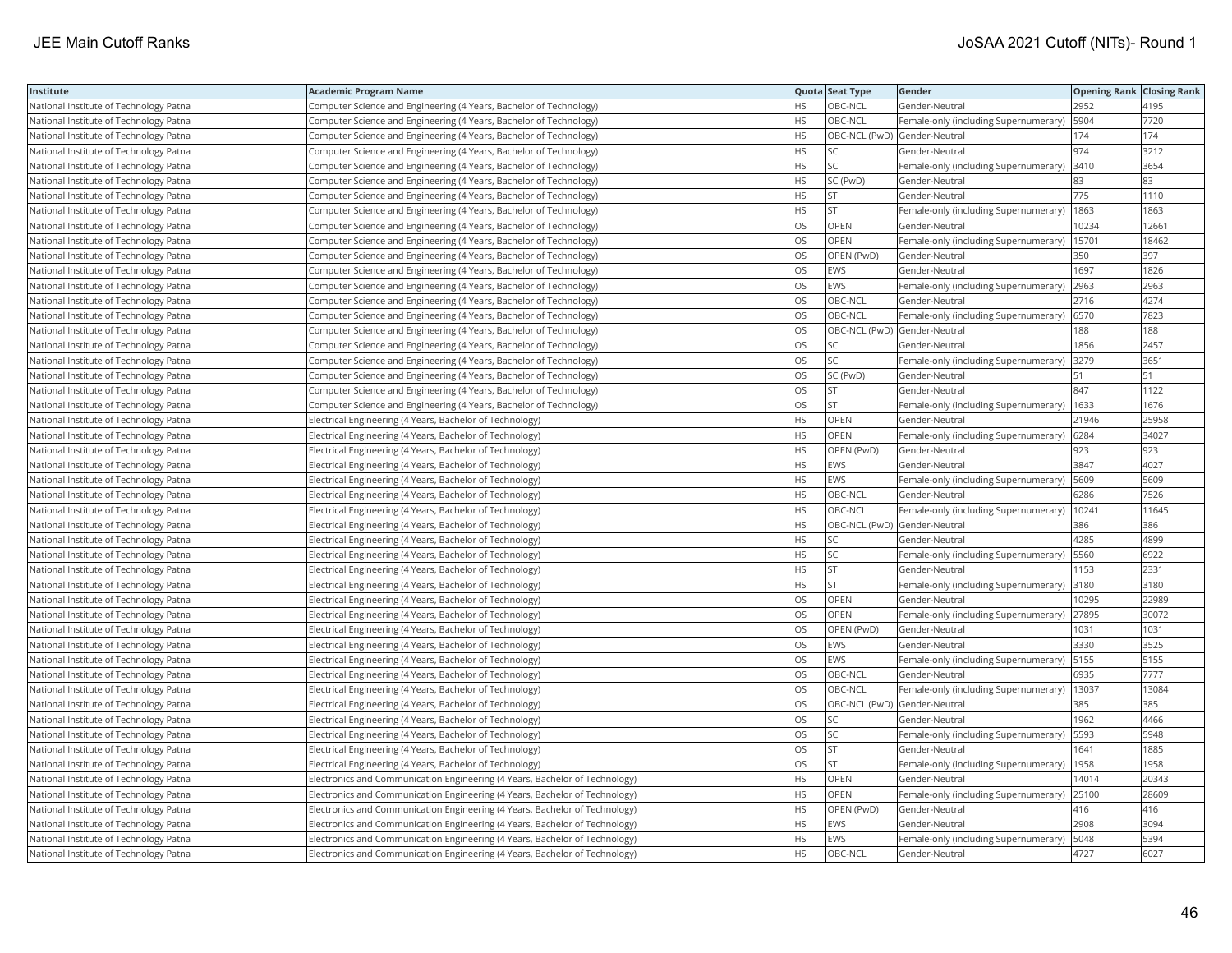| <b>Institute</b>                            | Academic Program Name                                                       |           | Quota Seat Type              | <b>Gender</b>                                | <b>Opening Rank Closing Rank</b> |        |
|---------------------------------------------|-----------------------------------------------------------------------------|-----------|------------------------------|----------------------------------------------|----------------------------------|--------|
| National Institute of Technology Patna      | Electronics and Communication Engineering (4 Years, Bachelor of Technology) | HS        | OBC-NCL                      | Female-only (including Supernumerary)        | 8436                             | 9527   |
| National Institute of Technology Patna      | Electronics and Communication Engineering (4 Years, Bachelor of Technology) | HS.       | OBC-NCL (PwD) Gender-Neutral |                                              | 279                              | 279    |
| National Institute of Technology Patna      | Electronics and Communication Engineering (4 Years, Bachelor of Technology) | HS        | <b>SC</b>                    | Gender-Neutral                               | 3571                             | 4183   |
| National Institute of Technology Patna      | Electronics and Communication Engineering (4 Years, Bachelor of Technology) | HS        | <b>SC</b>                    | Female-only (including Supernumerary)        | 3990                             | 4251   |
| National Institute of Technology Patna      | Electronics and Communication Engineering (4 Years, Bachelor of Technology) | HS.       | SC (PwD)                     | Gender-Neutral                               | 128                              | 128    |
| National Institute of Technology Patna      | Electronics and Communication Engineering (4 Years, Bachelor of Technology) | HS        | <b>ST</b>                    | Gender-Neutral                               | 1514                             | 1967   |
| National Institute of Technology Patna      | Electronics and Communication Engineering (4 Years, Bachelor of Technology) | HS        | <b>ST</b>                    | Female-only (including Supernumerary)        | 2724                             | 2724   |
| National Institute of Technology Patna      | Electronics and Communication Engineering (4 Years, Bachelor of Technology) | OS.       | <b>OPEN</b>                  | Gender-Neutral                               | 12935                            | 17871  |
| National Institute of Technology Patna      | Electronics and Communication Engineering (4 Years, Bachelor of Technology) | OS        | OPEN                         | Female-only (including Supernumerary)        | 21876                            | 25701  |
| National Institute of Technology Patna      | Electronics and Communication Engineering (4 Years, Bachelor of Technology) | OS        | OPEN (PwD)                   | Gender-Neutral                               | 713                              | 775    |
| National Institute of Technology Patna      | Electronics and Communication Engineering (4 Years, Bachelor of Technology) | OS.       | <b>EWS</b>                   | Gender-Neutral                               | 2555                             | 2676   |
| National Institute of Technology Patna      | Electronics and Communication Engineering (4 Years, Bachelor of Technology) | OS.       | <b>EWS</b>                   | Female-only (including Supernumerary)        | 4345                             | 4848   |
| National Institute of Technology Patna      | Electronics and Communication Engineering (4 Years, Bachelor of Technology) | OS        | EWS (PwD)                    | Gender-Neutral                               | 92                               | 92     |
| National Institute of Technology Patna      | Electronics and Communication Engineering (4 Years, Bachelor of Technology) | OS        | OBC-NCL                      | Gender-Neutral                               | 4946                             | 6170   |
| National Institute of Technology Patna      | Electronics and Communication Engineering (4 Years, Bachelor of Technology) | OS        | OBC-NCL                      | Female-only (including Supernumerary) 8058   |                                  | 9999   |
| National Institute of Technology Patna      | Electronics and Communication Engineering (4 Years, Bachelor of Technology) | OS        | OBC-NCL (PwD) Gender-Neutral |                                              | 353                              | 353    |
| National Institute of Technology Patna      | Electronics and Communication Engineering (4 Years, Bachelor of Technology) | OS.       | SC                           | Gender-Neutral                               | 3324                             | 3997   |
| National Institute of Technology Patna      | Electronics and Communication Engineering (4 Years, Bachelor of Technology) | OS        | SC                           | Female-only (including Supernumerary)        | 4931                             | 5163   |
| National Institute of Technology Patna      | Electronics and Communication Engineering (4 Years, Bachelor of Technology) | OS        | <b>ST</b>                    | Gender-Neutral                               | 1341                             | 1604   |
| National Institute of Technology Patna      | Electronics and Communication Engineering (4 Years, Bachelor of Technology) | OS.       | <b>ST</b>                    | Female-only (including Supernumerary)        | 1884                             | 1884   |
| National Institute of Technology Patna      | Mechanical Engineering (4 Years, Bachelor of Technology)                    | HS        | <b>OPEN</b>                  | Gender-Neutral                               | 22137                            | 31148  |
| National Institute of Technology Patna      | Mechanical Engineering (4 Years, Bachelor of Technology)                    | HS        | OPEN                         | Female-only (including Supernumerary)        | 35237                            | 46720  |
| National Institute of Technology Patna      | Mechanical Engineering (4 Years, Bachelor of Technology)                    | HS        | OPEN (PwD)                   | Gender-Neutral                               | 946                              | 1106   |
| National Institute of Technology Patna      | Mechanical Engineering (4 Years, Bachelor of Technology)                    | HS.       | OPEN (PwD)                   | Female-only (including Supernumerary)        | 1763                             | 1763   |
| National Institute of Technology Patna      | Mechanical Engineering (4 Years, Bachelor of Technology)                    | HS        | EWS                          | Gender-Neutral                               | 4686                             | 4834   |
| National Institute of Technology Patna      | Mechanical Engineering (4 Years, Bachelor of Technology)                    | <b>HS</b> | <b>EWS</b>                   | Female-only (including Supernumerary)        | 7727                             | 7727   |
| National Institute of Technology Patna      | Mechanical Engineering (4 Years, Bachelor of Technology)                    | HS        | OBC-NCL                      | Gender-Neutral                               | 8188                             | 9788   |
| National Institute of Technology Patna      | Mechanical Engineering (4 Years, Bachelor of Technology)                    | HS        | OBC-NCL                      | Female-only (including Supernumerary)        | 12265                            | 15565  |
| National Institute of Technology Patna      | Mechanical Engineering (4 Years, Bachelor of Technology)                    | HS.       | OBC-NCL (PwD) Gender-Neutral |                                              | 493                              | 493    |
| National Institute of Technology Patna      | Mechanical Engineering (4 Years, Bachelor of Technology)                    | HS        | SC                           | Gender-Neutral                               | 3424                             | 5997   |
| National Institute of Technology Patna      | Mechanical Engineering (4 Years, Bachelor of Technology)                    | HS        | SC                           | Female-only (including Supernumerary)        | 9460                             | 9745   |
| National Institute of Technology Patna      | Mechanical Engineering (4 Years, Bachelor of Technology)                    | HS.       | <b>ST</b>                    | Gender-Neutral                               | 2522                             | 2817   |
| National Institute of Technology Patna      | Mechanical Engineering (4 Years, Bachelor of Technology)                    | HS        | <b>ST</b>                    | Female-only (including Supernumerary)        | 2812                             | 2812   |
| National Institute of Technology Patna      | Mechanical Engineering (4 Years, Bachelor of Technology)                    | OS        | OPEN                         | Gender-Neutral                               | 19814                            | 28037  |
| National Institute of Technology Patna      | Mechanical Engineering (4 Years, Bachelor of Technology)                    | OS.       | <b>OPEN</b>                  | Female-only (including Supernumerary)        | 35848                            | 39299  |
| National Institute of Technology Patna      | Mechanical Engineering (4 Years, Bachelor of Technology)                    | OS        | OPEN (PwD)                   | Gender-Neutral                               | 869                              | 869    |
| National Institute of Technology Patna      | Mechanical Engineering (4 Years, Bachelor of Technology)                    | OS        | <b>EWS</b>                   | Gender-Neutral                               | 4241                             | 4500   |
| National Institute of Technology Patna      | Mechanical Engineering (4 Years, Bachelor of Technology)                    | OS        | <b>EWS</b>                   | Female-only (including Supernumerary)   6417 |                                  | 6417   |
| National Institute of Technology Patna      | Mechanical Engineering (4 Years, Bachelor of Technology)                    | OS        | EWS (PwD)                    | Gender-Neutral                               | 172                              | 172    |
| National Institute of Technology Patna      | Mechanical Engineering (4 Years, Bachelor of Technology)                    | OS        | OBC-NCL                      | Gender-Neutral                               | 8119                             | 9334   |
| National Institute of Technology Patna      | Mechanical Engineering (4 Years, Bachelor of Technology)                    | OS        | OBC-NCL                      | Female-only (including Supernumerary)        | 15342                            | 16119  |
| National Institute of Technology Patna      | Mechanical Engineering (4 Years, Bachelor of Technology)                    | OS        | OBC-NCL (PwD) Gender-Neutral |                                              | 584                              | 584    |
| National Institute of Technology Patna      | Mechanical Engineering (4 Years, Bachelor of Technology)                    | OS        | SC                           | Gender-Neutral                               | 4682                             | 5549   |
| National Institute of Technology Patna      | Mechanical Engineering (4 Years, Bachelor of Technology)                    | OS        | SC                           | Female-only (including Supernumerary)        | 7551                             | 7751   |
| National Institute of Technology Patna      | Mechanical Engineering (4 Years, Bachelor of Technology)                    | OS        | <b>ST</b>                    | Gender-Neutral                               | 1941                             | 2125   |
| National Institute of Technology Patna      | Mechanical Engineering (4 Years, Bachelor of Technology)                    | OS        | <b>ST</b>                    | Female-only (including Supernumerary)        | 2835                             | 2835   |
| National Institute of Technology Puducherry | Civil Engineering (4 Years, Bachelor of Technology)                         | HS.       | <b>OPEN</b>                  | Gender-Neutral                               | 62928                            | 161607 |
| National Institute of Technology Puducherry | Civil Engineering (4 Years, Bachelor of Technology)                         | HS        | OPEN                         | Female-only (including Supernumerary)        | 167088                           | 167088 |
| National Institute of Technology Puducherry | Civil Engineering (4 Years, Bachelor of Technology)                         | HS        | EWS                          | Gender-Neutral                               | 58065                            | 77571  |
| National Institute of Technology Puducherry | Civil Engineering (4 Years, Bachelor of Technology)                         | HS.       | OBC-NCL                      | Gender-Neutral                               | 52364                            | 53037  |
| National Institute of Technology Puducherry | Civil Engineering (4 Years, Bachelor of Technology)                         | <b>HS</b> | OBC-NCL                      | Female-only (including Supernumerary)        | 58429                            | 58429  |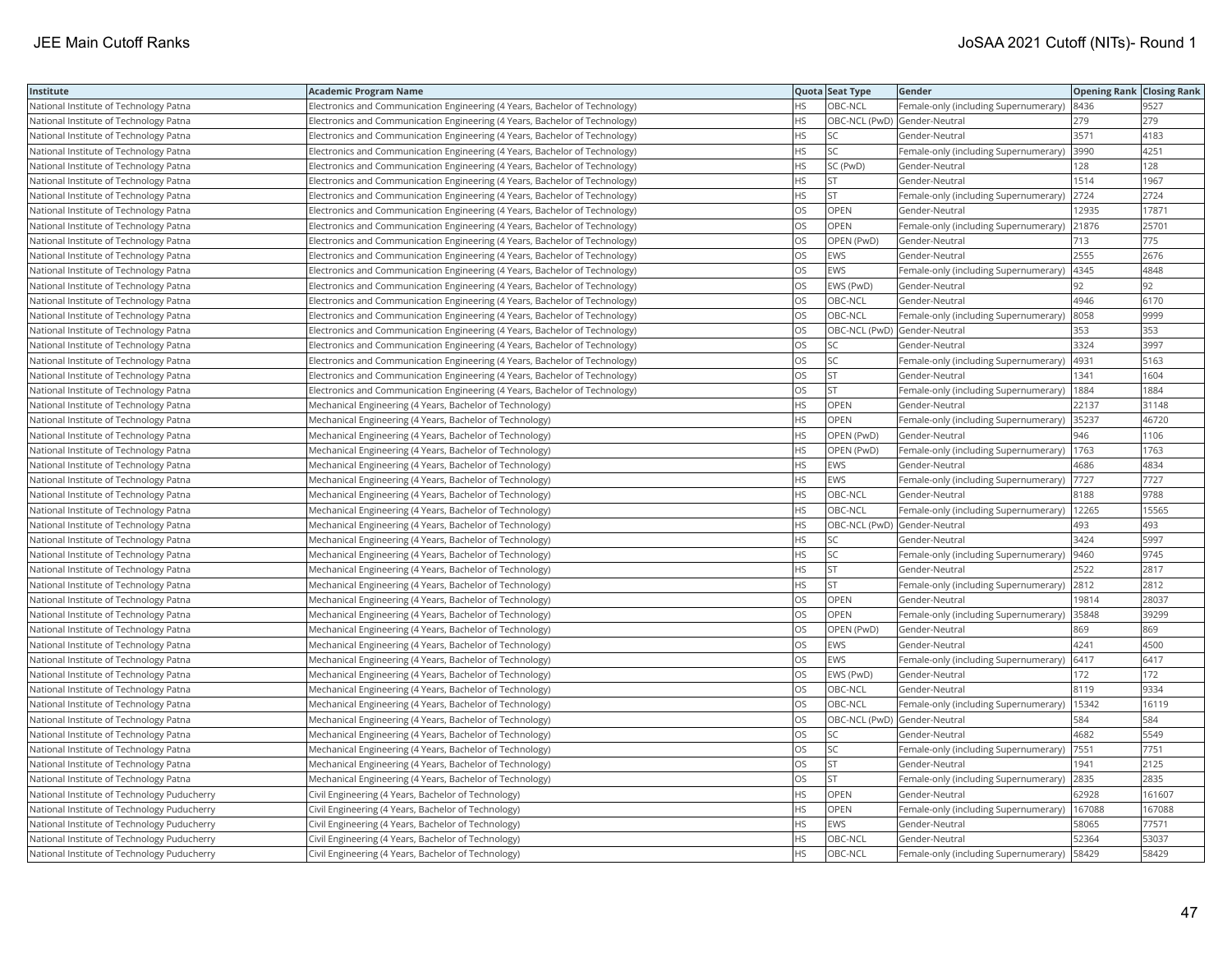| Institute                                   | <b>Academic Program Name</b>                                                |           | Quota Seat Type              | Gender                                        | <b>Opening Rank Closing Rank</b> |        |
|---------------------------------------------|-----------------------------------------------------------------------------|-----------|------------------------------|-----------------------------------------------|----------------------------------|--------|
| National Institute of Technology Puducherry | Civil Engineering (4 Years, Bachelor of Technology)                         | ΗS        | SC                           | Gender-Neutral                                | 17846                            | 17846  |
| National Institute of Technology Puducherry | Civil Engineering (4 Years, Bachelor of Technology)                         | HS        | <b>SC</b>                    | Female-only (including Supernumerary)         | 30826                            | 30826  |
| National Institute of Technology Puducherry | Civil Engineering (4 Years, Bachelor of Technology)                         | OS        | OPEN                         | Gender-Neutral                                | 31025                            | 35359  |
| National Institute of Technology Puducherry | Civil Engineering (4 Years, Bachelor of Technology)                         | OS        | OPEN                         | Female-only (including Supernumerary)         | 34466                            | 34466  |
| National Institute of Technology Puducherry | Civil Engineering (4 Years, Bachelor of Technology)                         | OS        | <b>EWS</b>                   | Gender-Neutral                                | 5309                             | 5309   |
| National Institute of Technology Puducherry | Civil Engineering (4 Years, Bachelor of Technology)                         | OS        | OBC-NCL                      | Gender-Neutral                                | 8843                             | 10554  |
| National Institute of Technology Puducherry | Civil Engineering (4 Years, Bachelor of Technology)                         | OS        | OBC-NCL                      | Female-only (including Supernumerary)   11689 |                                  | 11689  |
| National Institute of Technology Puducherry | Civil Engineering (4 Years, Bachelor of Technology)                         | OS        | SC                           | Gender-Neutral                                | 6163                             | 6655   |
| National Institute of Technology Puducherry | Civil Engineering (4 Years, Bachelor of Technology)                         | OS        | <b>ST</b>                    | Female-only (including Supernumerary)         | 2424                             | 2424   |
| National Institute of Technology Puducherry | Computer Science and Engineering (4 Years, Bachelor of Technology)          | HS        | OPEN                         | Gender-Neutral                                | 11510                            | 51754  |
| National Institute of Technology Puducherry | Computer Science and Engineering (4 Years, Bachelor of Technology)          | <b>HS</b> | <b>OPEN</b>                  | Female-only (including Supernumerary)         | 82067                            | 109089 |
| National Institute of Technology Puducherry | Computer Science and Engineering (4 Years, Bachelor of Technology)          | <b>HS</b> | OPEN (PwD)                   | Gender-Neutral                                | 932                              | 932    |
| National Institute of Technology Puducherry | Computer Science and Engineering (4 Years, Bachelor of Technology)          | HS        | <b>EWS</b>                   | Gender-Neutral                                | 28170                            | 34360  |
| National Institute of Technology Puducherry | Computer Science and Engineering (4 Years, Bachelor of Technology)          | HS        | OBC-NCL                      | Gender-Neutral                                | 14187                            | 16083  |
| National Institute of Technology Puducherry | Computer Science and Engineering (4 Years, Bachelor of Technology)          | HS        | OBC-NCL                      | Female-only (including Supernumerary)         | 39697                            | 39697  |
| National Institute of Technology Puducherry | Computer Science and Engineering (4 Years, Bachelor of Technology)          | HS        | OBC-NCL (PwD) Gender-Neutral |                                               | 495                              | 495    |
| National Institute of Technology Puducherry | Computer Science and Engineering (4 Years, Bachelor of Technology)          | <b>HS</b> | SC                           | Gender-Neutral                                | 4736                             | 9022   |
| National Institute of Technology Puducherry | Computer Science and Engineering (4 Years, Bachelor of Technology)          | HS        | SC                           | Female-only (including Supernumerary)         | 8400                             | 8400   |
| National Institute of Technology Puducherry | Computer Science and Engineering (4 Years, Bachelor of Technology)          | HS        | <b>ST</b>                    | Gender-Neutral                                | 2860                             | 2860   |
| National Institute of Technology Puducherry | Computer Science and Engineering (4 Years, Bachelor of Technology)          | <b>HS</b> | <b>ST</b>                    | Female-only (including Supernumerary)         | 9098                             | 9098   |
| National Institute of Technology Puducherry | Computer Science and Engineering (4 Years, Bachelor of Technology)          | OS        | <b>OPEN</b>                  | Gender-Neutral                                | 10086                            | 13155  |
| National Institute of Technology Puducherry | Computer Science and Engineering (4 Years, Bachelor of Technology)          | OS        | OPEN                         | Female-only (including Supernumerary)         | 16757                            | 20587  |
| National Institute of Technology Puducherry | Computer Science and Engineering (4 Years, Bachelor of Technology)          | OS        | EWS                          | Gender-Neutral                                | 1839                             | 2004   |
| National Institute of Technology Puducherry | Computer Science and Engineering (4 Years, Bachelor of Technology)          | OS        | OBC-NCL                      | Gender-Neutral                                | 3874                             | 4554   |
| National Institute of Technology Puducherry | Computer Science and Engineering (4 Years, Bachelor of Technology)          | OS        | OBC-NCL                      | Female-only (including Supernumerary)         | 6139                             | 6289   |
| National Institute of Technology Puducherry | Computer Science and Engineering (4 Years, Bachelor of Technology)          | OS        | <b>SC</b>                    | Gender-Neutral                                | 2458                             | 2554   |
| National Institute of Technology Puducherry | Computer Science and Engineering (4 Years, Bachelor of Technology)          | OS        | SC                           | Female-only (including Supernumerary)         | 3009                             | 3009   |
| National Institute of Technology Puducherry | Computer Science and Engineering (4 Years, Bachelor of Technology)          | OS        | <b>ST</b>                    | Gender-Neutral                                | 962                              | 962    |
| National Institute of Technology Puducherry | Computer Science and Engineering (4 Years, Bachelor of Technology)          | OS.       | ST (PwD)                     | Gender-Neutral                                | 46                               | 46     |
| National Institute of Technology Puducherry | Electrical and Electronics Engineering (4 Years, Bachelor of Technology)    | HS        | OPEN                         | Gender-Neutral                                | 57154                            | 125758 |
| National Institute of Technology Puducherry | Electrical and Electronics Engineering (4 Years, Bachelor of Technology)    | HS        | OPEN                         | Female-only (including Supernumerary)         | 135881                           | 158546 |
| National Institute of Technology Puducherry | Electrical and Electronics Engineering (4 Years, Bachelor of Technology)    | <b>HS</b> | <b>EWS</b>                   | Gender-Neutral                                | 53232                            | 55047  |
| National Institute of Technology Puducherry | Electrical and Electronics Engineering (4 Years, Bachelor of Technology)    | HS        | OBC-NCL                      | Gender-Neutral                                | 37550                            | 42446  |
| National Institute of Technology Puducherry | Electrical and Electronics Engineering (4 Years, Bachelor of Technology)    | HS        | OBC-NCL                      | Female-only (including Supernumerary)         | 49774                            | 49847  |
| National Institute of Technology Puducherry | Electrical and Electronics Engineering (4 Years, Bachelor of Technology)    | <b>HS</b> | <b>SC</b>                    | Gender-Neutral                                | 10799                            | 17190  |
| National Institute of Technology Puducherry | Electrical and Electronics Engineering (4 Years, Bachelor of Technology)    | HS        | <b>ST</b>                    | Gender-Neutral                                | 6826                             | 6826   |
| National Institute of Technology Puducherry | Electrical and Electronics Engineering (4 Years, Bachelor of Technology)    | OS        | OPEN                         | Gender-Neutral                                | 18645                            | 24597  |
| National Institute of Technology Puducherry | Electrical and Electronics Engineering (4 Years, Bachelor of Technology)    | OS        | OPEN                         | Female-only (including Supernumerary)         | 28415                            | 28415  |
| National Institute of Technology Puducherry | Electrical and Electronics Engineering (4 Years, Bachelor of Technology)    | OS        | OPEN (PwD)                   | Female-only (including Supernumerary)         | 2247                             | 2247   |
| National Institute of Technology Puducherry | Electrical and Electronics Engineering (4 Years, Bachelor of Technology)    | OS        | <b>EWS</b>                   | Gender-Neutral                                | 4198                             | 4281   |
| National Institute of Technology Puducherry | Electrical and Electronics Engineering (4 Years, Bachelor of Technology)    | OS        | <b>EWS</b>                   | Female-only (including Supernumerary)         | 4940                             | 4940   |
| National Institute of Technology Puducherry | Electrical and Electronics Engineering (4 Years, Bachelor of Technology)    | OS        | OBC-NCL                      | Gender-Neutral                                | 7934                             | 8358   |
| National Institute of Technology Puducherry | Electrical and Electronics Engineering (4 Years, Bachelor of Technology)    | OS        | OBC-NCL                      | Female-only (including Supernumerary)         | 11684                            | 11684  |
| National Institute of Technology Puducherry | Electrical and Electronics Engineering (4 Years, Bachelor of Technology)    | OS        | OBC-NCL (PwD) Gender-Neutral |                                               | 615                              | 615    |
| National Institute of Technology Puducherry | Electrical and Electronics Engineering (4 Years, Bachelor of Technology)    | OS        | SC                           | Gender-Neutral                                | 4367                             | 4558   |
| National Institute of Technology Puducherry | Electrical and Electronics Engineering (4 Years, Bachelor of Technology)    | OS        | SC                           | Female-only (including Supernumerary)         | 4458                             | 4458   |
| National Institute of Technology Puducherry | Electrical and Electronics Engineering (4 Years, Bachelor of Technology)    | OS        | <b>ST</b>                    | Gender-Neutral                                | 1708                             | 2002   |
| National Institute of Technology Puducherry | Electrical and Electronics Engineering (4 Years, Bachelor of Technology)    | OS        | <b>ST</b>                    | Female-only (including Supernumerary)         | 2141                             | 2141   |
| National Institute of Technology Puducherry | Electronics and Communication Engineering (4 Years, Bachelor of Technology) | HS        | OPEN                         | Gender-Neutral                                | 59700                            | 97297  |
| National Institute of Technology Puducherry | Electronics and Communication Engineering (4 Years, Bachelor of Technology) | <b>HS</b> | OPEN                         | Female-only (including Supernumerary)         | 126782                           | 135725 |
| National Institute of Technology Puducherry | Electronics and Communication Engineering (4 Years, Bachelor of Technology) | <b>HS</b> | <b>EWS</b>                   | Gender-Neutral                                | 22322                            | 46642  |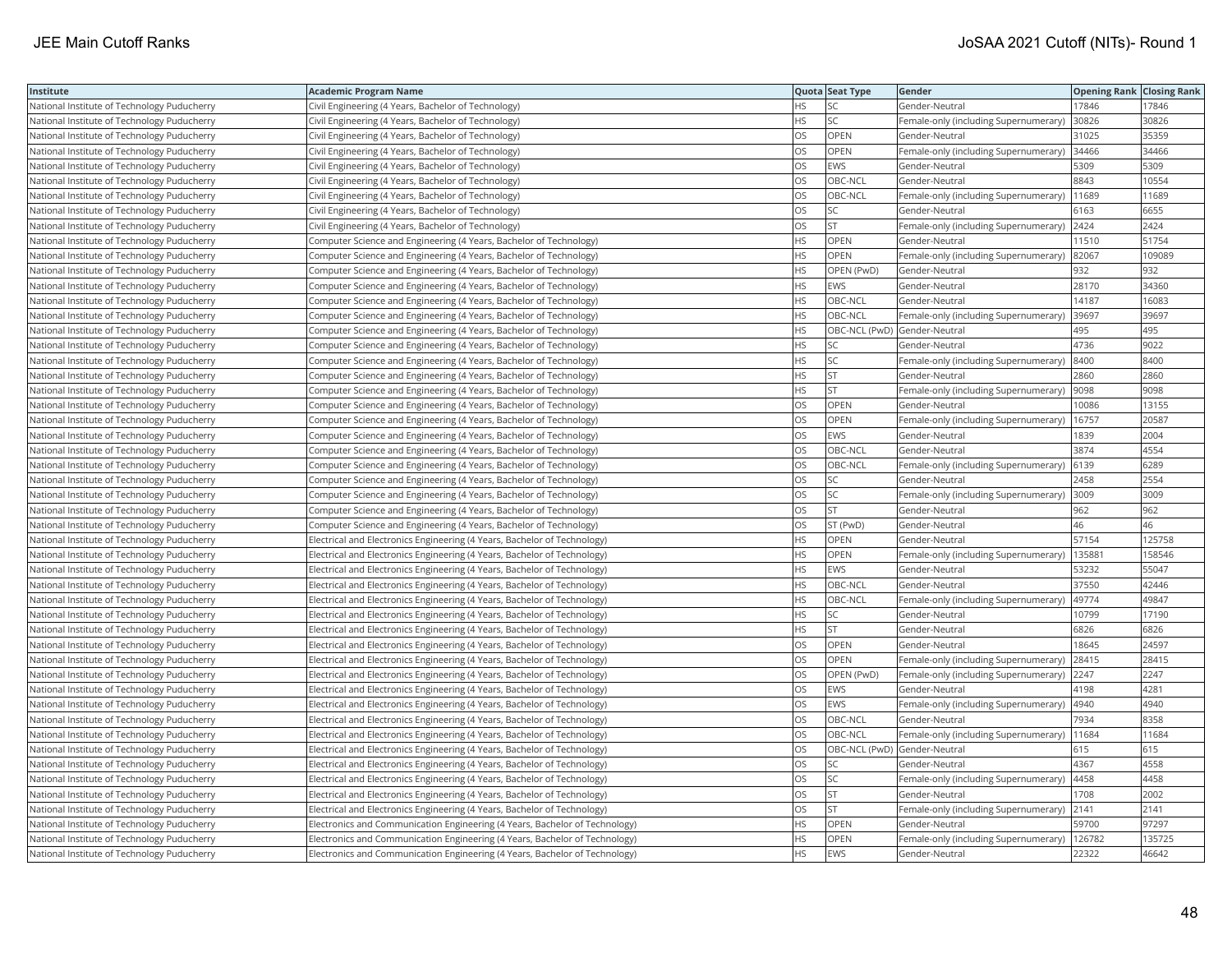| Institute                                   | <b>Academic Program Name</b>                                                |           | Quota Seat Type | Gender                                       | <b>Opening Rank   Closing Rank</b> |        |
|---------------------------------------------|-----------------------------------------------------------------------------|-----------|-----------------|----------------------------------------------|------------------------------------|--------|
| National Institute of Technology Puducherry | Electronics and Communication Engineering (4 Years, Bachelor of Technology) | НS        | OBC-NCL         | Gender-Neutral                               | 28153                              | 32861  |
| National Institute of Technology Puducherry | Electronics and Communication Engineering (4 Years, Bachelor of Technology) | <b>HS</b> | OBC-NCL         | Female-only (including Supernumerary)        | 42379                              | 43325  |
| National Institute of Technology Puducherry | Electronics and Communication Engineering (4 Years, Bachelor of Technology) | <b>HS</b> | <b>SC</b>       | Gender-Neutral                               | 6144                               | 13963  |
| National Institute of Technology Puducherry | Electronics and Communication Engineering (4 Years, Bachelor of Technology) | HS        | SC              | Female-only (including Supernumerary)        | 9821                               | 9821   |
| National Institute of Technology Puducherry | Electronics and Communication Engineering (4 Years, Bachelor of Technology) | HS        | <b>ST</b>       | Gender-Neutral                               | 6981                               | 14829  |
| National Institute of Technology Puducherry | Electronics and Communication Engineering (4 Years, Bachelor of Technology) | ΗS        | <b>ST</b>       | Female-only (including Supernumerary)  9807  |                                    | 9807   |
| National Institute of Technology Puducherry | Electronics and Communication Engineering (4 Years, Bachelor of Technology) | OS        | OPEN            | Gender-Neutral                               | 14981                              | 18486  |
| National Institute of Technology Puducherry | Electronics and Communication Engineering (4 Years, Bachelor of Technology) | OS        | OPEN            | Female-only (including Supernumerary)        | 16223                              | 23708  |
| National Institute of Technology Puducherry | Electronics and Communication Engineering (4 Years, Bachelor of Technology) | OS        | OPEN (PwD)      | Gender-Neutral                               | 487                                | 487    |
| National Institute of Technology Puducherry | Electronics and Communication Engineering (4 Years, Bachelor of Technology) | OS        | <b>EWS</b>      | Gender-Neutral                               | 2646                               | 2846   |
| National Institute of Technology Puducherry | Electronics and Communication Engineering (4 Years, Bachelor of Technology) | OS        | <b>EWS</b>      | Female-only (including Supernumerary)        | 3424                               | 3424   |
| National Institute of Technology Puducherry | Electronics and Communication Engineering (4 Years, Bachelor of Technology) | OS        | OBC-NCL         | Gender-Neutral                               | 4642                               | 6480   |
| National Institute of Technology Puducherry | Electronics and Communication Engineering (4 Years, Bachelor of Technology) | OS        | OBC-NCL         | Female-only (including Supernumerary) 6558   |                                    | 6558   |
| National Institute of Technology Puducherry | Electronics and Communication Engineering (4 Years, Bachelor of Technology) | OS        | SC              | Gender-Neutral                               | 3423                               | 3737   |
| National Institute of Technology Puducherry | Electronics and Communication Engineering (4 Years, Bachelor of Technology) | OS        | <b>SC</b>       | Female-only (including Supernumerary) 3157   |                                    | 3157   |
| National Institute of Technology Puducherry | Electronics and Communication Engineering (4 Years, Bachelor of Technology) | OS        | <b>ST</b>       | Gender-Neutral                               | 1535                               | 1566   |
| National Institute of Technology Puducherry | Mechanical Engineering (4 Years, Bachelor of Technology)                    | HS        | OPEN            | Gender-Neutral                               | 98860                              | 135358 |
| National Institute of Technology Puducherry | Mechanical Engineering (4 Years, Bachelor of Technology)                    | HS        | OPEN            | Female-only (including Supernumerary)        | 168191                             | 176079 |
| National Institute of Technology Puducherry | Mechanical Engineering (4 Years, Bachelor of Technology)                    | HS        | OBC-NCL         | Gender-Neutral                               | 42564                              | 44333  |
| National Institute of Technology Puducherry | Mechanical Engineering (4 Years, Bachelor of Technology)                    | HS        | OBC-NCL         | Female-only (including Supernumerary)        | 56350                              | 56350  |
| National Institute of Technology Puducherry | Mechanical Engineering (4 Years, Bachelor of Technology)                    | HS        | <b>SC</b>       | Gender-Neutral                               | 14868                              | 17721  |
| National Institute of Technology Puducherry | Mechanical Engineering (4 Years, Bachelor of Technology)                    | OS        | OPEN            | Gender-Neutral                               | 22612                              | 26431  |
| National Institute of Technology Puducherry | Mechanical Engineering (4 Years, Bachelor of Technology)                    | OS        | OPEN            | Female-only (including Supernumerary)        | 30021                              | 30021  |
| National Institute of Technology Puducherry | Mechanical Engineering (4 Years, Bachelor of Technology)                    | OS        | OPEN (PwD)      | Gender-Neutral                               | 1048                               | 1048   |
| National Institute of Technology Puducherry | Mechanical Engineering (4 Years, Bachelor of Technology)                    | OS        | <b>EWS</b>      | Gender-Neutral                               | 4161                               | 4161   |
| National Institute of Technology Puducherry | Mechanical Engineering (4 Years, Bachelor of Technology)                    | OS        | OBC-NCL         | Gender-Neutral                               | 8121                               | 9436   |
| National Institute of Technology Puducherry | Mechanical Engineering (4 Years, Bachelor of Technology)                    | OS        | OBC-NCL         | Female-only (including Supernumerary)        | 13177                              | 13177  |
| National Institute of Technology Puducherry | Mechanical Engineering (4 Years, Bachelor of Technology)                    | OS        | SC              | Gender-Neutral                               | 6005                               | 6005   |
| National Institute of Technology Puducherry | Mechanical Engineering (4 Years, Bachelor of Technology)                    | OS        | SC              | Female-only (including Supernumerary)   6996 |                                    | 6996   |
| National Institute of Technology Puducherry | Mechanical Engineering (4 Years, Bachelor of Technology)                    | OS        | <b>ST</b>       | Gender-Neutral                               | 2170                               | 2170   |
| National Institute of Technology Raipur     | Architecture (5 Years, Bachelor of Architecture)                            | HS        | OPEN            | Gender-Neutral                               | 983                                | 1648   |
| National Institute of Technology Raipur     | Architecture (5 Years, Bachelor of Architecture)                            | ΗS        | OPEN            | Female-only (including Supernumerary)        | 641                                | 641    |
| National Institute of Technology Raipur     | Architecture (5 Years, Bachelor of Architecture)                            | HS        | <b>EWS</b>      | Gender-Neutral                               | 431                                | 431    |
| National Institute of Technology Raipur     | Architecture (5 Years, Bachelor of Architecture)                            | HS        | <b>EWS</b>      | Female-only (including Supernumerary)        | 390                                | 390    |
| National Institute of Technology Raipur     | Architecture (5 Years, Bachelor of Architecture)                            | НS        | OBC-NCL         | Gender-Neutral                               | 522                                | 1265   |
| National Institute of Technology Raipur     | Architecture (5 Years, Bachelor of Architecture)                            | HS        | OBC-NCL         | Female-only (including Supernumerary)        | 883                                | 883    |
| National Institute of Technology Raipur     | Architecture (5 Years, Bachelor of Architecture)                            | HS        | <b>SC</b>       | Gender-Neutral                               | 283                                | 731    |
| National Institute of Technology Raipur     | Architecture (5 Years, Bachelor of Architecture)                            | HS        | <b>ST</b>       | Gender-Neutral                               | 143                                | 143    |
| National Institute of Technology Raipur     | Architecture (5 Years, Bachelor of Architecture)                            | ΗS        | <b>ST</b>       | Female-only (including Supernumerary) 248    |                                    | 248    |
| National Institute of Technology Raipur     | Architecture (5 Years, Bachelor of Architecture)                            | OS        | <b>OPEN</b>     | Gender-Neutral                               | 840                                | 999    |
| National Institute of Technology Raipur     | Architecture (5 Years, Bachelor of Architecture)                            | OS        | OPEN            | Female-only (including Supernumerary)        | 832                                | 937    |
| National Institute of Technology Raipur     | Architecture (5 Years, Bachelor of Architecture)                            | OS        | <b>EWS</b>      | Gender-Neutral                               | 201                                | 204    |
| National Institute of Technology Raipur     | Architecture (5 Years, Bachelor of Architecture)                            | OS        | OBC-NCL         | Gender-Neutral                               | 408                                | 446    |
| National Institute of Technology Raipur     | Architecture (5 Years, Bachelor of Architecture)                            | OS        | OBC-NCL         | Female-only (including Supernumerary)        | 362                                | 362    |
| National Institute of Technology Raipur     | Architecture (5 Years, Bachelor of Architecture)                            | OS        | <b>SC</b>       | Gender-Neutral                               | 197                                | 219    |
| National Institute of Technology Raipur     | Architecture (5 Years, Bachelor of Architecture)                            | OS        | SC              | Female-only (including Supernumerary)        | 191                                | 191    |
| National Institute of Technology Raipur     | Architecture (5 Years, Bachelor of Architecture)                            | OS        | <b>ST</b>       | Gender-Neutral                               | 101                                | 101    |
| National Institute of Technology Raipur     | Bio Medical Engineering (4 Years, Bachelor of Technology)                   | ΗS        | <b>OPEN</b>     | Gender-Neutral                               | 71949                              | 78282  |
| National Institute of Technology Raipur     | Bio Medical Engineering (4 Years, Bachelor of Technology)                   | HS        | OPEN            | Female-only (including Supernumerary)        | 48239                              | 73993  |
| National Institute of Technology Raipur     | Bio Medical Engineering (4 Years, Bachelor of Technology)                   | <b>HS</b> | <b>EWS</b>      | Gender-Neutral                               | 16563                              | 17620  |
| National Institute of Technology Raipur     | Bio Medical Engineering (4 Years, Bachelor of Technology)                   | <b>HS</b> | OBC-NCL         | Gender-Neutral                               | 23225                              | 26698  |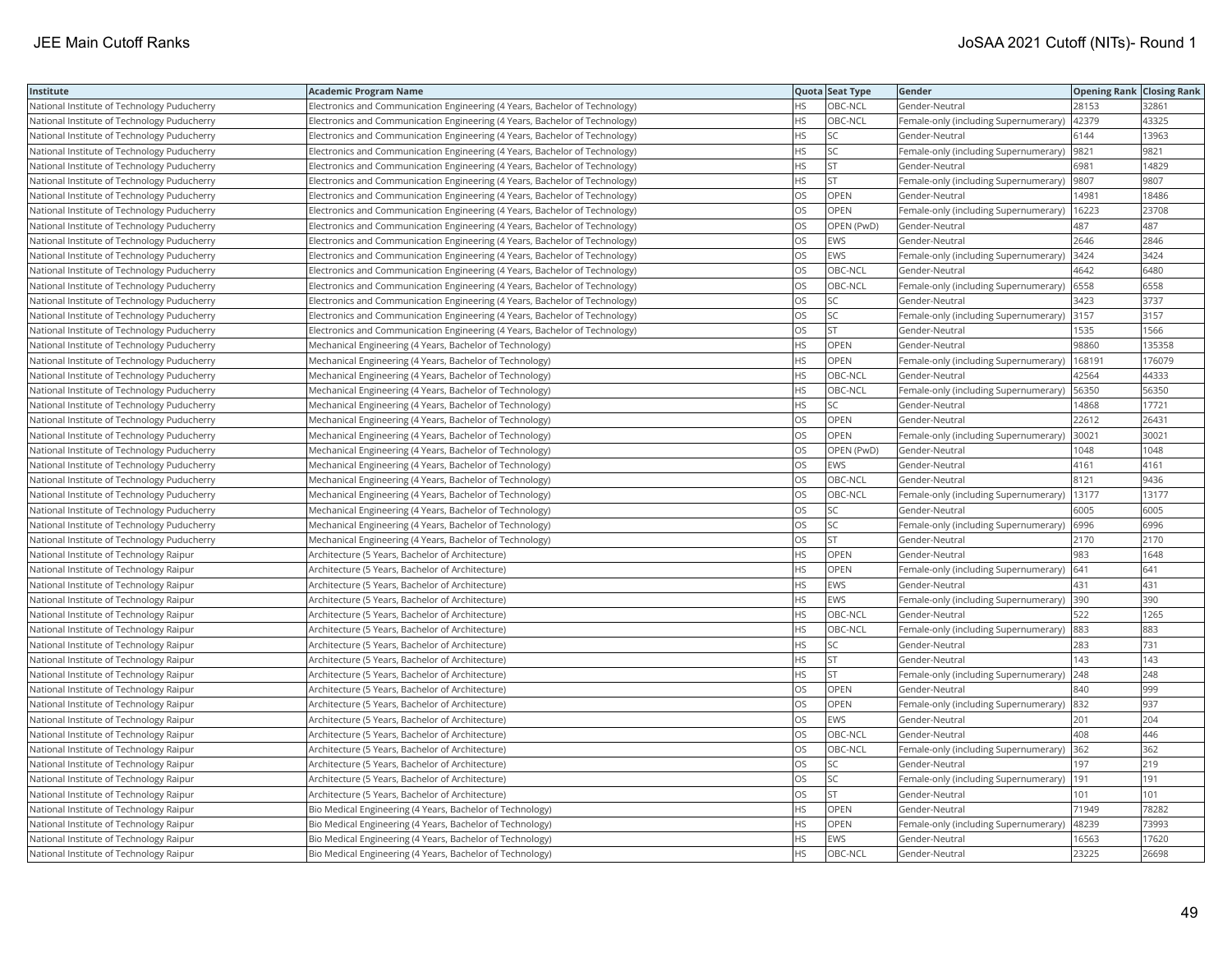| Institute                               | <b>Academic Program Name</b>                              |           | Quota Seat Type              | Gender                                        | <b>Opening Rank Closing Rank</b> |       |
|-----------------------------------------|-----------------------------------------------------------|-----------|------------------------------|-----------------------------------------------|----------------------------------|-------|
| National Institute of Technology Raipur | Bio Medical Engineering (4 Years, Bachelor of Technology) | <b>HS</b> | OBC-NCL                      | Female-only (including Supernumerary)   40144 |                                  | 40432 |
| National Institute of Technology Raipur | Bio Medical Engineering (4 Years, Bachelor of Technology) | ٦S        | SC                           | Gender-Neutral                                | 7815                             | 12726 |
| National Institute of Technology Raipur | Bio Medical Engineering (4 Years, Bachelor of Technology) | HS        | SC                           | Female-only (including Supernumerary)   14773 |                                  | 14773 |
| National Institute of Technology Raipur | Bio Medical Engineering (4 Years, Bachelor of Technology) | HS        | <b>ST</b>                    | Gender-Neutral                                | 2997                             | 3810  |
| National Institute of Technology Raipur | Bio Medical Engineering (4 Years, Bachelor of Technology) | OS        | OPEN                         | Gender-Neutral                                | 29818                            | 41142 |
| National Institute of Technology Raipur | Bio Medical Engineering (4 Years, Bachelor of Technology) | OS        | OPEN                         | Female-only (including Supernumerary)         | 36830                            | 41483 |
| National Institute of Technology Raipur | Bio Medical Engineering (4 Years, Bachelor of Technology) | OS        | OPEN (PwD)                   | Gender-Neutral                                | 1167                             | 1167  |
| National Institute of Technology Raipur | Bio Medical Engineering (4 Years, Bachelor of Technology) | OS        | <b>EWS</b>                   | Gender-Neutral                                | 6442                             | 6503  |
| National Institute of Technology Raipur | Bio Medical Engineering (4 Years, Bachelor of Technology) | OS        | <b>EWS</b>                   | Female-only (including Supernumerary)         | 8190                             | 8190  |
| National Institute of Technology Raipur | Bio Medical Engineering (4 Years, Bachelor of Technology) | OS        | OBC-NCL                      | Gender-Neutral                                | 12528                            | 12751 |
| National Institute of Technology Raipur | Bio Medical Engineering (4 Years, Bachelor of Technology) | OS        | OBC-NCL                      | Female-only (including Supernumerary)         | 15615                            | 17069 |
| National Institute of Technology Raipur | Bio Medical Engineering (4 Years, Bachelor of Technology) | OS        | OBC-NCL (PwD) Gender-Neutral |                                               | 768                              | 768   |
| National Institute of Technology Raipur | Bio Medical Engineering (4 Years, Bachelor of Technology) | OS        | SC                           | Gender-Neutral                                | 7458                             | 7588  |
| National Institute of Technology Raipur | Bio Medical Engineering (4 Years, Bachelor of Technology) | OS        | SC                           | Female-only (including Supernumerary)         | 8257                             | 8470  |
| National Institute of Technology Raipur | Bio Medical Engineering (4 Years, Bachelor of Technology) | OS        | <b>ST</b>                    | Gender-Neutral                                | 2947                             | 3002  |
| National Institute of Technology Raipur | Bio Technology (4 Years, Bachelor of Technology)          | ΗS        | OPEN                         | Gender-Neutral                                | 50889                            | 71929 |
| National Institute of Technology Raipur | Bio Technology (4 Years, Bachelor of Technology)          | HS.       | <b>OPEN</b>                  | Female-only (including Supernumerary)   57116 |                                  | 71227 |
| National Institute of Technology Raipur | Bio Technology (4 Years, Bachelor of Technology)          | HS        | OPEN (PwD)                   | Gender-Neutral                                | 1660                             | 1660  |
| National Institute of Technology Raipur | Bio Technology (4 Years, Bachelor of Technology)          | <b>HS</b> | EWS                          | Gender-Neutral                                | 15265                            | 16182 |
| National Institute of Technology Raipur | Bio Technology (4 Years, Bachelor of Technology)          | <b>HS</b> | <b>EWS</b>                   | Female-only (including Supernumerary)         | 15869                            | 15869 |
| National Institute of Technology Raipur | Bio Technology (4 Years, Bachelor of Technology)          | HS        | OBC-NCL                      | Gender-Neutral                                | 22534                            | 24515 |
| National Institute of Technology Raipur | Bio Technology (4 Years, Bachelor of Technology)          | HS.       | OBC-NCL                      | Female-only (including Supernumerary) 36724   |                                  | 37500 |
| National Institute of Technology Raipur | Bio Technology (4 Years, Bachelor of Technology)          | НS        | OBC-NCL (PwD) Gender-Neutral |                                               | 634                              | 634   |
| National Institute of Technology Raipur | Bio Technology (4 Years, Bachelor of Technology)          | ΗS        | SC                           | Gender-Neutral                                | 9334                             | 12160 |
| National Institute of Technology Raipur | Bio Technology (4 Years, Bachelor of Technology)          | HS        | <b>SC</b>                    | Female-only (including Supernumerary)         | 13269                            | 13269 |
| National Institute of Technology Raipur | Bio Technology (4 Years, Bachelor of Technology)          | ΗS        | <b>ST</b>                    | Gender-Neutral                                | 3461                             | 3532  |
| National Institute of Technology Raipur | Bio Technology (4 Years, Bachelor of Technology)          | HS        | <b>ST</b>                    | Female-only (including Supernumerary)         | 3205                             | 3205  |
| National Institute of Technology Raipur | Bio Technology (4 Years, Bachelor of Technology)          | OS        | OPEN                         | Gender-Neutral                                | 31252                            | 38687 |
| National Institute of Technology Raipur | Bio Technology (4 Years, Bachelor of Technology)          | OS        | OPEN                         | Female-only (including Supernumerary)         | 36570                            | 42387 |
| National Institute of Technology Raipur | Bio Technology (4 Years, Bachelor of Technology)          | OS        | OPEN (PwD)                   | Female-only (including Supernumerary)   1211  |                                  | 1211  |
| National Institute of Technology Raipur | Bio Technology (4 Years, Bachelor of Technology)          | OS        | <b>EWS</b>                   | Gender-Neutral                                | 5911                             | 6238  |
| National Institute of Technology Raipur | Bio Technology (4 Years, Bachelor of Technology)          | OS        | OBC-NCL                      | Gender-Neutral                                | 10977                            | 12339 |
| National Institute of Technology Raipur | Bio Technology (4 Years, Bachelor of Technology)          | OS        | OBC-NCL                      | Female-only (including Supernumerary)         | 15580                            | 16598 |
| National Institute of Technology Raipur | Bio Technology (4 Years, Bachelor of Technology)          | OS        | <b>SC</b>                    | Gender-Neutral                                | 5145                             | 7067  |
| National Institute of Technology Raipur | Bio Technology (4 Years, Bachelor of Technology)          | OS        | SC                           | Female-only (including Supernumerary) 7410    |                                  | 7410  |
| National Institute of Technology Raipur | Bio Technology (4 Years, Bachelor of Technology)          | OS        | <b>ST</b>                    | Gender-Neutral                                | 2342                             | 2602  |
| National Institute of Technology Raipur | Bio Technology (4 Years, Bachelor of Technology)          | OS        | <b>ST</b>                    | Female-only (including Supernumerary) 3109    |                                  | 3109  |
| National Institute of Technology Raipur | Chemical Engineering (4 Years, Bachelor of Technology)    | HS        | OPEN                         | Gender-Neutral                                | 46224                            | 53233 |
| National Institute of Technology Raipur | Chemical Engineering (4 Years, Bachelor of Technology)    | <b>HS</b> | OPEN                         | Female-only (including Supernumerary)         | 42135                            | 58558 |
| National Institute of Technology Raipur | Chemical Engineering (4 Years, Bachelor of Technology)    | НS        | <b>EWS</b>                   | Gender-Neutral                                | 12217                            | 12811 |
| National Institute of Technology Raipur | Chemical Engineering (4 Years, Bachelor of Technology)    | HS        | <b>EWS</b>                   | Female-only (including Supernumerary)         | 10409                            | 10409 |
| National Institute of Technology Raipur | Chemical Engineering (4 Years, Bachelor of Technology)    | HS        | OBC-NCL                      | Gender-Neutral                                | 16531                            | 19197 |
| National Institute of Technology Raipur | Chemical Engineering (4 Years, Bachelor of Technology)    | НS        | OBC-NCL                      | Female-only (including Supernumerary)         | 25291                            | 33777 |
| National Institute of Technology Raipur | Chemical Engineering (4 Years, Bachelor of Technology)    | HS        | SC.                          | Gender-Neutral                                | 8605                             | 10127 |
| National Institute of Technology Raipur | Chemical Engineering (4 Years, Bachelor of Technology)    | <b>HS</b> | <b>SC</b>                    | Female-only (including Supernumerary)         | 12123                            | 12123 |
| National Institute of Technology Raipur | Chemical Engineering (4 Years, Bachelor of Technology)    | HS        | <b>ST</b>                    | Gender-Neutral                                | 2574                             | 3191  |
| National Institute of Technology Raipur | Chemical Engineering (4 Years, Bachelor of Technology)    | OS        | OPEN                         | Gender-Neutral                                | 25665                            | 31147 |
| National Institute of Technology Raipur | Chemical Engineering (4 Years, Bachelor of Technology)    | OS        | OPEN                         | Female-only (including Supernumerary) 32808   |                                  | 34111 |
| National Institute of Technology Raipur | Chemical Engineering (4 Years, Bachelor of Technology)    | OS        | OPEN (PwD)                   | Gender-Neutral                                | 1229                             | 1229  |
| National Institute of Technology Raipur | Chemical Engineering (4 Years, Bachelor of Technology)    | OS        | <b>EWS</b>                   | Gender-Neutral                                | 4666                             | 4875  |
| National Institute of Technology Raipur | Chemical Engineering (4 Years, Bachelor of Technology)    | <b>OS</b> | <b>EWS</b>                   | Female-only (including Supernumerary) 6063    |                                  | 6063  |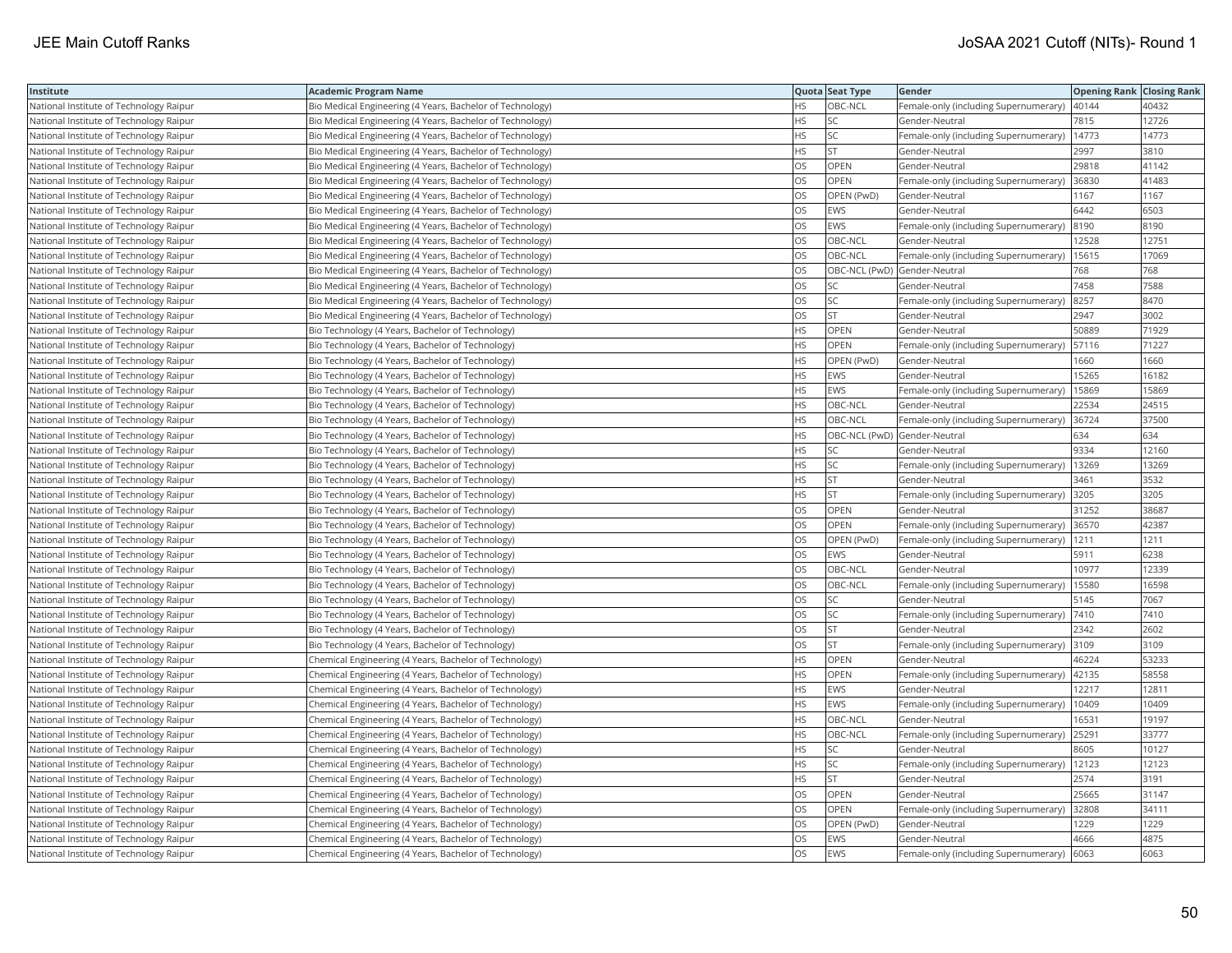| Institute                               | <b>Academic Program Name</b>                                       |           | Quota Seat Type              | Gender                                        | <b>Opening Rank Closing Rank</b> |       |
|-----------------------------------------|--------------------------------------------------------------------|-----------|------------------------------|-----------------------------------------------|----------------------------------|-------|
| National Institute of Technology Raipur | Chemical Engineering (4 Years, Bachelor of Technology)             | OS        | OBC-NCL                      | Gender-Neutral                                | 9432                             | 10418 |
| National Institute of Technology Raipur | Chemical Engineering (4 Years, Bachelor of Technology)             | OS        | OBC-NCL                      | Female-only (including Supernumerary)         | 13115                            | 14291 |
| National Institute of Technology Raipur | Chemical Engineering (4 Years, Bachelor of Technology)             | OS        | OBC-NCL (PwD) Gender-Neutral |                                               | 699                              | 699   |
| National Institute of Technology Raipur | Chemical Engineering (4 Years, Bachelor of Technology)             | OS        | SC                           | Gender-Neutral                                | 5790                             | 6215  |
| National Institute of Technology Raipur | Chemical Engineering (4 Years, Bachelor of Technology)             | OS        | <b>SC</b>                    | Female-only (including Supernumerary)         | 7357                             | 7357  |
| National Institute of Technology Raipur | Chemical Engineering (4 Years, Bachelor of Technology)             | OS        | <b>ST</b>                    | Gender-Neutral                                | 2571                             | 2586  |
| National Institute of Technology Raipur | Chemical Engineering (4 Years, Bachelor of Technology)             | OS        | <b>ST</b>                    | Female-only (including Supernumerary) 2898    |                                  | 2898  |
| National Institute of Technology Raipur | Civil Engineering (4 Years, Bachelor of Technology)                | HS        | OPEN                         | Gender-Neutral                                | 44197                            | 51031 |
| National Institute of Technology Raipur | Civil Engineering (4 Years, Bachelor of Technology)                | HS        | OPEN                         | Female-only (including Supernumerary)         | 47928                            | 52578 |
| National Institute of Technology Raipur | Civil Engineering (4 Years, Bachelor of Technology)                | <b>HS</b> | OPEN (PwD)                   | Gender-Neutral                                | 622                              | 622   |
| National Institute of Technology Raipur | Civil Engineering (4 Years, Bachelor of Technology)                | HS        | <b>EWS</b>                   | Gender-Neutral                                | 11289                            | 12109 |
| National Institute of Technology Raipur | Civil Engineering (4 Years, Bachelor of Technology)                | HS        | EWS                          | Female-only (including Supernumerary)         | 11538                            | 11538 |
| National Institute of Technology Raipur | Civil Engineering (4 Years, Bachelor of Technology)                | <b>HS</b> | OBC-NCL                      | Gender-Neutral                                | 13942                            | 17661 |
| National Institute of Technology Raipur | Civil Engineering (4 Years, Bachelor of Technology)                | HS        | OBC-NCL                      | Female-only (including Supernumerary)         | 27089                            | 34048 |
| National Institute of Technology Raipur | Civil Engineering (4 Years, Bachelor of Technology)                | HS        | SC                           | Gender-Neutral                                | 6176                             | 8435  |
| National Institute of Technology Raipur | Civil Engineering (4 Years, Bachelor of Technology)                | HS        | SC                           | Female-only (including Supernumerary)   11833 |                                  | 11833 |
| National Institute of Technology Raipur | Civil Engineering (4 Years, Bachelor of Technology)                | HS        | <b>ST</b>                    | Gender-Neutral                                | 1662                             | 2133  |
| National Institute of Technology Raipur | Civil Engineering (4 Years, Bachelor of Technology)                | HS        | <b>ST</b>                    | Female-only (including Supernumerary)         | 2158                             | 2158  |
| National Institute of Technology Raipur | Civil Engineering (4 Years, Bachelor of Technology)                | OS        | OPEN                         | Gender-Neutral                                | 30322                            | 32956 |
| National Institute of Technology Raipur | Civil Engineering (4 Years, Bachelor of Technology)                | OS        | OPEN                         | Female-only (including Supernumerary)         | 35629                            | 40648 |
| National Institute of Technology Raipur | Civil Engineering (4 Years, Bachelor of Technology)                | OS        | OPEN (PwD)                   | Gender-Neutral                                | 877                              | 877   |
| National Institute of Technology Raipur | Civil Engineering (4 Years, Bachelor of Technology)                | OS        | <b>EWS</b>                   | Gender-Neutral                                | 5046                             | 5121  |
| National Institute of Technology Raipur | Civil Engineering (4 Years, Bachelor of Technology)                | OS        | EWS                          | Female-only (including Supernumerary) 6509    |                                  | 6509  |
| National Institute of Technology Raipur | Civil Engineering (4 Years, Bachelor of Technology)                | OS        | OBC-NCL                      | Gender-Neutral                                | 9339                             | 10093 |
| National Institute of Technology Raipur | Civil Engineering (4 Years, Bachelor of Technology)                | OS        | OBC-NCL                      | Female-only (including Supernumerary)         | 14269                            | 16377 |
| National Institute of Technology Raipur | Civil Engineering (4 Years, Bachelor of Technology)                | OS        | OBC-NCL (PwD) Gender-Neutral |                                               | 505                              | 505   |
| National Institute of Technology Raipur | Civil Engineering (4 Years, Bachelor of Technology)                | OS        | SC                           | Gender-Neutral                                | 4798                             | 5517  |
| National Institute of Technology Raipur | Civil Engineering (4 Years, Bachelor of Technology)                | OS        | SC                           | Female-only (including Supernumerary)         | 5666                             | 6748  |
| National Institute of Technology Raipur | Civil Engineering (4 Years, Bachelor of Technology)                | OS        | ST                           | Gender-Neutral                                | 1382                             | 1494  |
| National Institute of Technology Raipur | Civil Engineering (4 Years, Bachelor of Technology)                | OS        | <b>ST</b>                    | Female-only (including Supernumerary)         | 1955                             | 1955  |
| National Institute of Technology Raipur | Computer Science and Engineering (4 Years, Bachelor of Technology) | HS        | OPEN                         | Gender-Neutral                                | 8508                             | 17250 |
| National Institute of Technology Raipur | Computer Science and Engineering (4 Years, Bachelor of Technology) | HS        | OPEN                         | Female-only (including Supernumerary) 2606    |                                  | 24683 |
| National Institute of Technology Raipur | Computer Science and Engineering (4 Years, Bachelor of Technology) | HS        | OPEN (PwD)                   | Gender-Neutral                                | 724                              | 724   |
| National Institute of Technology Raipur | Computer Science and Engineering (4 Years, Bachelor of Technology) | HS        | <b>EWS</b>                   | Gender-Neutral                                | 2610                             | 4330  |
| National Institute of Technology Raipur | Computer Science and Engineering (4 Years, Bachelor of Technology) | HS        | <b>EWS</b>                   | Female-only (including Supernumerary)         | 6537                             | 6537  |
| National Institute of Technology Raipur | Computer Science and Engineering (4 Years, Bachelor of Technology) | HS        | OBC-NCL                      | Gender-Neutral                                | 3962                             | 7873  |
| National Institute of Technology Raipur | Computer Science and Engineering (4 Years, Bachelor of Technology) | <b>HS</b> | OBC-NCL                      | Female-only (including Supernumerary) 6057    |                                  | 11637 |
| National Institute of Technology Raipur | Computer Science and Engineering (4 Years, Bachelor of Technology) | <b>HS</b> | OBC-NCL (PwD) Gender-Neutral |                                               | 414                              | 414   |
| National Institute of Technology Raipur | Computer Science and Engineering (4 Years, Bachelor of Technology) | HS        | SC                           | Gender-Neutral                                | 2437                             | 3509  |
| National Institute of Technology Raipur | Computer Science and Engineering (4 Years, Bachelor of Technology) | HS        | SC                           | Female-only (including Supernumerary)   4354  |                                  | 5262  |
| National Institute of Technology Raipur | Computer Science and Engineering (4 Years, Bachelor of Technology) | HS        | SC (PwD)                     | Gender-Neutral                                | 105                              | 105   |
| National Institute of Technology Raipur | Computer Science and Engineering (4 Years, Bachelor of Technology) | HS        | <b>ST</b>                    | Gender-Neutral                                | 729                              | 981   |
| National Institute of Technology Raipur | Computer Science and Engineering (4 Years, Bachelor of Technology) | HS        | <b>ST</b>                    | Female-only (including Supernumerary)         | 2055                             | 2055  |
| National Institute of Technology Raipur | Computer Science and Engineering (4 Years, Bachelor of Technology) | OS        | OPEN                         | Gender-Neutral                                | 4173                             | 9541  |
| National Institute of Technology Raipur | Computer Science and Engineering (4 Years, Bachelor of Technology) | <b>OS</b> | <b>OPEN</b>                  | Female-only (including Supernumerary)         | 12507                            | 13450 |
| National Institute of Technology Raipur | Computer Science and Engineering (4 Years, Bachelor of Technology) | OS        | OPEN (PwD)                   | Gender-Neutral                                | 231                              | 231   |
| National Institute of Technology Raipur | Computer Science and Engineering (4 Years, Bachelor of Technology) | OS        | <b>EWS</b>                   | Gender-Neutral                                | 1267                             | 1316  |
| National Institute of Technology Raipur | Computer Science and Engineering (4 Years, Bachelor of Technology) | OS        | <b>EWS</b>                   | Female-only (including Supernumerary) 2194    |                                  | 2194  |
| National Institute of Technology Raipur | Computer Science and Engineering (4 Years, Bachelor of Technology) | OS        | EWS (PwD)                    | Female-only (including Supernumerary) 88      |                                  | 88    |
| National Institute of Technology Raipur | Computer Science and Engineering (4 Years, Bachelor of Technology) | OS        | OBC-NCL                      | Gender-Neutral                                | 2731                             | 3209  |
| National Institute of Technology Raipur | Computer Science and Engineering (4 Years, Bachelor of Technology) | <b>OS</b> | OBC-NCL                      | Female-only (including Supernumerary) 5151    |                                  | 6311  |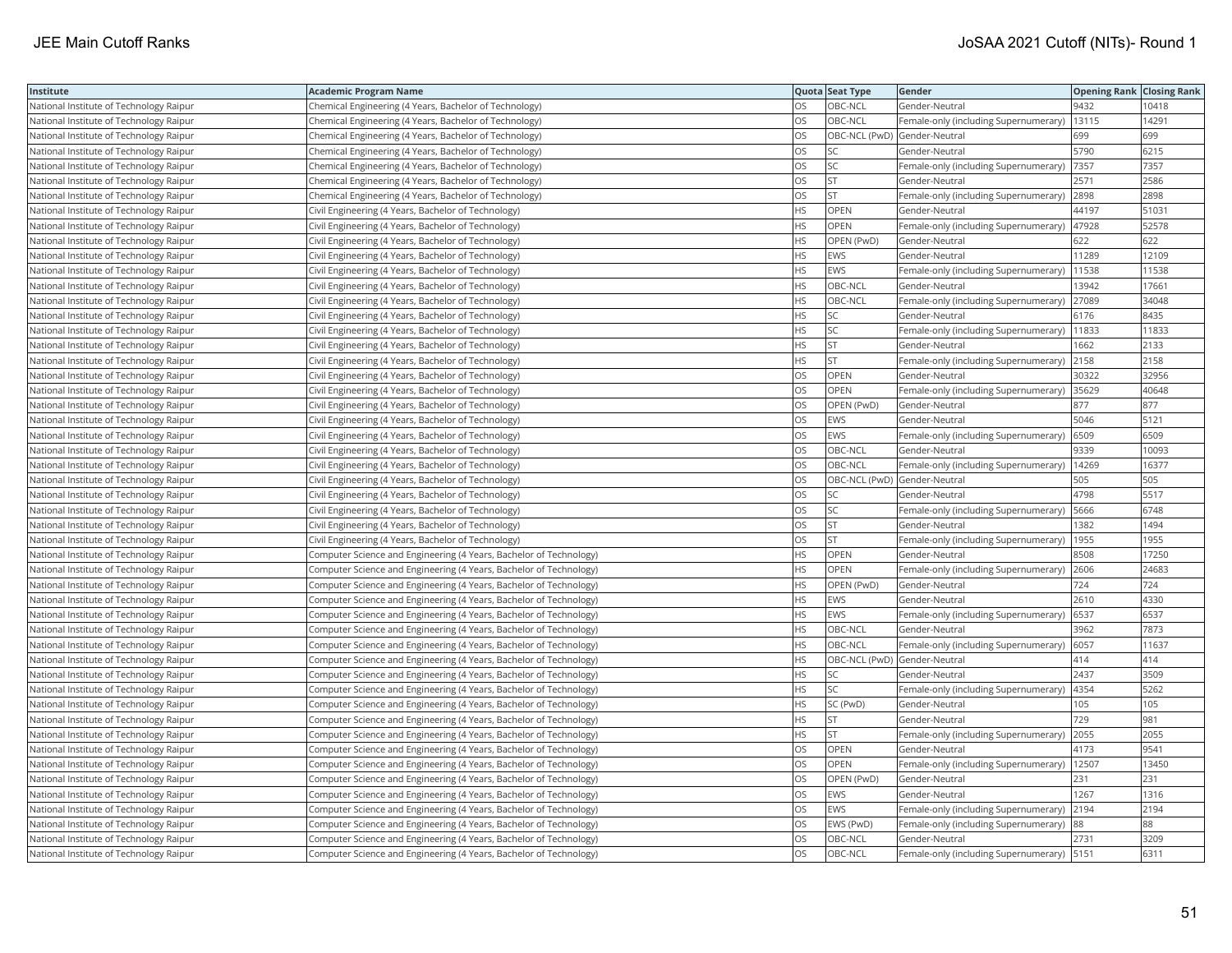| Institute                                      | <b>Academic Program Name</b>                                                |           | Quota Seat Type              | Gender                                        | <b>Opening Rank Closing Rank</b> |       |
|------------------------------------------------|-----------------------------------------------------------------------------|-----------|------------------------------|-----------------------------------------------|----------------------------------|-------|
| National Institute of Technology Raipur        | Computer Science and Engineering (4 Years, Bachelor of Technology)          | OS        |                              | OBC-NCL (PwD) Gender-Neutral                  | 142                              | 142   |
| <b>National Institute of Technology Raipur</b> | Computer Science and Engineering (4 Years, Bachelor of Technology)          | OS        | <b>SC</b>                    | Gender-Neutral                                | 1267                             | 1998  |
| National Institute of Technology Raipur        | Computer Science and Engineering (4 Years, Bachelor of Technology)          | OS        | SC                           | Female-only (including Supernumerary)         | 2756                             | 2756  |
| National Institute of Technology Raipur        | Computer Science and Engineering (4 Years, Bachelor of Technology)          | OS        | SC (PwD)                     | Gender-Neutral                                | 31                               | 31    |
| National Institute of Technology Raipur        | Computer Science and Engineering (4 Years, Bachelor of Technology)          | OS        | <b>ST</b>                    | Gender-Neutral                                | 669                              | 763   |
| National Institute of Technology Raipur        | Computer Science and Engineering (4 Years, Bachelor of Technology)          | OS        | <b>ST</b>                    | Female-only (including Supernumerary) 883     |                                  | 883   |
| National Institute of Technology Raipur        | Electrical Engineering (4 Years, Bachelor of Technology)                    | ΗS        | OPEN                         | Gender-Neutral                                | 31094                            | 40619 |
| National Institute of Technology Raipur        | Electrical Engineering (4 Years, Bachelor of Technology)                    | <b>HS</b> | <b>OPEN</b>                  | Female-only (including Supernumerary) 37860   |                                  | 40300 |
| National Institute of Technology Raipur        | Electrical Engineering (4 Years, Bachelor of Technology)                    | HS        | OPEN (PwD)                   | Gender-Neutral                                | 1839                             | 1839  |
| National Institute of Technology Raipur        | Electrical Engineering (4 Years, Bachelor of Technology)                    | HS        | <b>EWS</b>                   | Gender-Neutral                                | 6784                             | 8033  |
| National Institute of Technology Raipur        | Electrical Engineering (4 Years, Bachelor of Technology)                    | HS        | <b>EWS</b>                   | Female-only (including Supernumerary)         | 12310                            | 12310 |
| National Institute of Technology Raipur        | Electrical Engineering (4 Years, Bachelor of Technology)                    | <b>HS</b> | OBC-NCL                      | Gender-Neutral                                | 11504                            | 13448 |
| National Institute of Technology Raipur        | Electrical Engineering (4 Years, Bachelor of Technology)                    | HS        | OBC-NCL                      | Female-only (including Supernumerary)         | 23666                            | 28044 |
| National Institute of Technology Raipur        | Electrical Engineering (4 Years, Bachelor of Technology)                    | HS        | SC                           | Gender-Neutral                                | 5692                             | 7013  |
| National Institute of Technology Raipur        | Electrical Engineering (4 Years, Bachelor of Technology)                    | ΗS        | SC                           | Female-only (including Supernumerary)   10014 |                                  | 11397 |
| National Institute of Technology Raipur        | Electrical Engineering (4 Years, Bachelor of Technology)                    | ΗS        | ST                           | Gender-Neutral                                | 1059                             | 2000  |
| National Institute of Technology Raipur        | Electrical Engineering (4 Years, Bachelor of Technology)                    | ΗS        | <b>ST</b>                    | Female-only (including Supernumerary)         | 2217                             | 2217  |
| National Institute of Technology Raipur        | Electrical Engineering (4 Years, Bachelor of Technology)                    | OS        | OPEN                         | Gender-Neutral                                | 15600                            | 20334 |
| National Institute of Technology Raipur        | Electrical Engineering (4 Years, Bachelor of Technology)                    | OS        | OPEN                         | Female-only (including Supernumerary)         | 23670                            | 26634 |
| National Institute of Technology Raipur        | Electrical Engineering (4 Years, Bachelor of Technology)                    | OS        | OPEN (PwD)                   | Gender-Neutral                                | 741                              | 741   |
| National Institute of Technology Raipur        | Electrical Engineering (4 Years, Bachelor of Technology)                    | OS        | <b>EWS</b>                   | Gender-Neutral                                | 3062                             | 3134  |
| National Institute of Technology Raipur        | Electrical Engineering (4 Years, Bachelor of Technology)                    | OS        | <b>EWS</b>                   | Female-only (including Supernumerary)  4333   |                                  | 4561  |
| National Institute of Technology Raipur        | Electrical Engineering (4 Years, Bachelor of Technology)                    | OS        | OBC-NCL                      | Gender-Neutral                                | 6377                             | 6843  |
| National Institute of Technology Raipur        | Electrical Engineering (4 Years, Bachelor of Technology)                    | OS        | OBC-NCL                      | Female-only (including Supernumerary)   10264 |                                  | 11544 |
| National Institute of Technology Raipur        | Electrical Engineering (4 Years, Bachelor of Technology)                    | OS        | SC                           | Gender-Neutral                                | 3289                             | 4261  |
| National Institute of Technology Raipur        | Electrical Engineering (4 Years, Bachelor of Technology)                    | OS        | SC                           | Female-only (including Supernumerary)         | 4752                             | 5445  |
| National Institute of Technology Raipur        | Electrical Engineering (4 Years, Bachelor of Technology)                    | OS        | ST                           | Gender-Neutral                                | 1553                             | 1685  |
| National Institute of Technology Raipur        | Electrical Engineering (4 Years, Bachelor of Technology)                    | OS        | <b>ST</b>                    | Female-only (including Supernumerary) 2156    |                                  | 2156  |
| National Institute of Technology Raipur        | Electronics and Communication Engineering (4 Years, Bachelor of Technology) | HS        | OPEN                         | Gender-Neutral                                | 18614                            | 32263 |
| National Institute of Technology Raipur        | Electronics and Communication Engineering (4 Years, Bachelor of Technology) | HS        | <b>OPEN</b>                  | Female-only (including Supernumerary) 30299   |                                  | 37657 |
| National Institute of Technology Raipur        | Electronics and Communication Engineering (4 Years, Bachelor of Technology) | HS        | OPEN (PwD)                   | Gender-Neutral                                | 1372                             | 1372  |
| National Institute of Technology Raipur        | Electronics and Communication Engineering (4 Years, Bachelor of Technology) | ΗS        | <b>EWS</b>                   | Gender-Neutral                                | 5016                             | 6255  |
| National Institute of Technology Raipur        | Electronics and Communication Engineering (4 Years, Bachelor of Technology) | <b>HS</b> | EWS                          | Female-only (including Supernumerary)         | 8031                             | 8031  |
| National Institute of Technology Raipur        | Electronics and Communication Engineering (4 Years, Bachelor of Technology) | НS        | OBC-NCL                      | Gender-Neutral                                | 9826                             | 11131 |
| National Institute of Technology Raipur        | Electronics and Communication Engineering (4 Years, Bachelor of Technology) | HS        | OBC-NCL                      | Female-only (including Supernumerary) 20719   |                                  | 23607 |
| National Institute of Technology Raipur        | Electronics and Communication Engineering (4 Years, Bachelor of Technology) | <b>HS</b> | <b>SC</b>                    | Gender-Neutral                                | 4954                             | 5610  |
| National Institute of Technology Raipur        | Electronics and Communication Engineering (4 Years, Bachelor of Technology) | HS        | SC                           | Female-only (including Supernumerary)  7360   |                                  | 7970  |
| National Institute of Technology Raipur        | Electronics and Communication Engineering (4 Years, Bachelor of Technology) | HS        | <b>ST</b>                    | Gender-Neutral                                | 1319                             | 2101  |
| National Institute of Technology Raipur        | Electronics and Communication Engineering (4 Years, Bachelor of Technology) | ΗS        | <b>ST</b>                    | Female-only (including Supernumerary) 2247    |                                  | 2247  |
| National Institute of Technology Raipur        | Electronics and Communication Engineering (4 Years, Bachelor of Technology) | OS        | OPEN                         | Gender-Neutral                                | 11261                            | 15108 |
| National Institute of Technology Raipur        | Electronics and Communication Engineering (4 Years, Bachelor of Technology) | OS        | OPEN                         | Female-only (including Supernumerary)         | 20721                            | 21557 |
| National Institute of Technology Raipur        | Electronics and Communication Engineering (4 Years, Bachelor of Technology) | OS        | OPEN (PwD)                   | Gender-Neutral                                | 415                              | 415   |
| National Institute of Technology Raipur        | Electronics and Communication Engineering (4 Years, Bachelor of Technology) | OS        | OPEN (PwD)                   | Female-only (including Supernumerary)         | 915                              | 915   |
| National Institute of Technology Raipur        | Electronics and Communication Engineering (4 Years, Bachelor of Technology) | OS        | <b>EWS</b>                   | Gender-Neutral                                | 2135                             | 2165  |
| National Institute of Technology Raipur        | Electronics and Communication Engineering (4 Years, Bachelor of Technology) | OS        | <b>EWS</b>                   | Female-only (including Supernumerary) 3404    |                                  | 3404  |
| National Institute of Technology Raipur        | Electronics and Communication Engineering (4 Years, Bachelor of Technology) | OS        | EWS (PwD)                    | Gender-Neutral                                | 82                               | 82    |
| National Institute of Technology Raipur        | Electronics and Communication Engineering (4 Years, Bachelor of Technology) | OS.       | OBC-NCL                      | Gender-Neutral                                | 4503                             | 5091  |
| National Institute of Technology Raipur        | Electronics and Communication Engineering (4 Years, Bachelor of Technology) | OS        | OBC-NCL                      | Female-only (including Supernumerary) 6322    |                                  | 8957  |
| National Institute of Technology Raipur        | Electronics and Communication Engineering (4 Years, Bachelor of Technology) | OS        | OBC-NCL (PwD) Gender-Neutral |                                               | 322                              | 322   |
| National Institute of Technology Raipur        | Electronics and Communication Engineering (4 Years, Bachelor of Technology) | OS        | SC                           | Gender-Neutral                                | 2586                             | 3277  |
| National Institute of Technology Raipur        | Electronics and Communication Engineering (4 Years, Bachelor of Technology) | OS        | <b>SC</b>                    | Female-only (including Supernumerary)   4172  |                                  | 4217  |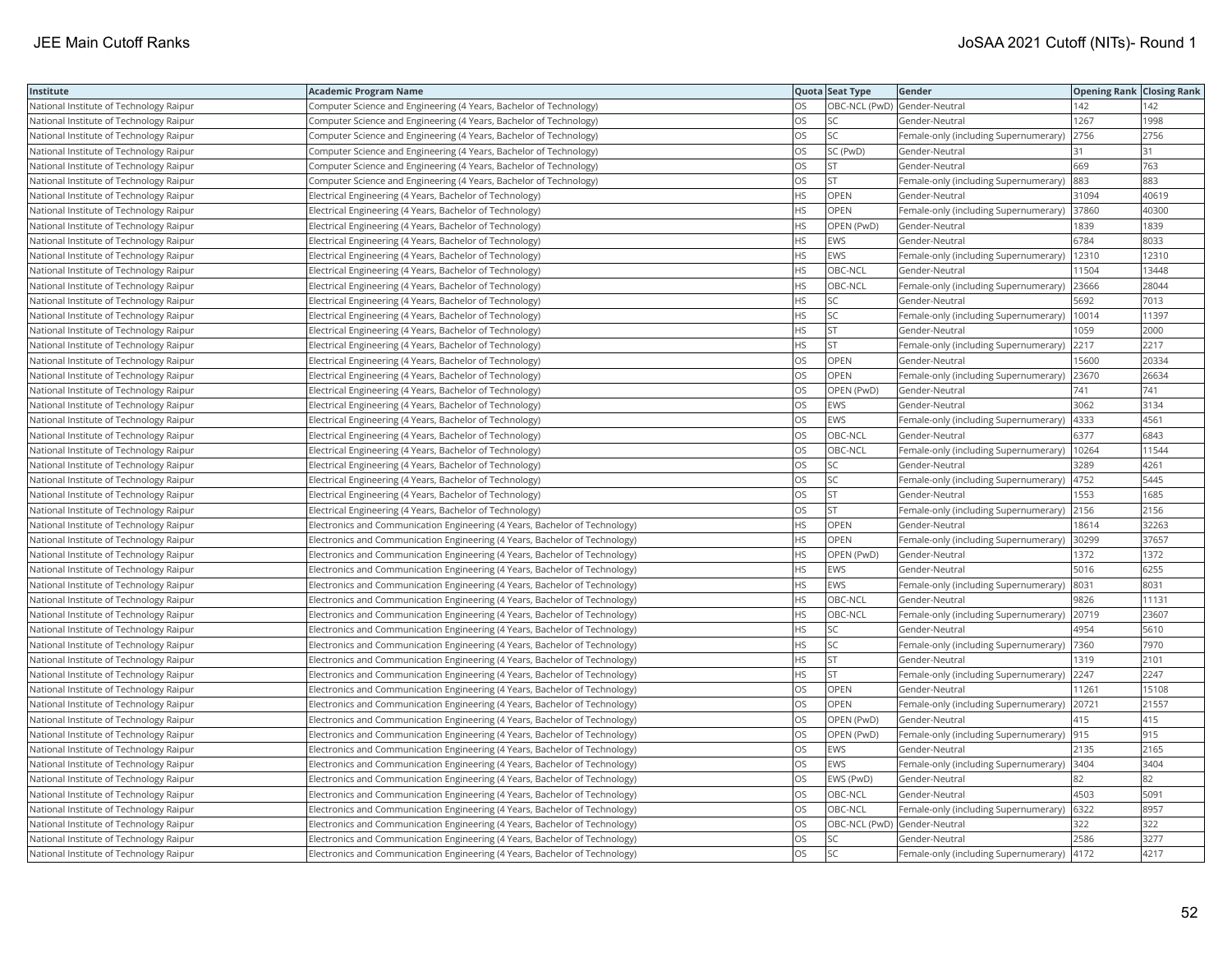| Institute                               | <b>Academic Program Name</b>                                                |           | Quota Seat Type | Gender                                        | <b>Opening Rank Closing Rank</b> |       |
|-----------------------------------------|-----------------------------------------------------------------------------|-----------|-----------------|-----------------------------------------------|----------------------------------|-------|
| National Institute of Technology Raipur | Electronics and Communication Engineering (4 Years, Bachelor of Technology) | OS        | <b>ST</b>       | Gender-Neutral                                | 1245                             | 1318  |
| National Institute of Technology Raipur | Information Technology (4 Years, Bachelor of Technology)                    | <b>HS</b> | OPEN            | Gender-Neutral                                | 18075                            | 24564 |
| National Institute of Technology Raipur | Information Technology (4 Years, Bachelor of Technology)                    | HS        | OPEN            | Female-only (including Supernumerary)         | 26536                            | 29365 |
| National Institute of Technology Raipur | Information Technology (4 Years, Bachelor of Technology)                    | <b>HS</b> | OPEN (PwD)      | Gender-Neutral                                | 2201                             | 2201  |
| National Institute of Technology Raipur | Information Technology (4 Years, Bachelor of Technology)                    | НS        | <b>EWS</b>      | Gender-Neutral                                | 4592                             | 4798  |
| National Institute of Technology Raipur | Information Technology (4 Years, Bachelor of Technology)                    | ΗS        | EWS             | Female-only (including Supernumerary)  7100   |                                  | 7100  |
| National Institute of Technology Raipur | Information Technology (4 Years, Bachelor of Technology)                    | ΗS        | OBC-NCL         | Gender-Neutral                                | 7963                             | 9714  |
| National Institute of Technology Raipur | Information Technology (4 Years, Bachelor of Technology)                    | HS        | OBC-NCL         | Female-only (including Supernumerary)         | 12412                            | 20412 |
| National Institute of Technology Raipur | nformation Technology (4 Years, Bachelor of Technology)                     | HS        | <b>SC</b>       | Gender-Neutral                                | 3769                             | 4886  |
| National Institute of Technology Raipur | Information Technology (4 Years, Bachelor of Technology)                    | HS        | SC              | Female-only (including Supernumerary) 6612    |                                  | 6612  |
| National Institute of Technology Raipur | Information Technology (4 Years, Bachelor of Technology)                    | HS        | <b>ST</b>       | Gender-Neutral                                | 1183                             | 1407  |
| National Institute of Technology Raipur | Information Technology (4 Years, Bachelor of Technology)                    | <b>HS</b> | <b>ST</b>       | Female-only (including Supernumerary)         | 2356                             | 2356  |
| National Institute of Technology Raipur | Information Technology (4 Years, Bachelor of Technology)                    | OS        | <b>OPEN</b>     | Gender-Neutral                                | 9564                             | 11195 |
| National Institute of Technology Raipur | Information Technology (4 Years, Bachelor of Technology)                    | OS        | OPEN            | Female-only (including Supernumerary)         | 14045                            | 16819 |
| National Institute of Technology Raipur | Information Technology (4 Years, Bachelor of Technology)                    | OS        | OPEN (PwD)      | Gender-Neutral                                | 390                              | 390   |
| National Institute of Technology Raipur | Information Technology (4 Years, Bachelor of Technology)                    | OS        | <b>EWS</b>      | Gender-Neutral                                | 1500                             | 1610  |
| National Institute of Technology Raipur | Information Technology (4 Years, Bachelor of Technology)                    | OS        | <b>EWS</b>      | Female-only (including Supernumerary)         | 2417                             | 2417  |
| National Institute of Technology Raipur | Information Technology (4 Years, Bachelor of Technology)                    | OS        | EWS (PwD)       | Gender-Neutral                                | 58                               | 58    |
| National Institute of Technology Raipur | Information Technology (4 Years, Bachelor of Technology)                    | OS        | OBC-NCL         | Gender-Neutral                                | 3413                             | 4098  |
| National Institute of Technology Raipur | Information Technology (4 Years, Bachelor of Technology)                    | OS        | OBC-NCL         | Female-only (including Supernumerary)         | 6414                             | 6863  |
| National Institute of Technology Raipur | Information Technology (4 Years, Bachelor of Technology)                    | OS        | SC              | Gender-Neutral                                | 2173                             | 2515  |
| National Institute of Technology Raipur | Information Technology (4 Years, Bachelor of Technology)                    | OS        | SC              | Female-only (including Supernumerary) 2822    |                                  | 3569  |
| National Institute of Technology Raipur | Information Technology (4 Years, Bachelor of Technology)                    | OS        | <b>ST</b>       | Gender-Neutral                                | 977                              | 1149  |
| National Institute of Technology Raipur | Mechanical Engineering (4 Years, Bachelor of Technology)                    | HS        | OPEN            | Gender-Neutral                                | 30656                            | 46159 |
| National Institute of Technology Raipur | Mechanical Engineering (4 Years, Bachelor of Technology)                    | ΗS        | OPEN            | Female-only (including Supernumerary)         | 34131                            | 44344 |
| National Institute of Technology Raipur | Mechanical Engineering (4 Years, Bachelor of Technology)                    | HS        | OPEN (PwD)      | Gender-Neutral                                | 1235                             | 1235  |
| National Institute of Technology Raipur | Mechanical Engineering (4 Years, Bachelor of Technology)                    | <b>HS</b> | <b>EWS</b>      | Gender-Neutral                                | 9109                             | 11268 |
| National Institute of Technology Raipur | Mechanical Engineering (4 Years, Bachelor of Technology)                    | <b>HS</b> | <b>EWS</b>      | Female-only (including Supernumerary)         | 13221                            | 13221 |
| National Institute of Technology Raipur | Mechanical Engineering (4 Years, Bachelor of Technology)                    | HS        | OBC-NCL         | Gender-Neutral                                | 12547                            | 15627 |
| National Institute of Technology Raipur | Mechanical Engineering (4 Years, Bachelor of Technology)                    | HS        | OBC-NCL         | Female-only (including Supernumerary) 32393   |                                  | 35362 |
| National Institute of Technology Raipur | Mechanical Engineering (4 Years, Bachelor of Technology)                    | ΗS        | SC              | Gender-Neutral                                | 6374                             | 7860  |
| National Institute of Technology Raipur | Mechanical Engineering (4 Years, Bachelor of Technology)                    | ΗS        | SC              | Female-only (including Supernumerary)   12410 |                                  | 12913 |
| National Institute of Technology Raipur | Mechanical Engineering (4 Years, Bachelor of Technology)                    | ΗS        | <b>ST</b>       | Gender-Neutral                                | 2253                             | 2410  |
| National Institute of Technology Raipur | Mechanical Engineering (4 Years, Bachelor of Technology)                    | HS        | <b>ST</b>       | Female-only (including Supernumerary)         | 2730                             | 2730  |
| National Institute of Technology Raipur | Mechanical Engineering (4 Years, Bachelor of Technology)                    | OS        | OPEN            | Gender-Neutral                                | 23174                            | 25764 |
| National Institute of Technology Raipur | Mechanical Engineering (4 Years, Bachelor of Technology)                    | OS        | OPEN            | Female-only (including Supernumerary)         | 32407                            | 35179 |
| National Institute of Technology Raipur | Mechanical Engineering (4 Years, Bachelor of Technology)                    | OS        | OPEN (PwD)      | Gender-Neutral                                | 1360                             | 1360  |
| National Institute of Technology Raipur | Mechanical Engineering (4 Years, Bachelor of Technology)                    | OS        | <b>EWS</b>      | Gender-Neutral                                | 3981                             | 4019  |
| National Institute of Technology Raipur | Mechanical Engineering (4 Years, Bachelor of Technology)                    | OS        | EWS             | Female-only (including Supernumerary)         | 6096                             | 6096  |
| National Institute of Technology Raipur | Mechanical Engineering (4 Years, Bachelor of Technology)                    | OS        | OBC-NCL         | Gender-Neutral                                | 7491                             | 8529  |
| National Institute of Technology Raipur | Mechanical Engineering (4 Years, Bachelor of Technology)                    | OS        | OBC-NCL         | Female-only (including Supernumerary)         | 14659                            | 15269 |
| National Institute of Technology Raipur | Mechanical Engineering (4 Years, Bachelor of Technology)                    | OS        | SC              | Gender-Neutral                                | 4742                             | 4963  |
| National Institute of Technology Raipur | Mechanical Engineering (4 Years, Bachelor of Technology)                    | OS        | SC              | Female-only (including Supernumerary)         | 6017                             | 6017  |
| National Institute of Technology Raipur | Mechanical Engineering (4 Years, Bachelor of Technology)                    | OS        | <b>ST</b>       | Gender-Neutral                                | 1714                             | 2059  |
| National Institute of Technology Raipur | Mechanical Engineering (4 Years, Bachelor of Technology)                    | OS        | <b>ST</b>       | Female-only (including Supernumerary)         | 2361                             | 2361  |
| National Institute of Technology Raipur | Mechanical Engineering (4 Years, Bachelor of Technology)                    | OS        | ST (PwD)        | Gender-Neutral                                | 80                               | 180   |
| National Institute of Technology Raipur | Metallurgical and Materials Engineering (4 Years, Bachelor of Technology)   | HS        | OPEN            | Gender-Neutral                                | 47219                            | 61946 |
| National Institute of Technology Raipur | Metallurgical and Materials Engineering (4 Years, Bachelor of Technology)   | ΗS        | OPEN            | Female-only (including Supernumerary)   56982 |                                  | 66237 |
| National Institute of Technology Raipur | Metallurgical and Materials Engineering (4 Years, Bachelor of Technology)   | <b>HS</b> | OPEN (PwD)      | Gender-Neutral                                | 2268                             | 2268  |
| National Institute of Technology Raipur | Metallurgical and Materials Engineering (4 Years, Bachelor of Technology)   | HS        | <b>EWS</b>      | Gender-Neutral                                | 13474                            | 14355 |
| National Institute of Technology Raipur | Metallurgical and Materials Engineering (4 Years, Bachelor of Technology)   | <b>HS</b> | <b>EWS</b>      | Female-only (including Supernumerary)   15563 |                                  | 15563 |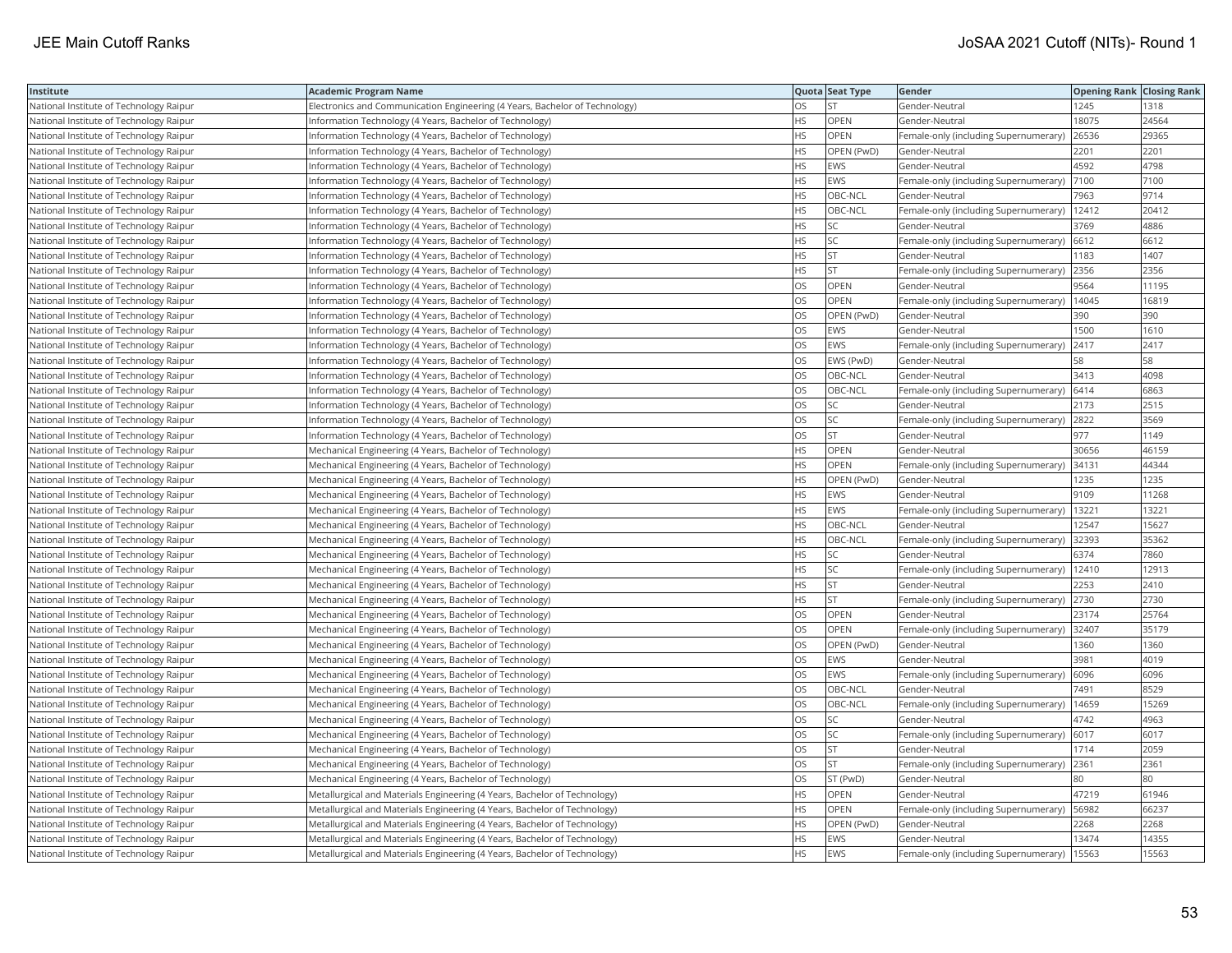| Institute                               | Academic Program Name                                                     |           | Quota Seat Type | Gender                                      | <b>Opening Rank Closing Rank</b> |        |
|-----------------------------------------|---------------------------------------------------------------------------|-----------|-----------------|---------------------------------------------|----------------------------------|--------|
| National Institute of Technology Raipur | Metallurgical and Materials Engineering (4 Years, Bachelor of Technology) | HS.       | OBC-NCL         | Gender-Neutral                              | 17878                            | 22880  |
| National Institute of Technology Raipur | Metallurgical and Materials Engineering (4 Years, Bachelor of Technology) | HS.       | OBC-NCL         | Female-only (including Supernumerary)       | 37643                            | 39481  |
| National Institute of Technology Raipur | Metallurgical and Materials Engineering (4 Years, Bachelor of Technology) | HS        | SC              | Gender-Neutral                              | 9801                             | 12081  |
| National Institute of Technology Raipur | Metallurgical and Materials Engineering (4 Years, Bachelor of Technology) | HS        | SC              | Female-only (including Supernumerary)       | 13317                            | 14323  |
| National Institute of Technology Raipur | Metallurgical and Materials Engineering (4 Years, Bachelor of Technology) | HS.       | <b>ST</b>       | Gender-Neutral                              | 2715                             | 3261   |
| National Institute of Technology Raipur | Metallurgical and Materials Engineering (4 Years, Bachelor of Technology) | HS        | <b>ST</b>       | Female-only (including Supernumerary) 3672  |                                  | 3672   |
| National Institute of Technology Raipur | Metallurgical and Materials Engineering (4 Years, Bachelor of Technology) | OS        | OPEN            | Gender-Neutral                              | 27303                            | 38291  |
| National Institute of Technology Raipur | Metallurgical and Materials Engineering (4 Years, Bachelor of Technology) | OS.       | <b>OPEN</b>     | Female-only (including Supernumerary) 38556 |                                  | 42766  |
| National Institute of Technology Raipur | Metallurgical and Materials Engineering (4 Years, Bachelor of Technology) | OS        | OPEN (PwD)      | Gender-Neutral                              | 2099                             | 2099   |
| National Institute of Technology Raipur | Metallurgical and Materials Engineering (4 Years, Bachelor of Technology) | OS        | EWS             | Gender-Neutral                              | 5773                             | 5874   |
| National Institute of Technology Raipur | Metallurgical and Materials Engineering (4 Years, Bachelor of Technology) | OS        | EWS             | Female-only (including Supernumerary)       | 6891                             | 6891   |
| National Institute of Technology Raipur | Metallurgical and Materials Engineering (4 Years, Bachelor of Technology) | <b>OS</b> | OBC-NCL         | Gender-Neutral                              | 11447                            | 12070  |
| National Institute of Technology Raipur | Metallurgical and Materials Engineering (4 Years, Bachelor of Technology) | OS        | OBC-NCL         | Female-only (including Supernumerary)       | 16464                            | 17559  |
| National Institute of Technology Raipur | Metallurgical and Materials Engineering (4 Years, Bachelor of Technology) | OS        | SC              | Gender-Neutral                              | 6932                             | 7393   |
| National Institute of Technology Raipur | Metallurgical and Materials Engineering (4 Years, Bachelor of Technology) | OS        | SC              | Female-only (including Supernumerary)  8613 |                                  | 8613   |
| National Institute of Technology Raipur | Metallurgical and Materials Engineering (4 Years, Bachelor of Technology) | OS        | <b>ST</b>       | Gender-Neutral                              | 2789                             | 2854   |
| National Institute of Technology Raipur | Metallurgical and Materials Engineering (4 Years, Bachelor of Technology) | OS        | <b>ST</b>       | Female-only (including Supernumerary)       | 3447                             | 3473   |
| National Institute of Technology Raipur | Mining Engineering (4 Years, Bachelor of Technology)                      | HS        | OPEN            | Gender-Neutral                              | 59307                            | 69277  |
| National Institute of Technology Raipur | Mining Engineering (4 Years, Bachelor of Technology)                      | HS.       | OPEN            | Female-only (including Supernumerary)       | 49968                            | 75393  |
| National Institute of Technology Raipur | Mining Engineering (4 Years, Bachelor of Technology)                      | HS        | EWS             | Gender-Neutral                              | 12332                            | 14736  |
| National Institute of Technology Raipur | Mining Engineering (4 Years, Bachelor of Technology)                      | HS        | EWS             | Female-only (including Supernumerary)       | 19250                            | 19250  |
| National Institute of Technology Raipur | Mining Engineering (4 Years, Bachelor of Technology)                      | HS.       | OBC-NCL         | Gender-Neutral                              | 19966                            | 22970  |
| National Institute of Technology Raipur | Mining Engineering (4 Years, Bachelor of Technology)                      | HS        | OBC-NCL         | Female-only (including Supernumerary)       | 36236                            | 37531  |
| National Institute of Technology Raipur | Mining Engineering (4 Years, Bachelor of Technology)                      | HS        | <b>SC</b>       | Gender-Neutral                              | 9324                             | 11208  |
| National Institute of Technology Raipur | Mining Engineering (4 Years, Bachelor of Technology)                      | HS        | SC              | Female-only (including Supernumerary)       | 13986                            | 14313  |
| National Institute of Technology Raipur | Mining Engineering (4 Years, Bachelor of Technology)                      | HS        | <b>ST</b>       | Gender-Neutral                              | 2548                             | 2794   |
| National Institute of Technology Raipur | Mining Engineering (4 Years, Bachelor of Technology)                      | OS        | OPEN            | Gender-Neutral                              | 32826                            | 40019  |
| National Institute of Technology Raipur | Mining Engineering (4 Years, Bachelor of Technology)                      | OS.       | <b>OPEN</b>     | Female-only (including Supernumerary)       | 43090                            | 45430  |
| National Institute of Technology Raipur | Mining Engineering (4 Years, Bachelor of Technology)                      | OS        | EWS             | Gender-Neutral                              | 6146                             | 6203   |
| National Institute of Technology Raipur | Mining Engineering (4 Years, Bachelor of Technology)                      | OS        | EWS             | Female-only (including Supernumerary)  7644 |                                  | 7644   |
| National Institute of Technology Raipur | Mining Engineering (4 Years, Bachelor of Technology)                      | OS        | OBC-NCL         | Gender-Neutral                              | 10423                            | 12073  |
| National Institute of Technology Raipur | Mining Engineering (4 Years, Bachelor of Technology)                      | OS        | OBC-NCL         | Female-only (including Supernumerary)       | 17813                            | 18572  |
| National Institute of Technology Raipur | Mining Engineering (4 Years, Bachelor of Technology)                      | OS        | SC              | Gender-Neutral                              | 7075                             | 7424   |
| National Institute of Technology Raipur | Mining Engineering (4 Years, Bachelor of Technology)                      | OS        | SC              | Female-only (including Supernumerary)       | 8702                             | 8702   |
| National Institute of Technology Raipur | Mining Engineering (4 Years, Bachelor of Technology)                      | OS        | ST              | Gender-Neutral                              | 2722                             | 2864   |
| National Institute of Technology Raipur | Mining Engineering (4 Years, Bachelor of Technology)                      | OS.       | <b>ST</b>       | Female-only (including Supernumerary)       | 2953                             | 2953   |
| National Institute of Technology Sikkim | Civil Engineering (4 Years, Bachelor of Technology)                       | HS        | <b>OPEN</b>     | Gender-Neutral                              | 236253                           | 498708 |
| National Institute of Technology Sikkim | Civil Engineering (4 Years, Bachelor of Technology)                       | HS        | OPEN            | Female-only (including Supernumerary)       | 183830                           | 391585 |
| National Institute of Technology Sikkim | Civil Engineering (4 Years, Bachelor of Technology)                       | HS        | OBC-NCL         | Gender-Neutral                              | 196749                           | 196749 |
| National Institute of Technology Sikkim | Civil Engineering (4 Years, Bachelor of Technology)                       | HS        | <b>SC</b>       | Gender-Neutral                              | 68728                            | 68728  |
| National Institute of Technology Sikkim | Civil Engineering (4 Years, Bachelor of Technology)                       | HS.       | <b>ST</b>       | Gender-Neutral                              | 14968                            | 14968  |
| National Institute of Technology Sikkim | Civil Engineering (4 Years, Bachelor of Technology)                       | OS        | OPEN            | Gender-Neutral                              | 37637                            | 41655  |
| National Institute of Technology Sikkim | Civil Engineering (4 Years, Bachelor of Technology)                       | OS        | OPEN            | Female-only (including Supernumerary)       | 51353                            | 51353  |
| National Institute of Technology Sikkim | Civil Engineering (4 Years, Bachelor of Technology)                       | OS.       | OBC-NCL         | Gender-Neutral                              | 11605                            | 11947  |
| National Institute of Technology Sikkim | Civil Engineering (4 Years, Bachelor of Technology)                       | OS        | OBC-NCL         | Female-only (including Supernumerary)       | 18075                            | 18075  |
| National Institute of Technology Sikkim | Civil Engineering (4 Years, Bachelor of Technology)                       | OS        | SC              | Gender-Neutral                              | 6057                             | 6057   |
| National Institute of Technology Sikkim | Civil Engineering (4 Years, Bachelor of Technology)                       | OS.       | SC              | Female-only (including Supernumerary) 8525  |                                  | 8525   |
| National Institute of Technology Sikkim | Civil Engineering (4 Years, Bachelor of Technology)                       | OS        | <b>ST</b>       | Gender-Neutral                              | 2292                             | 2337   |
| National Institute of Technology Sikkim | Computer Science and Engineering (4 Years, Bachelor of Technology)        | HS        | OPEN            | Gender-Neutral                              | 88273                            | 161648 |
| National Institute of Technology Sikkim | Computer Science and Engineering (4 Years, Bachelor of Technology)        | <b>HS</b> | OPEN            | Female-only (including Supernumerary)       | 116956                           | 136753 |
| National Institute of Technology Sikkim | Computer Science and Engineering (4 Years, Bachelor of Technology)        | <b>HS</b> | OBC-NCL         | Gender-Neutral                              | 52396                            | 77124  |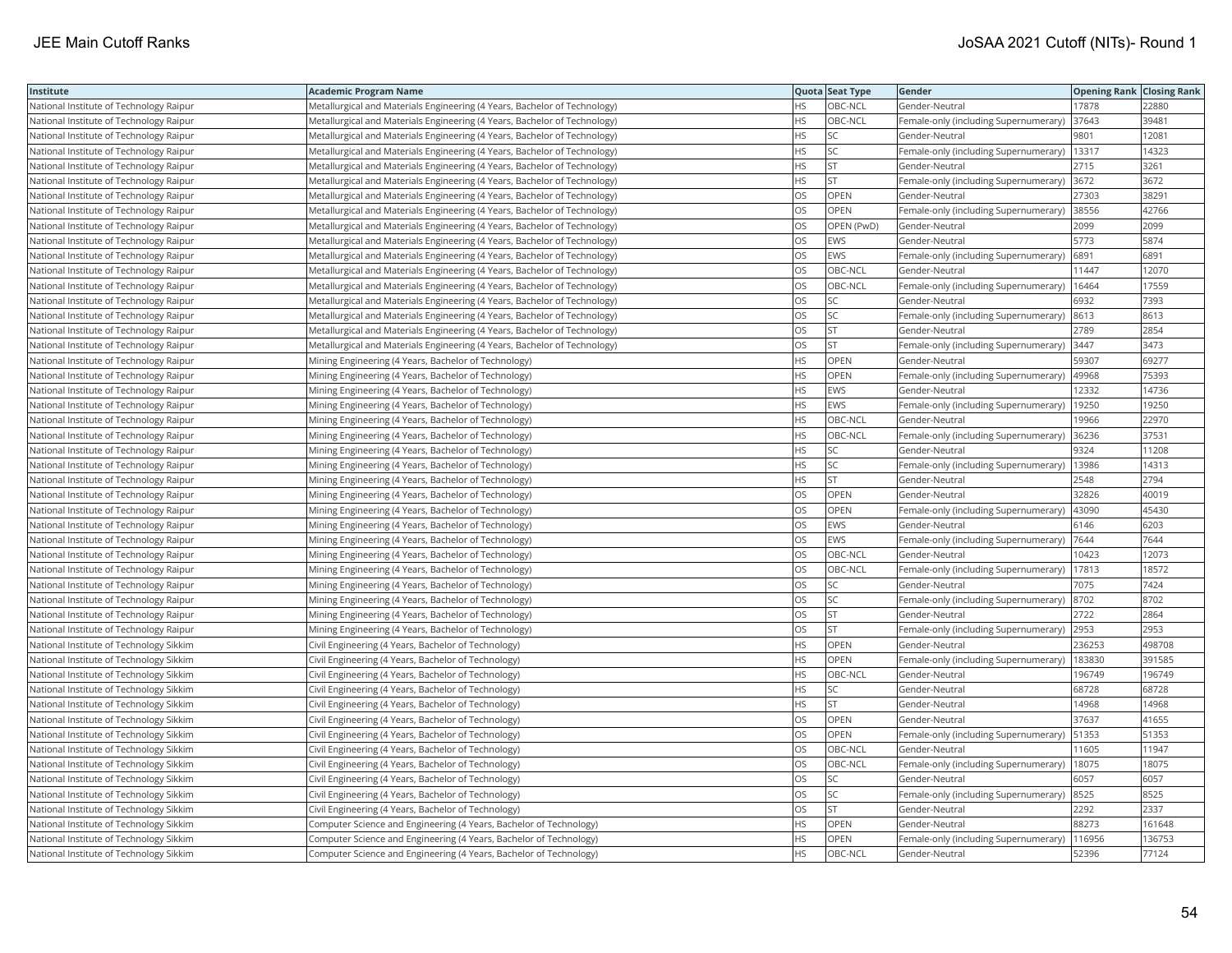| Institute                                          | Academic Program Name                                                        |           | Quota Seat Type              | <b>Gender</b>                                 | <b>Opening Rank Closing Rank</b> |        |
|----------------------------------------------------|------------------------------------------------------------------------------|-----------|------------------------------|-----------------------------------------------|----------------------------------|--------|
| National Institute of Technology Sikkim            | Computer Science and Engineering (4 Years, Bachelor of Technology)           | ΗS        | OBC-NCL                      | Female-only (including Supernumerary)         | 63985                            | 63985  |
| National Institute of Technology Sikkim            | Computer Science and Engineering (4 Years, Bachelor of Technology)           | HS.       | <b>SC</b>                    | Gender-Neutral                                | 11296                            | 47231  |
| National Institute of Technology Sikkim            | Computer Science and Engineering (4 Years, Bachelor of Technology)           | НS        | <b>ST</b>                    | Gender-Neutral                                | 2407                             | 2407   |
| National Institute of Technology Sikkim            | Computer Science and Engineering (4 Years, Bachelor of Technology)           | HS        | <b>ST</b>                    | Female-only (including Supernumerary)         | 23156                            | 23156  |
| National Institute of Technology Sikkim            | Computer Science and Engineering (4 Years, Bachelor of Technology)           | OS.       | <b>OPEN</b>                  | Gender-Neutral                                | 19558                            | 21385  |
| National Institute of Technology Sikkim            | Computer Science and Engineering (4 Years, Bachelor of Technology)           | OS        | OPEN                         | Female-only (including Supernumerary) 22368   |                                  | 24859  |
| National Institute of Technology Sikkim            | Computer Science and Engineering (4 Years, Bachelor of Technology)           | OS        | OPEN (PwD)                   | Gender-Neutral                                | 601                              | 601    |
| National Institute of Technology Sikkim            | Computer Science and Engineering (4 Years, Bachelor of Technology)           | OS.       | OBC-NCL                      | Gender-Neutral                                | 5304                             | 6253   |
| National Institute of Technology Sikkim            | Computer Science and Engineering (4 Years, Bachelor of Technology)           | OS        | OBC-NCL                      | Female-only (including Supernumerary)         | 10742                            | 12095  |
| National Institute of Technology Sikkim            | Computer Science and Engineering (4 Years, Bachelor of Technology)           | OS        | SC                           | Gender-Neutral                                | 2858                             | 3474   |
| National Institute of Technology Sikkim            | Computer Science and Engineering (4 Years, Bachelor of Technology)           | OS.       | <b>ST</b>                    | Gender-Neutral                                | 1294                             | 1294   |
| National Institute of Technology Sikkim            | Electrical and Electronics Engineering (4 Years, Bachelor of Technology)     | <b>HS</b> | OPEN                         | Gender-Neutral                                | 216198                           | 374887 |
| National Institute of Technology Sikkim            | Electrical and Electronics Engineering (4 Years, Bachelor of Technology)     | HS.       | OPEN                         | Female-only (including Supernumerary)         | 308717                           | 336458 |
| National Institute of Technology Sikkim            | Electrical and Electronics Engineering (4 Years, Bachelor of Technology)     | HS.       | OBC-NCL                      | Gender-Neutral                                | 218065                           | 240221 |
| National Institute of Technology Sikkim            | Electrical and Electronics Engineering (4 Years, Bachelor of Technology)     | ΗS        | <b>ST</b>                    | Gender-Neutral                                | 15842                            | 15842  |
| National Institute of Technology Sikkim            | Electrical and Electronics Engineering (4 Years, Bachelor of Technology)     | OS        | OPEN                         | Gender-Neutral                                | 28458                            | 33220  |
| National Institute of Technology Sikkim            | Electrical and Electronics Engineering (4 Years, Bachelor of Technology)     | OS        | OPEN                         | Female-only (including Supernumerary)         | 38260                            | 38260  |
| National Institute of Technology Sikkim            | Electrical and Electronics Engineering (4 Years, Bachelor of Technology)     | OS        | OBC-NCL                      | Gender-Neutral                                | 9083                             | 9464   |
| National Institute of Technology Sikkim            | Electrical and Electronics Engineering (4 Years, Bachelor of Technology)     | OS.       | OBC-NCL                      | Female-only (including Supernumerary)         | 16461                            | 17576  |
| National Institute of Technology Sikkim            | Electrical and Electronics Engineering (4 Years, Bachelor of Technology)     | <b>OS</b> | OBC-NCL (PwD) Gender-Neutral |                                               | 910                              | 910    |
| National Institute of Technology Sikkim            | Electrical and Electronics Engineering (4 Years, Bachelor of Technology)     | OS        | SC                           | Gender-Neutral                                | 6289                             | 6381   |
| National Institute of Technology Sikkim            | Electrical and Electronics Engineering (4 Years, Bachelor of Technology)     | OS        | <b>ST</b>                    | Gender-Neutral                                | 2080                             | 2080   |
| National Institute of Technology Sikkim            | [Electronics and Communication Engineering (4 Years, Bachelor of Technology) | HS        | OPEN                         | Gender-Neutral                                | 238624                           | 336964 |
| National Institute of Technology Sikkim            | Electronics and Communication Engineering (4 Years, Bachelor of Technology)  | HS        | OPEN                         | Female-only (including Supernumerary)         | 256634                           | 313642 |
| National Institute of Technology Sikkim            | Electronics and Communication Engineering (4 Years, Bachelor of Technology)  | НS        | OBC-NCL                      | Gender-Neutral                                | 126083                           | 205927 |
| National Institute of Technology Sikkim            | Electronics and Communication Engineering (4 Years, Bachelor of Technology)  | HS        | SC                           | Gender-Neutral                                | 59240                            | 59240  |
| National Institute of Technology Sikkim            | Electronics and Communication Engineering (4 Years, Bachelor of Technology)  | HS        | <b>ST</b>                    | Gender-Neutral                                | 15628                            | 15628  |
| National Institute of Technology Sikkim            | Electronics and Communication Engineering (4 Years, Bachelor of Technology)  | OS.       | <b>OPEN</b>                  | Gender-Neutral                                | 25948                            | 28916  |
| National Institute of Technology Sikkim            | Electronics and Communication Engineering (4 Years, Bachelor of Technology)  | OS        | OPEN                         | Female-only (including Supernumerary)         | 37083                            | 37083  |
| National Institute of Technology Sikkim            | Electronics and Communication Engineering (4 Years, Bachelor of Technology)  | OS        | OBC-NCL                      | Gender-Neutral                                | 8354                             | 8522   |
| National Institute of Technology Sikkim            | Electronics and Communication Engineering (4 Years, Bachelor of Technology)  | OS        | OBC-NCL                      | Female-only (including Supernumerary)   13631 |                                  | 14031  |
| National Institute of Technology Sikkim            | [Electronics and Communication Engineering (4 Years, Bachelor of Technology) | OS        | OBC-NCL (PwD) Gender-Neutral |                                               | 546                              | 546    |
| National Institute of Technology Sikkim            | Electronics and Communication Engineering (4 Years, Bachelor of Technology)  | OS.       | SC                           | Gender-Neutral                                | 5164                             | 5341   |
| National Institute of Technology Sikkim            | [Electronics and Communication Engineering (4 Years, Bachelor of Technology) | OS        | <b>ST</b>                    | Gender-Neutral                                | 2455                             | 2455   |
| National Institute of Technology Sikkim            | Mechanical Engineering (4 Years, Bachelor of Technology)                     | HS        | OPEN                         | Gender-Neutral                                | 330809                           | 536796 |
| National Institute of Technology Sikkim            | Mechanical Engineering (4 Years, Bachelor of Technology)                     | <b>HS</b> | <b>OPEN</b>                  | Female-only (including Supernumerary)         | 630778                           | 637673 |
| National Institute of Technology Sikkim            | Mechanical Engineering (4 Years, Bachelor of Technology)                     | HS        | OBC-NCL                      | Gender-Neutral                                | 224000                           | 299749 |
| National Institute of Technology Sikkim            | Mechanical Engineering (4 Years, Bachelor of Technology)                     | HS        | <b>ST</b>                    | Gender-Neutral                                | 17797                            | 17797  |
| National Institute of Technology Sikkim            | Mechanical Engineering (4 Years, Bachelor of Technology)                     | OS        | OPEN                         | Gender-Neutral                                | 30196                            | 37174  |
| National Institute of Technology Sikkim            | Mechanical Engineering (4 Years, Bachelor of Technology)                     | OS.       | OPEN                         | Female-only (including Supernumerary)         | 43554                            | 44576  |
| National Institute of Technology Sikkim            | Mechanical Engineering (4 Years, Bachelor of Technology)                     | OS.       | OBC-NCL                      | Gender-Neutral                                | 10876                            | 11499  |
| National Institute of Technology Sikkim            | Mechanical Engineering (4 Years, Bachelor of Technology)                     | OS        | SC                           | Gender-Neutral                                | 6406                             | 6705   |
| National Institute of Technology Sikkim            | Mechanical Engineering (4 Years, Bachelor of Technology)                     | OS        | <b>ST</b>                    | Female-only (including Supernumerary)         | 3541                             | 3541   |
| National Institute of Technology Arunachal Pradesh | Civil Engineering (4 Years, Bachelor of Technology)                          | <b>HS</b> | <b>OPEN</b>                  | Gender-Neutral                                | 144121                           | 239570 |
| National Institute of Technology Arunachal Pradesh | Civil Engineering (4 Years, Bachelor of Technology)                          | <b>HS</b> | OPEN                         | Female-only (including Supernumerary)         | 98848                            | 206273 |
| National Institute of Technology Arunachal Pradesh | Civil Engineering (4 Years, Bachelor of Technology)                          | HS        | OBC-NCL                      | Gender-Neutral                                | 79989                            | 79989  |
| National Institute of Technology Arunachal Pradesh | Civil Engineering (4 Years, Bachelor of Technology)                          | HS        | <b>SC</b>                    | Gender-Neutral                                | 24696                            | 24696  |
| National Institute of Technology Arunachal Pradesh | Civil Engineering (4 Years, Bachelor of Technology)                          | НS        | <b>ST</b>                    | Gender-Neutral                                | 4168                             | 4813   |
| National Institute of Technology Arunachal Pradesh | Civil Engineering (4 Years, Bachelor of Technology)                          | ΗS        | <b>ST</b>                    | Female-only (including Supernumerary)         | 4142                             | 6330   |
| National Institute of Technology Arunachal Pradesh | Civil Engineering (4 Years, Bachelor of Technology)                          | OS.       | OPEN                         | Gender-Neutral                                | 40823                            | 43288  |
| National Institute of Technology Arunachal Pradesh | Civil Engineering (4 Years, Bachelor of Technology)                          | OS        | OPEN                         | Female-only (including Supernumerary)         | 48600                            | 51400  |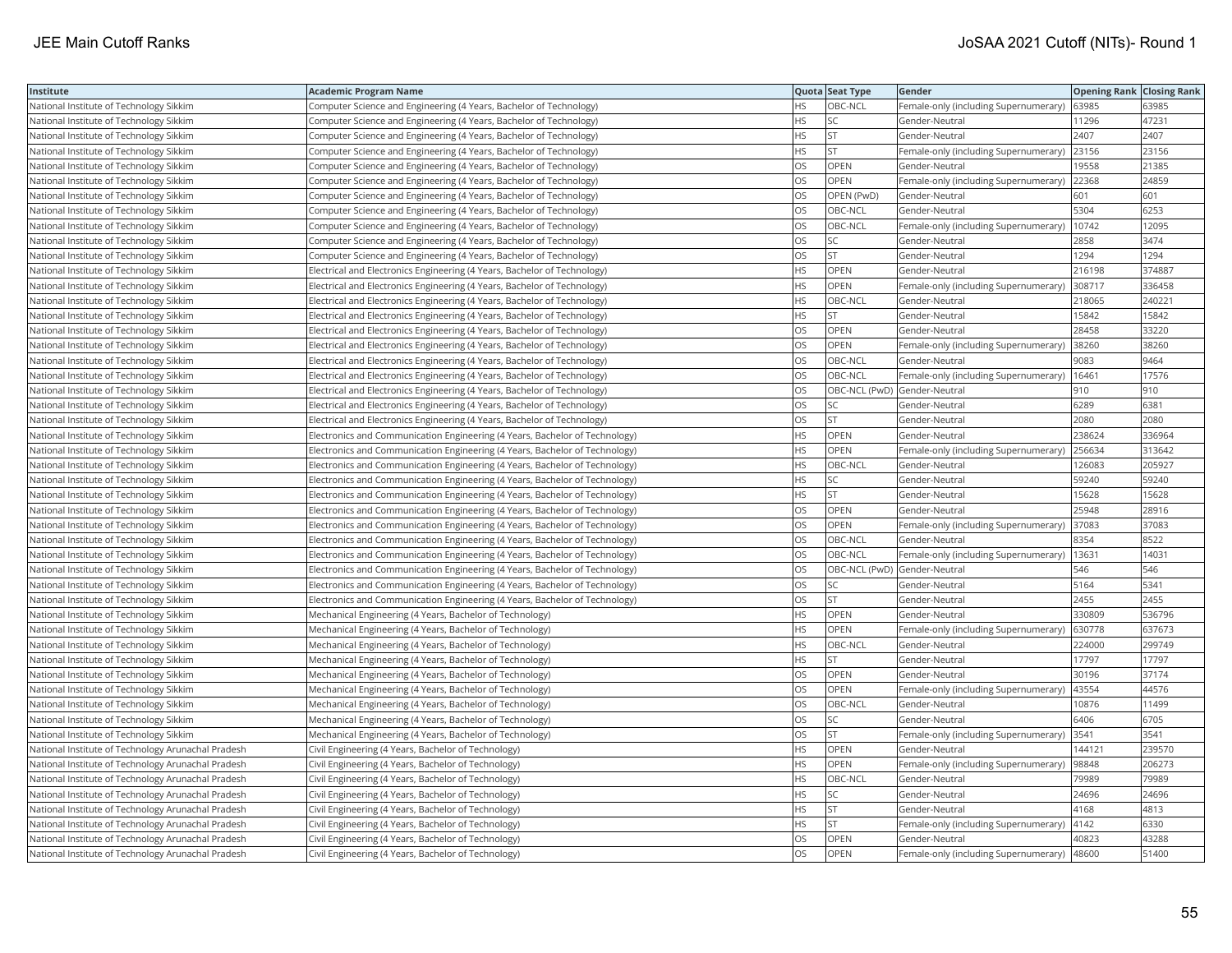| Institute                                          | <b>Academic Program Name</b>                                                |           | Quota Seat Type              | Gender                                     | <b>Opening Rank Closing Rank</b> |        |
|----------------------------------------------------|-----------------------------------------------------------------------------|-----------|------------------------------|--------------------------------------------|----------------------------------|--------|
| National Institute of Technology Arunachal Pradesh | Civil Engineering (4 Years, Bachelor of Technology)                         | OS        | EWS                          | Gender-Neutral                             | 6607                             | 7221   |
| National Institute of Technology Arunachal Pradesh | Civil Engineering (4 Years, Bachelor of Technology)                         | OS        | EWS                          | Female-only (including Supernumerary)      | 7849                             | 9159   |
| National Institute of Technology Arunachal Pradesh | Civil Engineering (4 Years, Bachelor of Technology)                         | <b>OS</b> | OBC-NCL                      | Gender-Neutral                             | 11598                            | 12495  |
| National Institute of Technology Arunachal Pradesh | Civil Engineering (4 Years, Bachelor of Technology)                         | OS        | OBC-NCL                      | Female-only (including Supernumerary)      | 17826                            | 17826  |
| National Institute of Technology Arunachal Pradesh | Civil Engineering (4 Years, Bachelor of Technology)                         | OS        | SC                           | Gender-Neutral                             | 6739                             | 6980   |
| National Institute of Technology Arunachal Pradesh | Civil Engineering (4 Years, Bachelor of Technology)                         | OS        | SC.                          | Female-only (including Supernumerary) 8129 |                                  | 8129   |
| National Institute of Technology Arunachal Pradesh | Civil Engineering (4 Years, Bachelor of Technology)                         | OS        | ST                           | Gender-Neutral                             | 2400                             | 2466   |
| National Institute of Technology Arunachal Pradesh | Computer Science and Engineering (4 Years, Bachelor of Technology)          | <b>HS</b> | OPEN                         | Gender-Neutral                             | 73474                            | 160866 |
| National Institute of Technology Arunachal Pradesh | Computer Science and Engineering (4 Years, Bachelor of Technology)          | <b>HS</b> | OPEN                         | Female-only (including Supernumerary)      | 76692                            | 140110 |
| National Institute of Technology Arunachal Pradesh | Computer Science and Engineering (4 Years, Bachelor of Technology)          | <b>HS</b> | EWS                          | Gender-Neutral                             | 41735                            | 58182  |
| National Institute of Technology Arunachal Pradesh | Computer Science and Engineering (4 Years, Bachelor of Technology)          | <b>HS</b> | EWS                          | Female-only (including Supernumerary)      | 51607                            | 51607  |
| National Institute of Technology Arunachal Pradesh | Computer Science and Engineering (4 Years, Bachelor of Technology)          | <b>HS</b> | OBC-NCL                      | Gender-Neutral                             | 49177                            | 49177  |
| National Institute of Technology Arunachal Pradesh | Computer Science and Engineering (4 Years, Bachelor of Technology)          | <b>HS</b> | SC.                          | Gender-Neutral                             | 11759                            | 11759  |
| National Institute of Technology Arunachal Pradesh | Computer Science and Engineering (4 Years, Bachelor of Technology)          | <b>HS</b> | <b>ST</b>                    | Gender-Neutral                             | 2435                             | 7483   |
| National Institute of Technology Arunachal Pradesh | Computer Science and Engineering (4 Years, Bachelor of Technology)          | <b>HS</b> | lst                          | Female-only (including Supernumerary)      | 7651                             | 11834  |
| National Institute of Technology Arunachal Pradesh | Computer Science and Engineering (4 Years, Bachelor of Technology)          | OS        | OPEN                         | Gender-Neutral                             | 11063                            | 23657  |
| National Institute of Technology Arunachal Pradesh | Computer Science and Engineering (4 Years, Bachelor of Technology)          | OS        | OPEN                         | Female-only (including Supernumerary)      | 29506                            | 31953  |
| National Institute of Technology Arunachal Pradesh | Computer Science and Engineering (4 Years, Bachelor of Technology)          | OS        | EWS                          | Gender-Neutral                             | 3728                             | 4272   |
| National Institute of Technology Arunachal Pradesh | Computer Science and Engineering (4 Years, Bachelor of Technology)          | <b>OS</b> | EWS                          | Female-only (including Supernumerary)      | 4932                             | 6761   |
| National Institute of Technology Arunachal Pradesh | Computer Science and Engineering (4 Years, Bachelor of Technology)          | OS        | EWS (PwD)                    | Gender-Neutral                             | 105                              | 105    |
| National Institute of Technology Arunachal Pradesh | Computer Science and Engineering (4 Years, Bachelor of Technology)          | OS        | OBC-NCL                      | Gender-Neutral                             | 5496                             | 7276   |
| National Institute of Technology Arunachal Pradesh | Computer Science and Engineering (4 Years, Bachelor of Technology)          | <b>OS</b> | OBC-NCL                      | Female-only (including Supernumerary)      | 11772                            | 11772  |
| National Institute of Technology Arunachal Pradesh | Computer Science and Engineering (4 Years, Bachelor of Technology)          | OS        | SC                           | Gender-Neutral                             | 2805                             | 2961   |
| National Institute of Technology Arunachal Pradesh | Computer Science and Engineering (4 Years, Bachelor of Technology)          | <b>OS</b> | lsc                          | Female-only (including Supernumerary)      | 3577                             | 3577   |
| National Institute of Technology Arunachal Pradesh | Computer Science and Engineering (4 Years, Bachelor of Technology)          | OS        | <b>ST</b>                    | Gender-Neutral                             | 1647                             | 1681   |
| National Institute of Technology Arunachal Pradesh | Electrical Engineering (4 Years, Bachelor of Technology)                    | <b>HS</b> | OPEN                         | Gender-Neutral                             | 203323                           | 368259 |
| National Institute of Technology Arunachal Pradesh | Electrical Engineering (4 Years, Bachelor of Technology)                    | <b>HS</b> | OPEN                         | Female-only (including Supernumerary)      | 357658                           | 521932 |
| National Institute of Technology Arunachal Pradesh | Electrical Engineering (4 Years, Bachelor of Technology)                    | <b>HS</b> | OBC-NCL                      | Gender-Neutral                             | 196124                           | 196124 |
| National Institute of Technology Arunachal Pradesh | Electrical Engineering (4 Years, Bachelor of Technology)                    | <b>HS</b> | SC.                          | Gender-Neutral                             | 34488                            | 34488  |
| National Institute of Technology Arunachal Pradesh | Electrical Engineering (4 Years, Bachelor of Technology)                    | <b>HS</b> | <b>ST</b>                    | Gender-Neutral                             | 9045                             | 13463  |
| National Institute of Technology Arunachal Pradesh | Electrical Engineering (4 Years, Bachelor of Technology)                    | <b>HS</b> | lst                          | Female-only (including Supernumerary)      | 16602                            | 29946  |
| National Institute of Technology Arunachal Pradesh | Electrical Engineering (4 Years, Bachelor of Technology)                    | OS        | OPEN                         | Gender-Neutral                             | 25302                            | 36250  |
| National Institute of Technology Arunachal Pradesh | Electrical Engineering (4 Years, Bachelor of Technology)                    | OS        | OPEN                         | Female-only (including Supernumerary)      | 39860                            | 42238  |
| National Institute of Technology Arunachal Pradesh | Electrical Engineering (4 Years, Bachelor of Technology)                    | OS        | EWS                          | Gender-Neutral                             | 5805                             | 6579   |
| National Institute of Technology Arunachal Pradesh | Electrical Engineering (4 Years, Bachelor of Technology)                    | OS        | EWS                          | Female-only (including Supernumerary)      | 7623                             | 8406   |
| National Institute of Technology Arunachal Pradesh | Electrical Engineering (4 Years, Bachelor of Technology)                    | OS        | OBC-NCL                      | Gender-Neutral                             | 9273                             | 10010  |
| National Institute of Technology Arunachal Pradesh | Electrical Engineering (4 Years, Bachelor of Technology)                    | OS        | OBC-NCL                      | Female-only (including Supernumerary)      | 16075                            | 16075  |
| National Institute of Technology Arunachal Pradesh | Electrical Engineering (4 Years, Bachelor of Technology)                    | OS        | OBC-NCL (PwD) Gender-Neutral |                                            | 721                              | 721    |
| National Institute of Technology Arunachal Pradesh | Electrical Engineering (4 Years, Bachelor of Technology)                    | OS        | SC                           | Gender-Neutral                             | 5980                             | 6496   |
| National Institute of Technology Arunachal Pradesh | Electrical Engineering (4 Years, Bachelor of Technology)                    | <b>OS</b> | lsc                          | Female-only (including Supernumerary)      | 6709                             | 6709   |
| National Institute of Technology Arunachal Pradesh | Electrical Engineering (4 Years, Bachelor of Technology)                    | OS        | <b>ST</b>                    | Gender-Neutral                             | 980                              | 2275   |
| National Institute of Technology Arunachal Pradesh | Electronics and Communication Engineering (4 Years, Bachelor of Technology) | <b>HS</b> | OPEN                         | Gender-Neutral                             | 84955                            | 374118 |
| National Institute of Technology Arunachal Pradesh | Electronics and Communication Engineering (4 Years, Bachelor of Technology) | <b>HS</b> | OPEN                         | Female-only (including Supernumerary)      | 168621                           | 512001 |
| National Institute of Technology Arunachal Pradesh | Electronics and Communication Engineering (4 Years, Bachelor of Technology) | <b>HS</b> | OBC-NCL                      | Gender-Neutral                             | 204374                           | 204374 |
| National Institute of Technology Arunachal Pradesh | Electronics and Communication Engineering (4 Years, Bachelor of Technology) | <b>HS</b> | SC.                          | Gender-Neutral                             | 32471                            | 32471  |
| National Institute of Technology Arunachal Pradesh | Electronics and Communication Engineering (4 Years, Bachelor of Technology) | <b>HS</b> | <b>ST</b>                    | Gender-Neutral                             | 9338                             | 16619  |
| National Institute of Technology Arunachal Pradesh | Electronics and Communication Engineering (4 Years, Bachelor of Technology) | <b>HS</b> | lst                          | Female-only (including Supernumerary)      | 30281                            | 30281  |
| National Institute of Technology Arunachal Pradesh | Electronics and Communication Engineering (4 Years, Bachelor of Technology) | OS        | OPEN                         | Gender-Neutral                             | 31399                            | 33217  |
| National Institute of Technology Arunachal Pradesh | Electronics and Communication Engineering (4 Years, Bachelor of Technology) | OS        | OPEN                         | Female-only (including Supernumerary)      | 38490                            | 39219  |
| National Institute of Technology Arunachal Pradesh | Electronics and Communication Engineering (4 Years, Bachelor of Technology) | OS        | <b>EWS</b>                   | Gender-Neutral                             | 5111                             | 5674   |
| National Institute of Technology Arunachal Pradesh | Electronics and Communication Engineering (4 Years, Bachelor of Technology) | <b>OS</b> | EWS                          | Female-only (including Supernumerary)      | 6634                             | 7555   |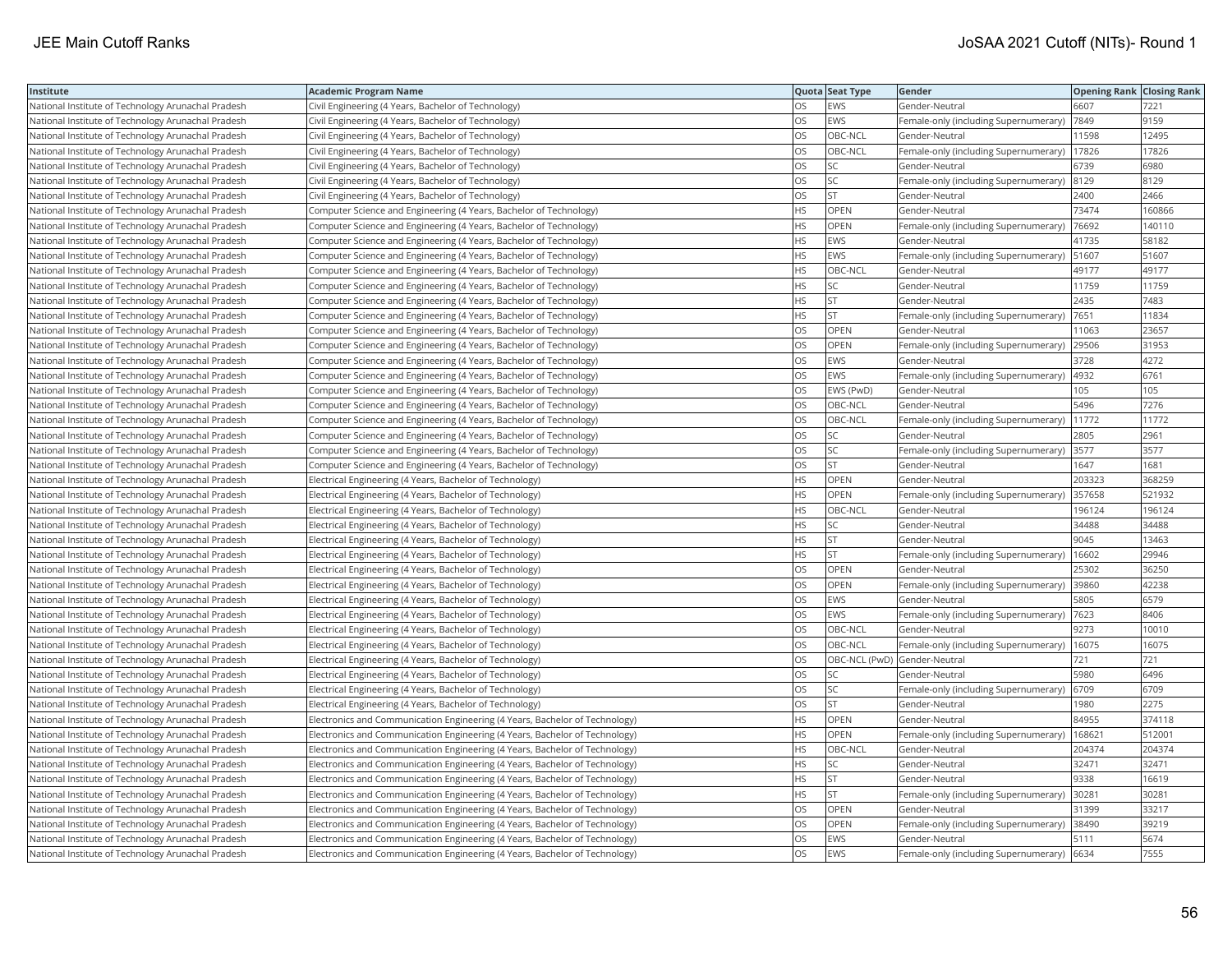| Institute                                          | <b>Academic Program Name</b>                                                |           | Quota Seat Type              | Gender                                        | <b>Opening Rank Closing Rank</b> |        |
|----------------------------------------------------|-----------------------------------------------------------------------------|-----------|------------------------------|-----------------------------------------------|----------------------------------|--------|
| National Institute of Technology Arunachal Pradesh | Electronics and Communication Engineering (4 Years, Bachelor of Technology) | OS        | OBC-NCL                      | Gender-Neutral                                | 9152                             | 9841   |
| National Institute of Technology Arunachal Pradesh | Electronics and Communication Engineering (4 Years, Bachelor of Technology) | OS        | OBC-NCL                      | Female-only (including Supernumerary)         | 12926                            | 12926  |
| National Institute of Technology Arunachal Pradesh | Electronics and Communication Engineering (4 Years, Bachelor of Technology) | <b>OS</b> | lsc                          | Gender-Neutral                                | 5428                             | 5552   |
| National Institute of Technology Arunachal Pradesh | Electronics and Communication Engineering (4 Years, Bachelor of Technology) | OS        | <b>SC</b>                    | Female-only (including Supernumerary)         | 7308                             | 7308   |
| National Institute of Technology Arunachal Pradesh | Electronics and Communication Engineering (4 Years, Bachelor of Technology) | OS        | lst                          | Gender-Neutral                                | 1989                             | 2134   |
| National Institute of Technology Arunachal Pradesh | Mechanical Engineering (4 Years, Bachelor of Technology)                    | <b>HS</b> | <b>OPEN</b>                  | Gender-Neutral                                | 198146                           | 483863 |
| National Institute of Technology Arunachal Pradesh | Mechanical Engineering (4 Years, Bachelor of Technology)                    | <b>HS</b> | OPEN                         | Female-only (including Supernumerary)         | 223711                           | 359212 |
| National Institute of Technology Arunachal Pradesh | Mechanical Engineering (4 Years, Bachelor of Technology)                    | <b>HS</b> | OBC-NCL                      | Gender-Neutral                                | 185775                           | 185775 |
| National Institute of Technology Arunachal Pradesh | Mechanical Engineering (4 Years, Bachelor of Technology)                    | <b>HS</b> | <b>ST</b>                    | Gender-Neutral                                | 14148                            | 25508  |
| National Institute of Technology Arunachal Pradesh | Mechanical Engineering (4 Years, Bachelor of Technology)                    | <b>HS</b> | <b>ST</b>                    | Female-only (including Supernumerary)         | 16190                            | 16190  |
| National Institute of Technology Arunachal Pradesh | Mechanical Engineering (4 Years, Bachelor of Technology)                    | OS        | OPEN                         | Gender-Neutral                                | 36963                            | 40581  |
| National Institute of Technology Arunachal Pradesh | Mechanical Engineering (4 Years, Bachelor of Technology)                    | OS        | OPEN                         | Female-only (including Supernumerary)         | 43855                            | 43967  |
| National Institute of Technology Arunachal Pradesh | Mechanical Engineering (4 Years, Bachelor of Technology)                    | OS        | <b>EWS</b>                   | Gender-Neutral                                | 6448                             | 6865   |
| National Institute of Technology Arunachal Pradesh | Mechanical Engineering (4 Years, Bachelor of Technology)                    | OS        | EWS                          | Female-only (including Supernumerary)         | 8222                             | 8986   |
| National Institute of Technology Arunachal Pradesh | Mechanical Engineering (4 Years, Bachelor of Technology)                    | <b>OS</b> | OBC-NCL                      | Gender-Neutral                                | 11124                            | 11560  |
| National Institute of Technology Arunachal Pradesh | Mechanical Engineering (4 Years, Bachelor of Technology)                    | OS        | OBC-NCL                      | Female-only (including Supernumerary)         | 19104                            | 19104  |
| National Institute of Technology Arunachal Pradesh | Mechanical Engineering (4 Years, Bachelor of Technology)                    | OS        | OBC-NCL (PwD) Gender-Neutral |                                               | 1009                             | 1009   |
| National Institute of Technology Arunachal Pradesh | Mechanical Engineering (4 Years, Bachelor of Technology)                    | OS        | SC                           | Gender-Neutral                                | 6127                             | 6753   |
| National Institute of Technology Arunachal Pradesh | Mechanical Engineering (4 Years, Bachelor of Technology)                    | OS        | SC.                          | Female-only (including Supernumerary)         | 9212                             | 9212   |
| National Institute of Technology Arunachal Pradesh | Mechanical Engineering (4 Years, Bachelor of Technology)                    | OS        | <b>ST</b>                    | Gender-Neutral                                | 2616                             | 2616   |
| National Institute of Technology Arunachal Pradesh | Mechanical Engineering (4 Years, Bachelor of Technology)                    | OS        | lst                          | Female-only (including Supernumerary)         | 3135                             | 3135   |
| National Institute of Technology, Jamshedpur       | Civil Engineering (4 Years, Bachelor of Technology)                         | <b>HS</b> | OPEN                         | Gender-Neutral                                | 1380                             | 36121  |
| National Institute of Technology, Jamshedpur       | Civil Engineering (4 Years, Bachelor of Technology)                         | <b>HS</b> | OPEN                         | Female-only (including Supernumerary)         | 42015                            | 46046  |
| National Institute of Technology, Jamshedpur       | Civil Engineering (4 Years, Bachelor of Technology)                         | <b>HS</b> | OPEN (PwD)                   | Gender-Neutral                                | 1419                             | 1419   |
| National Institute of Technology, Jamshedpur       | Civil Engineering (4 Years, Bachelor of Technology)                         | <b>HS</b> | EWS                          | Gender-Neutral                                | 5907                             | 6898   |
| National Institute of Technology, Jamshedpur       | Civil Engineering (4 Years, Bachelor of Technology)                         | <b>HS</b> | EWS                          | Female-only (including Supernumerary)         | 7786                             | 7786   |
| National Institute of Technology, Jamshedpur       | Civil Engineering (4 Years, Bachelor of Technology)                         | <b>HS</b> | OBC-NCL                      | Gender-Neutral                                | 8944                             | 10269  |
| National Institute of Technology, Jamshedpur       | Civil Engineering (4 Years, Bachelor of Technology)                         | <b>HS</b> | OBC-NCL                      | Female-only (including Supernumerary)         | 17507                            | 17762  |
| National Institute of Technology, Jamshedpur       | Civil Engineering (4 Years, Bachelor of Technology)                         | <b>HS</b> | OBC-NCL (PwD) Gender-Neutral |                                               | 592                              | 592    |
| National Institute of Technology, Jamshedpur       | Civil Engineering (4 Years, Bachelor of Technology)                         | <b>HS</b> | SC                           | Gender-Neutral                                | 3721                             | 7344   |
| National Institute of Technology, Jamshedpur       | Civil Engineering (4 Years, Bachelor of Technology)                         | <b>HS</b> | SC                           | Female-only (including Supernumerary)   13121 |                                  | 13173  |
| National Institute of Technology, Jamshedpur       | Civil Engineering (4 Years, Bachelor of Technology)                         | HS        | İst                          | Gender-Neutral                                | 2039                             | 2280   |
| National Institute of Technology, Jamshedpur       | Civil Engineering (4 Years, Bachelor of Technology)                         | <b>HS</b> | <b>ST</b>                    | Female-only (including Supernumerary)         | 2289                             | 2289   |
| National Institute of Technology, Jamshedpur       | Civil Engineering (4 Years, Bachelor of Technology)                         | OS        | OPEN                         | Gender-Neutral                                | 23059                            | 29649  |
| National Institute of Technology, Jamshedpur       | Civil Engineering (4 Years, Bachelor of Technology)                         | OS        | OPEN                         | Female-only (including Supernumerary)         | 37011                            | 39654  |
| National Institute of Technology, Jamshedpur       | Civil Engineering (4 Years, Bachelor of Technology)                         | OS        | OPEN (PwD)                   | Gender-Neutral                                | 1361                             | 1361   |
| National Institute of Technology, Jamshedpur       | Civil Engineering (4 Years, Bachelor of Technology)                         | OS        | EWS                          | Gender-Neutral                                | 4466                             | 4684   |
| National Institute of Technology, Jamshedpur       | Civil Engineering (4 Years, Bachelor of Technology)                         | <b>OS</b> | <b>EWS</b>                   | Female-only (including Supernumerary)   6982  |                                  | 6982   |
| National Institute of Technology, Jamshedpur       | Civil Engineering (4 Years, Bachelor of Technology)                         | OS        | OBC-NCL                      | Gender-Neutral                                | 8170                             | 9298   |
| National Institute of Technology, Jamshedpur       | Civil Engineering (4 Years, Bachelor of Technology)                         | <b>OS</b> | OBC-NCL                      | Female-only (including Supernumerary)         | 15534                            | 15972  |
| National Institute of Technology, Jamshedpur       | Civil Engineering (4 Years, Bachelor of Technology)                         | OS        | SC                           | Gender-Neutral                                | 3594                             | 5225   |
| National Institute of Technology, Jamshedpur       | Civil Engineering (4 Years, Bachelor of Technology)                         | OS        | SC.                          | Female-only (including Supernumerary)         | 6569                             | 6666   |
| National Institute of Technology, Jamshedpur       | Civil Engineering (4 Years, Bachelor of Technology)                         | OS        | SC (PwD)                     | Gender-Neutral                                | 169                              | 169    |
| National Institute of Technology, Jamshedpur       | Civil Engineering (4 Years, Bachelor of Technology)                         | OS        | <b>ST</b>                    | Gender-Neutral                                | 1569                             | 1690   |
| National Institute of Technology, Jamshedpur       | Civil Engineering (4 Years, Bachelor of Technology)                         | OS        | lst                          | Female-only (including Supernumerary)         | 2458                             | 2458   |
| National Institute of Technology, Jamshedpur       | Computer Science and Engineering (4 Years, Bachelor of Technology)          | <b>HS</b> | OPEN                         | Gender-Neutral                                | 3086                             | 9932   |
| National Institute of Technology, Jamshedpur       | Computer Science and Engineering (4 Years, Bachelor of Technology)          | <b>HS</b> | <b>OPEN</b>                  | Female-only (including Supernumerary)         | 3939                             | 18457  |
| National Institute of Technology, Jamshedpur       | Computer Science and Engineering (4 Years, Bachelor of Technology)          | <b>HS</b> | OPEN (PwD)                   | Gender-Neutral                                | 155                              | 155    |
| National Institute of Technology, Jamshedpur       | Computer Science and Engineering (4 Years, Bachelor of Technology)          | HS        | OPEN (PwD)                   | Female-only (including Supernumerary)         | 842                              | 842    |
| National Institute of Technology, Jamshedpur       | Computer Science and Engineering (4 Years, Bachelor of Technology)          | <b>HS</b> | EWS                          | Gender-Neutral                                | 1391                             | 1682   |
| National Institute of Technology, Jamshedpur       | Computer Science and Engineering (4 Years, Bachelor of Technology)          | <b>HS</b> | <b>EWS</b>                   | Female-only (including Supernumerary)  4096   |                                  | 4096   |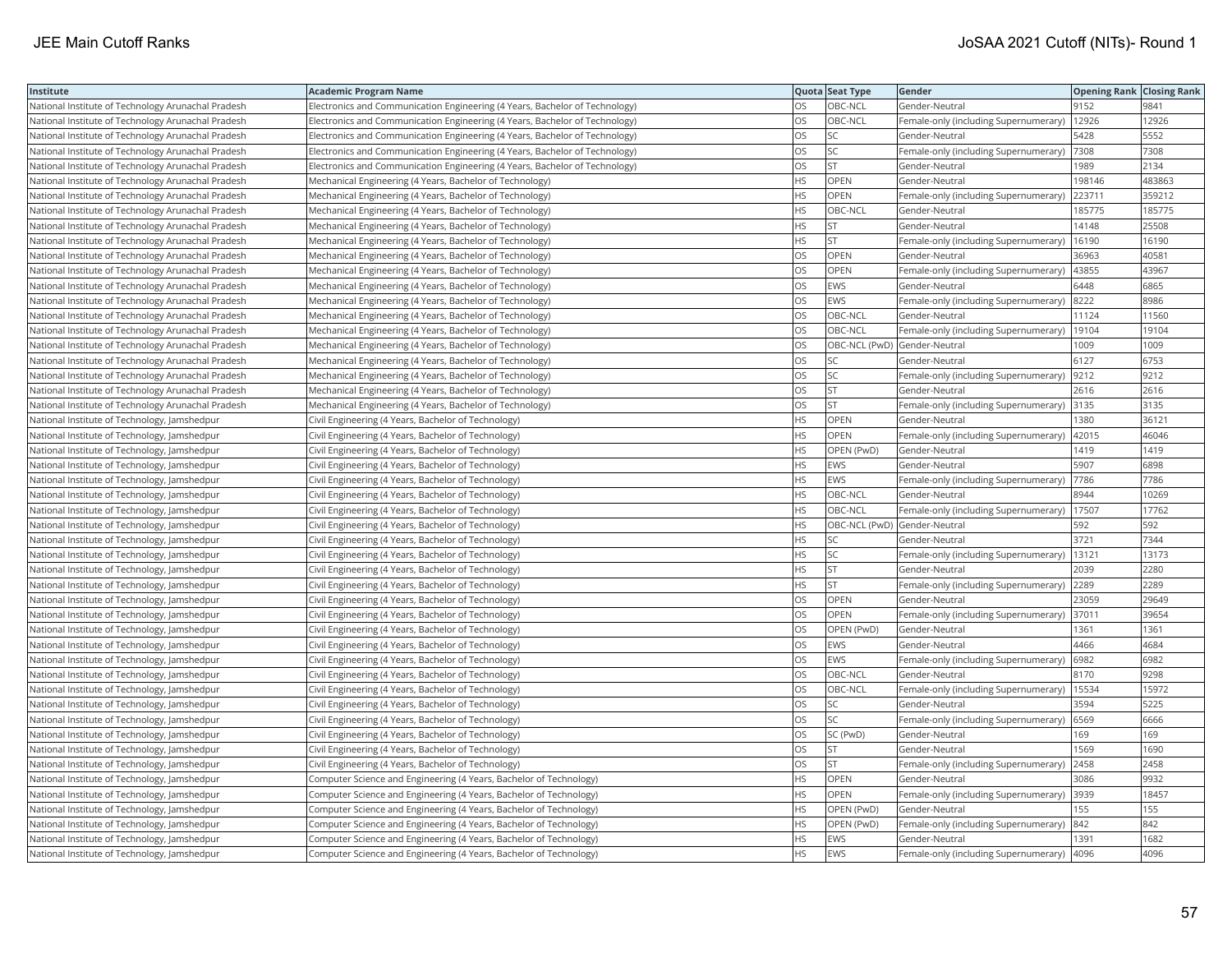| Institute                                    | <b>Academic Program Name</b>                                                |           | Quota Seat Type              | Gender                                       | <b>Opening Rank Closing Rank</b> |       |
|----------------------------------------------|-----------------------------------------------------------------------------|-----------|------------------------------|----------------------------------------------|----------------------------------|-------|
| National Institute of Technology, Jamshedpur | Computer Science and Engineering (4 Years, Bachelor of Technology)          | HS        | OBC-NCL                      | Gender-Neutral                               | 1956                             | 3414  |
| National Institute of Technology, Jamshedpur | Computer Science and Engineering (4 Years, Bachelor of Technology)          | <b>HS</b> | OBC-NCL                      | Female-only (including Supernumerary)        | 4412                             | 4933  |
| National Institute of Technology, Jamshedpur | Computer Science and Engineering (4 Years, Bachelor of Technology)          | <b>HS</b> | OBC-NCL (PwD) Gender-Neutral |                                              | 219                              | 219   |
| National Institute of Technology, Jamshedpur | Computer Science and Engineering (4 Years, Bachelor of Technology)          | <b>HS</b> | SC.                          | Gender-Neutral                               | 774                              | 2403  |
| National Institute of Technology, Jamshedpur | Computer Science and Engineering (4 Years, Bachelor of Technology)          | <b>HS</b> | lsc                          | Female-only (including Supernumerary)        | 3592                             | 4707  |
| National Institute of Technology, Jamshedpur | Computer Science and Engineering (4 Years, Bachelor of Technology)          | <b>HS</b> | <b>ST</b>                    | Gender-Neutral                               | 250                              | 404   |
| National Institute of Technology, Jamshedpur | Computer Science and Engineering (4 Years, Bachelor of Technology)          | <b>HS</b> | <b>ST</b>                    | Female-only (including Supernumerary)  788   |                                  | 1713  |
| National Institute of Technology, Jamshedpur | Computer Science and Engineering (4 Years, Bachelor of Technology)          | <b>OS</b> | <b>OPEN</b>                  | Gender-Neutral                               | 6087                             | 7686  |
| National Institute of Technology, Jamshedpur | Computer Science and Engineering (4 Years, Bachelor of Technology)          | OS        | OPEN                         | Female-only (including Supernumerary)        | 11334                            | 13058 |
| National Institute of Technology, Jamshedpur | Computer Science and Engineering (4 Years, Bachelor of Technology)          | OS        | OPEN (PwD)                   | Gender-Neutral                               | 244                              | 244   |
| National Institute of Technology, Jamshedpur | Computer Science and Engineering (4 Years, Bachelor of Technology)          | OS        | OPEN (PwD)                   | Female-only (including Supernumerary)        | 473                              | 473   |
| National Institute of Technology, Jamshedpur | Computer Science and Engineering (4 Years, Bachelor of Technology)          | <b>OS</b> | EWS                          | Gender-Neutral                               | 1004                             | 1114  |
| National Institute of Technology, Jamshedpur | Computer Science and Engineering (4 Years, Bachelor of Technology)          | <b>OS</b> | EWS                          | Female-only (including Supernumerary)        | 2011                             | 2011  |
| National Institute of Technology, Jamshedpur | Computer Science and Engineering (4 Years, Bachelor of Technology)          | OS        | EWS (PwD)                    | Gender-Neutral                               | 40                               | 40    |
| National Institute of Technology, Jamshedpur | Computer Science and Engineering (4 Years, Bachelor of Technology)          | OS        | OBC-NCL                      | Gender-Neutral                               | 1421                             | 2581  |
| National Institute of Technology, Jamshedpur | Computer Science and Engineering (4 Years, Bachelor of Technology)          | OS        | OBC-NCL                      | Female-only (including Supernumerary)        | 5072                             | 5710  |
| National Institute of Technology, Jamshedpur | Computer Science and Engineering (4 Years, Bachelor of Technology)          | OS        | OBC-NCL (PwD) Gender-Neutral |                                              | 124                              | 124   |
| National Institute of Technology, Jamshedpur | Computer Science and Engineering (4 Years, Bachelor of Technology)          | OS        | SC                           | Gender-Neutral                               | 1022                             | 1816  |
| National Institute of Technology, Jamshedpur | Computer Science and Engineering (4 Years, Bachelor of Technology)          | OS        | SC.                          | Female-only (including Supernumerary)        | 2711                             | 2753  |
| National Institute of Technology, Jamshedpur | Computer Science and Engineering (4 Years, Bachelor of Technology)          | <b>OS</b> | SC (PwD)                     | Gender-Neutral                               | 72                               | 72    |
| National Institute of Technology, Jamshedpur | Computer Science and Engineering (4 Years, Bachelor of Technology)          | OS        | <b>ST</b>                    | Gender-Neutral                               | 723                              | 802   |
| National Institute of Technology, Jamshedpur | Computer Science and Engineering (4 Years, Bachelor of Technology)          | OS        | <b>ST</b>                    | Female-only (including Supernumerary)   1076 |                                  | 1076  |
| National Institute of Technology, Jamshedpur | Electrical Engineering (4 Years, Bachelor of Technology)                    | <b>HS</b> | OPEN                         | Gender-Neutral                               | 10639                            | 22616 |
| National Institute of Technology, Jamshedpur | Electrical Engineering (4 Years, Bachelor of Technology)                    | <b>HS</b> | OPEN                         | Female-only (including Supernumerary)        | 23175                            | 28703 |
| National Institute of Technology, Jamshedpur | Electrical Engineering (4 Years, Bachelor of Technology)                    | HS.       | OPEN (PwD)                   | Gender-Neutral                               | 569                              | 898   |
| National Institute of Technology, Jamshedpur | Electrical Engineering (4 Years, Bachelor of Technology)                    | <b>HS</b> | EWS                          | Gender-Neutral                               | 3417                             | 3557  |
| National Institute of Technology, Jamshedpur | Electrical Engineering (4 Years, Bachelor of Technology)                    | <b>HS</b> | EWS                          | Female-only (including Supernumerary)        | 5404                             | 5404  |
| National Institute of Technology, Jamshedpur | Electrical Engineering (4 Years, Bachelor of Technology)                    | <b>HS</b> | OBC-NCL                      | Gender-Neutral                               | 5173                             | 6386  |
| National Institute of Technology, Jamshedpur | Electrical Engineering (4 Years, Bachelor of Technology)                    | <b>HS</b> | OBC-NCL                      | Female-only (including Supernumerary)        | 12733                            | 13102 |
| National Institute of Technology, Jamshedpur | Electrical Engineering (4 Years, Bachelor of Technology)                    | <b>HS</b> | OBC-NCL (PwD) Gender-Neutral |                                              | 465                              | 465   |
| National Institute of Technology, Jamshedpur | Electrical Engineering (4 Years, Bachelor of Technology)                    | <b>HS</b> | SC                           | Gender-Neutral                               | 4155                             | 5367  |
| National Institute of Technology, Jamshedpur | Electrical Engineering (4 Years, Bachelor of Technology)                    | HS.       | SC.                          | Female-only (including Supernumerary)        | 5227                             | 5227  |
| National Institute of Technology, Jamshedpur | Electrical Engineering (4 Years, Bachelor of Technology)                    | <b>HS</b> | lst                          | Gender-Neutral                               | 1335                             | 1441  |
| National Institute of Technology, Jamshedpur | Electrical Engineering (4 Years, Bachelor of Technology)                    | <b>HS</b> | ST (PwD)                     | Gender-Neutral                               | 76                               | 76    |
| National Institute of Technology, Jamshedpur | Electrical Engineering (4 Years, Bachelor of Technology)                    | OS        | OPEN                         | Gender-Neutral                               | 13708                            | 18027 |
| National Institute of Technology, Jamshedpur | Electrical Engineering (4 Years, Bachelor of Technology)                    | <b>OS</b> | <b>OPEN</b>                  | Female-only (including Supernumerary)        | 20638                            | 24882 |
| National Institute of Technology, Jamshedpur | Electrical Engineering (4 Years, Bachelor of Technology)                    | OS        | OPEN (PwD)                   | Gender-Neutral                               | 754                              | 825   |
| National Institute of Technology, Jamshedpur | Electrical Engineering (4 Years, Bachelor of Technology)                    | OS        | <b>EWS</b>                   | Gender-Neutral                               | 2511                             | 2558  |
| National Institute of Technology, Jamshedpur | Electrical Engineering (4 Years, Bachelor of Technology)                    | OS        | EWS                          | Female-only (including Supernumerary)        | 4985                             | 4985  |
| National Institute of Technology, Jamshedpur | Electrical Engineering (4 Years, Bachelor of Technology)                    | <b>OS</b> | EWS (PwD)                    | Female-only (including Supernumerary)   179  |                                  | 179   |
| National Institute of Technology, Jamshedpur | Electrical Engineering (4 Years, Bachelor of Technology)                    | OS        | OBC-NCL                      | Gender-Neutral                               | 4129                             | 5804  |
| National Institute of Technology, Jamshedpur | Electrical Engineering (4 Years, Bachelor of Technology)                    | OS        | OBC-NCL                      | Female-only (including Supernumerary) 8759   |                                  | 11257 |
| National Institute of Technology, Jamshedpur | Electrical Engineering (4 Years, Bachelor of Technology)                    | OS        | OBC-NCL (PwD) Gender-Neutral |                                              | 321                              | 321   |
| National Institute of Technology, Jamshedpur | Electrical Engineering (4 Years, Bachelor of Technology)                    | <b>OS</b> | lsc                          | lGender-Neutral                              | 3092                             | 3757  |
| National Institute of Technology, Jamshedpur | Electrical Engineering (4 Years, Bachelor of Technology)                    | OS        | SC.                          | Female-only (including Supernumerary)        | 5566                             | 5566  |
| National Institute of Technology, Jamshedpur | Electrical Engineering (4 Years, Bachelor of Technology)                    | OS        | <b>ST</b>                    | Gender-Neutral                               | 1385                             | 1590  |
| National Institute of Technology, Jamshedpur | Electronics and Communication Engineering (4 Years, Bachelor of Technology) | <b>HS</b> | OPEN                         | Gender-Neutral                               | 11721                            | 17377 |
| National Institute of Technology, Jamshedpur | Electronics and Communication Engineering (4 Years, Bachelor of Technology) | <b>HS</b> | OPEN                         | Female-only (including Supernumerary)        | 19583                            | 21723 |
| National Institute of Technology, Jamshedpur | Electronics and Communication Engineering (4 Years, Bachelor of Technology) | <b>HS</b> | OPEN (PwD)                   | Gender-Neutral                               | 523                              | 523   |
| National Institute of Technology, Jamshedpur | Electronics and Communication Engineering (4 Years, Bachelor of Technology) | <b>HS</b> | OPEN (PwD)                   | Female-only (including Supernumerary)        | 1371                             | 1371  |
| National Institute of Technology, Jamshedpur | Electronics and Communication Engineering (4 Years, Bachelor of Technology) | <b>HS</b> | EWS                          | Gender-Neutral                               | 2474                             | 2693  |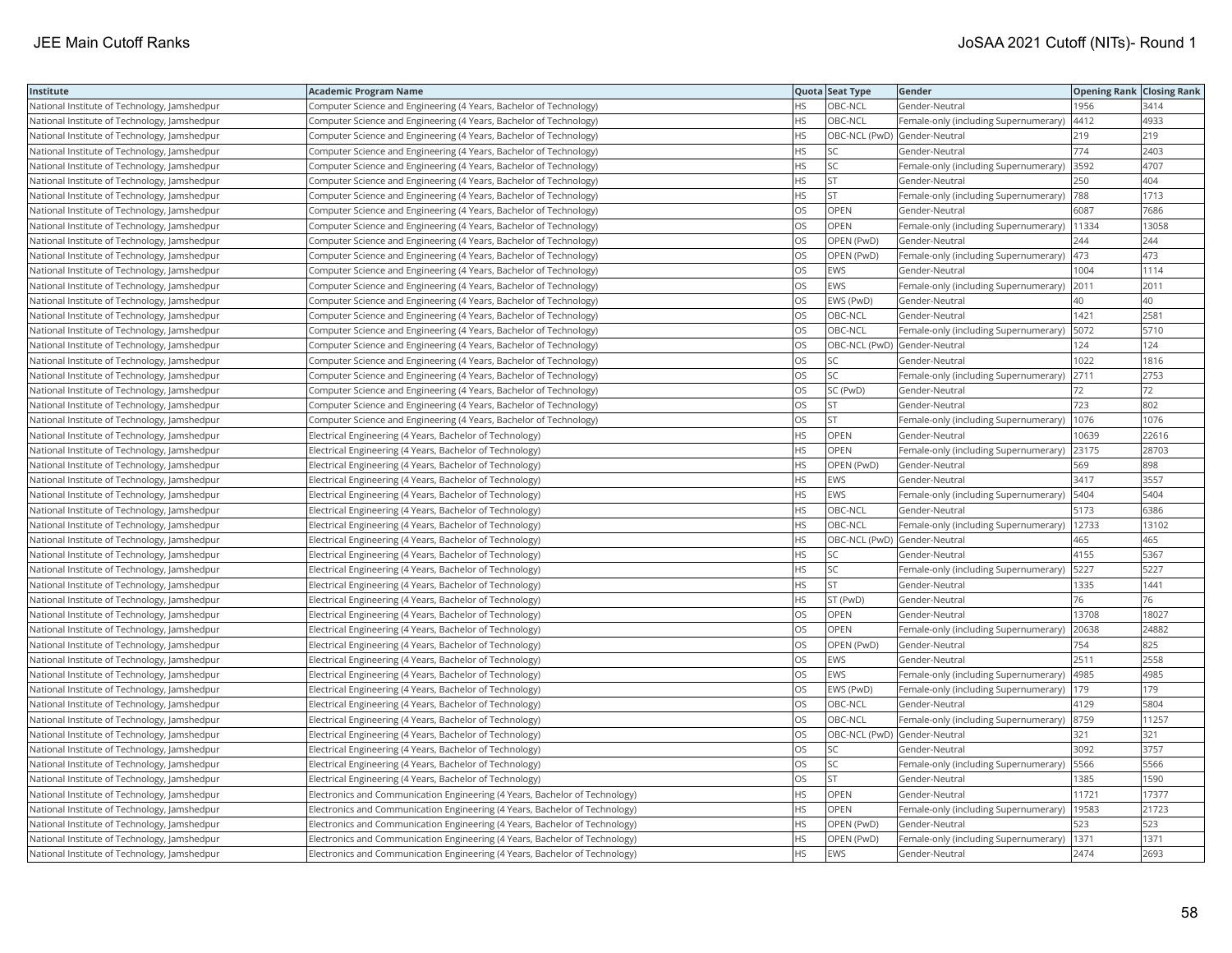| Institute                                    | Academic Program Name                                                       |           | Quota Seat Type              | Gender                                       | <b>Opening Rank Closing Rank</b> |       |
|----------------------------------------------|-----------------------------------------------------------------------------|-----------|------------------------------|----------------------------------------------|----------------------------------|-------|
| National Institute of Technology, Jamshedpur | Electronics and Communication Engineering (4 Years, Bachelor of Technology) | НS        | EWS                          | Female-only (including Supernumerary)        | 4760                             | 5033  |
| National Institute of Technology, Jamshedpur | Electronics and Communication Engineering (4 Years, Bachelor of Technology) | <b>HS</b> | OBC-NCL                      | Gender-Neutral                               | 3967                             | 5168  |
| National Institute of Technology, Jamshedpur | Electronics and Communication Engineering (4 Years, Bachelor of Technology) | <b>HS</b> | OBC-NCL                      | Female-only (including Supernumerary)   5951 |                                  | 6782  |
| National Institute of Technology, Jamshedpur | Electronics and Communication Engineering (4 Years, Bachelor of Technology) | HS.       | OBC-NCL (PwD) Gender-Neutral |                                              | 333                              | 333   |
| National Institute of Technology, Jamshedpur | Electronics and Communication Engineering (4 Years, Bachelor of Technology) | HS.       | <b>SC</b>                    | Gender-Neutral                               | 2438                             | 3503  |
| National Institute of Technology, Jamshedpur | Electronics and Communication Engineering (4 Years, Bachelor of Technology) | HS        | SC.                          | Female-only (including Supernumerary) 6111   |                                  | 7477  |
| National Institute of Technology, Jamshedpur | Electronics and Communication Engineering (4 Years, Bachelor of Technology) | HS        | <b>ST</b>                    | Gender-Neutral                               | 833                              | 1193  |
| National Institute of Technology, Jamshedpur | Electronics and Communication Engineering (4 Years, Bachelor of Technology) | HS        | <b>ST</b>                    | Female-only (including Supernumerary)        | 2483                             | 2483  |
| National Institute of Technology, Jamshedpur | Electronics and Communication Engineering (4 Years, Bachelor of Technology) | HS.       | ST (PwD)                     | Gender-Neutral                               | 57                               | 57    |
| National Institute of Technology, Jamshedpur | Electronics and Communication Engineering (4 Years, Bachelor of Technology) | OS        | OPEN                         | Gender-Neutral                               | 9479                             | 12820 |
| National Institute of Technology, Jamshedpur | Electronics and Communication Engineering (4 Years, Bachelor of Technology) | OS.       | <b>OPEN</b>                  | Female-only (including Supernumerary)        | 17294                            | 19466 |
| National Institute of Technology, Jamshedpur | Electronics and Communication Engineering (4 Years, Bachelor of Technology) | OS        | OPEN (PwD)                   | Gender-Neutral                               | 485                              | 485   |
| National Institute of Technology, Jamshedpur | Electronics and Communication Engineering (4 Years, Bachelor of Technology) | OS.       | EWS                          | Gender-Neutral                               | 1763                             | 1815  |
| National Institute of Technology, Jamshedpur | Electronics and Communication Engineering (4 Years, Bachelor of Technology) | OS        | EWS                          | Female-only (including Supernumerary)        | 3373                             | 3373  |
| National Institute of Technology, Jamshedpur | Electronics and Communication Engineering (4 Years, Bachelor of Technology) | OS        | EWS (PwD)                    | Gender-Neutral                               | R <sub>1</sub>                   | 81    |
| National Institute of Technology, Jamshedpur | Electronics and Communication Engineering (4 Years, Bachelor of Technology) | OS.       | OBC-NCL                      | Gender-Neutral                               | 2874                             | 4413  |
| National Institute of Technology, Jamshedpur | Electronics and Communication Engineering (4 Years, Bachelor of Technology) | OS        | OBC-NCL                      | Female-only (including Supernumerary)        | 7819                             | 8127  |
| National Institute of Technology, Jamshedpur | Electronics and Communication Engineering (4 Years, Bachelor of Technology) | OS        | OBC-NCL (PwD) Gender-Neutral |                                              | 211                              | 211   |
| National Institute of Technology, Jamshedpur | Electronics and Communication Engineering (4 Years, Bachelor of Technology) | <b>OS</b> | <b>SC</b>                    | Gender-Neutral                               | 2498                             | 2861  |
| National Institute of Technology, Jamshedpur | Electronics and Communication Engineering (4 Years, Bachelor of Technology) | OS        | SC                           | Female-only (including Supernumerary)        | 4040                             | 4488  |
| National Institute of Technology, Jamshedpur | Electronics and Communication Engineering (4 Years, Bachelor of Technology) | OS        | <b>ST</b>                    | Gender-Neutral                               | 1226                             | 1306  |
| National Institute of Technology, Jamshedpur | Electronics and Communication Engineering (4 Years, Bachelor of Technology) | OS        | <b>ST</b>                    | Female-only (including Supernumerary)        | 1748                             | 1748  |
| National Institute of Technology, Jamshedpur | Mechanical Engineering (4 Years, Bachelor of Technology)                    | HS        | OPEN                         | Gender-Neutral                               | 10745                            | 26608 |
| National Institute of Technology, Jamshedpur | Mechanical Engineering (4 Years, Bachelor of Technology)                    | HS        | OPEN                         | Female-only (including Supernumerary)        | 32776                            | 40228 |
| National Institute of Technology, Jamshedpur | Mechanical Engineering (4 Years, Bachelor of Technology)                    | HS        | OPEN (PwD)                   | Gender-Neutral                               | 1085                             | 1085  |
| National Institute of Technology, Jamshedpur | Mechanical Engineering (4 Years, Bachelor of Technology)                    | HS        | EWS                          | Gender-Neutral                               | 4070                             | 4540  |
| National Institute of Technology, Jamshedpur | Mechanical Engineering (4 Years, Bachelor of Technology)                    | HS.       | <b>EWS</b>                   | Female-only (including Supernumerary)        | 7598                             | 7598  |
| National Institute of Technology, Jamshedpur | Mechanical Engineering (4 Years, Bachelor of Technology)                    | HS        | OBC-NCL                      | Gender-Neutral                               | 6461                             | 7772  |
| National Institute of Technology, Jamshedpur | Mechanical Engineering (4 Years, Bachelor of Technology)                    | HS        | OBC-NCL                      | Female-only (including Supernumerary)        | 13500                            | 15239 |
| National Institute of Technology, Jamshedpur | Mechanical Engineering (4 Years, Bachelor of Technology)                    | HS        | <b>SC</b>                    | Gender-Neutral                               | 5174                             | 6642  |
| National Institute of Technology, Jamshedpur | Mechanical Engineering (4 Years, Bachelor of Technology)                    | HS        | SC                           | Female-only (including Supernumerary)        | 8938                             | 9589  |
| National Institute of Technology, Jamshedpur | Mechanical Engineering (4 Years, Bachelor of Technology)                    | ΗS        | <b>ST</b>                    | Gender-Neutral                               | 945                              | 1539  |
| National Institute of Technology, Jamshedpur | Mechanical Engineering (4 Years, Bachelor of Technology)                    | HS        | <b>ST</b>                    | Female-only (including Supernumerary)        | 2863                             | 2863  |
| National Institute of Technology, Jamshedpur | Mechanical Engineering (4 Years, Bachelor of Technology)                    | OS        | OPEN                         | Gender-Neutral                               | 17211                            | 22307 |
| National Institute of Technology, Jamshedpur | Mechanical Engineering (4 Years, Bachelor of Technology)                    | <b>OS</b> | OPEN                         | Female-only (including Supernumerary)        | 29142                            | 33823 |
| National Institute of Technology, Jamshedpur | Mechanical Engineering (4 Years, Bachelor of Technology)                    | OS        | OPEN (PwD)                   | Gender-Neutral                               | 1305                             | 1305  |
| National Institute of Technology, Jamshedpur | Mechanical Engineering (4 Years, Bachelor of Technology)                    | OS        | <b>EWS</b>                   | Gender-Neutral                               | 3181                             | 3346  |
| National Institute of Technology, Jamshedpur | Mechanical Engineering (4 Years, Bachelor of Technology)                    | OS        | EWS                          | Female-only (including Supernumerary)  6022  |                                  | 6022  |
| National Institute of Technology, Jamshedpur | Mechanical Engineering (4 Years, Bachelor of Technology)                    | OS.       | OBC-NCL                      | Gender-Neutral                               | 5888                             | 7616  |
| National Institute of Technology, Jamshedpur | Mechanical Engineering (4 Years, Bachelor of Technology)                    | OS        | OBC-NCL                      | Female-only (including Supernumerary)        | 12434                            | 14191 |
| National Institute of Technology, Jamshedpur | Mechanical Engineering (4 Years, Bachelor of Technology)                    | OS.       | OBC-NCL (PwD) Gender-Neutral |                                              | 510                              | 510   |
| National Institute of Technology, Jamshedpur | Mechanical Engineering (4 Years, Bachelor of Technology)                    | OS        | SC                           | Gender-Neutral                               | 2654                             | 4613  |
| National Institute of Technology, Jamshedpur | Mechanical Engineering (4 Years, Bachelor of Technology)                    | OS        | SC                           | Female-only (including Supernumerary)        | 5802                             | 6336  |
| National Institute of Technology, Jamshedpur | Mechanical Engineering (4 Years, Bachelor of Technology)                    | OS        | <b>ST</b>                    | Gender-Neutral                               | 1454                             | 1842  |
| National Institute of Technology, Jamshedpur | Mechanical Engineering (4 Years, Bachelor of Technology)                    | OS        | <b>ST</b>                    | Female-only (including Supernumerary) 2659   |                                  | 2659  |
| National Institute of Technology, Jamshedpur | Metallurgical and Materials Engineering (4 Years, Bachelor of Technology)   | HS        | OPEN                         | Gender-Neutral                               | 29192                            | 36760 |
| National Institute of Technology, Jamshedpur | Metallurgical and Materials Engineering (4 Years, Bachelor of Technology)   | <b>HS</b> | <b>OPEN</b>                  | Female-only (including Supernumerary)  45200 |                                  | 51319 |
| National Institute of Technology, Jamshedpur | Metallurgical and Materials Engineering (4 Years, Bachelor of Technology)   | HS        | OPEN (PwD)                   | Gender-Neutral                               | 1531                             | 1531  |
| National Institute of Technology, Jamshedpur | Metallurgical and Materials Engineering (4 Years, Bachelor of Technology)   | HS.       | <b>EWS</b>                   | Gender-Neutral                               | 5925                             | 6445  |
| National Institute of Technology, Jamshedpur | Metallurgical and Materials Engineering (4 Years, Bachelor of Technology)   | HS.       | <b>EWS</b>                   | Female-only (including Supernumerary)        | 7898                             | 7898  |
| National Institute of Technology, Jamshedpur | Metallurgical and Materials Engineering (4 Years, Bachelor of Technology)   | <b>HS</b> | OBC-NCL                      | Gender-Neutral                               | 9562                             | 11749 |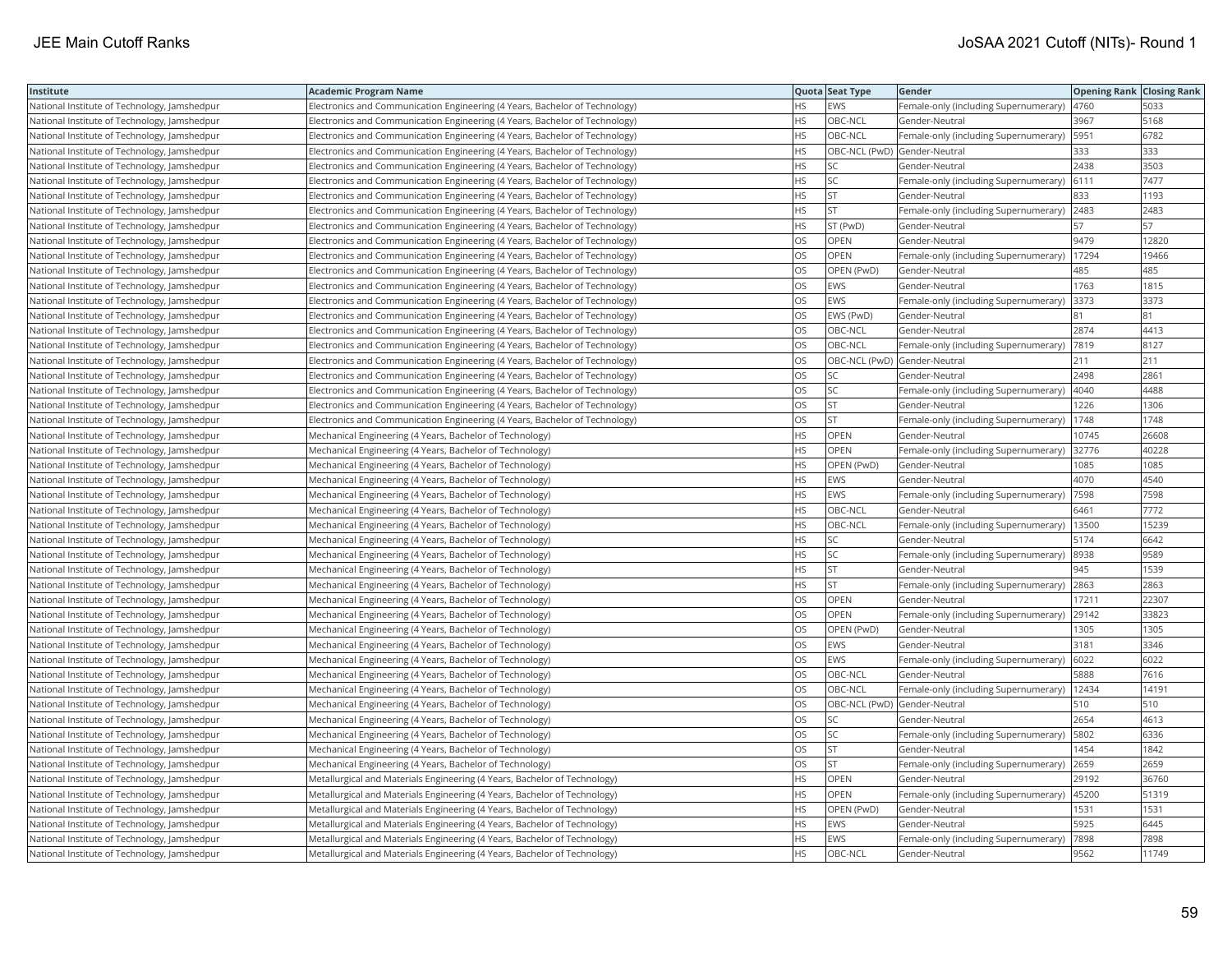| Institute                                     | <b>Academic Program Name</b>                                              |           | Quota Seat Type | Gender                                        | <b>Opening Rank Closing Rank</b> |       |
|-----------------------------------------------|---------------------------------------------------------------------------|-----------|-----------------|-----------------------------------------------|----------------------------------|-------|
| National Institute of Technology, Jamshedpur  | Metallurgical and Materials Engineering (4 Years, Bachelor of Technology) | <b>HS</b> | OBC-NCL         | Female-only (including Supernumerary)         | 15488                            | 17189 |
| National Institute of Technology, Jamshedpur  | Metallurgical and Materials Engineering (4 Years, Bachelor of Technology) | <b>HS</b> | lsc             | Gender-Neutral                                | 6156                             | 8201  |
| National Institute of Technology, Jamshedpur  | Metallurgical and Materials Engineering (4 Years, Bachelor of Technology) | <b>HS</b> | SC.             | Female-only (including Supernumerary)         | 11251                            | 11251 |
| National Institute of Technology, Jamshedpur  | Metallurgical and Materials Engineering (4 Years, Bachelor of Technology) | <b>HS</b> | <b>ST</b>       | Gender-Neutral                                | 2379                             | 2819  |
| National Institute of Technology, Jamshedpur  | Metallurgical and Materials Engineering (4 Years, Bachelor of Technology) | <b>HS</b> | lst             | Female-only (including Supernumerary)         | 4029                             | 4029  |
| National Institute of Technology, Jamshedpur  | Metallurgical and Materials Engineering (4 Years, Bachelor of Technology) | OS        | OPEN            | Gender-Neutral                                | 23543                            | 35585 |
| National Institute of Technology, Jamshedpur  | Metallurgical and Materials Engineering (4 Years, Bachelor of Technology) | OS        | OPEN            | Female-only (including Supernumerary)         | 40721                            | 42306 |
| National Institute of Technology, Jamshedpur  | Metallurgical and Materials Engineering (4 Years, Bachelor of Technology) | <b>OS</b> | <b>EWS</b>      | Gender-Neutral                                | 5360                             | 5577  |
| National Institute of Technology, Jamshedpur  | Metallurgical and Materials Engineering (4 Years, Bachelor of Technology) | OS        | EWS             | Female-only (including Supernumerary)         | 7734                             | 7734  |
| National Institute of Technology, Jamshedpur  | Metallurgical and Materials Engineering (4 Years, Bachelor of Technology) | OS        | OBC-NCL         | Gender-Neutral                                | 10344                            | 11454 |
| National Institute of Technology, Jamshedpur  | Metallurgical and Materials Engineering (4 Years, Bachelor of Technology) | <b>OS</b> | OBC-NCL         | Female-only (including Supernumerary)         | 14744                            | 17151 |
| National Institute of Technology, Jamshedpur  | Metallurgical and Materials Engineering (4 Years, Bachelor of Technology) | <b>OS</b> | <b>SC</b>       | Gender-Neutral                                | 4884                             | 6851  |
| National Institute of Technology, Jamshedpur  | Metallurgical and Materials Engineering (4 Years, Bachelor of Technology) | OS        | <b>SC</b>       | Female-only (including Supernumerary)         | 8865                             | 8865  |
| National Institute of Technology, Jamshedpur  | Metallurgical and Materials Engineering (4 Years, Bachelor of Technology) | OS        | <b>ST</b>       | Gender-Neutral                                | 1868                             | 2813  |
| National Institute of Technology, Jamshedpur  | Metallurgical and Materials Engineering (4 Years, Bachelor of Technology) | OS        | <b>ST</b>       | Female-only (including Supernumerary)         | 3469                             | 3469  |
| National Institute of Technology, Jamshedpur  | Production and Industrial Engineering (4 Years, Bachelor of Technology)   | HS.       | OPEN            | Gender-Neutral                                | 32284                            | 41902 |
| National Institute of Technology, Jamshedpur  | Production and Industrial Engineering (4 Years, Bachelor of Technology)   | <b>HS</b> | OPEN            | Female-only (including Supernumerary)         | 42393                            | 52033 |
| National Institute of Technology, Jamshedpur  | Production and Industrial Engineering (4 Years, Bachelor of Technology)   | <b>HS</b> | EWS             | Gender-Neutral                                | 7051                             | 7204  |
| National Institute of Technology, Jamshedpur  | Production and Industrial Engineering (4 Years, Bachelor of Technology)   | <b>HS</b> | EWS             | Female-only (including Supernumerary)         | 9353                             | 9353  |
| National Institute of Technology, Jamshedpur  | Production and Industrial Engineering (4 Years, Bachelor of Technology)   | <b>HS</b> | OBC-NCL         | Gender-Neutral                                | 11152                            | 12463 |
| National Institute of Technology, Jamshedpur  | Production and Industrial Engineering (4 Years, Bachelor of Technology)   | <b>HS</b> | OBC-NCL         | Female-only (including Supernumerary)         | 18651                            | 18654 |
| National Institute of Technology, Jamshedpur  | Production and Industrial Engineering (4 Years, Bachelor of Technology)   | <b>HS</b> | SC              | Gender-Neutral                                | 8067                             | 8547  |
| National Institute of Technology, Jamshedpur  | Production and Industrial Engineering (4 Years, Bachelor of Technology)   | <b>HS</b> | SC.             | Female-only (including Supernumerary)         | 13729                            | 13729 |
| National Institute of Technology, Jamshedpur  | Production and Industrial Engineering (4 Years, Bachelor of Technology)   | <b>HS</b> | <b>ST</b>       | Gender-Neutral                                | 3001                             | 3186  |
| National Institute of Technology, Jamshedpur  | Production and Industrial Engineering (4 Years, Bachelor of Technology)   | OS        | OPEN            | Gender-Neutral                                | 29014                            | 35046 |
| National Institute of Technology, Jamshedpur  | Production and Industrial Engineering (4 Years, Bachelor of Technology)   | OS        | OPEN            | Female-only (including Supernumerary)         | 41330                            | 41420 |
| National Institute of Technology, Jamshedpur  | Production and Industrial Engineering (4 Years, Bachelor of Technology)   | OS        | OPEN (PwD)      | Gender-Neutral                                | 2471                             | 2471  |
| National Institute of Technology, Jamshedpur  | Production and Industrial Engineering (4 Years, Bachelor of Technology)   | OS        | EWS             | Gender-Neutral                                | 5539                             | 5599  |
| National Institute of Technology, Jamshedpur  | Production and Industrial Engineering (4 Years, Bachelor of Technology)   | <b>OS</b> | EWS             | Female-only (including Supernumerary)         | 6333                             | 6333  |
| National Institute of Technology, Jamshedpur  | Production and Industrial Engineering (4 Years, Bachelor of Technology)   | OS        | OBC-NCL         | Gender-Neutral                                | 10745                            | 11635 |
| National Institute of Technology, Jamshedpur  | Production and Industrial Engineering (4 Years, Bachelor of Technology)   | OS        | OBC-NCL         | Female-only (including Supernumerary)         | 16307                            | 16593 |
| National Institute of Technology, Jamshedpur  | Production and Industrial Engineering (4 Years, Bachelor of Technology)   | OS.       | <b>SC</b>       | Gender-Neutral                                | 6508                             | 6758  |
| National Institute of Technology, Jamshedpur  | Production and Industrial Engineering (4 Years, Bachelor of Technology)   | OS        | <b>SC</b>       | Female-only (including Supernumerary)         | 8999                             | 8999  |
| National Institute of Technology, Jamshedpur  | Production and Industrial Engineering (4 Years, Bachelor of Technology)   | OS        | ST              | Gender-Neutral                                | 2959                             | 2972  |
| National Institute of Technology, Kurukshetra | Civil Engineering (4 Years, Bachelor of Technology)                       | <b>HS</b> | OPEN            | Gender-Neutral                                | 6251                             | 35762 |
| National Institute of Technology, Kurukshetra | Civil Engineering (4 Years, Bachelor of Technology)                       | <b>HS</b> | OPEN            | Female-only (including Supernumerary)         | 33198                            | 45097 |
| National Institute of Technology, Kurukshetra | Civil Engineering (4 Years, Bachelor of Technology)                       | <b>HS</b> | OPEN (PwD)      | Gender-Neutral                                | 689                              | 689   |
| National Institute of Technology, Kurukshetra | Civil Engineering (4 Years, Bachelor of Technology)                       | <b>HS</b> | EWS             | Gender-Neutral                                | 5419                             | 6123  |
| National Institute of Technology, Kurukshetra | Civil Engineering (4 Years, Bachelor of Technology)                       | <b>HS</b> | EWS             | Female-only (including Supernumerary)         | 6958                             | 6958  |
| National Institute of Technology, Kurukshetra | Civil Engineering (4 Years, Bachelor of Technology)                       | <b>HS</b> | OBC-NCL         | Gender-Neutral                                | 8964                             | 12508 |
| National Institute of Technology, Kurukshetra | Civil Engineering (4 Years, Bachelor of Technology)                       | <b>HS</b> | OBC-NCL         | Female-only (including Supernumerary)         | 14525                            | 18414 |
| National Institute of Technology, Kurukshetra | Civil Engineering (4 Years, Bachelor of Technology)                       | <b>HS</b> | SC              | Gender-Neutral                                | 2321                             | 6116  |
| National Institute of Technology, Kurukshetra | Civil Engineering (4 Years, Bachelor of Technology)                       | <b>HS</b> | <b>SC</b>       | Female-only (including Supernumerary)         | 9835                             | 9904  |
| National Institute of Technology, Kurukshetra | Civil Engineering (4 Years, Bachelor of Technology)                       | <b>HS</b> | <b>ST</b>       | Gender-Neutral                                | 6139                             | 30365 |
| National Institute of Technology, Kurukshetra | Civil Engineering (4 Years, Bachelor of Technology)                       | <b>HS</b> | <b>ST</b>       | Female-only (including Supernumerary)   15947 |                                  | 15947 |
| National Institute of Technology, Kurukshetra | Civil Engineering (4 Years, Bachelor of Technology)                       | OS        | OPEN            | Gender-Neutral                                | 18693                            | 27602 |
| National Institute of Technology, Kurukshetra | Civil Engineering (4 Years, Bachelor of Technology)                       | <b>OS</b> | <b>OPEN</b>     | Female-only (including Supernumerary)         | 30268                            | 34115 |
| National Institute of Technology, Kurukshetra | Civil Engineering (4 Years, Bachelor of Technology)                       | OS        | OPEN (PwD)      | Gender-Neutral                                | 985                              | 1030  |
| National Institute of Technology, Kurukshetra | Civil Engineering (4 Years, Bachelor of Technology)                       | OS        | EWS             | Gender-Neutral                                | 4087                             | 4251  |
| National Institute of Technology, Kurukshetra | Civil Engineering (4 Years, Bachelor of Technology)                       | OS        | EWS             | Female-only (including Supernumerary)         | 5133                             | 5919  |
| National Institute of Technology, Kurukshetra | Civil Engineering (4 Years, Bachelor of Technology)                       | <b>OS</b> | OBC-NCL         | Gender-Neutral                                | 6932                             | 9186  |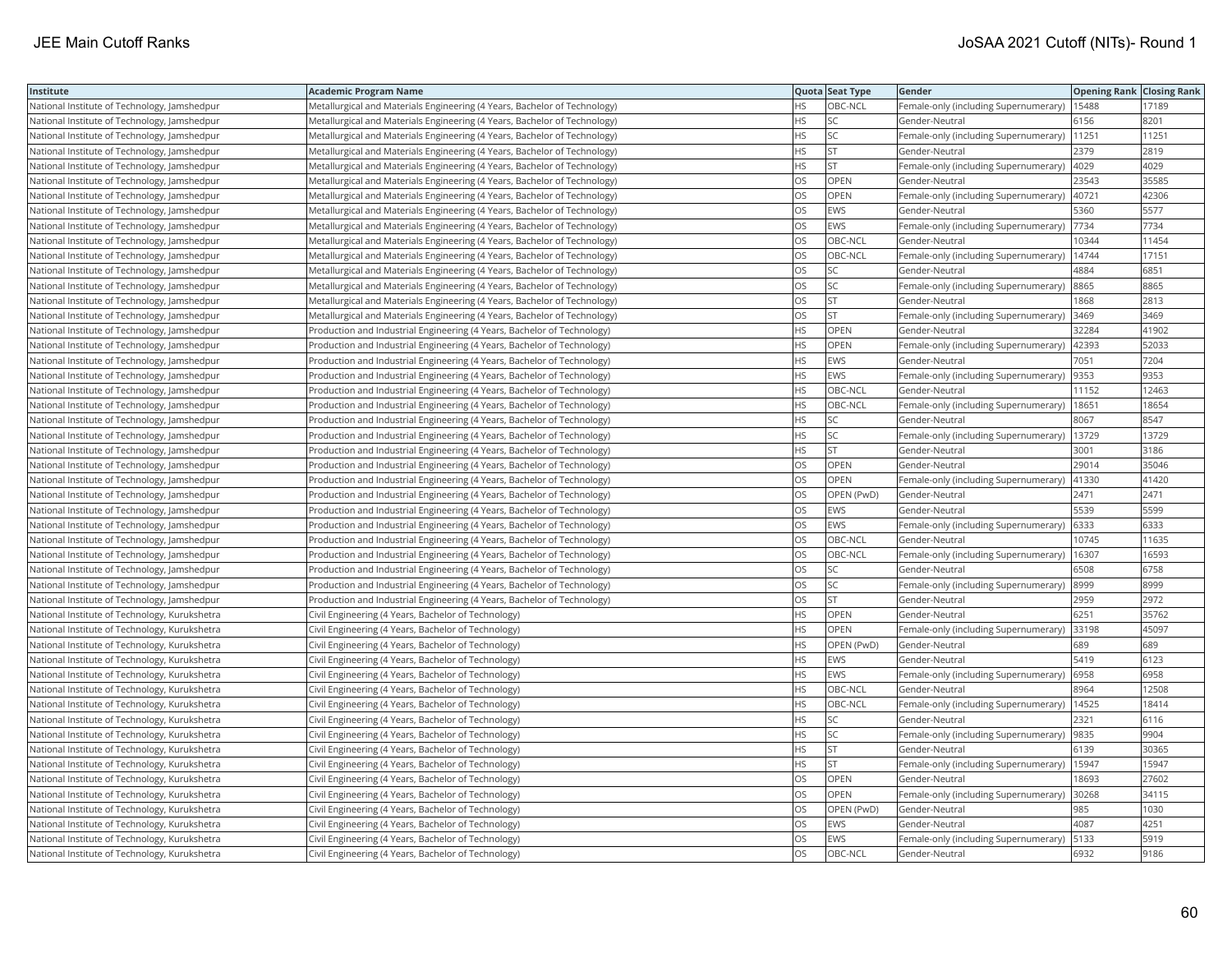| Institute                                     | Academic Program Name                                    |           | Quota Seat Type              | Gender                                        | <b>Opening Rank   Closing Rank</b> |       |
|-----------------------------------------------|----------------------------------------------------------|-----------|------------------------------|-----------------------------------------------|------------------------------------|-------|
| National Institute of Technology, Kurukshetra | Civil Engineering (4 Years, Bachelor of Technology)      | OS.       | OBC-NCL                      | Female-only (including Supernumerary)   13896 |                                    | 15510 |
| National Institute of Technology, Kurukshetra | Civil Engineering (4 Years, Bachelor of Technology)      | OS        | OBC-NCL (PwD) Gender-Neutral |                                               | 479                                | 479   |
| National Institute of Technology, Kurukshetra | Civil Engineering (4 Years, Bachelor of Technology)      | OS        | <b>SC</b>                    | Gender-Neutral                                | 2873                               | 4618  |
| National Institute of Technology, Kurukshetra | Civil Engineering (4 Years, Bachelor of Technology)      | OS        | SC                           | Female-only (including Supernumerary)         | 6065                               | 6499  |
| National Institute of Technology, Kurukshetra | Civil Engineering (4 Years, Bachelor of Technology)      | OS        | <b>ST</b>                    | Gender-Neutral                                | 638                                | 787   |
| National Institute of Technology, Kurukshetra | Civil Engineering (4 Years, Bachelor of Technology)      | OS        | <b>ST</b>                    | Female-only (including Supernumerary)         | 2023                               | 2023  |
| National Institute of Technology, Kurukshetra | Civil Engineering (4 Years, Bachelor of Technology)      | OS        | ST (PwD)                     | Gender-Neutral                                | 45                                 | 45    |
| National Institute of Technology, Kurukshetra | Computer Engineering (4 Years, Bachelor of Technology)   | <b>HS</b> | OPEN                         | Gender-Neutral                                | 624                                | 6001  |
| National Institute of Technology, Kurukshetra | Computer Engineering (4 Years, Bachelor of Technology)   | HS        | OPEN                         | Female-only (including Supernumerary)         | 1830                               | 11189 |
| National Institute of Technology, Kurukshetra | Computer Engineering (4 Years, Bachelor of Technology)   | HS        | OPEN (PwD)                   | Gender-Neutral                                | 171                                | 364   |
| National Institute of Technology, Kurukshetra | Computer Engineering (4 Years, Bachelor of Technology)   | <b>HS</b> | OPEN (PwD)                   | Female-only (including Supernumerary)         | 190                                | 190   |
| National Institute of Technology, Kurukshetra | Computer Engineering (4 Years, Bachelor of Technology)   | HS.       | <b>EWS</b>                   | Gender-Neutral                                | 822                                | 1157  |
| National Institute of Technology, Kurukshetra | Computer Engineering (4 Years, Bachelor of Technology)   | HS        | <b>EWS</b>                   | Female-only (including Supernumerary)         | 2709                               | 3190  |
| National Institute of Technology, Kurukshetra | Computer Engineering (4 Years, Bachelor of Technology)   | <b>HS</b> | OBC-NCL                      | Gender-Neutral                                | 1212                               | 3573  |
| National Institute of Technology, Kurukshetra | (Computer Engineering (4 Years, Bachelor of Technology)  | HS.       | OBC-NCL                      | Female-only (including Supernumerary)         | 2984                               | 6838  |
| National Institute of Technology, Kurukshetra | Computer Engineering (4 Years, Bachelor of Technology)   | HS        | OBC-NCL (PwD) Gender-Neutral |                                               | 378                                | 494   |
| National Institute of Technology, Kurukshetra | Computer Engineering (4 Years, Bachelor of Technology)   | HS.       | <b>SC</b>                    | Gender-Neutral                                | 895                                | 1886  |
| National Institute of Technology, Kurukshetra | Computer Engineering (4 Years, Bachelor of Technology)   | HS        | SC                           | Female-only (including Supernumerary)         | 3214                               | 4431  |
| National Institute of Technology, Kurukshetra | Computer Engineering (4 Years, Bachelor of Technology)   | HS.       | ST                           | Gender-Neutral                                | 1191                               | 6372  |
| National Institute of Technology, Kurukshetra | Computer Engineering (4 Years, Bachelor of Technology)   | HS.       | <b>ST</b>                    | Female-only (including Supernumerary)         | 4710                               | 6506  |
| National Institute of Technology, Kurukshetra | Computer Engineering (4 Years, Bachelor of Technology)   | OS.       | <b>OPEN</b>                  | Gender-Neutral                                | 842                                | 4826  |
| National Institute of Technology, Kurukshetra | Computer Engineering (4 Years, Bachelor of Technology)   | OS        | <b>OPEN</b>                  | Female-only (including Supernumerary)  7859   |                                    | 9546  |
| National Institute of Technology, Kurukshetra | Computer Engineering (4 Years, Bachelor of Technology)   | OS        | OPEN (PwD)                   | Gender-Neutral                                | 138                                | 150   |
| National Institute of Technology, Kurukshetra | Computer Engineering (4 Years, Bachelor of Technology)   | OS        | <b>EWS</b>                   | Gender-Neutral                                | 586                                | 746   |
| National Institute of Technology, Kurukshetra | Computer Engineering (4 Years, Bachelor of Technology)   | OS        | EWS                          | Female-only (including Supernumerary)         | 1912                               | 1918  |
| National Institute of Technology, Kurukshetra | Computer Engineering (4 Years, Bachelor of Technology)   | <b>OS</b> | OBC-NCL                      | Gender-Neutral                                | 1412                               | 2155  |
| National Institute of Technology, Kurukshetra | Computer Engineering (4 Years, Bachelor of Technology)   | OS        | OBC-NCL                      | Female-only (including Supernumerary)         | 3588                               | 3951  |
| National Institute of Technology, Kurukshetra | Computer Engineering (4 Years, Bachelor of Technology)   | OS        | OBC-NCL (PwD) Gender-Neutral |                                               | 95                                 | 101   |
| National Institute of Technology, Kurukshetra | Computer Engineering (4 Years, Bachelor of Technology)   | OS.       | <b>SC</b>                    | Gender-Neutral                                | 808                                | 1305  |
| National Institute of Technology, Kurukshetra | Computer Engineering (4 Years, Bachelor of Technology)   | OS        | SC                           | Female-only (including Supernumerary) 2447    |                                    | 2598  |
| National Institute of Technology, Kurukshetra | Computer Engineering (4 Years, Bachelor of Technology)   | OS        | SC (PwD)                     | Gender-Neutral                                | 95                                 | 95    |
| National Institute of Technology, Kurukshetra | Computer Engineering (4 Years, Bachelor of Technology)   | OS        | <b>ST</b>                    | Gender-Neutral                                | 397                                | 632   |
| National Institute of Technology, Kurukshetra | Computer Engineering (4 Years, Bachelor of Technology)   | OS        | <b>ST</b>                    | Female-only (including Supernumerary)         | 732                                | 748   |
| National Institute of Technology, Kurukshetra | Electrical Engineering (4 Years, Bachelor of Technology) | HS        | OPEN                         | Gender-Neutral                                | 9783                               | 18131 |
| National Institute of Technology, Kurukshetra | Electrical Engineering (4 Years, Bachelor of Technology) | <b>HS</b> | OPEN                         | Female-only (including Supernumerary)         | 22600                              | 3006  |
| National Institute of Technology, Kurukshetra | Electrical Engineering (4 Years, Bachelor of Technology) | HS        | OPEN (PwD)                   | Gender-Neutral                                | 541                                | 541   |
| National Institute of Technology, Kurukshetra | Electrical Engineering (4 Years, Bachelor of Technology) | HS        | <b>EWS</b>                   | Gender-Neutral                                | 2683                               | 3132  |
| National Institute of Technology, Kurukshetra | Electrical Engineering (4 Years, Bachelor of Technology) | <b>HS</b> | <b>EWS</b>                   | Female-only (including Supernumerary)   5066  |                                    | 5066  |
| National Institute of Technology, Kurukshetra | Electrical Engineering (4 Years, Bachelor of Technology) | НS        | OBC-NCL                      | Gender-Neutral                                | 5855                               | 7996  |
| National Institute of Technology, Kurukshetra | Electrical Engineering (4 Years, Bachelor of Technology) | HS        | OBC-NCL                      | Female-only (including Supernumerary)   11630 |                                    | 12582 |
| National Institute of Technology, Kurukshetra | Electrical Engineering (4 Years, Bachelor of Technology) | HS        | <b>SC</b>                    | Gender-Neutral                                | 3256                               | 4065  |
| National Institute of Technology, Kurukshetra | Electrical Engineering (4 Years, Bachelor of Technology) | HS        | SC                           | Female-only (including Supernumerary) (6583   |                                    | 6756  |
| National Institute of Technology, Kurukshetra | Electrical Engineering (4 Years, Bachelor of Technology) | HS.       | <b>ST</b>                    | Gender-Neutral                                | 5763                               | 23356 |
| National Institute of Technology, Kurukshetra | Electrical Engineering (4 Years, Bachelor of Technology) | <b>HS</b> | <b>ST</b>                    | Female-only (including Supernumerary)   5031  |                                    | 5031  |
| National Institute of Technology, Kurukshetra | Electrical Engineering (4 Years, Bachelor of Technology) | OS        | <b>OPEN</b>                  | Gender-Neutral                                | 10513                              | 14326 |
| National Institute of Technology, Kurukshetra | Electrical Engineering (4 Years, Bachelor of Technology) | OS        | OPEN                         | Female-only (including Supernumerary)         | 11695                              | 21372 |
| National Institute of Technology, Kurukshetra | Electrical Engineering (4 Years, Bachelor of Technology) | OS.       | OPEN (PwD)                   | Gender-Neutral                                | 256                                | 770   |
| National Institute of Technology, Kurukshetra | Electrical Engineering (4 Years, Bachelor of Technology) | OS        | EWS                          | Gender-Neutral                                | 1927                               | 2024  |
| National Institute of Technology, Kurukshetra | Electrical Engineering (4 Years, Bachelor of Technology) | OS        | EWS                          | Female-only (including Supernumerary)         | 3470                               | 3689  |
| National Institute of Technology, Kurukshetra | Electrical Engineering (4 Years, Bachelor of Technology) | OS.       | OBC-NCL                      | Gender-Neutral                                | 4487                               | 5312  |
| National Institute of Technology, Kurukshetra | Electrical Engineering (4 Years, Bachelor of Technology) | <b>OS</b> | OBC-NCL                      | Female-only (including Supernumerary) 8100    |                                    | 9609  |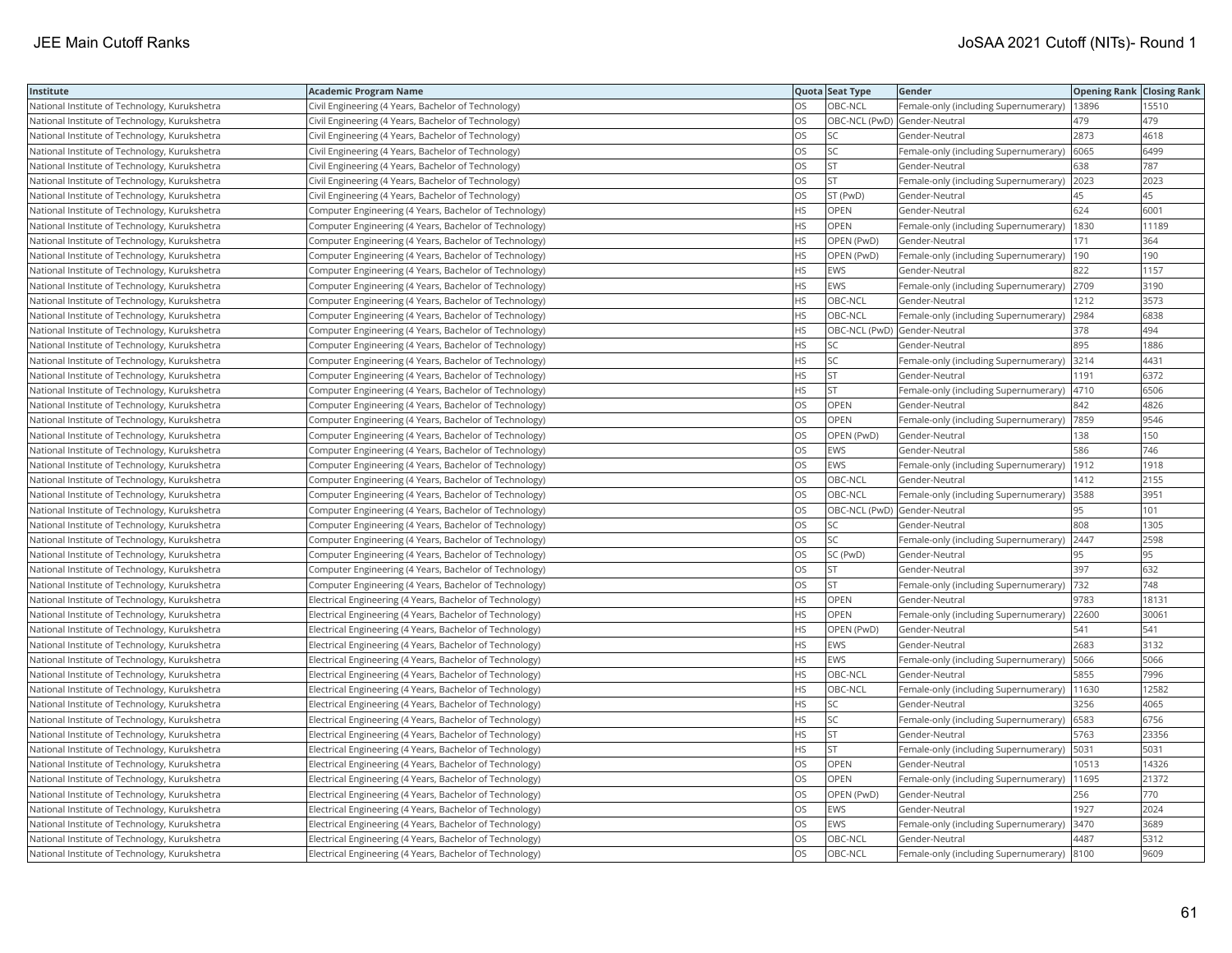| Institute                                     | Academic Program Name                                                       |           | Quota Seat Type              | Gender                                       | <b>Opening Rank Closing Rank</b> |       |
|-----------------------------------------------|-----------------------------------------------------------------------------|-----------|------------------------------|----------------------------------------------|----------------------------------|-------|
| National Institute of Technology, Kurukshetra | Electrical Engineering (4 Years, Bachelor of Technology)                    | OS        | OBC-NCL (PwD) Gender-Neutral |                                              | 274                              | 274   |
| National Institute of Technology, Kurukshetra | Electrical Engineering (4 Years, Bachelor of Technology)                    | OS        | <b>SC</b>                    | Gender-Neutral                               | 2759                             | 3099  |
| National Institute of Technology, Kurukshetra | Electrical Engineering (4 Years, Bachelor of Technology)                    | OS.       | SC                           | Female-only (including Supernumerary)        | 4338                             | 4841  |
| National Institute of Technology, Kurukshetra | Electrical Engineering (4 Years, Bachelor of Technology)                    | OS.       | lst                          | Gender-Neutral                               | 934                              | 1229  |
| National Institute of Technology, Kurukshetra | Electrical Engineering (4 Years, Bachelor of Technology)                    | OS        | <b>ST</b>                    | Female-only (including Supernumerary)        | 1853                             | 1853  |
| National Institute of Technology, Kurukshetra | Electronics and Communication Engineering (4 Years, Bachelor of Technology) | ΗS        | OPEN                         | Gender-Neutral                               | 7191                             | 13439 |
| National Institute of Technology, Kurukshetra | Electronics and Communication Engineering (4 Years, Bachelor of Technology) | HS        | <b>OPEN</b>                  | Female-only (including Supernumerary)        | 14244                            | 21360 |
| National Institute of Technology, Kurukshetra | Electronics and Communication Engineering (4 Years, Bachelor of Technology) | HS        | OPEN (PwD)                   | Gender-Neutral                               | 536                              | 536   |
| National Institute of Technology, Kurukshetra | Electronics and Communication Engineering (4 Years, Bachelor of Technology) | HS.       | <b>EWS</b>                   | Gender-Neutral                               | 1816                             | 2241  |
| National Institute of Technology, Kurukshetra | Electronics and Communication Engineering (4 Years, Bachelor of Technology) | HS.       | EWS                          | Female-only (including Supernumerary)        | 4201                             | 4201  |
| National Institute of Technology, Kurukshetra | Electronics and Communication Engineering (4 Years, Bachelor of Technology) | HS.       | OBC-NCL                      | Gender-Neutral                               | 3917                             | 5843  |
| National Institute of Technology, Kurukshetra | Electronics and Communication Engineering (4 Years, Bachelor of Technology) | <b>HS</b> | OBC-NCL                      | Female-only (including Supernumerary)        | 10137                            | 10464 |
| National Institute of Technology, Kurukshetra | Electronics and Communication Engineering (4 Years, Bachelor of Technology) | HS        | SC                           | Gender-Neutral                               | 2471                             | 3142  |
| National Institute of Technology, Kurukshetra | Electronics and Communication Engineering (4 Years, Bachelor of Technology) | ΗS        | SC                           | Female-only (including Supernumerary)   6016 |                                  | 6181  |
| National Institute of Technology, Kurukshetra | Electronics and Communication Engineering (4 Years, Bachelor of Technology) | HS        | <b>ST</b>                    | Gender-Neutral                               | 7877                             | 24739 |
| National Institute of Technology, Kurukshetra | Electronics and Communication Engineering (4 Years, Bachelor of Technology) | OS        | OPEN                         | Gender-Neutral                               | 7206                             | 10339 |
| National Institute of Technology, Kurukshetra | Electronics and Communication Engineering (4 Years, Bachelor of Technology) | OS        | OPEN                         | Female-only (including Supernumerary)        | 11623                            | 15013 |
| National Institute of Technology, Kurukshetra | Electronics and Communication Engineering (4 Years, Bachelor of Technology) | OS        | OPEN (PwD)                   | Gender-Neutral                               | 401                              | 401   |
| National Institute of Technology, Kurukshetra | Electronics and Communication Engineering (4 Years, Bachelor of Technology) | OS        | EWS                          | Gender-Neutral                               | 1342                             | 1474  |
| National Institute of Technology, Kurukshetra | Electronics and Communication Engineering (4 Years, Bachelor of Technology) | OS.       | <b>EWS</b>                   | Female-only (including Supernumerary)        | 2134                             | 3044  |
| National Institute of Technology, Kurukshetra | Electronics and Communication Engineering (4 Years, Bachelor of Technology) | OS        | OBC-NCL                      | Gender-Neutral                               | 2521                             | 3762  |
| National Institute of Technology, Kurukshetra | Electronics and Communication Engineering (4 Years, Bachelor of Technology) | OS        | OBC-NCL                      | Female-only (including Supernumerary)   5610 |                                  | 7234  |
| National Institute of Technology, Kurukshetra | Electronics and Communication Engineering (4 Years, Bachelor of Technology) | OS        | OBC-NCL (PwD) Gender-Neutral |                                              | 165                              | 165   |
| National Institute of Technology, Kurukshetra | Electronics and Communication Engineering (4 Years, Bachelor of Technology) | OS        | SC                           | Gender-Neutral                               | 2056                             | 2368  |
| National Institute of Technology, Kurukshetra | Electronics and Communication Engineering (4 Years, Bachelor of Technology) | OS        | <b>SC</b>                    | Female-only (including Supernumerary)        | 3438                             | 3825  |
| National Institute of Technology, Kurukshetra | Electronics and Communication Engineering (4 Years, Bachelor of Technology) | OS        | <b>ST</b>                    | Gender-Neutral                               | 832                              | 1069  |
| National Institute of Technology, Kurukshetra | Electronics and Communication Engineering (4 Years, Bachelor of Technology) | OS        | ST                           | Female-only (including Supernumerary)        | 1615                             | 1615  |
| National Institute of Technology, Kurukshetra | Information Technology (4 Years, Bachelor of Technology)                    | HS        | <b>OPEN</b>                  | Gender-Neutral                               | 6110                             | 9497  |
| National Institute of Technology, Kurukshetra | Information Technology (4 Years, Bachelor of Technology)                    | HS        | <b>OPEN</b>                  | Female-only (including Supernumerary)        | 11360                            | 14154 |
| National Institute of Technology, Kurukshetra | Information Technology (4 Years, Bachelor of Technology)                    | HS.       | OPEN (PwD)                   | Gender-Neutral                               | 419                              | 419   |
| National Institute of Technology, Kurukshetra | Information Technology (4 Years, Bachelor of Technology)                    | HS        | OPEN (PwD)                   | Female-only (including Supernumerary)   665  |                                  | 665   |
| National Institute of Technology, Kurukshetra | Information Technology (4 Years, Bachelor of Technology)                    | HS        | EWS                          | Gender-Neutral                               | 1213                             | 1577  |
| National Institute of Technology, Kurukshetra | Information Technology (4 Years, Bachelor of Technology)                    | HS        | EWS                          | Female-only (including Supernumerary)        | 3786                             | 3786  |
| National Institute of Technology, Kurukshetra | Information Technology (4 Years, Bachelor of Technology)                    | HS        | OBC-NCL                      | Gender-Neutral                               | 3723                             | 4934  |
| National Institute of Technology, Kurukshetra | Information Technology (4 Years, Bachelor of Technology)                    | HS.       | OBC-NCL                      | Female-only (including Supernumerary)  7376  |                                  | 8515  |
| National Institute of Technology, Kurukshetra | Information Technology (4 Years, Bachelor of Technology)                    | <b>HS</b> | <b>SC</b>                    | Gender-Neutral                               | 1972                             | 2427  |
| National Institute of Technology, Kurukshetra | Information Technology (4 Years, Bachelor of Technology)                    | HS        | SC                           | Female-only (including Supernumerary)        | 5345                             | 5632  |
| National Institute of Technology, Kurukshetra | Information Technology (4 Years, Bachelor of Technology)                    | HS        | lst                          | Gender-Neutral                               | 9057                             | 15292 |
| National Institute of Technology, Kurukshetra | Information Technology (4 Years, Bachelor of Technology)                    | ΗS        | <b>ST</b>                    | Female-only (including Supernumerary)        | 13728                            | 13728 |
| National Institute of Technology, Kurukshetra | Information Technology (4 Years, Bachelor of Technology)                    | OS        | OPEN                         | Gender-Neutral                               | 4871                             | 6156  |
| National Institute of Technology, Kurukshetra | Information Technology (4 Years, Bachelor of Technology)                    | OS        | OPEN                         | Female-only (including Supernumerary)        | 9804                             | 1122' |
| National Institute of Technology, Kurukshetra | Information Technology (4 Years, Bachelor of Technology)                    | OS        | OPEN (PwD)                   | Gender-Neutral                               | 200                              | 200   |
| National Institute of Technology, Kurukshetra | Information Technology (4 Years, Bachelor of Technology)                    | OS        | EWS                          | Gender-Neutral                               | 777                              | 850   |
| National Institute of Technology, Kurukshetra | Information Technology (4 Years, Bachelor of Technology)                    | OS        | <b>EWS</b>                   | Female-only (including Supernumerary)        | 1979                             | 2110  |
| National Institute of Technology, Kurukshetra | Information Technology (4 Years, Bachelor of Technology)                    | OS.       | OBC-NCL                      | Gender-Neutral                               | 2191                             | 2478  |
| National Institute of Technology, Kurukshetra | Information Technology (4 Years, Bachelor of Technology)                    | OS        | OBC-NCL                      | Female-only (including Supernumerary)        | 4180                             | 5297  |
| National Institute of Technology, Kurukshetra | Information Technology (4 Years, Bachelor of Technology)                    | OS        | OBC-NCL (PwD) Gender-Neutral |                                              | 116                              | 116   |
| National Institute of Technology, Kurukshetra | Information Technology (4 Years, Bachelor of Technology)                    | OS        | <b>SC</b>                    | Gender-Neutral                               | 1277                             | 1694  |
| National Institute of Technology, Kurukshetra | Information Technology (4 Years, Bachelor of Technology)                    | <b>OS</b> | <b>SC</b>                    | Female-only (including Supernumerary)        | 2307                             | 2964  |
| National Institute of Technology, Kurukshetra | Information Technology (4 Years, Bachelor of Technology)                    | OS.       | <b>ST</b>                    | Gender-Neutral                               | 625                              | 720   |
| National Institute of Technology, Kurukshetra | Information Technology (4 Years, Bachelor of Technology)                    | <b>OS</b> | İst                          | Female-only (including Supernumerary) 905    |                                  | 905   |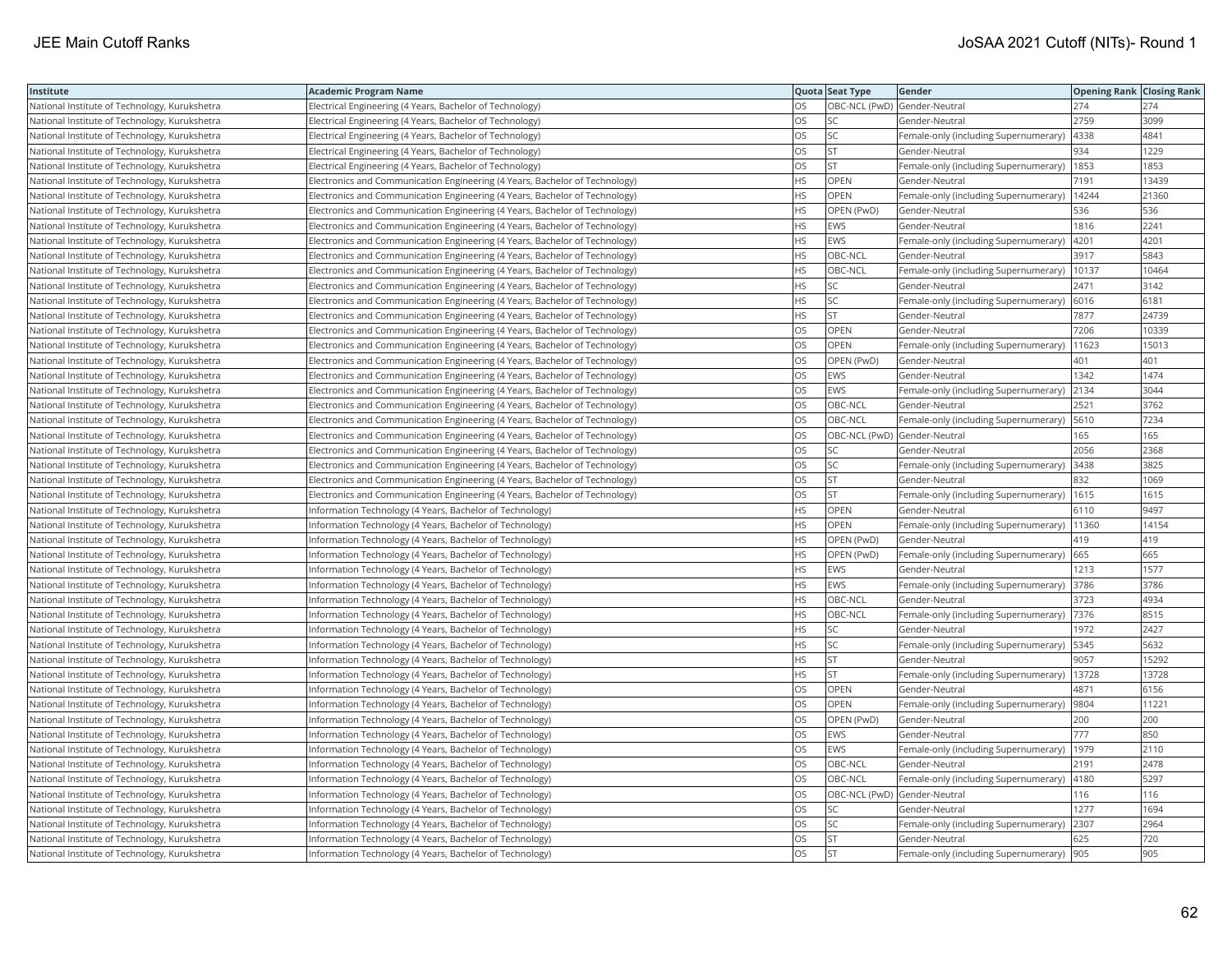| Institute                                     | Academic Program Name                                                   |           | Quota Seat Type              | Gender                                        | <b>Opening Rank Closing Rank</b> |        |
|-----------------------------------------------|-------------------------------------------------------------------------|-----------|------------------------------|-----------------------------------------------|----------------------------------|--------|
| National Institute of Technology, Kurukshetra | Mechanical Engineering (4 Years, Bachelor of Technology)                | HS.       | OPEN                         | Gender-Neutral                                | 16013                            | 23963  |
| National Institute of Technology, Kurukshetra | Mechanical Engineering (4 Years, Bachelor of Technology)                | HS        | OPEN                         | Female-only (including Supernumerary)         | 26863                            | 35499  |
| National Institute of Technology, Kurukshetra | Mechanical Engineering (4 Years, Bachelor of Technology)                | HS.       | OPEN (PwD)                   | Gender-Neutral                                | 1718                             | 1718   |
| National Institute of Technology, Kurukshetra | Mechanical Engineering (4 Years, Bachelor of Technology)                | HS        | <b>EWS</b>                   | Gender-Neutral                                | 3473                             | 4115   |
| National Institute of Technology, Kurukshetra | Mechanical Engineering (4 Years, Bachelor of Technology)                | HS        | EWS                          | Female-only (including Supernumerary)         | 6045                             | 6045   |
| National Institute of Technology, Kurukshetra | Mechanical Engineering (4 Years, Bachelor of Technology)                | HS        | OBC-NCL                      | Gender-Neutral                                | 6559                             | 10026  |
| National Institute of Technology, Kurukshetra | Mechanical Engineering (4 Years, Bachelor of Technology)                | HS        | OBC-NCL                      | Female-only (including Supernumerary)         | 14118                            | 16176  |
| National Institute of Technology, Kurukshetra | Mechanical Engineering (4 Years, Bachelor of Technology)                | HS.       | <b>SC</b>                    | Gender-Neutral                                | 4110                             | 5613   |
| National Institute of Technology, Kurukshetra | Mechanical Engineering (4 Years, Bachelor of Technology)                | HS        | <b>SC</b>                    | Female-only (including Supernumerary)         | 7241                             | 8874   |
| National Institute of Technology, Kurukshetra | Mechanical Engineering (4 Years, Bachelor of Technology)                | HS        | <b>ST</b>                    | Gender-Neutral                                | 18751                            | 24286  |
| National Institute of Technology, Kurukshetra | Mechanical Engineering (4 Years, Bachelor of Technology)                | OS        | OPEN                         | Gender-Neutral                                | 14107                            | 19152  |
| National Institute of Technology, Kurukshetra | Mechanical Engineering (4 Years, Bachelor of Technology)                | OS        | <b>OPEN</b>                  | Female-only (including Supernumerary)         | 28777                            | 30391  |
| National Institute of Technology, Kurukshetra | Mechanical Engineering (4 Years, Bachelor of Technology)                | <b>OS</b> | OPEN (PwD)                   | Gender-Neutral                                | 1090                             | 1090   |
| National Institute of Technology, Kurukshetra | Mechanical Engineering (4 Years, Bachelor of Technology)                | OS        | <b>EWS</b>                   | Gender-Neutral                                | 2703                             | 2944   |
| National Institute of Technology, Kurukshetra | Mechanical Engineering (4 Years, Bachelor of Technology)                | OS        | <b>EWS</b>                   | Female-only (including Supernumerary)         | 4802                             | 4860   |
| National Institute of Technology, Kurukshetra | Mechanical Engineering (4 Years, Bachelor of Technology)                | OS        | OBC-NCL                      | Gender-Neutral                                | 6190                             | 6789   |
| National Institute of Technology, Kurukshetra | Mechanical Engineering (4 Years, Bachelor of Technology)                | <b>OS</b> | OBC-NCL                      | Female-only (including Supernumerary)         | 12264                            | 14427  |
| National Institute of Technology, Kurukshetra | Mechanical Engineering (4 Years, Bachelor of Technology)                | OS        | OBC-NCL (PwD) Gender-Neutral |                                               | 428                              | 428    |
| National Institute of Technology, Kurukshetra | Mechanical Engineering (4 Years, Bachelor of Technology)                | OS        | SC                           | Gender-Neutral                                | 3295                             | 4179   |
| National Institute of Technology, Kurukshetra | Mechanical Engineering (4 Years, Bachelor of Technology)                | <b>OS</b> | <b>SC</b>                    | Female-only (including Supernumerary)         | 5907                             | 6549   |
| National Institute of Technology, Kurukshetra | Mechanical Engineering (4 Years, Bachelor of Technology)                | OS.       | <b>ST</b>                    | Gender-Neutral                                | 1278                             | 1547   |
| National Institute of Technology, Kurukshetra | Mechanical Engineering (4 Years, Bachelor of Technology)                | OS        | <b>ST</b>                    | Female-only (including Supernumerary) 2176    |                                  | 2176   |
| National Institute of Technology, Kurukshetra | Production and Industrial Engineering (4 Years, Bachelor of Technology) | ΗS        | OPEN                         | Gender-Neutral                                | 28661                            | 36945  |
| National Institute of Technology, Kurukshetra | Production and Industrial Engineering (4 Years, Bachelor of Technology) | HS        | OPEN                         | Female-only (including Supernumerary) 36742   |                                  | 41947  |
| National Institute of Technology, Kurukshetra | Production and Industrial Engineering (4 Years, Bachelor of Technology) | HS        | <b>EWS</b>                   | Gender-Neutral                                | 6104                             | 6412   |
| National Institute of Technology, Kurukshetra | Production and Industrial Engineering (4 Years, Bachelor of Technology) | <b>HS</b> | EWS                          | Female-only (including Supernumerary)         | 7234                             | 7234   |
| National Institute of Technology, Kurukshetra | Production and Industrial Engineering (4 Years, Bachelor of Technology) | HS        | OBC-NCL                      | Gender-Neutral                                | 12615                            | 13530  |
| National Institute of Technology, Kurukshetra | Production and Industrial Engineering (4 Years, Bachelor of Technology) | HS        | OBC-NCL                      | Female-only (including Supernumerary)         | 17093                            | 19215  |
| National Institute of Technology, Kurukshetra | Production and Industrial Engineering (4 Years, Bachelor of Technology) | <b>HS</b> | <b>SC</b>                    | Gender-Neutral                                | 5821                             | 7811   |
| National Institute of Technology, Kurukshetra | Production and Industrial Engineering (4 Years, Bachelor of Technology) | HS        | SC                           | Female-only (including Supernumerary)   11784 |                                  | 12053  |
| National Institute of Technology, Kurukshetra | Production and Industrial Engineering (4 Years, Bachelor of Technology) | OS        | OPEN                         | Gender-Neutral                                | 26840                            | 32287  |
| National Institute of Technology, Kurukshetra | Production and Industrial Engineering (4 Years, Bachelor of Technology) | OS        | OPEN                         | Female-only (including Supernumerary)         | 38632                            | 39906  |
| National Institute of Technology, Kurukshetra | Production and Industrial Engineering (4 Years, Bachelor of Technology) | OS        | EWS                          | Gender-Neutral                                | 5051                             | 5252   |
| National Institute of Technology, Kurukshetra | Production and Industrial Engineering (4 Years, Bachelor of Technology) | OS        | <b>EWS</b>                   | Female-only (including Supernumerary)         | 6806                             | 6806   |
| National Institute of Technology, Kurukshetra | Production and Industrial Engineering (4 Years, Bachelor of Technology) | OS        | OBC-NCL                      | Gender-Neutral                                | 9638                             | 10506  |
| National Institute of Technology, Kurukshetra | Production and Industrial Engineering (4 Years, Bachelor of Technology) | <b>OS</b> | OBC-NCL                      | Female-only (including Supernumerary)         | 14642                            | 15876  |
| National Institute of Technology, Kurukshetra | Production and Industrial Engineering (4 Years, Bachelor of Technology) | OS        | SC                           | Gender-Neutral                                | 4658                             | 6217   |
| National Institute of Technology, Kurukshetra | Production and Industrial Engineering (4 Years, Bachelor of Technology) | OS        | <b>SC</b>                    | Female-only (including Supernumerary)  7782   |                                  | 7782   |
| National Institute of Technology, Kurukshetra | Production and Industrial Engineering (4 Years, Bachelor of Technology) | OS        | <b>ST</b>                    | Gender-Neutral                                | 2766                             | 2866   |
| National Institute of Technology, Kurukshetra | Production and Industrial Engineering (4 Years, Bachelor of Technology) | OS        | <b>ST</b>                    | Female-only (including Supernumerary)         | 2900                             | 2900   |
| National Institute of Technology, Manipur     | Civil Engineering (4 Years, Bachelor of Technology)                     | HS.       | OPEN                         | Gender-Neutral                                | 105716                           | 189812 |
| National Institute of Technology, Manipur     | Civil Engineering (4 Years, Bachelor of Technology)                     | HS        | OPEN                         | Female-only (including Supernumerary)         | 188427                           | 188427 |
| National Institute of Technology, Manipur     | Civil Engineering (4 Years, Bachelor of Technology)                     | HS.       | OBC-NCL                      | Gender-Neutral                                | 71029                            | 76490  |
| National Institute of Technology, Manipur     | Civil Engineering (4 Years, Bachelor of Technology)                     | <b>HS</b> | OBC-NCL                      | Female-only (including Supernumerary)         | 65585                            | 65585  |
| National Institute of Technology, Manipur     | Civil Engineering (4 Years, Bachelor of Technology)                     | HS        | <b>ST</b>                    | Gender-Neutral                                | 2825                             | 4569   |
| National Institute of Technology, Manipur     | Civil Engineering (4 Years, Bachelor of Technology)                     | HS.       | <b>ST</b>                    | Female-only (including Supernumerary)         | 8769                             | 10549  |
| National Institute of Technology, Manipur     | Civil Engineering (4 Years, Bachelor of Technology)                     | OS.       | OPEN                         | Gender-Neutral                                | 35257                            | 42172  |
| National Institute of Technology, Manipur     | Civil Engineering (4 Years, Bachelor of Technology)                     | OS        | <b>OPEN</b>                  | Female-only (including Supernumerary)         | 49714                            | 49870  |
| National Institute of Technology, Manipur     | Civil Engineering (4 Years, Bachelor of Technology)                     | OS        | EWS                          | Gender-Neutral                                | 6429                             | 6468   |
| National Institute of Technology, Manipur     | Civil Engineering (4 Years, Bachelor of Technology)                     | OS        | OBC-NCL                      | Gender-Neutral                                | 11639                            | 12347  |
| National Institute of Technology, Manipur     | Civil Engineering (4 Years, Bachelor of Technology)                     | <b>OS</b> | OBC-NCL                      | Female-only (including Supernumerary)         | 18599                            | 18599  |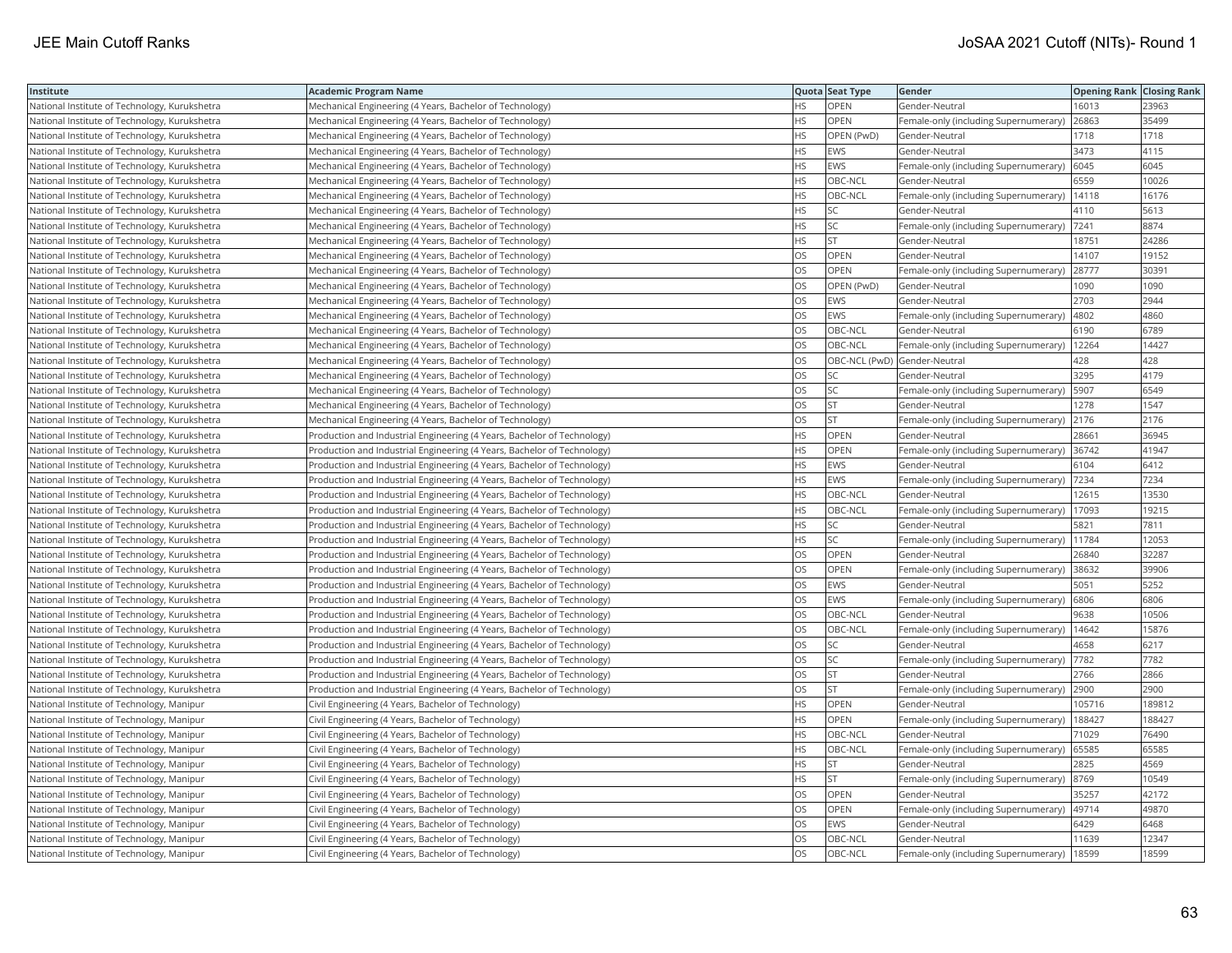| Institute                                 | Academic Program Name                                                       |           | Quota Seat Type              | Gender                                        | <b>Opening Rank Closing Rank</b> |        |
|-------------------------------------------|-----------------------------------------------------------------------------|-----------|------------------------------|-----------------------------------------------|----------------------------------|--------|
| National Institute of Technology, Manipur | Civil Engineering (4 Years, Bachelor of Technology)                         | OS        | SC                           | Gender-Neutral                                | 6380                             | 6800   |
| National Institute of Technology, Manipur | Civil Engineering (4 Years, Bachelor of Technology)                         | OS.       | <b>ST</b>                    | Gender-Neutral                                | 2120                             | 2120   |
| National Institute of Technology, Manipur | Computer Science and Engineering (4 Years, Bachelor of Technology)          | <b>HS</b> | OPEN                         | Gender-Neutral                                | 90159                            | 255995 |
| National Institute of Technology, Manipur | Computer Science and Engineering (4 Years, Bachelor of Technology)          | HS        | OPEN                         | Female-only (including Supernumerary)         | 130510                           | 253094 |
| National Institute of Technology, Manipur | Computer Science and Engineering (4 Years, Bachelor of Technology)          | HS        | EWS                          | Gender-Neutral                                | 51095                            | 51095  |
| National Institute of Technology, Manipur | Computer Science and Engineering (4 Years, Bachelor of Technology)          | HS        | OBC-NCL                      | Gender-Neutral                                | 84930                            | 101569 |
| National Institute of Technology, Manipur | Computer Science and Engineering (4 Years, Bachelor of Technology)          | HS        | OBC-NCL                      | Female-only (including Supernumerary)         | 88657                            | 88657  |
| National Institute of Technology, Manipur | Computer Science and Engineering (4 Years, Bachelor of Technology)          | HS        | <b>SC</b>                    | Gender-Neutral                                | 16979                            | 16979  |
| National Institute of Technology, Manipur | Computer Science and Engineering (4 Years, Bachelor of Technology)          | HS        | <b>ST</b>                    | Gender-Neutral                                | 4656                             | 8507   |
| National Institute of Technology, Manipur | Computer Science and Engineering (4 Years, Bachelor of Technology)          | <b>HS</b> | ST                           | Female-only (including Supernumerary)         | 5023                             | 13506  |
| National Institute of Technology, Manipur | Computer Science and Engineering (4 Years, Bachelor of Technology)          | OS.       | OPEN                         | Gender-Neutral                                | 18511                            | 22159  |
| National Institute of Technology, Manipur | Computer Science and Engineering (4 Years, Bachelor of Technology)          | OS        | <b>OPEN</b>                  | Female-only (including Supernumerary)         | 30948                            | 31835  |
| National Institute of Technology, Manipur | Computer Science and Engineering (4 Years, Bachelor of Technology)          | OS.       | OPEN (PwD)                   | Gender-Neutral                                | 608                              | 608    |
| National Institute of Technology, Manipur | Computer Science and Engineering (4 Years, Bachelor of Technology)          | OS        | EWS                          | Gender-Neutral                                | 3538                             | 3884   |
| National Institute of Technology, Manipur | Computer Science and Engineering (4 Years, Bachelor of Technology)          | OS        | <b>EWS</b>                   | Female-only (including Supernumerary)         | 5185                             | 5185   |
| National Institute of Technology, Manipur | Computer Science and Engineering (4 Years, Bachelor of Technology)          | OS.       | OBC-NCL                      | Gender-Neutral                                | 5927                             | 7022   |
| National Institute of Technology, Manipur | Computer Science and Engineering (4 Years, Bachelor of Technology)          | OS        | OBC-NCL                      | Female-only (including Supernumerary)         | 10355                            | 11115  |
| National Institute of Technology, Manipur | Computer Science and Engineering (4 Years, Bachelor of Technology)          | OS        | SC                           | Gender-Neutral                                | 3015                             | 3556   |
| National Institute of Technology, Manipur | Computer Science and Engineering (4 Years, Bachelor of Technology)          | OS.       | <b>SC</b>                    | Female-only (including Supernumerary)         | 4465                             | 4465   |
| National Institute of Technology, Manipur | Computer Science and Engineering (4 Years, Bachelor of Technology)          | OS        | <b>ST</b>                    | Gender-Neutral                                | 951                              | 1329   |
| National Institute of Technology, Manipur | Electrical Engineering (4 Years, Bachelor of Technology)                    | HS.       | OPEN                         | Gender-Neutral                                | 165079                           | 293126 |
| National Institute of Technology, Manipur | Electrical Engineering (4 Years, Bachelor of Technology)                    | HS.       | OPEN                         | Female-only (including Supernumerary)         | 145761                           | 145761 |
| National Institute of Technology, Manipur | Electrical Engineering (4 Years, Bachelor of Technology)                    | HS        | OBC-NCL                      | Gender-Neutral                                | 103069                           | 108083 |
| National Institute of Technology, Manipur | Electrical Engineering (4 Years, Bachelor of Technology)                    | HS        | OBC-NCL                      | Female-only (including Supernumerary)         | 191303                           | 191303 |
| National Institute of Technology, Manipur | Electrical Engineering (4 Years, Bachelor of Technology)                    | HS.       | SC                           | Gender-Neutral                                | 27999                            | 27999  |
| National Institute of Technology, Manipur | Electrical Engineering (4 Years, Bachelor of Technology)                    | HS        | ST                           | Gender-Neutral                                | 5935                             | 7477   |
| National Institute of Technology, Manipur | Electrical Engineering (4 Years, Bachelor of Technology)                    | HS.       | <b>ST</b>                    | Female-only (including Supernumerary)         | 11698                            | 12939  |
| National Institute of Technology, Manipur | Electrical Engineering (4 Years, Bachelor of Technology)                    | OS        | <b>OPEN</b>                  | Gender-Neutral                                | 31981                            | 36140  |
| National Institute of Technology, Manipur | Electrical Engineering (4 Years, Bachelor of Technology)                    | OS        | OPEN                         | Female-only (including Supernumerary)   41581 |                                  | 42687  |
| National Institute of Technology, Manipur | Electrical Engineering (4 Years, Bachelor of Technology)                    | OS        | <b>EWS</b>                   | Gender-Neutral                                | 5628                             | 5731   |
| National Institute of Technology, Manipur | Electrical Engineering (4 Years, Bachelor of Technology)                    | OS        | OBC-NCL                      | Gender-Neutral                                | 9822                             | 10040  |
| National Institute of Technology, Manipur | Electrical Engineering (4 Years, Bachelor of Technology)                    | OS        | OBC-NCL                      | Female-only (including Supernumerary)         | 17355                            | 17355  |
| National Institute of Technology, Manipur | Electrical Engineering (4 Years, Bachelor of Technology)                    | OS        | OBC-NCL (PwD) Gender-Neutral |                                               | 765                              | 765    |
| National Institute of Technology, Manipur | Electrical Engineering (4 Years, Bachelor of Technology)                    | OS        | SC                           | Gender-Neutral                                | 5622                             | 5837   |
| National Institute of Technology, Manipur | Electrical Engineering (4 Years, Bachelor of Technology)                    | <b>OS</b> | SC                           | Female-only (including Supernumerary)         | 8980                             | 8980   |
| National Institute of Technology, Manipur | Electrical Engineering (4 Years, Bachelor of Technology)                    | OS        | <b>ST</b>                    | Gender-Neutral                                | 2377                             | 2377   |
| National Institute of Technology, Manipur | Electronics and Communication Engineering (4 Years, Bachelor of Technology) | HS        | OPEN                         | Gender-Neutral                                | 240706                           | 395196 |
| National Institute of Technology, Manipur | Electronics and Communication Engineering (4 Years, Bachelor of Technology) | ΗS        | OPEN                         | Female-only (including Supernumerary)  307552 |                                  | 356922 |
| National Institute of Technology, Manipur | Electronics and Communication Engineering (4 Years, Bachelor of Technology) | <b>HS</b> | OBC-NCL                      | Gender-Neutral                                | 135142                           | 137213 |
| National Institute of Technology, Manipur | Electronics and Communication Engineering (4 Years, Bachelor of Technology) | HS        | <b>ST</b>                    | Gender-Neutral                                | 11432                            | 17536  |
| National Institute of Technology, Manipur | Electronics and Communication Engineering (4 Years, Bachelor of Technology) | <b>HS</b> | <b>ST</b>                    | Female-only (including Supernumerary)         | 23234                            | 23234  |
| National Institute of Technology, Manipur | Electronics and Communication Engineering (4 Years, Bachelor of Technology) | OS        | OPEN                         | Gender-Neutral                                | 22430                            | 30218  |
| National Institute of Technology, Manipur | Electronics and Communication Engineering (4 Years, Bachelor of Technology) | OS        | OPEN                         | Female-only (including Supernumerary)         | 33635                            | 33743  |
| National Institute of Technology, Manipur | Electronics and Communication Engineering (4 Years, Bachelor of Technology) | OS        | EWS                          | Gender-Neutral                                | 4636                             | 4826   |
| National Institute of Technology, Manipur | Electronics and Communication Engineering (4 Years, Bachelor of Technology) | OS        | OBC-NCL                      | Gender-Neutral                                | 8491                             | 9137   |
| National Institute of Technology, Manipur | Electronics and Communication Engineering (4 Years, Bachelor of Technology) | OS        | OBC-NCL                      | Female-only (including Supernumerary)         | 12629                            | 12629  |
| National Institute of Technology, Manipur | Electronics and Communication Engineering (4 Years, Bachelor of Technology) | OS.       | OBC-NCL (PwD) Gender-Neutral |                                               | 528                              | 528    |
| National Institute of Technology, Manipur | Electronics and Communication Engineering (4 Years, Bachelor of Technology) | OS        | SC                           | Gender-Neutral                                | 5344                             | 5351   |
| National Institute of Technology, Manipur | Electronics and Communication Engineering (4 Years, Bachelor of Technology) | OS        | SC                           | Female-only (including Supernumerary)         | 5955                             | 5955   |
| National Institute of Technology, Manipur | Electronics and Communication Engineering (4 Years, Bachelor of Technology) | OS.       | <b>ST</b>                    | Gender-Neutral                                | 1875                             | 1945   |
| National Institute of Technology, Manipur | Mechanical Engineering (4 Years, Bachelor of Technology)                    | <b>HS</b> | <b>OPEN</b>                  | Gender-Neutral                                | 239816                           | 427793 |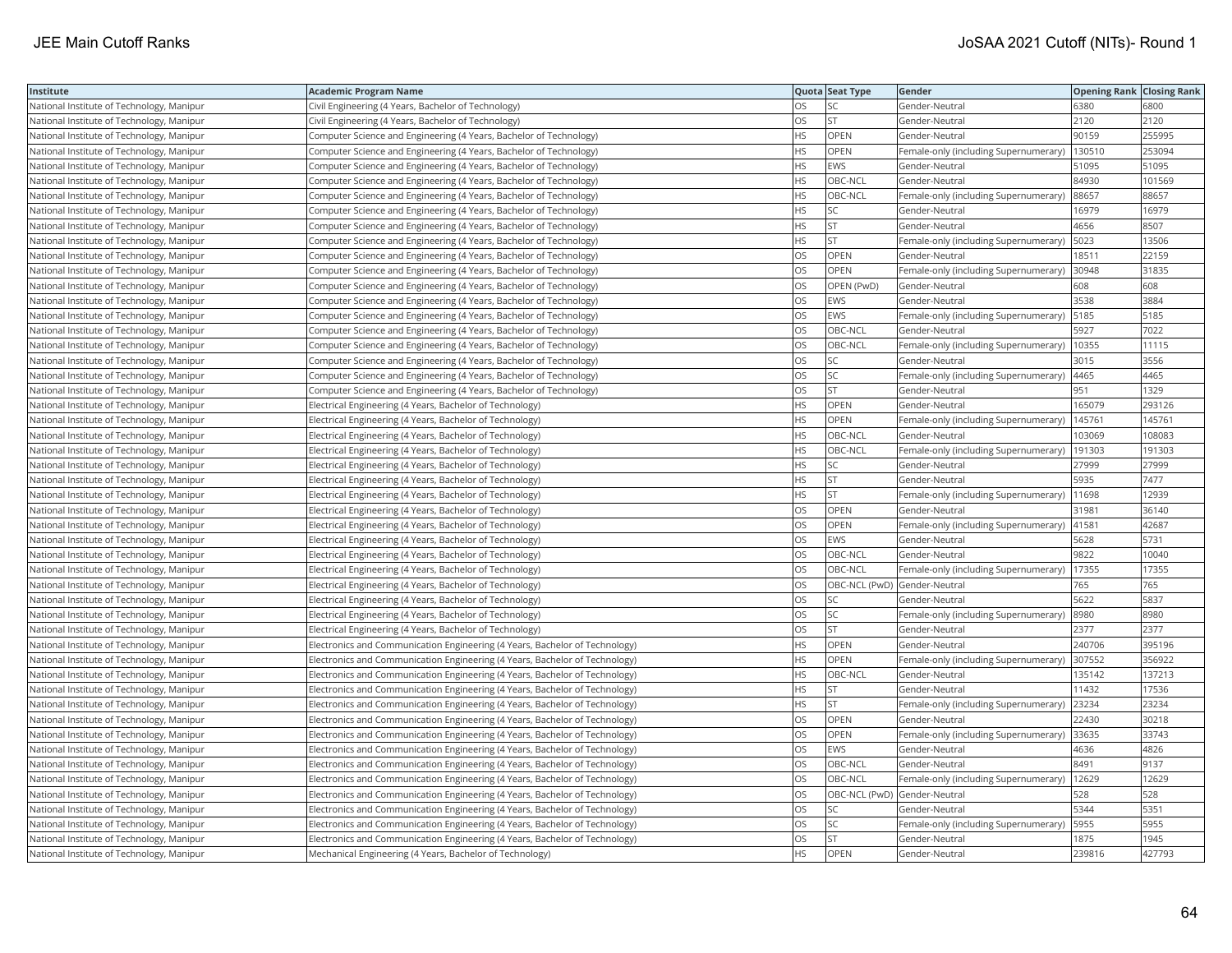| Institute                                 | <b>Academic Program Name</b>                                             |           | Quota Seat Type | Gender                                        | <b>Opening Rank Closing Rank</b> |        |
|-------------------------------------------|--------------------------------------------------------------------------|-----------|-----------------|-----------------------------------------------|----------------------------------|--------|
| National Institute of Technology, Manipur | Mechanical Engineering (4 Years, Bachelor of Technology)                 | <b>HS</b> | OPEN            | Female-only (including Supernumerary) 427436  |                                  | 460025 |
| National Institute of Technology, Manipur | Mechanical Engineering (4 Years, Bachelor of Technology)                 | ΗS        | OBC-NCL         | Gender-Neutral                                | 169281                           | 178662 |
| National Institute of Technology, Manipur | Mechanical Engineering (4 Years, Bachelor of Technology)                 | HS        | <b>ST</b>       | Gender-Neutral                                | 11692                            | 16632  |
| National Institute of Technology, Manipur | Mechanical Engineering (4 Years, Bachelor of Technology)                 | HS        | <b>ST</b>       | Female-only (including Supernumerary)         | 15176                            | 15176  |
| National Institute of Technology, Manipur | Mechanical Engineering (4 Years, Bachelor of Technology)                 | OS        | OPEN            | Gender-Neutral                                | 37521                            | 39521  |
| National Institute of Technology, Manipur | Mechanical Engineering (4 Years, Bachelor of Technology)                 | OS        | <b>OPEN</b>     | Female-only (including Supernumerary)         | 44633                            | 46047  |
| National Institute of Technology, Manipur | Mechanical Engineering (4 Years, Bachelor of Technology)                 | OS        | OPEN (PwD)      | Gender-Neutral                                | 1953                             | 1953   |
| National Institute of Technology, Manipur | Mechanical Engineering (4 Years, Bachelor of Technology)                 | OS        | EWS             | Gender-Neutral                                | 6188                             | 6400   |
| National Institute of Technology, Manipur | Mechanical Engineering (4 Years, Bachelor of Technology)                 | OS        | OBC-NCL         | Gender-Neutral                                | 11388                            | 11709  |
| National Institute of Technology, Manipur | Mechanical Engineering (4 Years, Bachelor of Technology)                 | OS        | OBC-NCL         | Female-only (including Supernumerary)         | 17605                            | 17605  |
| National Institute of Technology, Manipur | Mechanical Engineering (4 Years, Bachelor of Technology)                 | OS        | <b>SC</b>       | Gender-Neutral                                | 6140                             | 6241   |
| National Institute of Technology, Manipur | Mechanical Engineering (4 Years, Bachelor of Technology)                 | OS        | SC              | Female-only (including Supernumerary)         | 9007                             | 9007   |
| National Institute of Technology, Manipur | Mechanical Engineering (4 Years, Bachelor of Technology)                 | <b>OS</b> | <b>ST</b>       | Gender-Neutral                                | 2492                             | 2492   |
| National Institute of Technology, Mizoram | Civil Engineering (4 Years, Bachelor of Technology)                      | <b>HS</b> | OPEN            | Gender-Neutral                                | 184253                           | 420032 |
| National Institute of Technology, Mizoram | Civil Engineering (4 Years, Bachelor of Technology)                      | HS        | OPEN            | Female-only (including Supernumerary)         | 257757                           | 310784 |
| National Institute of Technology, Mizoram | Civil Engineering (4 Years, Bachelor of Technology)                      | ΗS        | OBC-NCL         | Gender-Neutral                                | 193616                           | 193616 |
| National Institute of Technology, Mizoram | Civil Engineering (4 Years, Bachelor of Technology)                      | <b>HS</b> | <b>SC</b>       | Female-only (including Supernumerary) 39716   |                                  | 39716  |
| National Institute of Technology, Mizoram | Civil Engineering (4 Years, Bachelor of Technology)                      | ΗS        | <b>ST</b>       | Gender-Neutral                                | 11283                            | 11283  |
| National Institute of Technology, Mizoram | Civil Engineering (4 Years, Bachelor of Technology)                      | OS        | OPEN            | Gender-Neutral                                | 42593                            | 43468  |
| National Institute of Technology, Mizoram | Civil Engineering (4 Years, Bachelor of Technology)                      | OS        | OPEN            | Female-only (including Supernumerary)         | 52145                            | 52145  |
| National Institute of Technology, Mizoram | Civil Engineering (4 Years, Bachelor of Technology)                      | OS        | OPEN (PwD)      | Female-only (including Supernumerary)         | 587                              | 587    |
| National Institute of Technology, Mizoram | Civil Engineering (4 Years, Bachelor of Technology)                      | OS        | <b>EWS</b>      | Gender-Neutral                                | 6981                             | 7142   |
| National Institute of Technology, Mizoram | Civil Engineering (4 Years, Bachelor of Technology)                      | OS        | OBC-NCL         | Gender-Neutral                                | 12530                            | 12813  |
| National Institute of Technology, Mizoram | Civil Engineering (4 Years, Bachelor of Technology)                      | OS        | OBC-NCL         | Female-only (including Supernumerary)   18342 |                                  | 18342  |
| National Institute of Technology, Mizoram | Civil Engineering (4 Years, Bachelor of Technology)                      | OS        | SC              | Gender-Neutral                                | 7021                             | 7061   |
| National Institute of Technology, Mizoram | Civil Engineering (4 Years, Bachelor of Technology)                      | <b>OS</b> | <b>SC</b>       | Female-only (including Supernumerary)         | 9119                             | 9119   |
| National Institute of Technology, Mizoram | Civil Engineering (4 Years, Bachelor of Technology)                      | OS        | <b>ST</b>       | Gender-Neutral                                | 2553                             | 2553   |
| National Institute of Technology, Mizoram | Computer Science and Engineering (4 Years, Bachelor of Technology)       | HS        | OPEN            | Gender-Neutral                                | 99431                            | 341464 |
| National Institute of Technology, Mizoram | Computer Science and Engineering (4 Years, Bachelor of Technology)       | <b>HS</b> | <b>OPEN</b>     | Female-only (including Supernumerary)         | 199199                           | 257001 |
| National Institute of Technology, Mizoram | Computer Science and Engineering (4 Years, Bachelor of Technology)       | HS        | OBC-NCL         | Gender-Neutral                                | 133661                           | 162903 |
| National Institute of Technology, Mizoram | Computer Science and Engineering (4 Years, Bachelor of Technology)       | НS        | SC              | Female-only (including Supernumerary) 71289   |                                  | 71289  |
| National Institute of Technology, Mizoram | Computer Science and Engineering (4 Years, Bachelor of Technology)       | ΗS        | ST              | Gender-Neutral                                | 8658                             | 8658   |
| National Institute of Technology, Mizoram | Computer Science and Engineering (4 Years, Bachelor of Technology)       | OS        | <b>OPEN</b>     | Gender-Neutral                                | 9776                             | 24041  |
| National Institute of Technology, Mizoram | Computer Science and Engineering (4 Years, Bachelor of Technology)       | OS        | OPEN            | Female-only (including Supernumerary)         | 29423                            | 29423  |
| National Institute of Technology, Mizoram | Computer Science and Engineering (4 Years, Bachelor of Technology)       | OS        | EWS             | Gender-Neutral                                | 3897                             | 3897   |
| National Institute of Technology, Mizoram | Computer Science and Engineering (4 Years, Bachelor of Technology)       | <b>OS</b> | <b>EWS</b>      | Female-only (including Supernumerary)         | 5263                             | 5263   |
| National Institute of Technology, Mizoram | Computer Science and Engineering (4 Years, Bachelor of Technology)       | OS        | OBC-NCL         | Gender-Neutral                                | 7337                             | 7669   |
| National Institute of Technology, Mizoram | Computer Science and Engineering (4 Years, Bachelor of Technology)       | OS        | OBC-NCL         | Female-only (including Supernumerary)  9771   |                                  | 9771   |
| National Institute of Technology, Mizoram | Computer Science and Engineering (4 Years, Bachelor of Technology)       | OS        | SC              | Gender-Neutral                                | 2938                             | 3853   |
| National Institute of Technology, Mizoram | Computer Science and Engineering (4 Years, Bachelor of Technology)       | OS        | <b>ST</b>       | Gender-Neutral                                | 1425                             | 1425   |
| National Institute of Technology, Mizoram | Computer Science and Engineering (4 Years, Bachelor of Technology)       | OS        | <b>ST</b>       | Female-only (including Supernumerary)         | 2274                             | 2274   |
| National Institute of Technology, Mizoram | Electrical and Electronics Engineering (4 Years, Bachelor of Technology) | HS        | OPEN            | Gender-Neutral                                | 352847                           | 802997 |
| National Institute of Technology, Mizoram | Electrical and Electronics Engineering (4 Years, Bachelor of Technology) | HS        | <b>ST</b>       | Gender-Neutral                                | 31034                            | 31034  |
| National Institute of Technology, Mizoram | Electrical and Electronics Engineering (4 Years, Bachelor of Technology) | OS        | <b>OPEN</b>     | Gender-Neutral                                | 32185                            | 39611  |
| National Institute of Technology, Mizoram | Electrical and Electronics Engineering (4 Years, Bachelor of Technology) | OS        | <b>OPEN</b>     | Female-only (including Supernumerary)         | 42434                            | 42434  |
| National Institute of Technology, Mizoram | Electrical and Electronics Engineering (4 Years, Bachelor of Technology) | OS        | EWS             | Gender-Neutral                                | 6193                             | 6193   |
| National Institute of Technology, Mizoram | Electrical and Electronics Engineering (4 Years, Bachelor of Technology) | OS        | <b>EWS</b>      | Female-only (including Supernumerary)   7769  |                                  | 7769   |
| National Institute of Technology, Mizoram | Electrical and Electronics Engineering (4 Years, Bachelor of Technology) | OS        | OBC-NCL         | Gender-Neutral                                | 10944                            | 11908  |
| National Institute of Technology, Mizoram | Electrical and Electronics Engineering (4 Years, Bachelor of Technology) | OS        | OBC-NCL         | Female-only (including Supernumerary)         | 15090                            | 15090  |
| National Institute of Technology, Mizoram | Electrical and Electronics Engineering (4 Years, Bachelor of Technology) | OS        | SC              | Gender-Neutral                                | 6378                             | 6504   |
| National Institute of Technology, Mizoram | Electrical and Electronics Engineering (4 Years, Bachelor of Technology) | OS        | <b>ST</b>       | Gender-Neutral                                | 2073                             | 2073   |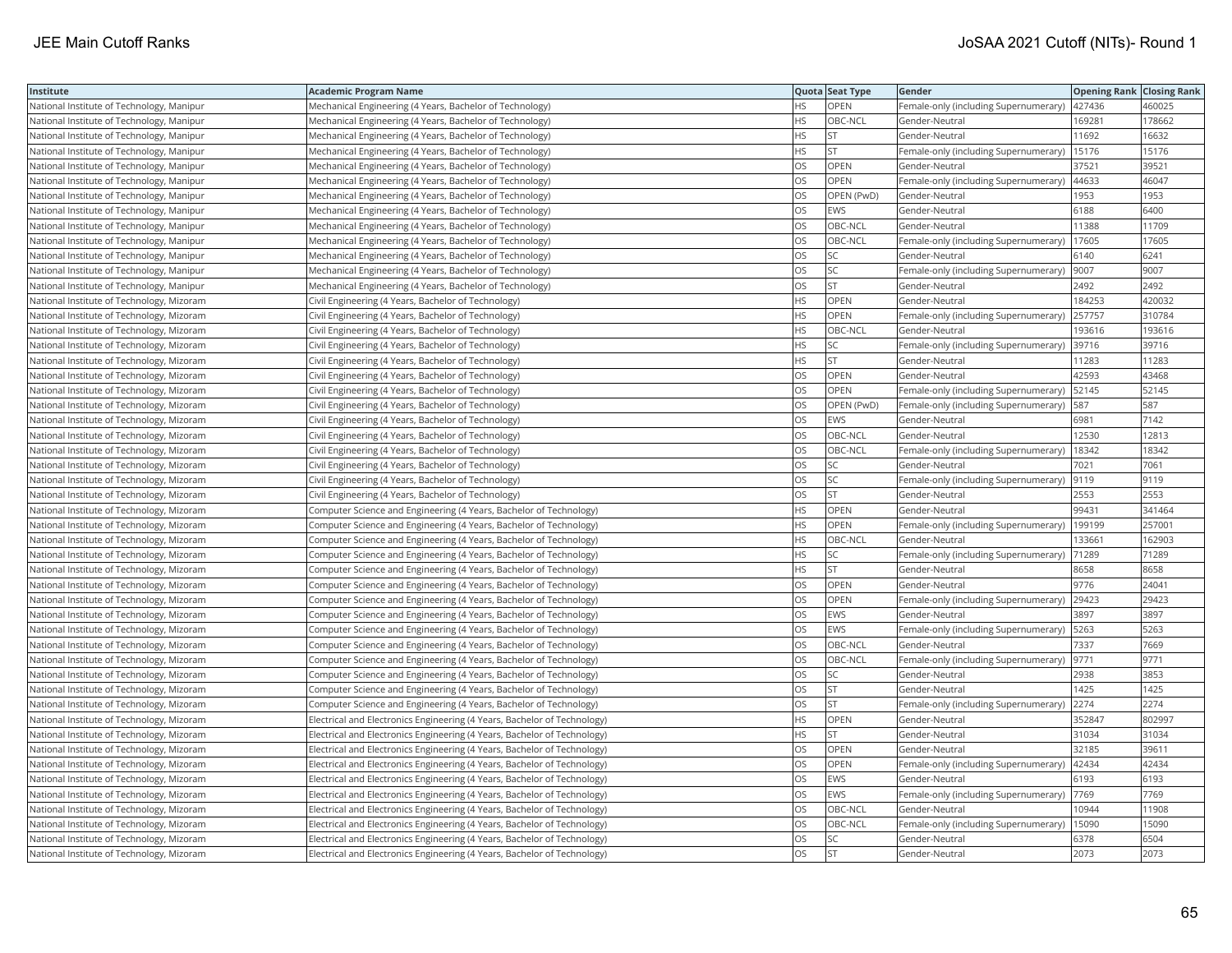| Institute                                  | <b>Academic Program Name</b>                                                |           | Quota Seat Type | Gender                                        | <b>Opening Rank Closing Rank</b> |        |
|--------------------------------------------|-----------------------------------------------------------------------------|-----------|-----------------|-----------------------------------------------|----------------------------------|--------|
| National Institute of Technology, Mizoram  | Electrical and Electronics Engineering (4 Years, Bachelor of Technology)    | OS        | <b>ST</b>       | Female-only (including Supernumerary)         | 3637                             | 3637   |
| National Institute of Technology, Mizoram  | Electronics and Communication Engineering (4 Years, Bachelor of Technology) | <b>HS</b> | OPEN            | Gender-Neutral                                | 146512                           | 784612 |
| National Institute of Technology, Mizoram  | Electronics and Communication Engineering (4 Years, Bachelor of Technology) | <b>HS</b> | OPEN            | Female-only (including Supernumerary)         | 550243                           | 550243 |
| National Institute of Technology, Mizoram  | Electronics and Communication Engineering (4 Years, Bachelor of Technology) | OS        | OPEN            | Gender-Neutral                                | 28893                            | 32941  |
| National Institute of Technology, Mizoram  | Electronics and Communication Engineering (4 Years, Bachelor of Technology) | OS        | <b>OPEN</b>     | Female-only (including Supernumerary)         | 39314                            | 39314  |
| National Institute of Technology, Mizoram  | Electronics and Communication Engineering (4 Years, Bachelor of Technology) | OS        | <b>EWS</b>      | Gender-Neutral                                | 5325                             | 5325   |
| National Institute of Technology, Mizoram  | Electronics and Communication Engineering (4 Years, Bachelor of Technology) | OS        | EWS             | Female-only (including Supernumerary)  7119   |                                  | 7119   |
| National Institute of Technology, Mizoram  | Electronics and Communication Engineering (4 Years, Bachelor of Technology) | OS        | OBC-NCL         | Gender-Neutral                                | 9657                             | 9955   |
| National Institute of Technology, Mizoram  | Electronics and Communication Engineering (4 Years, Bachelor of Technology) | OS        | OBC-NCL         | Female-only (including Supernumerary)         | 12859                            | 12859  |
| National Institute of Technology, Mizoram  | Electronics and Communication Engineering (4 Years, Bachelor of Technology) | OS        | <b>SC</b>       | Gender-Neutral                                | 5754                             | 5827   |
| National Institute of Technology, Mizoram  | Electronics and Communication Engineering (4 Years, Bachelor of Technology) | OS        | <b>ST</b>       | Gender-Neutral                                | 2431                             | 2431   |
| National Institute of Technology, Mizoram  | Electronics and Communication Engineering (4 Years, Bachelor of Technology) | OS        | <b>ST</b>       | Female-only (including Supernumerary)         | 2930                             | 2930   |
| National Institute of Technology, Mizoram  | Mechanical Engineering (4 Years, Bachelor of Technology)                    | HS.       | OPEN            | Gender-Neutral                                | 435286                           | 758442 |
| National Institute of Technology, Mizoram  | Mechanical Engineering (4 Years, Bachelor of Technology)                    | ΗS        | OPEN            | Female-only (including Supernumerary)         | 567860                           | 567860 |
| National Institute of Technology, Mizoram  | Mechanical Engineering (4 Years, Bachelor of Technology)                    | HS        | <b>ST</b>       | Gender-Neutral                                | 27826                            | 27826  |
| National Institute of Technology, Mizoram  | Mechanical Engineering (4 Years, Bachelor of Technology)                    | OS        | OPEN            | Gender-Neutral                                | 35000                            | 40646  |
| National Institute of Technology, Mizoram  | Mechanical Engineering (4 Years, Bachelor of Technology)                    | OS        | <b>OPEN</b>     | Female-only (including Supernumerary)         | 48043                            | 48680  |
| National Institute of Technology, Mizoram  | Mechanical Engineering (4 Years, Bachelor of Technology)                    | OS        | OPEN (PwD)      | Gender-Neutral                                | 2161                             | 2161   |
| National Institute of Technology, Mizoram  | Mechanical Engineering (4 Years, Bachelor of Technology)                    | OS        | <b>EWS</b>      | Gender-Neutral                                | 6589                             | 6589   |
| National Institute of Technology, Mizoram  | Mechanical Engineering (4 Years, Bachelor of Technology)                    | OS        | <b>EWS</b>      | Female-only (including Supernumerary)         | 9160                             | 9160   |
| National Institute of Technology, Mizoram  | Mechanical Engineering (4 Years, Bachelor of Technology)                    | OS        | OBC-NCL         | Gender-Neutral                                | 10982                            | 12068  |
| National Institute of Technology, Mizoram  | Mechanical Engineering (4 Years, Bachelor of Technology)                    | OS        | OBC-NCL         | Female-only (including Supernumerary)   18997 |                                  | 18997  |
| National Institute of Technology, Mizoram  | Mechanical Engineering (4 Years, Bachelor of Technology)                    | OS        | SC              | Gender-Neutral                                | 6773                             | 6796   |
| National Institute of Technology, Mizoram  | Mechanical Engineering (4 Years, Bachelor of Technology)                    | OS        | <b>ST</b>       | Gender-Neutral                                | 2693                             | 2705   |
| National Institute of Technology, Rourkela | Architecture (5 Years, Bachelor of Architecture)                            | HS        | OPEN            | Gender-Neutral                                | 300                              | 844    |
| National Institute of Technology, Rourkela | Architecture (5 Years, Bachelor of Architecture)                            | HS        | OBC-NCL         | Gender-Neutral                                | 565                              | 753    |
| National Institute of Technology, Rourkela | Architecture (5 Years, Bachelor of Architecture)                            | <b>HS</b> | <b>SC</b>       | Gender-Neutral                                | 171                              | 171    |
| National Institute of Technology, Rourkela | Architecture (5 Years, Bachelor of Architecture)                            | HS        | <b>ST</b>       | Gender-Neutral                                | 21                               | 21     |
| National Institute of Technology, Rourkela | Architecture (5 Years, Bachelor of Architecture)                            | OS        | OPEN            | Gender-Neutral                                | 469                              | 626    |
| National Institute of Technology, Rourkela | Architecture (5 Years, Bachelor of Architecture)                            | OS        | OBC-NCL         | Gender-Neutral                                | 249                              | 301    |
| National Institute of Technology, Rourkela | Architecture (5 Years, Bachelor of Architecture)                            | OS        | SC              | Gender-Neutral                                | 32                               | 32     |
| National Institute of Technology, Rourkela | Architecture (5 Years, Bachelor of Architecture)                            | ЭS        | <b>ST</b>       | Gender-Neutral                                | 18                               | 18     |
| National Institute of Technology, Rourkela | Bio Medical Engineering (4 Years, Bachelor of Technology)                   | HS        | OPEN            | Gender-Neutral                                | 35384                            | 44548  |
| National Institute of Technology, Rourkela | Bio Medical Engineering (4 Years, Bachelor of Technology)                   | HS        | OPEN            | Female-only (including Supernumerary)         | 41333                            | 41969  |
| National Institute of Technology, Rourkela | Bio Medical Engineering (4 Years, Bachelor of Technology)                   | HS        | <b>EWS</b>      | Gender-Neutral                                | 7986                             | 7986   |
| National Institute of Technology, Rourkela | Bio Medical Engineering (4 Years, Bachelor of Technology)                   | HS        | OBC-NCL         | Gender-Neutral                                | 12800                            | 17172  |
| National Institute of Technology, Rourkela | Bio Medical Engineering (4 Years, Bachelor of Technology)                   | HS        | OBC-NCL         | Female-only (including Supernumerary)         | 18704                            | 18704  |
| National Institute of Technology, Rourkela | Bio Medical Engineering (4 Years, Bachelor of Technology)                   | ΗS        | SC              | Gender-Neutral                                | 5166                             | 7643   |
| National Institute of Technology, Rourkela | Bio Medical Engineering (4 Years, Bachelor of Technology)                   | <b>HS</b> | <b>SC</b>       | Female-only (including Supernumerary)         | 6645                             | 6645   |
| National Institute of Technology, Rourkela | Bio Medical Engineering (4 Years, Bachelor of Technology)                   | ΗS        | <b>ST</b>       | Gender-Neutral                                | 3088                             | 3338   |
| National Institute of Technology, Rourkela | Bio Medical Engineering (4 Years, Bachelor of Technology)                   | OS        | OPEN            | Gender-Neutral                                | 18093                            | 28478  |
| National Institute of Technology, Rourkela | Bio Medical Engineering (4 Years, Bachelor of Technology)                   | OS        | OPEN            | Female-only (including Supernumerary)         | 28954                            | 30106  |
| National Institute of Technology, Rourkela | Bio Medical Engineering (4 Years, Bachelor of Technology)                   | OS        | <b>EWS</b>      | Gender-Neutral                                | 4398                             | 4398   |
| National Institute of Technology, Rourkela | Bio Medical Engineering (4 Years, Bachelor of Technology)                   | OS        | OBC-NCL         | Gender-Neutral                                | 9157                             | 10860  |
| National Institute of Technology, Rourkela | Bio Medical Engineering (4 Years, Bachelor of Technology)                   | OS        | OBC-NCL         | Female-only (including Supernumerary)   13955 |                                  | 13955  |
| National Institute of Technology, Rourkela | Bio Medical Engineering (4 Years, Bachelor of Technology)                   | OS        | SC              | Gender-Neutral                                | 3290                             | 4721   |
| National Institute of Technology, Rourkela | Bio Medical Engineering (4 Years, Bachelor of Technology)                   | OS        | <b>SC</b>       | Female-only (including Supernumerary)         | 6081                             | 6081   |
| National Institute of Technology, Rourkela | Bio Medical Engineering (4 Years, Bachelor of Technology)                   | OS        | <b>ST</b>       | Gender-Neutral                                | 1509                             | 1509   |
| National Institute of Technology, Rourkela | Bio Technology (4 Years, Bachelor of Technology)                            | HS        | OPEN            | Gender-Neutral                                | 31901                            | 39362  |
| National Institute of Technology, Rourkela | Bio Technology (4 Years, Bachelor of Technology)                            | HS        | OPEN            | Female-only (including Supernumerary)         | 24688                            | 34678  |
| National Institute of Technology, Rourkela | Bio Technology (4 Years, Bachelor of Technology)                            | <b>HS</b> | <b>EWS</b>      | Gender-Neutral                                | 7077                             | 7098   |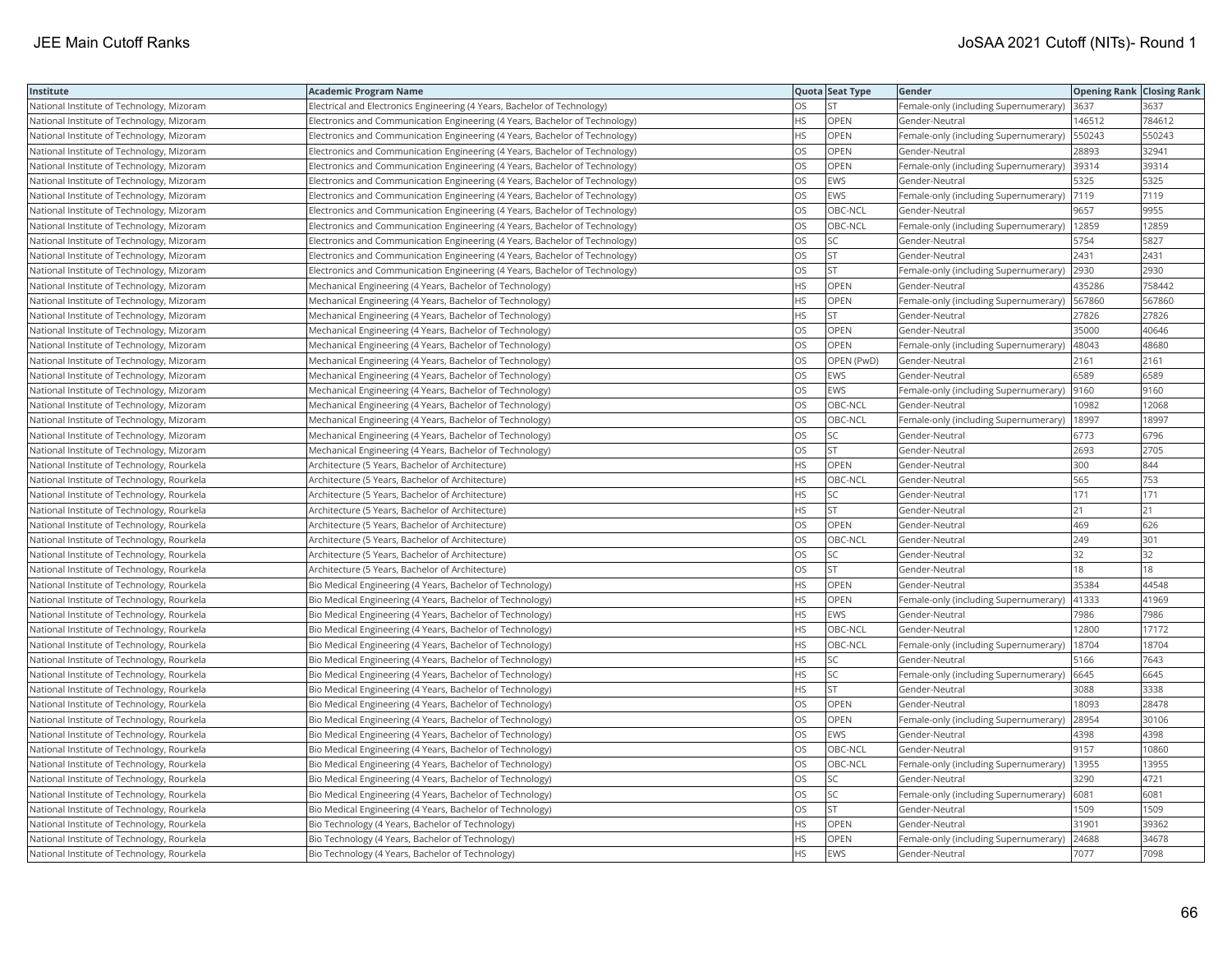| Institute                                  | Academic Program Name                                                                                         |           | Quota Seat Type | Gender                                       | <b>Opening Rank Closing Rank</b> |       |
|--------------------------------------------|---------------------------------------------------------------------------------------------------------------|-----------|-----------------|----------------------------------------------|----------------------------------|-------|
| National Institute of Technology, Rourkela | Bio Technology (4 Years, Bachelor of Technology)                                                              | HS.       | OBC-NCL         | Gender-Neutral                               | 14458                            | 16894 |
| National Institute of Technology, Rourkela | Bio Technology (4 Years, Bachelor of Technology)                                                              | HS        | OBC-NCL         | Female-only (including Supernumerary)        | 18862                            | 18862 |
| National Institute of Technology, Rourkela | Bio Technology (4 Years, Bachelor of Technology)                                                              | HS.       | SC              | Gender-Neutral                               | 5095                             | 6441  |
| National Institute of Technology, Rourkela | Bio Technology (4 Years, Bachelor of Technology)                                                              | HS        | SC              | Female-only (including Supernumerary)        | 6474                             | 6474  |
| National Institute of Technology, Rourkela | Bio Technology (4 Years, Bachelor of Technology)                                                              | HS        | <b>ST</b>       | Gender-Neutral                               | 2716                             | 2716  |
| National Institute of Technology, Rourkela | Bio Technology (4 Years, Bachelor of Technology)                                                              | OS        | OPEN            | Gender-Neutral                               | 18437                            | 25112 |
| National Institute of Technology, Rourkela | Bio Technology (4 Years, Bachelor of Technology)                                                              | OS        | OPEN            | Female-only (including Supernumerary)        | 18354                            | 26976 |
| National Institute of Technology, Rourkela | Bio Technology (4 Years, Bachelor of Technology)                                                              | <b>OS</b> | EWS             | Gender-Neutral                               | 3832                             | 4101  |
| National Institute of Technology, Rourkela | Bio Technology (4 Years, Bachelor of Technology)                                                              | OS        | OBC-NCL         | Gender-Neutral                               | 7693                             | 8736  |
| National Institute of Technology, Rourkela | Bio Technology (4 Years, Bachelor of Technology)                                                              | OS        | OBC-NCL         | Female-only (including Supernumerary)        | 9749                             | 9749  |
| National Institute of Technology, Rourkela | Bio Technology (4 Years, Bachelor of Technology)                                                              | OS        | SC              | Gender-Neutral                               | 1377                             | 3694  |
| National Institute of Technology, Rourkela | Bio Technology (4 Years, Bachelor of Technology)                                                              | OS        | SC              | Female-only (including Supernumerary)        | 5361                             | 5361  |
| National Institute of Technology, Rourkela | Bio Technology (4 Years, Bachelor of Technology)                                                              | <b>OS</b> | <b>ST</b>       | Gender-Neutral                               | 612                              | 612   |
| National Institute of Technology, Rourkela | Ceramic Engineering (4 Years, Bachelor of Technology)                                                         | ΗS        | OPEN            | Gender-Neutral                               | 15569                            | 41811 |
| National Institute of Technology, Rourkela | Ceramic Engineering (4 Years, Bachelor of Technology)                                                         | HS.       | <b>OPEN</b>     | Female-only (including Supernumerary)        | 42279                            | 45054 |
| National Institute of Technology, Rourkela | Ceramic Engineering (4 Years, Bachelor of Technology)                                                         | HS        | OPEN (PwD)      | Gender-Neutral                               | 848                              | 848   |
| National Institute of Technology, Rourkela | Ceramic Engineering (4 Years, Bachelor of Technology)                                                         | HS.       | <b>EWS</b>      | Gender-Neutral                               | 7259                             | 7724  |
| National Institute of Technology, Rourkela | Ceramic Engineering (4 Years, Bachelor of Technology)                                                         | HS        | OBC-NCL         | Gender-Neutral                               | 14080                            | 16025 |
| National Institute of Technology, Rourkela | Ceramic Engineering (4 Years, Bachelor of Technology)                                                         | HS.       | OBC-NCL         | Female-only (including Supernumerary)        | 19105                            | 19105 |
| National Institute of Technology, Rourkela | Ceramic Engineering (4 Years, Bachelor of Technology)                                                         | HS.       | <b>SC</b>       | Gender-Neutral                               | 6890                             | 7322  |
| National Institute of Technology, Rourkela | Ceramic Engineering (4 Years, Bachelor of Technology)                                                         | <b>HS</b> | <b>SC</b>       | Female-only (including Supernumerary)        | 7792                             | 7792  |
| National Institute of Technology, Rourkela | Ceramic Engineering (4 Years, Bachelor of Technology)                                                         | HS        | <b>ST</b>       | Gender-Neutral                               | 2836                             | 3062  |
| National Institute of Technology, Rourkela | Ceramic Engineering (4 Years, Bachelor of Technology)                                                         | OS        | OPEN            | Gender-Neutral                               | 20086                            | 31192 |
| National Institute of Technology, Rourkela | Ceramic Engineering (4 Years, Bachelor of Technology)                                                         | OS        | OPEN            | Female-only (including Supernumerary) 34843  |                                  | 35168 |
| National Institute of Technology, Rourkela | Ceramic Engineering (4 Years, Bachelor of Technology)                                                         | OS        | EWS             | Gender-Neutral                               | 4671                             | 4679  |
| National Institute of Technology, Rourkela | Ceramic Engineering (4 Years, Bachelor of Technology)                                                         | <b>OS</b> | OBC-NCL         | Gender-Neutral                               | 8175                             | 10567 |
| National Institute of Technology, Rourkela | Ceramic Engineering (4 Years, Bachelor of Technology)                                                         | OS        | OBC-NCL         | Female-only (including Supernumerary)        | 14061                            | 1406  |
| National Institute of Technology, Rourkela | Ceramic Engineering (4 Years, Bachelor of Technology)                                                         | OS        | <b>SC</b>       | Gender-Neutral                               | 4641                             | 5925  |
| National Institute of Technology, Rourkela | Ceramic Engineering (4 Years, Bachelor of Technology)                                                         | OS.       | <b>SC</b>       | Female-only (including Supernumerary)        | 7114                             | 7114  |
| National Institute of Technology, Rourkela | Ceramic Engineering (4 Years, Bachelor of Technology)                                                         | OS        | <b>ST</b>       | Gender-Neutral                               | 1805                             | 2305  |
| National Institute of Technology, Rourkela | (Ceramic Engineering and M.Tech Industrial Ceramic (5 Years, Bachelor and Master of Technology (Dual Degree)) | HS.       | OPEN            | Gender-Neutral                               | 43670                            | 48100 |
| National Institute of Technology, Rourkela | (Ceramic Engineering and M.Tech Industrial Ceramic (5 Years, Bachelor and Master of Technology (Dual Degree)) | НS        | EWS             | Gender-Neutral                               | 9597                             | 9597  |
| National Institute of Technology, Rourkela | (Ceramic Engineering and M.Tech Industrial Ceramic (5 Years, Bachelor and Master of Technology (Dual Degree)) | НS        | OBC-NCL         | Gender-Neutral                               | 18512                            | 1893  |
| National Institute of Technology, Rourkela | (Ceramic Engineering and M.Tech Industrial Ceramic (5 Years, Bachelor and Master of Technology (Dual Degree)) | HS        | SC              | Gender-Neutral                               | 9873                             | 9873  |
| National Institute of Technology, Rourkela | (Ceramic Engineering and M.Tech Industrial Ceramic (5 Years, Bachelor and Master of Technology (Dual Degree)) | НS        | ST              | Gender-Neutral                               | 3216                             | 3216  |
| National Institute of Technology, Rourkela | (Ceramic Engineering and M.Tech Industrial Ceramic (5 Years, Bachelor and Master of Technology (Dual Degree)) | OS        | <b>OPEN</b>     | Gender-Neutral                               | 31385                            | 31641 |
| National Institute of Technology, Rourkela | (Ceramic Engineering and M.Tech Industrial Ceramic (5 Years, Bachelor and Master of Technology (Dual Degree)) | OS        | OBC-NCL         | Gender-Neutral                               | 11250                            | 11436 |
| National Institute of Technology, Rourkela | (Ceramic Engineering and M.Tech Industrial Ceramic (5 Years, Bachelor and Master of Technology (Dual Degree)) | OS        | <b>SC</b>       | Gender-Neutral                               | 6917                             | 6917  |
| National Institute of Technology, Rourkela | (Ceramic Engineering and M.Tech Industrial Ceramic (5 Years, Bachelor and Master of Technology (Dual Degree)) | OS        | <b>ST</b>       | Gender-Neutral                               | 2923                             | 2923  |
| National Institute of Technology, Rourkela | Chemical Engineering (4 Years, Bachelor of Technology)                                                        | HS.       | OPEN            | Gender-Neutral                               | 18411                            | 23769 |
| National Institute of Technology, Rourkela | Chemical Engineering (4 Years, Bachelor of Technology)                                                        | HS        | OPEN            | Female-only (including Supernumerary)        | 23709                            | 30896 |
| National Institute of Technology, Rourkela | Chemical Engineering (4 Years, Bachelor of Technology)                                                        | HS        | OPEN (PwD)      | Gender-Neutral                               | 429                              | 429   |
| National Institute of Technology, Rourkela | Chemical Engineering (4 Years, Bachelor of Technology)                                                        | HS.       | EWS             | Gender-Neutral                               | 5746                             | 6360  |
| National Institute of Technology, Rourkela | Chemical Engineering (4 Years, Bachelor of Technology)                                                        | <b>HS</b> | OBC-NCL         | Gender-Neutral                               | 6220                             | 10458 |
| National Institute of Technology, Rourkela | Chemical Engineering (4 Years, Bachelor of Technology)                                                        | HS        | OBC-NCL         | Female-only (including Supernumerary)        | 15375                            | 16597 |
| National Institute of Technology, Rourkela | Chemical Engineering (4 Years, Bachelor of Technology)                                                        | HS        | SC              | Gender-Neutral                               | 3745                             | 5205  |
| National Institute of Technology, Rourkela | Chemical Engineering (4 Years, Bachelor of Technology)                                                        | HS        | SC              | Female-only (including Supernumerary)   5587 |                                  | 5587  |
| National Institute of Technology, Rourkela | Chemical Engineering (4 Years, Bachelor of Technology)                                                        | НS        | <b>ST</b>       | Gender-Neutral                               | 2177                             | 2313  |
| National Institute of Technology, Rourkela | Chemical Engineering (4 Years, Bachelor of Technology)                                                        | HS        | <b>ST</b>       | Female-only (including Supernumerary)        | 1285                             | 1285  |
| National Institute of Technology, Rourkela | Chemical Engineering (4 Years, Bachelor of Technology)                                                        | OS        | OPEN            | Gender-Neutral                               | 11705                            | 16272 |
| National Institute of Technology, Rourkela | Chemical Engineering (4 Years, Bachelor of Technology)                                                        | OS        | OPEN            | Female-only (including Supernumerary)        | 18566                            | 20907 |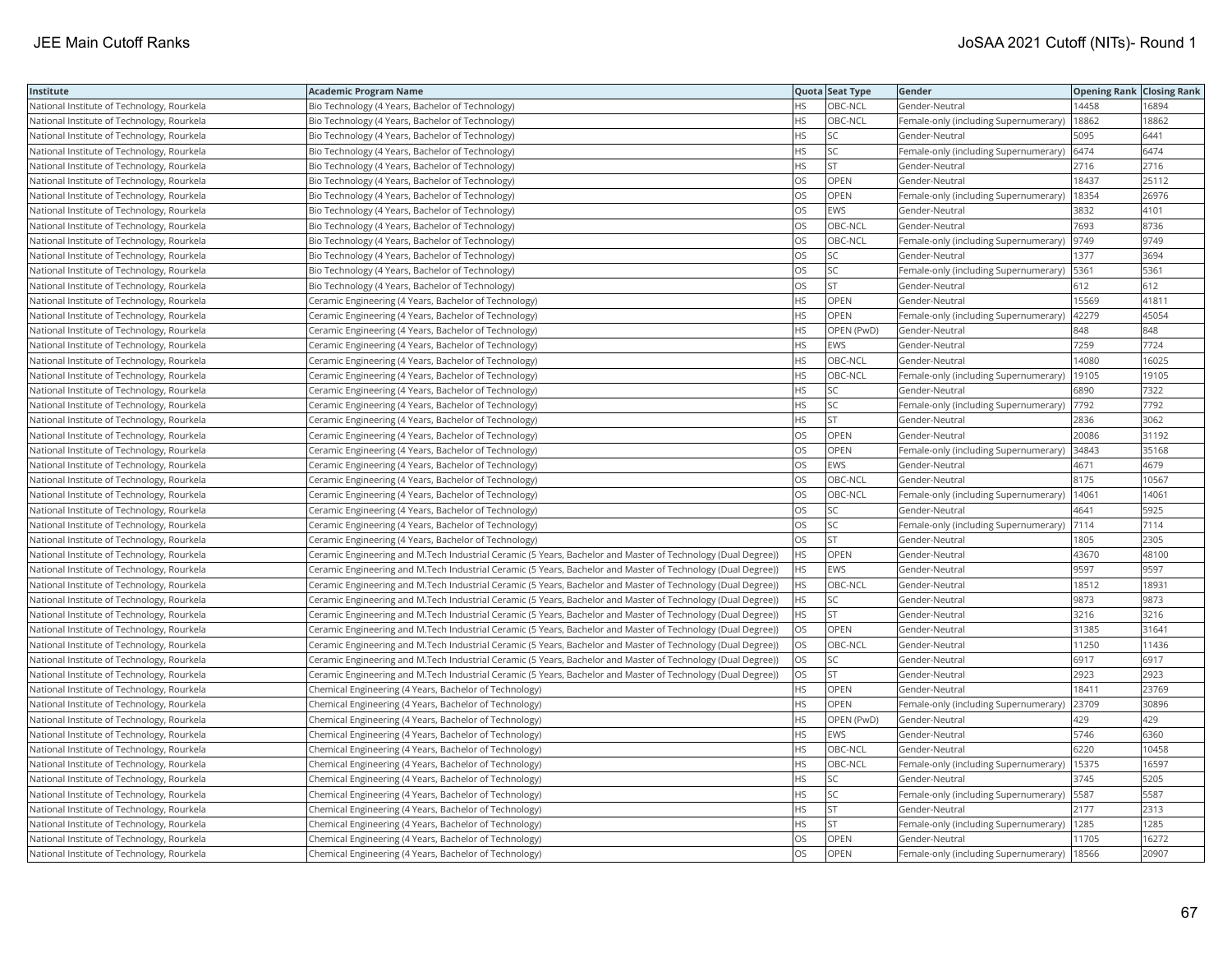| Institute                                  | <b>Academic Program Name</b>                                                    |           | Quota Seat Type              | Gender                                       | <b>Opening Rank Closing Rank</b> |       |
|--------------------------------------------|---------------------------------------------------------------------------------|-----------|------------------------------|----------------------------------------------|----------------------------------|-------|
| National Institute of Technology, Rourkela | Chemical Engineering (4 Years, Bachelor of Technology)                          | OS        | OPEN (PwD)                   | Gender-Neutral                               | 714                              | 714   |
| National Institute of Technology, Rourkela | Chemical Engineering (4 Years, Bachelor of Technology)                          | OS        | EWS                          | Gender-Neutral                               | 2420                             | 2544  |
| National Institute of Technology, Rourkela | Chemical Engineering (4 Years, Bachelor of Technology)                          | OS        | OBC-NCL                      | Gender-Neutral                               | 4896                             | 6036  |
| National Institute of Technology, Rourkela | Chemical Engineering (4 Years, Bachelor of Technology)                          | OS        | OBC-NCL                      | Female-only (including Supernumerary)        | 9705                             | 9769  |
| National Institute of Technology, Rourkela | Chemical Engineering (4 Years, Bachelor of Technology)                          | OS        | OBC-NCL (PwD) Gender-Neutral |                                              | 280                              | 280   |
| National Institute of Technology, Rourkela | Chemical Engineering (4 Years, Bachelor of Technology)                          | OS        | SC                           | Gender-Neutral                               | 3148                             | 3468  |
| National Institute of Technology, Rourkela | Chemical Engineering (4 Years, Bachelor of Technology)                          | OS        | SC                           | Female-only (including Supernumerary)   5060 |                                  | 5060  |
| National Institute of Technology, Rourkela | Chemical Engineering (4 Years, Bachelor of Technology)                          | OS        | <b>ST</b>                    | Gender-Neutral                               | 1150                             | 1234  |
| National Institute of Technology, Rourkela | Chemical Engineering (4 Years, Bachelor of Technology)                          | OS        | <b>ST</b>                    | Female-only (including Supernumerary)        | 400                              | 400   |
| National Institute of Technology, Rourkela | Chemical Engineering (5 Years, Bachelor and Master of Technology (Dual Degree)) | HS        | OPEN                         | Gender-Neutral                               | 27577                            | 34342 |
| National Institute of Technology, Rourkela | Chemical Engineering (5 Years, Bachelor and Master of Technology (Dual Degree)) | HS        | OBC-NCL                      | Gender-Neutral                               | 11873                            | 12449 |
| National Institute of Technology, Rourkela | Chemical Engineering (5 Years, Bachelor and Master of Technology (Dual Degree)) | <b>HS</b> | <b>SC</b>                    | Gender-Neutral                               | 3392                             | 3392  |
| National Institute of Technology, Rourkela | Chemical Engineering (5 Years, Bachelor and Master of Technology (Dual Degree)) | <b>HS</b> | <b>ST</b>                    | Gender-Neutral                               | 1015                             | 1015  |
| National Institute of Technology, Rourkela | Chemical Engineering (5 Years, Bachelor and Master of Technology (Dual Degree)) | OS        | OPEN                         | Gender-Neutral                               | 22811                            | 22946 |
| National Institute of Technology, Rourkela | Chemical Engineering (5 Years, Bachelor and Master of Technology (Dual Degree)) | OS        | EWS                          | Gender-Neutral                               | 3296                             | 3296  |
| National Institute of Technology, Rourkela | Chemical Engineering (5 Years, Bachelor and Master of Technology (Dual Degree)) | OS        | OBC-NCL                      | Gender-Neutral                               | 7343                             | 7343  |
| National Institute of Technology, Rourkela | Chemical Engineering (5 Years, Bachelor and Master of Technology (Dual Degree)) | OS        | SC                           | Gender-Neutral                               | 4212                             | 4212  |
| National Institute of Technology, Rourkela | Chemistry (5 Years, Integrated Master of Science)                               | <b>HS</b> | OPEN                         | Gender-Neutral                               | 20018                            | 46712 |
| National Institute of Technology, Rourkela | Chemistry (5 Years, Integrated Master of Science)                               | HS        | <b>EWS</b>                   | Gender-Neutral                               | 7883                             | 7883  |
| National Institute of Technology, Rourkela | Chemistry (5 Years, Integrated Master of Science)                               | <b>HS</b> | OBC-NCL                      | Gender-Neutral                               | 15321                            | 21456 |
| National Institute of Technology, Rourkela | Chemistry (5 Years, Integrated Master of Science)                               | HS        | SC                           | Gender-Neutral                               | 8287                             | 8335  |
| National Institute of Technology, Rourkela | Chemistry (5 Years, Integrated Master of Science)                               | HS        | <b>ST</b>                    | Gender-Neutral                               | 4158                             | 4158  |
| National Institute of Technology, Rourkela | Chemistry (5 Years, Integrated Master of Science)                               | OS        | OPEN                         | Gender-Neutral                               | 23877                            | 29865 |
| National Institute of Technology, Rourkela | Chemistry (5 Years, Integrated Master of Science)                               | OS        | OPEN (PwD)                   | Gender-Neutral                               | 2273                             | 2273  |
| National Institute of Technology, Rourkela | Chemistry (5 Years, Integrated Master of Science)                               | OS        | EWS                          | Gender-Neutral                               | 5597                             | 5772  |
| National Institute of Technology, Rourkela | Chemistry (5 Years, Integrated Master of Science)                               | OS        | OBC-NCL                      | Gender-Neutral                               | 10092                            | 12022 |
| National Institute of Technology, Rourkela | Chemistry (5 Years, Integrated Master of Science)                               | OS        | SC                           | Gender-Neutral                               | 7036                             | 7415  |
| National Institute of Technology, Rourkela | Chemistry (5 Years, Integrated Master of Science)                               | OS        | <b>ST</b>                    | Gender-Neutral                               | 3089                             | 3089  |
| National Institute of Technology, Rourkela | Civil Engineering (4 Years, Bachelor of Technology)                             | HS        | OPEN                         | Gender-Neutral                               | 14994                            | 26114 |
| National Institute of Technology, Rourkela | Civil Engineering (4 Years, Bachelor of Technology)                             | ΗS        | OPEN                         | Female-only (including Supernumerary)        | 30085                            | 40175 |
| National Institute of Technology, Rourkela | Civil Engineering (4 Years, Bachelor of Technology)                             | HS.       | OPEN (PwD)                   | Gender-Neutral                               | 391                              | 391   |
| National Institute of Technology, Rourkela | Civil Engineering (4 Years, Bachelor of Technology)                             | HS        | <b>EWS</b>                   | Gender-Neutral                               | 6103                             | 6644  |
| National Institute of Technology, Rourkela | Civil Engineering (4 Years, Bachelor of Technology)                             | HS        | EWS (PwD)                    | Gender-Neutral                               | 186                              | 186   |
| National Institute of Technology, Rourkela | Civil Engineering (4 Years, Bachelor of Technology)                             | HS        | OBC-NCL                      | Gender-Neutral                               | 9808                             | 11532 |
| National Institute of Technology, Rourkela | Civil Engineering (4 Years, Bachelor of Technology)                             | HS        | OBC-NCL                      | Female-only (including Supernumerary)        | 12662                            | 16902 |
| National Institute of Technology, Rourkela | Civil Engineering (4 Years, Bachelor of Technology)                             | HS        | OBC-NCL (PwD) Gender-Neutral |                                              | 231                              | 231   |
| National Institute of Technology, Rourkela | Civil Engineering (4 Years, Bachelor of Technology)                             | HS        | <b>SC</b>                    | Gender-Neutral                               | 2562                             | 5260  |
| National Institute of Technology, Rourkela | Civil Engineering (4 Years, Bachelor of Technology)                             | HS        | SC                           | Female-only (including Supernumerary) 3447   |                                  | 3447  |
| National Institute of Technology, Rourkela | Civil Engineering (4 Years, Bachelor of Technology)                             | HS        | <b>ST</b>                    | Gender-Neutral                               | 1560                             | 2091  |
| National Institute of Technology, Rourkela | Civil Engineering (4 Years, Bachelor of Technology)                             | <b>HS</b> | <b>ST</b>                    | Female-only (including Supernumerary)        | 1309                             | 1309  |
| National Institute of Technology, Rourkela | Civil Engineering (4 Years, Bachelor of Technology)                             | OS        | OPEN                         | Gender-Neutral                               | 15385                            | 18763 |
| National Institute of Technology, Rourkela | Civil Engineering (4 Years, Bachelor of Technology)                             | OS        | OPEN                         | Female-only (including Supernumerary)        | 25804                            | 31076 |
| National Institute of Technology, Rourkela | Civil Engineering (4 Years, Bachelor of Technology)                             | OS        | OPEN (PwD)                   | Gender-Neutral                               | 663                              | 663   |
| National Institute of Technology, Rourkela | Civil Engineering (4 Years, Bachelor of Technology)                             | OS        | <b>EWS</b>                   | Gender-Neutral                               | 2712                             | 3012  |
| National Institute of Technology, Rourkela | Civil Engineering (4 Years, Bachelor of Technology)                             | OS        | EWS (PwD)                    | Gender-Neutral                               | 79                               | 79    |
| National Institute of Technology, Rourkela | Civil Engineering (4 Years, Bachelor of Technology)                             | OS        | OBC-NCL                      | Gender-Neutral                               | 6146                             | 6681  |
| National Institute of Technology, Rourkela | Civil Engineering (4 Years, Bachelor of Technology)                             | OS        | OBC-NCL                      | Female-only (including Supernumerary)        | 9610                             | 9908  |
| National Institute of Technology, Rourkela | Civil Engineering (4 Years, Bachelor of Technology)                             | OS        | OBC-NCL (PwD) Gender-Neutral |                                              | 268                              | 268   |
| National Institute of Technology, Rourkela | Civil Engineering (4 Years, Bachelor of Technology)                             | OS        | SC                           | Gender-Neutral                               | 2720                             | 3278  |
| National Institute of Technology, Rourkela | Civil Engineering (4 Years, Bachelor of Technology)                             | OS        | <b>SC</b>                    | Female-only (including Supernumerary)        | 3345                             | 3345  |
| National Institute of Technology, Rourkela | Civil Engineering (4 Years, Bachelor of Technology)                             | <b>OS</b> | <b>ST</b>                    | Gender-Neutral                               | 611                              | 1023  |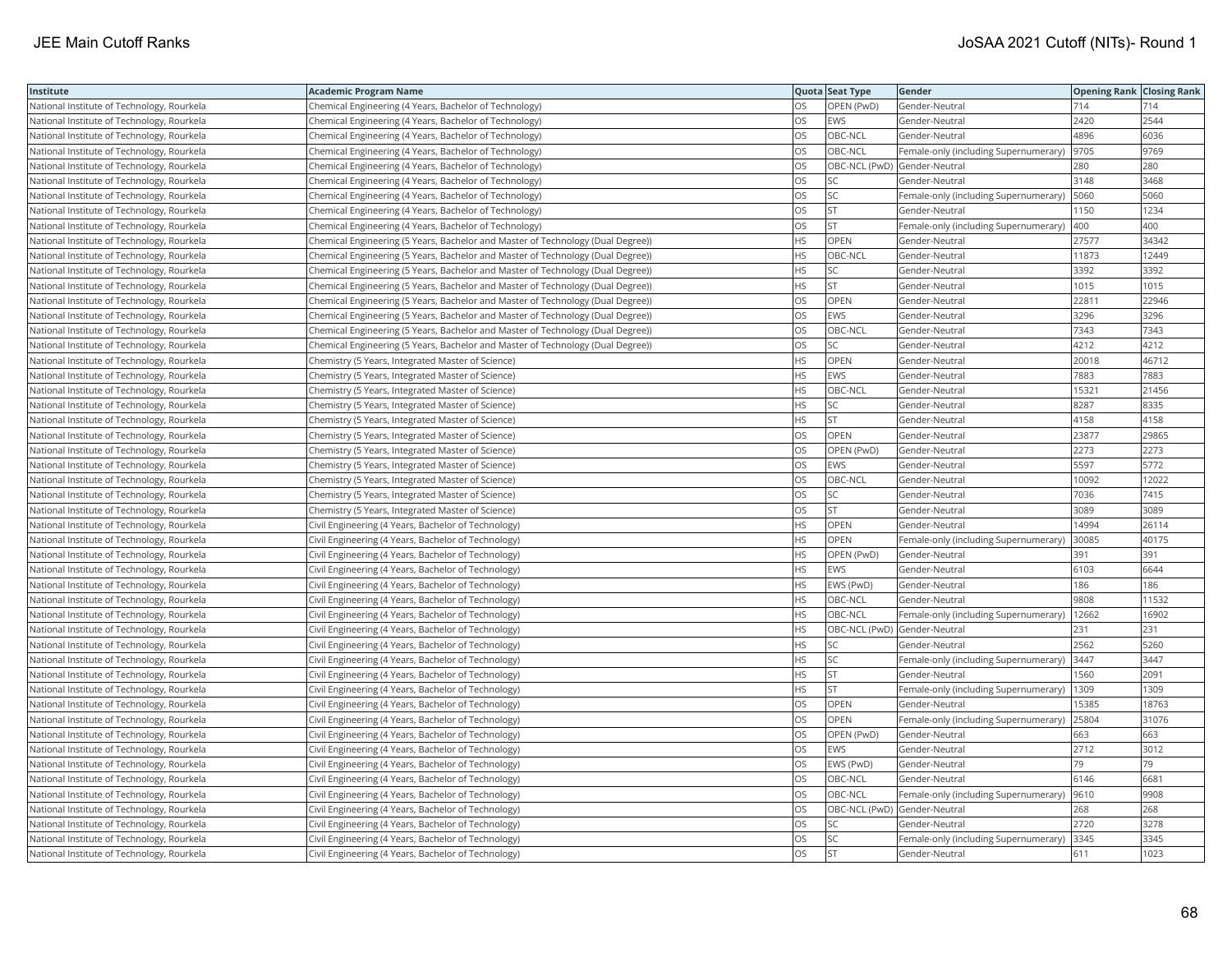| Institute                                  | <b>Academic Program Name</b>                                       |           | Quota Seat Type              | Gender                                        | <b>Opening Rank Closing Rank</b> |       |
|--------------------------------------------|--------------------------------------------------------------------|-----------|------------------------------|-----------------------------------------------|----------------------------------|-------|
| National Institute of Technology, Rourkela | Civil Engineering (4 Years, Bachelor of Technology)                | OS        | <b>ST</b>                    | Female-only (including Supernumerary)         | 871                              | 871   |
| National Institute of Technology, Rourkela | Computer Science and Engineering (4 Years, Bachelor of Technology) | <b>HS</b> | OPEN                         | Gender-Neutral                                | 1874                             | 8255  |
| National Institute of Technology, Rourkela | Computer Science and Engineering (4 Years, Bachelor of Technology) | <b>HS</b> | OPEN                         | Female-only (including Supernumerary)         | 2023                             | 8437  |
| National Institute of Technology, Rourkela | Computer Science and Engineering (4 Years, Bachelor of Technology) | HS        | OPEN (PwD)                   | Gender-Neutral                                | 65                               | 65    |
| National Institute of Technology, Rourkela | Computer Science and Engineering (4 Years, Bachelor of Technology) | HS        | OPEN (PwD)                   | Female-only (including Supernumerary)   422   |                                  | 422   |
| National Institute of Technology, Rourkela | Computer Science and Engineering (4 Years, Bachelor of Technology) | HS        | <b>EWS</b>                   | Gender-Neutral                                | 1295                             | 3272  |
| National Institute of Technology, Rourkela | Computer Science and Engineering (4 Years, Bachelor of Technology) | ΗS        | OBC-NCL                      | Gender-Neutral                                | 1780                             | 4244  |
| National Institute of Technology, Rourkela | Computer Science and Engineering (4 Years, Bachelor of Technology) | HS        | OBC-NCL                      | Female-only (including Supernumerary)         | 7622                             | 10368 |
| National Institute of Technology, Rourkela | Computer Science and Engineering (4 Years, Bachelor of Technology) | HS        | OBC-NCL (PwD) Gender-Neutral |                                               | 34                               | 34    |
| National Institute of Technology, Rourkela | Computer Science and Engineering (4 Years, Bachelor of Technology) | <b>HS</b> | <b>SC</b>                    | Gender-Neutral                                | 563                              | 1530  |
| National Institute of Technology, Rourkela | Computer Science and Engineering (4 Years, Bachelor of Technology) | <b>HS</b> | <b>SC</b>                    | Female-only (including Supernumerary)         | 1389                             | 1389  |
| National Institute of Technology, Rourkela | Computer Science and Engineering (4 Years, Bachelor of Technology) | HS        | SC (PwD)                     | Gender-Neutral                                | 68                               | 68    |
| National Institute of Technology, Rourkela | Computer Science and Engineering (4 Years, Bachelor of Technology) | ΗS        | <b>ST</b>                    | Gender-Neutral                                | 157                              | 303   |
| National Institute of Technology, Rourkela | Computer Science and Engineering (4 Years, Bachelor of Technology) | ΗS        | <b>ST</b>                    | Female-only (including Supernumerary)         | 497                              | 497   |
| National Institute of Technology, Rourkela | Computer Science and Engineering (4 Years, Bachelor of Technology) | OS        | OPEN                         | Gender-Neutral                                | 861                              | 2033  |
| National Institute of Technology, Rourkela | Computer Science and Engineering (4 Years, Bachelor of Technology) | OS        | OPEN                         | Female-only (including Supernumerary)         | 1619                             | 3081  |
| National Institute of Technology, Rourkela | Computer Science and Engineering (4 Years, Bachelor of Technology) | OS        | OPEN (PwD)                   | Gender-Neutral                                | 60                               | 60    |
| National Institute of Technology, Rourkela | Computer Science and Engineering (4 Years, Bachelor of Technology) | OS        | OPEN (PwD)                   | Female-only (including Supernumerary)         | 432                              | 432   |
| National Institute of Technology, Rourkela | Computer Science and Engineering (4 Years, Bachelor of Technology) | OS        | <b>EWS</b>                   | Gender-Neutral                                | 214                              | 309   |
| National Institute of Technology, Rourkela | Computer Science and Engineering (4 Years, Bachelor of Technology) | OS        | OBC-NCL                      | Gender-Neutral                                | 331                              | 543   |
| National Institute of Technology, Rourkela | Computer Science and Engineering (4 Years, Bachelor of Technology) | OS        | OBC-NCL                      | Female-only (including Supernumerary)   1030  |                                  | 2046  |
| National Institute of Technology, Rourkela | Computer Science and Engineering (4 Years, Bachelor of Technology) | OS        | OBC-NCL (PwD) Gender-Neutral |                                               | 51                               | 51    |
| National Institute of Technology, Rourkela | Computer Science and Engineering (4 Years, Bachelor of Technology) | OS        | SC                           | Gender-Neutral                                | 396                              | 535   |
| National Institute of Technology, Rourkela | Computer Science and Engineering (4 Years, Bachelor of Technology) | OS        | SC                           | Female-only (including Supernumerary)         | 780                              | 780   |
| National Institute of Technology, Rourkela | Computer Science and Engineering (4 Years, Bachelor of Technology) | OS        | SC (PwD)                     | Gender-Neutral                                |                                  |       |
| National Institute of Technology, Rourkela | Computer Science and Engineering (4 Years, Bachelor of Technology) | OS        | ST                           | Gender-Neutral                                | 125                              | 185   |
| National Institute of Technology, Rourkela | Computer Science and Engineering (4 Years, Bachelor of Technology) | OS        | <b>ST</b>                    | Female-only (including Supernumerary)         | 252                              | 252   |
| National Institute of Technology, Rourkela | Electrical Engineering (4 Years, Bachelor of Technology)           | HS        | <b>OPEN</b>                  | Gender-Neutral                                | 8257                             | 17184 |
| National Institute of Technology, Rourkela | Electrical Engineering (4 Years, Bachelor of Technology)           | HS        | OPEN                         | Female-only (including Supernumerary)   15609 |                                  | 26732 |
| National Institute of Technology, Rourkela | Electrical Engineering (4 Years, Bachelor of Technology)           | ΗS        | OPEN (PwD)                   | Gender-Neutral                                | 145                              | 145   |
| National Institute of Technology, Rourkela | Electrical Engineering (4 Years, Bachelor of Technology)           | HS        | OPEN (PwD)                   | Female-only (including Supernumerary)  435    |                                  | 435   |
| National Institute of Technology, Rourkela | Electrical Engineering (4 Years, Bachelor of Technology)           | ΗS        | EWS                          | Gender-Neutral                                | 4024                             | 4936  |
| National Institute of Technology, Rourkela | Electrical Engineering (4 Years, Bachelor of Technology)           | HS        | OBC-NCL                      | Gender-Neutral                                | 5878                             | 8412  |
| National Institute of Technology, Rourkela | Electrical Engineering (4 Years, Bachelor of Technology)           | HS        | OBC-NCL                      | Female-only (including Supernumerary)         | 10457                            | 14339 |
| National Institute of Technology, Rourkela | Electrical Engineering (4 Years, Bachelor of Technology)           | HS        | OBC-NCL (PwD) Gender-Neutral |                                               | 131                              | 131   |
| National Institute of Technology, Rourkela | Electrical Engineering (4 Years, Bachelor of Technology)           | HS        | SC                           | Gender-Neutral                                | 2025                             | 3096  |
| National Institute of Technology, Rourkela | Electrical Engineering (4 Years, Bachelor of Technology)           | HS        | SC                           | Female-only (including Supernumerary) 3326    |                                  | 3326  |
| National Institute of Technology, Rourkela | Electrical Engineering (4 Years, Bachelor of Technology)           | ΗS        | SC (PwD)                     | Gender-Neutral                                | 147                              | 147   |
| National Institute of Technology, Rourkela | Electrical Engineering (4 Years, Bachelor of Technology)           | <b>HS</b> | <b>ST</b>                    | Gender-Neutral                                | 892                              | 1270  |
| National Institute of Technology, Rourkela | Electrical Engineering (4 Years, Bachelor of Technology)           | ΗS        | <b>ST</b>                    | Female-only (including Supernumerary)         | 2741                             | 2741  |
| National Institute of Technology, Rourkela | Electrical Engineering (4 Years, Bachelor of Technology)           | OS        | OPEN                         | Gender-Neutral                                | 1108                             | 8819  |
| National Institute of Technology, Rourkela | Electrical Engineering (4 Years, Bachelor of Technology)           | OS        | OPEN                         | Female-only (including Supernumerary)         | 15788                            | 17246 |
| National Institute of Technology, Rourkela | Electrical Engineering (4 Years, Bachelor of Technology)           | OS        | OPEN (PwD)                   | Gender-Neutral                                | 338                              | 338   |
| National Institute of Technology, Rourkela | Electrical Engineering (4 Years, Bachelor of Technology)           | OS        | OPEN (PwD)                   | Female-only (including Supernumerary)         | 1109                             | 1109  |
| National Institute of Technology, Rourkela | Electrical Engineering (4 Years, Bachelor of Technology)           | OS        | <b>EWS</b>                   | Gender-Neutral                                | 1193                             | 1362  |
| National Institute of Technology, Rourkela | Electrical Engineering (4 Years, Bachelor of Technology)           | OS        | OBC-NCL                      | Gender-Neutral                                | 3215                             | 3801  |
| National Institute of Technology, Rourkela | Electrical Engineering (4 Years, Bachelor of Technology)           | OS        | OBC-NCL                      | Female-only (including Supernumerary)         | 6787                             | 7103  |
| National Institute of Technology, Rourkela | Electrical Engineering (4 Years, Bachelor of Technology)           | OS        | OBC-NCL (PwD) Gender-Neutral |                                               | 146                              | 146   |
| National Institute of Technology, Rourkela | Electrical Engineering (4 Years, Bachelor of Technology)           | OS        | SC                           | Gender-Neutral                                | 784                              | 2092  |
| National Institute of Technology, Rourkela | Electrical Engineering (4 Years, Bachelor of Technology)           | OS        | <b>SC</b>                    | Female-only (including Supernumerary)         | 2466                             | 2466  |
| National Institute of Technology, Rourkela | Electrical Engineering (4 Years, Bachelor of Technology)           | <b>OS</b> | SC (PwD)                     | Gender-Neutral                                | 177                              | 77    |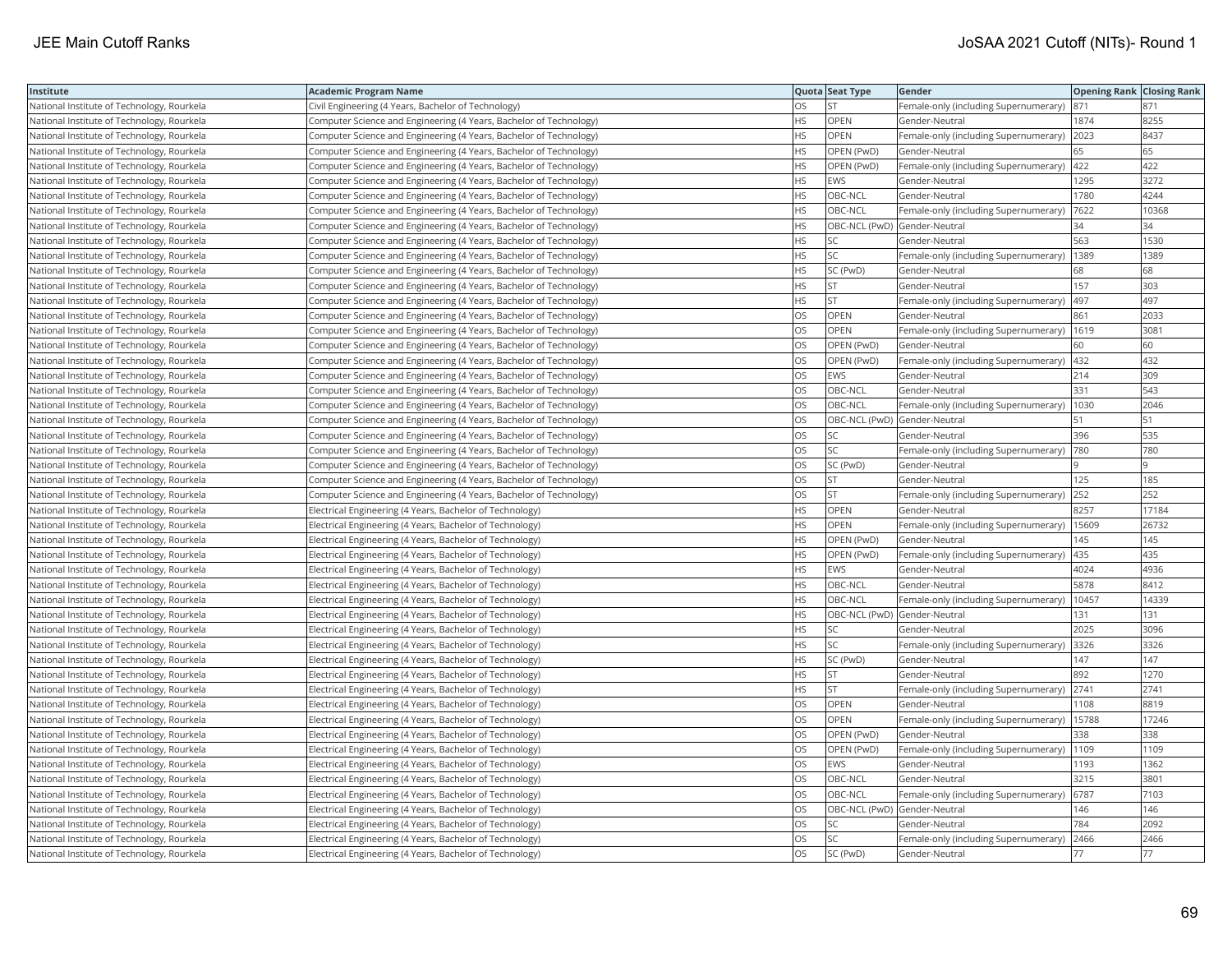| Institute                                  | <b>Academic Program Name</b>                                                  |           | Quota Seat Type              | Gender                                      | <b>Opening Rank Closing Rank</b> |       |
|--------------------------------------------|-------------------------------------------------------------------------------|-----------|------------------------------|---------------------------------------------|----------------------------------|-------|
| National Institute of Technology, Rourkela | Electrical Engineering (4 Years, Bachelor of Technology)                      | OS        | <b>ST</b>                    | Gender-Neutral                              | 446                              | 680   |
| National Institute of Technology, Rourkela | Electrical Engineering (4 Years, Bachelor of Technology)                      | OS        | <b>ST</b>                    | Female-only (including Supernumerary)       | 757                              | 757   |
| National Institute of Technology, Rourkela | Electronics and Communication Engineering (4 Years, Bachelor of Technology)   | HS        | <b>OPEN</b>                  | Gender-Neutral                              | 8461                             | 10258 |
| National Institute of Technology, Rourkela | Electronics and Communication Engineering (4 Years, Bachelor of Technology)   | HS        | OPEN                         | Female-only (including Supernumerary)       | 10514                            | 14558 |
| National Institute of Technology, Rourkela | Electronics and Communication Engineering (4 Years, Bachelor of Technology)   | HS        | OPEN (PwD)                   | Gender-Neutral                              | 107                              | 107   |
| National Institute of Technology, Rourkela | Electronics and Communication Engineering (4 Years, Bachelor of Technology)   | <b>HS</b> | <b>EWS</b>                   | Gender-Neutral                              | 3374                             | 3465  |
| National Institute of Technology, Rourkela | Electronics and Communication Engineering (4 Years, Bachelor of Technology)   | ΗS        | OBC-NCL                      | Gender-Neutral                              | 3310                             | 5171  |
| National Institute of Technology, Rourkela | Electronics and Communication Engineering (4 Years, Bachelor of Technology)   | <b>HS</b> | OBC-NCL                      | Female-only (including Supernumerary)       | 12663                            | 12663 |
| National Institute of Technology, Rourkela | Electronics and Communication Engineering (4 Years, Bachelor of Technology)   | НS        | OBC-NCL (PwD) Gender-Neutral |                                             | 92                               | 92    |
| National Institute of Technology, Rourkela | Electronics and Communication Engineering (4 Years, Bachelor of Technology)   | HS        | SC                           | Gender-Neutral                              | 643                              | 1958  |
| National Institute of Technology, Rourkela | Electronics and Communication Engineering (4 Years, Bachelor of Technology)   | <b>HS</b> | <b>SC</b>                    | Female-only (including Supernumerary)       | 1635                             | 1786  |
| National Institute of Technology, Rourkela | Electronics and Communication Engineering (4 Years, Bachelor of Technology)   | HS        | <b>ST</b>                    | Gender-Neutral                              | 559                              | 782   |
| National Institute of Technology, Rourkela | Electronics and Communication Engineering (4 Years, Bachelor of Technology)   | HS.       | <b>ST</b>                    | Female-only (including Supernumerary) 2973  |                                  | 2973  |
| National Institute of Technology, Rourkela | Electronics and Communication Engineering (4 Years, Bachelor of Technology)   | OS        | OPEN                         | Gender-Neutral                              | 3484                             | 5300  |
| National Institute of Technology, Rourkela | Electronics and Communication Engineering (4 Years, Bachelor of Technology)   | OS        | OPEN                         | Female-only (including Supernumerary) 6364  |                                  | 7866  |
| National Institute of Technology, Rourkela | Electronics and Communication Engineering (4 Years, Bachelor of Technology)   | OS        | <b>EWS</b>                   | Gender-Neutral                              | 628                              | 682   |
| National Institute of Technology, Rourkela | Electronics and Communication Engineering (4 Years, Bachelor of Technology)   | OS        | OBC-NCL                      | Gender-Neutral                              | 1689                             | 1880  |
| National Institute of Technology, Rourkela | Electronics and Communication Engineering (4 Years, Bachelor of Technology)   | OS        | OBC-NCL                      | Female-only (including Supernumerary)       | 3502                             | 3502  |
| National Institute of Technology, Rourkela | Electronics and Communication Engineering (4 Years, Bachelor of Technology)   | OS        | <b>SC</b>                    | Gender-Neutral                              | 955                              | 1179  |
| National Institute of Technology, Rourkela | Electronics and Communication Engineering (4 Years, Bachelor of Technology)   | OS        | <b>SC</b>                    | Female-only (including Supernumerary)       | 1516                             | 1685  |
| National Institute of Technology, Rourkela | Electronics and Communication Engineering (4 Years, Bachelor of Technology)   | OS        | <b>ST</b>                    | Gender-Neutral                              | 356                              | 437   |
| National Institute of Technology, Rourkela | Electronics and Communication Engineering (4 Years, Bachelor of Technology)   | OS        | ST                           | Female-only (including Supernumerary)  726  |                                  | 726   |
| National Institute of Technology, Rourkela | Electronics and Instrumentation Engineering (4 Years, Bachelor of Technology) | ΗS        | OPEN                         | Gender-Neutral                              | 10330                            | 17079 |
| National Institute of Technology, Rourkela | Electronics and Instrumentation Engineering (4 Years, Bachelor of Technology) | HS        | OPEN                         | Female-only (including Supernumerary)       | 15007                            | 21910 |
| National Institute of Technology, Rourkela | Electronics and Instrumentation Engineering (4 Years, Bachelor of Technology) | ΗS        | OPEN (PwD)                   | Gender-Neutral                              | 247                              | 247   |
| National Institute of Technology, Rourkela | Electronics and Instrumentation Engineering (4 Years, Bachelor of Technology) | HS        | <b>EWS</b>                   | Gender-Neutral                              | 3508                             | 3881  |
| National Institute of Technology, Rourkela | Electronics and Instrumentation Engineering (4 Years, Bachelor of Technology) | <b>HS</b> | OBC-NCL                      | Gender-Neutral                              | 7281                             | 8810  |
| National Institute of Technology, Rourkela | Electronics and Instrumentation Engineering (4 Years, Bachelor of Technology) | HS        | OBC-NCL                      | Female-only (including Supernumerary)       | 13181                            | 13347 |
| National Institute of Technology, Rourkela | Electronics and Instrumentation Engineering (4 Years, Bachelor of Technology) | HS        | SC                           | Gender-Neutral                              | 2237                             | 3182  |
| National Institute of Technology, Rourkela | Electronics and Instrumentation Engineering (4 Years, Bachelor of Technology) | HS        | SC                           | Female-only (including Supernumerary) 3995  |                                  | 3995  |
| National Institute of Technology, Rourkela | Electronics and Instrumentation Engineering (4 Years, Bachelor of Technology) | HS        | <b>ST</b>                    | Gender-Neutral                              | 1585                             | 2146  |
| National Institute of Technology, Rourkela | Electronics and Instrumentation Engineering (4 Years, Bachelor of Technology) | OS        | <b>OPEN</b>                  | Gender-Neutral                              | 10015                            | 11232 |
| National Institute of Technology, Rourkela | Electronics and Instrumentation Engineering (4 Years, Bachelor of Technology) | OS        | OPEN                         | Female-only (including Supernumerary)       | 10143                            | 15313 |
| National Institute of Technology, Rourkela | Electronics and Instrumentation Engineering (4 Years, Bachelor of Technology) | OS        | OPEN (PwD)                   | Gender-Neutral                              | 595                              | 595   |
| National Institute of Technology, Rourkela | Electronics and Instrumentation Engineering (4 Years, Bachelor of Technology) | OS        | <b>EWS</b>                   | Gender-Neutral                              | 1586                             | 1711  |
| National Institute of Technology, Rourkela | Electronics and Instrumentation Engineering (4 Years, Bachelor of Technology) | OS        | OBC-NCL                      | Gender-Neutral                              | 3449                             | 4486  |
| National Institute of Technology, Rourkela | Electronics and Instrumentation Engineering (4 Years, Bachelor of Technology) | OS        | OBC-NCL                      | Female-only (including Supernumerary)       | 7780                             | 9512  |
| National Institute of Technology, Rourkela | Electronics and Instrumentation Engineering (4 Years, Bachelor of Technology) | OS        | SC                           | Gender-Neutral                              | 2166                             | 2979  |
| National Institute of Technology, Rourkela | Electronics and Instrumentation Engineering (4 Years, Bachelor of Technology) | OS        | SC                           | Female-only (including Supernumerary) 3687  |                                  | 3687  |
| National Institute of Technology, Rourkela | Electronics and Instrumentation Engineering (4 Years, Bachelor of Technology) | OS        | <b>ST</b>                    | Gender-Neutral                              | 1112                             | 1112  |
| National Institute of Technology, Rourkela | Electronics and Instrumentation Engineering (4 Years, Bachelor of Technology) | OS        | ST (PwD)                     | Gender-Neutral                              | 68                               | 68    |
| National Institute of Technology, Rourkela | Food Process Engineering (4 Years, Bachelor of Technology)                    | НS        | <b>OPEN</b>                  | Gender-Neutral                              | 43041                            | 4806  |
| National Institute of Technology, Rourkela | Food Process Engineering (4 Years, Bachelor of Technology)                    | ΗS        | OPEN                         | Female-only (including Supernumerary)       | 46586                            | 51253 |
| National Institute of Technology, Rourkela | Food Process Engineering (4 Years, Bachelor of Technology)                    | <b>HS</b> | <b>EWS</b>                   | Gender-Neutral                              | 8480                             | 8661  |
| National Institute of Technology, Rourkela | Food Process Engineering (4 Years, Bachelor of Technology)                    | <b>HS</b> | OBC-NCL                      | Gender-Neutral                              | 20360                            | 21381 |
| National Institute of Technology, Rourkela | Food Process Engineering (4 Years, Bachelor of Technology)                    | <b>HS</b> | OBC-NCL                      | Female-only (including Supernumerary)       | 19334                            | 19334 |
| National Institute of Technology, Rourkela | Food Process Engineering (4 Years, Bachelor of Technology)                    | HS        | SC                           | Gender-Neutral                              | 7709                             | 8121  |
| National Institute of Technology, Rourkela | Food Process Engineering (4 Years, Bachelor of Technology)                    | ΗS        | SC                           | Female-only (including Supernumerary)  9987 |                                  | 9987  |
| National Institute of Technology, Rourkela | Food Process Engineering (4 Years, Bachelor of Technology)                    | HS        | <b>ST</b>                    | Gender-Neutral                              | 3707                             | 3707  |
| National Institute of Technology, Rourkela | Food Process Engineering (4 Years, Bachelor of Technology)                    | ЭS        | OPEN                         | Gender-Neutral                              | 24740                            | 30164 |
| National Institute of Technology, Rourkela | Food Process Engineering (4 Years, Bachelor of Technology)                    | OS        | OPEN                         | Female-only (including Supernumerary) 34170 |                                  | 34227 |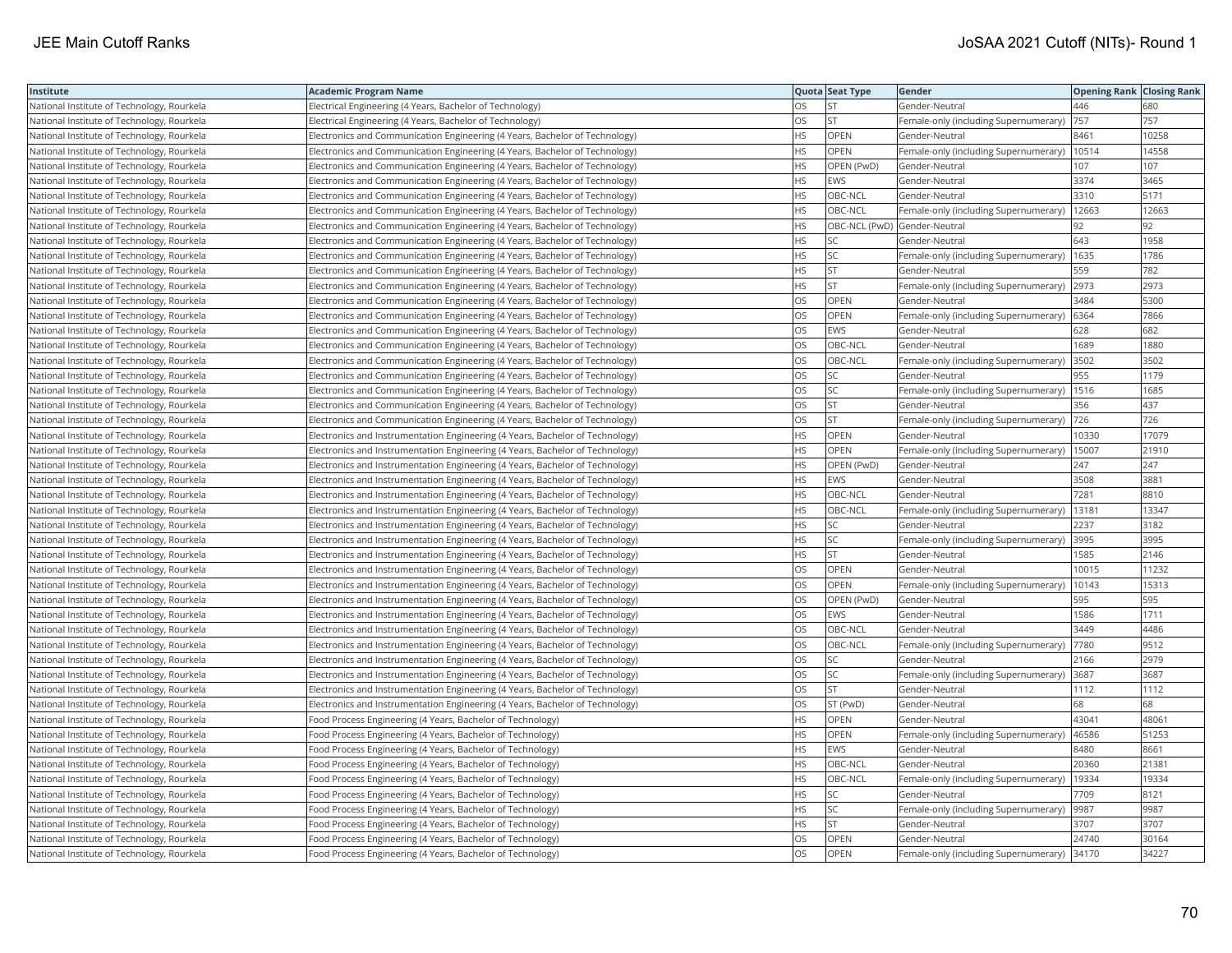| Institute                                  | Academic Program Name                                      |           | Quota Seat Type              | Gender                                      | <b>Opening Rank Closing Rank</b> |       |
|--------------------------------------------|------------------------------------------------------------|-----------|------------------------------|---------------------------------------------|----------------------------------|-------|
| National Institute of Technology, Rourkela | Food Process Engineering (4 Years, Bachelor of Technology) | OS        | OPEN (PwD)                   | Gender-Neutral                              | 2165                             | 2165  |
| National Institute of Technology, Rourkela | Food Process Engineering (4 Years, Bachelor of Technology) | OS.       | EWS                          | Gender-Neutral                              | 4739                             | 4868  |
| National Institute of Technology, Rourkela | Food Process Engineering (4 Years, Bachelor of Technology) | OS        | OBC-NCL                      | Gender-Neutral                              | 10462                            | 11218 |
| National Institute of Technology, Rourkela | Food Process Engineering (4 Years, Bachelor of Technology) | OS        | OBC-NCL                      | Female-only (including Supernumerary)       | 14522                            | 14522 |
| National Institute of Technology, Rourkela | Food Process Engineering (4 Years, Bachelor of Technology) | OS.       | <b>SC</b>                    | Gender-Neutral                              | 6232                             | 6320  |
| National Institute of Technology, Rourkela | Food Process Engineering (4 Years, Bachelor of Technology) | OS        | SC                           | Female-only (including Supernumerary)  7305 |                                  | 7305  |
| National Institute of Technology, Rourkela | Food Process Engineering (4 Years, Bachelor of Technology) | OS        | <b>ST</b>                    | Gender-Neutral                              | 1769                             | 1769  |
| National Institute of Technology, Rourkela | Industrial Design (4 Years, Bachelor of Technology)        | HS.       | <b>OPEN</b>                  | Gender-Neutral                              | 33112                            | 43482 |
| National Institute of Technology, Rourkela | Industrial Design (4 Years, Bachelor of Technology)        | ΗS        | OPEN                         | Female-only (including Supernumerary)       | 45336                            | 45350 |
| National Institute of Technology, Rourkela | Industrial Design (4 Years, Bachelor of Technology)        | <b>HS</b> | <b>EWS</b>                   | Gender-Neutral                              | 7132                             | 7282  |
| National Institute of Technology, Rourkela | Industrial Design (4 Years, Bachelor of Technology)        | HS        | OBC-NCL                      | Gender-Neutral                              | 14970                            | 17565 |
| National Institute of Technology, Rourkela | Industrial Design (4 Years, Bachelor of Technology)        | HS.       | OBC-NCL                      | Female-only (including Supernumerary)       | 18317                            | 18317 |
| National Institute of Technology, Rourkela | Industrial Design (4 Years, Bachelor of Technology)        | HS.       | <b>SC</b>                    | Gender-Neutral                              | 4169                             | 6456  |
| National Institute of Technology, Rourkela | Industrial Design (4 Years, Bachelor of Technology)        | HS        | <b>ST</b>                    | Gender-Neutral                              | 3108                             | 3108  |
| National Institute of Technology, Rourkela | Industrial Design (4 Years, Bachelor of Technology)        | ΗS        | <b>ST</b>                    | Female-only (including Supernumerary)       | 3953                             | 3953  |
| National Institute of Technology, Rourkela | Industrial Design (4 Years, Bachelor of Technology)        | OS        | OPEN                         | Gender-Neutral                              | 16467                            | 26130 |
| National Institute of Technology, Rourkela | Industrial Design (4 Years, Bachelor of Technology)        | OS        | OPEN                         | Female-only (including Supernumerary)       | 20827                            | 28603 |
| National Institute of Technology, Rourkela | Industrial Design (4 Years, Bachelor of Technology)        | OS        | EWS                          | Gender-Neutral                              | 3873                             | 3991  |
| National Institute of Technology, Rourkela | Industrial Design (4 Years, Bachelor of Technology)        | OS        | OBC-NCL                      | Gender-Neutral                              | 8154                             | 9816  |
| National Institute of Technology, Rourkela | Industrial Design (4 Years, Bachelor of Technology)        | OS        | OBC-NCL                      | Female-only (including Supernumerary)       | 14765                            | 14765 |
| National Institute of Technology, Rourkela | Industrial Design (4 Years, Bachelor of Technology)        | OS.       | <b>SC</b>                    | Gender-Neutral                              | 5669                             | 6235  |
| National Institute of Technology, Rourkela | Industrial Design (4 Years, Bachelor of Technology)        | OS        | <b>ST</b>                    | Gender-Neutral                              | 2167                             | 2167  |
| National Institute of Technology, Rourkela | Industrial Design (4 Years, Bachelor of Technology)        | OS        | <b>ST</b>                    | Female-only (including Supernumerary)  3371 |                                  | 3371  |
| National Institute of Technology, Rourkela | Life Science (5 Years, Integrated Master of Science)       | HS        | <b>OPEN</b>                  | Gender-Neutral                              | 44441                            | 50575 |
| National Institute of Technology, Rourkela | Life Science (5 Years, Integrated Master of Science)       | HS        | <b>EWS</b>                   | Gender-Neutral                              | 9470                             | 9750  |
| National Institute of Technology, Rourkela | Life Science (5 Years, Integrated Master of Science)       | HS.       | OBC-NCL                      | Gender-Neutral                              | 21236                            | 24500 |
| National Institute of Technology, Rourkela | Life Science (5 Years, Integrated Master of Science)       | HS        | OBC-NCL (PwD) Gender-Neutral |                                             | 633                              | 633   |
| National Institute of Technology, Rourkela | Life Science (5 Years, Integrated Master of Science)       | HS.       | <b>SC</b>                    | Gender-Neutral                              | 8352                             | 8895  |
| National Institute of Technology, Rourkela | Life Science (5 Years, Integrated Master of Science)       | <b>HS</b> | <b>ST</b>                    | Gender-Neutral                              | 6528                             | 6528  |
| National Institute of Technology, Rourkela | Life Science (5 Years, Integrated Master of Science)       | OS        | OPEN                         | Gender-Neutral                              | 22135                            | 33761 |
| National Institute of Technology, Rourkela | Life Science (5 Years, Integrated Master of Science)       | OS        | <b>EWS</b>                   | Gender-Neutral                              | 5944                             | 5944  |
| National Institute of Technology, Rourkela | Life Science (5 Years, Integrated Master of Science)       | OS        | OBC-NCL                      | Gender-Neutral                              | 12364                            | 13170 |
| National Institute of Technology, Rourkela | Life Science (5 Years, Integrated Master of Science)       | OS        | SC                           | Gender-Neutral                              | 3077                             | 3674  |
| National Institute of Technology, Rourkela | Life Science (5 Years, Integrated Master of Science)       | OS.       | <b>ST</b>                    | Gender-Neutral                              | 3202                             | 3202  |
| National Institute of Technology, Rourkela | Mathematics (5 Years, Integrated Master of Science)        | HS.       | OPEN                         | Gender-Neutral                              | 35807                            | 4505  |
| National Institute of Technology, Rourkela | Mathematics (5 Years, Integrated Master of Science)        | HS.       | <b>EWS</b>                   | Gender-Neutral                              | 9613                             | 9613  |
| National Institute of Technology, Rourkela | Mathematics (5 Years, Integrated Master of Science)        | <b>HS</b> | OBC-NCL                      | Gender-Neutral                              | 14528                            | 17915 |
| National Institute of Technology, Rourkela | Mathematics (5 Years, Integrated Master of Science)        | HS        | SC                           | Gender-Neutral                              | 8844                             | 9310  |
| National Institute of Technology, Rourkela | Mathematics (5 Years, Integrated Master of Science)        | ΗS        | <b>ST</b>                    | Gender-Neutral                              | 5266                             | 5266  |
| National Institute of Technology, Rourkela | Mathematics (5 Years, Integrated Master of Science)        | OS        | <b>OPEN</b>                  | Gender-Neutral                              | 8598                             | 17111 |
| National Institute of Technology, Rourkela | Mathematics (5 Years, Integrated Master of Science)        | OS        | OPEN (PwD)                   | Gender-Neutral                              | 232                              | 232   |
| National Institute of Technology, Rourkela | Mathematics (5 Years, Integrated Master of Science)        | OS        | EWS                          | Gender-Neutral                              | 3924                             | 3924  |
| National Institute of Technology, Rourkela | Mathematics (5 Years, Integrated Master of Science)        | OS        | OBC-NCL                      | Gender-Neutral                              | 8949                             | 9777  |
| National Institute of Technology, Rourkela | Mathematics (5 Years, Integrated Master of Science)        | OS        | OBC-NCL (PwD) Gender-Neutral |                                             | 586                              | 586   |
| National Institute of Technology, Rourkela | Mathematics (5 Years, Integrated Master of Science)        | OS.       | <b>SC</b>                    | Gender-Neutral                              | 3781                             | 5620  |
| National Institute of Technology, Rourkela | Mathematics (5 Years, Integrated Master of Science)        | OS        | <b>ST</b>                    | Gender-Neutral                              | 1743                             | 1743  |
| National Institute of Technology, Rourkela | Mechanical Engineering (4 Years, Bachelor of Technology)   | HS.       | OPEN                         | Gender-Neutral                              | 13826                            | 19732 |
| National Institute of Technology, Rourkela | Mechanical Engineering (4 Years, Bachelor of Technology)   | HS        | OPEN                         | Female-only (including Supernumerary)       | 28874                            | 34291 |
| National Institute of Technology, Rourkela | Mechanical Engineering (4 Years, Bachelor of Technology)   | HS.       | OPEN (PwD)                   | Gender-Neutral                              | 177                              | 177   |
| National Institute of Technology, Rourkela | Mechanical Engineering (4 Years, Bachelor of Technology)   | HS.       | <b>EWS</b>                   | Gender-Neutral                              | 4459                             | 5536  |
| National Institute of Technology, Rourkela | Mechanical Engineering (4 Years, Bachelor of Technology)   | <b>HS</b> | EWS (PwD)                    | Gender-Neutral                              | 71                               | 71    |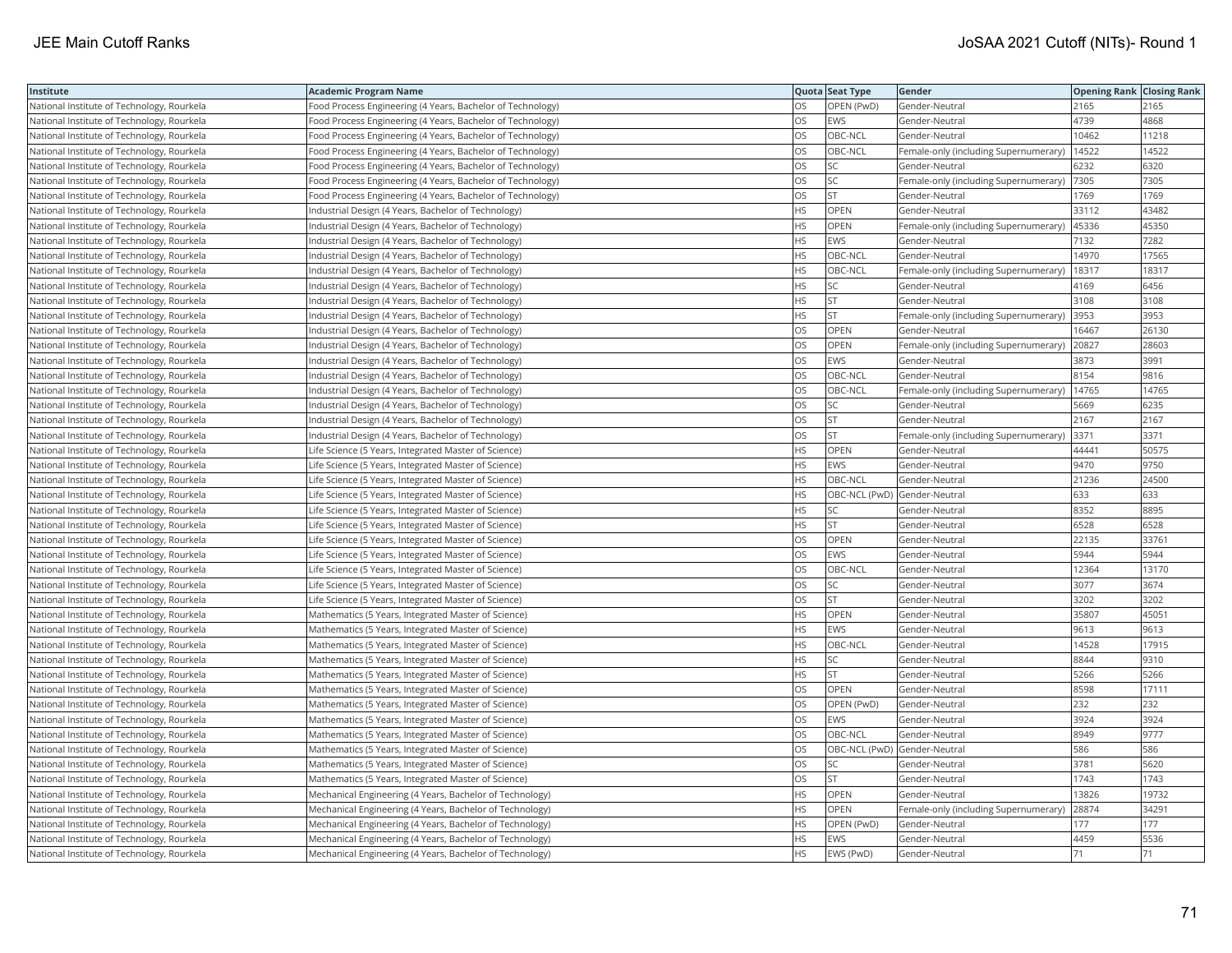| Institute                                  | <b>Academic Program Name</b>                                                                       |           | Quota Seat Type              | Gender                                               | Opening Rank Closing Rank |       |
|--------------------------------------------|----------------------------------------------------------------------------------------------------|-----------|------------------------------|------------------------------------------------------|---------------------------|-------|
| National Institute of Technology, Rourkela | Mechanical Engineering (4 Years, Bachelor of Technology)                                           | <b>HS</b> | OBC-NCL                      | Gender-Neutral                                       | 5632                      | 10006 |
| National Institute of Technology, Rourkela | Mechanical Engineering (4 Years, Bachelor of Technology)                                           | HS        | OBC-NCL                      | Female-only (including Supernumerary)                | 14476                     | 15363 |
| National Institute of Technology, Rourkela | Mechanical Engineering (4 Years, Bachelor of Technology)                                           | HS        | OBC-NCL (PwD) Gender-Neutral |                                                      | 190                       | 190   |
| National Institute of Technology, Rourkela | Mechanical Engineering (4 Years, Bachelor of Technology)                                           | HS        |                              | OBC-NCL (PwD)  Female-only (including Supernumerary) | 517                       | 517   |
| National Institute of Technology, Rourkela | Mechanical Engineering (4 Years, Bachelor of Technology)                                           | HS        | SC                           | Gender-Neutral                                       | 1624                      | 3333  |
| National Institute of Technology, Rourkela | Mechanical Engineering (4 Years, Bachelor of Technology)                                           | HS.       | SC                           | Female-only (including Supernumerary)                | 4032                      | 4032  |
| National Institute of Technology, Rourkela | Mechanical Engineering (4 Years, Bachelor of Technology)                                           | HS        | <b>ST</b>                    | Gender-Neutral                                       | 428                       | 1443  |
| National Institute of Technology, Rourkela | Mechanical Engineering (4 Years, Bachelor of Technology)                                           | <b>HS</b> | <b>ST</b>                    | Female-only (including Supernumerary)                | 2759                      | 2759  |
| National Institute of Technology, Rourkela | Mechanical Engineering (4 Years, Bachelor of Technology)                                           | OS        | <b>OPEN</b>                  | Gender-Neutral                                       | 9891                      | 13189 |
| National Institute of Technology, Rourkela | Mechanical Engineering (4 Years, Bachelor of Technology)                                           | OS        | OPEN                         | Female-only (including Supernumerary)                | 19293                     | 22443 |
| National Institute of Technology, Rourkela | Mechanical Engineering (4 Years, Bachelor of Technology)                                           | OS        | OPEN (PwD)                   | Gender-Neutral                                       | 533                       | 533   |
| National Institute of Technology, Rourkela | Mechanical Engineering (4 Years, Bachelor of Technology)                                           | OS        | <b>EWS</b>                   | Gender-Neutral                                       | 1900                      | 2005  |
| National Institute of Technology, Rourkela | Mechanical Engineering (4 Years, Bachelor of Technology)                                           | <b>OS</b> | EWS (PwD)                    | Gender-Neutral                                       | 119                       | 119   |
| National Institute of Technology, Rourkela | Mechanical Engineering (4 Years, Bachelor of Technology)                                           | OS        | OBC-NCL                      | Gender-Neutral                                       | 4205                      | 4778  |
| National Institute of Technology, Rourkela | Mechanical Engineering (4 Years, Bachelor of Technology)                                           | OS        | OBC-NCL                      | Female-only (including Supernumerary)                | 9796                      | 10749 |
| National Institute of Technology, Rourkela | Mechanical Engineering (4 Years, Bachelor of Technology)                                           | OS        | OBC-NCL (PwD) Gender-Neutral |                                                      | 276                       | 276   |
| National Institute of Technology, Rourkela | Mechanical Engineering (4 Years, Bachelor of Technology)                                           | OS        | <b>SC</b>                    | Gender-Neutral                                       | 549                       | 2641  |
| National Institute of Technology, Rourkela | Mechanical Engineering (4 Years, Bachelor of Technology)                                           | OS        | <b>SC</b>                    | Female-only (including Supernumerary)                | 4025                      | 4025  |
| National Institute of Technology, Rourkela | Mechanical Engineering (4 Years, Bachelor of Technology)                                           | OS        | ST                           | Gender-Neutral                                       | 849                       | 1027  |
| National Institute of Technology, Rourkela | Mechanical Engineering (4 Years, Bachelor of Technology)                                           | OS        | <b>ST</b>                    | Female-only (including Supernumerary)                | 1635                      | 1635  |
| National Institute of Technology, Rourkela | Mechanical Engineering (4 Years, Bachelor of Technology)                                           | OS        | ST (PwD)                     | Gender-Neutral                                       | 66                        | 66    |
| National Institute of Technology, Rourkela | Metallurgical and Materials Engineering (4 Years, Bachelor of Technology)                          | HS        | OPEN                         | Gender-Neutral                                       | 24697                     | 32029 |
| National Institute of Technology, Rourkela | Metallurgical and Materials Engineering (4 Years, Bachelor of Technology)                          | ΗS        | OPEN                         | Female-only (including Supernumerary) 34684          |                           | 41719 |
| National Institute of Technology, Rourkela | Metallurgical and Materials Engineering (4 Years, Bachelor of Technology)                          | HS        | OPEN (PwD)                   | Gender-Neutral                                       | 1087                      | 1087  |
| National Institute of Technology, Rourkela | Metallurgical and Materials Engineering (4 Years, Bachelor of Technology)                          | HS        | EWS                          | Gender-Neutral                                       | 6367                      | 7043  |
| National Institute of Technology, Rourkela | Metallurgical and Materials Engineering (4 Years, Bachelor of Technology)                          | <b>HS</b> | OBC-NCL                      | Gender-Neutral                                       | 10547                     | 12824 |
| National Institute of Technology, Rourkela | Metallurgical and Materials Engineering (4 Years, Bachelor of Technology)                          | HS        | OBC-NCL                      | Female-only (including Supernumerary)                | 16731                     | 16731 |
| National Institute of Technology, Rourkela | Metallurgical and Materials Engineering (4 Years, Bachelor of Technology)                          | HS        | OBC-NCL (PwD) Gender-Neutral |                                                      | 532                       | 532   |
| National Institute of Technology, Rourkela | Metallurgical and Materials Engineering (4 Years, Bachelor of Technology)                          | <b>HS</b> | <b>SC</b>                    | Gender-Neutral                                       | 4011                      | 6734  |
| National Institute of Technology, Rourkela | Metallurgical and Materials Engineering (4 Years, Bachelor of Technology)                          | HS        | SC                           | Female-only (including Supernumerary) 6663           |                           | 6663  |
| National Institute of Technology, Rourkela | Metallurgical and Materials Engineering (4 Years, Bachelor of Technology)                          | ΗS        | <b>ST</b>                    | Gender-Neutral                                       | 2551                      | 2577  |
| National Institute of Technology, Rourkela | Metallurgical and Materials Engineering (4 Years, Bachelor of Technology)                          | OS        | OPEN                         | Gender-Neutral                                       | 19097                     | 23253 |
| National Institute of Technology, Rourkela | Metallurgical and Materials Engineering (4 Years, Bachelor of Technology)                          | OS        | OPEN                         | Female-only (including Supernumerary)                | 29144                     | 33092 |
| National Institute of Technology, Rourkela | Metallurgical and Materials Engineering (4 Years, Bachelor of Technology)                          | OS        | OPEN (PwD)                   | Gender-Neutral                                       | 1169                      | 1169  |
| National Institute of Technology, Rourkela | Metallurgical and Materials Engineering (4 Years, Bachelor of Technology)                          | OS        | EWS                          | Gender-Neutral                                       | 3365                      | 3667  |
| National Institute of Technology, Rourkela | Metallurgical and Materials Engineering (4 Years, Bachelor of Technology)                          | OS        | OBC-NCL                      | Gender-Neutral                                       | 6442                      | 8294  |
| National Institute of Technology, Rourkela | Metallurgical and Materials Engineering (4 Years, Bachelor of Technology)                          | OS        | OBC-NCL                      | Female-only (including Supernumerary)                | 13498                     | 13498 |
| National Institute of Technology, Rourkela | Metallurgical and Materials Engineering (4 Years, Bachelor of Technology)                          | OS        | OBC-NCL (PwD) Gender-Neutral |                                                      | 691                       | 691   |
| National Institute of Technology, Rourkela | Metallurgical and Materials Engineering (4 Years, Bachelor of Technology)                          | OS        | SC                           | Gender-Neutral                                       | 4532                      | 5184  |
| National Institute of Technology, Rourkela | Metallurgical and Materials Engineering (4 Years, Bachelor of Technology)                          | OS        | SC                           | Female-only (including Supernumerary)                | 6323                      | 6323  |
| National Institute of Technology, Rourkela | Metallurgical and Materials Engineering (4 Years, Bachelor of Technology)                          | OS        | <b>ST</b>                    | Gender-Neutral                                       | 1567                      | 1663  |
| National Institute of Technology, Rourkela | Metallurgical and Materials Engineering (5 Years, Bachelor and Master of Technology (Dual Degree)) | HS        | OPEN                         | Gender-Neutral                                       | 37711                     | 40735 |
| National Institute of Technology, Rourkela | Metallurgical and Materials Engineering (5 Years, Bachelor and Master of Technology (Dual Degree)) | HS        | <b>EWS</b>                   | Gender-Neutral                                       | 9532                      | 9532  |
| National Institute of Technology, Rourkela | Metallurgical and Materials Engineering (5 Years, Bachelor and Master of Technology (Dual Degree)) | <b>HS</b> | OBC-NCL                      | Gender-Neutral                                       | 15401                     | 15401 |
| National Institute of Technology, Rourkela | Metallurgical and Materials Engineering (5 Years, Bachelor and Master of Technology (Dual Degree)) | HS        | <b>SC</b>                    | Gender-Neutral                                       | 8149                      | 8149  |
| National Institute of Technology, Rourkela | Metallurgical and Materials Engineering (5 Years, Bachelor and Master of Technology (Dual Degree)) | OS        | OPEN                         | Gender-Neutral                                       | 25319                     | 25794 |
| National Institute of Technology, Rourkela | Metallurgical and Materials Engineering (5 Years, Bachelor and Master of Technology (Dual Degree)) | OS        | OPEN (PwD)                   | Gender-Neutral                                       | 1809                      | 1809  |
| National Institute of Technology, Rourkela | Metallurgical and Materials Engineering (5 Years, Bachelor and Master of Technology (Dual Degree)) | OS        | <b>EWS</b>                   | Gender-Neutral                                       | 5107                      | 5107  |
| National Institute of Technology, Rourkela | Metallurgical and Materials Engineering (5 Years, Bachelor and Master of Technology (Dual Degree)) | OS        | OBC-NCL                      | Gender-Neutral                                       | 9423                      | 10123 |
| National Institute of Technology, Rourkela | Metallurgical and Materials Engineering (5 Years, Bachelor and Master of Technology (Dual Degree)) | OS        | <b>SC</b>                    | Gender-Neutral                                       | 4728                      | 4728  |
| National Institute of Technology, Rourkela | Mining Engineering (4 Years, Bachelor of Technology)                                               | <b>HS</b> | OPEN                         | Gender-Neutral                                       | 32043                     | 35430 |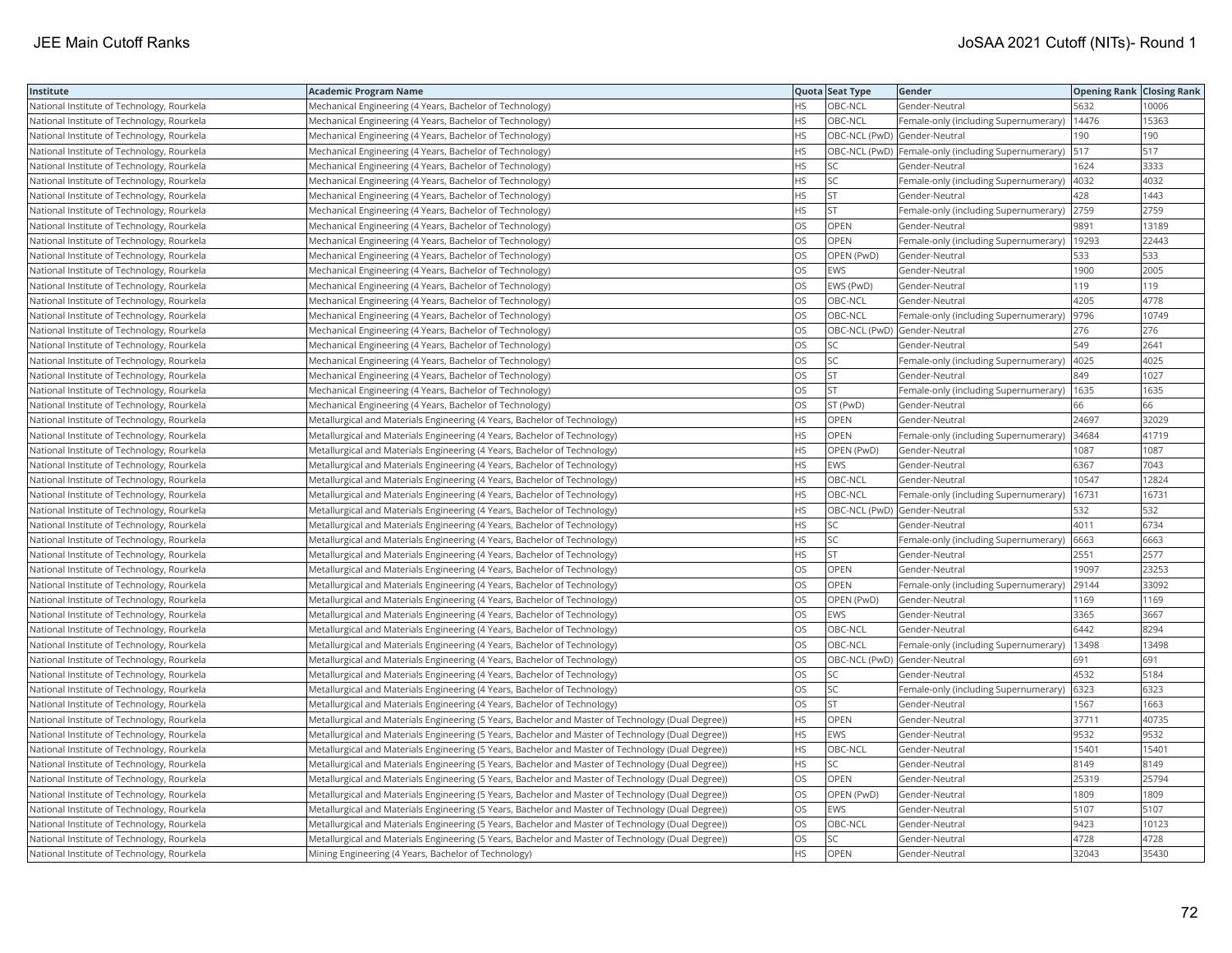| Institute                                  | <b>Academic Program Name</b>                                                  |           | Quota Seat Type | Gender                                        | <b>Opening Rank Closing Rank</b> |       |
|--------------------------------------------|-------------------------------------------------------------------------------|-----------|-----------------|-----------------------------------------------|----------------------------------|-------|
| National Institute of Technology, Rourkela | Mining Engineering (4 Years, Bachelor of Technology)                          | <b>HS</b> | OPEN            | Female-only (including Supernumerary)   42589 |                                  | 46074 |
| National Institute of Technology, Rourkela | Mining Engineering (4 Years, Bachelor of Technology)                          | ΗS        | EWS             | Gender-Neutral                                | 6895                             | 7036  |
| National Institute of Technology, Rourkela | Mining Engineering (4 Years, Bachelor of Technology)                          | <b>HS</b> | OBC-NCL         | Gender-Neutral                                | 13111                            | 14614 |
| National Institute of Technology, Rourkela | Mining Engineering (4 Years, Bachelor of Technology)                          | HS        | SC              | Gender-Neutral                                | 5885                             | 6272  |
| National Institute of Technology, Rourkela | Mining Engineering (4 Years, Bachelor of Technology)                          | HS        | <b>ST</b>       | Gender-Neutral                                | 2412                             | 2508  |
| National Institute of Technology, Rourkela | Mining Engineering (4 Years, Bachelor of Technology)                          | OS        | OPEN            | Gender-Neutral                                | 21085                            | 28088 |
| National Institute of Technology, Rourkela | Mining Engineering (4 Years, Bachelor of Technology)                          | OS        | OPEN            | Female-only (including Supernumerary)         | 37800                            | 39036 |
| National Institute of Technology, Rourkela | Mining Engineering (4 Years, Bachelor of Technology)                          | OS        | <b>EWS</b>      | Gender-Neutral                                | 4297                             | 4534  |
| National Institute of Technology, Rourkela | Mining Engineering (4 Years, Bachelor of Technology)                          | OS        | OBC-NCL         | Gender-Neutral                                | 8778                             | 9542  |
| National Institute of Technology, Rourkela | Mining Engineering (4 Years, Bachelor of Technology)                          | OS        | SC              | Gender-Neutral                                | 4545                             | 5705  |
| National Institute of Technology, Rourkela | Mining Engineering (4 Years, Bachelor of Technology)                          | OS        | ST              | Gender-Neutral                                | 1711                             | 1721  |
| National Institute of Technology, Rourkela | Mining Engineering (5 Years, Bachelor and Master of Technology (Dual Degree)) | <b>HS</b> | OPEN            | Gender-Neutral                                | 44351                            | 47917 |
| National Institute of Technology, Rourkela | Mining Engineering (5 Years, Bachelor and Master of Technology (Dual Degree)) | <b>HS</b> | OBC-NCL         | Gender-Neutral                                | 20116                            | 20355 |
| National Institute of Technology, Rourkela | Mining Engineering (5 Years, Bachelor and Master of Technology (Dual Degree)) | HS        | SC              | Gender-Neutral                                | 7490                             | 7490  |
| National Institute of Technology, Rourkela | Mining Engineering (5 Years, Bachelor and Master of Technology (Dual Degree)) | OS        | OPEN            | Gender-Neutral                                | 25947                            | 29090 |
| National Institute of Technology, Rourkela | Mining Engineering (5 Years, Bachelor and Master of Technology (Dual Degree)) | OS        | <b>EWS</b>      | Gender-Neutral                                | 5215                             | 5215  |
| National Institute of Technology, Rourkela | Mining Engineering (5 Years, Bachelor and Master of Technology (Dual Degree)) | OS        | OBC-NCL         | Gender-Neutral                                | 11172                            | 11172 |
| National Institute of Technology, Rourkela | Mining Engineering (5 Years, Bachelor and Master of Technology (Dual Degree)) | OS        | <b>SC</b>       | Gender-Neutral                                | 5036                             | 5036  |
| National Institute of Technology, Rourkela | Mining Engineering (5 Years, Bachelor and Master of Technology (Dual Degree)) | OS        | <b>ST</b>       | Gender-Neutral                                | 2276                             | 2276  |
| National Institute of Technology, Rourkela | Physics (5 Years, Integrated Master of Science)                               | <b>HS</b> | <b>OPEN</b>     | Gender-Neutral                                | 14941                            | 36565 |
| National Institute of Technology, Rourkela | Physics (5 Years, Integrated Master of Science)                               | HS        | OPEN (PwD)      | Gender-Neutral                                | 1208                             | 1208  |
| National Institute of Technology, Rourkela | Physics (5 Years, Integrated Master of Science)                               | HS        | <b>EWS</b>      | Gender-Neutral                                | 7368                             | 7368  |
| National Institute of Technology, Rourkela | Physics (5 Years, Integrated Master of Science)                               | ΗS        | OBC-NCL         | Gender-Neutral                                | 14769                            | 20093 |
| National Institute of Technology, Rourkela | Physics (5 Years, Integrated Master of Science)                               | HS        | SC              | Gender-Neutral                                | 1665                             | 5569  |
| National Institute of Technology, Rourkela | Physics (5 Years, Integrated Master of Science)                               | ΗS        | <b>ST</b>       | Gender-Neutral                                | 4053                             | 4053  |
| National Institute of Technology, Rourkela | Physics (5 Years, Integrated Master of Science)                               | OS        | OPEN            | Gender-Neutral                                | 7956                             | 13940 |
| National Institute of Technology, Rourkela | Physics (5 Years, Integrated Master of Science)                               | OS        | EWS             | Gender-Neutral                                | 3028                             | 3028  |
| National Institute of Technology, Rourkela | Physics (5 Years, Integrated Master of Science)                               | OS        | OBC-NCL         | Gender-Neutral                                | 8725                             | 8865  |
| National Institute of Technology, Rourkela | Physics (5 Years, Integrated Master of Science)                               | OS        | SC              | Gender-Neutral                                | 2297                             | 3504  |
| National Institute of Technology, Rourkela | Physics (5 Years, Integrated Master of Science)                               | OS        | ST              | Gender-Neutral                                | 2245                             | 2245  |
| National Institute of Technology, Silchar  | Civil Engineering (4 Years, Bachelor of Technology)                           | HS        | OPEN            | Gender-Neutral                                | 36540                            | 66967 |
| National Institute of Technology, Silchar  | Civil Engineering (4 Years, Bachelor of Technology)                           | HS        | OPEN            | Female-only (including Supernumerary)         | 46867                            | 70668 |
| National Institute of Technology, Silchar  | Civil Engineering (4 Years, Bachelor of Technology)                           | HS        | OPEN (PwD)      | Gender-Neutral                                | 1272                             | 1272  |
| National Institute of Technology, Silchar  | Civil Engineering (4 Years, Bachelor of Technology)                           | HS        | <b>EWS</b>      | Gender-Neutral                                | 10703                            | 11398 |
| National Institute of Technology, Silchar  | Civil Engineering (4 Years, Bachelor of Technology)                           | HS        | EWS             | Female-only (including Supernumerary)         | 11237                            | 11237 |
| National Institute of Technology, Silchar  | Civil Engineering (4 Years, Bachelor of Technology)                           | <b>HS</b> | OBC-NCL         | Gender-Neutral                                | 25903                            | 37399 |
| National Institute of Technology, Silchar  | Civil Engineering (4 Years, Bachelor of Technology)                           | HS        | OBC-NCL         | Female-only (including Supernumerary) 29315   |                                  | 43234 |
| National Institute of Technology, Silchar  | Civil Engineering (4 Years, Bachelor of Technology)                           | HS        | SC              | Gender-Neutral                                | 5193                             | 8759  |
| National Institute of Technology, Silchar  | Civil Engineering (4 Years, Bachelor of Technology)                           | HS        | SC              | Female-only (including Supernumerary)  8545   |                                  | 12040 |
| National Institute of Technology, Silchar  | Civil Engineering (4 Years, Bachelor of Technology)                           | <b>HS</b> | <b>ST</b>       | Gender-Neutral                                | 592                              | 1873  |
| National Institute of Technology, Silchar  | Civil Engineering (4 Years, Bachelor of Technology)                           | HS        | <b>ST</b>       | Female-only (including Supernumerary) 856     |                                  | 856   |
| National Institute of Technology, Silchar  | Civil Engineering (4 Years, Bachelor of Technology)                           | OS        | OPEN            | Gender-Neutral                                | 30958                            | 35010 |
| National Institute of Technology, Silchar  | Civil Engineering (4 Years, Bachelor of Technology)                           | OS        | OPEN            | Female-only (including Supernumerary)         | 39732                            | 42806 |
| National Institute of Technology, Silchar  | Civil Engineering (4 Years, Bachelor of Technology)                           | OS        | OPEN (PwD)      | Gender-Neutral                                | 1216                             | 1216  |
| National Institute of Technology, Silchar  | Civil Engineering (4 Years, Bachelor of Technology)                           | OS        | OPEN (PwD)      | Female-only (including Supernumerary) 2081    |                                  | 2081  |
| National Institute of Technology, Silchar  | Civil Engineering (4 Years, Bachelor of Technology)                           | OS        | EWS             | Gender-Neutral                                | 5380                             | 5519  |
| National Institute of Technology, Silchar  | Civil Engineering (4 Years, Bachelor of Technology)                           | OS        | <b>EWS</b>      | Female-only (including Supernumerary) 7222    |                                  | 7283  |
| National Institute of Technology, Silchar  | Civil Engineering (4 Years, Bachelor of Technology)                           | OS        | OBC-NCL         | Gender-Neutral                                | 9237                             | 10638 |
| National Institute of Technology, Silchar  | Civil Engineering (4 Years, Bachelor of Technology)                           | OS        | OBC-NCL         | Female-only (including Supernumerary)         | 15987                            | 17077 |
| National Institute of Technology, Silchar  | Civil Engineering (4 Years, Bachelor of Technology)                           | OS        |                 | OBC-NCL (PwD) Gender-Neutral                  | 482                              | 482   |
| National Institute of Technology, Silchar  | Civil Engineering (4 Years, Bachelor of Technology)                           | <b>OS</b> | <b>SC</b>       | Gender-Neutral                                | 5070                             | 5859  |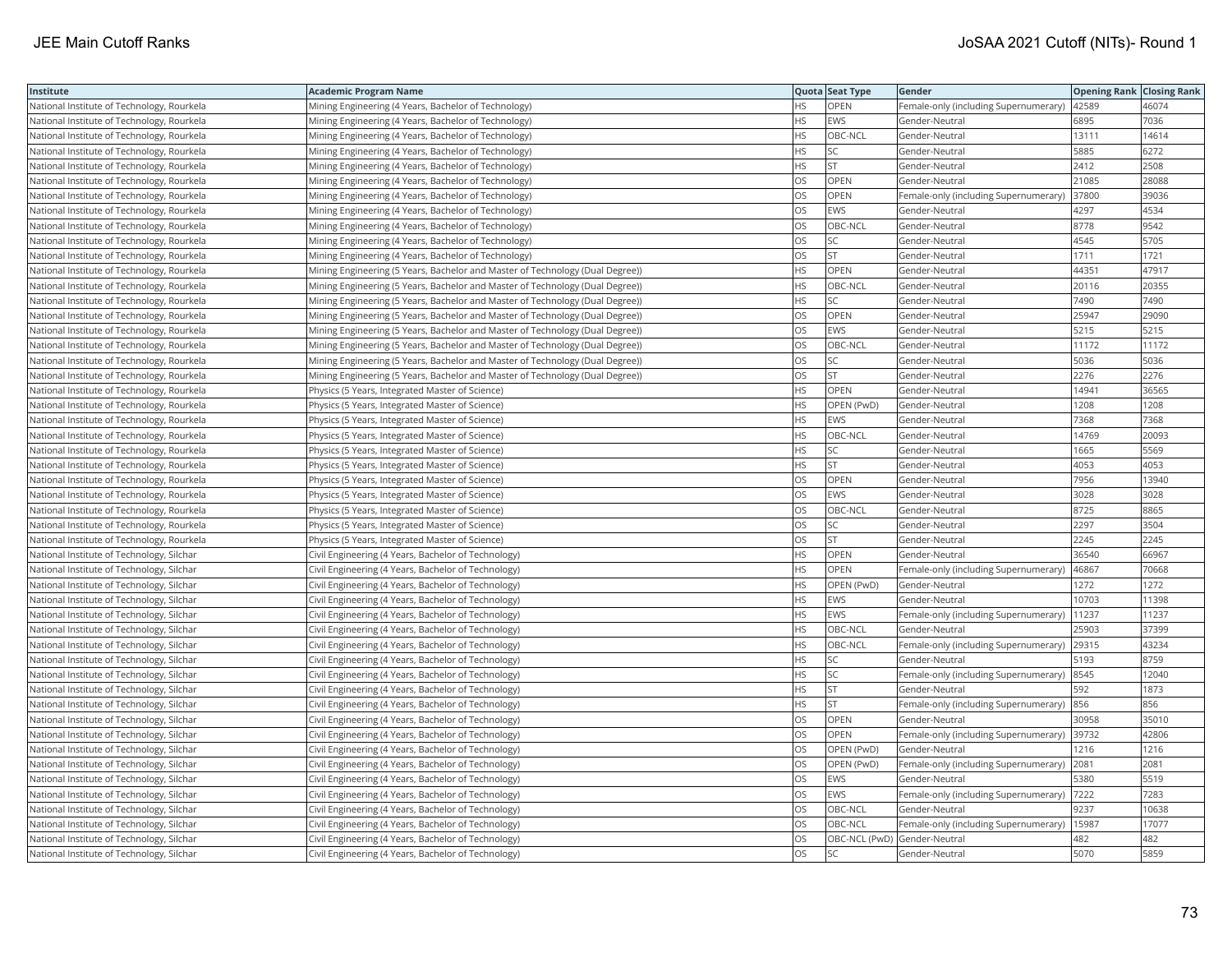| Institute                                 | Academic Program Name                                               |           | Quota Seat Type              | <b>Gender</b>                                 | <b>Opening Rank Closing Rank</b> |       |
|-------------------------------------------|---------------------------------------------------------------------|-----------|------------------------------|-----------------------------------------------|----------------------------------|-------|
| National Institute of Technology, Silchar | Civil Engineering (4 Years, Bachelor of Technology)                 | OS        | SC                           | Female-only (including Supernumerary)         | 6616                             | 7135  |
| National Institute of Technology, Silchar | Civil Engineering (4 Years, Bachelor of Technology)                 | OS.       | <b>ST</b>                    | Gender-Neutral                                | 1169                             | 1598  |
| National Institute of Technology, Silchar | Civil Engineering (4 Years, Bachelor of Technology)                 | OS        | <b>ST</b>                    | Female-only (including Supernumerary)         | 1185                             | 1185  |
| National Institute of Technology, Silchar | Computer Science and Engineering (4 Years, Bachelor of Technology)  | HS        | OPEN                         | Gender-Neutral                                | 7291                             | 23307 |
| National Institute of Technology, Silchar | Computer Science and Engineering (4 Years, Bachelor of Technology)  | <b>HS</b> | <b>OPEN</b>                  | Female-only (including Supernumerary)         | 10598                            | 21819 |
| National Institute of Technology, Silchar | Computer Science and Engineering (4 Years, Bachelor of Technology)  | HS        | OPEN (PwD)                   | Gender-Neutral                                | 737                              | 737   |
| National Institute of Technology, Silchar | Computer Science and Engineering (4 Years, Bachelor of Technology)  | HS        | <b>EWS</b>                   | Gender-Neutral                                | 3637                             | 4951  |
| National Institute of Technology, Silchar | Computer Science and Engineering (4 Years, Bachelor of Technology)  | <b>HS</b> | EWS                          | Female-only (including Supernumerary)   5256  |                                  | 5449  |
| National Institute of Technology, Silchar | Computer Science and Engineering (4 Years, Bachelor of Technology)  | HS        | OBC-NCL                      | Gender-Neutral                                | 6840                             | 13266 |
| National Institute of Technology, Silchar | Computer Science and Engineering (4 Years, Bachelor of Technology)  | HS.       | OBC-NCL                      | Female-only (including Supernumerary)   15809 |                                  | 25896 |
| National Institute of Technology, Silchar | Computer Science and Engineering (4 Years, Bachelor of Technology)  | HS        | OBC-NCL (PwD) Gender-Neutral |                                               | 361                              | 361   |
| National Institute of Technology, Silchar | Computer Science and Engineering (4 Years, Bachelor of Technology)  | <b>HS</b> | <b>SC</b>                    | Gender-Neutral                                | 605                              | 3024  |
| National Institute of Technology, Silchar | Computer Science and Engineering (4 Years, Bachelor of Technology)  | HS        | SC                           | Female-only (including Supernumerary)         | 2083                             | 3807  |
| National Institute of Technology, Silchar | Computer Science and Engineering (4 Years, Bachelor of Technology)  | HS.       | <b>ST</b>                    | Gender-Neutral                                | 711                              | 913   |
| National Institute of Technology, Silchar | Computer Science and Engineering (4 Years, Bachelor of Technology)  | ΗS        | <b>ST</b>                    | Female-only (including Supernumerary)         | 1570                             | 1570  |
| National Institute of Technology, Silchar | Computer Science and Engineering (4 Years, Bachelor of Technology)  | HS        | ST (PwD)                     | Gender-Neutral                                | 19                               | 19    |
| National Institute of Technology, Silchar | Computer Science and Engineering (4 Years, Bachelor of Technology)  | OS        | <b>OPEN</b>                  | Gender-Neutral                                | 5464                             | 10134 |
| National Institute of Technology, Silchar | Computer Science and Engineering (4 Years, Bachelor of Technology)  | OS        | OPEN                         | Female-only (including Supernumerary)         | 13732                            | 15557 |
| National Institute of Technology, Silchar | Computer Science and Engineering (4 Years, Bachelor of Technology)  | OS.       | OPEN (PwD)                   | Female-only (including Supernumerary)         | 766                              | 766   |
| National Institute of Technology, Silchar | Computer Science and Engineering (4 Years, Bachelor of Technology)  | <b>OS</b> | EWS                          | Gender-Neutral                                | 1394                             | 1489  |
| National Institute of Technology, Silchar | Computer Science and Engineering (4 Years, Bachelor of Technology)  | OS        | <b>EWS</b>                   | Female-only (including Supernumerary)         | 2236                             | 2973  |
| National Institute of Technology, Silchar | Computer Science and Engineering (4 Years, Bachelor of Technology)  | OS        | OBC-NCL                      | Gender-Neutral                                | 2393                             | 3447  |
| National Institute of Technology, Silchar | (Computer Science and Engineering (4 Years, Bachelor of Technology) | OS        | OBC-NCL                      | Female-only (including Supernumerary)   6635  |                                  | 7473  |
| National Institute of Technology, Silchar | Computer Science and Engineering (4 Years, Bachelor of Technology)  | OS        | OBC-NCL (PwD) Gender-Neutral |                                               | 152                              | 156   |
| National Institute of Technology, Silchar | Computer Science and Engineering (4 Years, Bachelor of Technology)  | OS        | SC                           | Gender-Neutral                                | 1275                             | 2115  |
| National Institute of Technology, Silchar | Computer Science and Engineering (4 Years, Bachelor of Technology)  | OS        | SC                           | Female-only (including Supernumerary)         | 3072                             | 3264  |
| National Institute of Technology, Silchar | Computer Science and Engineering (4 Years, Bachelor of Technology)  | OS        | SC (PwD)                     | Gender-Neutral                                | 37                               | 37    |
| National Institute of Technology, Silchar | Computer Science and Engineering (4 Years, Bachelor of Technology)  | OS.       | <b>ST</b>                    | Gender-Neutral                                | 546                              | 774   |
| National Institute of Technology, Silchar | Computer Science and Engineering (4 Years, Bachelor of Technology)  | OS        | <b>ST</b>                    | Female-only (including Supernumerary)         | 991                              | 991   |
| National Institute of Technology, Silchar | Electrical Engineering (4 Years, Bachelor of Technology)            | HS.       | OPEN                         | Gender-Neutral                                | 36411                            | 55847 |
| National Institute of Technology, Silchar | Electrical Engineering (4 Years, Bachelor of Technology)            | HS        | <b>OPEN</b>                  | Female-only (including Supernumerary)  43885  |                                  | 50460 |
| National Institute of Technology, Silchar | Electrical Engineering (4 Years, Bachelor of Technology)            | HS        | EWS                          | Gender-Neutral                                | 8570                             | 9882  |
| National Institute of Technology, Silchar | Electrical Engineering (4 Years, Bachelor of Technology)            | HS.       | EWS                          | Female-only (including Supernumerary)         | 15051                            | 16159 |
| National Institute of Technology, Silchar | Electrical Engineering (4 Years, Bachelor of Technology)            | HS        | OBC-NCL                      | Gender-Neutral                                | 20365                            | 29479 |
| National Institute of Technology, Silchar | Electrical Engineering (4 Years, Bachelor of Technology)            | HS.       | OBC-NCL                      | Female-only (including Supernumerary)         | 28479                            | 39653 |
| National Institute of Technology, Silchar | Electrical Engineering (4 Years, Bachelor of Technology)            | <b>HS</b> | <b>SC</b>                    | Gender-Neutral                                | 3902                             | 6789  |
| National Institute of Technology, Silchar | Electrical Engineering (4 Years, Bachelor of Technology)            | HS        | SC                           | Female-only (including Supernumerary) 8255    |                                  | 15074 |
| National Institute of Technology, Silchar | Electrical Engineering (4 Years, Bachelor of Technology)            | HS        | <b>ST</b>                    | Gender-Neutral                                | 1444                             | 2181  |
| National Institute of Technology, Silchar | Electrical Engineering (4 Years, Bachelor of Technology)            | HS        | <b>ST</b>                    | Female-only (including Supernumerary)         | 1584                             | 1584  |
| National Institute of Technology, Silchar | Electrical Engineering (4 Years, Bachelor of Technology)            | OS.       | OPEN                         | Gender-Neutral                                | 16162                            | 22669 |
| National Institute of Technology, Silchar | Electrical Engineering (4 Years, Bachelor of Technology)            | OS        | OPEN                         | Female-only (including Supernumerary)         | 23916                            | 29074 |
| National Institute of Technology, Silchar | Electrical Engineering (4 Years, Bachelor of Technology)            | OS        | OPEN (PwD)                   | Gender-Neutral                                | 837                              | 837   |
| National Institute of Technology, Silchar | Electrical Engineering (4 Years, Bachelor of Technology)            | OS        | OPEN (PwD)                   | Female-only (including Supernumerary)         | 1889                             | 1889  |
| National Institute of Technology, Silchar | Electrical Engineering (4 Years, Bachelor of Technology)            | OS.       | <b>EWS</b>                   | Gender-Neutral                                | 3326                             | 3529  |
| National Institute of Technology, Silchar | Electrical Engineering (4 Years, Bachelor of Technology)            | OS        | EWS                          | Female-only (including Supernumerary)         | 4649                             | 4649  |
| National Institute of Technology, Silchar | Electrical Engineering (4 Years, Bachelor of Technology)            | OS        | OBC-NCL                      | Gender-Neutral                                | 6085                             | 7322  |
| National Institute of Technology, Silchar | Electrical Engineering (4 Years, Bachelor of Technology)            | OS.       | OBC-NCL                      | Female-only (including Supernumerary)   12330 |                                  | 13480 |
| National Institute of Technology, Silchar | Electrical Engineering (4 Years, Bachelor of Technology)            | OS        | OBC-NCL (PwD) Gender-Neutral |                                               | 340                              | 340   |
| National Institute of Technology, Silchar | Electrical Engineering (4 Years, Bachelor of Technology)            | OS        | SC                           | Gender-Neutral                                | 3543                             | 4633  |
| National Institute of Technology, Silchar | Electrical Engineering (4 Years, Bachelor of Technology)            | OS        | SC                           | Female-only (including Supernumerary)         | 5640                             | 5748  |
| National Institute of Technology, Silchar | Electrical Engineering (4 Years, Bachelor of Technology)            | OS        | <b>ST</b>                    | Gender-Neutral                                | 1548                             | 1689  |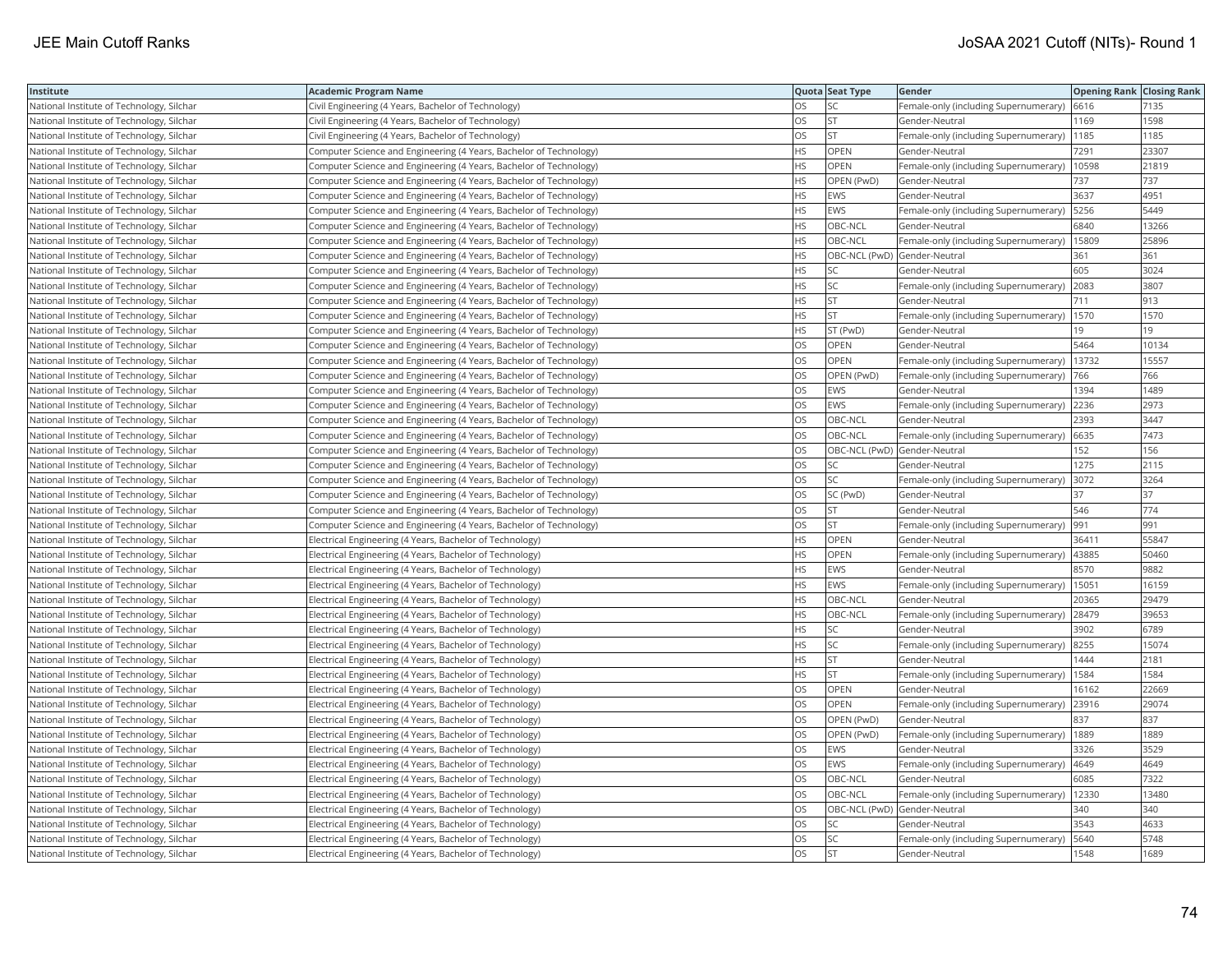| Institute                                 | <b>Academic Program Name</b>                                                   |           | Quota Seat Type | Gender                                       | <b>Opening Rank   Closing Rank</b> |       |
|-------------------------------------------|--------------------------------------------------------------------------------|-----------|-----------------|----------------------------------------------|------------------------------------|-------|
| National Institute of Technology, Silchar | Electrical Engineering (4 Years, Bachelor of Technology)                       | OS        | <b>ST</b>       | Female-only (including Supernumerary)        | 1889                               | 1889  |
| National Institute of Technology, Silchar | Electronics and Communication Engineering (4 Years, Bachelor of Technology)    | HS.       | OPEN            | Gender-Neutral                               | 23944                              | 35446 |
| National Institute of Technology, Silchar | Electronics and Communication Engineering (4 Years, Bachelor of Technology)    | <b>HS</b> | OPEN            | Female-only (including Supernumerary) 25314  |                                    | 43641 |
| National Institute of Technology, Silchar | Electronics and Communication Engineering (4 Years, Bachelor of Technology)    | НS        | OPEN (PwD)      | Gender-Neutral                               | 1038                               | 1038  |
| National Institute of Technology, Silchar | Electronics and Communication Engineering (4 Years, Bachelor of Technology)    | НS        | <b>EWS</b>      | Gender-Neutral                               | 5492                               | 7027  |
| National Institute of Technology, Silchar | Electronics and Communication Engineering (4 Years, Bachelor of Technology)    | HS        | EWS             | Female-only (including Supernumerary)  8892  |                                    | 8892  |
| National Institute of Technology, Silchar | Electronics and Communication Engineering (4 Years, Bachelor of Technology)    | ΗS        | OBC-NCL         | Gender-Neutral                               | 14820                              | 18982 |
| National Institute of Technology, Silchar | Electronics and Communication Engineering (4 Years, Bachelor of Technology)    | НS        | OBC-NCL         | Female-only (including Supernumerary)        | 18049                              | 26711 |
| National Institute of Technology, Silchar | Electronics and Communication Engineering (4 Years, Bachelor of Technology)    | HS        | SC              | Gender-Neutral                               | 3517                               | 5277  |
| National Institute of Technology, Silchar | Electronics and Communication Engineering (4 Years, Bachelor of Technology)    | HS        | SC              | Female-only (including Supernumerary)        | 7016                               | 7855  |
| National Institute of Technology, Silchar | Electronics and Communication Engineering (4 Years, Bachelor of Technology)    | <b>HS</b> | <b>ST</b>       | Gender-Neutral                               | 1330                               | 1525  |
| National Institute of Technology, Silchar | Electronics and Communication Engineering (4 Years, Bachelor of Technology)    | HS        | <b>ST</b>       | Female-only (including Supernumerary)        | 2884                               | 2884  |
| National Institute of Technology, Silchar | Electronics and Communication Engineering (4 Years, Bachelor of Technology)    | OS        | <b>OPEN</b>     | Gender-Neutral                               | 12225                              | 16141 |
| National Institute of Technology, Silchar | Electronics and Communication Engineering (4 Years, Bachelor of Technology)    | OS        | OPEN            | Female-only (including Supernumerary)        | 20659                              | 23046 |
| National Institute of Technology, Silchar | Electronics and Communication Engineering (4 Years, Bachelor of Technology)    | OS        | OPEN (PwD)      | Gender-Neutral                               | 558                                | 558   |
| National Institute of Technology, Silchar | Electronics and Communication Engineering (4 Years, Bachelor of Technology)    | OS        | OPEN (PwD)      | Female-only (including Supernumerary)        | 1315                               | 1315  |
| National Institute of Technology, Silchar | Electronics and Communication Engineering (4 Years, Bachelor of Technology)    | OS        | <b>EWS</b>      | Gender-Neutral                               | 2224                               | 2356  |
| National Institute of Technology, Silchar | Electronics and Communication Engineering (4 Years, Bachelor of Technology)    | OS        | <b>EWS</b>      | Female-only (including Supernumerary)        | 4035                               | 4047  |
| National Institute of Technology, Silchar | Electronics and Communication Engineering (4 Years, Bachelor of Technology)    | OS        | EWS (PwD)       | Gender-Neutral                               | 85                                 | 85    |
| National Institute of Technology, Silchar | Electronics and Communication Engineering (4 Years, Bachelor of Technology)    | OS        | OBC-NCL         | Gender-Neutral                               | 4367                               | 5339  |
| National Institute of Technology, Silchar | Electronics and Communication Engineering (4 Years, Bachelor of Technology)    | OS        | OBC-NCL         | Female-only (including Supernumerary)  8424  |                                    | 9746  |
| National Institute of Technology, Silchar | Electronics and Communication Engineering (4 Years, Bachelor of Technology)    | OS        |                 | OBC-NCL (PwD) Gender-Neutral                 | 199                                | 199   |
| National Institute of Technology, Silchar | Electronics and Communication Engineering (4 Years, Bachelor of Technology)    | OS        | <b>SC</b>       | Gender-Neutral                               | 2561                               | 3158  |
| National Institute of Technology, Silchar | Electronics and Communication Engineering (4 Years, Bachelor of Technology)    | OS        | <b>SC</b>       | Female-only (including Supernumerary)        | 4018                               | 4793  |
| National Institute of Technology, Silchar | Electronics and Communication Engineering (4 Years, Bachelor of Technology)    | OS        | <b>ST</b>       | Gender-Neutral                               | 1274                               | 1439  |
| National Institute of Technology, Silchar | Electronics and Communication Engineering (4 Years, Bachelor of Technology)    | OS        | <b>ST</b>       | Female-only (including Supernumerary)        | 1857                               | 1857  |
| National Institute of Technology, Silchar | Electronics and Instrumentation Engineering (4 Years, Bachelor of Technology)  | ΗS        | <b>OPEN</b>     | Gender-Neutral                               | 38462                              | 54358 |
| National Institute of Technology, Silchar | Electronics and Instrumentation Engineering (4 Years, Bachelor of Technology)  | HS        | <b>OPEN</b>     | Female-only (including Supernumerary)        | 47605                              | 53834 |
| National Institute of Technology, Silchar | Electronics and Instrumentation Engineering (4 Years, Bachelor of Technology)  | HS        | <b>EWS</b>      | Gender-Neutral                               | 8487                               | 9143  |
| National Institute of Technology, Silchar | Electronics and Instrumentation Engineering (4 Years, Bachelor of Technology)  | ΗS        | EWS             | Female-only (including Supernumerary)        | 18304                              | 18304 |
| National Institute of Technology, Silchar | Electronics and Instrumentation Engineering (4 Years, Bachelor of Technology)  | <b>HS</b> | OBC-NCL         | Gender-Neutral                               | 20378                              | 31920 |
| National Institute of Technology, Silchar | Electronics and Instrumentation Engineering (4 Years, Bachelor of Technology)  | ΗS        | OBC-NCL         | Female-only (including Supernumerary)        | 38095                              | 44567 |
| National Institute of Technology, Silchar | Electronics and Instrumentation Engineering (4 Years, Bachelor of Technology)  | HS        | SC              | Gender-Neutral                               | 8297                               | 9285  |
| National Institute of Technology, Silchar | Electronics and Instrumentation Engineering (4 Years, Bachelor of Technology)  | ΗS        | SC              | Female-only (including Supernumerary)        | 12500                              | 12500 |
| National Institute of Technology, Silchar | Electronics and Instrumentation Engineering (4 Years, Bachelor of Technology)  | НS        | <b>ST</b>       | Gender-Neutral                               | 2391                               | 2391  |
| National Institute of Technology, Silchar | Electronics and Instrumentation Engineering (4 Years, Bachelor of Technology)  | HS        | <b>ST</b>       | Female-only (including Supernumerary)        | 3254                               | 3254  |
| National Institute of Technology, Silchar | Electronics and Instrumentation Engineering (4 Years, Bachelor of Technology)  | OS        | <b>OPEN</b>     | Gender-Neutral                               | 14487                              | 22175 |
| National Institute of Technology, Silchar | [Electronics and Instrumentation Engineering (4 Years, Bachelor of Technology) | OS        | OPEN            | Female-only (including Supernumerary) 24849  |                                    | 28785 |
| National Institute of Technology, Silchar | Electronics and Instrumentation Engineering (4 Years, Bachelor of Technology)  | OS        | OPEN (PwD)      | Gender-Neutral                               | 1523                               | 1523  |
| National Institute of Technology, Silchar | Electronics and Instrumentation Engineering (4 Years, Bachelor of Technology)  | OS        | <b>EWS</b>      | Gender-Neutral                               | 3236                               | 3395  |
| National Institute of Technology, Silchar | Electronics and Instrumentation Engineering (4 Years, Bachelor of Technology)  | OS        | EWS             | Female-only (including Supernumerary)        | 5067                               | 5067  |
| National Institute of Technology, Silchar | Electronics and Instrumentation Engineering (4 Years, Bachelor of Technology)  | OS        | OBC-NCL         | Gender-Neutral                               | 5683                               | 7871  |
| National Institute of Technology, Silchar | Electronics and Instrumentation Engineering (4 Years, Bachelor of Technology)  | OS        | OBC-NCL         | Female-only (including Supernumerary)        | 12868                              | 14461 |
| National Institute of Technology, Silchar | Electronics and Instrumentation Engineering (4 Years, Bachelor of Technology)  | OS        | SC              | Gender-Neutral                               | 3560                               | 4999  |
| National Institute of Technology, Silchar | Electronics and Instrumentation Engineering (4 Years, Bachelor of Technology)  | OS        | SC              | Female-only (including Supernumerary)   6770 |                                    | 6770  |
| National Institute of Technology, Silchar | Electronics and Instrumentation Engineering (4 Years, Bachelor of Technology)  | OS        | <b>ST</b>       | Gender-Neutral                               | 2026                               | 2613  |
| National Institute of Technology, Silchar | Electronics and Instrumentation Engineering (4 Years, Bachelor of Technology)  | OS        | <b>ST</b>       | Female-only (including Supernumerary) 2444   |                                    | 2444  |
| National Institute of Technology, Silchar | Mechanical Engineering (4 Years, Bachelor of Technology)                       | ΗS        | <b>OPEN</b>     | Gender-Neutral                               | 26293                              | 59282 |
| National Institute of Technology, Silchar | Mechanical Engineering (4 Years, Bachelor of Technology)                       | ΗS        | OPEN            | Female-only (including Supernumerary)        | 47300                              | 61212 |
| National Institute of Technology, Silchar | Mechanical Engineering (4 Years, Bachelor of Technology)                       | <b>HS</b> | OPEN (PwD)      | Gender-Neutral                               | 2121                               | 2121  |
| National Institute of Technology, Silchar | Mechanical Engineering (4 Years, Bachelor of Technology)                       | <b>HS</b> | <b>EWS</b>      | Gender-Neutral                               | 9912                               | 10879 |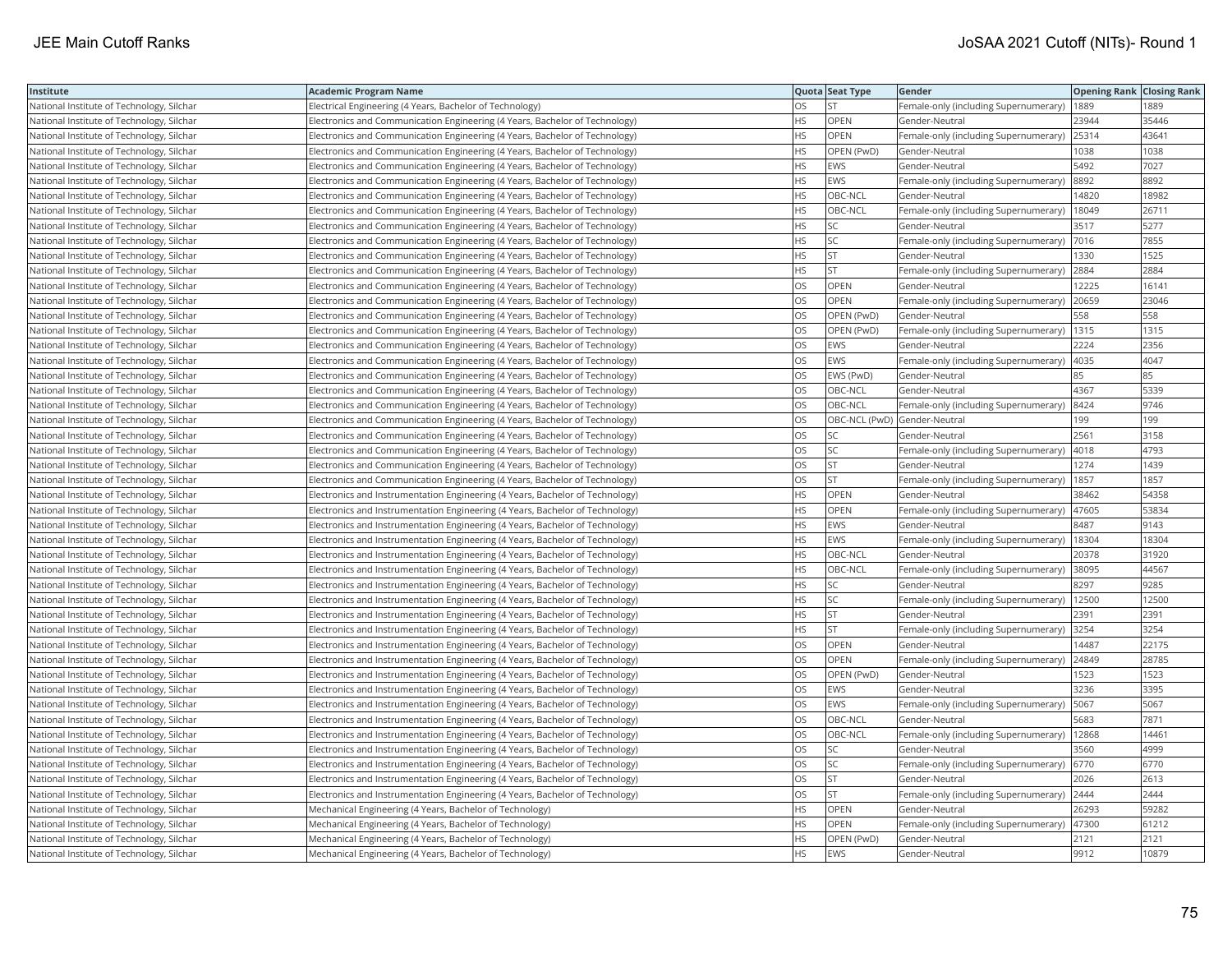| Institute                                  | <b>Academic Program Name</b>                             |           | Quota Seat Type              | Gender                                        | <b>Opening Rank Closing Rank</b> |        |
|--------------------------------------------|----------------------------------------------------------|-----------|------------------------------|-----------------------------------------------|----------------------------------|--------|
| National Institute of Technology, Silchar  | Mechanical Engineering (4 Years, Bachelor of Technology) | <b>HS</b> | <b>EWS</b>                   | Female-only (including Supernumerary)   18446 |                                  | 18942  |
| National Institute of Technology, Silchar  | Mechanical Engineering (4 Years, Bachelor of Technology) | ΗS        | OBC-NCL                      | Gender-Neutral                                | 20191                            | 32408  |
| National Institute of Technology, Silchar  | Mechanical Engineering (4 Years, Bachelor of Technology) | <b>HS</b> | OBC-NCL                      | Female-only (including Supernumerary) 33262   |                                  | 44189  |
| National Institute of Technology, Silchar  | Mechanical Engineering (4 Years, Bachelor of Technology) | HS        | SC                           | Gender-Neutral                                | 3808                             | 8315   |
| National Institute of Technology, Silchar  | Mechanical Engineering (4 Years, Bachelor of Technology) | HS        | SC                           | Female-only (including Supernumerary)         | 10143                            | 15632  |
| National Institute of Technology, Silchar  | Mechanical Engineering (4 Years, Bachelor of Technology) | HS        | <b>ST</b>                    | Gender-Neutral                                | 1763                             | 2519   |
| National Institute of Technology, Silchar  | Mechanical Engineering (4 Years, Bachelor of Technology) | HS        | <b>ST</b>                    | Female-only (including Supernumerary) 3142    |                                  | 3142   |
| National Institute of Technology, Silchar  | Mechanical Engineering (4 Years, Bachelor of Technology) | OS        | OPEN                         | Gender-Neutral                                | 17040                            | 27768  |
| National Institute of Technology, Silchar  | Mechanical Engineering (4 Years, Bachelor of Technology) | OS        | <b>OPEN</b>                  | Female-only (including Supernumerary)         | 31806                            | 37334  |
| National Institute of Technology, Silchar  | Mechanical Engineering (4 Years, Bachelor of Technology) | OS        | EWS                          | Gender-Neutral                                | 4216                             | 4475   |
| National Institute of Technology, Silchar  | Mechanical Engineering (4 Years, Bachelor of Technology) | OS        | EWS                          | Female-only (including Supernumerary)         | 7145                             | 7145   |
| National Institute of Technology, Silchar  | Mechanical Engineering (4 Years, Bachelor of Technology) | OS        | EWS (PwD)                    | Gender-Neutral                                | 217                              | 217    |
| National Institute of Technology, Silchar  | Mechanical Engineering (4 Years, Bachelor of Technology) | OS        | OBC-NCL                      | Gender-Neutral                                | 7652                             | 9182   |
| National Institute of Technology, Silchar  | Mechanical Engineering (4 Years, Bachelor of Technology) | OS        | OBC-NCL                      | Female-only (including Supernumerary)         | 14904                            | 15844  |
| National Institute of Technology, Silchar  | Mechanical Engineering (4 Years, Bachelor of Technology) | OS        | OBC-NCL (PwD) Gender-Neutral |                                               | 597                              | 597    |
| National Institute of Technology, Silchar  | Mechanical Engineering (4 Years, Bachelor of Technology) | OS        | SC                           | Gender-Neutral                                | 4755                             | 5299   |
| National Institute of Technology, Silchar  | Mechanical Engineering (4 Years, Bachelor of Technology) | <b>OS</b> | <b>SC</b>                    | Female-only (including Supernumerary)         | 4522                             | 7473   |
| National Institute of Technology, Silchar  | Mechanical Engineering (4 Years, Bachelor of Technology) | OS        | <b>ST</b>                    | Gender-Neutral                                | 1666                             | 2022   |
| National Institute of Technology, Silchar  | Mechanical Engineering (4 Years, Bachelor of Technology) | OS        | ST                           | Female-only (including Supernumerary)         | 2788                             | 2893   |
| National Institute of Technology, Srinagar | Chemical Engineering (4 Years, Bachelor of Technology)   |           | <b>OPEN</b>                  | Gender-Neutral                                | 55026                            | 61220  |
| National Institute of Technology, Srinagar | Chemical Engineering (4 Years, Bachelor of Technology)   |           | <b>OPEN</b>                  | Female-only (including Supernumerary)  91457  |                                  | 106021 |
| National Institute of Technology, Srinagar | Chemical Engineering (4 Years, Bachelor of Technology)   |           | OPEN (PwD)                   | Gender-Neutral                                | 1506                             | 1506   |
| National Institute of Technology, Srinagar | Chemical Engineering (4 Years, Bachelor of Technology)   |           | EWS                          | Gender-Neutral                                | 30737                            | 31573  |
| National Institute of Technology, Srinagar | Chemical Engineering (4 Years, Bachelor of Technology)   |           | OBC-NCL                      | Gender-Neutral                                | 59551                            | 197030 |
| National Institute of Technology, Srinagar | Chemical Engineering (4 Years, Bachelor of Technology)   |           | OBC-NCL                      | Female-only (including Supernumerary)         | 262670                           | 262670 |
| National Institute of Technology, Srinagar | Chemical Engineering (4 Years, Bachelor of Technology)   |           | <b>SC</b>                    | Gender-Neutral                                | 17700                            | 21151  |
| National Institute of Technology, Srinagar | Chemical Engineering (4 Years, Bachelor of Technology)   |           | <b>ST</b>                    | Gender-Neutral                                | 4842                             | 4995   |
| National Institute of Technology, Srinagar | Chemical Engineering (4 Years, Bachelor of Technology)   |           | <b>ST</b>                    | Female-only (including Supernumerary)         | 9875                             | 9875   |
| National Institute of Technology, Srinagar | Chemical Engineering (4 Years, Bachelor of Technology)   |           | ST (PwD)                     | Gender-Neutral                                | 49                               | 49     |
| National Institute of Technology, Srinagar | Chemical Engineering (4 Years, Bachelor of Technology)   | LA        | OPEN                         | Gender-Neutral                                | 301608                           | 318532 |
| National Institute of Technology, Srinagar | Chemical Engineering (4 Years, Bachelor of Technology)   | OS        | OPEN                         | Gender-Neutral                                | 34849                            | 41530  |
| National Institute of Technology, Srinagar | Chemical Engineering (4 Years, Bachelor of Technology)   | OS        | OPEN                         | Female-only (including Supernumerary)   41021 |                                  | 45475  |
| National Institute of Technology, Srinagar | Chemical Engineering (4 Years, Bachelor of Technology)   | OS        | <b>EWS</b>                   | Gender-Neutral                                | 6552                             | 6842   |
| National Institute of Technology, Srinagar | Chemical Engineering (4 Years, Bachelor of Technology)   | OS        | <b>EWS</b>                   | Female-only (including Supernumerary)         | 8253                             | 8253   |
| National Institute of Technology, Srinagar | Chemical Engineering (4 Years, Bachelor of Technology)   | OS        | OBC-NCL                      | Gender-Neutral                                | 12500                            | 13110  |
| National Institute of Technology, Srinagar | Chemical Engineering (4 Years, Bachelor of Technology)   | OS        | OBC-NCL                      | Female-only (including Supernumerary)         | 17309                            | 17648  |
| National Institute of Technology, Srinagar | Chemical Engineering (4 Years, Bachelor of Technology)   | OS        | SC                           | Gender-Neutral                                | 6438                             | 7382   |
| National Institute of Technology, Srinagar | Chemical Engineering (4 Years, Bachelor of Technology)   | OS.       | SC                           | Female-only (including Supernumerary) 8057    |                                  | 9274   |
| National Institute of Technology, Srinagar | Chemical Engineering (4 Years, Bachelor of Technology)   | OS        | <b>ST</b>                    | Gender-Neutral                                | 2834                             | 3006   |
| National Institute of Technology, Srinagar | Chemical Engineering (4 Years, Bachelor of Technology)   | OS        | <b>ST</b>                    | Female-only (including Supernumerary) 3609    |                                  | 3609   |
| National Institute of Technology, Srinagar | Civil Engineering (4 Years, Bachelor of Technology)      |           | OPEN                         | Gender-Neutral                                | 3874                             | 48770  |
| National Institute of Technology, Srinagar | Civil Engineering (4 Years, Bachelor of Technology)      |           | <b>OPEN</b>                  | Female-only (including Supernumerary) 33970   |                                  | 63442  |
| National Institute of Technology, Srinagar | Civil Engineering (4 Years, Bachelor of Technology)      |           | OPEN (PwD)                   | Gender-Neutral                                | 700                              | 776    |
| National Institute of Technology, Srinagar | Civil Engineering (4 Years, Bachelor of Technology)      |           | <b>EWS</b>                   | Gender-Neutral                                | 12343                            | 24813  |
| National Institute of Technology, Srinagar | Civil Engineering (4 Years, Bachelor of Technology)      |           | <b>EWS</b>                   | Female-only (including Supernumerary)         | 24716                            | 32662  |
| National Institute of Technology, Srinagar | Civil Engineering (4 Years, Bachelor of Technology)      |           | OBC-NCL                      | Gender-Neutral                                | 22490                            | 98908  |
| National Institute of Technology, Srinagar | Civil Engineering (4 Years, Bachelor of Technology)      |           | OBC-NCL                      | Female-only (including Supernumerary)  94841  |                                  | 185371 |
| National Institute of Technology, Srinagar | Civil Engineering (4 Years, Bachelor of Technology)      |           | SC                           | Gender-Neutral                                | 8022                             | 17001  |
| National Institute of Technology, Srinagar | Civil Engineering (4 Years, Bachelor of Technology)      |           | SC                           | Female-only (including Supernumerary) 27272   |                                  | 27272  |
| National Institute of Technology, Srinagar | Civil Engineering (4 Years, Bachelor of Technology)      |           | <b>ST</b>                    | Gender-Neutral                                | 705                              | 1588   |
| National Institute of Technology, Srinagar | Civil Engineering (4 Years, Bachelor of Technology)      |           | <b>ST</b>                    | Female-only (including Supernumerary)   5587  |                                  | 5587   |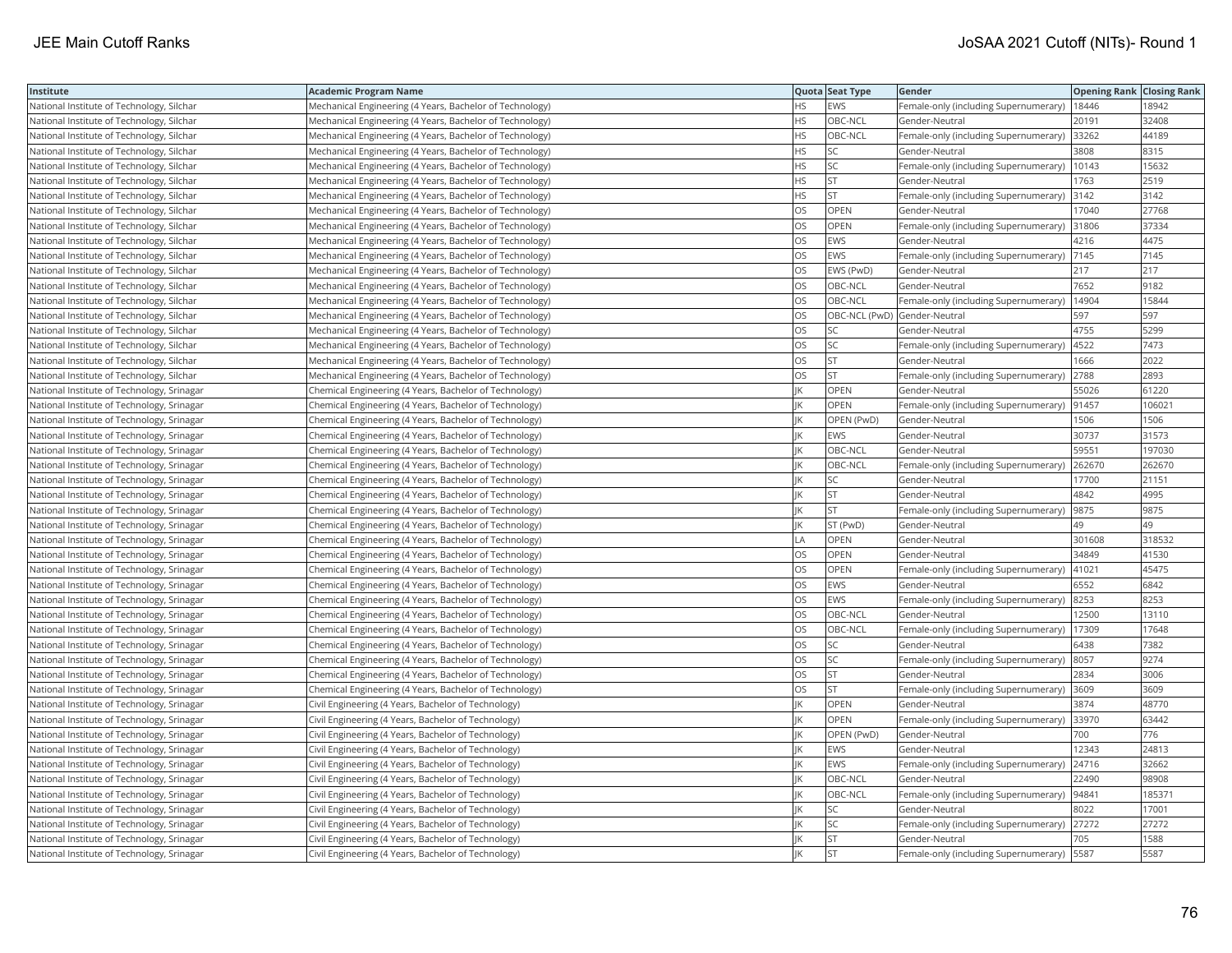| Institute                                  | Academic Program Name                                              |                | Quota Seat Type              | Gender                                        | <b>Opening Rank Closing Rank</b> |        |
|--------------------------------------------|--------------------------------------------------------------------|----------------|------------------------------|-----------------------------------------------|----------------------------------|--------|
| National Institute of Technology, Srinagar | Civil Engineering (4 Years, Bachelor of Technology)                | LA             | OPEN                         | Gender-Neutral                                | 173760                           | 236539 |
| National Institute of Technology, Srinagar | Civil Engineering (4 Years, Bachelor of Technology)                | $\overline{A}$ | OPEN                         | Female-only (including Supernumerary)         | 195891                           | 386574 |
| National Institute of Technology, Srinagar | Civil Engineering (4 Years, Bachelor of Technology)                | OS             | OPEN                         | Gender-Neutral                                | 35472                            | 43558  |
| National Institute of Technology, Srinagar | Civil Engineering (4 Years, Bachelor of Technology)                | OS             | OPEN                         | Female-only (including Supernumerary)         | 46239                            | 49641  |
| National Institute of Technology, Srinagar | Civil Engineering (4 Years, Bachelor of Technology)                | OS             | OPEN (PwD)                   | Gender-Neutral                                | 1807                             | 1821   |
| National Institute of Technology, Srinagar | Civil Engineering (4 Years, Bachelor of Technology)                | OS             | EWS                          | Gender-Neutral                                | 6599                             | 6879   |
| National Institute of Technology, Srinagar | Civil Engineering (4 Years, Bachelor of Technology)                | OS             | EWS                          | Female-only (including Supernumerary)  7878   |                                  | 7894   |
| National Institute of Technology, Srinagar | Civil Engineering (4 Years, Bachelor of Technology)                | <b>OS</b>      | OBC-NCL                      | Gender-Neutral                                | 11866                            | 13005  |
| National Institute of Technology, Srinagar | Civil Engineering (4 Years, Bachelor of Technology)                | OS             | OBC-NCL                      | Female-only (including Supernumerary)         | 18908                            | 19506  |
| National Institute of Technology, Srinagar | Civil Engineering (4 Years, Bachelor of Technology)                | OS             | OBC-NCL (PwD) Gender-Neutral |                                               | 859                              | 859    |
| National Institute of Technology, Srinagar | Civil Engineering (4 Years, Bachelor of Technology)                | OS             | <b>SC</b>                    | Gender-Neutral                                | 6356                             | 7274   |
| National Institute of Technology, Srinagar | Civil Engineering (4 Years, Bachelor of Technology)                | OS             | SC                           | Female-only (including Supernumerary)         | 7936                             | 8889   |
| National Institute of Technology, Srinagar | Civil Engineering (4 Years, Bachelor of Technology)                | <b>OS</b>      | <b>ST</b>                    | Gender-Neutral                                | 916                              | 2506   |
| National Institute of Technology, Srinagar | Civil Engineering (4 Years, Bachelor of Technology)                | OS             | <b>ST</b>                    | Female-only (including Supernumerary) 2958    |                                  | 2958   |
| National Institute of Technology, Srinagar | Computer Science and Engineering (4 Years, Bachelor of Technology) | IK             | OPEN                         | Gender-Neutral                                | 1640                             | 22078  |
| National Institute of Technology, Srinagar | Computer Science and Engineering (4 Years, Bachelor of Technology) |                | OPEN                         | Female-only (including Supernumerary)   15309 |                                  | 40998  |
| National Institute of Technology, Srinagar | Computer Science and Engineering (4 Years, Bachelor of Technology) |                | OPEN (PwD)                   | Gender-Neutral                                | 529                              | 529    |
| National Institute of Technology, Srinagar | Computer Science and Engineering (4 Years, Bachelor of Technology) |                | EWS                          | Gender-Neutral                                | 4996                             | 8312   |
| National Institute of Technology, Srinagar | Computer Science and Engineering (4 Years, Bachelor of Technology) | IK             | EWS                          | Female-only (including Supernumerary)         | 16452                            | 16452  |
| National Institute of Technology, Srinagar | Computer Science and Engineering (4 Years, Bachelor of Technology) |                | OBC-NCL                      | Gender-Neutral                                | 14316                            | 33782  |
| National Institute of Technology, Srinagar | Computer Science and Engineering (4 Years, Bachelor of Technology) |                | OBC-NCL                      | Female-only (including Supernumerary)         | 41692                            | 55390  |
| National Institute of Technology, Srinagar | Computer Science and Engineering (4 Years, Bachelor of Technology) |                | SC.                          | Gender-Neutral                                | 3041                             | 7287   |
| National Institute of Technology, Srinagar | Computer Science and Engineering (4 Years, Bachelor of Technology) |                | SC.                          | Female-only (including Supernumerary)   6845  |                                  | 6845   |
| National Institute of Technology, Srinagar | Computer Science and Engineering (4 Years, Bachelor of Technology) |                | <b>ST</b>                    | Gender-Neutral                                | 822                              | 955    |
| National Institute of Technology, Srinagar | Computer Science and Engineering (4 Years, Bachelor of Technology) |                | <b>ST</b>                    | Female-only (including Supernumerary)         | 8205                             | 8205   |
| National Institute of Technology, Srinagar | Computer Science and Engineering (4 Years, Bachelor of Technology) | LA             | OPEN                         | Gender-Neutral                                | 121794                           | 130501 |
| National Institute of Technology, Srinagar | Computer Science and Engineering (4 Years, Bachelor of Technology) | OS             | OPEN                         | Gender-Neutral                                | 8851                             | 19669  |
| National Institute of Technology, Srinagar | Computer Science and Engineering (4 Years, Bachelor of Technology) | OS             | OPEN                         | Female-only (including Supernumerary)         | 20553                            | 25231  |
| National Institute of Technology, Srinagar | Computer Science and Engineering (4 Years, Bachelor of Technology) | OS.            | OPEN (PwD)                   | Gender-Neutral                                | 321                              | 321    |
| National Institute of Technology, Srinagar | Computer Science and Engineering (4 Years, Bachelor of Technology) | OS             | EWS                          | Gender-Neutral                                | 2912                             | 3026   |
| National Institute of Technology, Srinagar | Computer Science and Engineering (4 Years, Bachelor of Technology) | OS             | EWS                          | Female-only (including Supernumerary)  4230   |                                  | 4230   |
| National Institute of Technology, Srinagar | Computer Science and Engineering (4 Years, Bachelor of Technology) | OS             | OBC-NCL                      | Gender-Neutral                                | 4328                             | 6772   |
| National Institute of Technology, Srinagar | Computer Science and Engineering (4 Years, Bachelor of Technology) | OS             | OBC-NCL                      | Female-only (including Supernumerary)         | 10382                            | 10780  |
| National Institute of Technology, Srinagar | Computer Science and Engineering (4 Years, Bachelor of Technology) | OS             | OBC-NCL (PwD) Gender-Neutral |                                               | 181                              | 181    |
| National Institute of Technology, Srinagar | Computer Science and Engineering (4 Years, Bachelor of Technology) | OS             | <b>SC</b>                    | Gender-Neutral                                | 2285                             | 3459   |
| National Institute of Technology, Srinagar | Computer Science and Engineering (4 Years, Bachelor of Technology) | <b>OS</b>      | SC                           | Female-only (including Supernumerary)         | 3795                             | 4384   |
| National Institute of Technology, Srinagar | Computer Science and Engineering (4 Years, Bachelor of Technology) | OS             | <b>ST</b>                    | Gender-Neutral                                | 818                              | 1378   |
| National Institute of Technology, Srinagar | Electrical Engineering (4 Years, Bachelor of Technology)           | IK             | <b>OPEN</b>                  | Gender-Neutral                                | 33762                            | 49417  |
| National Institute of Technology, Srinagar | Electrical Engineering (4 Years, Bachelor of Technology)           |                | OPEN                         | Female-only (including Supernumerary)         | 63659                            | 88708  |
| National Institute of Technology, Srinagar | Electrical Engineering (4 Years, Bachelor of Technology)           |                | OPEN (PwD)                   | Gender-Neutral                                | 1358                             | 1358   |
| National Institute of Technology, Srinagar | Electrical Engineering (4 Years, Bachelor of Technology)           |                | EWS                          | Gender-Neutral                                | 16674                            | 26590  |
| National Institute of Technology, Srinagar | Electrical Engineering (4 Years, Bachelor of Technology)           |                | EWS                          | Female-only (including Supernumerary)         | 50452                            | 59284  |
| National Institute of Technology, Srinagar | Electrical Engineering (4 Years, Bachelor of Technology)           |                | OBC-NCL                      | Gender-Neutral                                | 53829                            | 131402 |
| National Institute of Technology, Srinagar | Electrical Engineering (4 Years, Bachelor of Technology)           | IK             | <b>SC</b>                    | Gender-Neutral                                | 8508                             | 18725  |
| National Institute of Technology, Srinagar | Electrical Engineering (4 Years, Bachelor of Technology)           |                | SC                           | Female-only (including Supernumerary)         | 25956                            | 26377  |
| National Institute of Technology, Srinagar | Electrical Engineering (4 Years, Bachelor of Technology)           |                | <b>ST</b>                    | Gender-Neutral                                | 2293                             | 4776   |
| National Institute of Technology, Srinagar | Electrical Engineering (4 Years, Bachelor of Technology)           |                | <b>ST</b>                    | Female-only (including Supernumerary) 8775    |                                  | 8775   |
| National Institute of Technology, Srinagar | Electrical Engineering (4 Years, Bachelor of Technology)           | LA             | OPEN                         | Gender-Neutral                                | 236627                           | 261880 |
| National Institute of Technology, Srinagar | Electrical Engineering (4 Years, Bachelor of Technology)           | LA.            | OPEN                         | Female-only (including Supernumerary)         | 350695                           | 350695 |
| National Institute of Technology, Srinagar | Electrical Engineering (4 Years, Bachelor of Technology)           | OS             | OPEN                         | Gender-Neutral                                | 27275                            | 35311  |
| National Institute of Technology, Srinagar | Electrical Engineering (4 Years, Bachelor of Technology)           | <b>OS</b>      | OPEN                         | Female-only (including Supernumerary) 39397   |                                  | 42620  |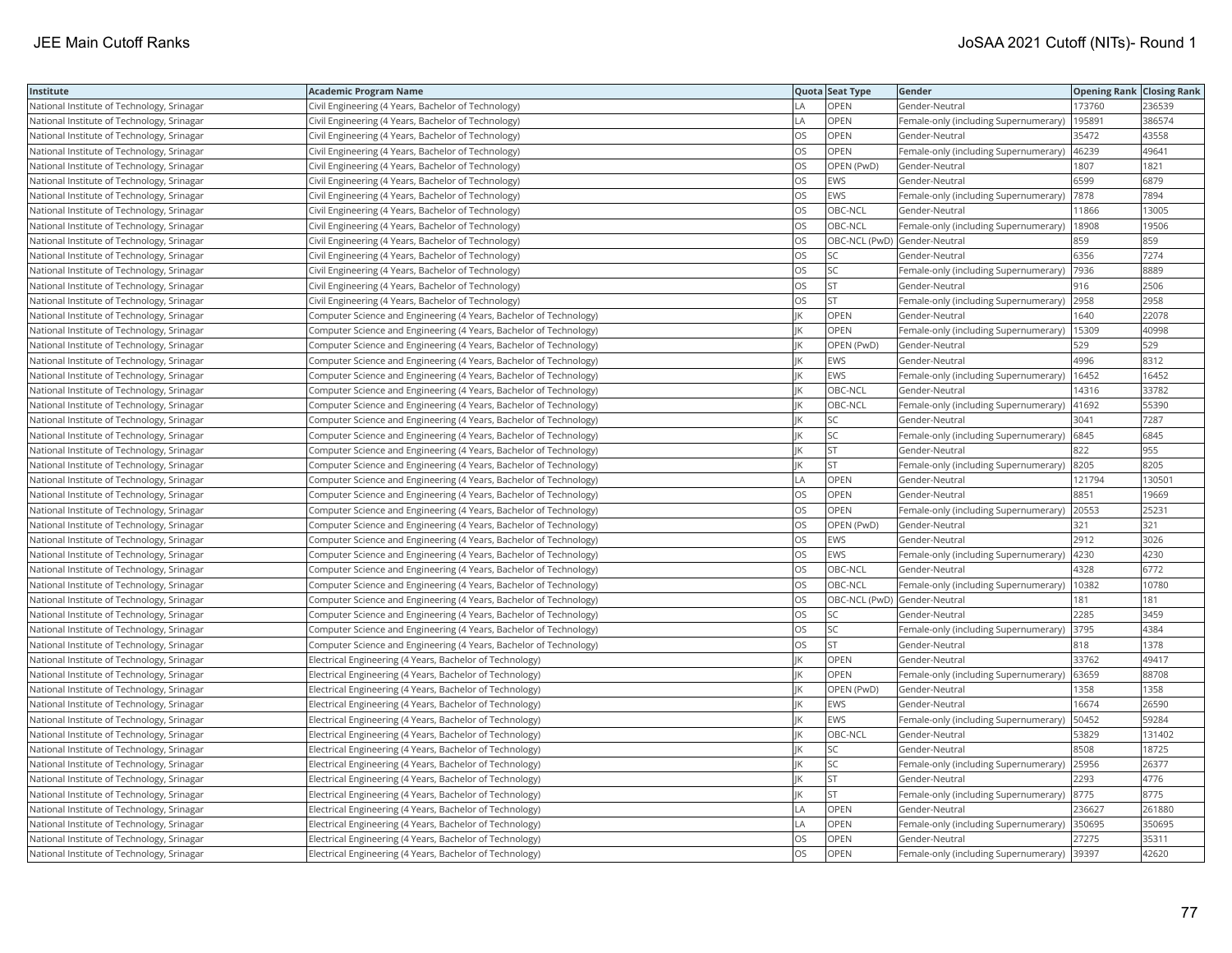| Institute                                  | <b>Academic Program Name</b>                                                |           | Quota Seat Type              | Gender                                        | <b>Opening Rank Closing Rank</b> |        |
|--------------------------------------------|-----------------------------------------------------------------------------|-----------|------------------------------|-----------------------------------------------|----------------------------------|--------|
| National Institute of Technology, Srinagar | Electrical Engineering (4 Years, Bachelor of Technology)                    | OS        | OPEN (PwD)                   | Gender-Neutral                                | 1267                             | 1462   |
| National Institute of Technology, Srinagar | Electrical Engineering (4 Years, Bachelor of Technology)                    | OS        | <b>EWS</b>                   | Gender-Neutral                                | 5382                             | 5603   |
| National Institute of Technology, Srinagar | Electrical Engineering (4 Years, Bachelor of Technology)                    | OS        | <b>EWS</b>                   | Female-only (including Supernumerary) 6516    |                                  | 6516   |
| National Institute of Technology, Srinagar | Electrical Engineering (4 Years, Bachelor of Technology)                    | OS        | OBC-NCL                      | Gender-Neutral                                | 9584                             | 10894  |
| National Institute of Technology, Srinagar | Electrical Engineering (4 Years, Bachelor of Technology)                    | OS        | OBC-NCL                      | Female-only (including Supernumerary)         | 16004                            | 17116  |
| National Institute of Technology, Srinagar | Electrical Engineering (4 Years, Bachelor of Technology)                    | OS        | OBC-NCL (PwD) Gender-Neutral |                                               | 806                              | 806    |
| National Institute of Technology, Srinagar | Electrical Engineering (4 Years, Bachelor of Technology)                    | OS        | SC                           | Gender-Neutral                                | 4688                             | 6370   |
| National Institute of Technology, Srinagar | Electrical Engineering (4 Years, Bachelor of Technology)                    | <b>OS</b> | <b>SC</b>                    | Female-only (including Supernumerary)  7578   |                                  | 7820   |
| National Institute of Technology, Srinagar | Electrical Engineering (4 Years, Bachelor of Technology)                    | OS        | <b>ST</b>                    | Gender-Neutral                                | 1862                             | 2319   |
| National Institute of Technology, Srinagar | Electrical Engineering (4 Years, Bachelor of Technology)                    | OS        | <b>ST</b>                    | Female-only (including Supernumerary)         | 3511                             | 3511   |
| National Institute of Technology, Srinagar | Electronics and Communication Engineering (4 Years, Bachelor of Technology) |           | OPEN                         | Gender-Neutral                                | 28930                            | 40483  |
| National Institute of Technology, Srinagar | Electronics and Communication Engineering (4 Years, Bachelor of Technology) |           | <b>OPEN</b>                  | Female-only (including Supernumerary)         | 59528                            | 72405  |
| National Institute of Technology, Srinagar | Electronics and Communication Engineering (4 Years, Bachelor of Technology) |           | OPEN (PwD)                   | Gender-Neutral                                | 1230                             | 1230   |
| National Institute of Technology, Srinagar | Electronics and Communication Engineering (4 Years, Bachelor of Technology) |           | <b>EWS</b>                   | Gender-Neutral                                | 12207                            | 21521  |
| National Institute of Technology, Srinagar | Electronics and Communication Engineering (4 Years, Bachelor of Technology) | ΙK        | <b>EWS</b>                   | Female-only (including Supernumerary)         | 53789                            | 53789  |
| National Institute of Technology, Srinagar | Electronics and Communication Engineering (4 Years, Bachelor of Technology) |           | OBC-NCL                      | Gender-Neutral                                | 43270                            | 89561  |
| National Institute of Technology, Srinagar | Electronics and Communication Engineering (4 Years, Bachelor of Technology) |           | OBC-NCL                      | Female-only (including Supernumerary)   73818 |                                  | 113212 |
| National Institute of Technology, Srinagar | Electronics and Communication Engineering (4 Years, Bachelor of Technology) |           | <b>SC</b>                    | Gender-Neutral                                | 5992                             | 14469  |
| National Institute of Technology, Srinagar | Electronics and Communication Engineering (4 Years, Bachelor of Technology) | IK        | SC                           | Female-only (including Supernumerary)         | 14185                            | 24048  |
| National Institute of Technology, Srinagar | Electronics and Communication Engineering (4 Years, Bachelor of Technology) |           | <b>ST</b>                    | Gender-Neutral                                | 2736                             | 4171   |
| National Institute of Technology, Srinagar | Electronics and Communication Engineering (4 Years, Bachelor of Technology) |           | <b>ST</b>                    | Female-only (including Supernumerary)         | 10870                            | 10870  |
| National Institute of Technology, Srinagar | Electronics and Communication Engineering (4 Years, Bachelor of Technology) | LA        | OPEN                         | Gender-Neutral                                | 166453                           | 265454 |
| National Institute of Technology, Srinagar | Electronics and Communication Engineering (4 Years, Bachelor of Technology) | LA        | OPEN                         | Female-only (including Supernumerary) 215054  |                                  | 215054 |
| National Institute of Technology, Srinagar | Electronics and Communication Engineering (4 Years, Bachelor of Technology) | OS        | OPEN                         | Gender-Neutral                                | 22454                            | 30041  |
| National Institute of Technology, Srinagar | Electronics and Communication Engineering (4 Years, Bachelor of Technology) | OS        | OPEN                         | Female-only (including Supernumerary)         | 30102                            | 35055  |
| National Institute of Technology, Srinagar | Electronics and Communication Engineering (4 Years, Bachelor of Technology) | OS        | OPEN (PwD)                   | Gender-Neutral                                | 1078                             | 1078   |
| National Institute of Technology, Srinagar | Electronics and Communication Engineering (4 Years, Bachelor of Technology) | OS        | <b>EWS</b>                   | Gender-Neutral                                | 4529                             | 4664   |
| National Institute of Technology, Srinagar | Electronics and Communication Engineering (4 Years, Bachelor of Technology) | OS        | <b>EWS</b>                   | Female-only (including Supernumerary)         | 6487                             | 6487   |
| National Institute of Technology, Srinagar | Electronics and Communication Engineering (4 Years, Bachelor of Technology) | OS        | OBC-NCL                      | Gender-Neutral                                | 7985                             | 8920   |
| National Institute of Technology, Srinagar | Electronics and Communication Engineering (4 Years, Bachelor of Technology) | OS        | OBC-NCL                      | Female-only (including Supernumerary)   11642 |                                  | 14442  |
| National Institute of Technology, Srinagar | Electronics and Communication Engineering (4 Years, Bachelor of Technology) | OS        | OBC-NCL (PwD) Gender-Neutral |                                               | 521                              | 521    |
| National Institute of Technology, Srinagar | Electronics and Communication Engineering (4 Years, Bachelor of Technology) | OS        | SC                           | Gender-Neutral                                | 4503                             | 5617   |
| National Institute of Technology, Srinagar | Electronics and Communication Engineering (4 Years, Bachelor of Technology) | OS        | SC                           | Female-only (including Supernumerary)         | 6498                             | 7044   |
| National Institute of Technology, Srinagar | Electronics and Communication Engineering (4 Years, Bachelor of Technology) | OS        | <b>ST</b>                    | Gender-Neutral                                | 1883                             | 2269   |
| National Institute of Technology, Srinagar | Electronics and Communication Engineering (4 Years, Bachelor of Technology) | OS        | ST                           | Female-only (including Supernumerary)         | 3369                             | 3369   |
| National Institute of Technology, Srinagar | Information Technology (4 Years, Bachelor of Technology)                    |           | <b>OPEN</b>                  | Gender-Neutral                                | 22896                            | 33733  |
| National Institute of Technology, Srinagar | Information Technology (4 Years, Bachelor of Technology)                    |           | <b>OPEN</b>                  | Female-only (including Supernumerary)  46181  |                                  | 64131  |
| National Institute of Technology, Srinagar | Information Technology (4 Years, Bachelor of Technology)                    |           | OPEN (PwD)                   | Gender-Neutral                                | 734                              | 734    |
| National Institute of Technology, Srinagar | Information Technology (4 Years, Bachelor of Technology)                    |           | <b>EWS</b>                   | Gender-Neutral                                | 8761                             | 12133  |
| National Institute of Technology, Srinagar | Information Technology (4 Years, Bachelor of Technology)                    |           | <b>EWS</b>                   | Female-only (including Supernumerary)         | 48663                            | 48663  |
| National Institute of Technology, Srinagar | nformation Technology (4 Years, Bachelor of Technology)                     |           | OBC-NCL                      | Gender-Neutral                                | 36742                            | 55293  |
| National Institute of Technology, Srinagar | Information Technology (4 Years, Bachelor of Technology)                    |           | OBC-NCL                      | Female-only (including Supernumerary) 80998   |                                  | 89261  |
| National Institute of Technology, Srinagar | nformation Technology (4 Years, Bachelor of Technology)                     |           | SC                           | Gender-Neutral                                | 7693                             | 9128   |
| National Institute of Technology, Srinagar | Information Technology (4 Years, Bachelor of Technology)                    |           | <b>SC</b>                    | Female-only (including Supernumerary)  8214   |                                  | 8214   |
| National Institute of Technology, Srinagar | nformation Technology (4 Years, Bachelor of Technology)                     |           | <b>ST</b>                    | Gender-Neutral                                | 1596                             | 1878   |
| National Institute of Technology, Srinagar | Information Technology (4 Years, Bachelor of Technology)                    |           | <b>ST</b>                    | Female-only (including Supernumerary) 8764    |                                  | 8764   |
| National Institute of Technology, Srinagar | Information Technology (4 Years, Bachelor of Technology)                    | LA        | <b>OPEN</b>                  | Gender-Neutral                                | 219534                           | 243352 |
| National Institute of Technology, Srinagar | Information Technology (4 Years, Bachelor of Technology)                    | OS        | <b>OPEN</b>                  | Gender-Neutral                                | 21277                            | 26252  |
| National Institute of Technology, Srinagar | nformation Technology (4 Years, Bachelor of Technology)                     | OS        | OPEN                         | Female-only (including Supernumerary)         | 33604                            | 33964  |
| National Institute of Technology, Srinagar | Information Technology (4 Years, Bachelor of Technology)                    | OS        | OPEN (PwD)                   | Gender-Neutral                                | 918                              | 918    |
| National Institute of Technology, Srinagar | Information Technology (4 Years, Bachelor of Technology)                    | <b>OS</b> | <b>EWS</b>                   | Gender-Neutral                                | 3933                             | 4045   |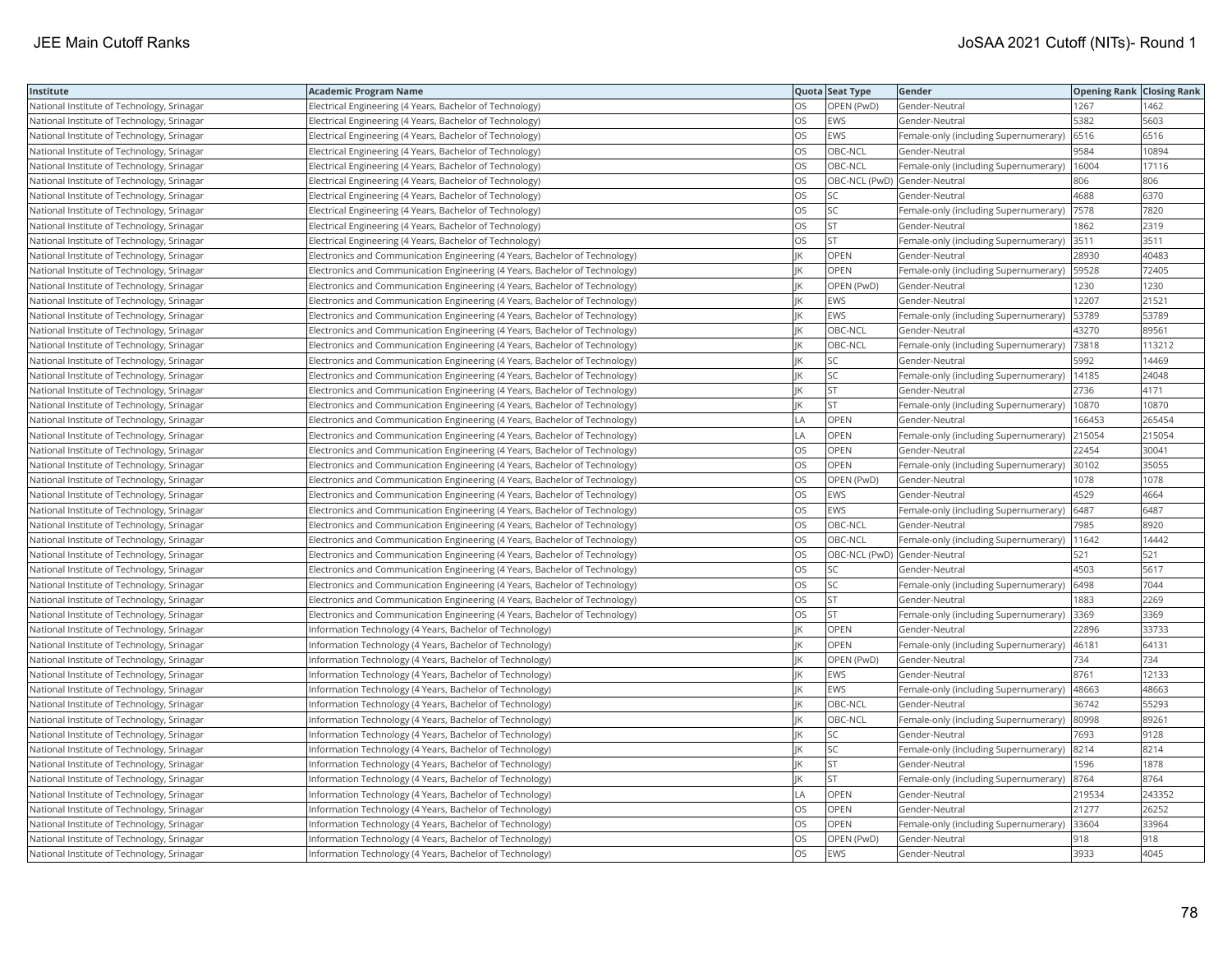| Institute                                  | <b>Academic Program Name</b>                                              |    | Quota Seat Type              | Gender                                        | <b>Opening Rank Closing Rank</b> |        |
|--------------------------------------------|---------------------------------------------------------------------------|----|------------------------------|-----------------------------------------------|----------------------------------|--------|
| National Institute of Technology, Srinagar | Information Technology (4 Years, Bachelor of Technology)                  | OS | <b>EWS</b>                   | Female-only (including Supernumerary)   5864  |                                  | 5864   |
| National Institute of Technology, Srinagar | nformation Technology (4 Years, Bachelor of Technology)                   | OS | OBC-NCL                      | Gender-Neutral                                | 6922                             | 8075   |
| National Institute of Technology, Srinagar | Information Technology (4 Years, Bachelor of Technology)                  | OS | OBC-NCL                      | Female-only (including Supernumerary)   13127 |                                  | 13358  |
| National Institute of Technology, Srinagar | nformation Technology (4 Years, Bachelor of Technology)                   | OS | SC                           | Gender-Neutral                                | 3567                             | 4173   |
| National Institute of Technology, Srinagar | Information Technology (4 Years, Bachelor of Technology)                  | OS | SC                           | Female-only (including Supernumerary)   5414  |                                  | 5564   |
| National Institute of Technology, Srinagar | nformation Technology (4 Years, Bachelor of Technology)                   | OS | <b>ST</b>                    | Gender-Neutral                                | 1848                             | 2003   |
| National Institute of Technology, Srinagar | Information Technology (4 Years, Bachelor of Technology)                  | OS | <b>ST</b>                    | Female-only (including Supernumerary) 2029    |                                  | 2029   |
| National Institute of Technology, Srinagar | Mechanical Engineering (4 Years, Bachelor of Technology)                  |    | OPEN                         | Gender-Neutral                                | 35044                            | 54871  |
| National Institute of Technology, Srinagar | Mechanical Engineering (4 Years, Bachelor of Technology)                  |    | <b>OPEN</b>                  | Female-only (including Supernumerary)         | 74312                            | 96672  |
| National Institute of Technology, Srinagar | Mechanical Engineering (4 Years, Bachelor of Technology)                  |    | OPEN (PwD)                   | Gender-Neutral                                | 1410                             | 1410   |
| National Institute of Technology, Srinagar | Mechanical Engineering (4 Years, Bachelor of Technology)                  |    | EWS                          | Gender-Neutral                                | 13748                            | 27626  |
| National Institute of Technology, Srinagar | Mechanical Engineering (4 Years, Bachelor of Technology)                  |    | <b>EWS</b>                   | Female-only (including Supernumerary)         | 64728                            | 74911  |
| National Institute of Technology, Srinagar | Mechanical Engineering (4 Years, Bachelor of Technology)                  |    | OBC-NCL                      | Gender-Neutral                                | 44709                            | 151446 |
| National Institute of Technology, Srinagar | Mechanical Engineering (4 Years, Bachelor of Technology)                  |    | OBC-NCL (PwD) Gender-Neutral |                                               | 526                              | 526    |
| National Institute of Technology, Srinagar | Mechanical Engineering (4 Years, Bachelor of Technology)                  | К  | SC                           | Gender-Neutral                                | 9204                             | 19251  |
| National Institute of Technology, Srinagar | Mechanical Engineering (4 Years, Bachelor of Technology)                  |    | <b>ST</b>                    | Gender-Neutral                                | 3480                             | 3790   |
| National Institute of Technology, Srinagar | Mechanical Engineering (4 Years, Bachelor of Technology)                  |    | <b>ST</b>                    | Female-only (including Supernumerary)         | 10710                            | 10710  |
| National Institute of Technology, Srinagar | Mechanical Engineering (4 Years, Bachelor of Technology)                  | LA | OPEN                         | Gender-Neutral                                | 259066                           | 267750 |
| National Institute of Technology, Srinagar | Mechanical Engineering (4 Years, Bachelor of Technology)                  | LA | OPEN                         | Female-only (including Supernumerary)         | 284977                           | 284977 |
| National Institute of Technology, Srinagar | Mechanical Engineering (4 Years, Bachelor of Technology)                  | OS | OPEN                         | Gender-Neutral                                | 30027                            | 39683  |
| National Institute of Technology, Srinagar | Mechanical Engineering (4 Years, Bachelor of Technology)                  | OS | <b>OPEN</b>                  | Female-only (including Supernumerary)         | 39745                            | 43730  |
| National Institute of Technology, Srinagar | Mechanical Engineering (4 Years, Bachelor of Technology)                  | OS | OPEN (PwD)                   | Gender-Neutral                                | 1663                             | 1663   |
| National Institute of Technology, Srinagar | Mechanical Engineering (4 Years, Bachelor of Technology)                  | OS | EWS                          | Gender-Neutral                                | 6116                             | 6254   |
| National Institute of Technology, Srinagar | Mechanical Engineering (4 Years, Bachelor of Technology)                  | OS | <b>EWS</b>                   | Female-only (including Supernumerary) 8557    |                                  | 8557   |
| National Institute of Technology, Srinagar | Mechanical Engineering (4 Years, Bachelor of Technology)                  | OS | OBC-NCL                      | Gender-Neutral                                | 10048                            | 11901  |
| National Institute of Technology, Srinagar | Mechanical Engineering (4 Years, Bachelor of Technology)                  | OS | OBC-NCL                      | Female-only (including Supernumerary)         | 18353                            | 19032  |
| National Institute of Technology, Srinagar | Mechanical Engineering (4 Years, Bachelor of Technology)                  | OS | SC                           | Gender-Neutral                                | 6075                             | 7048   |
| National Institute of Technology, Srinagar | Mechanical Engineering (4 Years, Bachelor of Technology)                  | OS | SC                           | Female-only (including Supernumerary)         | 8921                             | 9232   |
| National Institute of Technology, Srinagar | Mechanical Engineering (4 Years, Bachelor of Technology)                  | OS | <b>ST</b>                    | Gender-Neutral                                | 2405                             | 2638   |
| National Institute of Technology, Srinagar | Mechanical Engineering (4 Years, Bachelor of Technology)                  | OS | <b>ST</b>                    | Female-only (including Supernumerary) 2803    |                                  | 2803   |
| National Institute of Technology, Srinagar | Metallurgical and Materials Engineering (4 Years, Bachelor of Technology) | К  | OPEN                         | Gender-Neutral                                | 56017                            | 69292  |
| National Institute of Technology, Srinagar | Metallurgical and Materials Engineering (4 Years, Bachelor of Technology) |    | OPEN                         | Female-only (including Supernumerary)         | 97514                            | 116292 |
| National Institute of Technology, Srinagar | Metallurgical and Materials Engineering (4 Years, Bachelor of Technology) |    | OPEN (PwD)                   | Gender-Neutral                                | 1737                             | 1737   |
| National Institute of Technology, Srinagar | Metallurgical and Materials Engineering (4 Years, Bachelor of Technology) |    | <b>EWS</b>                   | Gender-Neutral                                | 30692                            | 39714  |
| National Institute of Technology, Srinagar | Metallurgical and Materials Engineering (4 Years, Bachelor of Technology) | IK | EWS                          | Female-only (including Supernumerary)         | 71852                            | 71852  |
| National Institute of Technology, Srinagar | Metallurgical and Materials Engineering (4 Years, Bachelor of Technology) |    | OBC-NCL                      | Gender-Neutral                                | 173291                           | 305382 |
| National Institute of Technology, Srinagar | Metallurgical and Materials Engineering (4 Years, Bachelor of Technology) |    | SC                           | Gender-Neutral                                | 22935                            | 28369  |
| National Institute of Technology, Srinagar | Metallurgical and Materials Engineering (4 Years, Bachelor of Technology) | К  | <b>ST</b>                    | Gender-Neutral                                | 5049                             | 5964   |
| National Institute of Technology, Srinagar | Metallurgical and Materials Engineering (4 Years, Bachelor of Technology) |    | <b>ST</b>                    | Female-only (including Supernumerary)         | 12237                            | 12237  |
| National Institute of Technology, Srinagar | Metallurgical and Materials Engineering (4 Years, Bachelor of Technology) | LA | OPEN                         | Gender-Neutral                                | 332546                           | 379120 |
| National Institute of Technology, Srinagar | Metallurgical and Materials Engineering (4 Years, Bachelor of Technology) | OS | OPEN                         | Gender-Neutral                                | 42755                            | 45645  |
| National Institute of Technology, Srinagar | Metallurgical and Materials Engineering (4 Years, Bachelor of Technology) | OS | OPEN                         | Female-only (including Supernumerary)         | 49617                            | 51871  |
| National Institute of Technology, Srinagar | Metallurgical and Materials Engineering (4 Years, Bachelor of Technology) | OS | OPEN (PwD)                   | Gender-Neutral                                | 2232                             | 2232   |
| National Institute of Technology, Srinagar | Metallurgical and Materials Engineering (4 Years, Bachelor of Technology) | OS | <b>EWS</b>                   | Gender-Neutral                                | 6994                             | 7255   |
| National Institute of Technology, Srinagar | Metallurgical and Materials Engineering (4 Years, Bachelor of Technology) | OS | <b>EWS</b>                   | Female-only (including Supernumerary)         | 8610                             | 8610   |
| National Institute of Technology, Srinagar | Metallurgical and Materials Engineering (4 Years, Bachelor of Technology) | OS | OBC-NCL                      | Gender-Neutral                                | 12710                            | 13681  |
| National Institute of Technology, Srinagar | Metallurgical and Materials Engineering (4 Years, Bachelor of Technology) | OS | OBC-NCL                      | Female-only (including Supernumerary)   17615 |                                  | 19972  |
| National Institute of Technology, Srinagar | Metallurgical and Materials Engineering (4 Years, Bachelor of Technology) | OS | SC                           | Gender-Neutral                                | 7647                             | 7799   |
| National Institute of Technology, Srinagar | Metallurgical and Materials Engineering (4 Years, Bachelor of Technology) | OS | SC                           | Female-only (including Supernumerary)         | 9549                             | 9550   |
| National Institute of Technology, Srinagar | Metallurgical and Materials Engineering (4 Years, Bachelor of Technology) | OS | <b>ST</b>                    | Gender-Neutral                                | 2676                             | 3217   |
| National Institute of Technology, Srinagar | Metallurgical and Materials Engineering (4 Years, Bachelor of Technology) | OS | <b>ST</b>                    | Female-only (including Supernumerary) 3831    |                                  | 3831   |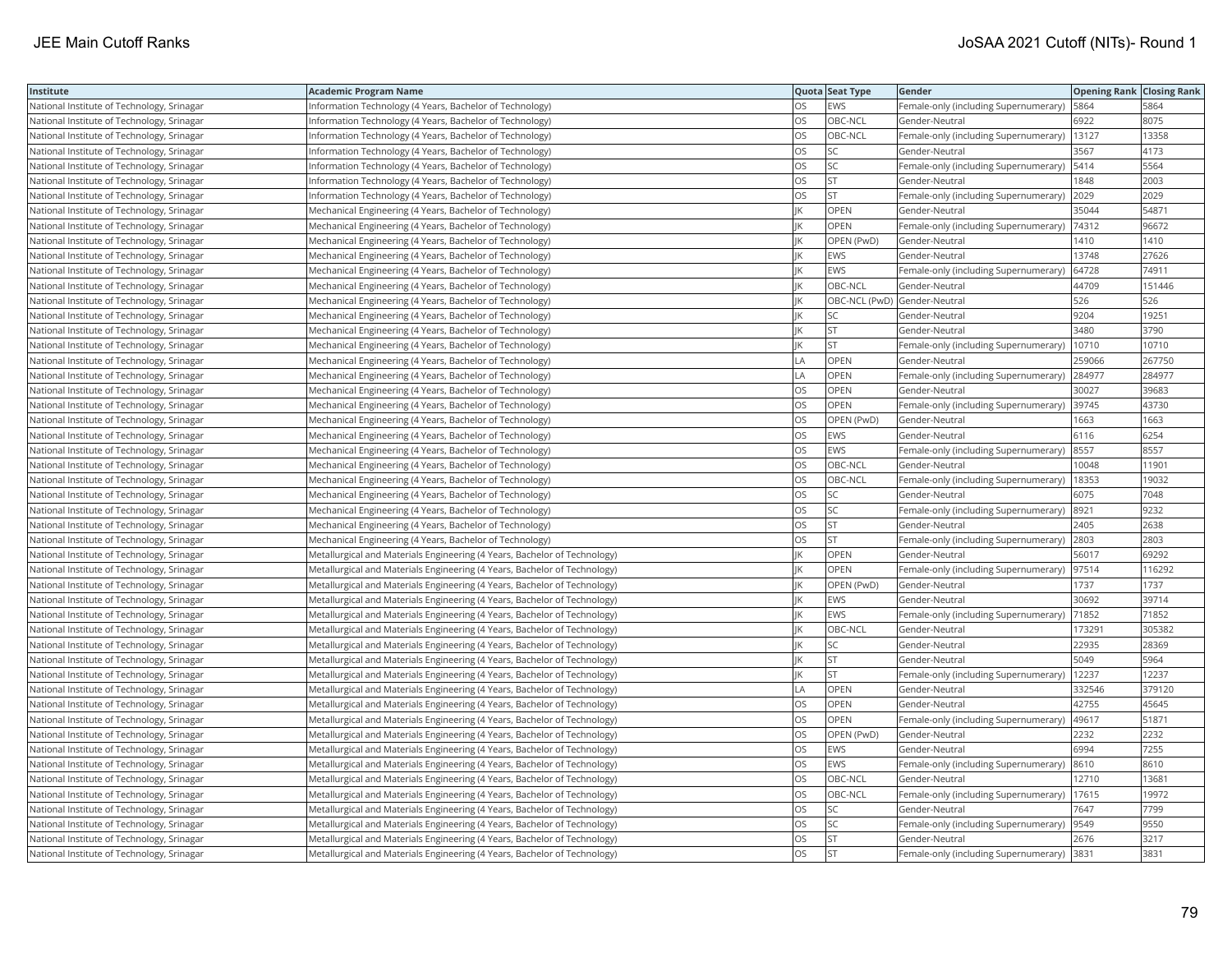| <b>Institute</b>                                  | Academic Program Name                                  |           | Quota Seat Type              | Gender                                                | <b>Opening Rank Closing Rank</b> |       |
|---------------------------------------------------|--------------------------------------------------------|-----------|------------------------------|-------------------------------------------------------|----------------------------------|-------|
| National Institute of Technology, Tiruchirappalli | Architecture (5 Years, Bachelor of Architecture)       | HS        | OPEN                         | Gender-Neutral                                        | 149                              | 427   |
| National Institute of Technology, Tiruchirappalli | Architecture (5 Years, Bachelor of Architecture)       | HS.       | <b>OPEN</b>                  | Female-only (including Supernumerary)                 | 177                              | 275   |
| National Institute of Technology, Tiruchirappalli | Architecture (5 Years, Bachelor of Architecture)       | HS        | EWS                          | Gender-Neutral                                        | 421                              | 1167  |
| National Institute of Technology, Tiruchirappalli | Architecture (5 Years, Bachelor of Architecture)       | HS        | <b>EWS</b>                   | Female-only (including Supernumerary)                 | 301                              | 301   |
| National Institute of Technology, Tiruchirappalli | Architecture (5 Years, Bachelor of Architecture)       | <b>HS</b> | OBC-NCL                      | Gender-Neutral                                        | 152                              | 285   |
| National Institute of Technology, Tiruchirappalli | Architecture (5 Years, Bachelor of Architecture)       | HS        | OBC-NCL                      | Female-only (including Supernumerary)  133            |                                  | 223   |
| National Institute of Technology, Tiruchirappalli | Architecture (5 Years, Bachelor of Architecture)       | HS        | SC                           | Gender-Neutral                                        | 46                               | 55    |
| National Institute of Technology, Tiruchirappalli | Architecture (5 Years, Bachelor of Architecture)       | HS.       | <b>SC</b>                    | Female-only (including Supernumerary)  12             |                                  | 12    |
| National Institute of Technology, Tiruchirappalli | Architecture (5 Years, Bachelor of Architecture)       | ΗS        | <b>ST</b>                    | Gender-Neutral                                        | 334                              | 1286  |
| National Institute of Technology, Tiruchirappalli | Architecture (5 Years, Bachelor of Architecture)       | OS        | OPEN                         | Gender-Neutral                                        | 62                               | 316   |
| National Institute of Technology, Tiruchirappalli | Architecture (5 Years, Bachelor of Architecture)       | OS.       | <b>OPEN</b>                  | Female-only (including Supernumerary)                 | 169                              | 214   |
| National Institute of Technology, Tiruchirappalli | Architecture (5 Years, Bachelor of Architecture)       | <b>OS</b> | <b>EWS</b>                   | Gender-Neutral                                        | 29                               | 71    |
| National Institute of Technology, Tiruchirappalli | Architecture (5 Years, Bachelor of Architecture)       | OS        | OBC-NCL                      | Gender-Neutral                                        | 134                              | 215   |
| National Institute of Technology, Tiruchirappalli | Architecture (5 Years, Bachelor of Architecture)       | OS        | OBC-NCL                      | Female-only (including Supernumerary)   176           |                                  | 176   |
| National Institute of Technology, Tiruchirappalli | Architecture (5 Years, Bachelor of Architecture)       | OS        | SC                           | Gender-Neutral                                        | 15                               | 83    |
| National Institute of Technology, Tiruchirappalli | Architecture (5 Years, Bachelor of Architecture)       | OS        | <b>SC</b>                    | Female-only (including Supernumerary)                 | 65                               | 65    |
| National Institute of Technology, Tiruchirappalli | Architecture (5 Years, Bachelor of Architecture)       | OS        | <b>ST</b>                    | Gender-Neutral                                        | 16                               | 16    |
| National Institute of Technology, Tiruchirappalli | Architecture (5 Years, Bachelor of Architecture)       | OS        | <b>ST</b>                    | Female-only (including Supernumerary)                 | 38                               | 38    |
| National Institute of Technology, Tiruchirappalli | Chemical Engineering (4 Years, Bachelor of Technology) | <b>HS</b> | OPEN                         | Gender-Neutral                                        | 15073                            | 20271 |
| National Institute of Technology, Tiruchirappalli | Chemical Engineering (4 Years, Bachelor of Technology) | HS.       | <b>OPEN</b>                  | Female-only (including Supernumerary)                 | 21399                            | 23676 |
| National Institute of Technology, Tiruchirappalli | Chemical Engineering (4 Years, Bachelor of Technology) | HS        | EWS                          | Gender-Neutral                                        | 10982                            | 22753 |
| National Institute of Technology, Tiruchirappalli | Chemical Engineering (4 Years, Bachelor of Technology) | HS        | <b>EWS</b>                   | Female-only (including Supernumerary)                 | 18428                            | 18428 |
| National Institute of Technology, Tiruchirappalli | Chemical Engineering (4 Years, Bachelor of Technology) | HS        | OBC-NCL                      | Gender-Neutral                                        | 4477                             | 6159  |
| National Institute of Technology, Tiruchirappalli | Chemical Engineering (4 Years, Bachelor of Technology) | HS        | OBC-NCL                      | Female-only (including Supernumerary)  8900           |                                  | 9377  |
| National Institute of Technology, Tiruchirappalli | Chemical Engineering (4 Years, Bachelor of Technology) | НS        | OBC-NCL (PwD) Gender-Neutral |                                                       | 309                              | 309   |
| National Institute of Technology, Tiruchirappalli | Chemical Engineering (4 Years, Bachelor of Technology) | HS        | SC                           | Gender-Neutral                                        | 3620                             | 4845  |
| National Institute of Technology, Tiruchirappalli | Chemical Engineering (4 Years, Bachelor of Technology) | HS        | SC                           | Female-only (including Supernumerary)                 | 3527                             | 3527  |
| National Institute of Technology, Tiruchirappalli | Chemical Engineering (4 Years, Bachelor of Technology) | HS.       | <b>ST</b>                    | Gender-Neutral                                        | 2578                             | 5900  |
| National Institute of Technology, Tiruchirappalli | Chemical Engineering (4 Years, Bachelor of Technology) | HS        | <b>ST</b>                    | Female-only (including Supernumerary)                 | 5259                             | 5259  |
| National Institute of Technology, Tiruchirappalli | Chemical Engineering (4 Years, Bachelor of Technology) | OS        | OPEN                         | Gender-Neutral                                        | 3020                             | 11137 |
| National Institute of Technology, Tiruchirappalli | Chemical Engineering (4 Years, Bachelor of Technology) | OS        | OPEN                         | Female-only (including Supernumerary)   12689         |                                  | 14718 |
| National Institute of Technology, Tiruchirappalli | Chemical Engineering (4 Years, Bachelor of Technology) | OS        | OPEN (PwD)                   | Gender-Neutral                                        | 607                              | 607   |
| National Institute of Technology, Tiruchirappalli | Chemical Engineering (4 Years, Bachelor of Technology) | OS.       | <b>EWS</b>                   | Gender-Neutral                                        | 1769                             | 1859  |
| National Institute of Technology, Tiruchirappalli | Chemical Engineering (4 Years, Bachelor of Technology) | OS        | EWS                          | Female-only (including Supernumerary)                 | 3890                             | 3890  |
| National Institute of Technology, Tiruchirappalli | Chemical Engineering (4 Years, Bachelor of Technology) | OS        | OBC-NCL                      | Gender-Neutral                                        | 3424                             | 4887  |
| National Institute of Technology, Tiruchirappalli | Chemical Engineering (4 Years, Bachelor of Technology) | OS.       | OBC-NCL                      | Female-only (including Supernumerary) 3578            |                                  | 3578  |
| National Institute of Technology, Tiruchirappalli | Chemical Engineering (4 Years, Bachelor of Technology) | OS        |                              | OBC-NCL (PwD)   Female-only (including Supernumerary) | 609                              | 609   |
| National Institute of Technology, Tiruchirappalli | Chemical Engineering (4 Years, Bachelor of Technology) | OS        | SC                           | Gender-Neutral                                        | 1470                             | 2422  |
| National Institute of Technology, Tiruchirappalli | Chemical Engineering (4 Years, Bachelor of Technology) | OS        | SC                           | Female-only (including Supernumerary) 3496            |                                  | 3496  |
| National Institute of Technology, Tiruchirappalli | Chemical Engineering (4 Years, Bachelor of Technology) | OS.       | <b>ST</b>                    | Gender-Neutral                                        | 803                              | 880   |
| National Institute of Technology, Tiruchirappalli | Chemical Engineering (4 Years, Bachelor of Technology) | OS        | ST (PwD)                     | Gender-Neutral                                        | 30                               | 30    |
| National Institute of Technology, Tiruchirappalli | Civil Engineering (4 Years, Bachelor of Technology)    | <b>HS</b> | OPEN                         | Gender-Neutral                                        | 15979                            | 27144 |
| National Institute of Technology, Tiruchirappalli | Civil Engineering (4 Years, Bachelor of Technology)    | HS        | OPEN                         | Female-only (including Supernumerary)                 | 25852                            | 30136 |
| National Institute of Technology, Tiruchirappalli | Civil Engineering (4 Years, Bachelor of Technology)    | <b>HS</b> | <b>EWS</b>                   | Gender-Neutral                                        | 18899                            | 38919 |
| National Institute of Technology, Tiruchirappalli | Civil Engineering (4 Years, Bachelor of Technology)    | HS        | <b>EWS</b>                   | Female-only (including Supernumerary)                 | 6892                             | 6892  |
| National Institute of Technology, Tiruchirappalli | Civil Engineering (4 Years, Bachelor of Technology)    | HS        | OBC-NCL                      | Gender-Neutral                                        | 6388                             | 8618  |
| National Institute of Technology, Tiruchirappalli | Civil Engineering (4 Years, Bachelor of Technology)    | HS.       | OBC-NCL                      | Female-only (including Supernumerary)  8267           |                                  | 10303 |
| National Institute of Technology, Tiruchirappalli | Civil Engineering (4 Years, Bachelor of Technology)    | НS        | OBC-NCL (PwD) Gender-Neutral |                                                       | 741                              | 741   |
| National Institute of Technology, Tiruchirappalli | Civil Engineering (4 Years, Bachelor of Technology)    | HS        | SC                           | Gender-Neutral                                        | 3961                             | 5978  |
| National Institute of Technology, Tiruchirappalli | Civil Engineering (4 Years, Bachelor of Technology)    | HS.       | SC                           | Female-only (including Supernumerary)                 | 4904                             | 5696  |
| National Institute of Technology, Tiruchirappalli | Civil Engineering (4 Years, Bachelor of Technology)    | <b>HS</b> | İst                          | Gender-Neutral                                        | 5929                             | 7407  |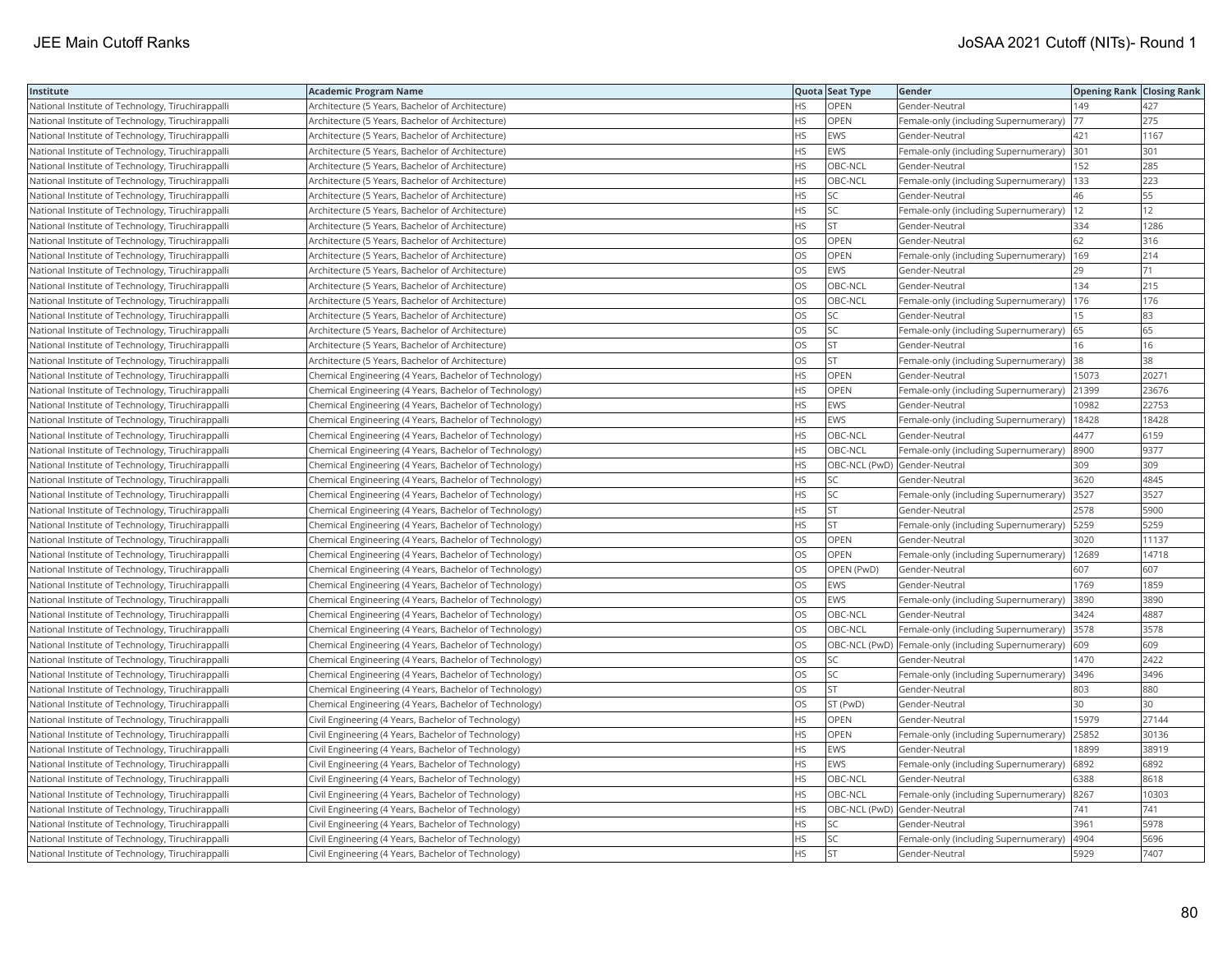| <b>Institute</b>                                  | Academic Program Name                                                    |           | Quota Seat Type              | <b>Gender</b>                                 | <b>Opening Rank Closing Rank</b> |       |
|---------------------------------------------------|--------------------------------------------------------------------------|-----------|------------------------------|-----------------------------------------------|----------------------------------|-------|
| National Institute of Technology, Tiruchirappalli | Civil Engineering (4 Years, Bachelor of Technology)                      | HS        | <b>ST</b>                    | Female-only (including Supernumerary)         | 5193                             | 5193  |
| National Institute of Technology, Tiruchirappalli | Civil Engineering (4 Years, Bachelor of Technology)                      | OS.       | OPEN                         | Gender-Neutral                                | 386                              | 13212 |
| National Institute of Technology, Tiruchirappalli | Civil Engineering (4 Years, Bachelor of Technology)                      | OS        | OPEN                         | Female-only (including Supernumerary)         | 16015                            | 19201 |
| National Institute of Technology, Tiruchirappalli | Civil Engineering (4 Years, Bachelor of Technology)                      | OS        | OPEN (PwD)                   | Gender-Neutral                                | 94                               | 94    |
| National Institute of Technology, Tiruchirappalli | Civil Engineering (4 Years, Bachelor of Technology)                      | OS.       | <b>EWS</b>                   | Gender-Neutral                                | 1833                             | 2305  |
| National Institute of Technology, Tiruchirappalli | Civil Engineering (4 Years, Bachelor of Technology)                      | OS        | EWS                          | Female-only (including Supernumerary)         | 4163                             | 4163  |
| National Institute of Technology, Tiruchirappalli | Civil Engineering (4 Years, Bachelor of Technology)                      | OS        | EWS (PwD)                    | Gender-Neutral                                | 78                               | 78    |
| National Institute of Technology, Tiruchirappalli | Civil Engineering (4 Years, Bachelor of Technology)                      | OS        | OBC-NCL                      | Gender-Neutral                                | 3282                             | 4739  |
| National Institute of Technology, Tiruchirappalli | Civil Engineering (4 Years, Bachelor of Technology)                      | OS        | OBC-NCL                      | Female-only (including Supernumerary)         | 5960                             | 8990  |
| National Institute of Technology, Tiruchirappalli | Civil Engineering (4 Years, Bachelor of Technology)                      | OS.       | OBC-NCL (PwD) Gender-Neutral |                                               | 185                              | 185   |
| National Institute of Technology, Tiruchirappalli | Civil Engineering (4 Years, Bachelor of Technology)                      | OS        | SC                           | Gender-Neutral                                | 1294                             | 2230  |
| National Institute of Technology, Tiruchirappalli | Civil Engineering (4 Years, Bachelor of Technology)                      | OS.       | <b>SC</b>                    | Female-only (including Supernumerary)         | 3062                             | 3629  |
| National Institute of Technology, Tiruchirappalli | Civil Engineering (4 Years, Bachelor of Technology)                      | OS.       | lst                          | Gender-Neutral                                | 280                              | 478   |
| National Institute of Technology, Tiruchirappalli | Civil Engineering (4 Years, Bachelor of Technology)                      | OS        | <b>ST</b>                    | Female-only (including Supernumerary)   658   |                                  | 658   |
| National Institute of Technology, Tiruchirappalli | Computer Science and Engineering (4 Years, Bachelor of Technology)       | HS        | OPEN                         | Gender-Neutral                                | 2243                             | 5432  |
| National Institute of Technology, Tiruchirappalli | Computer Science and Engineering (4 Years, Bachelor of Technology)       | HS        | OPEN                         | Female-only (including Supernumerary) 4133    |                                  | 7464  |
| National Institute of Technology, Tiruchirappalli | Computer Science and Engineering (4 Years, Bachelor of Technology)       | <b>HS</b> | OPEN (PwD)                   | Gender-Neutral                                | 211                              | 211   |
| National Institute of Technology, Tiruchirappalli | Computer Science and Engineering (4 Years, Bachelor of Technology)       | НS        | OPEN (PwD)                   | Female-only (including Supernumerary)         | 1496                             | 1496  |
| National Institute of Technology, Tiruchirappalli | Computer Science and Engineering (4 Years, Bachelor of Technology)       | HS        | EWS                          | Gender-Neutral                                | 1532                             | 3305  |
| National Institute of Technology, Tiruchirappalli | Computer Science and Engineering (4 Years, Bachelor of Technology)       | HS.       | <b>EWS</b>                   | Female-only (including Supernumerary)         | 2250                             | 2250  |
| National Institute of Technology, Tiruchirappalli | Computer Science and Engineering (4 Years, Bachelor of Technology)       | <b>HS</b> | EWS (PwD)                    | Gender-Neutral                                | 207                              | 207   |
| National Institute of Technology, Tiruchirappalli | Computer Science and Engineering (4 Years, Bachelor of Technology)       | <b>HS</b> | OBC-NCL                      | Gender-Neutral                                | 967                              | 1510  |
| National Institute of Technology, Tiruchirappalli | Computer Science and Engineering (4 Years, Bachelor of Technology)       | HS        | OBC-NCL                      | Female-only (including Supernumerary)   1579  |                                  | 2598  |
| National Institute of Technology, Tiruchirappalli | Computer Science and Engineering (4 Years, Bachelor of Technology)       | ΗS        | SC                           | Gender-Neutral                                | 384                              | 1171  |
| National Institute of Technology, Tiruchirappalli | Computer Science and Engineering (4 Years, Bachelor of Technology)       | HS.       | <b>SC</b>                    | Female-only (including Supernumerary)   531   |                                  | 790   |
| National Institute of Technology, Tiruchirappalli | Computer Science and Engineering (4 Years, Bachelor of Technology)       | НS        | SC (PwD)                     | Gender-Neutral                                |                                  |       |
| National Institute of Technology, Tiruchirappalli | Computer Science and Engineering (4 Years, Bachelor of Technology)       | HS        | <b>ST</b>                    | Gender-Neutral                                | 508                              | 2028  |
| National Institute of Technology, Tiruchirappalli | Computer Science and Engineering (4 Years, Bachelor of Technology)       | HS        | <b>ST</b>                    | Female-only (including Supernumerary)         | 277                              | 277   |
| National Institute of Technology, Tiruchirappalli | Computer Science and Engineering (4 Years, Bachelor of Technology)       | OS.       | OPEN                         | Gender-Neutral                                |                                  | 386   |
| National Institute of Technology, Tiruchirappalli | Computer Science and Engineering (4 Years, Bachelor of Technology)       | OS        | <b>OPEN</b>                  | Female-only (including Supernumerary)   138   |                                  | 342   |
| National Institute of Technology, Tiruchirappalli | Computer Science and Engineering (4 Years, Bachelor of Technology)       | OS        | OPEN (PwD)                   | Gender-Neutral                                |                                  |       |
| National Institute of Technology, Tiruchirappalli | Computer Science and Engineering (4 Years, Bachelor of Technology)       | OS        | EWS                          | Gender-Neutral                                | 37                               | 100   |
| National Institute of Technology, Tiruchirappalli | Computer Science and Engineering (4 Years, Bachelor of Technology)       | OS.       | <b>EWS</b>                   | Female-only (including Supernumerary)         | 221                              | 221   |
| National Institute of Technology, Tiruchirappalli | Computer Science and Engineering (4 Years, Bachelor of Technology)       | OS        | OBC-NCL                      | Gender-Neutral                                | 94                               | 204   |
| National Institute of Technology, Tiruchirappalli | Computer Science and Engineering (4 Years, Bachelor of Technology)       | OS.       | OBC-NCL                      | Female-only (including Supernumerary)   174   |                                  | 332   |
| National Institute of Technology, Tiruchirappalli | Computer Science and Engineering (4 Years, Bachelor of Technology)       | OS        | OBC-NCL (PwD) Gender-Neutral |                                               | 11                               | 11    |
| National Institute of Technology, Tiruchirappalli | Computer Science and Engineering (4 Years, Bachelor of Technology)       | <b>OS</b> | <b>SC</b>                    | Gender-Neutral                                |                                  | 142   |
| National Institute of Technology, Tiruchirappalli | Computer Science and Engineering (4 Years, Bachelor of Technology)       | <b>OS</b> | <b>SC</b>                    | Female-only (including Supernumerary) 85      |                                  | 168   |
| National Institute of Technology, Tiruchirappalli | Computer Science and Engineering (4 Years, Bachelor of Technology)       | OS        | <b>ST</b>                    | Gender-Neutral                                | 38                               | 47    |
| National Institute of Technology, Tiruchirappalli | Computer Science and Engineering (4 Years, Bachelor of Technology)       | OS        | <b>ST</b>                    | Female-only (including Supernumerary)  59     |                                  | 59    |
| National Institute of Technology, Tiruchirappalli | Electrical and Electronics Engineering (4 Years, Bachelor of Technology) | НS        | <b>OPEN</b>                  | Gender-Neutral                                | 6980                             | 9878  |
| National Institute of Technology, Tiruchirappalli | Electrical and Electronics Engineering (4 Years, Bachelor of Technology) | HS        | OPEN                         | Female-only (including Supernumerary)   16308 |                                  | 18635 |
| National Institute of Technology, Tiruchirappalli | Electrical and Electronics Engineering (4 Years, Bachelor of Technology) | HS.       | OPEN (PwD)                   | Gender-Neutral                                | 280                              | 280   |
| National Institute of Technology, Tiruchirappalli | Electrical and Electronics Engineering (4 Years, Bachelor of Technology) | HS.       | <b>EWS</b>                   | Gender-Neutral                                | 5655                             | 6612  |
| National Institute of Technology, Tiruchirappalli | Electrical and Electronics Engineering (4 Years, Bachelor of Technology) | HS.       | <b>EWS</b>                   | Female-only (including Supernumerary)         | 6332                             | 6332  |
| National Institute of Technology, Tiruchirappalli | Electrical and Electronics Engineering (4 Years, Bachelor of Technology) | HS.       | OBC-NCL                      | Gender-Neutral                                | 2272                             | 3012  |
| National Institute of Technology, Tiruchirappalli | Electrical and Electronics Engineering (4 Years, Bachelor of Technology) | HS        | OBC-NCL                      | Female-only (including Supernumerary)  4078   |                                  | 4818  |
| National Institute of Technology, Tiruchirappalli | Electrical and Electronics Engineering (4 Years, Bachelor of Technology) | HS.       | SC                           | Gender-Neutral                                | 775                              | 3355  |
| National Institute of Technology, Tiruchirappalli | Electrical and Electronics Engineering (4 Years, Bachelor of Technology) | НS        | SC                           | Female-only (including Supernumerary) 2643    |                                  | 3152  |
| National Institute of Technology, Tiruchirappalli | Electrical and Electronics Engineering (4 Years, Bachelor of Technology) | HS        | <b>ST</b>                    | Gender-Neutral                                | 486                              | 3867  |
| National Institute of Technology, Tiruchirappalli | Electrical and Electronics Engineering (4 Years, Bachelor of Technology) | <b>HS</b> | İst                          | Female-only (including Supernumerary) 3385    |                                  | 3385  |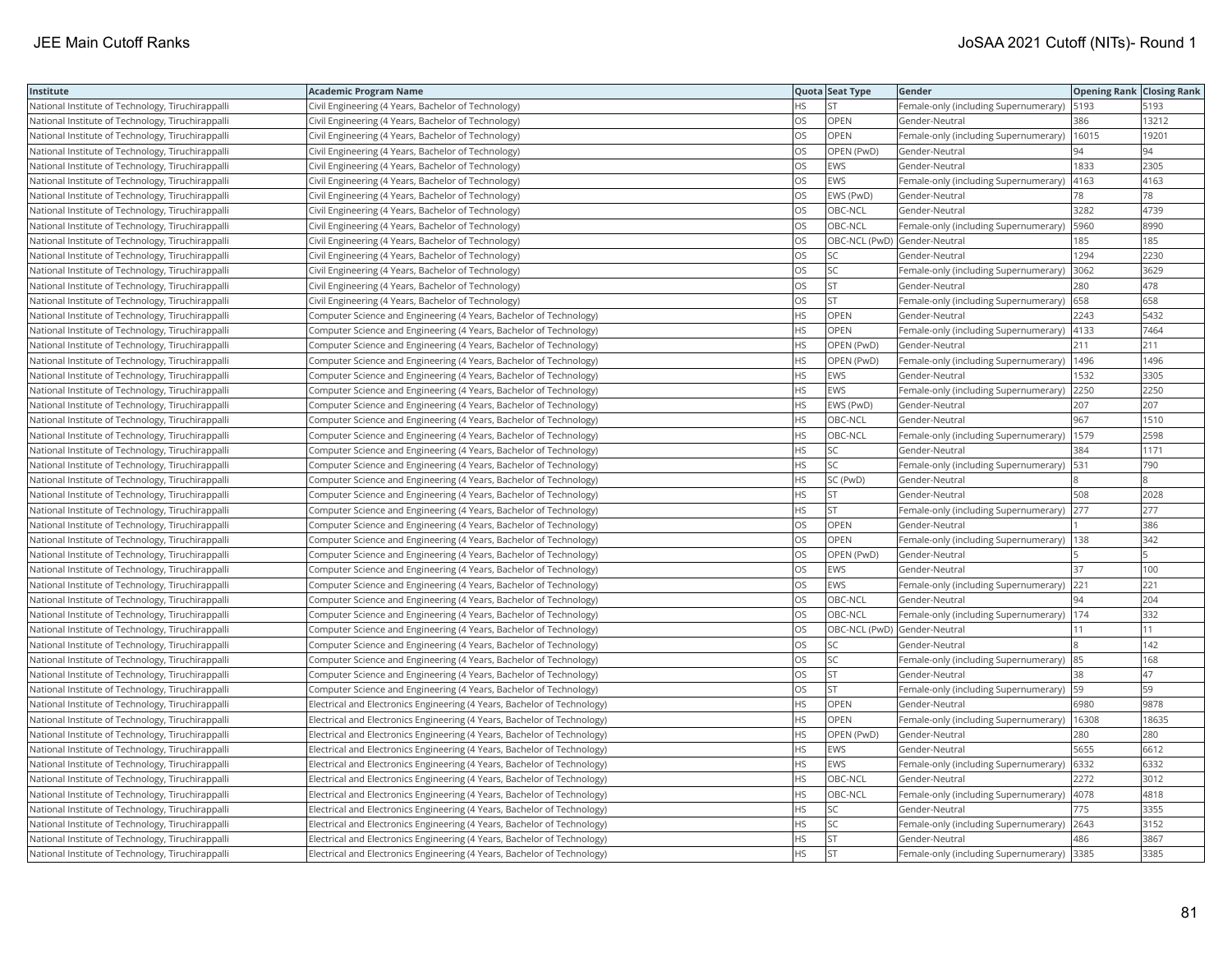| Institute                                         | <b>Academic Program Name</b>                                                 |           | Quota Seat Type              | <b>Gender</b>                                             | <b>Opening Rank   Closing Rank</b> |       |
|---------------------------------------------------|------------------------------------------------------------------------------|-----------|------------------------------|-----------------------------------------------------------|------------------------------------|-------|
| National Institute of Technology, Tiruchirappalli | Electrical and Electronics Engineering (4 Years, Bachelor of Technology)     | OS        | OPEN                         | Gender-Neutral                                            | 2608                               | 4818  |
| National Institute of Technology, Tiruchirappalli | Electrical and Electronics Engineering (4 Years, Bachelor of Technology)     | OS.       | <b>OPEN</b>                  | Female-only (including Supernumerary)                     | 5494                               | 8665  |
| National Institute of Technology, Tiruchirappalli | Electrical and Electronics Engineering (4 Years, Bachelor of Technology)     | OS        | OPEN (PwD)                   | Gender-Neutral                                            | 74                                 | 74    |
| National Institute of Technology, Tiruchirappalli | Electrical and Electronics Engineering (4 Years, Bachelor of Technology)     | OS        | EWS                          | Gender-Neutral                                            | 541                                | 862   |
| National Institute of Technology, Tiruchirappalli | Electrical and Electronics Engineering (4 Years, Bachelor of Technology)     | OS.       | <b>EWS</b>                   | Female-only (including Supernumerary)                     | 1689                               | 1689  |
| National Institute of Technology, Tiruchirappalli | Electrical and Electronics Engineering (4 Years, Bachelor of Technology)     | OS        | OBC-NCL                      | Gender-Neutral                                            | 1373                               | 2201  |
| National Institute of Technology, Tiruchirappalli | Electrical and Electronics Engineering (4 Years, Bachelor of Technology)     | OS        | OBC-NCL                      | Female-only (including Supernumerary)  3075               |                                    | 4170  |
| National Institute of Technology, Tiruchirappalli | Electrical and Electronics Engineering (4 Years, Bachelor of Technology)     | OS.       |                              | OBC-NCL (PwD)  Female-only (including Supernumerary)  107 |                                    | 107   |
| National Institute of Technology, Tiruchirappalli | Electrical and Electronics Engineering (4 Years, Bachelor of Technology)     | OS        | SC                           | Gender-Neutral                                            | 733                                | 1130  |
| National Institute of Technology, Tiruchirappalli | Electrical and Electronics Engineering (4 Years, Bachelor of Technology)     | OS        | SC                           | Female-only (including Supernumerary) 2002                |                                    | 2177  |
| National Institute of Technology, Tiruchirappalli | Electrical and Electronics Engineering (4 Years, Bachelor of Technology)     | OS.       | SC (PwD)                     | Gender-Neutral                                            | 53                                 | 53    |
| National Institute of Technology, Tiruchirappalli | Electrical and Electronics Engineering (4 Years, Bachelor of Technology)     | OS.       | <b>ST</b>                    | Gender-Neutral                                            | 103                                | 376   |
| National Institute of Technology, Tiruchirappalli | Electrical and Electronics Engineering (4 Years, Bachelor of Technology)     | OS        | <b>ST</b>                    | Female-only (including Supernumerary)                     | 649                                | 649   |
| National Institute of Technology, Tiruchirappalli | [Electronics and Communication Engineering (4 Years, Bachelor of Technology) | HS.       | <b>OPEN</b>                  | Gender-Neutral                                            | 5364                               | 7856  |
| National Institute of Technology, Tiruchirappalli | [Electronics and Communication Engineering (4 Years, Bachelor of Technology) | HS.       | OPEN                         | Female-only (including Supernumerary)   11870             |                                    | 14671 |
| National Institute of Technology, Tiruchirappalli | Electronics and Communication Engineering (4 Years, Bachelor of Technology)  | HS        | OPEN (PwD)                   | Gender-Neutral                                            | 287                                | 287   |
| National Institute of Technology, Tiruchirappalli | Electronics and Communication Engineering (4 Years, Bachelor of Technology)  | HS        | <b>EWS</b>                   | Gender-Neutral                                            | 1530                               | 4889  |
| National Institute of Technology, Tiruchirappalli | Electronics and Communication Engineering (4 Years, Bachelor of Technology)  | HS        | EWS                          | Female-only (including Supernumerary)                     | 5906                               | 5906  |
| National Institute of Technology, Tiruchirappalli | Electronics and Communication Engineering (4 Years, Bachelor of Technology)  | <b>HS</b> | OBC-NCL                      | Gender-Neutral                                            | 1577                               | 2061  |
| National Institute of Technology, Tiruchirappalli | Electronics and Communication Engineering (4 Years, Bachelor of Technology)  | HS.       | OBC-NCL                      | Female-only (including Supernumerary)                     | 3081                               | 4046  |
| National Institute of Technology, Tiruchirappalli | Electronics and Communication Engineering (4 Years, Bachelor of Technology)  | HS        | SC                           | Gender-Neutral                                            | 1558                               | 2227  |
| National Institute of Technology, Tiruchirappalli | Electronics and Communication Engineering (4 Years, Bachelor of Technology)  | HS.       | SC                           | Female-only (including Supernumerary)                     | 870                                | 2344  |
| National Institute of Technology, Tiruchirappalli | [Electronics and Communication Engineering (4 Years, Bachelor of Technology) | HS        | SC (PwD)                     | Gender-Neutral                                            | 30                                 | 30    |
| National Institute of Technology, Tiruchirappalli | Electronics and Communication Engineering (4 Years, Bachelor of Technology)  | HS        | <b>ST</b>                    | Gender-Neutral                                            | 2460                               | 3283  |
| National Institute of Technology, Tiruchirappalli | Electronics and Communication Engineering (4 Years, Bachelor of Technology)  | HS        | <b>ST</b>                    | Female-only (including Supernumerary)                     | 534                                | 534   |
| National Institute of Technology, Tiruchirappalli | Electronics and Communication Engineering (4 Years, Bachelor of Technology)  | OS        | OPEN                         | Gender-Neutral                                            | 1713                               | 2773  |
| National Institute of Technology, Tiruchirappalli | Electronics and Communication Engineering (4 Years, Bachelor of Technology)  | OS        | OPEN                         | Female-only (including Supernumerary)                     | 2050                               | 3971  |
| National Institute of Technology, Tiruchirappalli | Electronics and Communication Engineering (4 Years, Bachelor of Technology)  | OS.       | OPEN (PwD)                   | Gender-Neutral                                            | 73                                 | 73    |
| National Institute of Technology, Tiruchirappalli | Electronics and Communication Engineering (4 Years, Bachelor of Technology)  | OS        | EWS                          | Gender-Neutral                                            | 310                                | 430   |
| National Institute of Technology, Tiruchirappalli | Electronics and Communication Engineering (4 Years, Bachelor of Technology)  | OS        | EWS                          | Female-only (including Supernumerary)  913                |                                    | 913   |
| National Institute of Technology, Tiruchirappalli | [Electronics and Communication Engineering (4 Years, Bachelor of Technology) | OS        | OBC-NCL                      | Gender-Neutral                                            | 630                                | 1227  |
| National Institute of Technology, Tiruchirappalli | Electronics and Communication Engineering (4 Years, Bachelor of Technology)  | OS        | OBC-NCL                      | Female-only (including Supernumerary)                     | 1570                               | 2366  |
| National Institute of Technology, Tiruchirappalli | Electronics and Communication Engineering (4 Years, Bachelor of Technology)  | OS.       | OBC-NCL (PwD) Gender-Neutral |                                                           | 61                                 | 61    |
| National Institute of Technology, Tiruchirappalli | Electronics and Communication Engineering (4 Years, Bachelor of Technology)  | OS        | SC                           | Gender-Neutral                                            | 178                                | 573   |
| National Institute of Technology, Tiruchirappalli | Electronics and Communication Engineering (4 Years, Bachelor of Technology)  | OS        | SC                           | Female-only (including Supernumerary)                     | 786                                | 1122  |
| National Institute of Technology, Tiruchirappalli | Electronics and Communication Engineering (4 Years, Bachelor of Technology)  | OS.       | SC (PwD)                     | Gender-Neutral                                            | 32                                 | 32    |
| National Institute of Technology, Tiruchirappalli | Electronics and Communication Engineering (4 Years, Bachelor of Technology)  | OS        | <b>ST</b>                    | Gender-Neutral                                            | 178                                | 244   |
| National Institute of Technology, Tiruchirappalli | Electronics and Communication Engineering (4 Years, Bachelor of Technology)  | OS        | <b>ST</b>                    | Female-only (including Supernumerary)                     | 169                                | 169   |
| National Institute of Technology, Tiruchirappalli | Instrumentation and Control Engineering (4 Years, Bachelor of Technology)    | НS        | OPEN                         | Gender-Neutral                                            | 10151                              | 15337 |
| National Institute of Technology, Tiruchirappalli | Instrumentation and Control Engineering (4 Years, Bachelor of Technology)    | HS.       | OPEN                         | Female-only (including Supernumerary)                     | 19171                              | 23940 |
| National Institute of Technology, Tiruchirappalli | Instrumentation and Control Engineering (4 Years, Bachelor of Technology)    | HS.       | OPEN (PwD)                   | Gender-Neutral                                            | 1736                               | 1736  |
| National Institute of Technology, Tiruchirappalli | Instrumentation and Control Engineering (4 Years, Bachelor of Technology)    | <b>HS</b> | <b>EWS</b>                   | Gender-Neutral                                            | 8684                               | 15697 |
| National Institute of Technology, Tiruchirappalli | Instrumentation and Control Engineering (4 Years, Bachelor of Technology)    | HS        | EWS                          | Female-only (including Supernumerary)                     | 20595                              | 20595 |
| National Institute of Technology, Tiruchirappalli | Instrumentation and Control Engineering (4 Years, Bachelor of Technology)    | HS.       | OBC-NCL                      | Gender-Neutral                                            | 3805                               | 5498  |
| National Institute of Technology, Tiruchirappalli | Instrumentation and Control Engineering (4 Years, Bachelor of Technology)    | <b>HS</b> | OBC-NCL                      | Female-only (including Supernumerary) 6562                |                                    | 7361  |
| National Institute of Technology, Tiruchirappalli | Instrumentation and Control Engineering (4 Years, Bachelor of Technology)    | HS        | SC                           | Gender-Neutral                                            | 3445                               | 5102  |
| National Institute of Technology, Tiruchirappalli | Instrumentation and Control Engineering (4 Years, Bachelor of Technology)    | HS        | SC                           | Female-only (including Supernumerary)  3907               |                                    | 4818  |
| National Institute of Technology, Tiruchirappalli | Instrumentation and Control Engineering (4 Years, Bachelor of Technology)    | НS        | <b>ST</b>                    | Gender-Neutral                                            | 5853                               | 8569  |
| National Institute of Technology, Tiruchirappalli | Instrumentation and Control Engineering (4 Years, Bachelor of Technology)    | ΗS        | <b>ST</b>                    | Female-only (including Supernumerary)                     | 5563                               | 5563  |
| National Institute of Technology, Tiruchirappalli | Instrumentation and Control Engineering (4 Years, Bachelor of Technology)    | OS.       | OPEN                         | Gender-Neutral                                            | 7612                               | 11856 |
| National Institute of Technology, Tiruchirappalli | Instrumentation and Control Engineering (4 Years, Bachelor of Technology)    | <b>OS</b> | OPEN                         | Female-only (including Supernumerary)   11443             |                                    | 13874 |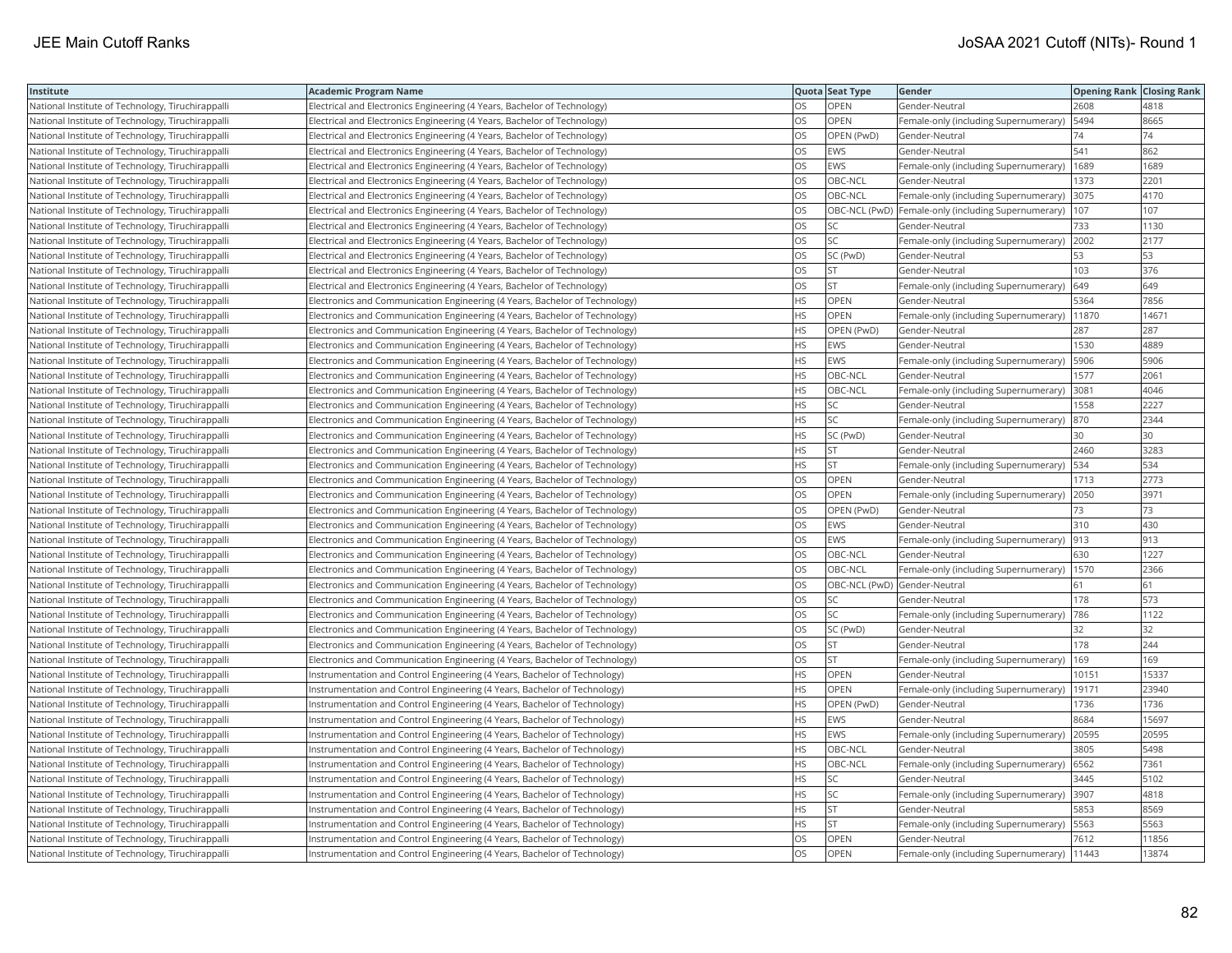| Institute                                         | <b>Academic Program Name</b>                                              |           | Quota Seat Type              | Gender                                                | <b>Opening Rank Closing Rank</b> |       |
|---------------------------------------------------|---------------------------------------------------------------------------|-----------|------------------------------|-------------------------------------------------------|----------------------------------|-------|
| National Institute of Technology, Tiruchirappalli | Instrumentation and Control Engineering (4 Years, Bachelor of Technology) | OS        | OPEN (PwD)                   | Gender-Neutral                                        | 384                              | 384   |
| National Institute of Technology, Tiruchirappalli | nstrumentation and Control Engineering (4 Years, Bachelor of Technology)  | OS        | <b>EWS</b>                   | Gender-Neutral                                        | 1567                             | 1887  |
| National Institute of Technology, Tiruchirappalli | Instrumentation and Control Engineering (4 Years, Bachelor of Technology) | OS        | EWS                          | Female-only (including Supernumerary)                 | 3472                             | 3472  |
| National Institute of Technology, Tiruchirappalli | Instrumentation and Control Engineering (4 Years, Bachelor of Technology) | <b>OS</b> | OBC-NCL                      | Gender-Neutral                                        | 3753                             | 4858  |
| National Institute of Technology, Tiruchirappalli | Instrumentation and Control Engineering (4 Years, Bachelor of Technology) | <b>OS</b> | OBC-NCL                      | Female-only (including Supernumerary)                 | 5844                             | 10611 |
| National Institute of Technology, Tiruchirappalli | Instrumentation and Control Engineering (4 Years, Bachelor of Technology) | OS        | OBC-NCL (PwD) Gender-Neutral |                                                       | 161                              | 161   |
| National Institute of Technology, Tiruchirappalli | Instrumentation and Control Engineering (4 Years, Bachelor of Technology) | OS        | SC                           | Gender-Neutral                                        | 1784                             | 2651  |
| National Institute of Technology, Tiruchirappalli | Instrumentation and Control Engineering (4 Years, Bachelor of Technology) | <b>OS</b> | lsc                          | Female-only (including Supernumerary)                 | 3417                             | 3801  |
| National Institute of Technology, Tiruchirappalli | nstrumentation and Control Engineering (4 Years, Bachelor of Technology)  | OS        | SC (PwD)                     | Gender-Neutral                                        | 70                               | 70    |
| National Institute of Technology, Tiruchirappalli | Instrumentation and Control Engineering (4 Years, Bachelor of Technology) | OS        | <b>ST</b>                    | Gender-Neutral                                        | 846                              | 980   |
| National Institute of Technology, Tiruchirappalli | nstrumentation and Control Engineering (4 Years, Bachelor of Technology)  | OS        | <b>ST</b>                    | Female-only (including Supernumerary)                 | 983                              | 983   |
| National Institute of Technology, Tiruchirappalli | Mechanical Engineering (4 Years, Bachelor of Technology)                  | <b>HS</b> | <b>OPEN</b>                  | Gender-Neutral                                        | 3741                             | 13216 |
| National Institute of Technology, Tiruchirappalli | Mechanical Engineering (4 Years, Bachelor of Technology)                  | <b>HS</b> | OPEN                         | Female-only (including Supernumerary)                 | 19030                            | 25689 |
| National Institute of Technology, Tiruchirappalli | Mechanical Engineering (4 Years, Bachelor of Technology)                  | <b>HS</b> | <b>EWS</b>                   | Gender-Neutral                                        | 5173                             | 24004 |
| National Institute of Technology, Tiruchirappalli | Mechanical Engineering (4 Years, Bachelor of Technology)                  | <b>HS</b> | EWS                          | Female-only (including Supernumerary)   7615          |                                  | 7615  |
| National Institute of Technology, Tiruchirappalli | Mechanical Engineering (4 Years, Bachelor of Technology)                  | <b>HS</b> | OBC-NCL                      | Gender-Neutral                                        | 2957                             | 3958  |
| National Institute of Technology, Tiruchirappalli | Mechanical Engineering (4 Years, Bachelor of Technology)                  | <b>HS</b> | OBC-NCL                      | Female-only (including Supernumerary)                 | 6163                             | 6294  |
| National Institute of Technology, Tiruchirappalli | Mechanical Engineering (4 Years, Bachelor of Technology)                  | <b>HS</b> | OBC-NCL (PwD) Gender-Neutral |                                                       | 212                              | 212   |
| National Institute of Technology, Tiruchirappalli | Mechanical Engineering (4 Years, Bachelor of Technology)                  | <b>HS</b> |                              | OBC-NCL (PwD)   Female-only (including Supernumerary) | 665                              | 665   |
| National Institute of Technology, Tiruchirappalli | Mechanical Engineering (4 Years, Bachelor of Technology)                  | <b>HS</b> | SC.                          | Gender-Neutral                                        | 666                              | 3435  |
| National Institute of Technology, Tiruchirappalli | Mechanical Engineering (4 Years, Bachelor of Technology)                  | <b>HS</b> | <b>SC</b>                    | Female-only (including Supernumerary)                 | 4137                             | 4877  |
| National Institute of Technology, Tiruchirappalli | Mechanical Engineering (4 Years, Bachelor of Technology)                  | <b>HS</b> | SC (PwD)                     | Gender-Neutral                                        | 76                               | 76    |
| National Institute of Technology, Tiruchirappalli | Mechanical Engineering (4 Years, Bachelor of Technology)                  | <b>HS</b> | <b>ST</b>                    | Gender-Neutral                                        | 3795                             | 4696  |
| National Institute of Technology, Tiruchirappalli | Mechanical Engineering (4 Years, Bachelor of Technology)                  | <b>HS</b> | İst                          | Female-only (including Supernumerary)                 | 5165                             | 5165  |
| National Institute of Technology, Tiruchirappalli | Mechanical Engineering (4 Years, Bachelor of Technology)                  | OS        | OPEN                         | Gender-Neutral                                        | 3357                             | 7320  |
| National Institute of Technology, Tiruchirappalli | Mechanical Engineering (4 Years, Bachelor of Technology)                  | OS        | OPEN                         | Female-only (including Supernumerary)                 | 14892                            | 15665 |
| National Institute of Technology, Tiruchirappalli | Mechanical Engineering (4 Years, Bachelor of Technology)                  | OS        | OPEN (PwD)                   | Gender-Neutral                                        | 119                              | 119   |
| National Institute of Technology, Tiruchirappalli | Mechanical Engineering (4 Years, Bachelor of Technology)                  | <b>OS</b> | EWS                          | Gender-Neutral                                        | 1056                             | 1344  |
| National Institute of Technology, Tiruchirappalli | Mechanical Engineering (4 Years, Bachelor of Technology)                  | OS        | EWS                          | Female-only (including Supernumerary)                 | 3387                             | 3387  |
| National Institute of Technology, Tiruchirappalli | Mechanical Engineering (4 Years, Bachelor of Technology)                  | OS        | EWS (PwD)                    | Gender-Neutral                                        | 65                               | 65    |
| National Institute of Technology, Tiruchirappalli | Mechanical Engineering (4 Years, Bachelor of Technology)                  | OS        | OBC-NCL                      | Gender-Neutral                                        | 2161                             | 3317  |
| National Institute of Technology, Tiruchirappalli | Mechanical Engineering (4 Years, Bachelor of Technology)                  | OS        | OBC-NCL                      | Female-only (including Supernumerary)                 | 4988                             | 7146  |
| National Institute of Technology, Tiruchirappalli | Mechanical Engineering (4 Years, Bachelor of Technology)                  | <b>OS</b> | OBC-NCL (PwD) Gender-Neutral |                                                       | 99                               | 99    |
| National Institute of Technology, Tiruchirappalli | Mechanical Engineering (4 Years, Bachelor of Technology)                  | OS        | SC                           | Gender-Neutral                                        | 1003                             | 1537  |
| National Institute of Technology, Tiruchirappalli | Mechanical Engineering (4 Years, Bachelor of Technology)                  | OS        | SC                           | Female-only (including Supernumerary)                 | 2247                             | 3089  |
| National Institute of Technology, Tiruchirappalli | Mechanical Engineering (4 Years, Bachelor of Technology)                  | <b>OS</b> | lst.                         | Gender-Neutral                                        | 319                              | 500   |
| National Institute of Technology, Tiruchirappalli | Mechanical Engineering (4 Years, Bachelor of Technology)                  | OS        | <b>ST</b>                    | Female-only (including Supernumerary)                 | 801                              | 801   |
| National Institute of Technology, Tiruchirappalli | Metallurgical and Materials Engineering (4 Years, Bachelor of Technology) | <b>HS</b> | OPEN                         | Gender-Neutral                                        | 16657                            | 27463 |
| National Institute of Technology, Tiruchirappalli | Metallurgical and Materials Engineering (4 Years, Bachelor of Technology) | <b>HS</b> | OPEN                         | Female-only (including Supernumerary)                 | 25383                            | 32583 |
| National Institute of Technology, Tiruchirappalli | Metallurgical and Materials Engineering (4 Years, Bachelor of Technology) | <b>HS</b> | <b>EWS</b>                   | Gender-Neutral                                        | 23993                            | 26381 |
| National Institute of Technology, Tiruchirappalli | Metallurgical and Materials Engineering (4 Years, Bachelor of Technology) | <b>HS</b> | EWS                          | Female-only (including Supernumerary)                 | 38635                            | 38635 |
| National Institute of Technology, Tiruchirappalli | Metallurgical and Materials Engineering (4 Years, Bachelor of Technology) | <b>HS</b> | OBC-NCL                      | Gender-Neutral                                        | 7251                             | 8198  |
| National Institute of Technology, Tiruchirappalli | Metallurgical and Materials Engineering (4 Years, Bachelor of Technology) | <b>HS</b> | OBC-NCL                      | Female-only (including Supernumerary)                 | 8106                             | 10361 |
| National Institute of Technology, Tiruchirappalli | Metallurgical and Materials Engineering (4 Years, Bachelor of Technology) | <b>HS</b> | OBC-NCL (PwD) Gender-Neutral |                                                       | 543                              | 543   |
| National Institute of Technology, Tiruchirappalli | Metallurgical and Materials Engineering (4 Years, Bachelor of Technology) | <b>HS</b> | SC.                          | Gender-Neutral                                        | 4576                             | 6465  |
| National Institute of Technology, Tiruchirappalli | Metallurgical and Materials Engineering (4 Years, Bachelor of Technology) | <b>HS</b> | <b>SC</b>                    | Female-only (including Supernumerary)                 | 6439                             | 6439  |
| National Institute of Technology, Tiruchirappalli | Metallurgical and Materials Engineering (4 Years, Bachelor of Technology) | <b>HS</b> | <b>ST</b>                    | Gender-Neutral                                        | 8229                             | 9676  |
| National Institute of Technology, Tiruchirappalli | Metallurgical and Materials Engineering (4 Years, Bachelor of Technology) | HS        | <b>ST</b>                    | Female-only (including Supernumerary)                 | 9294                             | 9294  |
| National Institute of Technology, Tiruchirappalli | Metallurgical and Materials Engineering (4 Years, Bachelor of Technology) | OS        | OPEN                         | Gender-Neutral                                        | 12942                            | 16986 |
| National Institute of Technology, Tiruchirappalli | Metallurgical and Materials Engineering (4 Years, Bachelor of Technology) | OS        | OPEN                         | Female-only (including Supernumerary)                 | 21443                            | 25359 |
| National Institute of Technology, Tiruchirappall  | Metallurgical and Materials Engineering (4 Years, Bachelor of Technology) | <b>OS</b> | OPEN (PwD)                   | Gender-Neutral                                        | 893                              | 893   |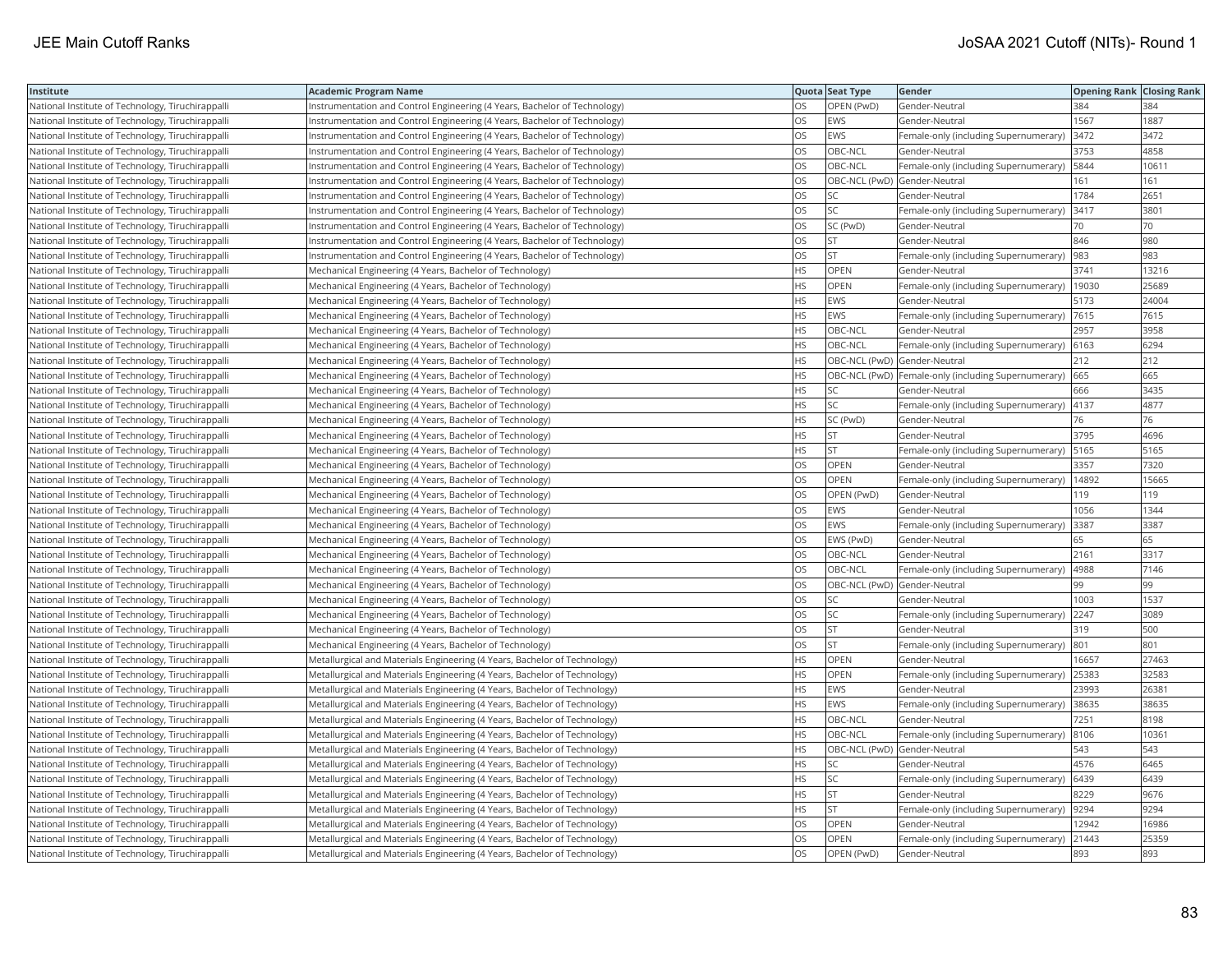| Institute                                         | Academic Program Name                                                     |           | Quota Seat Type              | Gender                                                | <b>Opening Rank Closing Rank</b> |       |
|---------------------------------------------------|---------------------------------------------------------------------------|-----------|------------------------------|-------------------------------------------------------|----------------------------------|-------|
| National Institute of Technology, Tiruchirappalli | Metallurgical and Materials Engineering (4 Years, Bachelor of Technology) | OS.       | EWS                          | Gender-Neutral                                        | 2491                             | 2711  |
| National Institute of Technology, Tiruchirappalli | Metallurgical and Materials Engineering (4 Years, Bachelor of Technology) | OS        | EWS                          | Female-only (including Supernumerary)                 | 5124                             | 5124  |
| National Institute of Technology, Tiruchirappalli | Metallurgical and Materials Engineering (4 Years, Bachelor of Technology) | OS        | OBC-NCL                      | Gender-Neutral                                        | 4200                             | 6333  |
| National Institute of Technology, Tiruchirappalli | Metallurgical and Materials Engineering (4 Years, Bachelor of Technology) | OS        | OBC-NCL                      | Female-only (including Supernumerary)                 | 11679                            | 11679 |
| National Institute of Technology, Tiruchirappalli | Metallurgical and Materials Engineering (4 Years, Bachelor of Technology) | OS        |                              | OBC-NCL (PwD)   Female-only (including Supernumerary) | 716                              | 716   |
| National Institute of Technology, Tiruchirappalli | Metallurgical and Materials Engineering (4 Years, Bachelor of Technology) | OS        | SC                           | Gender-Neutral                                        | 2958                             | 3994  |
| National Institute of Technology, Tiruchirappalli | Metallurgical and Materials Engineering (4 Years, Bachelor of Technology) | OS        | SC                           | Female-only (including Supernumerary) [5833           |                                  | 5833  |
| National Institute of Technology, Tiruchirappalli | Metallurgical and Materials Engineering (4 Years, Bachelor of Technology) | <b>OS</b> | <b>ST</b>                    | Gender-Neutral                                        | 831                              | 1419  |
| National Institute of Technology, Tiruchirappalli | Metallurgical and Materials Engineering (4 Years, Bachelor of Technology) | OS        | ST (PwD)                     | Gender-Neutral                                        | 42                               | 42    |
| National Institute of Technology, Tiruchirappalli | Production Engineering (4 Years, Bachelor of Technology)                  | HS        | OPEN                         | Gender-Neutral                                        | 15589                            | 24694 |
| National Institute of Technology, Tiruchirappalli | Production Engineering (4 Years, Bachelor of Technology)                  | <b>HS</b> | OPEN                         | Female-only (including Supernumerary)                 | 28242                            | 34243 |
| National Institute of Technology, Tiruchirappalli | Production Engineering (4 Years, Bachelor of Technology)                  | HS        | EWS                          | Gender-Neutral                                        | 31212                            | 38320 |
| National Institute of Technology, Tiruchirappalli | Production Engineering (4 Years, Bachelor of Technology)                  | HS.       | EWS                          | Female-only (including Supernumerary)                 | 28362                            | 28362 |
| National Institute of Technology, Tiruchirappalli | Production Engineering (4 Years, Bachelor of Technology)                  | <b>HS</b> | OBC-NCL                      | Gender-Neutral                                        | 5831                             | 7016  |
| National Institute of Technology, Tiruchirappalli | Production Engineering (4 Years, Bachelor of Technology)                  | HS.       | OBC-NCL                      | Female-only (including Supernumerary)                 | 10831                            | 10919 |
| National Institute of Technology, Tiruchirappalli | Production Engineering (4 Years, Bachelor of Technology)                  | HS        | OBC-NCL (PwD) Gender-Neutral |                                                       | 291                              | 291   |
| National Institute of Technology, Tiruchirappalli | Production Engineering (4 Years, Bachelor of Technology)                  | HS.       |                              | OBC-NCL (PwD)  Female-only (including Supernumerary)  | 575                              | 575   |
| National Institute of Technology, Tiruchirappalli | Production Engineering (4 Years, Bachelor of Technology)                  | HS        | <b>SC</b>                    | Gender-Neutral                                        | 3936                             | 6233  |
| National Institute of Technology, Tiruchirappalli | Production Engineering (4 Years, Bachelor of Technology)                  | HS.       | SC                           | Female-only (including Supernumerary)   5228          |                                  | 5252  |
| National Institute of Technology, Tiruchirappalli | Production Engineering (4 Years, Bachelor of Technology)                  | HS.       | <b>ST</b>                    | Gender-Neutral                                        | 9553                             | 11438 |
| National Institute of Technology, Tiruchirappalli | Production Engineering (4 Years, Bachelor of Technology)                  | <b>HS</b> | <b>ST</b>                    | Female-only (including Supernumerary)                 | 9855                             | 9855  |
| National Institute of Technology, Tiruchirappalli | (Production Engineering (4 Years, Bachelor of Technology)                 | OS        | OPEN                         | Gender-Neutral                                        | 14379                            | 18928 |
| National Institute of Technology, Tiruchirappalli | Production Engineering (4 Years, Bachelor of Technology)                  | OS        | OPEN                         | Female-only (including Supernumerary)                 | 22596                            | 26788 |
| National Institute of Technology, Tiruchirappalli | Production Engineering (4 Years, Bachelor of Technology)                  | OS        | OPEN (PwD)                   | Gender-Neutral                                        | 1218                             | 1218  |
| National Institute of Technology, Tiruchirappalli | Production Engineering (4 Years, Bachelor of Technology)                  | OS        | EWS                          | Gender-Neutral                                        | 2988                             | 3256  |
| National Institute of Technology, Tiruchirappalli | Production Engineering (4 Years, Bachelor of Technology)                  | <b>OS</b> | EWS                          | Female-only (including Supernumerary)                 | 4323                             | 4323  |
| National Institute of Technology, Tiruchirappalli | Production Engineering (4 Years, Bachelor of Technology)                  | OS        | EWS (PwD)                    | Gender-Neutral                                        | 222                              | 222   |
| National Institute of Technology, Tiruchirappalli | Production Engineering (4 Years, Bachelor of Technology)                  | OS        | OBC-NCL                      | Gender-Neutral                                        | 5142                             | 7277  |
| National Institute of Technology, Tiruchirappalli | Production Engineering (4 Years, Bachelor of Technology)                  | OS.       | OBC-NCL                      | Female-only (including Supernumerary)                 | 9417                             | 11848 |
| National Institute of Technology, Tiruchirappalli | Production Engineering (4 Years, Bachelor of Technology)                  | OS        | OBC-NCL (PwD) Gender-Neutral |                                                       | 661                              | 661   |
| National Institute of Technology, Tiruchirappalli | Production Engineering (4 Years, Bachelor of Technology)                  | OS        | SC                           | Gender-Neutral                                        | 3236                             | 4174  |
| National Institute of Technology, Tiruchirappalli | Production Engineering (4 Years, Bachelor of Technology)                  | OS        | SC                           | Female-only (including Supernumerary)                 | 4357                             | 5253  |
| National Institute of Technology, Tiruchirappalli | Production Engineering (4 Years, Bachelor of Technology)                  | OS        | <b>ST</b>                    | Gender-Neutral                                        | 941                              | 1654  |
| National Institute of Technology, Tiruchirappalli | Production Engineering (4 Years, Bachelor of Technology)                  | OS        | <b>ST</b>                    | Female-only (including Supernumerary)                 | 1587                             | 1587  |
| National Institute of Technology, Uttarakhand     | Civil Engineering (4 Years, Bachelor of Technology)                       | ΗS        | OPEN                         | Gender-Neutral                                        | 44593                            | 47587 |
| National Institute of Technology, Uttarakhand     | Civil Engineering (4 Years, Bachelor of Technology)                       | HS.       | <b>OPEN</b>                  | Female-only (including Supernumerary)                 | 55962                            | 64988 |
| National Institute of Technology, Uttarakhand     | Civil Engineering (4 Years, Bachelor of Technology)                       | HS        | EWS                          | Gender-Neutral                                        | 8138                             | 8138  |
| National Institute of Technology, Uttarakhand     | Civil Engineering (4 Years, Bachelor of Technology)                       | HS        | OBC-NCL                      | Gender-Neutral                                        | 20267                            | 24889 |
| National Institute of Technology, Uttarakhand     | Civil Engineering (4 Years, Bachelor of Technology)                       | НS        | OBC-NCL                      | Female-only (including Supernumerary)                 | 18528                            | 18528 |
| National Institute of Technology, Uttarakhand     | Civil Engineering (4 Years, Bachelor of Technology)                       | HS        | <b>SC</b>                    | Gender-Neutral                                        | 6979                             | 7286  |
| National Institute of Technology, Uttarakhand     | Civil Engineering (4 Years, Bachelor of Technology)                       | HS        | SC                           | Female-only (including Supernumerary)                 | 9765                             | 9765  |
| National Institute of Technology, Uttarakhand     | Civil Engineering (4 Years, Bachelor of Technology)                       | HS        | <b>ST</b>                    | Gender-Neutral                                        | 2436                             | 4538  |
| National Institute of Technology, Uttarakhand     | Civil Engineering (4 Years, Bachelor of Technology)                       | OS        | OPEN                         | Gender-Neutral                                        | 31836                            | 36822 |
| National Institute of Technology, Uttarakhand     | Civil Engineering (4 Years, Bachelor of Technology)                       | OS.       | <b>OPEN</b>                  | Female-only (including Supernumerary)                 | 43207                            | 43207 |
| National Institute of Technology, Uttarakhand     | Civil Engineering (4 Years, Bachelor of Technology)                       | OS        | EWS                          | Gender-Neutral                                        | 5554                             | 5554  |
| National Institute of Technology, Uttarakhand     | Civil Engineering (4 Years, Bachelor of Technology)                       | OS        | OBC-NCL                      | Gender-Neutral                                        | 10546                            | 10897 |
| National Institute of Technology, Uttarakhand     | Civil Engineering (4 Years, Bachelor of Technology)                       | OS.       | OBC-NCL                      | Female-only (including Supernumerary)                 | 17600                            | 17833 |
| National Institute of Technology, Uttarakhand     | Civil Engineering (4 Years, Bachelor of Technology)                       | OS        | <b>SC</b>                    | Gender-Neutral                                        | 5176                             | 5674  |
| National Institute of Technology, Uttarakhand     | Civil Engineering (4 Years, Bachelor of Technology)                       | OS        | SC                           | Female-only (including Supernumerary)                 | 6230                             | 6230  |
| National Institute of Technology, Uttarakhand     | Civil Engineering (4 Years, Bachelor of Technology)                       | OS        | <b>ST</b>                    | Gender-Neutral                                        | 1956                             | 1956  |
| National Institute of Technology, Uttarakhand     | Computer Science and Engineering (4 Years, Bachelor of Technology)        | <b>HS</b> | OPEN                         | Gender-Neutral                                        | 15214                            | 25388 |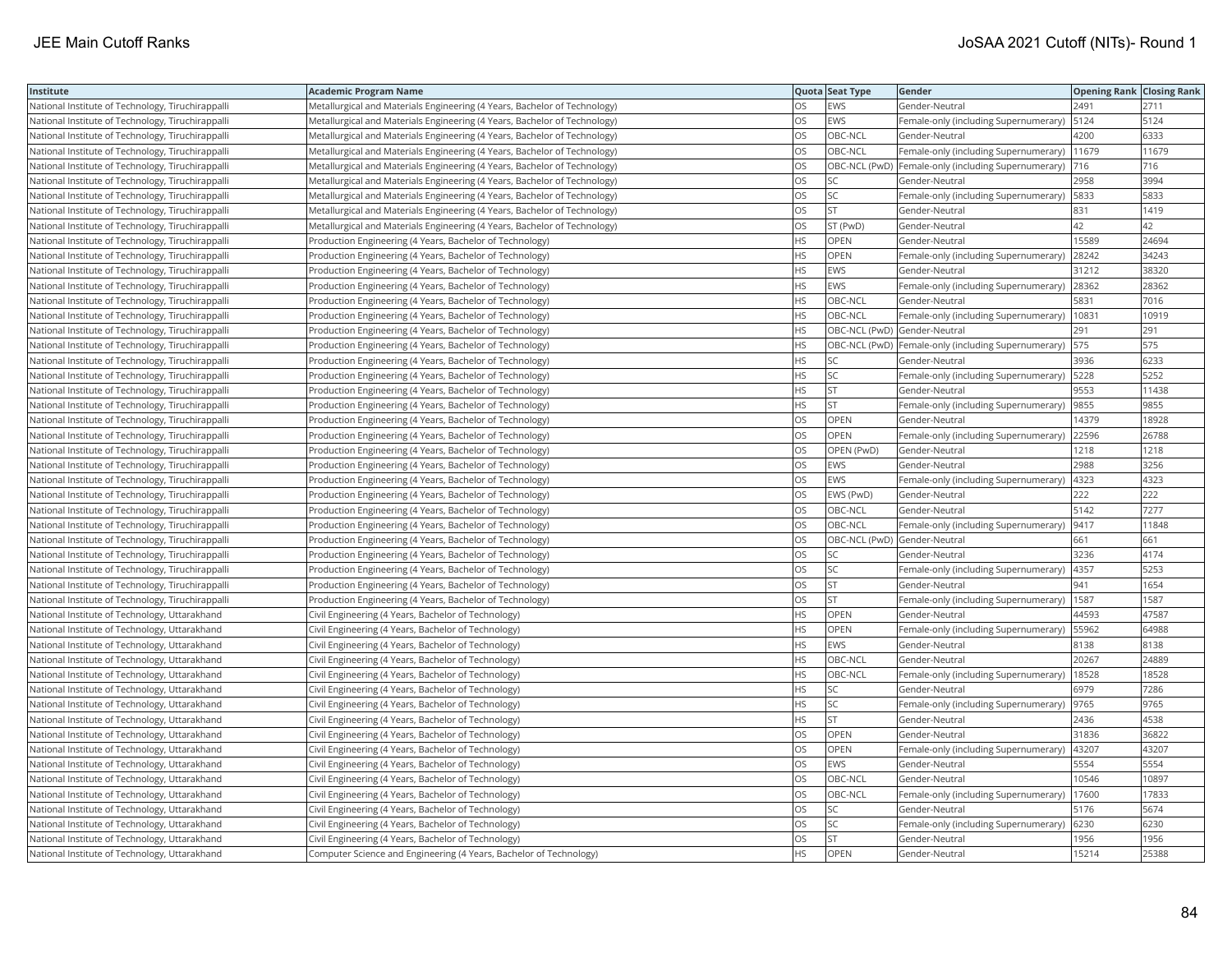| Institute                                     | <b>Academic Program Name</b>                                                |           | Quota Seat Type | Gender                                       | <b>Opening Rank Closing Rank</b> |       |
|-----------------------------------------------|-----------------------------------------------------------------------------|-----------|-----------------|----------------------------------------------|----------------------------------|-------|
| National Institute of Technology, Uttarakhand | Computer Science and Engineering (4 Years, Bachelor of Technology)          | НS        | OPEN            | Female-only (including Supernumerary)        | 35054                            | 35054 |
| National Institute of Technology, Uttarakhand | Computer Science and Engineering (4 Years, Bachelor of Technology)          | <b>HS</b> | EWS             | Gender-Neutral                               | 3782                             | 3782  |
| National Institute of Technology, Uttarakhand | Computer Science and Engineering (4 Years, Bachelor of Technology)          | <b>HS</b> | EWS             | Female-only (including Supernumerary)   5564 |                                  | 5564  |
| National Institute of Technology, Uttarakhand | Computer Science and Engineering (4 Years, Bachelor of Technology)          | HS.       | OBC-NCL         | Gender-Neutral                               | 6556                             | 14288 |
| National Institute of Technology, Uttarakhand | Computer Science and Engineering (4 Years, Bachelor of Technology)          | HS.       | OBC-NCL         | Female-only (including Supernumerary)        | 13546                            | 16229 |
| National Institute of Technology, Uttarakhand | Computer Science and Engineering (4 Years, Bachelor of Technology)          | HS.       | SC              | Gender-Neutral                               | 3703                             | 3815  |
| National Institute of Technology, Uttarakhand | Computer Science and Engineering (4 Years, Bachelor of Technology)          | HS        | <b>ST</b>       | Gender-Neutral                               | 2376                             | 2376  |
| National Institute of Technology, Uttarakhand | Computer Science and Engineering (4 Years, Bachelor of Technology)          | OS        | <b>OPEN</b>     | Gender-Neutral                               | 6383                             | 12989 |
| National Institute of Technology, Uttarakhand | Computer Science and Engineering (4 Years, Bachelor of Technology)          | OS        | OPEN            | Female-only (including Supernumerary)        | 17654                            | 17654 |
| National Institute of Technology, Uttarakhand | Computer Science and Engineering (4 Years, Bachelor of Technology)          | OS        | EWS             | Gender-Neutral                               | 2037                             | 2078  |
| National Institute of Technology, Uttarakhand | Computer Science and Engineering (4 Years, Bachelor of Technology)          | OS.       | <b>EWS</b>      | Female-only (including Supernumerary)        | 4257                             | 4257  |
| National Institute of Technology, Uttarakhand | Computer Science and Engineering (4 Years, Bachelor of Technology)          | OS        | OBC-NCL         | Gender-Neutral                               | 4359                             | 4762  |
| National Institute of Technology, Uttarakhand | Computer Science and Engineering (4 Years, Bachelor of Technology)          | OS.       | <b>SC</b>       | Gender-Neutral                               | 2301                             | 3144  |
| National Institute of Technology, Uttarakhand | Computer Science and Engineering (4 Years, Bachelor of Technology)          | OS        | SC              | Female-only (including Supernumerary)        | 3486                             | 3486  |
| National Institute of Technology, Uttarakhand | Computer Science and Engineering (4 Years, Bachelor of Technology)          | OS        | <b>ST</b>       | Gender-Neutral                               | 1361                             | 1361  |
| National Institute of Technology, Uttarakhand | Computer Science and Engineering (4 Years, Bachelor of Technology)          | OS.       | <b>ST</b>       | Female-only (including Supernumerary)        | 1300                             | 1300  |
| National Institute of Technology, Uttarakhand | Electrical and Electronics Engineering (4 Years, Bachelor of Technology)    | HS        | <b>OPEN</b>     | Gender-Neutral                               | 27050                            | 38453 |
| National Institute of Technology, Uttarakhand | Electrical and Electronics Engineering (4 Years, Bachelor of Technology)    | HS.       | OPEN            | Female-only (including Supernumerary)        | 44812                            | 44812 |
| National Institute of Technology, Uttarakhand | Electrical and Electronics Engineering (4 Years, Bachelor of Technology)    | <b>HS</b> | <b>EWS</b>      | Gender-Neutral                               | 5969                             | 7057  |
| National Institute of Technology, Uttarakhand | Electrical and Electronics Engineering (4 Years, Bachelor of Technology)    | HS        | OBC-NCL         | Gender-Neutral                               | 14746                            | 18226 |
| National Institute of Technology, Uttarakhand | Electrical and Electronics Engineering (4 Years, Bachelor of Technology)    | HS.       | OBC-NCL         | Female-only (including Supernumerary)        | 18692                            | 18709 |
| National Institute of Technology, Uttarakhand | Electrical and Electronics Engineering (4 Years, Bachelor of Technology)    | HS.       | SC              | Gender-Neutral                               | 6363                             | 7938  |
| National Institute of Technology, Uttarakhand | Electrical and Electronics Engineering (4 Years, Bachelor of Technology)    | HS        | <b>ST</b>       | Gender-Neutral                               | 5585                             | 5585  |
| National Institute of Technology, Uttarakhand | Electrical and Electronics Engineering (4 Years, Bachelor of Technology)    | OS        | <b>OPEN</b>     | Gender-Neutral                               | 23184                            | 24307 |
| National Institute of Technology, Uttarakhand | Electrical and Electronics Engineering (4 Years, Bachelor of Technology)    | OS        | OPEN            | Female-only (including Supernumerary)        | 28183                            | 28879 |
| National Institute of Technology, Uttarakhand | Electrical and Electronics Engineering (4 Years, Bachelor of Technology)    | OS        | EWS             | Gender-Neutral                               | 4245                             | 4245  |
| National Institute of Technology, Uttarakhand | Electrical and Electronics Engineering (4 Years, Bachelor of Technology)    | OS.       | OBC-NCL         | Gender-Neutral                               | 7699                             | 8675  |
| National Institute of Technology, Uttarakhand | Electrical and Electronics Engineering (4 Years, Bachelor of Technology)    | OS        | OBC-NCL         | Female-only (including Supernumerary)        | 13241                            | 13241 |
| National Institute of Technology, Uttarakhand | Electrical and Electronics Engineering (4 Years, Bachelor of Technology)    | OS        | SC              | Gender-Neutral                               | 6137                             | 6151  |
| National Institute of Technology, Uttarakhand | Electrical and Electronics Engineering (4 Years, Bachelor of Technology)    | OS        | SC              | Female-only (including Supernumerary)        | 5678                             | 5678  |
| National Institute of Technology, Uttarakhand | Electrical and Electronics Engineering (4 Years, Bachelor of Technology)    | <b>OS</b> | <b>ST</b>       | Gender-Neutral                               | 1946                             | 1946  |
| National Institute of Technology, Uttarakhand | Electronics and Communication Engineering (4 Years, Bachelor of Technology) | ΗS        | OPEN            | Gender-Neutral                               | 26901                            | 32531 |
| National Institute of Technology, Uttarakhand | Electronics and Communication Engineering (4 Years, Bachelor of Technology) | <b>HS</b> | OPEN            | Female-only (including Supernumerary)        | 43175                            | 43609 |
| National Institute of Technology, Uttarakhand | Electronics and Communication Engineering (4 Years, Bachelor of Technology) | HS        | <b>EWS</b>      | Gender-Neutral                               | 4923                             | 4923  |
| National Institute of Technology, Uttarakhand | Electronics and Communication Engineering (4 Years, Bachelor of Technology) | HS.       | <b>EWS</b>      | Female-only (including Supernumerary)        | 11748                            | 11748 |
| National Institute of Technology, Uttarakhand | Electronics and Communication Engineering (4 Years, Bachelor of Technology) | <b>HS</b> | OBC-NCL         | Gender-Neutral                               | 11442                            | 14828 |
| National Institute of Technology, Uttarakhand | Electronics and Communication Engineering (4 Years, Bachelor of Technology) | HS        | SC              | Gender-Neutral                               | 4700                             | 5746  |
| National Institute of Technology, Uttarakhand | Electronics and Communication Engineering (4 Years, Bachelor of Technology) | HS        | SC              | Female-only (including Supernumerary)  8145  |                                  | 8145  |
| National Institute of Technology, Uttarakhand | Electronics and Communication Engineering (4 Years, Bachelor of Technology) | HS.       | <b>ST</b>       | Gender-Neutral                               | 2568                             | 3860  |
| National Institute of Technology, Uttarakhand | Electronics and Communication Engineering (4 Years, Bachelor of Technology) | OS        | OPEN            | Gender-Neutral                               | 17344                            | 20664 |
| National Institute of Technology, Uttarakhand | Electronics and Communication Engineering (4 Years, Bachelor of Technology) | OS        | OPEN            | Female-only (including Supernumerary)        | 25679                            | 25679 |
| National Institute of Technology, Uttarakhand | Electronics and Communication Engineering (4 Years, Bachelor of Technology) | OS        | OPEN (PwD)      | Gender-Neutral                               | 492                              | 492   |
| National Institute of Technology, Uttarakhand | Electronics and Communication Engineering (4 Years, Bachelor of Technology) | OS        | <b>EWS</b>      | Gender-Neutral                               | 2948                             | 2948  |
| National Institute of Technology, Uttarakhand | Electronics and Communication Engineering (4 Years, Bachelor of Technology) | OS        | EWS             | Female-only (including Supernumerary)        | 4546                             | 4546  |
| National Institute of Technology, Uttarakhand | Electronics and Communication Engineering (4 Years, Bachelor of Technology) | OS        | OBC-NCL         | Gender-Neutral                               | 6728                             | 7082  |
| National Institute of Technology, Uttarakhand | Electronics and Communication Engineering (4 Years, Bachelor of Technology) | OS        | OBC-NCL         | Female-only (including Supernumerary)        | 10802                            | 10802 |
| National Institute of Technology, Uttarakhand | Electronics and Communication Engineering (4 Years, Bachelor of Technology) | OS.       | <b>SC</b>       | Gender-Neutral                               | 4114                             | 4121  |
| National Institute of Technology, Uttarakhand | Electronics and Communication Engineering (4 Years, Bachelor of Technology) | OS        | <b>ST</b>       | Gender-Neutral                               | 1796                             | 1796  |
| National Institute of Technology, Uttarakhand | Mechanical Engineering (4 Years, Bachelor of Technology)                    | HS        | OPEN            | Gender-Neutral                               | 40552                            | 44105 |
| National Institute of Technology, Uttarakhand | Mechanical Engineering (4 Years, Bachelor of Technology)                    | HS.       | <b>OPEN</b>     | Female-only (including Supernumerary)        | 55182                            | 55182 |
| National Institute of Technology, Uttarakhand | Mechanical Engineering (4 Years, Bachelor of Technology)                    | <b>HS</b> | <b>EWS</b>      | Gender-Neutral                               | 6689                             | 6689  |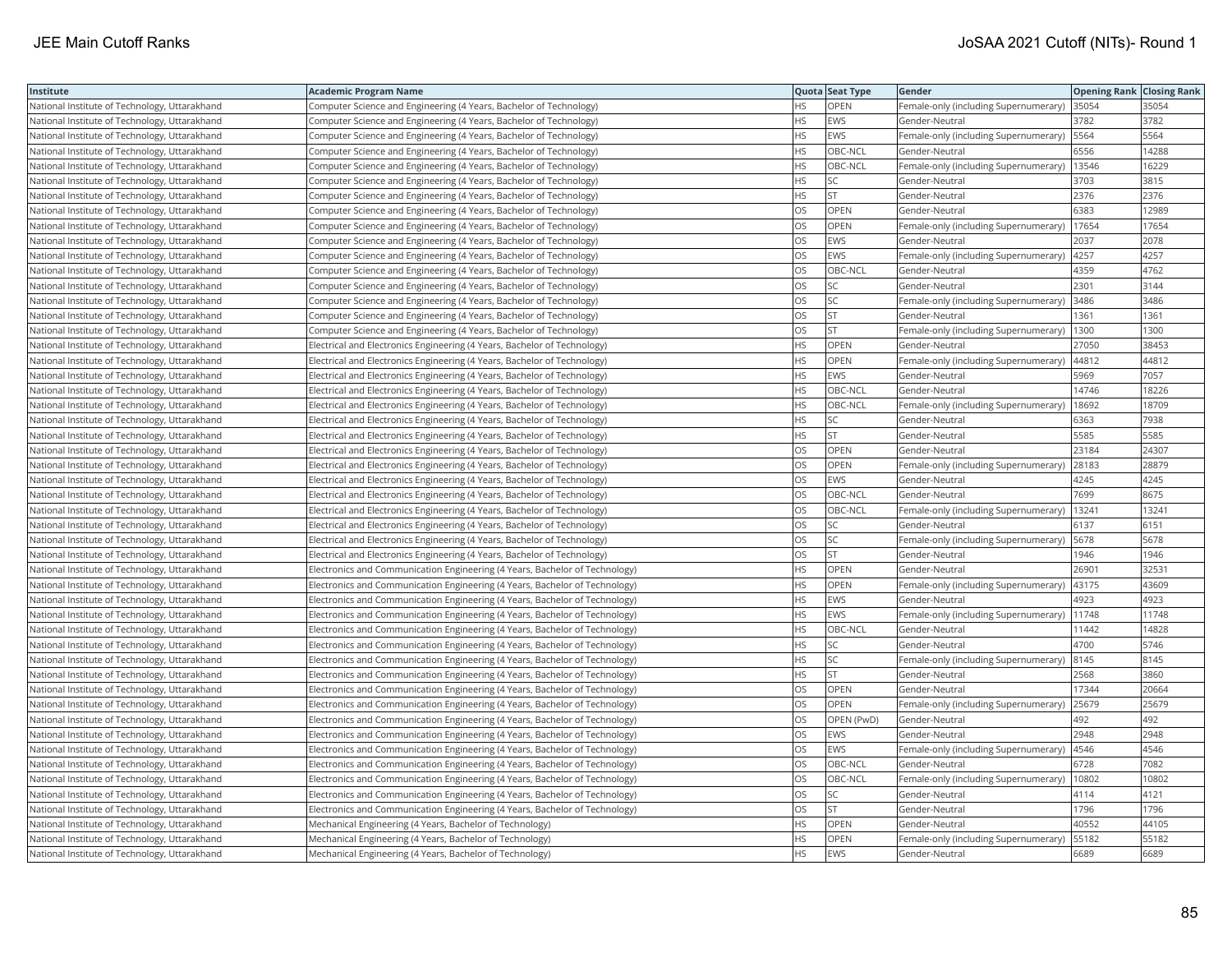| Institute                                     | Academic Program Name                                    |           | Quota Seat Type              | Gender                                       | Opening Rank Closing Rank |       |
|-----------------------------------------------|----------------------------------------------------------|-----------|------------------------------|----------------------------------------------|---------------------------|-------|
| National Institute of Technology, Uttarakhand | Mechanical Engineering (4 Years, Bachelor of Technology) | HS.       | OBC-NCL                      | Gender-Neutral                               | 15703                     | 21470 |
| National Institute of Technology, Uttarakhand | Mechanical Engineering (4 Years, Bachelor of Technology) | ΗS        | <b>SC</b>                    | Gender-Neutral                               | 7887                      | 8520  |
| National Institute of Technology, Uttarakhand | Mechanical Engineering (4 Years, Bachelor of Technology) | HS        | SC                           | Female-only (including Supernumerary)        | 9883                      | 9883  |
| National Institute of Technology, Uttarakhand | Mechanical Engineering (4 Years, Bachelor of Technology) | HS        | <b>ST</b>                    | Gender-Neutral                               | 3706                      | 3706  |
| National Institute of Technology, Uttarakhand | Mechanical Engineering (4 Years, Bachelor of Technology) | HS        | <b>ST</b>                    | Female-only (including Supernumerary)        | 3756                      | 3756  |
| National Institute of Technology, Uttarakhand | Mechanical Engineering (4 Years, Bachelor of Technology) | OS        | OPEN                         | Gender-Neutral                               | 28227                     | 30944 |
| National Institute of Technology, Uttarakhand | Mechanical Engineering (4 Years, Bachelor of Technology) | OS        | OPEN                         | Female-only (including Supernumerary)        | 38203                     | 38297 |
| National Institute of Technology, Uttarakhand | Mechanical Engineering (4 Years, Bachelor of Technology) | <b>OS</b> | EWS                          | Gender-Neutral                               | 4628                      | 4803  |
| National Institute of Technology, Uttarakhand | Mechanical Engineering (4 Years, Bachelor of Technology) | OS        | OBC-NCL                      | Gender-Neutral                               | 9203                      | 9595  |
| National Institute of Technology, Uttarakhand | Mechanical Engineering (4 Years, Bachelor of Technology) | OS        | OBC-NCL                      | Female-only (including Supernumerary)        | 16795                     | 16795 |
| National Institute of Technology, Uttarakhand | Mechanical Engineering (4 Years, Bachelor of Technology) | OS        | OBC-NCL (PwD) Gender-Neutral |                                              | 840                       | 840   |
| National Institute of Technology, Uttarakhand | Mechanical Engineering (4 Years, Bachelor of Technology) | OS        | SC                           | Gender-Neutral                               | 5571                      | 5874  |
| National Institute of Technology, Uttarakhand | Mechanical Engineering (4 Years, Bachelor of Technology) | <b>OS</b> | <b>ST</b>                    | Gender-Neutral                               | 2037                      | 2037  |
| National Institute of Technology, Warangal    | Bio Technology (4 Years, Bachelor of Technology)         | ΗS        | OPEN                         | Gender-Neutral                               | 20513                     | 28784 |
| National Institute of Technology, Warangal    | Bio Technology (4 Years, Bachelor of Technology)         | HS.       | <b>OPEN</b>                  | Female-only (including Supernumerary)        | 27585                     | 31469 |
| National Institute of Technology, Warangal    | Bio Technology (4 Years, Bachelor of Technology)         | HS        | OPEN (PwD)                   | Gender-Neutral                               | 951                       | 951   |
| National Institute of Technology, Warangal    | Bio Technology (4 Years, Bachelor of Technology)         | HS.       | <b>EWS</b>                   | Gender-Neutral                               | 4943                      | 5392  |
| National Institute of Technology, Warangal    | Bio Technology (4 Years, Bachelor of Technology)         | HS        | EWS                          | Female-only (including Supernumerary)        | 5966                      | 5966  |
| National Institute of Technology, Warangal    | Bio Technology (4 Years, Bachelor of Technology)         | HS.       | OBC-NCL                      | Gender-Neutral                               | 8871                      | 9831  |
| National Institute of Technology, Warangal    | Bio Technology (4 Years, Bachelor of Technology)         | HS.       | OBC-NCL                      | Female-only (including Supernumerary)        | 10771                     | 11378 |
| National Institute of Technology, Warangal    | Bio Technology (4 Years, Bachelor of Technology)         | <b>HS</b> | <b>SC</b>                    | Gender-Neutral                               | 5861                      | 6113  |
| National Institute of Technology, Warangal    | Bio Technology (4 Years, Bachelor of Technology)         | HS        | <b>SC</b>                    | Female-only (including Supernumerary) 6110   |                           | 6110  |
| National Institute of Technology, Warangal    | Bio Technology (4 Years, Bachelor of Technology)         | HS        | <b>ST</b>                    | Gender-Neutral                               | 1626                      | 1716  |
| National Institute of Technology, Warangal    | Bio Technology (4 Years, Bachelor of Technology)         | HS        | <b>ST</b>                    | Female-only (including Supernumerary)   1249 |                           | 1249  |
| National Institute of Technology, Warangal    | Bio Technology (4 Years, Bachelor of Technology)         | OS        | OPEN                         | Gender-Neutral                               | 12323                     | 21814 |
| National Institute of Technology, Warangal    | Bio Technology (4 Years, Bachelor of Technology)         | OS.       | OPEN                         | Female-only (including Supernumerary)        | 19960                     | 24824 |
| National Institute of Technology, Warangal    | Bio Technology (4 Years, Bachelor of Technology)         | OS        | OPEN (PwD)                   | Gender-Neutral                               | 504                       | 504   |
| National Institute of Technology, Warangal    | Bio Technology (4 Years, Bachelor of Technology)         | OS        | EWS                          | Gender-Neutral                               | 3185                      | 3383  |
| National Institute of Technology, Warangal    | Bio Technology (4 Years, Bachelor of Technology)         | OS.       | <b>EWS</b>                   | Female-only (including Supernumerary)        | 5876                      | 5876  |
| National Institute of Technology, Warangal    | Bio Technology (4 Years, Bachelor of Technology)         | OS        | EWS (PwD)                    | Gender-Neutral                               | 191                       | 91    |
| National Institute of Technology, Warangal    | Bio Technology (4 Years, Bachelor of Technology)         | OS        | OBC-NCL                      | Gender-Neutral                               | 6216                      | 8641  |
| National Institute of Technology, Warangal    | Bio Technology (4 Years, Bachelor of Technology)         | OS        | OBC-NCL                      | Female-only (including Supernumerary)        | 8027                      | 11979 |
| National Institute of Technology, Warangal    | Bio Technology (4 Years, Bachelor of Technology)         | OS        | OBC-NCL (PwD) Gender-Neutral |                                              | 403                       | 403   |
| National Institute of Technology, Warangal    | Bio Technology (4 Years, Bachelor of Technology)         | OS        | SC                           | Gender-Neutral                               | 1487                      | 4508  |
| National Institute of Technology, Warangal    | Bio Technology (4 Years, Bachelor of Technology)         | OS        | SC                           | Female-only (including Supernumerary)        | 3147                      | 3147  |
| National Institute of Technology, Warangal    | Bio Technology (4 Years, Bachelor of Technology)         | <b>OS</b> | <b>ST</b>                    | Gender-Neutral                               | 1749                      | 1985  |
| National Institute of Technology, Warangal    | Bio Technology (4 Years, Bachelor of Technology)         | OS        | <b>ST</b>                    | Female-only (including Supernumerary)        | 1715                      | 1715  |
| National Institute of Technology, Warangal    | Chemical Engineering (4 Years, Bachelor of Technology)   | HS        | <b>OPEN</b>                  | Gender-Neutral                               | 13382                     | 19660 |
| National Institute of Technology, Warangal    | Chemical Engineering (4 Years, Bachelor of Technology)   | НS        | OPEN                         | Female-only (including Supernumerary)        | 16993                     | 26387 |
| National Institute of Technology, Warangal    | Chemical Engineering (4 Years, Bachelor of Technology)   | HS        | OPEN (PwD)                   | Gender-Neutral                               | 581                       | 581   |
| National Institute of Technology, Warangal    | Chemical Engineering (4 Years, Bachelor of Technology)   | НS        | EWS                          | Gender-Neutral                               | 2833                      | 3124  |
| National Institute of Technology, Warangal    | Chemical Engineering (4 Years, Bachelor of Technology)   | HS        | EWS                          | Female-only (including Supernumerary)        | 4747                      | 4747  |
| National Institute of Technology, Warangal    | Chemical Engineering (4 Years, Bachelor of Technology)   | HS        | OBC-NCL                      | Gender-Neutral                               | 5454                      | 7181  |
| National Institute of Technology, Warangal    | Chemical Engineering (4 Years, Bachelor of Technology)   | <b>HS</b> | OBC-NCL                      | Female-only (including Supernumerary)  7735  |                           | 9400  |
| National Institute of Technology, Warangal    | Chemical Engineering (4 Years, Bachelor of Technology)   | HS        | OBC-NCL (PwD) Gender-Neutral |                                              | 278                       | 278   |
| National Institute of Technology, Warangal    | Chemical Engineering (4 Years, Bachelor of Technology)   | HS        | SC                           | Gender-Neutral                               | 2784                      | 4783  |
| National Institute of Technology, Warangal    | Chemical Engineering (4 Years, Bachelor of Technology)   | HS        | SC                           | Female-only (including Supernumerary) 3804   |                           | 3955  |
| National Institute of Technology, Warangal    | Chemical Engineering (4 Years, Bachelor of Technology)   | НS        | <b>ST</b>                    | Gender-Neutral                               | 960                       | 1145  |
| National Institute of Technology, Warangal    | Chemical Engineering (4 Years, Bachelor of Technology)   | HS        | <b>ST</b>                    | Female-only (including Supernumerary)        | 1144                      | 1144  |
| National Institute of Technology, Warangal    | Chemical Engineering (4 Years, Bachelor of Technology)   | OS        | OPEN                         | Gender-Neutral                               | 12285                     | 14129 |
| National Institute of Technology, Warangal    | Chemical Engineering (4 Years, Bachelor of Technology)   | OS        | OPEN                         | Female-only (including Supernumerary)        | 16906                     | 20171 |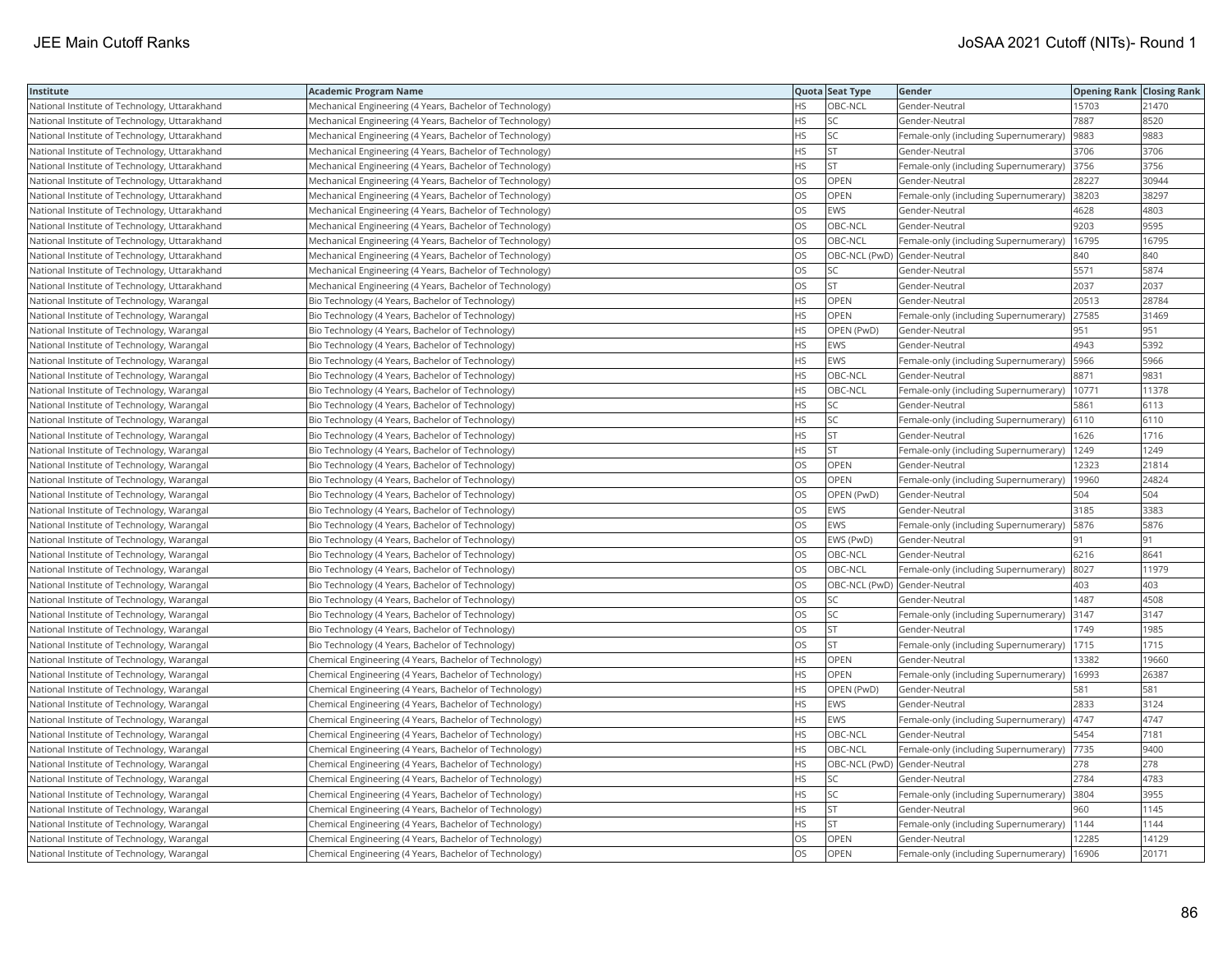| Institute                                  | <b>Academic Program Name</b>                                       |           | Quota Seat Type              | Gender                                                  | <b>Opening Rank Closing Rank</b> |       |
|--------------------------------------------|--------------------------------------------------------------------|-----------|------------------------------|---------------------------------------------------------|----------------------------------|-------|
| National Institute of Technology, Warangal | Chemical Engineering (4 Years, Bachelor of Technology)             | OS        | OPEN (PwD)                   | Gender-Neutral                                          | 674                              | 674   |
| National Institute of Technology, Warangal | Chemical Engineering (4 Years, Bachelor of Technology)             | OS        | EWS                          | Gender-Neutral                                          | 2164                             | 2300  |
| National Institute of Technology, Warangal | Chemical Engineering (4 Years, Bachelor of Technology)             | OS        | <b>EWS</b>                   | Female-only (including Supernumerary)  4066             |                                  | 4066  |
| National Institute of Technology, Warangal | Chemical Engineering (4 Years, Bachelor of Technology)             | OS        | OBC-NCL                      | Gender-Neutral                                          | 4902                             | 5447  |
| National Institute of Technology, Warangal | Chemical Engineering (4 Years, Bachelor of Technology)             | OS        | OBC-NCL                      | Female-only (including Supernumerary)   5149            |                                  | 8526  |
| National Institute of Technology, Warangal | Chemical Engineering (4 Years, Bachelor of Technology)             | OS        | OBC-NCL (PwD) Gender-Neutral |                                                         | 304                              | 304   |
| National Institute of Technology, Warangal | Chemical Engineering (4 Years, Bachelor of Technology)             | OS        | SC                           | Gender-Neutral                                          | 2425                             | 3061  |
| National Institute of Technology, Warangal | Chemical Engineering (4 Years, Bachelor of Technology)             | <b>OS</b> | <b>SC</b>                    | Female-only (including Supernumerary)   4276            |                                  | 5057  |
| National Institute of Technology, Warangal | Chemical Engineering (4 Years, Bachelor of Technology)             | OS        | <b>ST</b>                    | Gender-Neutral                                          | 1000                             | 1279  |
| National Institute of Technology, Warangal | Chemical Engineering (4 Years, Bachelor of Technology)             | OS        | <b>ST</b>                    | Female-only (including Supernumerary)                   | 1412                             | 1412  |
| National Institute of Technology, Warangal | Chemistry (5 Years, Integrated Master of Science)                  | HS        | OPEN                         | Gender-Neutral                                          | 36627                            | 41857 |
| National Institute of Technology, Warangal | Chemistry (5 Years, Integrated Master of Science)                  | HS        | <b>EWS</b>                   | Gender-Neutral                                          | 6368                             | 6368  |
| National Institute of Technology, Warangal | Chemistry (5 Years, Integrated Master of Science)                  | HS        | OBC-NCL                      | Gender-Neutral                                          | 13149                            | 13572 |
| National Institute of Technology, Warangal | Chemistry (5 Years, Integrated Master of Science)                  | ΗS        | <b>SC</b>                    | Gender-Neutral                                          | 7225                             | 7474  |
| National Institute of Technology, Warangal | Chemistry (5 Years, Integrated Master of Science)                  | HS        | <b>ST</b>                    | Gender-Neutral                                          | 2588                             | 2588  |
| National Institute of Technology, Warangal | Chemistry (5 Years, Integrated Master of Science)                  | OS        | OPEN                         | Gender-Neutral                                          | 20733                            | 26560 |
| National Institute of Technology, Warangal | Chemistry (5 Years, Integrated Master of Science)                  | OS        | <b>EWS</b>                   | Gender-Neutral                                          | 4050                             | 4050  |
| National Institute of Technology, Warangal | Chemistry (5 Years, Integrated Master of Science)                  | OS        | OBC-NCL                      | Gender-Neutral                                          | 9683                             | 11590 |
| National Institute of Technology, Warangal | Chemistry (5 Years, Integrated Master of Science)                  | OS        | SC                           | Gender-Neutral                                          | 3926                             | 5038  |
| National Institute of Technology, Warangal | Civil Engineering (4 Years, Bachelor of Technology)                | <b>HS</b> | <b>OPEN</b>                  | Gender-Neutral                                          | 17196                            | 25457 |
| National Institute of Technology, Warangal | Civil Engineering (4 Years, Bachelor of Technology)                | <b>HS</b> | <b>OPEN</b>                  | Female-only (including Supernumerary)                   | 29569                            | 32251 |
| National Institute of Technology, Warangal | Civil Engineering (4 Years, Bachelor of Technology)                | HS        | OPEN (PwD)                   | Gender-Neutral                                          | 618                              | 618   |
| National Institute of Technology, Warangal | Civil Engineering (4 Years, Bachelor of Technology)                | ΗS        | EWS                          | Gender-Neutral                                          | 3745                             | 3883  |
| National Institute of Technology, Warangal | Civil Engineering (4 Years, Bachelor of Technology)                | HS        | <b>EWS</b>                   | Female-only (including Supernumerary)   5069            |                                  | 5069  |
| National Institute of Technology, Warangal | Civil Engineering (4 Years, Bachelor of Technology)                | HS        | OBC-NCL                      | Gender-Neutral                                          | 6666                             | 7789  |
| National Institute of Technology, Warangal | Civil Engineering (4 Years, Bachelor of Technology)                | <b>HS</b> | OBC-NCL                      | Female-only (including Supernumerary) 8352              |                                  | 9435  |
| National Institute of Technology, Warangal | Civil Engineering (4 Years, Bachelor of Technology)                | НS        | OBC-NCL (PwD) Gender-Neutral |                                                         | 330                              | 330   |
| National Institute of Technology, Warangal | Civil Engineering (4 Years, Bachelor of Technology)                | HS        | SC                           | Gender-Neutral                                          | 2348                             | 3790  |
| National Institute of Technology, Warangal | Civil Engineering (4 Years, Bachelor of Technology)                | <b>HS</b> | <b>SC</b>                    | Female-only (including Supernumerary)                   | 3640                             | 3908  |
| National Institute of Technology, Warangal | Civil Engineering (4 Years, Bachelor of Technology)                | HS        | <b>ST</b>                    | Gender-Neutral                                          | 515                              | 698   |
| National Institute of Technology, Warangal | Civil Engineering (4 Years, Bachelor of Technology)                | ΗS        | <b>ST</b>                    | Female-only (including Supernumerary) 558               |                                  | 558   |
| National Institute of Technology, Warangal | Civil Engineering (4 Years, Bachelor of Technology)                | OS        | OPEN                         | Gender-Neutral                                          | 11597                            | 17370 |
| National Institute of Technology, Warangal | Civil Engineering (4 Years, Bachelor of Technology)                | OS        | OPEN                         | Female-only (including Supernumerary)                   | 20991                            | 27465 |
| National Institute of Technology, Warangal | Civil Engineering (4 Years, Bachelor of Technology)                | OS        | OPEN (PwD)                   | Gender-Neutral                                          | 442                              | 442   |
| National Institute of Technology, Warangal | Civil Engineering (4 Years, Bachelor of Technology)                | OS        | EWS                          | Gender-Neutral                                          | 2480                             | 2816  |
| National Institute of Technology, Warangal | Civil Engineering (4 Years, Bachelor of Technology)                | <b>OS</b> | EWS                          | Female-only (including Supernumerary)                   | 4947                             | 4947  |
| National Institute of Technology, Warangal | Civil Engineering (4 Years, Bachelor of Technology)                | OS        | OBC-NCL                      | Gender-Neutral                                          | 4371                             | 6009  |
| National Institute of Technology, Warangal | Civil Engineering (4 Years, Bachelor of Technology)                | OS.       | OBC-NCL                      | Female-only (including Supernumerary) 8688              |                                  | 9245  |
| National Institute of Technology, Warangal | Civil Engineering (4 Years, Bachelor of Technology)                | OS        |                              | OBC-NCL (PwD) Female-only (including Supernumerary) 684 |                                  | 684   |
| National Institute of Technology, Warangal | Civil Engineering (4 Years, Bachelor of Technology)                | OS        | SC                           | Gender-Neutral                                          | 2134                             | 2904  |
| National Institute of Technology, Warangal | Civil Engineering (4 Years, Bachelor of Technology)                | OS        | SC                           | Female-only (including Supernumerary)                   | 3660                             | 3897  |
| National Institute of Technology, Warangal | Civil Engineering (4 Years, Bachelor of Technology)                | OS        | <b>ST</b>                    | Gender-Neutral                                          | 496                              | 798   |
| National Institute of Technology, Warangal | Civil Engineering (4 Years, Bachelor of Technology)                | OS        | <b>ST</b>                    | Female-only (including Supernumerary)                   | 1010                             | 1010  |
| National Institute of Technology, Warangal | Computer Science and Engineering (4 Years, Bachelor of Technology) | <b>HS</b> | <b>OPEN</b>                  | Gender-Neutral                                          | 703                              | 2622  |
| National Institute of Technology, Warangal | Computer Science and Engineering (4 Years, Bachelor of Technology) | HS        | OPEN                         | Female-only (including Supernumerary)                   | 980                              | 3149  |
| National Institute of Technology, Warangal | Computer Science and Engineering (4 Years, Bachelor of Technology) | ΗS        | OPEN (PwD)                   | Gender-Neutral                                          | 71                               | 71    |
| National Institute of Technology, Warangal | Computer Science and Engineering (4 Years, Bachelor of Technology) | HS        | <b>EWS</b>                   | Gender-Neutral                                          | 265                              | 535   |
| National Institute of Technology, Warangal | Computer Science and Engineering (4 Years, Bachelor of Technology) | HS        | <b>EWS</b>                   | Female-only (including Supernumerary) 403               |                                  | 403   |
| National Institute of Technology, Warangal | Computer Science and Engineering (4 Years, Bachelor of Technology) | HS        | OBC-NCL                      | Gender-Neutral                                          | 469                              | 987   |
| National Institute of Technology, Warangal | Computer Science and Engineering (4 Years, Bachelor of Technology) | <b>HS</b> | OBC-NCL                      | Female-only (including Supernumerary)   550             |                                  | 770   |
| National Institute of Technology, Warangal | Computer Science and Engineering (4 Years, Bachelor of Technology) | <b>HS</b> |                              | OBC-NCL (PwD) Female-only (including Supernumerary) 67  |                                  | 67    |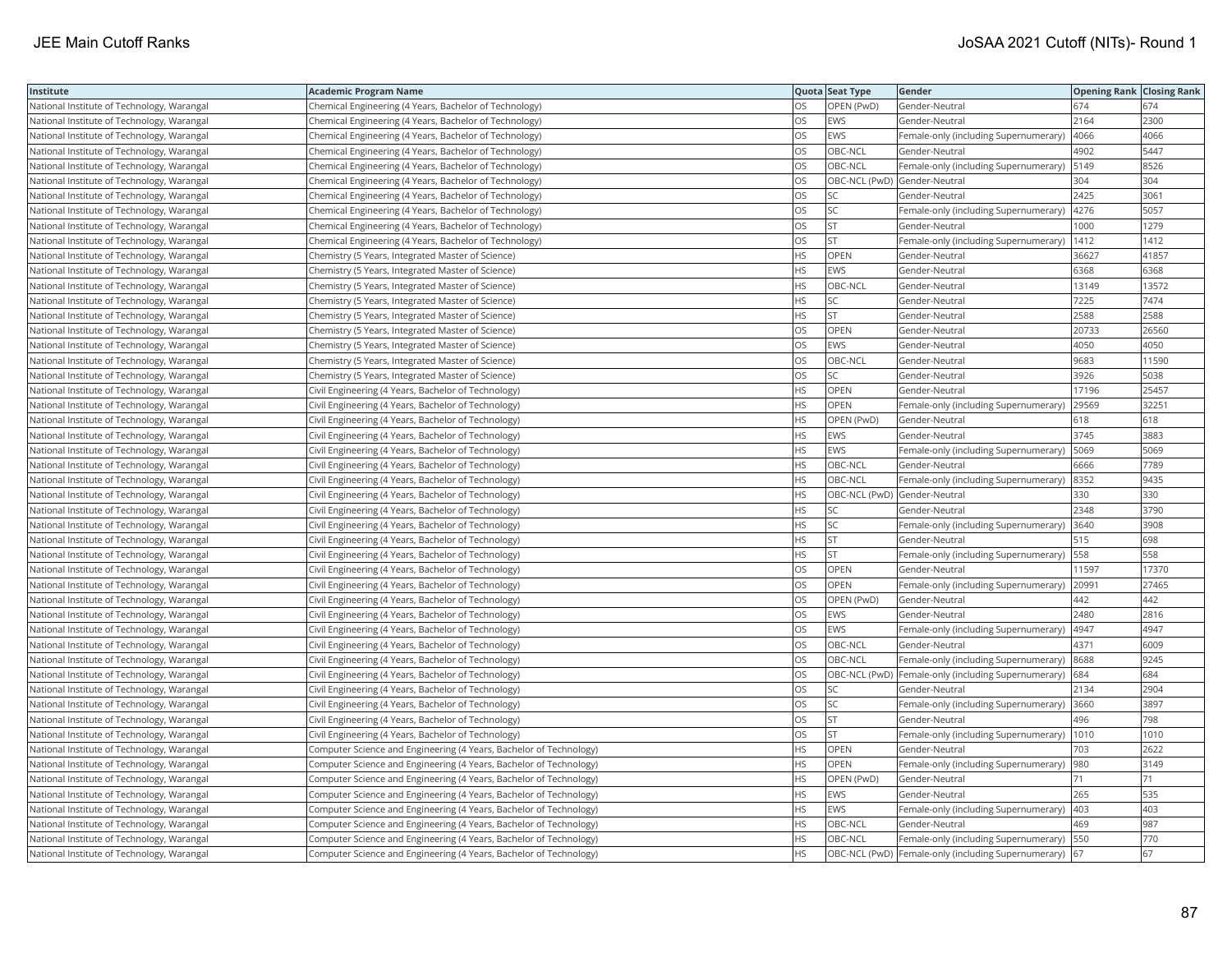| Institute                                  | <b>Academic Program Name</b>                                                |           | Quota Seat Type              | Gender                                       | <b>Opening Rank Closing Rank</b> |       |
|--------------------------------------------|-----------------------------------------------------------------------------|-----------|------------------------------|----------------------------------------------|----------------------------------|-------|
| National Institute of Technology, Warangal | Computer Science and Engineering (4 Years, Bachelor of Technology)          | ΗS        | SC                           | Gender-Neutral                               | 245                              | 436   |
| National Institute of Technology, Warangal | Computer Science and Engineering (4 Years, Bachelor of Technology)          | HS        | <b>SC</b>                    | Female-only (including Supernumerary)        | 636                              | 972   |
| National Institute of Technology, Warangal | Computer Science and Engineering (4 Years, Bachelor of Technology)          | НS        | SC (PwD)                     | Gender-Neutral                               | 24                               | 24    |
| National Institute of Technology, Warangal | Computer Science and Engineering (4 Years, Bachelor of Technology)          | HS        | <b>ST</b>                    | Gender-Neutral                               | 127                              | 94    |
| National Institute of Technology, Warangal | Computer Science and Engineering (4 Years, Bachelor of Technology)          | <b>HS</b> | <b>ST</b>                    | Female-only (including Supernumerary)        | 205                              | 205   |
| National Institute of Technology, Warangal | Computer Science and Engineering (4 Years, Bachelor of Technology)          | HS        | ST (PwD)                     | Gender-Neutral                               |                                  |       |
| National Institute of Technology, Warangal | Computer Science and Engineering (4 Years, Bachelor of Technology)          | OS        | OPEN                         | Gender-Neutral                               | 453                              | 1082  |
| National Institute of Technology, Warangal | Computer Science and Engineering (4 Years, Bachelor of Technology)          | OS        | <b>OPEN</b>                  | Female-only (including Supernumerary)        | 719                              | 1751  |
| National Institute of Technology, Warangal | Computer Science and Engineering (4 Years, Bachelor of Technology)          | OS        | OPEN (PwD)                   | Gender-Neutral                               | 48                               | 48    |
| National Institute of Technology, Warangal | Computer Science and Engineering (4 Years, Bachelor of Technology)          | OS        | <b>EWS</b>                   | Gender-Neutral                               | 138                              | 164   |
| National Institute of Technology, Warangal | Computer Science and Engineering (4 Years, Bachelor of Technology)          | OS        | <b>EWS</b>                   | Female-only (including Supernumerary) 306    |                                  | 306   |
| National Institute of Technology, Warangal | Computer Science and Engineering (4 Years, Bachelor of Technology)          | <b>OS</b> | OBC-NCL                      | Gender-Neutral                               | 189                              | 394   |
| National Institute of Technology, Warangal | Computer Science and Engineering (4 Years, Bachelor of Technology)          | OS        | OBC-NCL                      | Female-only (including Supernumerary)        | 759                              | 950   |
| National Institute of Technology, Warangal | Computer Science and Engineering (4 Years, Bachelor of Technology)          | OS        |                              | OBC-NCL (PwD) Gender-Neutral                 | 31                               | 31    |
| National Institute of Technology, Warangal | Computer Science and Engineering (4 Years, Bachelor of Technology)          | OS        | SC                           | Gender-Neutral                               | 23                               | 367   |
| National Institute of Technology, Warangal | Computer Science and Engineering (4 Years, Bachelor of Technology)          | OS        | <b>SC</b>                    | Female-only (including Supernumerary)   588  |                                  | 673   |
| National Institute of Technology, Warangal | Computer Science and Engineering (4 Years, Bachelor of Technology)          | OS        | <b>ST</b>                    | Gender-Neutral                               | 88                               | 119   |
| National Institute of Technology, Warangal | Computer Science and Engineering (4 Years, Bachelor of Technology)          | OS        | <b>ST</b>                    | Female-only (including Supernumerary)        | 292                              | 292   |
| National Institute of Technology, Warangal | Electrical and Electronics Engineering (4 Years, Bachelor of Technology)    | <b>HS</b> | OPEN                         | Gender-Neutral                               | 5804                             | 9484  |
| National Institute of Technology, Warangal | Electrical and Electronics Engineering (4 Years, Bachelor of Technology)    | HS        | <b>OPEN</b>                  | Female-only (including Supernumerary) 8382   |                                  | 10871 |
| National Institute of Technology, Warangal | Electrical and Electronics Engineering (4 Years, Bachelor of Technology)    | HS        | OPEN (PwD)                   | Gender-Neutral                               | 300                              | 300   |
| National Institute of Technology, Warangal | Electrical and Electronics Engineering (4 Years, Bachelor of Technology)    | <b>HS</b> | <b>EWS</b>                   | Gender-Neutral                               | 1220                             | 1455  |
| National Institute of Technology, Warangal | Electrical and Electronics Engineering (4 Years, Bachelor of Technology)    | HS        | <b>EWS</b>                   | Female-only (including Supernumerary) 2348   |                                  | 2348  |
| National Institute of Technology, Warangal | Electrical and Electronics Engineering (4 Years, Bachelor of Technology)    | HS        | EWS (PwD)                    | Gender-Neutral                               | 68                               | 68    |
| National Institute of Technology, Warangal | Electrical and Electronics Engineering (4 Years, Bachelor of Technology)    | НS        | OBC-NCL                      | Gender-Neutral                               | 2074                             | 3769  |
| National Institute of Technology, Warangal | Electrical and Electronics Engineering (4 Years, Bachelor of Technology)    | HS        | OBC-NCL                      | Female-only (including Supernumerary) 2897   |                                  | 4112  |
| National Institute of Technology, Warangal | Electrical and Electronics Engineering (4 Years, Bachelor of Technology)    | HS        | OBC-NCL (PwD) Gender-Neutral |                                              | 102                              | 102   |
| National Institute of Technology, Warangal | Electrical and Electronics Engineering (4 Years, Bachelor of Technology)    | <b>HS</b> | <b>SC</b>                    | Gender-Neutral                               | 1509                             | 1878  |
| National Institute of Technology, Warangal | Electrical and Electronics Engineering (4 Years, Bachelor of Technology)    | HS        | SC                           | Female-only (including Supernumerary)        | 2661                             | 2705  |
| National Institute of Technology, Warangal | Electrical and Electronics Engineering (4 Years, Bachelor of Technology)    | HS        | SC (PwD)                     | Gender-Neutral                               | 104                              | 104   |
| National Institute of Technology, Warangal | Electrical and Electronics Engineering (4 Years, Bachelor of Technology)    | HS        | <b>ST</b>                    | Gender-Neutral                               | 143                              | 520   |
| National Institute of Technology, Warangal | Electrical and Electronics Engineering (4 Years, Bachelor of Technology)    | HS        | <b>ST</b>                    | Female-only (including Supernumerary)  773   |                                  | 773   |
| National Institute of Technology, Warangal | Electrical and Electronics Engineering (4 Years, Bachelor of Technology)    | OS        | OPEN                         | Gender-Neutral                               | 4597                             | 6644  |
| National Institute of Technology, Warangal | Electrical and Electronics Engineering (4 Years, Bachelor of Technology)    | OS        | OPEN                         | Female-only (including Supernumerary)   7143 |                                  | 9816  |
| National Institute of Technology, Warangal | Electrical and Electronics Engineering (4 Years, Bachelor of Technology)    | OS        | OPEN (PwD)                   | Gender-Neutral                               | 183                              | 183   |
| National Institute of Technology, Warangal | Electrical and Electronics Engineering (4 Years, Bachelor of Technology)    | OS        | OPEN (PwD)                   | Female-only (including Supernumerary)        | 725                              | 725   |
| National Institute of Technology, Warangal | Electrical and Electronics Engineering (4 Years, Bachelor of Technology)    | OS        | <b>EWS</b>                   | Gender-Neutral                               | 816                              | 1015  |
| National Institute of Technology, Warangal | Electrical and Electronics Engineering (4 Years, Bachelor of Technology)    | OS        | <b>EWS</b>                   | Female-only (including Supernumerary)   1378 |                                  | 1378  |
| National Institute of Technology, Warangal | Electrical and Electronics Engineering (4 Years, Bachelor of Technology)    | OS        | OBC-NCL                      | Gender-Neutral                               | 2215                             | 2851  |
| National Institute of Technology, Warangal | Electrical and Electronics Engineering (4 Years, Bachelor of Technology)    | <b>OS</b> | OBC-NCL                      | Female-only (including Supernumerary) 3751   |                                  | 5436  |
| National Institute of Technology, Warangal | Electrical and Electronics Engineering (4 Years, Bachelor of Technology)    | OS        | <b>SC</b>                    | Gender-Neutral                               | 1078                             | 1544  |
| National Institute of Technology, Warangal | Electrical and Electronics Engineering (4 Years, Bachelor of Technology)    | OS        | SC                           | Female-only (including Supernumerary) 2317   |                                  | 2774  |
| National Institute of Technology, Warangal | Electrical and Electronics Engineering (4 Years, Bachelor of Technology)    | OS        | <b>ST</b>                    | Gender-Neutral                               | 573                              | 609   |
| National Institute of Technology, Warangal | Electrical and Electronics Engineering (4 Years, Bachelor of Technology)    | OS        | <b>ST</b>                    | Female-only (including Supernumerary) 647    |                                  | 647   |
| National Institute of Technology, Warangal | Electronics and Communication Engineering (4 Years, Bachelor of Technology) | HS        | OPEN                         | Gender-Neutral                               | 3089                             | 5529  |
| National Institute of Technology, Warangal | Electronics and Communication Engineering (4 Years, Bachelor of Technology) | HS        | OPEN                         | Female-only (including Supernumerary) 3276   |                                  | 7820  |
| National Institute of Technology, Warangal | Electronics and Communication Engineering (4 Years, Bachelor of Technology) | HS.       | OPEN (PwD)                   | Gender-Neutral                               | 184                              | 184   |
| National Institute of Technology, Warangal | Electronics and Communication Engineering (4 Years, Bachelor of Technology) | HS        | <b>EWS</b>                   | Gender-Neutral                               | 620                              | 795   |
| National Institute of Technology, Warangal | Electronics and Communication Engineering (4 Years, Bachelor of Technology) | HS        | EWS                          | Female-only (including Supernumerary)   1131 |                                  | 1131  |
| National Institute of Technology, Warangal | Electronics and Communication Engineering (4 Years, Bachelor of Technology) | <b>HS</b> | OBC-NCL                      | Gender-Neutral                               | 1063                             | 2165  |
| National Institute of Technology, Warangal | Electronics and Communication Engineering (4 Years, Bachelor of Technology) | <b>HS</b> | OBC-NCL                      | Female-only (including Supernumerary) 2199   |                                  | 2937  |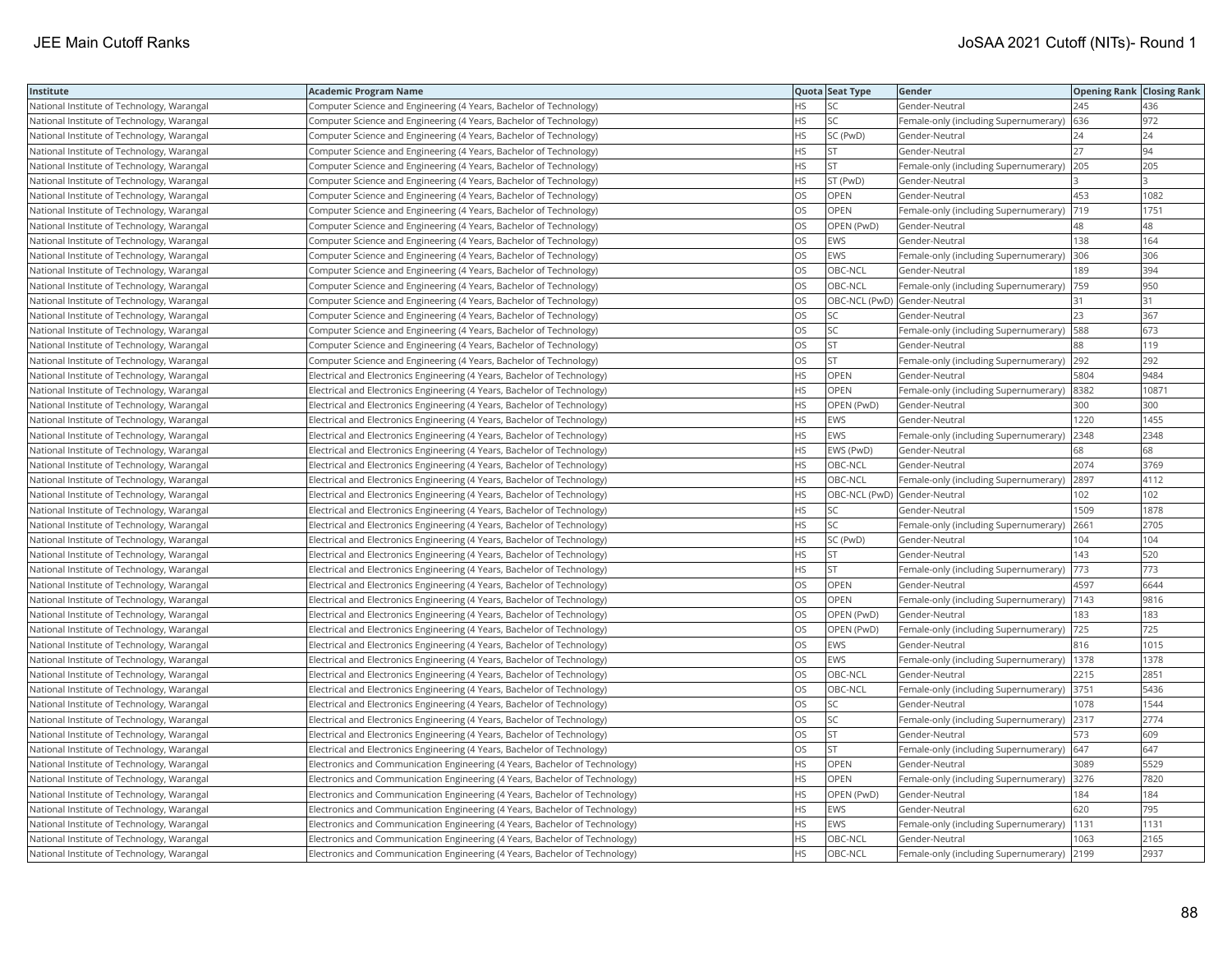| Institute                                  | Academic Program Name                                                       |           | Quota Seat Type              | Gender                                                | <b>Opening Rank Closing Rank</b> |       |
|--------------------------------------------|-----------------------------------------------------------------------------|-----------|------------------------------|-------------------------------------------------------|----------------------------------|-------|
| National Institute of Technology, Warangal | Electronics and Communication Engineering (4 Years, Bachelor of Technology) | HS        |                              | OBC-NCL (PwD)   Female-only (including Supernumerary) | 74                               |       |
| National Institute of Technology, Warangal | Electronics and Communication Engineering (4 Years, Bachelor of Technology) | HS.       | <b>SC</b>                    | Gender-Neutral                                        | 496                              | 1334  |
| National Institute of Technology, Warangal | Electronics and Communication Engineering (4 Years, Bachelor of Technology) | HS        | SC                           | Female-only (including Supernumerary)                 | 1169                             | 1433  |
| National Institute of Technology, Warangal | Electronics and Communication Engineering (4 Years, Bachelor of Technology) | HS        | <b>ST</b>                    | Gender-Neutral                                        | 188                              | 488   |
| National Institute of Technology, Warangal | Electronics and Communication Engineering (4 Years, Bachelor of Technology) | HS.       | <b>ST</b>                    | Female-only (including Supernumerary)                 | 240                              | 240   |
| National Institute of Technology, Warangal | Electronics and Communication Engineering (4 Years, Bachelor of Technology) | OS        | <b>OPEN</b>                  | Gender-Neutral                                        | 2200                             | 4291  |
| National Institute of Technology, Warangal | Electronics and Communication Engineering (4 Years, Bachelor of Technology) | OS        | OPEN                         | Female-only (including Supernumerary)  3088           |                                  | 6345  |
| National Institute of Technology, Warangal | Electronics and Communication Engineering (4 Years, Bachelor of Technology) | OS.       | OPEN (PwD)                   | Gender-Neutral                                        | 135                              | 135   |
| National Institute of Technology, Warangal | Electronics and Communication Engineering (4 Years, Bachelor of Technology) | OS        | EWS                          | Gender-Neutral                                        | 472                              | 623   |
| National Institute of Technology, Warangal | Electronics and Communication Engineering (4 Years, Bachelor of Technology) | OS        | EWS (PwD)                    | Female-only (including Supernumerary)                 | 54                               | 54    |
| National Institute of Technology, Warangal | Electronics and Communication Engineering (4 Years, Bachelor of Technology) | <b>OS</b> | OBC-NCL                      | Gender-Neutral                                        | 1364                             | 1638  |
| National Institute of Technology, Warangal | Electronics and Communication Engineering (4 Years, Bachelor of Technology) | <b>OS</b> | OBC-NCL                      | Female-only (including Supernumerary)                 | 2013                             | 2518  |
| National Institute of Technology, Warangal | Electronics and Communication Engineering (4 Years, Bachelor of Technology) | OS        | OBC-NCL (PwD) Gender-Neutral |                                                       | 100                              | 100   |
| National Institute of Technology, Warangal | Electronics and Communication Engineering (4 Years, Bachelor of Technology) | OS        | SC                           | Gender-Neutral                                        | 795                              | 1043  |
| National Institute of Technology, Warangal | Electronics and Communication Engineering (4 Years, Bachelor of Technology) | OS        | SC                           | Female-only (including Supernumerary)                 | 1157                             | 1218  |
| National Institute of Technology, Warangal | Electronics and Communication Engineering (4 Years, Bachelor of Technology) | OS        | SC (PwD)                     | Gender-Neutral                                        | 22                               | 22    |
| National Institute of Technology, Warangal | Electronics and Communication Engineering (4 Years, Bachelor of Technology) | OS        | <b>ST</b>                    | Gender-Neutral                                        | 322                              | 398   |
| National Institute of Technology, Warangal | Electronics and Communication Engineering (4 Years, Bachelor of Technology) | OS        | <b>ST</b>                    | Female-only (including Supernumerary)                 | 531                              | 531   |
| National Institute of Technology, Warangal | Mathematics (5 Years, Integrated Master of Science)                         | <b>HS</b> | OPEN                         | Gender-Neutral                                        | 20111                            | 32796 |
| National Institute of Technology, Warangal | Mathematics (5 Years, Integrated Master of Science)                         | HS        | OPEN (PwD)                   | Gender-Neutral                                        | 1652                             | 1652  |
| National Institute of Technology, Warangal | Mathematics (5 Years, Integrated Master of Science)                         | HS.       | EWS                          | Gender-Neutral                                        | 6220                             | 6220  |
| National Institute of Technology, Warangal | Mathematics (5 Years, Integrated Master of Science)                         | HS.       | OBC-NCL                      | Gender-Neutral                                        | 10720                            | 12593 |
| National Institute of Technology, Warangal | Mathematics (5 Years, Integrated Master of Science)                         | HS        | SC                           | Gender-Neutral                                        | 6346                             | 6346  |
| National Institute of Technology, Warangal | Mathematics (5 Years, Integrated Master of Science)                         | HS        | <b>ST</b>                    | Gender-Neutral                                        | 1618                             | 1618  |
| National Institute of Technology, Warangal | Mathematics (5 Years, Integrated Master of Science)                         | OS        | OPEN                         | Gender-Neutral                                        | 12347                            | 14367 |
| National Institute of Technology, Warangal | Mathematics (5 Years, Integrated Master of Science)                         | OS        | EWS                          | Gender-Neutral                                        | 3770                             | 3770  |
| National Institute of Technology, Warangal | Mathematics (5 Years, Integrated Master of Science)                         | OS        | OBC-NCL                      | Gender-Neutral                                        | 8005                             | 9470  |
| National Institute of Technology, Warangal | Mathematics (5 Years, Integrated Master of Science)                         | OS.       | SC                           | Gender-Neutral                                        | 5347                             | 5856  |
| National Institute of Technology, Warangal | Mechanical Engineering (4 Years, Bachelor of Technology)                    | HS        | OPEN                         | Gender-Neutral                                        | 9452                             | 14304 |
| National Institute of Technology, Warangal | Mechanical Engineering (4 Years, Bachelor of Technology)                    | HS.       | OPEN                         | Female-only (including Supernumerary)                 | 16656                            | 23846 |
| National Institute of Technology, Warangal | Mechanical Engineering (4 Years, Bachelor of Technology)                    | HS.       | OPEN (PwD)                   | Gender-Neutral                                        | 368                              | 368   |
| National Institute of Technology, Warangal | Mechanical Engineering (4 Years, Bachelor of Technology)                    | HS        | OPEN (PwD)                   | Female-only (including Supernumerary)                 | 430                              | 430   |
| National Institute of Technology, Warangal | Mechanical Engineering (4 Years, Bachelor of Technology)                    | HS.       | <b>EWS</b>                   | Gender-Neutral                                        | 2077                             | 2371  |
| National Institute of Technology, Warangal | Mechanical Engineering (4 Years, Bachelor of Technology)                    | HS        | EWS                          | Female-only (including Supernumerary)                 | 4925                             | 4925  |
| National Institute of Technology, Warangal | Mechanical Engineering (4 Years, Bachelor of Technology)                    | HS.       | EWS (PwD)                    | Gender-Neutral                                        | 121                              | 121   |
| National Institute of Technology, Warangal | Mechanical Engineering (4 Years, Bachelor of Technology)                    | <b>HS</b> | OBC-NCL                      | Gender-Neutral                                        | 3444                             | 5538  |
| National Institute of Technology, Warangal | Mechanical Engineering (4 Years, Bachelor of Technology)                    | HS        | OBC-NCL                      | Female-only (including Supernumerary)                 | 7334                             | 9313  |
| National Institute of Technology, Warangal | Mechanical Engineering (4 Years, Bachelor of Technology)                    | HS.       | OBC-NCL (PwD) Gender-Neutral |                                                       | 244                              | 244   |
| National Institute of Technology, Warangal | Mechanical Engineering (4 Years, Bachelor of Technology)                    | НS        | SC                           | Gender-Neutral                                        | 2481                             | 3941  |
| National Institute of Technology, Warangal | Mechanical Engineering (4 Years, Bachelor of Technology)                    | HS        | <b>SC</b>                    | Female-only (including Supernumerary)                 | 4012                             | 4308  |
| National Institute of Technology, Warangal | Mechanical Engineering (4 Years, Bachelor of Technology)                    | HS.       | <b>ST</b>                    | Gender-Neutral                                        | 643                              | 776   |
| National Institute of Technology, Warangal | Mechanical Engineering (4 Years, Bachelor of Technology)                    | HS.       | <b>ST</b>                    | Female-only (including Supernumerary)  1199           |                                  | 1199  |
| National Institute of Technology, Warangal | Mechanical Engineering (4 Years, Bachelor of Technology)                    | OS        | OPEN                         | Gender-Neutral                                        | 7767                             | 10932 |
| National Institute of Technology, Warangal | Mechanical Engineering (4 Years, Bachelor of Technology)                    | OS.       | <b>OPEN</b>                  | Female-only (including Supernumerary)   5638          |                                  | 18259 |
| National Institute of Technology, Warangal | Mechanical Engineering (4 Years, Bachelor of Technology)                    | OS        | OPEN (PwD)                   | Gender-Neutral                                        | 513                              | 513   |
| National Institute of Technology, Warangal | Mechanical Engineering (4 Years, Bachelor of Technology)                    | OS        | EWS                          | Gender-Neutral                                        | 1445                             | 1632  |
| National Institute of Technology, Warangal | Mechanical Engineering (4 Years, Bachelor of Technology)                    | OS.       | EWS                          | Female-only (including Supernumerary)  3704           |                                  | 3704  |
| National Institute of Technology, Warangal | Mechanical Engineering (4 Years, Bachelor of Technology)                    | OS        | OBC-NCL                      | Gender-Neutral                                        | 2914                             | 4234  |
| National Institute of Technology, Warangal | Mechanical Engineering (4 Years, Bachelor of Technology)                    | OS        | OBC-NCL                      | Female-only (including Supernumerary)                 | 9918                             | 10579 |
| National Institute of Technology, Warangal | Mechanical Engineering (4 Years, Bachelor of Technology)                    | OS.       | OBC-NCL (PwD) Gender-Neutral |                                                       | 227                              | 227   |
| National Institute of Technology, Warangal | Mechanical Engineering (4 Years, Bachelor of Technology)                    | OS        | <b>SC</b>                    | Gender-Neutral                                        | 849                              | 2195  |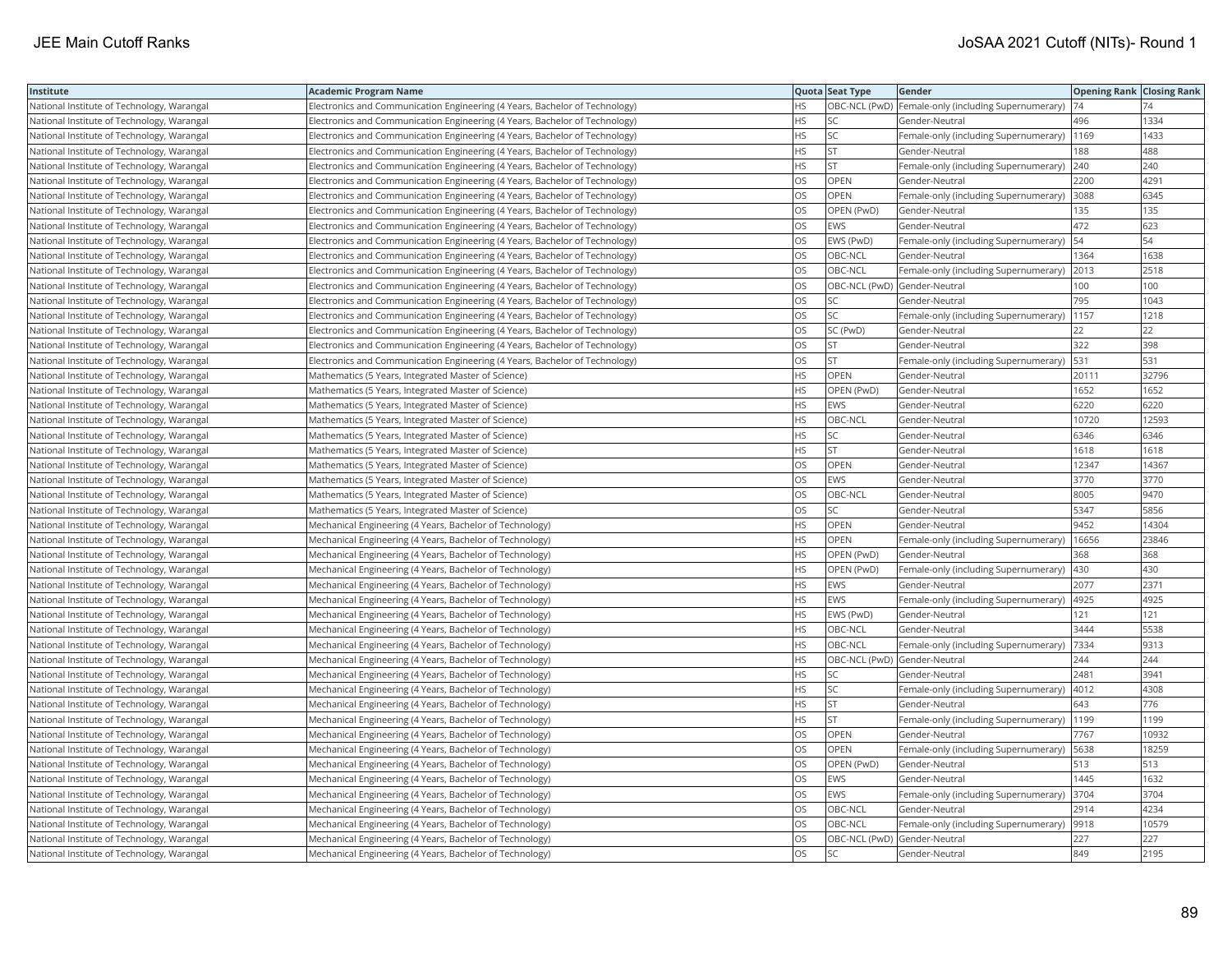| Institute                                                  | Academic Program Name                                                     |           | Quota Seat Type | Gender                                       | <b>Opening Rank Closing Rank</b> |       |
|------------------------------------------------------------|---------------------------------------------------------------------------|-----------|-----------------|----------------------------------------------|----------------------------------|-------|
| National Institute of Technology, Warangal                 | Mechanical Engineering (4 Years, Bachelor of Technology)                  | OS        | SC              | Female-only (including Supernumerary)        | 3320                             | 3981  |
| National Institute of Technology, Warangal                 | Mechanical Engineering (4 Years, Bachelor of Technology)                  | OS        | <b>ST</b>       | Gender-Neutral                               | 858                              | 1142  |
| National Institute of Technology, Warangal                 | Mechanical Engineering (4 Years, Bachelor of Technology)                  | OS.       | <b>ST</b>       | Female-only (including Supernumerary)   1332 |                                  | 1332  |
| National Institute of Technology, Warangal                 | Metallurgical and Materials Engineering (4 Years, Bachelor of Technology) | <b>HS</b> | <b>OPEN</b>     | Gender-Neutral                               | 15038                            | 27247 |
| National Institute of Technology, Warangal                 | Metallurgical and Materials Engineering (4 Years, Bachelor of Technology) | HS        | <b>OPEN</b>     | Female-only (including Supernumerary)        | 32711                            | 33380 |
| National Institute of Technology, Warangal                 | Metallurgical and Materials Engineering (4 Years, Bachelor of Technology) | HS.       | OPEN (PwD)      | Gender-Neutral                               | 814                              | 814   |
| National Institute of Technology, Warangal                 | Metallurgical and Materials Engineering (4 Years, Bachelor of Technology) | HS        | EWS             | Gender-Neutral                               | 4237                             | 4824  |
| National Institute of Technology, Warangal                 | Metallurgical and Materials Engineering (4 Years, Bachelor of Technology) | HS        | EWS             | Female-only (including Supernumerary)        | 5807                             | 5807  |
| National Institute of Technology, Warangal                 | Metallurgical and Materials Engineering (4 Years, Bachelor of Technology) | HS.       | OBC-NCL         | Gender-Neutral                               | 7841                             | 8758  |
| National Institute of Technology, Warangal                 | Metallurgical and Materials Engineering (4 Years, Bachelor of Technology) | HS        | OBC-NCL         | Female-only (including Supernumerary)        | 12429                            | 12596 |
| National Institute of Technology, Warangal                 | Metallurgical and Materials Engineering (4 Years, Bachelor of Technology) | HS        | SC              | Gender-Neutral                               | 5180                             | 5976  |
| National Institute of Technology, Warangal                 | Metallurgical and Materials Engineering (4 Years, Bachelor of Technology) | HS.       | <b>SC</b>       | Female-only (including Supernumerary)        | 6031                             | 6031  |
| National Institute of Technology, Warangal                 | Metallurgical and Materials Engineering (4 Years, Bachelor of Technology) | HS        | <b>ST</b>       | Gender-Neutral                               | 1500                             | 1500  |
| National Institute of Technology, Warangal                 | Metallurgical and Materials Engineering (4 Years, Bachelor of Technology) | ΗS        | <b>ST</b>       | Female-only (including Supernumerary) 2017   |                                  | 2017  |
| National Institute of Technology, Warangal                 | Metallurgical and Materials Engineering (4 Years, Bachelor of Technology) | OS        | <b>OPEN</b>     | Gender-Neutral                               | 17707                            | 21166 |
| National Institute of Technology, Warangal                 | Metallurgical and Materials Engineering (4 Years, Bachelor of Technology) | OS        | OPEN            | Female-only (including Supernumerary)        | 27341                            | 31319 |
| National Institute of Technology, Warangal                 | Metallurgical and Materials Engineering (4 Years, Bachelor of Technology) | OS        | EWS             | Gender-Neutral                               | 2993                             | 3130  |
| National Institute of Technology, Warangal                 | Metallurgical and Materials Engineering (4 Years, Bachelor of Technology) | OS        | EWS             | Female-only (including Supernumerary)        | 5614                             | 5614  |
| National Institute of Technology, Warangal                 | Metallurgical and Materials Engineering (4 Years, Bachelor of Technology) | OS        | OBC-NCL         | Gender-Neutral                               | 6421                             | 7600  |
| National Institute of Technology, Warangal                 | Metallurgical and Materials Engineering (4 Years, Bachelor of Technology) | OS.       | OBC-NCL         | Female-only (including Supernumerary)        | 10639                            | 13440 |
| National Institute of Technology, Warangal                 | Metallurgical and Materials Engineering (4 Years, Bachelor of Technology) | OS        |                 | OBC-NCL (PwD) Gender-Neutral                 | 941                              | 941   |
| National Institute of Technology, Warangal                 | Metallurgical and Materials Engineering (4 Years, Bachelor of Technology) | OS        | SC.             | Gender-Neutral                               | 3916                             | 4370  |
| National Institute of Technology, Warangal                 | Metallurgical and Materials Engineering (4 Years, Bachelor of Technology) | OS        | SC              | Female-only (including Supernumerary)  5701  |                                  | 5701  |
| National Institute of Technology, Warangal                 | Metallurgical and Materials Engineering (4 Years, Bachelor of Technology) | OS        | <b>ST</b>       | Gender-Neutral                               | 1921                             | 2099  |
| National Institute of Technology, Warangal                 | Metallurgical and Materials Engineering (4 Years, Bachelor of Technology) | OS        | <b>ST</b>       | Female-only (including Supernumerary)        | 3119                             | 3119  |
| National Institute of Technology, Warangal                 | Metallurgical and Materials Engineering (4 Years, Bachelor of Technology) | OS        | ST (PwD)        | Gender-Neutral                               | 47                               | 47    |
| National Institute of Technology, Warangal                 | Physics (5 Years, Integrated Master of Science)                           | <b>HS</b> | OPEN            | Gender-Neutral                               | 16511                            | 33715 |
| National Institute of Technology, Warangal                 | Physics (5 Years, Integrated Master of Science)                           | <b>HS</b> | <b>EWS</b>      | Gender-Neutral                               | 6197                             | 6197  |
| National Institute of Technology, Warangal                 | Physics (5 Years, Integrated Master of Science)                           | HS        | OBC-NCL         | Gender-Neutral                               | 9873                             | 10524 |
| National Institute of Technology, Warangal                 | Physics (5 Years, Integrated Master of Science)                           | HS.       | SC              | Gender-Neutral                               | 6388                             | 6388  |
| National Institute of Technology, Warangal                 | Physics (5 Years, Integrated Master of Science)                           | HS        | <b>ST</b>       | Gender-Neutral                               | 548                              | 3220  |
| National Institute of Technology, Warangal                 | Physics (5 Years, Integrated Master of Science)                           | OS        | OPEN            | Gender-Neutral                               | 9882                             | 12966 |
| National Institute of Technology, Warangal                 | Physics (5 Years, Integrated Master of Science)                           | OS        | EWS             | Gender-Neutral                               | 4688                             | 4688  |
| National Institute of Technology, Warangal                 | Physics (5 Years, Integrated Master of Science)                           | OS        | OBC-NCL         | Gender-Neutral                               | 7803                             | 8714  |
| National Institute of Technology, Warangal                 | Physics (5 Years, Integrated Master of Science)                           | OS        | <b>SC</b>       | Gender-Neutral                               | 460                              | 460   |
| National Institute of Technology, Warangal                 | Physics (5 Years, Integrated Master of Science)                           | <b>OS</b> | <b>ST</b>       | Gender-Neutral                               | 2710                             | 2710  |
| Sardar Vallabhbhai National Institute of Technology, Surat | Chemical Engineering (4 Years, Bachelor of Technology)                    | HS        | OPEN            | Gender-Neutral                               | 16474                            | 31007 |
| Sardar Vallabhbhai National Institute of Technology, Surat | Chemical Engineering (4 Years, Bachelor of Technology)                    | HS        | OPEN            | Female-only (including Supernumerary)        | 30255                            | 42633 |
| Sardar Vallabhbhai National Institute of Technology, Surat | Chemical Engineering (4 Years, Bachelor of Technology)                    | ΗS        | OPEN (PwD)      | Gender-Neutral                               | 611                              | 611   |
| Sardar Vallabhbhai National Institute of Technology, Surat | Chemical Engineering (4 Years, Bachelor of Technology)                    | HS        | <b>EWS</b>      | Gender-Neutral                               | 4847                             | 5834  |
| Sardar Vallabhbhai National Institute of Technology, Surat | Chemical Engineering (4 Years, Bachelor of Technology)                    | HS        | <b>EWS</b>      | Female-only (including Supernumerary)        | 6934                             | 6934  |
| Sardar Vallabhbhai National Institute of Technology, Surat | Chemical Engineering (4 Years, Bachelor of Technology)                    | HS        | OBC-NCL         | Gender-Neutral                               | 7800                             | 15421 |
| Sardar Vallabhbhai National Institute of Technology, Surat | Chemical Engineering (4 Years, Bachelor of Technology)                    | HS        | OBC-NCL         | Female-only (including Supernumerary)        | 20999                            | 23059 |
| Sardar Vallabhbhai National Institute of Technology, Surat | Chemical Engineering (4 Years, Bachelor of Technology)                    | HS        | <b>SC</b>       | Gender-Neutral                               | 2787                             | 8017  |
| Sardar Vallabhbhai National Institute of Technology, Surat | Chemical Engineering (4 Years, Bachelor of Technology)                    | HS.       | <b>SC</b>       | Female-only (including Supernumerary)        | 11543                            | 14910 |
| Sardar Vallabhbhai National Institute of Technology, Surat | Chemical Engineering (4 Years, Bachelor of Technology)                    | HS        | <b>ST</b>       | Gender-Neutral                               | 2798                             | 3871  |
| Sardar Vallabhbhai National Institute of Technology, Surat | Chemical Engineering (4 Years, Bachelor of Technology)                    | HS.       | <b>ST</b>       | Female-only (including Supernumerary) 3988   |                                  | 3988  |
| Sardar Vallabhbhai National Institute of Technology, Surat | Chemical Engineering (4 Years, Bachelor of Technology)                    | OS        | OPEN            | Gender-Neutral                               | 17886                            | 25049 |
| Sardar Vallabhbhai National Institute of Technology, Surat | Chemical Engineering (4 Years, Bachelor of Technology)                    | <b>OS</b> | OPEN            | Female-only (including Supernumerary)        | 28842                            | 33011 |
| Sardar Vallabhbhai National Institute of Technology, Surat | Chemical Engineering (4 Years, Bachelor of Technology)                    | OS.       | OPEN (PwD)      | Gender-Neutral                               | 1122                             | 1122  |
| Sardar Vallabhbhai National Institute of Technology, Surat | Chemical Engineering (4 Years, Bachelor of Technology)                    | <b>OS</b> | <b>EWS</b>      | Gender-Neutral                               | 3825                             | 3919  |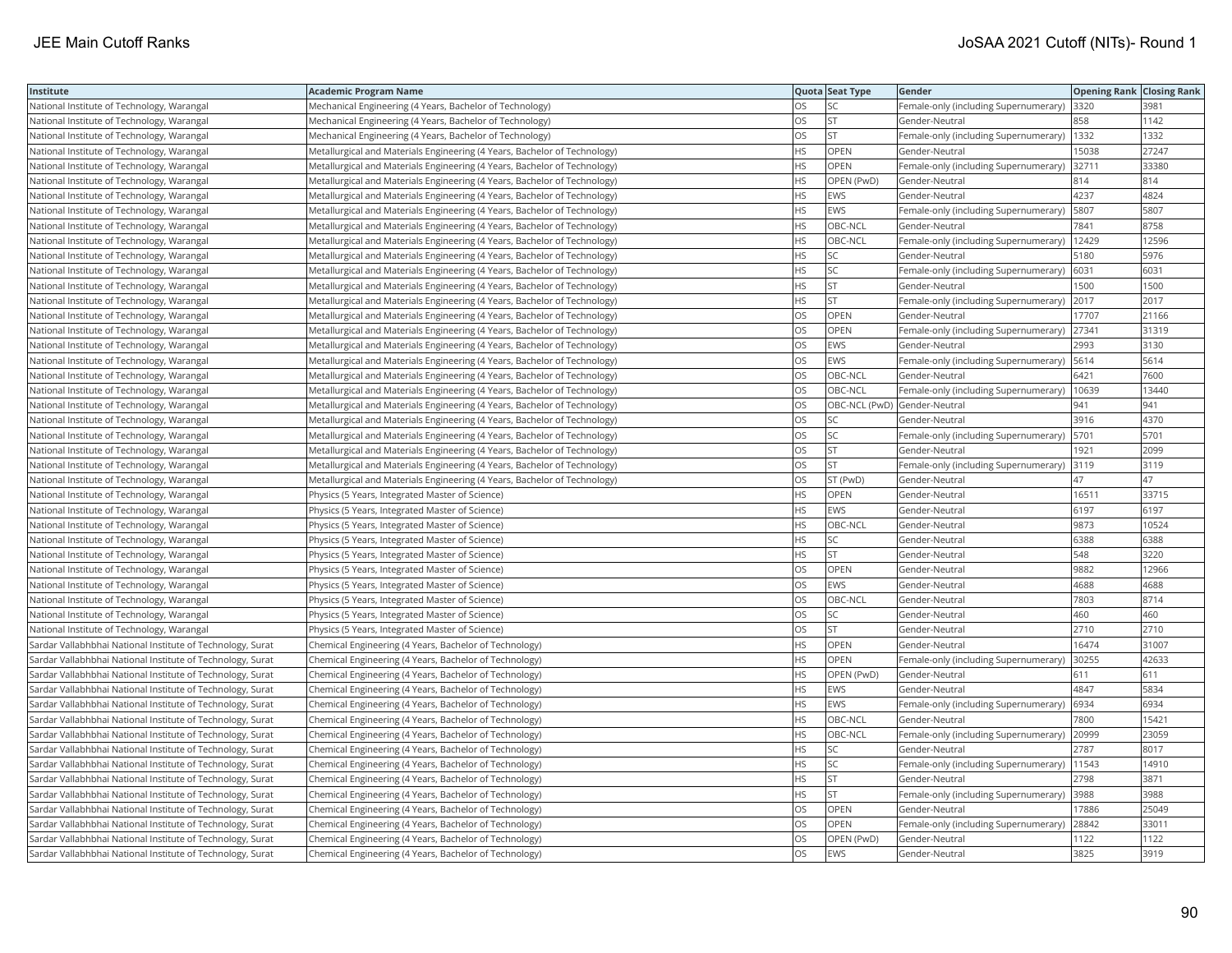| Institute                                                  | <b>Academic Program Name</b>                                       |           | Quota Seat Type              | Gender                                        | <b>Opening Rank Closing Rank</b> |       |
|------------------------------------------------------------|--------------------------------------------------------------------|-----------|------------------------------|-----------------------------------------------|----------------------------------|-------|
| Sardar Vallabhbhai National Institute of Technology, Surat | Chemical Engineering (4 Years, Bachelor of Technology)             | OS        | <b>EWS</b>                   | Female-only (including Supernumerary)   5420  |                                  | 5420  |
| Sardar Vallabhbhai National Institute of Technology, Surat | Chemical Engineering (4 Years, Bachelor of Technology)             | OS        | EWS (PwD)                    | Gender-Neutral                                | 211                              | 211   |
| Sardar Vallabhbhai National Institute of Technology, Surat | Chemical Engineering (4 Years, Bachelor of Technology)             | <b>OS</b> | OBC-NCL                      | Gender-Neutral                                | 7926                             | 9086  |
| Sardar Vallabhbhai National Institute of Technology, Surat | Chemical Engineering (4 Years, Bachelor of Technology)             | OS        | OBC-NCL                      | Female-only (including Supernumerary)         | 11516                            | 13989 |
| Sardar Vallabhbhai National Institute of Technology, Surat | Chemical Engineering (4 Years, Bachelor of Technology)             | OS        | OBC-NCL (PwD) Gender-Neutral |                                               | 687                              | 687   |
| Sardar Vallabhbhai National Institute of Technology, Surat | Chemical Engineering (4 Years, Bachelor of Technology)             | <b>OS</b> | lsc                          | Gender-Neutral                                | 5042                             | 5704  |
| Sardar Vallabhbhai National Institute of Technology, Surat | Chemical Engineering (4 Years, Bachelor of Technology)             | OS        | SC.                          | Female-only (including Supernumerary) 6643    |                                  | 7110  |
| Sardar Vallabhbhai National Institute of Technology, Surat | Chemical Engineering (4 Years, Bachelor of Technology)             | OS        | <b>ST</b>                    | Gender-Neutral                                | 2190                             | 2369  |
| Sardar Vallabhbhai National Institute of Technology, Surat | Chemical Engineering (4 Years, Bachelor of Technology)             | OS        | lst                          | Female-only (including Supernumerary) 2604    |                                  | 2604  |
| Sardar Vallabhbhai National Institute of Technology, Surat | Chemistry (5 Years, Integrated Master of Science)                  | <b>HS</b> | <b>OPEN</b>                  | Gender-Neutral                                | 47706                            | 60006 |
| Sardar Vallabhbhai National Institute of Technology, Surat | Chemistry (5 Years, Integrated Master of Science)                  | <b>HS</b> | EWS                          | Gender-Neutral                                | 9930                             | 10875 |
| Sardar Vallabhbhai National Institute of Technology, Surat | Chemistry (5 Years, Integrated Master of Science)                  | <b>HS</b> | OBC-NCL                      | Gender-Neutral                                | 20759                            | 34258 |
| Sardar Vallabhbhai National Institute of Technology, Surat | Chemistry (5 Years, Integrated Master of Science)                  | <b>HS</b> | SC.                          | Gender-Neutral                                | 10249                            | 17647 |
| Sardar Vallabhbhai National Institute of Technology, Surat | Chemistry (5 Years, Integrated Master of Science)                  | <b>HS</b> | <b>ST</b>                    | Gender-Neutral                                | 4615                             | 5769  |
| Sardar Vallabhbhai National Institute of Technology, Surat | Chemistry (5 Years, Integrated Master of Science)                  | OS        | OPEN                         | Gender-Neutral                                | 33650                            | 41527 |
| Sardar Vallabhbhai National Institute of Technology, Surat | Chemistry (5 Years, Integrated Master of Science)                  | OS        | OPEN (PwD)                   | Gender-Neutral                                | 992                              | 992   |
| Sardar Vallabhbhai National Institute of Technology, Surat | Chemistry (5 Years, Integrated Master of Science)                  | OS        | <b>EWS</b>                   | Gender-Neutral                                | 6294                             | 6562  |
| Sardar Vallabhbhai National Institute of Technology, Surat | Chemistry (5 Years, Integrated Master of Science)                  | OS        | OBC-NCL                      | Gender-Neutral                                | 12440                            | 13796 |
| Sardar Vallabhbhai National Institute of Technology, Surat | Chemistry (5 Years, Integrated Master of Science)                  | OS        | SC                           | Gender-Neutral                                | 7667                             | 8213  |
| Sardar Vallabhbhai National Institute of Technology, Surat | Chemistry (5 Years, Integrated Master of Science)                  | OS        | <b>ST</b>                    | Gender-Neutral                                | 3530                             | 3537  |
| Sardar Vallabhbhai National Institute of Technology, Surat | Civil Engineering (4 Years, Bachelor of Technology)                | <b>HS</b> | OPEN                         | Gender-Neutral                                | 14399                            | 33377 |
| Sardar Vallabhbhai National Institute of Technology, Surat | Civil Engineering (4 Years, Bachelor of Technology)                | <b>HS</b> | OPEN                         | Female-only (including Supernumerary)         | 29352                            | 43202 |
| Sardar Vallabhbhai National Institute of Technology, Surat | Civil Engineering (4 Years, Bachelor of Technology)                | <b>HS</b> | <b>EWS</b>                   | Gender-Neutral                                | 5854                             | 6227  |
| Sardar Vallabhbhai National Institute of Technology, Surat | Civil Engineering (4 Years, Bachelor of Technology)                | <b>HS</b> | EWS                          | Female-only (including Supernumerary)   10872 |                                  | 10872 |
| Sardar Vallabhbhai National Institute of Technology, Surat | Civil Engineering (4 Years, Bachelor of Technology)                | <b>HS</b> | OBC-NCL                      | Gender-Neutral                                | 12887                            | 16786 |
| Sardar Vallabhbhai National Institute of Technology, Surat | Civil Engineering (4 Years, Bachelor of Technology)                | <b>HS</b> | OBC-NCL                      | Female-only (including Supernumerary)         | 19406                            | 24150 |
| Sardar Vallabhbhai National Institute of Technology, Surat | Civil Engineering (4 Years, Bachelor of Technology)                | <b>HS</b> | SC.                          | Gender-Neutral                                | 3697                             | 8403  |
| Sardar Vallabhbhai National Institute of Technology, Surat | Civil Engineering (4 Years, Bachelor of Technology)                | <b>HS</b> | SC.                          | Female-only (including Supernumerary)         | 5501                             | 16836 |
| Sardar Vallabhbhai National Institute of Technology, Surat | Civil Engineering (4 Years, Bachelor of Technology)                | <b>HS</b> | lst                          | Gender-Neutral                                | 1055                             | 1487  |
| Sardar Vallabhbhai National Institute of Technology, Surat | Civil Engineering (4 Years, Bachelor of Technology)                | <b>HS</b> | <b>ST</b>                    | Female-only (including Supernumerary)         | 2283                             | 2283  |
| Sardar Vallabhbhai National Institute of Technology, Surat | Civil Engineering (4 Years, Bachelor of Technology)                | OS        | OPEN                         | Gender-Neutral                                | 22823                            | 27943 |
| Sardar Vallabhbhai National Institute of Technology, Surat | Civil Engineering (4 Years, Bachelor of Technology)                | OS        | OPEN                         | Female-only (including Supernumerary)         | 34233                            | 36703 |
| Sardar Vallabhbhai National Institute of Technology, Surat | Civil Engineering (4 Years, Bachelor of Technology)                | OS        | OPEN (PwD)                   | Gender-Neutral                                | 1115                             | 1115  |
| Sardar Vallabhbhai National Institute of Technology, Surat | Civil Engineering (4 Years, Bachelor of Technology)                | OS        | <b>EWS</b>                   | Gender-Neutral                                | 4150                             | 4306  |
| Sardar Vallabhbhai National Institute of Technology, Surat | Civil Engineering (4 Years, Bachelor of Technology)                | OS        | EWS                          | Female-only (including Supernumerary)         | 6153                             | 6153  |
| Sardar Vallabhbhai National Institute of Technology, Surat | Civil Engineering (4 Years, Bachelor of Technology)                | OS        | OBC-NCL                      | Gender-Neutral                                | 7371                             | 9101  |
| Sardar Vallabhbhai National Institute of Technology, Surat | Civil Engineering (4 Years, Bachelor of Technology)                | <b>OS</b> | OBC-NCL                      | Female-only (including Supernumerary)         | 14359                            | 14802 |
| Sardar Vallabhbhai National Institute of Technology, Surat | Civil Engineering (4 Years, Bachelor of Technology)                | OS        | SC.                          | Gender-Neutral                                | 4328                             | 4949  |
| Sardar Vallabhbhai National Institute of Technology, Surat | Civil Engineering (4 Years, Bachelor of Technology)                | OS        | SC.                          | Female-only (including Supernumerary)   5578  |                                  | 5634  |
| Sardar Vallabhbhai National Institute of Technology, Surat | Civil Engineering (4 Years, Bachelor of Technology)                | OS        | <b>ST</b>                    | Gender-Neutral                                | 636                              | 1248  |
| Sardar Vallabhbhai National Institute of Technology, Surat | Civil Engineering (4 Years, Bachelor of Technology)                | OS        | <b>ST</b>                    | Female-only (including Supernumerary)         | 1815                             | 1815  |
| Sardar Vallabhbhai National Institute of Technology, Surat | Computer Science and Engineering (4 Years, Bachelor of Technology) | <b>HS</b> | OPEN                         | Gender-Neutral                                | 3007                             | 5369  |
| Sardar Vallabhbhai National Institute of Technology, Surat | Computer Science and Engineering (4 Years, Bachelor of Technology) | <b>HS</b> | OPEN                         | Female-only (including Supernumerary)         | 9332                             | 10858 |
| Sardar Vallabhbhai National Institute of Technology, Surat | Computer Science and Engineering (4 Years, Bachelor of Technology) | <b>HS</b> | OPEN (PwD)                   | lGender-Neutral                               | 201                              | 201   |
| Sardar Vallabhbhai National Institute of Technology, Surat | Computer Science and Engineering (4 Years, Bachelor of Technology) | <b>HS</b> | <b>EWS</b>                   | Gender-Neutral                                | 679                              | 1112  |
| Sardar Vallabhbhai National Institute of Technology, Surat | Computer Science and Engineering (4 Years, Bachelor of Technology) | <b>HS</b> | EWS                          | Female-only (including Supernumerary)         | 1863                             | 1863  |
| Sardar Vallabhbhai National Institute of Technology, Surat | Computer Science and Engineering (4 Years, Bachelor of Technology) | <b>HS</b> | OBC-NCL                      | Gender-Neutral                                | 1467                             | 2295  |
| Sardar Vallabhbhai National Institute of Technology, Surat | Computer Science and Engineering (4 Years, Bachelor of Technology) | <b>HS</b> | OBC-NCL                      | Female-only (including Supernumerary)         | 2570                             | 4752  |
| Sardar Vallabhbhai National Institute of Technology, Surat | Computer Science and Engineering (4 Years, Bachelor of Technology) | HS        | OBC-NCL (PwD) Gender-Neutral |                                               | 241                              | 241   |
| Sardar Vallabhbhai National Institute of Technology, Surat | Computer Science and Engineering (4 Years, Bachelor of Technology) | <b>HS</b> | SC                           | Gender-Neutral                                | 317                              | 1280  |
| Sardar Vallabhbhai National Institute of Technology, Surat | Computer Science and Engineering (4 Years, Bachelor of Technology) | <b>HS</b> | <b>SC</b>                    | Female-only (including Supernumerary) 2529    |                                  | 2779  |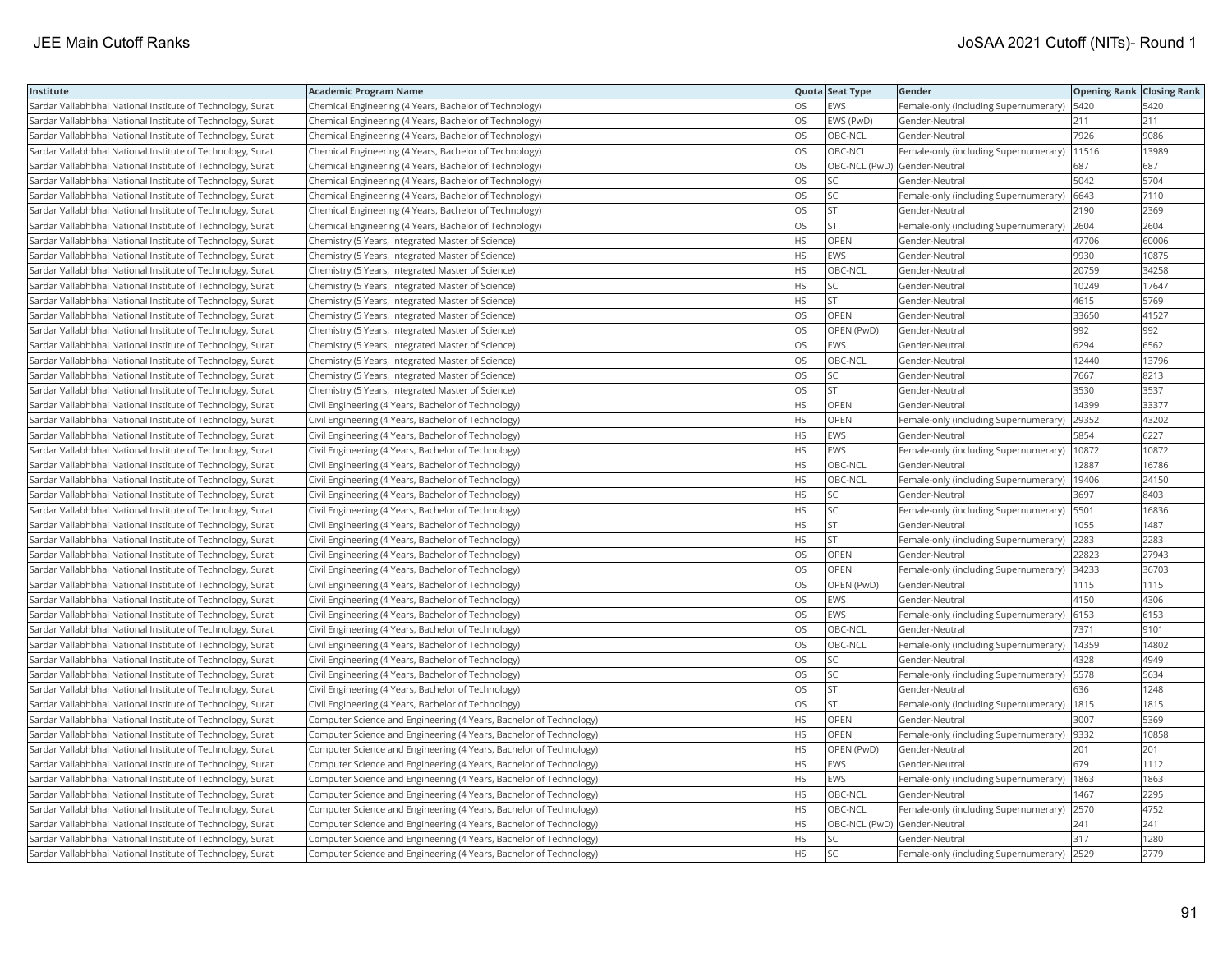| Institute                                                  | <b>Academic Program Name</b>                                                |           | Quota Seat Type              | Gender                                                | <b>Opening Rank   Closing Rank</b> |       |
|------------------------------------------------------------|-----------------------------------------------------------------------------|-----------|------------------------------|-------------------------------------------------------|------------------------------------|-------|
| Sardar Vallabhbhai National Institute of Technology, Surat | Computer Science and Engineering (4 Years, Bachelor of Technology)          | HS        | <b>ST</b>                    | Gender-Neutral                                        | 158                                | 395   |
| Sardar Vallabhbhai National Institute of Technology, Surat | Computer Science and Engineering (4 Years, Bachelor of Technology)          | HS.       | <b>ST</b>                    | Female-only (including Supernumerary)                 | 1998                               | 1998  |
| Sardar Vallabhbhai National Institute of Technology, Surat | Computer Science and Engineering (4 Years, Bachelor of Technology)          | OS.       | OPEN                         | Gender-Neutral                                        | 2080                               | 4878  |
| Sardar Vallabhbhai National Institute of Technology, Surat | Computer Science and Engineering (4 Years, Bachelor of Technology)          | OS        | <b>OPEN</b>                  | Female-only (including Supernumerary)                 | 1430                               | 7138  |
| Sardar Vallabhbhai National Institute of Technology, Surat | Computer Science and Engineering (4 Years, Bachelor of Technology)          | OS        | OPEN (PwD)                   | Gender-Neutral                                        | 180                                | 180   |
| Sardar Vallabhbhai National Institute of Technology, Surat | Computer Science and Engineering (4 Years, Bachelor of Technology)          | OS        | EWS                          | Gender-Neutral                                        | 543                                | 656   |
| Sardar Vallabhbhai National Institute of Technology, Surat | Computer Science and Engineering (4 Years, Bachelor of Technology)          | OS        | EWS                          | Female-only (including Supernumerary)                 | 1443                               | 1443  |
| Sardar Vallabhbhai National Institute of Technology, Surat | Computer Science and Engineering (4 Years, Bachelor of Technology)          | OS        | OBC-NCL                      | Gender-Neutral                                        | 1123                               | 1991  |
| Sardar Vallabhbhai National Institute of Technology, Surat | Computer Science and Engineering (4 Years, Bachelor of Technology)          | OS        | OBC-NCL                      | Female-only (including Supernumerary)                 | 3121                               | 3592  |
| Sardar Vallabhbhai National Institute of Technology, Surat | Computer Science and Engineering (4 Years, Bachelor of Technology)          | OS.       | OBC-NCL (PwD) Gender-Neutral |                                                       | 87                                 | 87    |
| Sardar Vallabhbhai National Institute of Technology, Surat | Computer Science and Engineering (4 Years, Bachelor of Technology)          | OS.       | <b>SC</b>                    | Gender-Neutral                                        | 205                                | 1220  |
| Sardar Vallabhbhai National Institute of Technology, Surat | Computer Science and Engineering (4 Years, Bachelor of Technology)          | OS        | <b>SC</b>                    | Female-only (including Supernumerary)                 | 1543                               | 1945  |
| Sardar Vallabhbhai National Institute of Technology, Surat | Computer Science and Engineering (4 Years, Bachelor of Technology)          | OS.       | SC (PwD)                     | Gender-Neutral                                        | 42                                 | 42    |
| Sardar Vallabhbhai National Institute of Technology, Surat | Computer Science and Engineering (4 Years, Bachelor of Technology)          | OS        | <b>ST</b>                    | Gender-Neutral                                        | 413                                | 491   |
| Sardar Vallabhbhai National Institute of Technology, Surat | Computer Science and Engineering (4 Years, Bachelor of Technology)          | OS        | <b>ST</b>                    | Female-only (including Supernumerary)                 | 501                                | 501   |
| Sardar Vallabhbhai National Institute of Technology, Surat | Electrical Engineering (4 Years, Bachelor of Technology)                    | HS.       | OPEN                         | Gender-Neutral                                        | 13052                              | 19514 |
| Sardar Vallabhbhai National Institute of Technology, Surat | Electrical Engineering (4 Years, Bachelor of Technology)                    | HS        | <b>OPEN</b>                  | Female-only (including Supernumerary)                 | 20454                              | 27073 |
| Sardar Vallabhbhai National Institute of Technology, Surat | Electrical Engineering (4 Years, Bachelor of Technology)                    | HS        | EWS                          | Gender-Neutral                                        | 2802                               | 3143  |
| Sardar Vallabhbhai National Institute of Technology, Surat | Electrical Engineering (4 Years, Bachelor of Technology)                    | HS.       | <b>EWS</b>                   | Female-only (including Supernumerary)                 | 7839                               | 7839  |
| Sardar Vallabhbhai National Institute of Technology, Surat | Electrical Engineering (4 Years, Bachelor of Technology)                    | HS.       | OBC-NCL                      | Gender-Neutral                                        | 7512                               | 9919  |
| Sardar Vallabhbhai National Institute of Technology, Surat | Electrical Engineering (4 Years, Bachelor of Technology)                    | HS        | OBC-NCL                      | Female-only (including Supernumerary)                 | 13179                              | 19550 |
| Sardar Vallabhbhai National Institute of Technology, Surat | Electrical Engineering (4 Years, Bachelor of Technology)                    | HS        | <b>SC</b>                    | Gender-Neutral                                        | 4914                               | 6409  |
| Sardar Vallabhbhai National Institute of Technology, Surat | Electrical Engineering (4 Years, Bachelor of Technology)                    | HS        | <b>SC</b>                    | Female-only (including Supernumerary)                 | 9726                               | 12566 |
| Sardar Vallabhbhai National Institute of Technology, Surat | Electrical Engineering (4 Years, Bachelor of Technology)                    | HS        | <b>ST</b>                    | Gender-Neutral                                        | 538                                | 2469  |
| Sardar Vallabhbhai National Institute of Technology, Surat | Electrical Engineering (4 Years, Bachelor of Technology)                    | HS        | <b>ST</b>                    | Female-only (including Supernumerary)                 | 3206                               | 3206  |
| Sardar Vallabhbhai National Institute of Technology, Surat | Electrical Engineering (4 Years, Bachelor of Technology)                    | OS        | OPEN                         | Gender-Neutral                                        | 13559                              | 14882 |
| Sardar Vallabhbhai National Institute of Technology, Surat | Electrical Engineering (4 Years, Bachelor of Technology)                    | OS.       | OPEN                         | Female-only (including Supernumerary)                 | 18441                              | 20727 |
| Sardar Vallabhbhai National Institute of Technology, Surat | Electrical Engineering (4 Years, Bachelor of Technology)                    | OS        | OPEN (PwD)                   | Gender-Neutral                                        | 653                                | 653   |
| Sardar Vallabhbhai National Institute of Technology, Surat | Electrical Engineering (4 Years, Bachelor of Technology)                    | OS        | EWS                          | Gender-Neutral                                        | 2040                               | 2186  |
| Sardar Vallabhbhai National Institute of Technology, Surat | Electrical Engineering (4 Years, Bachelor of Technology)                    | OS        | EWS                          | Female-only (including Supernumerary)                 | 3730                               | 3730  |
| Sardar Vallabhbhai National Institute of Technology, Surat | Electrical Engineering (4 Years, Bachelor of Technology)                    | <b>OS</b> | OBC-NCL                      | Gender-Neutral                                        | 4604                               | 5423  |
| Sardar Vallabhbhai National Institute of Technology, Surat | Electrical Engineering (4 Years, Bachelor of Technology)                    | OS        | OBC-NCL                      | Female-only (including Supernumerary)                 | 9346                               | 10052 |
| Sardar Vallabhbhai National Institute of Technology, Surat | Electrical Engineering (4 Years, Bachelor of Technology)                    | OS.       |                              | OBC-NCL (PwD)   Female-only (including Supernumerary) | 662                                | 662   |
| Sardar Vallabhbhai National Institute of Technology, Surat | Electrical Engineering (4 Years, Bachelor of Technology)                    | OS        | <b>SC</b>                    | Gender-Neutral                                        | 2807                               | 3475  |
| Sardar Vallabhbhai National Institute of Technology, Surat | Electrical Engineering (4 Years, Bachelor of Technology)                    | OS        | <b>SC</b>                    | Female-only (including Supernumerary)                 | 3391                               | 4437  |
| Sardar Vallabhbhai National Institute of Technology, Surat | Electrical Engineering (4 Years, Bachelor of Technology)                    | OS        | <b>ST</b>                    | Gender-Neutral                                        | 963                                | 1244  |
| Sardar Vallabhbhai National Institute of Technology, Surat | Electrical Engineering (4 Years, Bachelor of Technology)                    | OS        | <b>ST</b>                    | Female-only (including Supernumerary)   1667          |                                    | 1667  |
| Sardar Vallabhbhai National Institute of Technology, Surat | Electronics and Communication Engineering (4 Years, Bachelor of Technology) | HS        | OPEN                         | Gender-Neutral                                        | 5508                               | 12870 |
| Sardar Vallabhbhai National Institute of Technology, Surat | Electronics and Communication Engineering (4 Years, Bachelor of Technology) | HS.       | OPEN                         | Female-only (including Supernumerary)                 | 11688                              | 18745 |
| Sardar Vallabhbhai National Institute of Technology, Surat | Electronics and Communication Engineering (4 Years, Bachelor of Technology) | HS        | OPEN (PwD)                   | Gender-Neutral                                        | 383                                | 383   |
| Sardar Vallabhbhai National Institute of Technology, Surat | Electronics and Communication Engineering (4 Years, Bachelor of Technology) | HS.       | OPEN (PwD)                   | Female-only (including Supernumerary)                 | 1379                               | 1379  |
| Sardar Vallabhbhai National Institute of Technology, Surat | Electronics and Communication Engineering (4 Years, Bachelor of Technology) | HS        | <b>EWS</b>                   | Gender-Neutral                                        | 1821                               | 1933  |
| Sardar Vallabhbhai National Institute of Technology, Surat | Electronics and Communication Engineering (4 Years, Bachelor of Technology) | HS.       | <b>EWS</b>                   | Female-only (including Supernumerary)                 | 2789                               | 6147  |
| Sardar Vallabhbhai National Institute of Technology, Surat | Electronics and Communication Engineering (4 Years, Bachelor of Technology) | <b>HS</b> | OBC-NCL                      | Gender-Neutral                                        | 2678                               | 6508  |
| Sardar Vallabhbhai National Institute of Technology, Surat | Electronics and Communication Engineering (4 Years, Bachelor of Technology) | HS        | OBC-NCL                      | Female-only (including Supernumerary) 6710            |                                    | 12027 |
| Sardar Vallabhbhai National Institute of Technology, Surat | Electronics and Communication Engineering (4 Years, Bachelor of Technology) | ΗS        | OBC-NCL (PwD) Gender-Neutral |                                                       | 295                                | 295   |
| Sardar Vallabhbhai National Institute of Technology, Surat | Electronics and Communication Engineering (4 Years, Bachelor of Technology) | HS.       | <b>SC</b>                    | Gender-Neutral                                        | 2388                               | 4955  |
| Sardar Vallabhbhai National Institute of Technology, Surat | Electronics and Communication Engineering (4 Years, Bachelor of Technology) | HS        | <b>SC</b>                    | Female-only (including Supernumerary)                 | 7631                               | 8206  |
| Sardar Vallabhbhai National Institute of Technology, Surat | Electronics and Communication Engineering (4 Years, Bachelor of Technology) | HS        | <b>ST</b>                    | Gender-Neutral                                        | 547                                | 1208  |
| Sardar Vallabhbhai National Institute of Technology, Surat | Electronics and Communication Engineering (4 Years, Bachelor of Technology) | HS.       | lst.                         | Female-only (including Supernumerary)                 | 3246                               | 3246  |
| Sardar Vallabhbhai National Institute of Technology, Surat | Electronics and Communication Engineering (4 Years, Bachelor of Technology) | <b>OS</b> | <b>OPEN</b>                  | Gender-Neutral                                        | 7793                               | 11317 |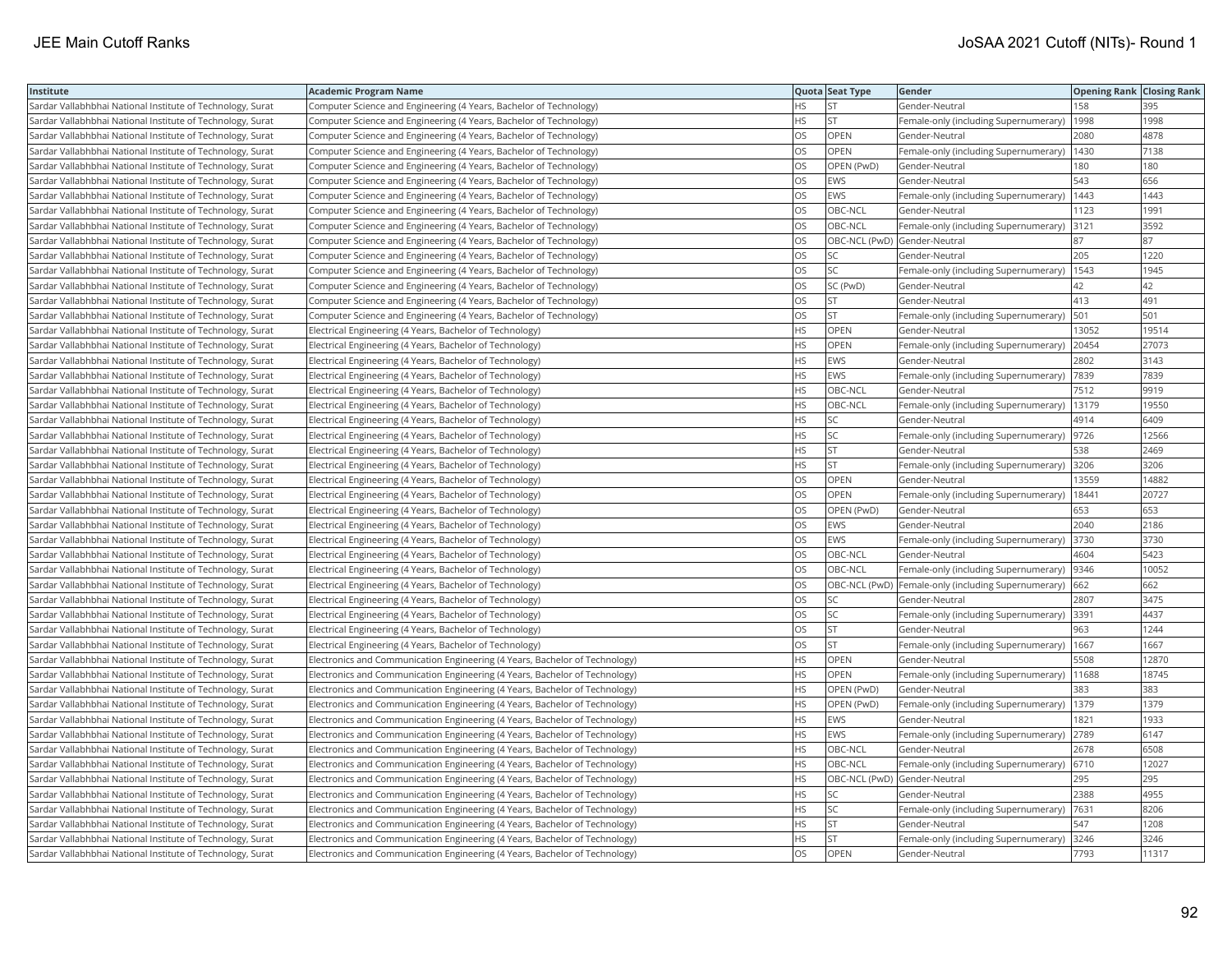| Institute                                                  | <b>Academic Program Name</b>                                                |           | Quota Seat Type              | Gender                                        | <b>Opening Rank Closing Rank</b> |       |
|------------------------------------------------------------|-----------------------------------------------------------------------------|-----------|------------------------------|-----------------------------------------------|----------------------------------|-------|
| Sardar Vallabhbhai National Institute of Technology, Surat | Electronics and Communication Engineering (4 Years, Bachelor of Technology) | <b>OS</b> | <b>OPEN</b>                  | Female-only (including Supernumerary)   12263 |                                  | 15670 |
| Sardar Vallabhbhai National Institute of Technology, Surat | Electronics and Communication Engineering (4 Years, Bachelor of Technology) | OS        | OPEN (PwD)                   | Gender-Neutral                                | 403                              | 403   |
| Sardar Vallabhbhai National Institute of Technology, Surat | Electronics and Communication Engineering (4 Years, Bachelor of Technology) | OS        | OPEN (PwD)                   | Female-only (including Supernumerary)         | 1148                             | 1148  |
| Sardar Vallabhbhai National Institute of Technology, Surat | Electronics and Communication Engineering (4 Years, Bachelor of Technology) | OS        | <b>EWS</b>                   | Gender-Neutral                                | 1492                             | 1582  |
| Sardar Vallabhbhai National Institute of Technology, Surat | Electronics and Communication Engineering (4 Years, Bachelor of Technology) | OS        | <b>EWS</b>                   | Female-only (including Supernumerary)         | 2490                             | 2579  |
| Sardar Vallabhbhai National Institute of Technology, Surat | Electronics and Communication Engineering (4 Years, Bachelor of Technology) | OS        | EWS (PwD)                    | Gender-Neutral                                | 48                               | 48    |
| Sardar Vallabhbhai National Institute of Technology, Surat | Electronics and Communication Engineering (4 Years, Bachelor of Technology) | OS        | OBC-NCL                      | Gender-Neutral                                | 3198                             | 4044  |
| Sardar Vallabhbhai National Institute of Technology, Surat | Electronics and Communication Engineering (4 Years, Bachelor of Technology) | <b>OS</b> | OBC-NCL                      | Female-only (including Supernumerary)         | 6936                             | 7305  |
| Sardar Vallabhbhai National Institute of Technology, Surat | Electronics and Communication Engineering (4 Years, Bachelor of Technology) | OS        | OBC-NCL (PwD) Gender-Neutral |                                               | 197                              | 197   |
| Sardar Vallabhbhai National Institute of Technology, Surat | Electronics and Communication Engineering (4 Years, Bachelor of Technology) | OS        | SC.                          | Gender-Neutral                                | 2105                             | 2513  |
| Sardar Vallabhbhai National Institute of Technology, Surat | Electronics and Communication Engineering (4 Years, Bachelor of Technology) | OS        | <b>SC</b>                    | Female-only (including Supernumerary)         | 2971                             | 3840  |
| Sardar Vallabhbhai National Institute of Technology, Surat | Electronics and Communication Engineering (4 Years, Bachelor of Technology) | <b>OS</b> | lst.                         | Gender-Neutral                                | 827                              | 950   |
| Sardar Vallabhbhai National Institute of Technology, Surat | Electronics and Communication Engineering (4 Years, Bachelor of Technology) | <b>OS</b> | lst.                         | Female-only (including Supernumerary)         | 844                              | 844   |
| Sardar Vallabhbhai National Institute of Technology, Surat | Mathematics (5 Years, Integrated Master of Science)                         | <b>HS</b> | OPEN                         | Gender-Neutral                                | 17095                            | 47797 |
| Sardar Vallabhbhai National Institute of Technology, Surat | Mathematics (5 Years, Integrated Master of Science)                         | <b>HS</b> | EWS                          | Gender-Neutral                                | 7444                             | 8755  |
| Sardar Vallabhbhai National Institute of Technology, Surat | Mathematics (5 Years, Integrated Master of Science)                         | <b>HS</b> | OBC-NCL                      | Gender-Neutral                                | 18216                            | 23576 |
| Sardar Vallabhbhai National Institute of Technology, Surat | Mathematics (5 Years, Integrated Master of Science)                         | <b>HS</b> | lsc                          | Gender-Neutral                                | 9625                             | 14432 |
| Sardar Vallabhbhai National Institute of Technology, Surat | Mathematics (5 Years, Integrated Master of Science)                         | <b>HS</b> | İst                          | Gender-Neutral                                | 4076                             | 4650  |
| Sardar Vallabhbhai National Institute of Technology, Surat | Mathematics (5 Years, Integrated Master of Science)                         | OS        | OPEN                         | Gender-Neutral                                | 17308                            | 31248 |
| Sardar Vallabhbhai National Institute of Technology, Surat | Mathematics (5 Years, Integrated Master of Science)                         | <b>OS</b> | OPEN (PwD)                   | Gender-Neutral                                | 1823                             | 1823  |
| Sardar Vallabhbhai National Institute of Technology, Surat | Mathematics (5 Years, Integrated Master of Science)                         | <b>OS</b> | <b>EWS</b>                   | Gender-Neutral                                | 4835                             | 5857  |
| Sardar Vallabhbhai National Institute of Technology, Surat | Mathematics (5 Years, Integrated Master of Science)                         | OS        | OBC-NCL                      | Gender-Neutral                                | 8803                             | 13321 |
| Sardar Vallabhbhai National Institute of Technology, Surat | Mathematics (5 Years, Integrated Master of Science)                         | OS        | SC                           | Gender-Neutral                                | 6680                             | 7835  |
| Sardar Vallabhbhai National Institute of Technology, Surat | Mathematics (5 Years, Integrated Master of Science)                         | OS.       | lst.                         | Gender-Neutral                                | 3234                             | 3475  |
| Sardar Vallabhbhai National Institute of Technology, Surat | Mechanical Engineering (4 Years, Bachelor of Technology)                    | HS        | OPEN                         | Gender-Neutral                                | 6522                             | 25153 |
| Sardar Vallabhbhai National Institute of Technology, Surat | Mechanical Engineering (4 Years, Bachelor of Technology)                    | <b>HS</b> | <b>OPEN</b>                  | Female-only (including Supernumerary)         | 33785                            | 42402 |
| Sardar Vallabhbhai National Institute of Technology, Surat | Mechanical Engineering (4 Years, Bachelor of Technology)                    | <b>HS</b> | OPEN (PwD)                   | Gender-Neutral                                | 516                              | 1709  |
| Sardar Vallabhbhai National Institute of Technology, Surat | Mechanical Engineering (4 Years, Bachelor of Technology)                    | <b>HS</b> | <b>EWS</b>                   | Gender-Neutral                                | 3697                             | 5544  |
| Sardar Vallabhbhai National Institute of Technology, Surat | Mechanical Engineering (4 Years, Bachelor of Technology)                    | <b>HS</b> | <b>EWS</b>                   | Female-only (including Supernumerary)         | 7075                             | 11272 |
| Sardar Vallabhbhai National Institute of Technology, Surat | Mechanical Engineering (4 Years, Bachelor of Technology)                    | HS        | OBC-NCL                      | Gender-Neutral                                | 6245                             | 13875 |
| Sardar Vallabhbhai National Institute of Technology, Surat | Mechanical Engineering (4 Years, Bachelor of Technology)                    | <b>HS</b> | OBC-NCL                      | Female-only (including Supernumerary)   16197 |                                  | 32579 |
| Sardar Vallabhbhai National Institute of Technology, Surat | Mechanical Engineering (4 Years, Bachelor of Technology)                    | HS        | SC                           | Gender-Neutral                                | 1729                             | 9049  |
| Sardar Vallabhbhai National Institute of Technology, Surat | Mechanical Engineering (4 Years, Bachelor of Technology)                    | HS        | SC.                          | Female-only (including Supernumerary)         | 10894                            | 13350 |
| Sardar Vallabhbhai National Institute of Technology, Surat | Mechanical Engineering (4 Years, Bachelor of Technology)                    | <b>HS</b> | <b>ST</b>                    | Gender-Neutral                                | 1988                             | 3405  |
| Sardar Vallabhbhai National Institute of Technology, Surat | Mechanical Engineering (4 Years, Bachelor of Technology)                    | <b>HS</b> | <b>ST</b>                    | Female-only (including Supernumerary)         | 2316                             | 2316  |
| Sardar Vallabhbhai National Institute of Technology, Surat | Mechanical Engineering (4 Years, Bachelor of Technology)                    | <b>OS</b> | <b>OPEN</b>                  | Gender-Neutral                                | 16586                            | 20494 |
| Sardar Vallabhbhai National Institute of Technology, Surat | Mechanical Engineering (4 Years, Bachelor of Technology)                    | OS        | <b>OPEN</b>                  | Female-only (including Supernumerary)         | 25005                            | 30811 |
| Sardar Vallabhbhai National Institute of Technology, Surat | Mechanical Engineering (4 Years, Bachelor of Technology)                    | <b>OS</b> | OPEN (PwD)                   | Gender-Neutral                                | 518                              | 955   |
| Sardar Vallabhbhai National Institute of Technology, Surat | Mechanical Engineering (4 Years, Bachelor of Technology)                    | OS        | OPEN (PwD)                   | Female-only (including Supernumerary)         | 2095                             | 2095  |
| Sardar Vallabhbhai National Institute of Technology, Surat | Mechanical Engineering (4 Years, Bachelor of Technology)                    | <b>OS</b> | <b>EWS</b>                   | Gender-Neutral                                | 2943                             | 3225  |
| Sardar Vallabhbhai National Institute of Technology, Surat | Mechanical Engineering (4 Years, Bachelor of Technology)                    | <b>OS</b> | EWS                          | Female-only (including Supernumerary)         | 5723                             | 5868  |
| Sardar Vallabhbhai National Institute of Technology, Surat | Mechanical Engineering (4 Years, Bachelor of Technology)                    | OS        | OBC-NCL                      | Gender-Neutral                                | 5522                             | 7233  |
| Sardar Vallabhbhai National Institute of Technology, Surat | Mechanical Engineering (4 Years, Bachelor of Technology)                    | OS        | OBC-NCL                      | Female-only (including Supernumerary)         | 10782                            | 14450 |
| Sardar Vallabhbhai National Institute of Technology, Surat | Mechanical Engineering (4 Years, Bachelor of Technology)                    | <b>OS</b> | OBC-NCL (PwD) Gender-Neutral |                                               | 455                              | 455   |
| Sardar Vallabhbhai National Institute of Technology, Surat | Mechanical Engineering (4 Years, Bachelor of Technology)                    | OS        | <b>SC</b>                    | Gender-Neutral                                | 3179                             | 4637  |
| Sardar Vallabhbhai National Institute of Technology, Surat | Mechanical Engineering (4 Years, Bachelor of Technology)                    | OS        | <b>SC</b>                    | Female-only (including Supernumerary)         | 5514                             | 5944  |
| Sardar Vallabhbhai National Institute of Technology, Surat | Mechanical Engineering (4 Years, Bachelor of Technology)                    | OS        | <b>ST</b>                    | Gender-Neutral                                | 1522                             | 1640  |
| Sardar Vallabhbhai National Institute of Technology, Surat | Mechanical Engineering (4 Years, Bachelor of Technology)                    | OS        | <b>ST</b>                    | Female-only (including Supernumerary)         | 2662                             | 2737  |
| Sardar Vallabhbhai National Institute of Technology, Surat | Physics (5 Years, Integrated Master of Science)                             | HS        | OPEN                         | Gender-Neutral                                | 9403                             | 49390 |
| Sardar Vallabhbhai National Institute of Technology, Surat | Physics (5 Years, Integrated Master of Science)                             | <b>HS</b> | <b>EWS</b>                   | Gender-Neutral                                | 7559                             | 8917  |
| Sardar Vallabhbhai National Institute of Technology, Surat | Physics (5 Years, Integrated Master of Science)                             | <b>HS</b> | OBC-NCL                      | Gender-Neutral                                | 16875                            | 27361 |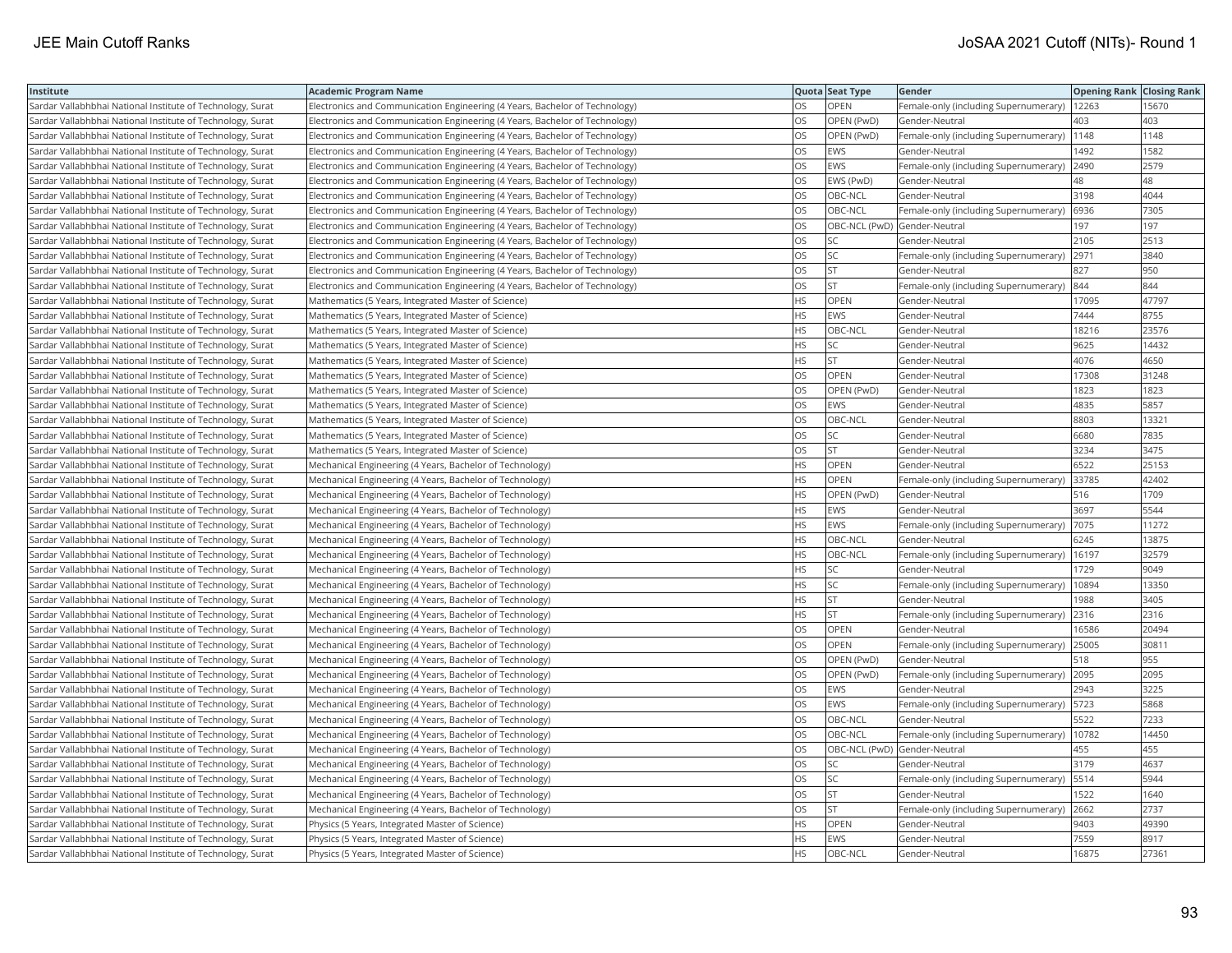| <b>Institute</b>                                           | Academic Program Name                                  |           | Quota Seat Type              | Gender                                      | <b>Opening Rank   Closing Rank</b> |       |
|------------------------------------------------------------|--------------------------------------------------------|-----------|------------------------------|---------------------------------------------|------------------------------------|-------|
| Sardar Vallabhbhai National Institute of Technology, Surat | Physics (5 Years, Integrated Master of Science)        | HS.       | SC                           | Gender-Neutral                              | 12421                              | 16272 |
| Sardar Vallabhbhai National Institute of Technology, Surat | Physics (5 Years, Integrated Master of Science)        | HS.       | <b>ST</b>                    | Gender-Neutral                              | 4594                               | 5268  |
| Sardar Vallabhbhai National Institute of Technology, Surat | Physics (5 Years, Integrated Master of Science)        | OS        | OPEN                         | Gender-Neutral                              | 15836                              | 26854 |
| Sardar Vallabhbhai National Institute of Technology, Surat | Physics (5 Years, Integrated Master of Science)        | OS        | EWS                          | Gender-Neutral                              | 4937                               | 5952  |
| Sardar Vallabhbhai National Institute of Technology, Surat | Physics (5 Years, Integrated Master of Science)        | OS        | OBC-NCL                      | Gender-Neutral                              | 9163                               | 13038 |
| Sardar Vallabhbhai National Institute of Technology, Surat | Physics (5 Years, Integrated Master of Science)        | OS        | <b>SC</b>                    | Gender-Neutral                              | 4610                               | 6606  |
| Sardar Vallabhbhai National Institute of Technology, Surat | Physics (5 Years, Integrated Master of Science)        | OS        | <b>ST</b>                    | Gender-Neutral                              | 2826                               | 3363  |
| Visvesvaraya National Institute of Technology, Nagpur      | Architecture (5 Years, Bachelor of Architecture)       | <b>HS</b> | <b>OPEN</b>                  | Gender-Neutral                              | 195                                | 672   |
| Visvesvaraya National Institute of Technology, Nagpur      | Architecture (5 Years, Bachelor of Architecture)       | HS.       | OPEN                         | Female-only (including Supernumerary)       | 141                                | 167   |
| Visvesvaraya National Institute of Technology, Nagpur      | Architecture (5 Years, Bachelor of Architecture)       | HS        | OPEN (PwD)                   | Gender-Neutral                              | 23                                 | 23    |
| Visvesvaraya National Institute of Technology, Nagpur      | Architecture (5 Years, Bachelor of Architecture)       | HS        | <b>EWS</b>                   | Gender-Neutral                              | 74                                 | 136   |
| Visvesvaraya National Institute of Technology, Nagpur      | Architecture (5 Years, Bachelor of Architecture)       | <b>HS</b> | EWS                          | Female-only (including Supernumerary)       | 108                                | 108   |
| Visvesvaraya National Institute of Technology, Nagpur      | Architecture (5 Years, Bachelor of Architecture)       | HS        | OBC-NCL                      | Gender-Neutral                              | 204                                | 345   |
| Visvesvaraya National Institute of Technology, Nagpur      | Architecture (5 Years, Bachelor of Architecture)       | HS        | OBC-NCL                      | Female-only (including Supernumerary)   187 |                                    | 202   |
| Visvesvaraya National Institute of Technology, Nagpur      | Architecture (5 Years, Bachelor of Architecture)       | HS        | OBC-NCL (PwD) Gender-Neutral |                                             | 50                                 | 50    |
| Visvesvaraya National Institute of Technology, Nagpur      | Architecture (5 Years, Bachelor of Architecture)       | HS        | SC                           | Gender-Neutral                              | 19                                 | 134   |
| Visvesvaraya National Institute of Technology, Nagpur      | Architecture (5 Years, Bachelor of Architecture)       | HS.       | SC                           | Female-only (including Supernumerary)       | 60                                 | 78    |
| Visvesvaraya National Institute of Technology, Nagpur      | Architecture (5 Years, Bachelor of Architecture)       | HS        | <b>ST</b>                    | Gender-Neutral                              | 55                                 | 79    |
| Visvesvaraya National Institute of Technology, Nagpur      | Architecture (5 Years, Bachelor of Architecture)       | OS        | OPEN                         | Gender-Neutral                              | 551                                | 816   |
| Visvesvaraya National Institute of Technology, Nagpur      | Architecture (5 Years, Bachelor of Architecture)       | OS.       | <b>OPEN</b>                  | Female-only (including Supernumerary)       | 393                                | 536   |
| Visvesvaraya National Institute of Technology, Nagpur      | Architecture (5 Years, Bachelor of Architecture)       | OS        | EWS                          | Gender-Neutral                              | 171                                | 212   |
| Visvesvaraya National Institute of Technology, Nagpur      | Architecture (5 Years, Bachelor of Architecture)       | OS        | EWS                          | Female-only (including Supernumerary)       | 148                                | 148   |
| Visvesvaraya National Institute of Technology, Nagpur      | Architecture (5 Years, Bachelor of Architecture)       | OS        | OBC-NCL                      | Gender-Neutral                              | 355                                | 422   |
| Visvesvaraya National Institute of Technology, Nagpur      | Architecture (5 Years, Bachelor of Architecture)       | OS        | OBC-NCL                      | Female-only (including Supernumerary)       | 231                                | 367   |
| Visvesvaraya National Institute of Technology, Nagpur      | Architecture (5 Years, Bachelor of Architecture)       | OS        | SC                           | Gender-Neutral                              | 159                                | 208   |
| Visvesvaraya National Institute of Technology, Nagpur      | Architecture (5 Years, Bachelor of Architecture)       | OS        | SC                           | Female-only (including Supernumerary)       | 186                                | 187   |
| Visvesvaraya National Institute of Technology, Nagpur      | Architecture (5 Years, Bachelor of Architecture)       | <b>OS</b> | lst                          | Gender-Neutral                              | 68                                 | 92    |
| Visvesvaraya National Institute of Technology, Nagpur      | Chemical Engineering (4 Years, Bachelor of Technology) | HS        | OPEN                         | Gender-Neutral                              | 15725                              | 22323 |
| Visvesvaraya National Institute of Technology, Nagpur      | Chemical Engineering (4 Years, Bachelor of Technology) | <b>HS</b> | <b>OPEN</b>                  | Female-only (including Supernumerary)       | 26422                              | 33382 |
| Visvesvaraya National Institute of Technology, Nagpur      | Chemical Engineering (4 Years, Bachelor of Technology) | HS        | OPEN (PwD)                   | Gender-Neutral                              | 645                                | 645   |
| Visvesvaraya National Institute of Technology, Nagpur      | Chemical Engineering (4 Years, Bachelor of Technology) | HS        | <b>EWS</b>                   | Gender-Neutral                              | 3195                               | 4086  |
| Visvesvaraya National Institute of Technology, Nagpur      | Chemical Engineering (4 Years, Bachelor of Technology) | <b>HS</b> | EWS                          | Female-only (including Supernumerary)       | 6181                               | 6181  |
| Visvesvaraya National Institute of Technology, Nagpur      | Chemical Engineering (4 Years, Bachelor of Technology) | HS        | OBC-NCL                      | Gender-Neutral                              | 5485                               | 8365  |
| Visvesvaraya National Institute of Technology, Nagpur      | Chemical Engineering (4 Years, Bachelor of Technology) | HS        | OBC-NCL                      | Female-only (including Supernumerary)       | 11879                              | 12803 |
| Visvesvaraya National Institute of Technology, Nagpur      | Chemical Engineering (4 Years, Bachelor of Technology) | HS        | SC                           | Gender-Neutral                              | 3404                               | 4247  |
| Visvesvaraya National Institute of Technology, Nagpur      | Chemical Engineering (4 Years, Bachelor of Technology) | HS.       | SC                           | Female-only (including Supernumerary)       | 3185                               | 3185  |
| Visvesvaraya National Institute of Technology, Nagpur      | Chemical Engineering (4 Years, Bachelor of Technology) | HS        | SC (PwD)                     | Gender-Neutral                              | 108                                | 108   |
| Visvesvaraya National Institute of Technology, Nagpur      | Chemical Engineering (4 Years, Bachelor of Technology) | HS        | <b>ST</b>                    | Gender-Neutral                              | 1934                               | 2500  |
| Visvesvaraya National Institute of Technology, Nagpur      | Chemical Engineering (4 Years, Bachelor of Technology) | HS        | <b>ST</b>                    | Female-only (including Supernumerary)       | 2490                               | 2490  |
| Visvesvaraya National Institute of Technology, Nagpur      | Chemical Engineering (4 Years, Bachelor of Technology) | OS        | OPEN                         | Gender-Neutral                              | 18770                              | 24058 |
| Visvesvaraya National Institute of Technology, Nagpur      | Chemical Engineering (4 Years, Bachelor of Technology) | OS        | OPEN                         | Female-only (including Supernumerary)       | 25829                              | 28978 |
| Visvesvaraya National Institute of Technology, Nagpur      | Chemical Engineering (4 Years, Bachelor of Technology) | OS        | OPEN (PwD)                   | Gender-Neutral                              | 1282                               | 1282  |
| Visvesvaraya National Institute of Technology, Nagpur      | Chemical Engineering (4 Years, Bachelor of Technology) | OS        | EWS                          | Gender-Neutral                              | 3501                               | 3690  |
| Visvesvaraya National Institute of Technology, Nagpur      | Chemical Engineering (4 Years, Bachelor of Technology) | OS        | EWS                          | Female-only (including Supernumerary)       | 5142                               | 5142  |
| Visvesvaraya National Institute of Technology, Nagpur      | Chemical Engineering (4 Years, Bachelor of Technology) | OS        | OBC-NCL                      | Gender-Neutral                              | 6184                               | 8369  |
| Visvesvaraya National Institute of Technology, Nagpur      | Chemical Engineering (4 Years, Bachelor of Technology) | OS        | OBC-NCL                      | Female-only (including Supernumerary)       | 12706                              | 13164 |
| Visvesvaraya National Institute of Technology, Nagpur      | Chemical Engineering (4 Years, Bachelor of Technology) | OS        |                              | OBC-NCL (PwD) Gender-Neutral                | 491                                | 491   |
| Visvesvaraya National Institute of Technology, Nagpur      | Chemical Engineering (4 Years, Bachelor of Technology) | OS        | SC                           | Gender-Neutral                              | 4494                               | 5048  |
| Visvesvaraya National Institute of Technology, Nagpur      | Chemical Engineering (4 Years, Bachelor of Technology) | OS        | SC                           | Female-only (including Supernumerary)       | 5093                               | 6087  |
| Visvesvaraya National Institute of Technology, Nagpur      | Chemical Engineering (4 Years, Bachelor of Technology) | OS        | lst.                         | Gender-Neutral                              | 1670                               | 1856  |
| Visvesvaraya National Institute of Technology, Nagpur      | Chemical Engineering (4 Years, Bachelor of Technology) | <b>OS</b> | <b>ST</b>                    | Female-only (including Supernumerary)  1717 |                                    | 1717  |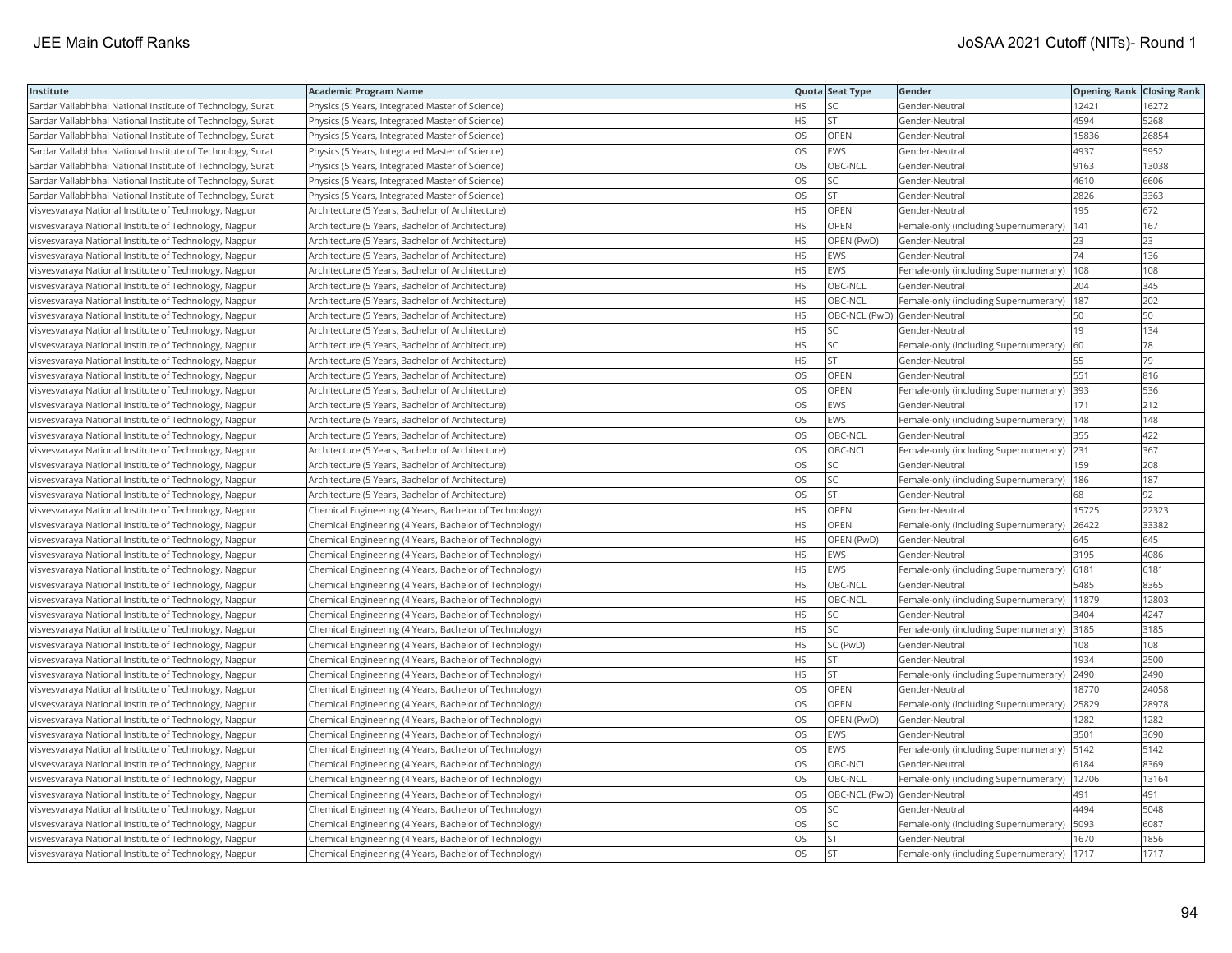| Institute                                             | <b>Academic Program Name</b>                                       |           | Quota Seat Type              | Gender                                       | <b>Opening Rank Closing Rank</b> |       |
|-------------------------------------------------------|--------------------------------------------------------------------|-----------|------------------------------|----------------------------------------------|----------------------------------|-------|
| Visvesvaraya National Institute of Technology, Nagpur | Civil Engineering (4 Years, Bachelor of Technology)                | <b>HS</b> | <b>OPEN</b>                  | Gender-Neutral                               | 19965                            | 27148 |
| Visvesvaraya National Institute of Technology, Nagpur | Civil Engineering (4 Years, Bachelor of Technology)                | HS        | OPEN                         | Female-only (including Supernumerary)        | 12848                            | 29653 |
| Visvesvaraya National Institute of Technology, Nagpur | Civil Engineering (4 Years, Bachelor of Technology)                | HS        | OPEN (PwD)                   | Gender-Neutral                               | 866                              | 866   |
| Visvesvaraya National Institute of Technology, Nagpur | Civil Engineering (4 Years, Bachelor of Technology)                | HS        | EWS                          | Gender-Neutral                               | 4200                             | 4360  |
| Visvesvaraya National Institute of Technology, Nagpur | Civil Engineering (4 Years, Bachelor of Technology)                | HS        | EWS                          | Female-only (including Supernumerary)        | 7262                             | 7262  |
| Visvesvaraya National Institute of Technology, Nagpur | Civil Engineering (4 Years, Bachelor of Technology)                | HS        | OBC-NCL                      | Gender-Neutral                               | 6835                             | 8648  |
| Visvesvaraya National Institute of Technology, Nagpur | Civil Engineering (4 Years, Bachelor of Technology)                | HS        | OBC-NCL                      | Female-only (including Supernumerary)        | 12293                            | 13109 |
| Visvesvaraya National Institute of Technology, Nagpur | Civil Engineering (4 Years, Bachelor of Technology)                | ΗS        |                              | OBC-NCL (PwD) Gender-Neutral                 | 335                              | 335   |
| Visvesvaraya National Institute of Technology, Nagpur | Civil Engineering (4 Years, Bachelor of Technology)                | HS.       | SC                           | Gender-Neutral                               | 1710                             | 4478  |
| Visvesvaraya National Institute of Technology, Nagpur | Civil Engineering (4 Years, Bachelor of Technology)                | HS        | SC                           | Female-only (including Supernumerary)        | 4550                             | 4550  |
| Visvesvaraya National Institute of Technology, Nagpur | Civil Engineering (4 Years, Bachelor of Technology)                | HS        | SC (PwD)                     | Gender-Neutral                               | 113                              | 113   |
| Visvesvaraya National Institute of Technology, Nagpur | Civil Engineering (4 Years, Bachelor of Technology)                | HS.       | <b>ST</b>                    | Gender-Neutral                               | 1334                             | 3156  |
| Visvesvaraya National Institute of Technology, Nagpur | Civil Engineering (4 Years, Bachelor of Technology)                | HS        | lst                          | Female-only (including Supernumerary)        | 2839                             | 2839  |
| Visvesvaraya National Institute of Technology, Nagpur | Civil Engineering (4 Years, Bachelor of Technology)                | OS        | OPEN                         | Gender-Neutral                               | 15564                            | 25670 |
| Visvesvaraya National Institute of Technology, Nagpur | Civil Engineering (4 Years, Bachelor of Technology)                | OS        | OPEN                         | Female-only (including Supernumerary) 33539  |                                  | 34014 |
| Visvesvaraya National Institute of Technology, Nagpur | Civil Engineering (4 Years, Bachelor of Technology)                | OS        | OPEN (PwD)                   | Gender-Neutral                               | 1117                             | 1117  |
| Visvesvaraya National Institute of Technology, Nagpur | Civil Engineering (4 Years, Bachelor of Technology)                | OS        | <b>EWS</b>                   | Gender-Neutral                               | 3778                             | 4064  |
| Visvesvaraya National Institute of Technology, Nagpur | Civil Engineering (4 Years, Bachelor of Technology)                | OS        | EWS                          | Female-only (including Supernumerary)        | 5484                             | 5484  |
| Visvesvaraya National Institute of Technology, Nagpur | Civil Engineering (4 Years, Bachelor of Technology)                | OS        | EWS (PwD)                    | Gender-Neutral                               | 153                              | 153   |
| Visvesvaraya National Institute of Technology, Nagpur | Civil Engineering (4 Years, Bachelor of Technology)                | <b>OS</b> | OBC-NCL                      | Gender-Neutral                               | 6882                             | 8431  |
| Visvesvaraya National Institute of Technology, Nagpur | Civil Engineering (4 Years, Bachelor of Technology)                | OS        | OBC-NCL                      | Female-only (including Supernumerary)        | 12548                            | 13881 |
| Visvesvaraya National Institute of Technology, Nagpur | Civil Engineering (4 Years, Bachelor of Technology)                | OS        | OBC-NCL (PwD) Gender-Neutral |                                              | 462                              | 462   |
| Visvesvaraya National Institute of Technology, Nagpur | Civil Engineering (4 Years, Bachelor of Technology)                | OS        | SC                           | Gender-Neutral                               | 3599                             | 3985  |
| Visvesvaraya National Institute of Technology, Nagpur | Civil Engineering (4 Years, Bachelor of Technology)                | OS        | SC                           | Female-only (including Supernumerary)   4570 |                                  | 4570  |
| Visvesvaraya National Institute of Technology, Nagpur | Civil Engineering (4 Years, Bachelor of Technology)                | OS        | <b>ST</b>                    | Gender-Neutral                               | 619                              | 1181  |
| Visvesvaraya National Institute of Technology, Nagpur | Civil Engineering (4 Years, Bachelor of Technology)                | OS.       | <b>ST</b>                    | Female-only (including Supernumerary)        | 1152                             | 1152  |
| Visvesvaraya National Institute of Technology, Nagpur | Computer Science and Engineering (4 Years, Bachelor of Technology) | HS        | OPEN                         | Gender-Neutral                               | 2494                             | 5323  |
| Visvesvaraya National Institute of Technology, Nagpur | Computer Science and Engineering (4 Years, Bachelor of Technology) | HS        | OPEN                         | Female-only (including Supernumerary)        | 5075                             | 7429  |
| Visvesvaraya National Institute of Technology, Nagpur | Computer Science and Engineering (4 Years, Bachelor of Technology) | <b>HS</b> | OPEN (PwD)                   | Gender-Neutral                               | 162                              | 162   |
| Visvesvaraya National Institute of Technology, Nagpur | Computer Science and Engineering (4 Years, Bachelor of Technology) | HS        | EWS                          | Gender-Neutral                               | 666                              | 965   |
| Visvesvaraya National Institute of Technology, Nagpur | Computer Science and Engineering (4 Years, Bachelor of Technology) | HS        | EWS                          | Female-only (including Supernumerary)        | 2285                             | 2285  |
| Visvesvaraya National Institute of Technology, Nagpur | Computer Science and Engineering (4 Years, Bachelor of Technology) | ΗS        | OBC-NCL                      | Gender-Neutral                               | 942                              | 1843  |
| Visvesvaraya National Institute of Technology, Nagpur | Computer Science and Engineering (4 Years, Bachelor of Technology) | HS        | OBC-NCL                      | Female-only (including Supernumerary)        | 2237                             | 3138  |
| Visvesvaraya National Institute of Technology, Nagpur | Computer Science and Engineering (4 Years, Bachelor of Technology) | HS        | OBC-NCL (PwD) Gender-Neutral |                                              | 59                               | 59    |
| Visvesvaraya National Institute of Technology, Nagpur | Computer Science and Engineering (4 Years, Bachelor of Technology) | HS        | SC                           | Gender-Neutral                               | 575                              | 921   |
| Visvesvaraya National Institute of Technology, Nagpur | Computer Science and Engineering (4 Years, Bachelor of Technology) | HS        | <b>SC</b>                    | Female-only (including Supernumerary)        | 841                              | 1478  |
| Visvesvaraya National Institute of Technology, Nagpur | Computer Science and Engineering (4 Years, Bachelor of Technology) | HS        | <b>ST</b>                    | Gender-Neutral                               | 135                              | 442   |
| Visvesvaraya National Institute of Technology, Nagpur | Computer Science and Engineering (4 Years, Bachelor of Technology) | HS        | <b>ST</b>                    | Female-only (including Supernumerary)   1006 |                                  | 1006  |
| Visvesvaraya National Institute of Technology, Nagpur | Computer Science and Engineering (4 Years, Bachelor of Technology) | OS        | OPEN                         | Gender-Neutral                               | 2477                             | 3397  |
| Visvesvaraya National Institute of Technology, Nagpur | Computer Science and Engineering (4 Years, Bachelor of Technology) | OS        | OPEN                         | Female-only (including Supernumerary)        | 5553                             | 7152  |
| Visvesvaraya National Institute of Technology, Nagpur | Computer Science and Engineering (4 Years, Bachelor of Technology) | OS        | OPEN (PwD)                   | Gender-Neutral                               | 122                              | 122   |
| Visvesvaraya National Institute of Technology, Nagpur | Computer Science and Engineering (4 Years, Bachelor of Technology) | OS        | EWS                          | Gender-Neutral                               | 405                              | 445   |
| Visvesvaraya National Institute of Technology, Nagpur | Computer Science and Engineering (4 Years, Bachelor of Technology) | OS        | EWS                          | Female-only (including Supernumerary)        | 1185                             | 1185  |
| Visvesvaraya National Institute of Technology, Nagpur | Computer Science and Engineering (4 Years, Bachelor of Technology) | OS        | EWS (PwD)                    | Gender-Neutral                               | 20                               | 20    |
| Visvesvaraya National Institute of Technology, Nagpur | Computer Science and Engineering (4 Years, Bachelor of Technology) | <b>OS</b> | OBC-NCL                      | Gender-Neutral                               | 844                              | 1580  |
| Visvesvaraya National Institute of Technology, Nagpur | Computer Science and Engineering (4 Years, Bachelor of Technology) | OS        | OBC-NCL                      | Female-only (including Supernumerary)        | 2096                             | 2887  |
| Visvesvaraya National Institute of Technology, Nagpur | Computer Science and Engineering (4 Years, Bachelor of Technology) | OS        | SC                           | Gender-Neutral                               | 598                              | 1018  |
| Visvesvaraya National Institute of Technology, Nagpur | Computer Science and Engineering (4 Years, Bachelor of Technology) | OS        | SC                           | Female-only (including Supernumerary)        | 1350                             | 1350  |
| Visvesvaraya National Institute of Technology, Nagpur | Computer Science and Engineering (4 Years, Bachelor of Technology) | OS        | SC (PwD)                     | Gender-Neutral                               | 26                               | 26    |
| Visvesvaraya National Institute of Technology, Nagpur | Computer Science and Engineering (4 Years, Bachelor of Technology) | OS.       | <b>ST</b>                    | Gender-Neutral                               | 218                              | 297   |
| Visvesvaraya National Institute of Technology, Nagpur | Computer Science and Engineering (4 Years, Bachelor of Technology) | <b>OS</b> | <b>ST</b>                    | Female-only (including Supernumerary)        | 481                              | 481   |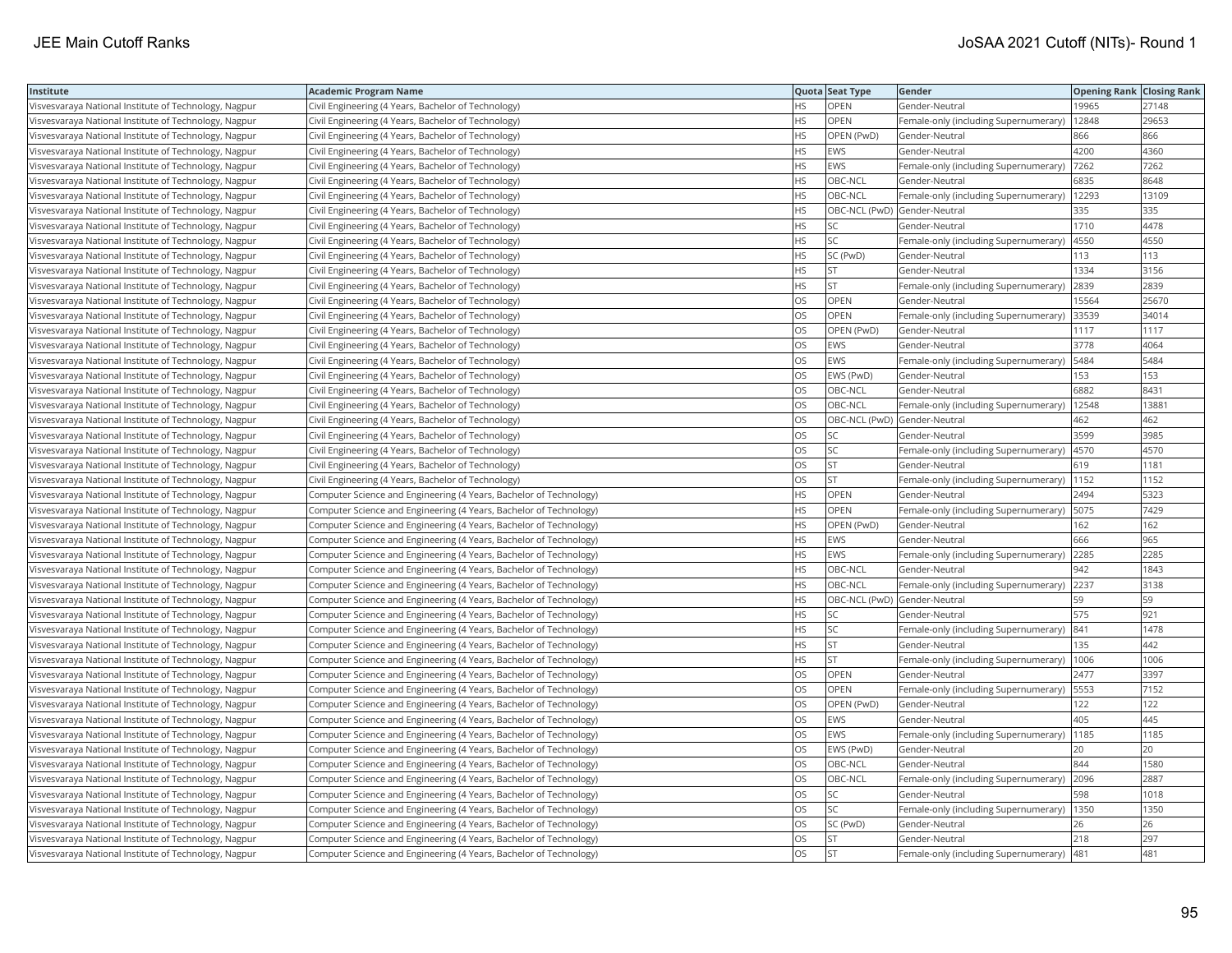| Institute                                             | <b>Academic Program Name</b>                                                 |           | Quota Seat Type | Gender                                       | <b>Opening Rank   Closing Rank</b> |       |
|-------------------------------------------------------|------------------------------------------------------------------------------|-----------|-----------------|----------------------------------------------|------------------------------------|-------|
| Visvesvaraya National Institute of Technology, Nagpur | Electrical and Electronics Engineering (4 Years, Bachelor of Technology)     | НS        | OPEN            | Gender-Neutral                               | 9262                               | 12415 |
| Visvesvaraya National Institute of Technology, Nagpur | Electrical and Electronics Engineering (4 Years, Bachelor of Technology)     | HS.       | OPEN            | Female-only (including Supernumerary)        | 16260                              | 19308 |
| Visvesvaraya National Institute of Technology, Nagpur | Electrical and Electronics Engineering (4 Years, Bachelor of Technology)     | HS.       | OPEN (PwD)      | Gender-Neutral                               | 373                                | 373   |
| Visvesvaraya National Institute of Technology, Nagpur | Electrical and Electronics Engineering (4 Years, Bachelor of Technology)     | HS        | EWS             | Gender-Neutral                               | 1748                               | 2290  |
| Visvesvaraya National Institute of Technology, Nagpur | Electrical and Electronics Engineering (4 Years, Bachelor of Technology)     | <b>HS</b> | EWS             | Female-only (including Supernumerary)        | 3524                               | 4551  |
| Visvesvaraya National Institute of Technology, Nagpur | Electrical and Electronics Engineering (4 Years, Bachelor of Technology)     | HS        | EWS (PwD)       | Gender-Neutral                               | 184                                | 184   |
| Visvesvaraya National Institute of Technology, Nagpur | Electrical and Electronics Engineering (4 Years, Bachelor of Technology)     | ΗS        | OBC-NCL         | Gender-Neutral                               | 3971                               | 5115  |
| Visvesvaraya National Institute of Technology, Nagpur | Electrical and Electronics Engineering (4 Years, Bachelor of Technology)     | HS.       | OBC-NCL         | Female-only (including Supernumerary)        | 8024                               | 9741  |
| Visvesvaraya National Institute of Technology, Nagpur | Electrical and Electronics Engineering (4 Years, Bachelor of Technology)     | HS        |                 | OBC-NCL (PwD) Gender-Neutral                 | 148                                | 148   |
| Visvesvaraya National Institute of Technology, Nagpur | Electrical and Electronics Engineering (4 Years, Bachelor of Technology)     | <b>HS</b> | SC              | Gender-Neutral                               | 1836                               | 2688  |
| Visvesvaraya National Institute of Technology, Nagpur | Electrical and Electronics Engineering (4 Years, Bachelor of Technology)     | HS.       | <b>SC</b>       | Female-only (including Supernumerary)        | 2942                               | 3476  |
| Visvesvaraya National Institute of Technology, Nagpur | Electrical and Electronics Engineering (4 Years, Bachelor of Technology)     | HS        | <b>ST</b>       | Gender-Neutral                               | 1433                               | 2019  |
| Visvesvaraya National Institute of Technology, Nagpur | Electrical and Electronics Engineering (4 Years, Bachelor of Technology)     | <b>HS</b> | <b>ST</b>       | Female-only (including Supernumerary)        | 2398                               | 2398  |
| Visvesvaraya National Institute of Technology, Nagpur | Electrical and Electronics Engineering (4 Years, Bachelor of Technology)     | OS        | OPEN            | Gender-Neutral                               | 11998                              | 13162 |
| Visvesvaraya National Institute of Technology, Nagpur | Electrical and Electronics Engineering (4 Years, Bachelor of Technology)     | OS        | OPEN            | Female-only (including Supernumerary)        | 13317                              | 19078 |
| Visvesvaraya National Institute of Technology, Nagpur | Electrical and Electronics Engineering (4 Years, Bachelor of Technology)     | OS        | OPEN (PwD)      | Gender-Neutral                               | 565                                | 565   |
| Visvesvaraya National Institute of Technology, Nagpur | Electrical and Electronics Engineering (4 Years, Bachelor of Technology)     | OS        | EWS             | Gender-Neutral                               | 1781                               | 1843  |
| Visvesvaraya National Institute of Technology, Nagpur | Electrical and Electronics Engineering (4 Years, Bachelor of Technology)     | OS        | EWS             | Female-only (including Supernumerary)        | 2726                               | 2726  |
| Visvesvaraya National Institute of Technology, Nagpur | Electrical and Electronics Engineering (4 Years, Bachelor of Technology)     | OS        | EWS (PwD)       | Gender-Neutral                               | 165                                | 165   |
| Visvesvaraya National Institute of Technology, Nagpur | Electrical and Electronics Engineering (4 Years, Bachelor of Technology)     | OS        | OBC-NCL         | Gender-Neutral                               | 3665                               | 4673  |
| Visvesvaraya National Institute of Technology, Nagpur | Electrical and Electronics Engineering (4 Years, Bachelor of Technology)     | OS        | OBC-NCL         | Female-only (including Supernumerary)        | 5685                               | 8527  |
| Visvesvaraya National Institute of Technology, Nagpur | Electrical and Electronics Engineering (4 Years, Bachelor of Technology)     | OS        | SC              | Gender-Neutral                               | 1913                               | 2879  |
| Visvesvaraya National Institute of Technology, Nagpur | Electrical and Electronics Engineering (4 Years, Bachelor of Technology)     | OS        | SC              | Female-only (including Supernumerary)        | 3384                               | 3384  |
| Visvesvaraya National Institute of Technology, Nagpur | Electrical and Electronics Engineering (4 Years, Bachelor of Technology)     | OS        | SC (PwD)        | Gender-Neutral                               | 117                                | 117   |
| Visvesvaraya National Institute of Technology, Nagpur | Electrical and Electronics Engineering (4 Years, Bachelor of Technology)     | OS        | <b>ST</b>       | Gender-Neutral                               | 925                                | 1111  |
| Visvesvaraya National Institute of Technology, Nagpur | Electrical and Electronics Engineering (4 Years, Bachelor of Technology)     | OS        | <b>ST</b>       | Female-only (including Supernumerary)        | 1298                               | 1298  |
| Visvesvaraya National Institute of Technology, Nagpur | Electronics and Communication Engineering (4 Years, Bachelor of Technology)  | <b>HS</b> | <b>OPEN</b>     | Gender-Neutral                               | 6774                               | 9787  |
| Visvesvaraya National Institute of Technology, Nagpur | Electronics and Communication Engineering (4 Years, Bachelor of Technology)  | <b>HS</b> | OPEN            | Female-only (including Supernumerary)        | 8874                               | 14641 |
| Visvesvaraya National Institute of Technology, Nagpur | Electronics and Communication Engineering (4 Years, Bachelor of Technology)  | HS        | OPEN (PwD)      | Gender-Neutral                               | 198                                | 198   |
| Visvesvaraya National Institute of Technology, Nagpur | Electronics and Communication Engineering (4 Years, Bachelor of Technology)  | HS        | EWS             | Gender-Neutral                               | 1293                               | 1514  |
| Visvesvaraya National Institute of Technology, Nagpur | Electronics and Communication Engineering (4 Years, Bachelor of Technology)  | <b>HS</b> | <b>EWS</b>      | Female-only (including Supernumerary)        | 2660                               | 2660  |
| Visvesvaraya National Institute of Technology, Nagpur | Electronics and Communication Engineering (4 Years, Bachelor of Technology)  | НS        | OBC-NCL         | Gender-Neutral                               | 2414                               | 3445  |
| Visvesvaraya National Institute of Technology, Nagpur | Electronics and Communication Engineering (4 Years, Bachelor of Technology)  | <b>HS</b> | OBC-NCL         | Female-only (including Supernumerary)        | 4342                               | 5555  |
| Visvesvaraya National Institute of Technology, Nagpur | [Electronics and Communication Engineering (4 Years, Bachelor of Technology) | HS        | SC              | Gender-Neutral                               | 1234                               | 1890  |
| Visvesvaraya National Institute of Technology, Nagpur | Electronics and Communication Engineering (4 Years, Bachelor of Technology)  | HS        | <b>SC</b>       | Female-only (including Supernumerary)        | 2050                               | 2050  |
| Visvesvaraya National Institute of Technology, Nagpur | Electronics and Communication Engineering (4 Years, Bachelor of Technology)  | HS.       | SC (PwD)        | Gender-Neutral                               | 52                                 | 52    |
| Visvesvaraya National Institute of Technology, Nagpur | [Electronics and Communication Engineering (4 Years, Bachelor of Technology) | HS        | <b>ST</b>       | Gender-Neutral                               | 627                                | 861   |
| Visvesvaraya National Institute of Technology, Nagpur | Electronics and Communication Engineering (4 Years, Bachelor of Technology)  | НS        | <b>ST</b>       | Female-only (including Supernumerary)   1579 |                                    | 1579  |
| Visvesvaraya National Institute of Technology, Nagpur | Electronics and Communication Engineering (4 Years, Bachelor of Technology)  | OS        | <b>OPEN</b>     | Gender-Neutral                               | 6262                               | 8770  |
| Visvesvaraya National Institute of Technology, Nagpur | Electronics and Communication Engineering (4 Years, Bachelor of Technology)  | OS        | OPEN            | Female-only (including Supernumerary)        | 10623                              | 11386 |
| Visvesvaraya National Institute of Technology, Nagpur | Electronics and Communication Engineering (4 Years, Bachelor of Technology)  | OS.       | OPEN (PwD)      | Gender-Neutral                               | 261                                | 261   |
| Visvesvaraya National Institute of Technology, Nagpur | Electronics and Communication Engineering (4 Years, Bachelor of Technology)  | OS        | EWS             | Gender-Neutral                               | 1104                               | 1133  |
| Visvesvaraya National Institute of Technology, Nagpur | [Electronics and Communication Engineering (4 Years, Bachelor of Technology) | OS        | <b>EWS</b>      | Female-only (including Supernumerary)        | 1676                               | 1789  |
| Visvesvaraya National Institute of Technology, Nagpur | Electronics and Communication Engineering (4 Years, Bachelor of Technology)  | OS        | OBC-NCL         | Gender-Neutral                               | 2519                               | 3143  |
| Visvesvaraya National Institute of Technology, Nagpur | [Electronics and Communication Engineering (4 Years, Bachelor of Technology) | OS        | OBC-NCL         | Female-only (including Supernumerary)        | 3054                               | 5302  |
| Visvesvaraya National Institute of Technology, Nagpur | Electronics and Communication Engineering (4 Years, Bachelor of Technology)  | OS        |                 | OBC-NCL (PwD) Gender-Neutral                 | 178                                | 178   |
| Visvesvaraya National Institute of Technology, Nagpur | Electronics and Communication Engineering (4 Years, Bachelor of Technology)  | OS.       | SC              | Gender-Neutral                               | 1821                               | 2097  |
| Visvesvaraya National Institute of Technology, Nagpur | Electronics and Communication Engineering (4 Years, Bachelor of Technology)  | OS        | SC              | Female-only (including Supernumerary)        | 2358                               | 2901  |
| Visvesvaraya National Institute of Technology, Nagpur | Electronics and Communication Engineering (4 Years, Bachelor of Technology)  | OS        | <b>ST</b>       | Gender-Neutral                               | 596                                | 608   |
| Visvesvaraya National Institute of Technology, Nagpur | Electronics and Communication Engineering (4 Years, Bachelor of Technology)  | OS        | <b>ST</b>       | Female-only (including Supernumerary)        | 767                                | 767   |
| Visvesvaraya National Institute of Technology, Nagpur | Electronics and Communication Engineering (4 Years, Bachelor of Technology)  | OS        | ST (PwD)        | Gender-Neutral                               | 27                                 | 27    |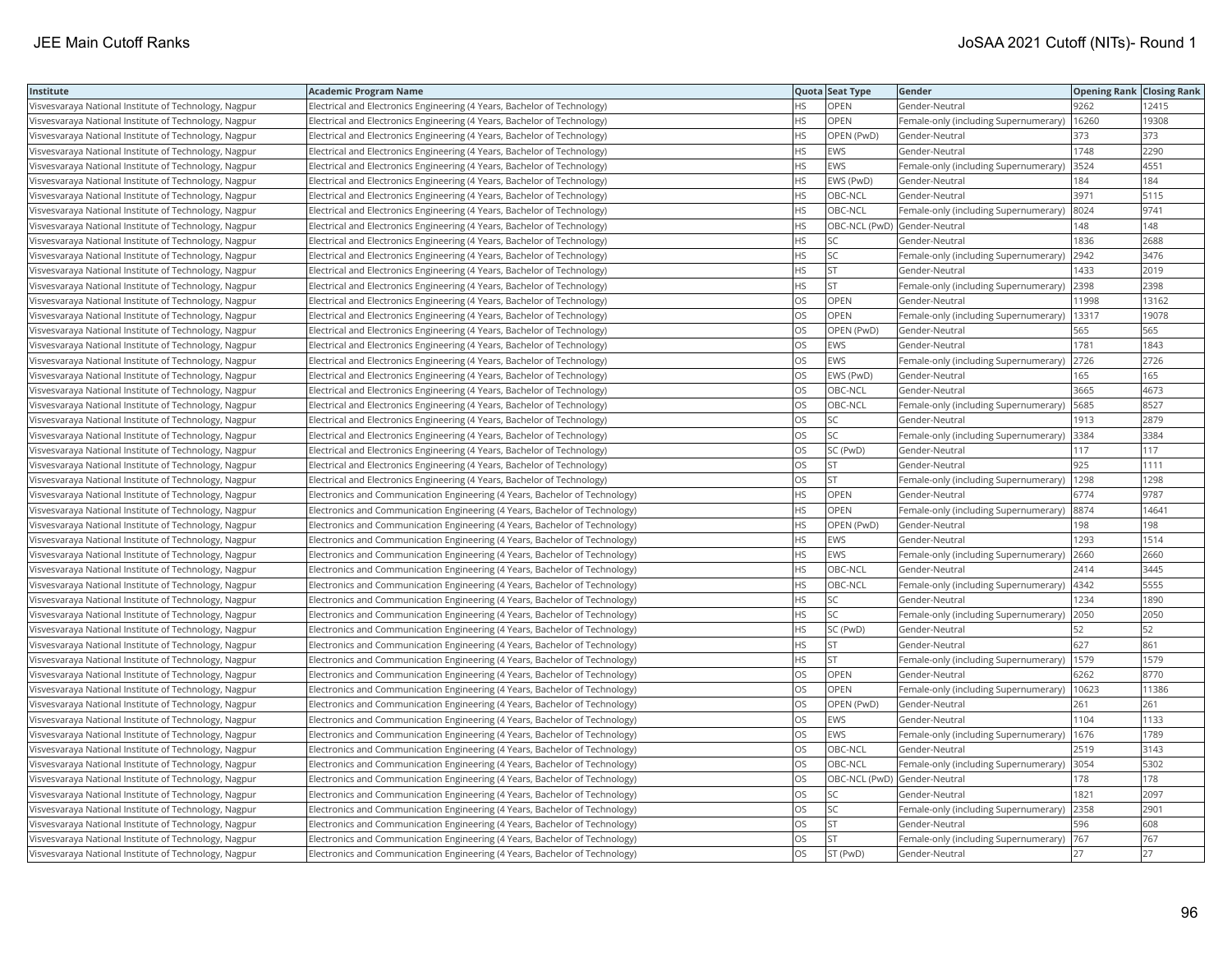| Institute                                             | <b>Academic Program Name</b>                                              |           | Quota Seat Type | Gender                                | <b>Opening Rank Closing Rank</b> |       |
|-------------------------------------------------------|---------------------------------------------------------------------------|-----------|-----------------|---------------------------------------|----------------------------------|-------|
| Visvesvaraya National Institute of Technology, Nagpur | Mechanical Engineering (4 Years, Bachelor of Technology)                  | HS.       | OPEN            | Gender-Neutral                        | 12289                            | 17309 |
| Visvesvaraya National Institute of Technology, Nagpur | Mechanical Engineering (4 Years, Bachelor of Technology)                  | HS.       | <b>OPEN</b>     | Female-only (including Supernumerary) | 22819                            | 27419 |
| Visvesvaraya National Institute of Technology, Nagpur | Mechanical Engineering (4 Years, Bachelor of Technology)                  | HS        | OPEN (PwD)      | Gender-Neutral                        | 393                              | 393   |
| Visvesvaraya National Institute of Technology, Nagpur | Mechanical Engineering (4 Years, Bachelor of Technology)                  | <b>HS</b> | <b>EWS</b>      | Gender-Neutral                        | 2523                             | 2921  |
| Visvesvaraya National Institute of Technology, Nagpur | Mechanical Engineering (4 Years, Bachelor of Technology)                  | <b>HS</b> | EWS             | Female-only (including Supernumerary) | 6167                             | 6167  |
| Visvesvaraya National Institute of Technology, Nagpur | Mechanical Engineering (4 Years, Bachelor of Technology)                  | HS        | OBC-NCL         | Gender-Neutral                        | 5162                             | 6276  |
| Visvesvaraya National Institute of Technology, Nagpur | Mechanical Engineering (4 Years, Bachelor of Technology)                  | НS        | OBC-NCL         | Female-only (including Supernumerary) | 8125                             | 12038 |
| Visvesvaraya National Institute of Technology, Nagpur | Mechanical Engineering (4 Years, Bachelor of Technology)                  | HS.       |                 | OBC-NCL (PwD) Gender-Neutral          | 433                              | 433   |
| Visvesvaraya National Institute of Technology, Nagpur | Mechanical Engineering (4 Years, Bachelor of Technology)                  | HS.       | SC              | Gender-Neutral                        | 2464                             | 3000  |
| Visvesvaraya National Institute of Technology, Nagpur | Mechanical Engineering (4 Years, Bachelor of Technology)                  | HS        | SC              | Female-only (including Supernumerary) | 5271                             | 5996  |
| Visvesvaraya National Institute of Technology, Nagpur | Mechanical Engineering (4 Years, Bachelor of Technology)                  | HS.       | <b>ST</b>       | Gender-Neutral                        | 2092                             | 2966  |
| Visvesvaraya National Institute of Technology, Nagpur | Mechanical Engineering (4 Years, Bachelor of Technology)                  | <b>HS</b> | lst.            | Female-only (including Supernumerary) | 3796                             | 3796  |
| Visvesvaraya National Institute of Technology, Nagpur | Mechanical Engineering (4 Years, Bachelor of Technology)                  | OS        | OPEN            | Gender-Neutral                        | 12274                            | 17563 |
| Visvesvaraya National Institute of Technology, Nagpur | Mechanical Engineering (4 Years, Bachelor of Technology)                  | OS        | OPEN            | Female-only (including Supernumerary) | 21364                            | 26575 |
| Visvesvaraya National Institute of Technology, Nagpur | Mechanical Engineering (4 Years, Bachelor of Technology)                  | OS        | OPEN (PwD)      | Gender-Neutral                        | 819                              | 819   |
| Visvesvaraya National Institute of Technology, Nagpur | Mechanical Engineering (4 Years, Bachelor of Technology)                  | OS        | <b>EWS</b>      | Gender-Neutral                        | 2541                             | 2671  |
| Visvesvaraya National Institute of Technology, Nagpur | Mechanical Engineering (4 Years, Bachelor of Technology)                  | OS        | EWS             | Female-only (including Supernumerary) | 5813                             | 5813  |
| Visvesvaraya National Institute of Technology, Nagpur | Mechanical Engineering (4 Years, Bachelor of Technology)                  | OS        | OBC-NCL         | Gender-Neutral                        | 5620                             | 6083  |
| Visvesvaraya National Institute of Technology, Nagpur | Mechanical Engineering (4 Years, Bachelor of Technology)                  | OS        | OBC-NCL         | Female-only (including Supernumerary) | 11441                            | 13805 |
| Visvesvaraya National Institute of Technology, Nagpur | Mechanical Engineering (4 Years, Bachelor of Technology)                  | OS.       |                 | OBC-NCL (PwD) Gender-Neutral          | 358                              | 358   |
| Visvesvaraya National Institute of Technology, Nagpur | Mechanical Engineering (4 Years, Bachelor of Technology)                  | OS        | SC              | Gender-Neutral                        | 2997                             | 3820  |
| Visvesvaraya National Institute of Technology, Nagpur | Mechanical Engineering (4 Years, Bachelor of Technology)                  | OS        | <b>SC</b>       | Female-only (including Supernumerary) | 4956                             | 5460  |
| Visvesvaraya National Institute of Technology, Nagpur | Mechanical Engineering (4 Years, Bachelor of Technology)                  | OS        | <b>ST</b>       | Gender-Neutral                        | 1188                             | 1366  |
| Visvesvaraya National Institute of Technology, Nagpur | Mechanical Engineering (4 Years, Bachelor of Technology)                  | OS.       | <b>ST</b>       | Female-only (including Supernumerary) | 1810                             | 1810  |
| Visvesvaraya National Institute of Technology, Nagpur | Metallurgical and Materials Engineering (4 Years, Bachelor of Technology) | HS        | OPEN            | Gender-Neutral                        | 25064                            | 31582 |
| Visvesvaraya National Institute of Technology, Nagpur | Metallurgical and Materials Engineering (4 Years, Bachelor of Technology) | HS        | OPEN            | Female-only (including Supernumerary) | 36696                            | 38799 |
| Visvesvaraya National Institute of Technology, Nagpur | Metallurgical and Materials Engineering (4 Years, Bachelor of Technology) | HS        | OPEN (PwD)      | Gender-Neutral                        | 1644                             | 1644  |
| Visvesvaraya National Institute of Technology, Nagpur | Metallurgical and Materials Engineering (4 Years, Bachelor of Technology) | HS        | EWS             | Gender-Neutral                        | 4946                             | 5521  |
| Visvesvaraya National Institute of Technology, Nagpur | Metallurgical and Materials Engineering (4 Years, Bachelor of Technology) | <b>HS</b> | <b>EWS</b>      | Female-only (including Supernumerary) | 7294                             | 7294  |
| Visvesvaraya National Institute of Technology, Nagpur | Metallurgical and Materials Engineering (4 Years, Bachelor of Technology) | HS        | OBC-NCL         | Gender-Neutral                        | 8150                             | 11216 |
| Visvesvaraya National Institute of Technology, Nagpur | Metallurgical and Materials Engineering (4 Years, Bachelor of Technology) | HS        | OBC-NCL         | Female-only (including Supernumerary) | 15990                            | 16809 |
| Visvesvaraya National Institute of Technology, Nagpur | Metallurgical and Materials Engineering (4 Years, Bachelor of Technology) | <b>HS</b> | SC              | Gender-Neutral                        | 4786                             | 5619  |
| Visvesvaraya National Institute of Technology, Nagpur | Metallurgical and Materials Engineering (4 Years, Bachelor of Technology) | HS        | SC              | Female-only (including Supernumerary) | 6487                             | 6633  |
| Visvesvaraya National Institute of Technology, Nagpur | Metallurgical and Materials Engineering (4 Years, Bachelor of Technology) | HS        | <b>ST</b>       | Gender-Neutral                        | 3398                             | 3448  |
| Visvesvaraya National Institute of Technology, Nagpur | Metallurgical and Materials Engineering (4 Years, Bachelor of Technology) | HS        | lst.            | Female-only (including Supernumerary) | 3671                             | 3671  |
| Visvesvaraya National Institute of Technology, Nagpur | Metallurgical and Materials Engineering (4 Years, Bachelor of Technology) | OS        | OPEN            | Gender-Neutral                        | 18279                            | 32133 |
| Visvesvaraya National Institute of Technology, Nagpur | Metallurgical and Materials Engineering (4 Years, Bachelor of Technology) | OS        | OPEN            | Female-only (including Supernumerary) | 34991                            | 40693 |
| Visvesvaraya National Institute of Technology, Nagpur | Metallurgical and Materials Engineering (4 Years, Bachelor of Technology) | OS        | OPEN (PwD)      | Gender-Neutral                        | 1768                             | 1926  |
| Visvesvaraya National Institute of Technology, Nagpur | Metallurgical and Materials Engineering (4 Years, Bachelor of Technology) | OS        | <b>EWS</b>      | Gender-Neutral                        | 4819                             | 4942  |
| Visvesvaraya National Institute of Technology, Nagpur | Metallurgical and Materials Engineering (4 Years, Bachelor of Technology) | OS        | <b>EWS</b>      | Female-only (including Supernumerary) | 6297                             | 6297  |
| Visvesvaraya National Institute of Technology, Nagpur | Metallurgical and Materials Engineering (4 Years, Bachelor of Technology) | OS        | OBC-NCL         | Gender-Neutral                        | 9361                             | 11048 |
| Visvesvaraya National Institute of Technology, Nagpur | Metallurgical and Materials Engineering (4 Years, Bachelor of Technology) | OS        | OBC-NCL         | Female-only (including Supernumerary) | 16158                            | 16431 |
| Visvesvaraya National Institute of Technology, Nagpur | Metallurgical and Materials Engineering (4 Years, Bachelor of Technology) | OS        | SC              | Gender-Neutral                        | 5520                             | 6293  |
| Visvesvaraya National Institute of Technology, Nagpur | Metallurgical and Materials Engineering (4 Years, Bachelor of Technology) | OS        | SC              | Female-only (including Supernumerary) | 6743                             | 7901  |
| Visvesvaraya National Institute of Technology, Nagpur | Metallurgical and Materials Engineering (4 Years, Bachelor of Technology) | OS        | <b>ST</b>       | Gender-Neutral                        | 1712                             | 2251  |
| Visvesvaraya National Institute of Technology, Nagpur | Metallurgical and Materials Engineering (4 Years, Bachelor of Technology) | OS        | <b>ST</b>       | Female-only (including Supernumerary) | 2833                             | 2833  |
| Visvesvaraya National Institute of Technology, Nagpur | Mining Engineering (4 Years, Bachelor of Technology)                      | <b>HS</b> | <b>OPEN</b>     | Gender-Neutral                        | 32370                            | 36851 |
| Visvesvaraya National Institute of Technology, Nagpur | Mining Engineering (4 Years, Bachelor of Technology)                      | HS        | OPEN            | Female-only (including Supernumerary) | 40295                            | 43200 |
| Visvesvaraya National Institute of Technology, Nagpur | Mining Engineering (4 Years, Bachelor of Technology)                      | HS        | EWS             | Gender-Neutral                        | 5724                             | 5725  |
| Visvesvaraya National Institute of Technology, Nagpur | Mining Engineering (4 Years, Bachelor of Technology)                      | HS.       | OBC-NCL         | Gender-Neutral                        | 9416                             | 12034 |
| Visvesvaraya National Institute of Technology, Nagpur | Mining Engineering (4 Years, Bachelor of Technology)                      | <b>HS</b> | OBC-NCL         | Female-only (including Supernumerary) | 14699                            | 15973 |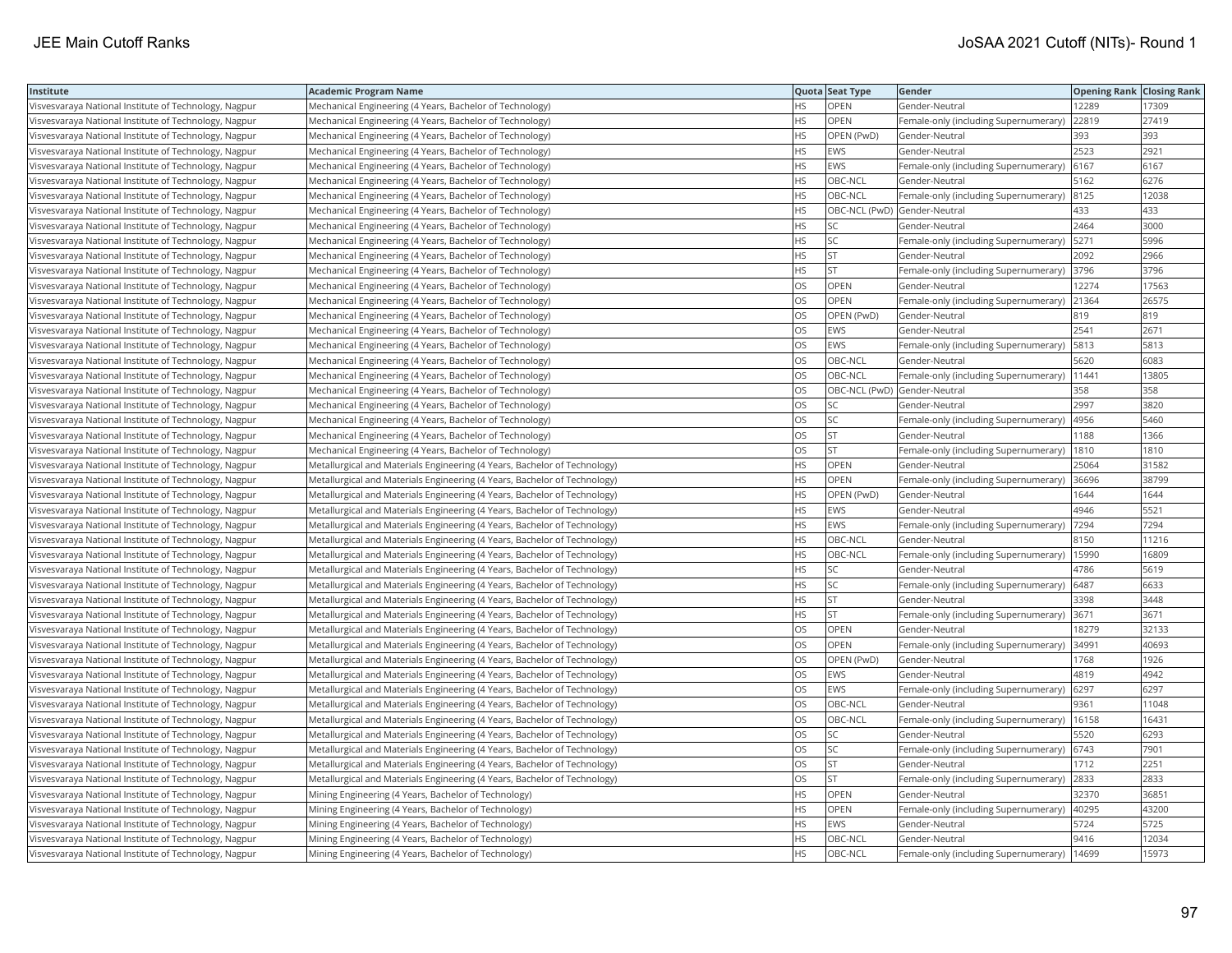| Institute                                             | <b>Academic Program Name</b>                           |           | Quota Seat Type              | Gender                                        | <b>Opening Rank Closing Rank</b> |       |
|-------------------------------------------------------|--------------------------------------------------------|-----------|------------------------------|-----------------------------------------------|----------------------------------|-------|
| Visvesvaraya National Institute of Technology, Nagpur | Mining Engineering (4 Years, Bachelor of Technology)   | HS.       | SC.                          | Gender-Neutral                                | 6058                             | 6539  |
| Visvesvaraya National Institute of Technology, Nagpur | Mining Engineering (4 Years, Bachelor of Technology)   | HS.       | SC                           | Female-only (including Supernumerary)         | 7438                             | 7438  |
| Visvesvaraya National Institute of Technology, Nagpur | Mining Engineering (4 Years, Bachelor of Technology)   | <b>HS</b> | <b>ST</b>                    | Gender-Neutral                                | 3668                             | 3868  |
| Visvesvaraya National Institute of Technology, Nagpur | Mining Engineering (4 Years, Bachelor of Technology)   | OS        | OPEN                         | Gender-Neutral                                | 31388                            | 35143 |
| Visvesvaraya National Institute of Technology, Nagpur | Mining Engineering (4 Years, Bachelor of Technology)   | OS        | OPEN                         | Female-only (including Supernumerary)         | 41432                            | 43110 |
| Visvesvaraya National Institute of Technology, Nagpur | Mining Engineering (4 Years, Bachelor of Technology)   | OS        | EWS                          | Gender-Neutral                                | 5418                             | 5424  |
| Visvesvaraya National Institute of Technology, Nagpur | Mining Engineering (4 Years, Bachelor of Technology)   | OS        | OBC-NCL                      | Gender-Neutral                                | 11284                            | 11760 |
| Visvesvaraya National Institute of Technology, Nagpur | Mining Engineering (4 Years, Bachelor of Technology)   | OS        | OBC-NCL                      | Female-only (including Supernumerary)         | 16477                            | 17143 |
| Visvesvaraya National Institute of Technology, Nagpur | Mining Engineering (4 Years, Bachelor of Technology)   | OS.       | SC                           | Gender-Neutral                                | 6384                             | 6477  |
| Visvesvaraya National Institute of Technology, Nagpur | Mining Engineering (4 Years, Bachelor of Technology)   | OS        | SC                           | Female-only (including Supernumerary)         | 8177                             | 8177  |
| Visvesvaraya National Institute of Technology, Nagpur | Mining Engineering (4 Years, Bachelor of Technology)   | OS        | ST.                          | Gender-Neutral                                | 1724                             | 1894  |
| National Institute of Technology, Andhra Pradesh      | Bio Technology (4 Years, Bachelor of Technology)       | <b>HS</b> | OPEN                         | Gender-Neutral                                | 37670                            | 43271 |
| National Institute of Technology, Andhra Pradesh      | Bio Technology (4 Years, Bachelor of Technology)       | <b>HS</b> | <b>OPEN</b>                  | Female-only (including Supernumerary)         | 36304                            | 39340 |
| National Institute of Technology, Andhra Pradesh      | Bio Technology (4 Years, Bachelor of Technology)       | <b>HS</b> | OPEN (PwD)                   | Gender-Neutral                                | 1536                             | 1536  |
| National Institute of Technology, Andhra Pradesh      | Bio Technology (4 Years, Bachelor of Technology)       | <b>HS</b> | <b>EWS</b>                   | Gender-Neutral                                | 6762                             | 6762  |
| National Institute of Technology, Andhra Pradesh      | Bio Technology (4 Years, Bachelor of Technology)       | <b>HS</b> | EWS                          | Female-only (including Supernumerary)         | 6836                             | 6836  |
| National Institute of Technology, Andhra Pradesh      | Bio Technology (4 Years, Bachelor of Technology)       | <b>HS</b> | OBC-NCL                      | Gender-Neutral                                | 11924                            | 13571 |
| National Institute of Technology, Andhra Pradesh      | Bio Technology (4 Years, Bachelor of Technology)       | <b>HS</b> | OBC-NCL                      | Female-only (including Supernumerary)         | 17096                            | 17096 |
| National Institute of Technology, Andhra Pradesh      | Bio Technology (4 Years, Bachelor of Technology)       | <b>HS</b> | SC                           | Gender-Neutral                                | 5764                             | 6507  |
| National Institute of Technology, Andhra Pradesh      | Bio Technology (4 Years, Bachelor of Technology)       | <b>HS</b> | lst                          | Gender-Neutral                                | 2596                             | 2596  |
| National Institute of Technology, Andhra Pradesh      | Bio Technology (4 Years, Bachelor of Technology)       | OS        | OPEN                         | Gender-Neutral                                | 35823                            | 39478 |
| National Institute of Technology, Andhra Pradesh      | Bio Technology (4 Years, Bachelor of Technology)       | OS        | OPEN                         | Female-only (including Supernumerary) 32473   |                                  | 32473 |
| National Institute of Technology, Andhra Pradesh      | Bio Technology (4 Years, Bachelor of Technology)       | OS        | EWS                          | Gender-Neutral                                | 6337                             | 6337  |
| National Institute of Technology, Andhra Pradesh      | Bio Technology (4 Years, Bachelor of Technology)       | OS        | OBC-NCL                      | Gender-Neutral                                | 11215                            | 12488 |
| National Institute of Technology, Andhra Pradesh      | Bio Technology (4 Years, Bachelor of Technology)       | OS        | OBC-NCL                      | Female-only (including Supernumerary)         | 15574                            | 15574 |
| National Institute of Technology, Andhra Pradesh      | Bio Technology (4 Years, Bachelor of Technology)       | OS        | OBC-NCL (PwD) Gender-Neutral |                                               | 826                              | 826   |
| National Institute of Technology, Andhra Pradesh      | Bio Technology (4 Years, Bachelor of Technology)       | OS        | SC                           | Gender-Neutral                                | 6803                             | 7304  |
| National Institute of Technology, Andhra Pradesh      | Bio Technology (4 Years, Bachelor of Technology)       | <b>OS</b> | lsc                          | Female-only (including Supernumerary)         | 7878                             | 7878  |
| National Institute of Technology, Andhra Pradesh      | Bio Technology (4 Years, Bachelor of Technology)       | OS        | <b>ST</b>                    | Gender-Neutral                                | 2393                             | 2393  |
| National Institute of Technology, Andhra Pradesh      | Chemical Engineering (4 Years, Bachelor of Technology) | <b>HS</b> | <b>OPEN</b>                  | Gender-Neutral                                | 26548                            | 38340 |
| National Institute of Technology, Andhra Pradesh      | Chemical Engineering (4 Years, Bachelor of Technology) | <b>HS</b> | OPEN                         | Female-only (including Supernumerary) 33896   |                                  | 33896 |
| National Institute of Technology, Andhra Pradesh      | Chemical Engineering (4 Years, Bachelor of Technology) | HS.       | EWS                          | Gender-Neutral                                | 6120                             | 6120  |
| National Institute of Technology, Andhra Pradesh      | Chemical Engineering (4 Years, Bachelor of Technology) | <b>HS</b> | OBC-NCL                      | Gender-Neutral                                | 10455                            | 10575 |
| National Institute of Technology, Andhra Pradesh      | Chemical Engineering (4 Years, Bachelor of Technology) | <b>HS</b> | OBC-NCL                      | Female-only (including Supernumerary)         | 10097                            | 10097 |
| National Institute of Technology, Andhra Pradesh      | Chemical Engineering (4 Years, Bachelor of Technology) | <b>HS</b> | OBC-NCL (PwD) Gender-Neutral |                                               | 712                              | 712   |
| National Institute of Technology, Andhra Pradesh      | Chemical Engineering (4 Years, Bachelor of Technology) | <b>HS</b> | SC.                          | Gender-Neutral                                | 5712                             | 6292  |
| National Institute of Technology, Andhra Pradesh      | Chemical Engineering (4 Years, Bachelor of Technology) | <b>HS</b> | SC.                          | Female-only (including Supernumerary)         | 6556                             | 6556  |
| National Institute of Technology, Andhra Pradesh      | Chemical Engineering (4 Years, Bachelor of Technology) | <b>HS</b> | <b>ST</b>                    | Gender-Neutral                                | 2013                             | 2013  |
| National Institute of Technology, Andhra Pradesh      | Chemical Engineering (4 Years, Bachelor of Technology) | OS        | OPEN                         | Gender-Neutral                                | 26691                            | 35336 |
| National Institute of Technology, Andhra Pradesh      | Chemical Engineering (4 Years, Bachelor of Technology) | <b>OS</b> | <b>OPEN</b>                  | Female-only (including Supernumerary)         | 32081                            | 38543 |
| National Institute of Technology, Andhra Pradesh      | Chemical Engineering (4 Years, Bachelor of Technology) | OS        | OPEN (PwD)                   | Gender-Neutral                                | 1483                             | 1483  |
| National Institute of Technology, Andhra Pradesh      | Chemical Engineering (4 Years, Bachelor of Technology) | OS        | EWS                          | Gender-Neutral                                | 5526                             | 5526  |
| National Institute of Technology, Andhra Pradesh      | Chemical Engineering (4 Years, Bachelor of Technology) | <b>OS</b> | <b>EWS</b>                   | Female-only (including Supernumerary)         | 7117                             | 7117  |
| National Institute of Technology, Andhra Pradesh      | Chemical Engineering (4 Years, Bachelor of Technology) | OS        | OBC-NCL                      | Gender-Neutral                                | 9340                             | 11324 |
| National Institute of Technology, Andhra Pradesh      | Chemical Engineering (4 Years, Bachelor of Technology) | OS        | OBC-NCL                      | Female-only (including Supernumerary)   12761 |                                  | 12761 |
| National Institute of Technology, Andhra Pradesh      | Chemical Engineering (4 Years, Bachelor of Technology) | OS        | SC                           | Gender-Neutral                                | 6700                             | 6720  |
| National Institute of Technology, Andhra Pradesh      | Chemical Engineering (4 Years, Bachelor of Technology) | <b>OS</b> | lst                          | Gender-Neutral                                | 1559                             | 1559  |
| National Institute of Technology, Andhra Pradesh      | Civil Engineering (4 Years, Bachelor of Technology)    | HS.       | OPEN                         | Gender-Neutral                                | 35269                            | 38829 |
| National Institute of Technology, Andhra Pradesh      | Civil Engineering (4 Years, Bachelor of Technology)    | <b>HS</b> | OPEN                         | Female-only (including Supernumerary)         | 35400                            | 36334 |
| National Institute of Technology, Andhra Pradesh      | Civil Engineering (4 Years, Bachelor of Technology)    | <b>HS</b> | OPEN (PwD)                   | Gender-Neutral                                | 1088                             | 088   |
| National Institute of Technology, Andhra Pradesh      | Civil Engineering (4 Years, Bachelor of Technology)    | <b>HS</b> | <b>EWS</b>                   | lGender-Neutral                               | 5918                             | 6214  |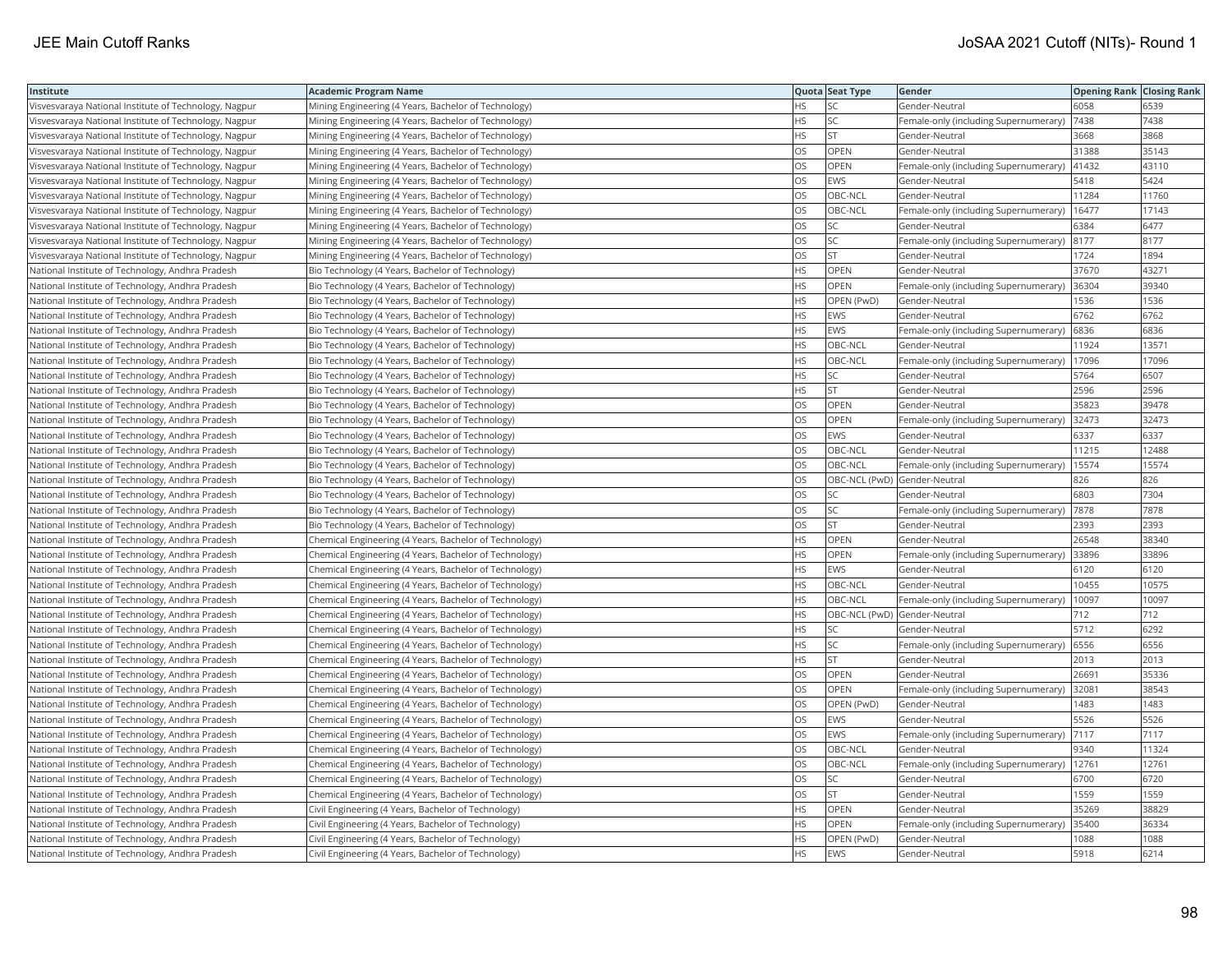| Institute                                        | Academic Program Name                                                    |           | Quota Seat Type              | Gender                                        | <b>Opening Rank Closing Rank</b> |       |
|--------------------------------------------------|--------------------------------------------------------------------------|-----------|------------------------------|-----------------------------------------------|----------------------------------|-------|
| National Institute of Technology, Andhra Pradesh | Civil Engineering (4 Years, Bachelor of Technology)                      | HS.       | <b>EWS</b>                   | Female-only (including Supernumerary)   6664  |                                  | 6664  |
| National Institute of Technology, Andhra Pradesh | Civil Engineering (4 Years, Bachelor of Technology)                      | HS        | OBC-NCL                      | Gender-Neutral                                | 0859                             | 11732 |
| National Institute of Technology, Andhra Pradesh | Civil Engineering (4 Years, Bachelor of Technology)                      | <b>HS</b> | OBC-NCL                      | Female-only (including Supernumerary)         | 10999                            | 13801 |
| National Institute of Technology, Andhra Pradesh | Civil Engineering (4 Years, Bachelor of Technology)                      | HS.       | OBC-NCL (PwD) Gender-Neutral |                                               | 553                              | 553   |
| National Institute of Technology, Andhra Pradesh | Civil Engineering (4 Years, Bachelor of Technology)                      | HS        | SC                           | Gender-Neutral                                | 5994                             | 6588  |
| National Institute of Technology, Andhra Pradesh | Civil Engineering (4 Years, Bachelor of Technology)                      | HS        | SC                           | Female-only (including Supernumerary)         | 5896                             | 5896  |
| National Institute of Technology, Andhra Pradesh | Civil Engineering (4 Years, Bachelor of Technology)                      | HS        | <b>ST</b>                    | Gender-Neutral                                | 1827                             | 2082  |
| National Institute of Technology, Andhra Pradesh | Civil Engineering (4 Years, Bachelor of Technology)                      | HS.       | <b>ST</b>                    | Female-only (including Supernumerary)         | 2985                             | 2985  |
| National Institute of Technology, Andhra Pradesh | Civil Engineering (4 Years, Bachelor of Technology)                      | OS        | <b>OPEN</b>                  | Gender-Neutral                                | 34514                            | 38912 |
| National Institute of Technology, Andhra Pradesh | Civil Engineering (4 Years, Bachelor of Technology)                      | OS        | OPEN                         | Female-only (including Supernumerary)         | 38803                            | 40182 |
| National Institute of Technology, Andhra Pradesh | Civil Engineering (4 Years, Bachelor of Technology)                      | OS        | OPEN (PwD)                   | Female-only (including Supernumerary)         | 2212                             | 2212  |
| National Institute of Technology, Andhra Pradesh | Civil Engineering (4 Years, Bachelor of Technology)                      | OS        | EWS                          | Gender-Neutral                                | 5869                             | 5894  |
| National Institute of Technology, Andhra Pradesh | Civil Engineering (4 Years, Bachelor of Technology)                      | <b>OS</b> | <b>EWS</b>                   | Female-only (including Supernumerary)         | 6875                             | 6875  |
| National Institute of Technology, Andhra Pradesh | Civil Engineering (4 Years, Bachelor of Technology)                      | OS        | EWS (PwD)                    | Gender-Neutral                                | 242                              | 242   |
| National Institute of Technology, Andhra Pradesh | Civil Engineering (4 Years, Bachelor of Technology)                      | OS        | OBC-NCL                      | Gender-Neutral                                | 10695                            | 11352 |
| National Institute of Technology, Andhra Pradesh | Civil Engineering (4 Years, Bachelor of Technology)                      | OS        | OBC-NCL                      | Female-only (including Supernumerary)   13688 |                                  | 14194 |
| National Institute of Technology, Andhra Pradesh | Civil Engineering (4 Years, Bachelor of Technology)                      | <b>OS</b> | <b>SC</b>                    | Gender-Neutral                                | 5197                             | 6264  |
| National Institute of Technology, Andhra Pradesh | Civil Engineering (4 Years, Bachelor of Technology)                      | OS        | SC                           | Female-only (including Supernumerary)         | 7681                             | 7814  |
| National Institute of Technology, Andhra Pradesh | Civil Engineering (4 Years, Bachelor of Technology)                      | OS        | ST                           | Gender-Neutral                                | 1469                             | 1907  |
| National Institute of Technology, Andhra Pradesh | Computer Science and Engineering (4 Years, Bachelor of Technology)       | HS.       | <b>OPEN</b>                  | Gender-Neutral                                | 4609                             | 13421 |
| National Institute of Technology, Andhra Pradesh | Computer Science and Engineering (4 Years, Bachelor of Technology)       | <b>HS</b> | <b>OPEN</b>                  | Female-only (including Supernumerary)         | 8038                             | 11413 |
| National Institute of Technology, Andhra Pradesh | Computer Science and Engineering (4 Years, Bachelor of Technology)       | HS        | OPEN (PwD)                   | Gender-Neutral                                | 148                              | 148   |
| National Institute of Technology, Andhra Pradesh | Computer Science and Engineering (4 Years, Bachelor of Technology)       | ΗS        | OPEN (PwD)                   | Female-only (including Supernumerary) 355     |                                  | 355   |
| National Institute of Technology, Andhra Pradesh | Computer Science and Engineering (4 Years, Bachelor of Technology)       | HS.       | EWS                          | Gender-Neutral                                | 1854                             | 2054  |
| National Institute of Technology, Andhra Pradesh | Computer Science and Engineering (4 Years, Bachelor of Technology)       | HS        | <b>EWS</b>                   | Female-only (including Supernumerary)         | 1794                             | 2304  |
| National Institute of Technology, Andhra Pradesh | Computer Science and Engineering (4 Years, Bachelor of Technology)       | <b>HS</b> | OBC-NCL                      | Gender-Neutral                                | 3221                             | 4394  |
| National Institute of Technology, Andhra Pradesh | Computer Science and Engineering (4 Years, Bachelor of Technology)       | HS.       | OBC-NCL                      | Female-only (including Supernumerary)         | 3224                             | 5985  |
| National Institute of Technology, Andhra Pradesh | Computer Science and Engineering (4 Years, Bachelor of Technology)       | HS        | OBC-NCL (PwD) Gender-Neutral |                                               | 153                              | 153   |
| National Institute of Technology, Andhra Pradesh | Computer Science and Engineering (4 Years, Bachelor of Technology)       | <b>HS</b> | <b>SC</b>                    | Gender-Neutral                                | 1570                             | 2527  |
| National Institute of Technology, Andhra Pradesh | Computer Science and Engineering (4 Years, Bachelor of Technology)       | HS        | SC                           | Female-only (including Supernumerary) 2074    |                                  | 2323  |
| National Institute of Technology, Andhra Pradesh | Computer Science and Engineering (4 Years, Bachelor of Technology)       | HS.       | <b>ST</b>                    | Gender-Neutral                                | 830                              | 1262  |
| National Institute of Technology, Andhra Pradesh | Computer Science and Engineering (4 Years, Bachelor of Technology)       | HS        | <b>ST</b>                    | Female-only (including Supernumerary)  873    |                                  | 873   |
| National Institute of Technology, Andhra Pradesh | Computer Science and Engineering (4 Years, Bachelor of Technology)       | OS        | <b>OPEN</b>                  | Gender-Neutral                                | 8140                             | 15078 |
| National Institute of Technology, Andhra Pradesh | Computer Science and Engineering (4 Years, Bachelor of Technology)       | OS        | OPEN                         | Female-only (including Supernumerary)         | 13995                            | 16885 |
| National Institute of Technology, Andhra Pradesh | Computer Science and Engineering (4 Years, Bachelor of Technology)       | OS        | OPEN (PwD)                   | Gender-Neutral                                | 223                              | 223   |
| National Institute of Technology, Andhra Pradesh | Computer Science and Engineering (4 Years, Bachelor of Technology)       | <b>OS</b> | <b>EWS</b>                   | Gender-Neutral                                | 2084                             | 2422  |
| National Institute of Technology, Andhra Pradesh | Computer Science and Engineering (4 Years, Bachelor of Technology)       | OS        | EWS                          | Female-only (including Supernumerary)  3069   |                                  | 3648  |
| National Institute of Technology, Andhra Pradesh | Computer Science and Engineering (4 Years, Bachelor of Technology)       | OS        | EWS (PwD)                    | Gender-Neutral                                | 147                              | 147   |
| National Institute of Technology, Andhra Pradesh | Computer Science and Engineering (4 Years, Bachelor of Technology)       | OS        | OBC-NCL                      | Gender-Neutral                                | 3569                             | 4921  |
| National Institute of Technology, Andhra Pradesh | Computer Science and Engineering (4 Years, Bachelor of Technology)       | OS        | OBC-NCL                      | Female-only (including Supernumerary) 3812    |                                  | 6867  |
| National Institute of Technology, Andhra Pradesh | Computer Science and Engineering (4 Years, Bachelor of Technology)       | OS        | OBC-NCL (PwD) Gender-Neutral |                                               | 177                              | 177   |
| National Institute of Technology, Andhra Pradesh | Computer Science and Engineering (4 Years, Bachelor of Technology)       | OS        | SC                           | Gender-Neutral                                | 1979                             | 3332  |
| National Institute of Technology, Andhra Pradesh | Computer Science and Engineering (4 Years, Bachelor of Technology)       | OS        | SC                           | Female-only (including Supernumerary)         | 3989                             | 4122  |
| National Institute of Technology, Andhra Pradesh | Computer Science and Engineering (4 Years, Bachelor of Technology)       | OS.       | SC (PwD)                     | Gender-Neutral                                | 40                               | 40    |
| National Institute of Technology, Andhra Pradesh | Computer Science and Engineering (4 Years, Bachelor of Technology)       | OS        | <b>ST</b>                    | Gender-Neutral                                | 415                              | 1156  |
| National Institute of Technology, Andhra Pradesh | Computer Science and Engineering (4 Years, Bachelor of Technology)       | OS        | <b>ST</b>                    | Female-only (including Supernumerary)   1247  |                                  | 1247  |
| National Institute of Technology, Andhra Pradesh | Electrical and Electronics Engineering (4 Years, Bachelor of Technology) | HS.       | OPEN                         | Gender-Neutral                                | 21656                            | 27218 |
| National Institute of Technology, Andhra Pradesh | Electrical and Electronics Engineering (4 Years, Bachelor of Technology) | HS        | <b>OPEN</b>                  | Female-only (including Supernumerary)         | 23240                            | 30170 |
| National Institute of Technology, Andhra Pradesh | Electrical and Electronics Engineering (4 Years, Bachelor of Technology) | HS        | OPEN (PwD)                   | Gender-Neutral                                | 503                              | 503   |
| National Institute of Technology, Andhra Pradesh | Electrical and Electronics Engineering (4 Years, Bachelor of Technology) | <b>HS</b> | <b>EWS</b>                   | Gender-Neutral                                | 4022                             | 4314  |
| National Institute of Technology, Andhra Pradesh | Electrical and Electronics Engineering (4 Years, Bachelor of Technology) | <b>HS</b> | <b>EWS</b>                   | Female-only (including Supernumerary)         | 4771                             | 4771  |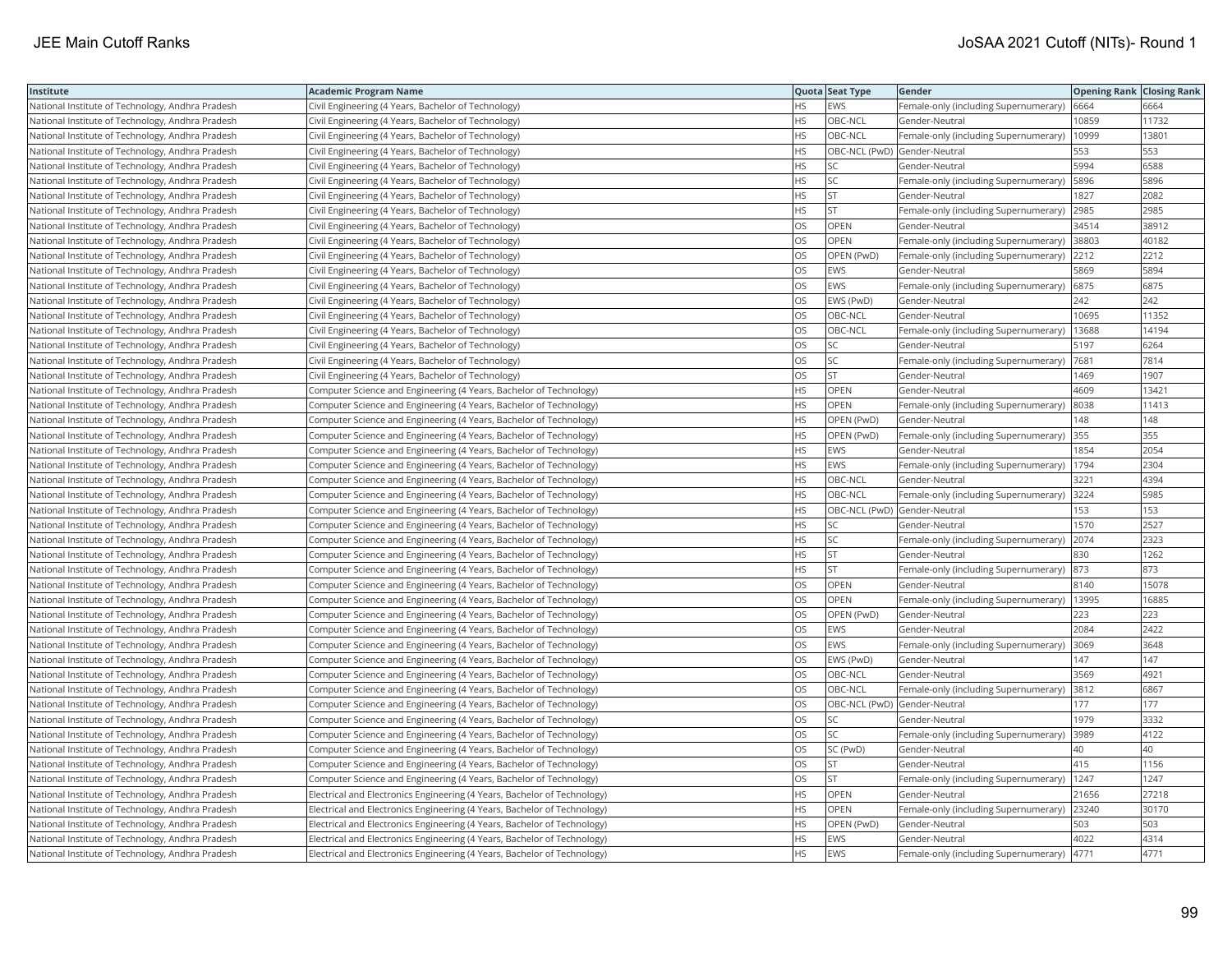| Institute                                        | Academic Program Name                                                       |           | Quota Seat Type              | Gender                                    | <b>Opening Rank   Closing Rank</b> |       |
|--------------------------------------------------|-----------------------------------------------------------------------------|-----------|------------------------------|-------------------------------------------|------------------------------------|-------|
| National Institute of Technology, Andhra Pradesh | Electrical and Electronics Engineering (4 Years, Bachelor of Technology)    | HS        | OBC-NCL                      | Gender-Neutral                            | 6422                               | 8518  |
| National Institute of Technology, Andhra Pradesh | Electrical and Electronics Engineering (4 Years, Bachelor of Technology)    | <b>HS</b> | OBC-NCL                      | Female-only (including Supernumerary)     | 9185                               | 10580 |
| National Institute of Technology, Andhra Pradesh | Electrical and Electronics Engineering (4 Years, Bachelor of Technology)    | <b>HS</b> | OBC-NCL (PwD) Gender-Neutral |                                           | 286                                | 286   |
| National Institute of Technology, Andhra Pradesh | Electrical and Electronics Engineering (4 Years, Bachelor of Technology)    | HS.       | SC                           | Gender-Neutral                            | 3251                               | 4805  |
| National Institute of Technology, Andhra Pradesh | Electrical and Electronics Engineering (4 Years, Bachelor of Technology)    | HS.       | <b>SC</b>                    | Female-only (including Supernumerary)     | 3836                               | 3988  |
| National Institute of Technology, Andhra Pradesh | Electrical and Electronics Engineering (4 Years, Bachelor of Technology)    | HS.       | SC (PwD)                     | Gender-Neutral                            | 167                                | 167   |
| National Institute of Technology, Andhra Pradesh | Electrical and Electronics Engineering (4 Years, Bachelor of Technology)    | HS        | <b>ST</b>                    | Gender-Neutral                            | 1814                               | 2169  |
| National Institute of Technology, Andhra Pradesh | Electrical and Electronics Engineering (4 Years, Bachelor of Technology)    | HS.       | <b>ST</b>                    | Female-only (including Supernumerary)     | 2040                               | 2040  |
| National Institute of Technology, Andhra Pradesh | [Electrical and Electronics Engineering (4 Years, Bachelor of Technology)   | OS        | OPEN                         | Gender-Neutral                            | 23032                              | 27322 |
| National Institute of Technology, Andhra Pradesh | Electrical and Electronics Engineering (4 Years, Bachelor of Technology)    | OS        | OPEN                         | Female-only (including Supernumerary)     | 28268                              | 32459 |
| National Institute of Technology, Andhra Pradesh | Electrical and Electronics Engineering (4 Years, Bachelor of Technology)    | OS.       | OPEN (PwD)                   | Gender-Neutral                            | 1170                               | 1170  |
| National Institute of Technology, Andhra Pradesh | Electrical and Electronics Engineering (4 Years, Bachelor of Technology)    | OS        | EWS                          | Gender-Neutral                            | 4238                               | 4569  |
| National Institute of Technology, Andhra Pradesh | Electrical and Electronics Engineering (4 Years, Bachelor of Technology)    | OS.       | <b>EWS</b>                   | Female-only (including Supernumerary)     | 4949                               | 4949  |
| National Institute of Technology, Andhra Pradesh | Electrical and Electronics Engineering (4 Years, Bachelor of Technology)    | OS        | OBC-NCL                      | Gender-Neutral                            | 6940                               | 9328  |
| National Institute of Technology, Andhra Pradesh | Electrical and Electronics Engineering (4 Years, Bachelor of Technology)    | OS        | OBC-NCL                      | Female-only (including Supernumerary)     | 11641                              | 11785 |
| National Institute of Technology, Andhra Pradesh | Electrical and Electronics Engineering (4 Years, Bachelor of Technology)    | OS.       | OBC-NCL (PwD) Gender-Neutral |                                           | 632                                | 632   |
| National Institute of Technology, Andhra Pradesh | Electrical and Electronics Engineering (4 Years, Bachelor of Technology)    | OS        | SC                           | Gender-Neutral                            | 4819                               | 5927  |
| National Institute of Technology, Andhra Pradesh | Electrical and Electronics Engineering (4 Years, Bachelor of Technology)    | OS        | SC                           | Female-only (including Supernumerary)     | 5472                               | 5806  |
| National Institute of Technology, Andhra Pradesh | Electrical and Electronics Engineering (4 Years, Bachelor of Technology)    | OS.       | <b>ST</b>                    | Gender-Neutral                            | 1850                               | 2088  |
| National Institute of Technology, Andhra Pradesh | Electrical and Electronics Engineering (4 Years, Bachelor of Technology)    | OS        | <b>ST</b>                    | Female-only (including Supernumerary)     | 2108                               | 2108  |
| National Institute of Technology, Andhra Pradesh | Electronics and Communication Engineering (4 Years, Bachelor of Technology) | HS.       | OPEN                         | Gender-Neutral                            | 13447                              | 18762 |
| National Institute of Technology, Andhra Pradesh | Electronics and Communication Engineering (4 Years, Bachelor of Technology) | HS        | <b>OPEN</b>                  | Female-only (including Supernumerary)     | 16874                              | 21079 |
| National Institute of Technology, Andhra Pradesh | Electronics and Communication Engineering (4 Years, Bachelor of Technology) | HS        | OPEN (PwD)                   | Gender-Neutral                            | 337                                | 337   |
| National Institute of Technology, Andhra Pradesh | Electronics and Communication Engineering (4 Years, Bachelor of Technology) | HS        | EWS                          | Gender-Neutral                            | 2631                               | 2894  |
| National Institute of Technology, Andhra Pradesh | Electronics and Communication Engineering (4 Years, Bachelor of Technology) | HS.       | EWS                          | Female-only (including Supernumerary)     | 2998                               | 3210  |
| National Institute of Technology, Andhra Pradesh | Electronics and Communication Engineering (4 Years, Bachelor of Technology) | HS.       | OBC-NCL                      | Gender-Neutral                            | 4518                               | 6395  |
| National Institute of Technology, Andhra Pradesh | Electronics and Communication Engineering (4 Years, Bachelor of Technology) | HS.       | OBC-NCL                      | Female-only (including Supernumerary)     | 6098                               | 7609  |
| National Institute of Technology, Andhra Pradesh | Electronics and Communication Engineering (4 Years, Bachelor of Technology) | HS        | OBC-NCL (PwD) Gender-Neutral |                                           | 168                                | 168   |
| National Institute of Technology, Andhra Pradesh | Electronics and Communication Engineering (4 Years, Bachelor of Technology) | HS        | SC                           | Gender-Neutral                            | 2000                               | 3974  |
| National Institute of Technology, Andhra Pradesh | Electronics and Communication Engineering (4 Years, Bachelor of Technology) | HS        | SC                           | Female-only (including Supernumerary)     | 2577                               | 2627  |
| National Institute of Technology, Andhra Pradesh | Electronics and Communication Engineering (4 Years, Bachelor of Technology) | HS        | SC (PwD)                     | Gender-Neutral                            | 164                                | 164   |
| National Institute of Technology, Andhra Pradesh | Electronics and Communication Engineering (4 Years, Bachelor of Technology) | ΗS        | <b>ST</b>                    | Gender-Neutral                            | 1353                               | 1936  |
| National Institute of Technology, Andhra Pradesh | Electronics and Communication Engineering (4 Years, Bachelor of Technology) | HS.       | <b>ST</b>                    | Female-only (including Supernumerary)     | 1844                               | 1844  |
| National Institute of Technology, Andhra Pradesh | Electronics and Communication Engineering (4 Years, Bachelor of Technology) | OS        | OPEN                         | Gender-Neutral                            | 16951                              | 22642 |
| National Institute of Technology, Andhra Pradesh | Electronics and Communication Engineering (4 Years, Bachelor of Technology) | OS.       | OPEN                         | Female-only (including Supernumerary)     | 17926                              | 25033 |
| National Institute of Technology, Andhra Pradesh | Electronics and Communication Engineering (4 Years, Bachelor of Technology) | OS        | OPEN (PwD)                   | Gender-Neutral                            | 664                                | 664   |
| National Institute of Technology, Andhra Pradesh | Electronics and Communication Engineering (4 Years, Bachelor of Technology) | OS        | OPEN (PwD)                   | Female-only (including Supernumerary) 855 |                                    | 855   |
| National Institute of Technology, Andhra Pradesh | Electronics and Communication Engineering (4 Years, Bachelor of Technology) | OS        | <b>EWS</b>                   | Gender-Neutral                            | 3485                               | 3673  |
| National Institute of Technology, Andhra Pradesh | Electronics and Communication Engineering (4 Years, Bachelor of Technology) | OS.       | <b>EWS</b>                   | Female-only (including Supernumerary)     | 3989                               | 4103  |
| National Institute of Technology, Andhra Pradesh | Electronics and Communication Engineering (4 Years, Bachelor of Technology) | OS        | EWS (PwD)                    | Gender-Neutral                            | 156                                | 156   |
| National Institute of Technology, Andhra Pradesh | Electronics and Communication Engineering (4 Years, Bachelor of Technology) | OS        | OBC-NCL                      | Gender-Neutral                            | 5483                               | 6910  |
| National Institute of Technology, Andhra Pradesh | Electronics and Communication Engineering (4 Years, Bachelor of Technology) | OS        | OBC-NCL                      | Female-only (including Supernumerary)     | 9075                               | 9602  |
| National Institute of Technology, Andhra Pradesh | Electronics and Communication Engineering (4 Years, Bachelor of Technology) | OS        | OBC-NCL (PwD) Gender-Neutral |                                           | 599                                | 599   |
| National Institute of Technology, Andhra Pradesh | Electronics and Communication Engineering (4 Years, Bachelor of Technology) | OS        | <b>SC</b>                    | Gender-Neutral                            | 3711                               | 4546  |
| National Institute of Technology, Andhra Pradesh | Electronics and Communication Engineering (4 Years, Bachelor of Technology) | OS        | SC                           | Female-only (including Supernumerary)     | 4408                               | 5305  |
| National Institute of Technology, Andhra Pradesh | Electronics and Communication Engineering (4 Years, Bachelor of Technology) | OS        | <b>ST</b>                    | Gender-Neutral                            | 043                                | 1562  |
| National Institute of Technology, Andhra Pradesh | Electronics and Communication Engineering (4 Years, Bachelor of Technology) | OS.       | <b>ST</b>                    | Female-only (including Supernumerary)     | 1867                               | 1867  |
| National Institute of Technology, Andhra Pradesh | Electronics and Communication Engineering (4 Years, Bachelor of Technology) | OS        | ST (PwD)                     | Gender-Neutral                            | 31                                 | 31    |
| National Institute of Technology, Andhra Pradesh | Mechanical Engineering (4 Years, Bachelor of Technology)                    | HS        | OPEN                         | Gender-Neutral                            | 20229                              | 33176 |
| National Institute of Technology, Andhra Pradesh | Mechanical Engineering (4 Years, Bachelor of Technology)                    | HS.       | OPEN                         | Female-only (including Supernumerary)     | 30928                              | 39154 |
| National Institute of Technology, Andhra Pradesh | Mechanical Engineering (4 Years, Bachelor of Technology)                    | <b>HS</b> | OPEN (PwD)                   | Gender-Neutral                            | 851                                | 851   |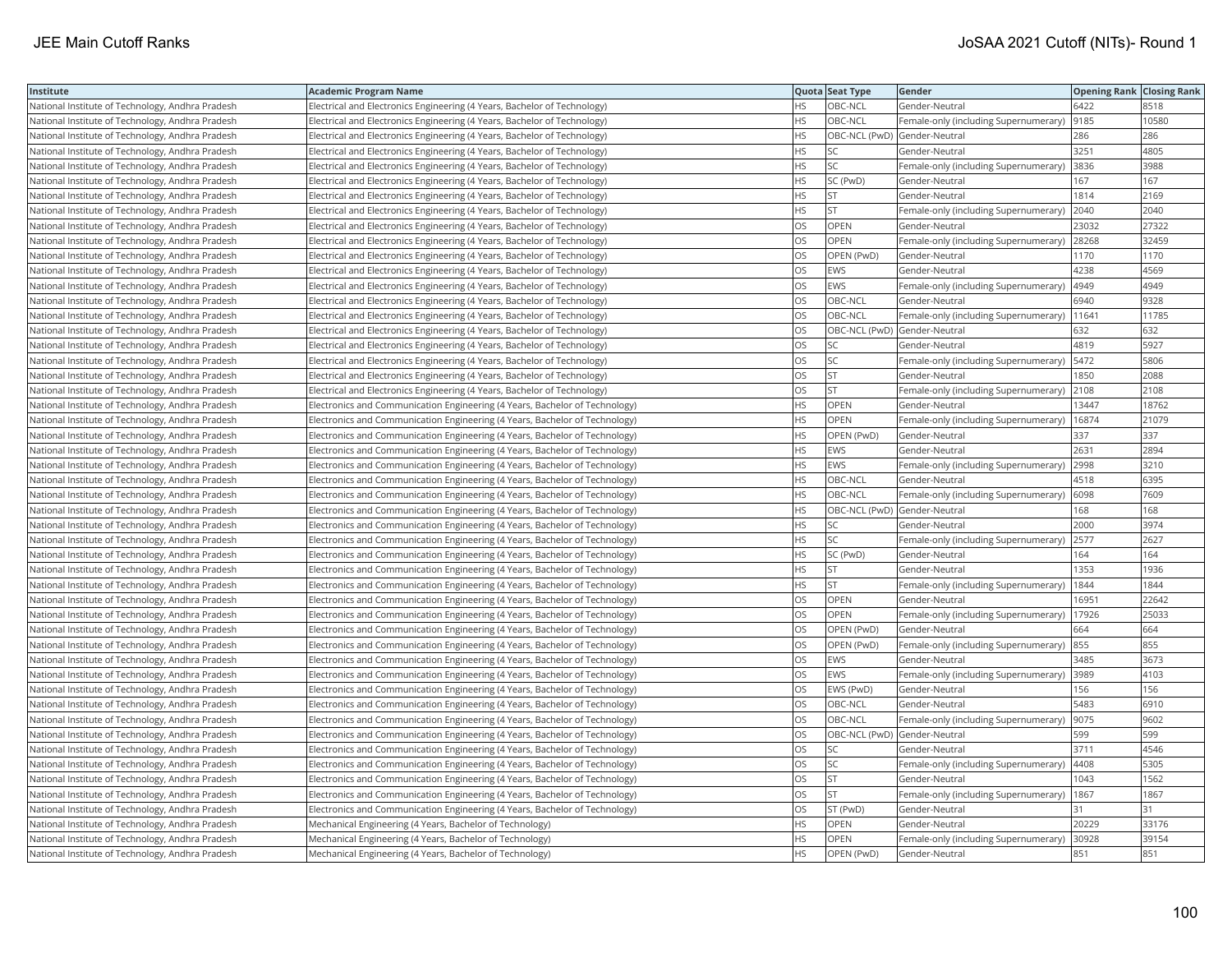| Institute                                                       | Academic Program Name                                                     |     | Quota Seat Type              | Gender                                        | <b>Opening Rank Closing Rank</b> |       |
|-----------------------------------------------------------------|---------------------------------------------------------------------------|-----|------------------------------|-----------------------------------------------|----------------------------------|-------|
| National Institute of Technology, Andhra Pradesh                | Mechanical Engineering (4 Years, Bachelor of Technology)                  | HS. | EWS                          | Gender-Neutral                                | 5072                             | 5282  |
| National Institute of Technology, Andhra Pradesh                | Mechanical Engineering (4 Years, Bachelor of Technology)                  | HS. | <b>EWS</b>                   | Female-only (including Supernumerary)         | 6693                             | 6693  |
| National Institute of Technology, Andhra Pradesh                | Mechanical Engineering (4 Years, Bachelor of Technology)                  | HS. | OBC-NCL                      | Gender-Neutral                                | 8553                             | 10100 |
| National Institute of Technology, Andhra Pradesh                | Mechanical Engineering (4 Years, Bachelor of Technology)                  | HS. | OBC-NCL                      | Female-only (including Supernumerary)         | 13849                            | 15223 |
| National Institute of Technology, Andhra Pradesh                | Mechanical Engineering (4 Years, Bachelor of Technology)                  | HS  | OBC-NCL (PwD) Gender-Neutral |                                               | 320                              | 320   |
| National Institute of Technology, Andhra Pradesh                | Mechanical Engineering (4 Years, Bachelor of Technology)                  | HS  | SC                           | Gender-Neutral                                | 4231                             | 5939  |
| National Institute of Technology, Andhra Pradesh                | Mechanical Engineering (4 Years, Bachelor of Technology)                  | HS  | SC                           | Female-only (including Supernumerary)   5933  |                                  | 6316  |
| National Institute of Technology, Andhra Pradesh                | Mechanical Engineering (4 Years, Bachelor of Technology)                  | HS  | <b>ST</b>                    | Gender-Neutral                                | 2201                             | 2459  |
| National Institute of Technology, Andhra Pradesh                | Mechanical Engineering (4 Years, Bachelor of Technology)                  | HS  | <b>ST</b>                    | Female-only (including Supernumerary)         | 2205                             | 2205  |
| National Institute of Technology, Andhra Pradesh                | Mechanical Engineering (4 Years, Bachelor of Technology)                  | OS. | <b>OPEN</b>                  | Gender-Neutral                                | 24451                            | 33320 |
| National Institute of Technology, Andhra Pradesh                | Mechanical Engineering (4 Years, Bachelor of Technology)                  | OS  | OPEN                         | Female-only (including Supernumerary)         | 30659                            | 3805  |
| National Institute of Technology, Andhra Pradesh                | Mechanical Engineering (4 Years, Bachelor of Technology)                  | OS  | OPEN (PwD)                   | Gender-Neutral                                | 1408                             | 1408  |
| National Institute of Technology, Andhra Pradesh                | Mechanical Engineering (4 Years, Bachelor of Technology)                  | OS. | <b>EWS</b>                   | Gender-Neutral                                | 5237                             | 5514  |
| National Institute of Technology, Andhra Pradesh                | Mechanical Engineering (4 Years, Bachelor of Technology)                  | OS  | EWS                          | Female-only (including Supernumerary)         | 6834                             | 6834  |
| National Institute of Technology, Andhra Pradesh                | Mechanical Engineering (4 Years, Bachelor of Technology)                  | OS  | OBC-NCL                      | Gender-Neutral                                | 9701                             | 10339 |
| National Institute of Technology, Andhra Pradesh                | Mechanical Engineering (4 Years, Bachelor of Technology)                  | OS  | OBC-NCL                      | Female-only (including Supernumerary)   11677 |                                  | 14900 |
| National Institute of Technology, Andhra Pradesh                | Mechanical Engineering (4 Years, Bachelor of Technology)                  | OS  | OBC-NCL (PwD) Gender-Neutral |                                               | 878                              | 878   |
| National Institute of Technology, Andhra Pradesh                | Mechanical Engineering (4 Years, Bachelor of Technology)                  | OS  | SC                           | Gender-Neutral                                | 5154                             | 6652  |
| National Institute of Technology, Andhra Pradesh                | Mechanical Engineering (4 Years, Bachelor of Technology)                  | OS  | SC                           | Female-only (including Supernumerary)  7115   |                                  | 7399  |
| National Institute of Technology, Andhra Pradesh                | Mechanical Engineering (4 Years, Bachelor of Technology)                  | OS  | <b>ST</b>                    | Gender-Neutral                                | 2147                             | 2368  |
| National Institute of Technology, Andhra Pradesh                | Mechanical Engineering (4 Years, Bachelor of Technology)                  | OS. | <b>ST</b>                    | Female-only (including Supernumerary) 2123    |                                  | 2123  |
| National Institute of Technology, Andhra Pradesh                | Metallurgical and Materials Engineering (4 Years, Bachelor of Technology) | HS  | <b>OPEN</b>                  | Gender-Neutral                                | 39178                            | 42169 |
| National Institute of Technology, Andhra Pradesh                | Metallurgical and Materials Engineering (4 Years, Bachelor of Technology) | HS  | OPEN                         | Female-only (including Supernumerary)         | 40214                            | 40214 |
| National Institute of Technology, Andhra Pradesh                | Metallurgical and Materials Engineering (4 Years, Bachelor of Technology) | HS. | EWS                          | Gender-Neutral                                | 6484                             | 6484  |
| National Institute of Technology, Andhra Pradesh                | Metallurgical and Materials Engineering (4 Years, Bachelor of Technology) | HS  | OBC-NCL                      | Gender-Neutral                                | 11747                            | 13000 |
| National Institute of Technology, Andhra Pradesh                | Metallurgical and Materials Engineering (4 Years, Bachelor of Technology) | HS  | OBC-NCL                      | Female-only (including Supernumerary)         | 16259                            | 16259 |
| National Institute of Technology, Andhra Pradesh                | Metallurgical and Materials Engineering (4 Years, Bachelor of Technology) | НS  | OBC-NCL (PwD) Gender-Neutral |                                               | 611                              | 611   |
| National Institute of Technology, Andhra Pradesh                | Metallurgical and Materials Engineering (4 Years, Bachelor of Technology) | HS. | SC                           | Gender-Neutral                                | 6721                             | 6920  |
| National Institute of Technology, Andhra Pradesh                | Metallurgical and Materials Engineering (4 Years, Bachelor of Technology) | HS  | <b>SC</b>                    | Female-only (including Supernumerary)         | 6819                             | 6819  |
| National Institute of Technology, Andhra Pradesh                | Metallurgical and Materials Engineering (4 Years, Bachelor of Technology) | HS  | <b>ST</b>                    | Gender-Neutral                                | 2512                             | 2512  |
| National Institute of Technology, Andhra Pradesh                | Metallurgical and Materials Engineering (4 Years, Bachelor of Technology) | OS  | OPEN                         | Gender-Neutral                                | 38977                            | 40951 |
| National Institute of Technology, Andhra Pradesh                | Metallurgical and Materials Engineering (4 Years, Bachelor of Technology) | OS  | OPEN                         | Female-only (including Supernumerary)         | 43309                            | 44822 |
| National Institute of Technology, Andhra Pradesh                | Metallurgical and Materials Engineering (4 Years, Bachelor of Technology) | OS  | OPEN (PwD)                   | Gender-Neutral                                | 1292                             | 1292  |
| National Institute of Technology, Andhra Pradesh                | Metallurgical and Materials Engineering (4 Years, Bachelor of Technology) | OS  | EWS                          | Gender-Neutral                                | 6286                             | 6286  |
| National Institute of Technology, Andhra Pradesh                | Metallurgical and Materials Engineering (4 Years, Bachelor of Technology) | OS  | EWS                          | Female-only (including Supernumerary)         | 7453                             | 7453  |
| National Institute of Technology, Andhra Pradesh                | Metallurgical and Materials Engineering (4 Years, Bachelor of Technology) | OS  | OBC-NCL                      | Gender-Neutral                                | 12131                            | 12536 |
| National Institute of Technology, Andhra Pradesh                | Metallurgical and Materials Engineering (4 Years, Bachelor of Technology) | OS. | OBC-NCL                      | Female-only (including Supernumerary)         | 17290                            | 17290 |
| National Institute of Technology, Andhra Pradesh                | Metallurgical and Materials Engineering (4 Years, Bachelor of Technology) | OS. | <b>SC</b>                    | Gender-Neutral                                | 6962                             | 7602  |
| National Institute of Technology, Andhra Pradesh                | Metallurgical and Materials Engineering (4 Years, Bachelor of Technology) | OS  | <b>ST</b>                    | Gender-Neutral                                | 2478                             | 2478  |
| Indian Institute of Engineering Science and Technology, Shibpur | Aerospace Engineering (4 Years, Bachelor of Technology)                   | HS. | OPEN                         | Gender-Neutral                                | 10520                            | 18214 |
| Indian Institute of Engineering Science and Technology, Shibpur | Aerospace Engineering (4 Years, Bachelor of Technology)                   | HS  | OPEN                         | Female-only (including Supernumerary)         | 17304                            | 18215 |
| Indian Institute of Engineering Science and Technology, Shibpur | Aerospace Engineering (4 Years, Bachelor of Technology)                   | HS  | OPEN (PwD)                   | Gender-Neutral                                | 1003                             | 1003  |
| Indian Institute of Engineering Science and Technology, Shibpur | Aerospace Engineering (4 Years, Bachelor of Technology)                   | HS  | EWS                          | Gender-Neutral                                | 6122                             | 6163  |
| Indian Institute of Engineering Science and Technology, Shibpur | Aerospace Engineering (4 Years, Bachelor of Technology)                   | HS. | OBC-NCL                      | Gender-Neutral                                | 8600                             | 19094 |
| Indian Institute of Engineering Science and Technology, Shibpur | Aerospace Engineering (4 Years, Bachelor of Technology)                   | HS. | OBC-NCL                      | Female-only (including Supernumerary)         | 23722                            | 23722 |
| Indian Institute of Engineering Science and Technology, Shibpur | Aerospace Engineering (4 Years, Bachelor of Technology)                   | HS. | <b>SC</b>                    | Gender-Neutral                                | 649                              | 2612  |
| Indian Institute of Engineering Science and Technology, Shibpur | Aerospace Engineering (4 Years, Bachelor of Technology)                   | HS  | SC                           | Female-only (including Supernumerary)   5742  |                                  | 5742  |
| Indian Institute of Engineering Science and Technology, Shibpur | Aerospace Engineering (4 Years, Bachelor of Technology)                   | HS  | <b>ST</b>                    | Gender-Neutral                                | 3010                             | 3010  |
| Indian Institute of Engineering Science and Technology, Shibpur | Aerospace Engineering (4 Years, Bachelor of Technology)                   | НS  | <b>ST</b>                    | Female-only (including Supernumerary)  7414   |                                  | 7414  |
| Indian Institute of Engineering Science and Technology, Shibpur | Aerospace Engineering (4 Years, Bachelor of Technology)                   | OS  | OPEN                         | Gender-Neutral                                | 1648                             | 13340 |
| Indian Institute of Engineering Science and Technology, Shibpur | Aerospace Engineering (4 Years, Bachelor of Technology)                   | OS. | OPEN                         | Female-only (including Supernumerary)         | 6846                             | 22396 |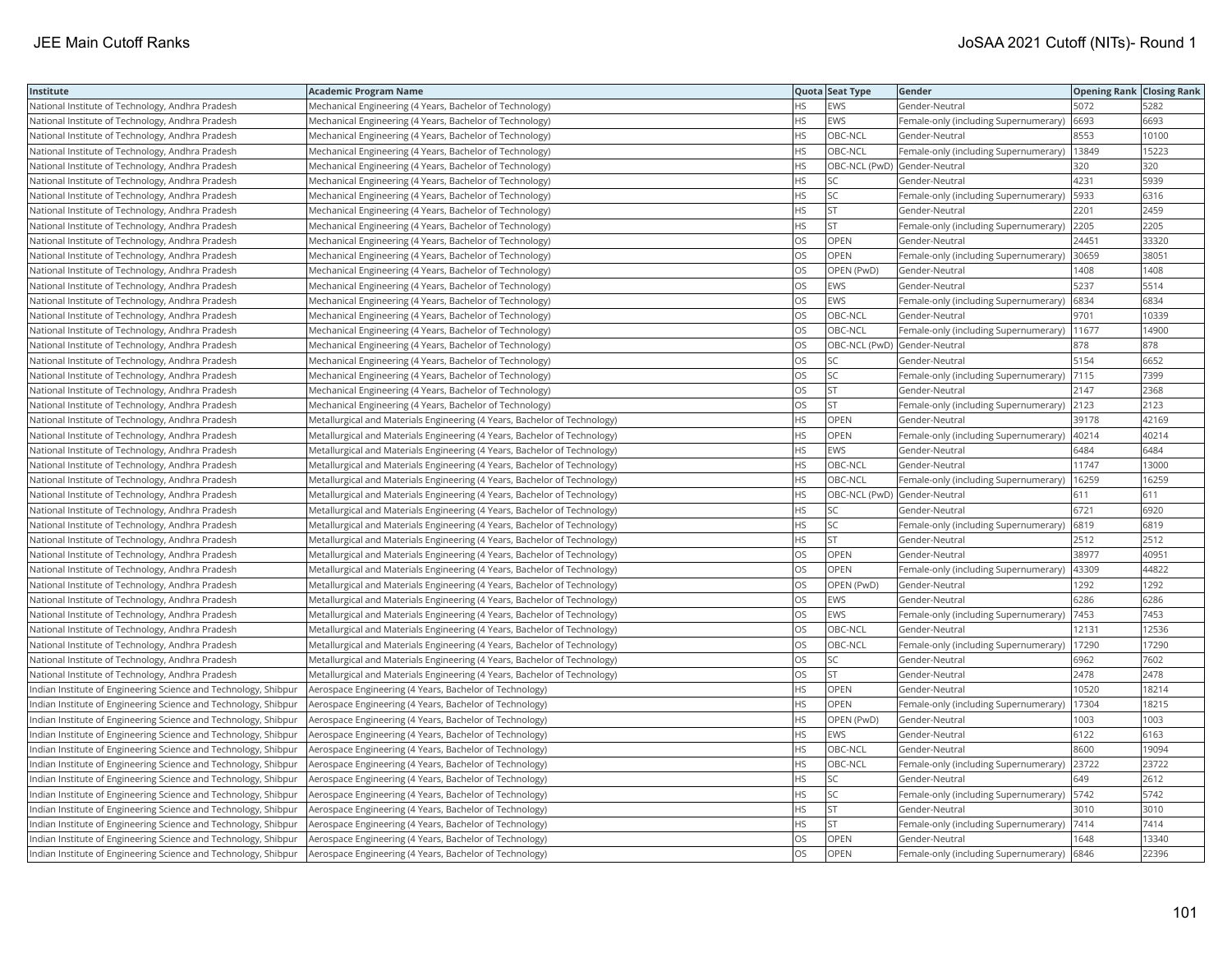| Institute                                                       | <b>Academic Program Name</b>                                       |           | Quota Seat Type              | Gender                                      | <b>Opening Rank Closing Rank</b> |       |
|-----------------------------------------------------------------|--------------------------------------------------------------------|-----------|------------------------------|---------------------------------------------|----------------------------------|-------|
| Indian Institute of Engineering Science and Technology, Shibpur | Aerospace Engineering (4 Years, Bachelor of Technology)            | OS        | EWS                          | Gender-Neutral                              | 2459                             | 2641  |
| Indian Institute of Engineering Science and Technology, Shibpur | Aerospace Engineering (4 Years, Bachelor of Technology)            | OS        | EWS                          | Female-only (including Supernumerary)       | 3447                             | 3447  |
| Indian Institute of Engineering Science and Technology, Shibpur | Aerospace Engineering (4 Years, Bachelor of Technology)            | OS        | OBC-NCL                      | Gender-Neutral                              | 5141                             | 6217  |
| ndian Institute of Engineering Science and Technology, Shibpur  | Aerospace Engineering (4 Years, Bachelor of Technology)            | OS        | OBC-NCL                      | Female-only (including Supernumerary)  9310 |                                  | 9310  |
| Indian Institute of Engineering Science and Technology, Shibpur | Aerospace Engineering (4 Years, Bachelor of Technology)            | OS        | OBC-NCL (PwD) Gender-Neutral |                                             | 405                              | 405   |
| Indian Institute of Engineering Science and Technology, Shibpur | Aerospace Engineering (4 Years, Bachelor of Technology)            | OS        | SC                           | Gender-Neutral                              | 1217                             | 2080  |
| Indian Institute of Engineering Science and Technology, Shibpur | Aerospace Engineering (4 Years, Bachelor of Technology)            | OS.       | <b>SC</b>                    | Female-only (including Supernumerary)       | 2889                             | 2889  |
| Indian Institute of Engineering Science and Technology, Shibpur | Aerospace Engineering (4 Years, Bachelor of Technology)            | OS        | <b>ST</b>                    | Gender-Neutral                              | 890                              | 890   |
| Indian Institute of Engineering Science and Technology, Shibpur | Architecture (5 Years, Bachelor of Architecture)                   | <b>HS</b> | OPEN                         | Gender-Neutral                              | 228                              | 687   |
| Indian Institute of Engineering Science and Technology, Shibpur | Architecture (5 Years, Bachelor of Architecture)                   | <b>HS</b> | OPEN                         | Female-only (including Supernumerary)       | 331                              | 331   |
| Indian Institute of Engineering Science and Technology, Shibpur | Architecture (5 Years, Bachelor of Architecture)                   | <b>HS</b> | EWS                          | Gender-Neutral                              | 245                              | 245   |
| Indian Institute of Engineering Science and Technology, Shibpur | Architecture (5 Years, Bachelor of Architecture)                   | <b>HS</b> | OBC-NCL                      | Gender-Neutral                              | 384                              | 914   |
| Indian Institute of Engineering Science and Technology, Shibpur | Architecture (5 Years, Bachelor of Architecture)                   | <b>HS</b> | OBC-NCL                      | Female-only (including Supernumerary)       | 766                              | 766   |
| Indian Institute of Engineering Science and Technology, Shibpur | Architecture (5 Years, Bachelor of Architecture)                   | <b>HS</b> | SC.                          | Gender-Neutral                              | 33                               | 33    |
| Indian Institute of Engineering Science and Technology, Shibpur | Architecture (5 Years, Bachelor of Architecture)                   | <b>HS</b> | SC                           | Female-only (including Supernumerary)       | 24                               | 24    |
| ndian Institute of Engineering Science and Technology, Shibpur  | Architecture (5 Years, Bachelor of Architecture)                   | HS        | <b>ST</b>                    | Gender-Neutral                              | 48                               | 48    |
| Indian Institute of Engineering Science and Technology, Shibpur | Architecture (5 Years, Bachelor of Architecture)                   | OS        | OPEN                         | Gender-Neutral                              | 657                              | 836   |
| Indian Institute of Engineering Science and Technology, Shibpur | Architecture (5 Years, Bachelor of Architecture)                   | OS        | OPEN                         | Female-only (including Supernumerary)       | 750                              | 750   |
| Indian Institute of Engineering Science and Technology, Shibpur | Architecture (5 Years, Bachelor of Architecture)                   | OS        | EWS                          | Gender-Neutral                              | 140                              | 140   |
| Indian Institute of Engineering Science and Technology, Shibpur | Architecture (5 Years, Bachelor of Architecture)                   | <b>OS</b> | OBC-NCL                      | Gender-Neutral                              | 354                              | 382   |
| Indian Institute of Engineering Science and Technology, Shibpur | Architecture (5 Years, Bachelor of Architecture)                   | OS        | OBC-NCL                      | Female-only (including Supernumerary)       | 388                              | 388   |
| Indian Institute of Engineering Science and Technology, Shibpur | Architecture (5 Years, Bachelor of Architecture)                   | OS        | SC                           | Gender-Neutral                              | 40                               | 40    |
| Indian Institute of Engineering Science and Technology, Shibpur | Architecture (5 Years, Bachelor of Architecture)                   | OS.       | lst                          | Gender-Neutral                              | 77                               | 77    |
| Indian Institute of Engineering Science and Technology, Shibpur | Civil Engineering (4 Years, Bachelor of Technology)                | <b>HS</b> | OPEN                         | Gender-Neutral                              | 22019                            | 32706 |
| Indian Institute of Engineering Science and Technology, Shibpur | Civil Engineering (4 Years, Bachelor of Technology)                | <b>HS</b> | OPEN                         | Female-only (including Supernumerary)       | 33895                            | 40797 |
| Indian Institute of Engineering Science and Technology, Shibpur | Civil Engineering (4 Years, Bachelor of Technology)                | <b>HS</b> | OPEN (PwD)                   | Gender-Neutral                              | 659                              | 659   |
| Indian Institute of Engineering Science and Technology, Shibpur | Civil Engineering (4 Years, Bachelor of Technology)                | <b>HS</b> | EWS                          | Gender-Neutral                              | 7076                             | 8666  |
| Indian Institute of Engineering Science and Technology, Shibpur | Civil Engineering (4 Years, Bachelor of Technology)                | <b>HS</b> | EWS                          | Female-only (including Supernumerary)       | 18706                            | 18706 |
| Indian Institute of Engineering Science and Technology, Shibpur | Civil Engineering (4 Years, Bachelor of Technology)                | <b>HS</b> | OBC-NCL                      | Gender-Neutral                              | 19417                            | 25116 |
| Indian Institute of Engineering Science and Technology, Shibpur | Civil Engineering (4 Years, Bachelor of Technology)                | <b>HS</b> | OBC-NCL                      | Female-only (including Supernumerary)       | 32558                            | 40065 |
| Indian Institute of Engineering Science and Technology, Shibpur | Civil Engineering (4 Years, Bachelor of Technology)                | <b>HS</b> | SC                           | Gender-Neutral                              | 2310                             | 4985  |
| ndian Institute of Engineering Science and Technology, Shibpur  | Civil Engineering (4 Years, Bachelor of Technology)                | HS        | SC                           | Female-only (including Supernumerary)       | 5700                             | 6947  |
| Indian Institute of Engineering Science and Technology, Shibpur | Civil Engineering (4 Years, Bachelor of Technology)                | <b>HS</b> | <b>ST</b>                    | Gender-Neutral                              | 4527                             | 7784  |
| Indian Institute of Engineering Science and Technology, Shibpur | Civil Engineering (4 Years, Bachelor of Technology)                | <b>HS</b> | lst                          | Female-only (including Supernumerary)       | 8606                             | 8606  |
| Indian Institute of Engineering Science and Technology, Shibpur | Civil Engineering (4 Years, Bachelor of Technology)                | <b>OS</b> | OPEN                         | Gender-Neutral                              | 25872                            | 34543 |
| Indian Institute of Engineering Science and Technology, Shibpur | Civil Engineering (4 Years, Bachelor of Technology)                | <b>OS</b> | <b>OPEN</b>                  | Female-only (including Supernumerary)       | 29058                            | 42899 |
| Indian Institute of Engineering Science and Technology, Shibpur | Civil Engineering (4 Years, Bachelor of Technology)                | OS        | OPEN (PwD)                   | Gender-Neutral                              | 1403                             | 1403  |
| Indian Institute of Engineering Science and Technology, Shibpur | Civil Engineering (4 Years, Bachelor of Technology)                | OS        | EWS                          | Gender-Neutral                              | 5167                             | 5510  |
| Indian Institute of Engineering Science and Technology, Shibpur | Civil Engineering (4 Years, Bachelor of Technology)                | <b>OS</b> | EWS                          | Female-only (including Supernumerary)       | 7459                             | 7794  |
| Indian Institute of Engineering Science and Technology, Shibpur | Civil Engineering (4 Years, Bachelor of Technology)                | OS        | OBC-NCL                      | Gender-Neutral                              | 8986                             | 10427 |
| Indian Institute of Engineering Science and Technology, Shibpur | Civil Engineering (4 Years, Bachelor of Technology)                | OS        | OBC-NCL                      | Female-only (including Supernumerary)       | 15475                            | 16501 |
| Indian Institute of Engineering Science and Technology, Shibpur | Civil Engineering (4 Years, Bachelor of Technology)                | OS        | <b>SC</b>                    | Gender-Neutral                              | 4998                             | 6154  |
| Indian Institute of Engineering Science and Technology, Shibpur | Civil Engineering (4 Years, Bachelor of Technology)                | OS        | <b>SC</b>                    | Female-only (including Supernumerary)       | 5112                             | 6776  |
| Indian Institute of Engineering Science and Technology, Shibpur | Civil Engineering (4 Years, Bachelor of Technology)                | OS        | lst                          | Gender-Neutral                              | 1639                             | 2014  |
| Indian Institute of Engineering Science and Technology, Shibpur | Civil Engineering (4 Years, Bachelor of Technology)                | OS        | <b>ST</b>                    | Female-only (including Supernumerary) 3291  |                                  | 3291  |
| Indian Institute of Engineering Science and Technology, Shibpur | Computer Science and Engineering (4 Years, Bachelor of Technology) | <b>HS</b> | OPEN                         | Gender-Neutral                              | 3178                             | 9152  |
| Indian Institute of Engineering Science and Technology, Shibpur | Computer Science and Engineering (4 Years, Bachelor of Technology) | <b>HS</b> | <b>OPEN</b>                  | Female-only (including Supernumerary)       | 874                              | 12079 |
| Indian Institute of Engineering Science and Technology, Shibpur | Computer Science and Engineering (4 Years, Bachelor of Technology) | HS        | OPEN (PwD)                   | Gender-Neutral                              | 186                              | 186   |
| Indian Institute of Engineering Science and Technology, Shibpur | Computer Science and Engineering (4 Years, Bachelor of Technology) | <b>HS</b> | <b>EWS</b>                   | Gender-Neutral                              | 1494                             | 3090  |
| Indian Institute of Engineering Science and Technology, Shibpur | Computer Science and Engineering (4 Years, Bachelor of Technology) | <b>HS</b> | EWS                          | Female-only (including Supernumerary)       | 6305                             | 6305  |
| Indian Institute of Engineering Science and Technology, Shibpur | Computer Science and Engineering (4 Years, Bachelor of Technology) | <b>HS</b> | OBC-NCL                      | Gender-Neutral                              | 1758                             | 7751  |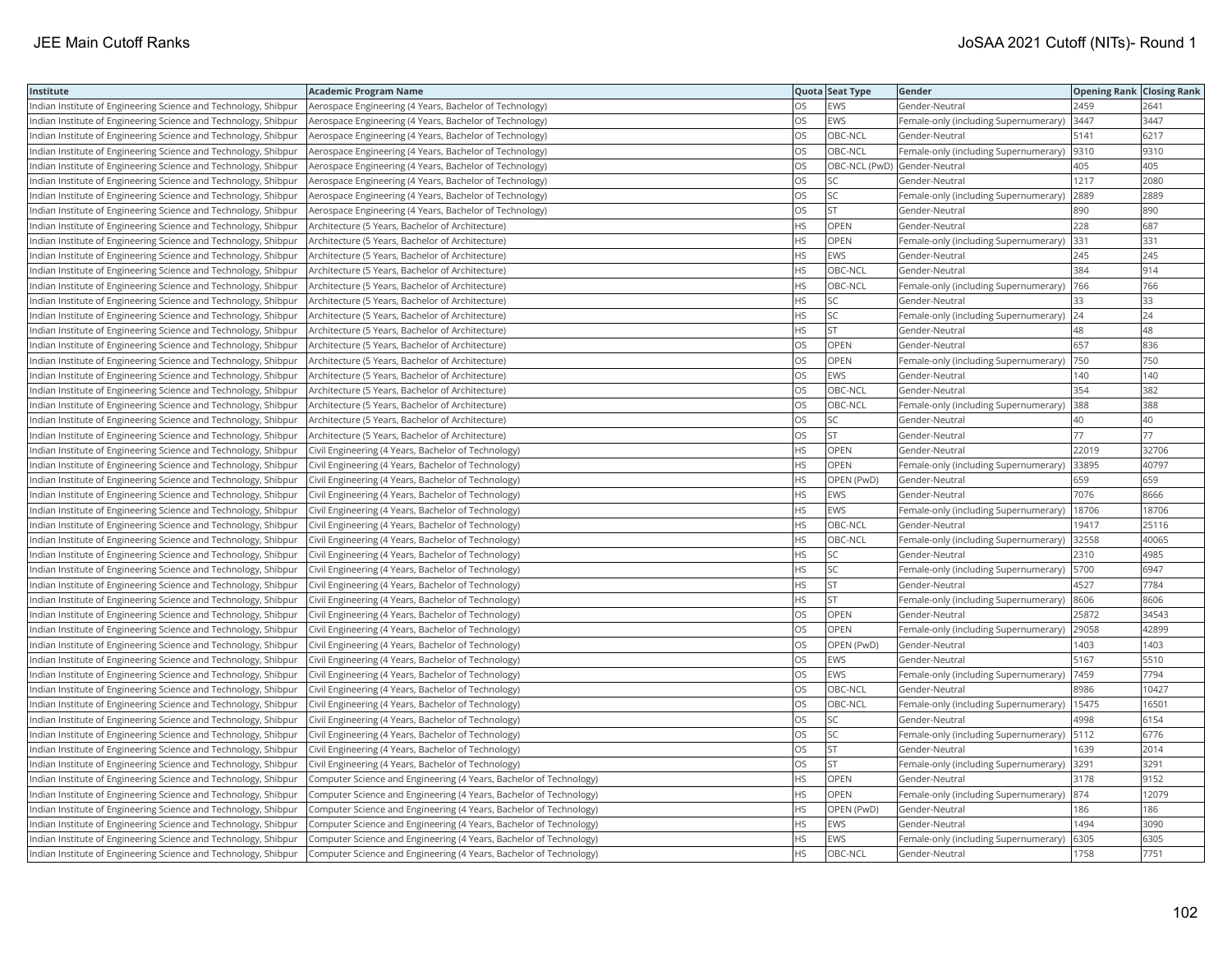| Academic Program Name<br>Institute                                                                                           |                                                                                 |           | Quota Seat Type              | Gender                                        | <b>Opening Rank Closing Rank</b> |       |
|------------------------------------------------------------------------------------------------------------------------------|---------------------------------------------------------------------------------|-----------|------------------------------|-----------------------------------------------|----------------------------------|-------|
| Indian Institute of Engineering Science and Technology, Shibpur                                                              | Computer Science and Engineering (4 Years, Bachelor of Technology)              | HS.       | OBC-NCL                      | Female-only (including Supernumerary) 3039    |                                  | 11837 |
| Indian Institute of Engineering Science and Technology, Shibpur                                                              | Computer Science and Engineering (4 Years, Bachelor of Technology)              | HS.       | SC                           | Gender-Neutral                                | 689                              | 1425  |
| Indian Institute of Engineering Science and Technology, Shibpur                                                              | Computer Science and Engineering (4 Years, Bachelor of Technology)              | HS.       | SC                           | Female-only (including Supernumerary)  1501   |                                  | 1501  |
| Indian Institute of Engineering Science and Technology, Shibpur                                                              | Computer Science and Engineering (4 Years, Bachelor of Technology)              | HS.       | <b>ST</b>                    | Gender-Neutral                                | 371                              | 1351  |
| Indian Institute of Engineering Science and Technology, Shibpur                                                              | Computer Science and Engineering (4 Years, Bachelor of Technology)              | HS.       | <b>ST</b>                    | Female-only (including Supernumerary) 2547    |                                  | 2547  |
| Indian Institute of Engineering Science and Technology, Shibpur                                                              | Computer Science and Engineering (4 Years, Bachelor of Technology)              | OS        | <b>OPEN</b>                  | Gender-Neutral                                | 6911                             | 10166 |
| Indian Institute of Engineering Science and Technology, Shibpur                                                              | Computer Science and Engineering (4 Years, Bachelor of Technology)              | OS        | OPEN                         | Female-only (including Supernumerary)  11977  |                                  | 16879 |
| Indian Institute of Engineering Science and Technology, Shibpur                                                              | Computer Science and Engineering (4 Years, Bachelor of Technology)              | OS.       | OPEN (PwD)                   | Gender-Neutral                                | 142                              | 142   |
| Indian Institute of Engineering Science and Technology, Shibpur                                                              | Computer Science and Engineering (4 Years, Bachelor of Technology)              | OS        | <b>EWS</b>                   | Gender-Neutral                                | 1317                             | 1519  |
| Indian Institute of Engineering Science and Technology, Shibpur                                                              | Computer Science and Engineering (4 Years, Bachelor of Technology)              | OS.       | <b>EWS</b>                   | Female-only (including Supernumerary)         | 2682                             | 2682  |
| Indian Institute of Engineering Science and Technology, Shibpur                                                              | Computer Science and Engineering (4 Years, Bachelor of Technology)              | OS        | OBC-NCL                      | Gender-Neutral                                | 2227                             | 4026  |
| Indian Institute of Engineering Science and Technology, Shibpur                                                              | Computer Science and Engineering (4 Years, Bachelor of Technology)              | OS        | OBC-NCL                      | Female-only (including Supernumerary)         | 6551                             | 6773  |
| Indian Institute of Engineering Science and Technology, Shibpur                                                              | Computer Science and Engineering (4 Years, Bachelor of Technology)              | OS.       | <b>SC</b>                    | Gender-Neutral                                | 1801                             | 2174  |
| Indian Institute of Engineering Science and Technology, Shibpur                                                              | Computer Science and Engineering (4 Years, Bachelor of Technology)              | OS        | SC                           | Female-only (including Supernumerary)  3996   |                                  | 3996  |
| Indian Institute of Engineering Science and Technology, Shibpur                                                              | Computer Science and Engineering (4 Years, Bachelor of Technology)              | OS        | <b>ST</b>                    | Gender-Neutral                                | 959                              | 1058  |
| Indian Institute of Engineering Science and Technology, Shibpur                                                              | Computer Science and Engineering (4 Years, Bachelor of Technology)              | OS        | <b>ST</b>                    | Female-only (including Supernumerary)   1364  |                                  | 1364  |
| Indian Institute of Engineering Science and Technology, Shibpur<br>Electrical Engineering (4 Years, Bachelor of Technology)  |                                                                                 | HS        | OPEN                         | Gender-Neutral                                | 13685                            | 17839 |
| Indian Institute of Engineering Science and Technology, Shibpur<br>Electrical Engineering (4 Years, Bachelor of Technology)  |                                                                                 | HS        | OPEN                         | Female-only (including Supernumerary)         | 22499                            | 25540 |
| Indian Institute of Engineering Science and Technology, Shibpur<br>Electrical Engineering (4 Years, Bachelor of Technology)  |                                                                                 | HS        | OPEN (PwD)                   | Gender-Neutral                                | 970                              | 970   |
| Indian Institute of Engineering Science and Technology, Shibpur<br> Electrical Engineering (4 Years, Bachelor of Technology) |                                                                                 | HS.       | EWS                          | Gender-Neutral                                | 5205                             | 5630  |
| Indian Institute of Engineering Science and Technology, Shibpur<br>Electrical Engineering (4 Years, Bachelor of Technology)  |                                                                                 | <b>HS</b> | <b>EWS</b>                   | Female-only (including Supernumerary)   11557 |                                  | 11557 |
| Indian Institute of Engineering Science and Technology, Shibpur<br>Electrical Engineering (4 Years, Bachelor of Technology)  |                                                                                 | HS        | OBC-NCL                      | Gender-Neutral                                | 5990                             | 16121 |
| Indian Institute of Engineering Science and Technology, Shibpur<br>Electrical Engineering (4 Years, Bachelor of Technology)  |                                                                                 | HS.       | OBC-NCL                      | Female-only (including Supernumerary) 23743   |                                  | 25603 |
| Indian Institute of Engineering Science and Technology, Shibpur<br>Electrical Engineering (4 Years, Bachelor of Technology)  |                                                                                 | HS.       | SC                           | Gender-Neutral                                | 2071                             | 2967  |
| Indian Institute of Engineering Science and Technology, Shibpur<br>Electrical Engineering (4 Years, Bachelor of Technology)  |                                                                                 | HS        | <b>SC</b>                    | Female-only (including Supernumerary) 3552    |                                  | 3552  |
| Indian Institute of Engineering Science and Technology, Shibpur<br>Electrical Engineering (4 Years, Bachelor of Technology)  |                                                                                 | HS        | <b>ST</b>                    | Gender-Neutral                                | 3490                             | 4286  |
| Indian Institute of Engineering Science and Technology, Shibpur<br>Electrical Engineering (4 Years, Bachelor of Technology)  |                                                                                 | HS.       | <b>ST</b>                    | Female-only (including Supernumerary)         | 9147                             | 9147  |
| Indian Institute of Engineering Science and Technology, Shibpur<br>Electrical Engineering (4 Years, Bachelor of Technology)  |                                                                                 | OS        | OPEN                         | Gender-Neutral                                | 13448                            | 22192 |
| Indian Institute of Engineering Science and Technology, Shibpur<br>Electrical Engineering (4 Years, Bachelor of Technology)  |                                                                                 | OS.       | <b>OPEN</b>                  | Female-only (including Supernumerary)         | 22746                            | 28816 |
| Indian Institute of Engineering Science and Technology, Shibpur<br>Electrical Engineering (4 Years, Bachelor of Technology)  |                                                                                 | OS        | OPEN (PwD)                   | Gender-Neutral                                | 1094                             | 1094  |
| Indian Institute of Engineering Science and Technology, Shibpur<br>Electrical Engineering (4 Years, Bachelor of Technology)  |                                                                                 | OS        | EWS                          | Gender-Neutral                                | 3199                             | 3284  |
| Indian Institute of Engineering Science and Technology, Shibpur<br>Electrical Engineering (4 Years, Bachelor of Technology)  |                                                                                 | OS        | EWS                          | Female-only (including Supernumerary)   4729  |                                  | 4729  |
| Indian Institute of Engineering Science and Technology, Shibpur<br>Electrical Engineering (4 Years, Bachelor of Technology)  |                                                                                 | OS.       | OBC-NCL                      | Gender-Neutral                                | 6752                             | 7658  |
| Indian Institute of Engineering Science and Technology, Shibpur<br>Electrical Engineering (4 Years, Bachelor of Technology)  |                                                                                 | OS        | OBC-NCL                      | Female-only (including Supernumerary)         | 11643                            | 13047 |
| Indian Institute of Engineering Science and Technology, Shibpur<br>Electrical Engineering (4 Years, Bachelor of Technology)  |                                                                                 | OS        | <b>SC</b>                    | Gender-Neutral                                | 3933                             | 4870  |
| Indian Institute of Engineering Science and Technology, Shibpur<br> Electrical Engineering (4 Years, Bachelor of Technology) |                                                                                 | OS        | SC                           | Female-only (including Supernumerary)         | 5580                             | 5580  |
| Indian Institute of Engineering Science and Technology, Shibpur<br>Electrical Engineering (4 Years, Bachelor of Technology)  |                                                                                 | OS.       | <b>ST</b>                    | Gender-Neutral                                | 1266                             | 1760  |
| Indian Institute of Engineering Science and Technology, Shibpur<br>Electrical Engineering (4 Years, Bachelor of Technology)  |                                                                                 | OS.       | lst                          | Female-only (including Supernumerary)         | 2240                             | 2240  |
| Indian Institute of Engineering Science and Technology, Shibpur                                                              | Electronics and Telecommunication Engineering (4 Years, Bachelor of Technology) | HS.       | <b>OPEN</b>                  | Gender-Neutral                                | 10638                            | 13519 |
| Indian Institute of Engineering Science and Technology, Shibpur                                                              | Electronics and Telecommunication Engineering (4 Years, Bachelor of Technology) | HS.       | <b>OPEN</b>                  | Female-only (including Supernumerary)   12125 |                                  | 14616 |
| Indian Institute of Engineering Science and Technology, Shibpur                                                              | Electronics and Telecommunication Engineering (4 Years, Bachelor of Technology) | HS        | EWS                          | Gender-Neutral                                | 3018                             | 4067  |
| Indian Institute of Engineering Science and Technology, Shibpur                                                              | Electronics and Telecommunication Engineering (4 Years, Bachelor of Technology) | HS.       | EWS                          | Female-only (including Supernumerary) 8239    |                                  | 8239  |
| Indian Institute of Engineering Science and Technology, Shibpur                                                              | Electronics and Telecommunication Engineering (4 Years, Bachelor of Technology) | НS        | OBC-NCL                      | Gender-Neutral                                | 8290                             | 12363 |
| Indian Institute of Engineering Science and Technology, Shibpur                                                              | Electronics and Telecommunication Engineering (4 Years, Bachelor of Technology) | HS.       | OBC-NCL                      | Female-only (including Supernumerary) 21182   |                                  | 21182 |
| Indian Institute of Engineering Science and Technology, Shibpur                                                              | Electronics and Telecommunication Engineering (4 Years, Bachelor of Technology) | <b>HS</b> | OBC-NCL (PwD) Gender-Neutral |                                               | 392                              | 392   |
| Indian Institute of Engineering Science and Technology, Shibpur                                                              | Electronics and Telecommunication Engineering (4 Years, Bachelor of Technology) | HS.       | <b>SC</b>                    | Gender-Neutral                                | 1640                             | 2042  |
| Indian Institute of Engineering Science and Technology, Shibpur                                                              | Electronics and Telecommunication Engineering (4 Years, Bachelor of Technology) | HS.       | SC                           | Female-only (including Supernumerary) 3242    |                                  | 3242  |
| Indian Institute of Engineering Science and Technology, Shibpur                                                              | Electronics and Telecommunication Engineering (4 Years, Bachelor of Technology) | HS        | <b>ST</b>                    | Gender-Neutral                                | 3134                             | 3361  |
| Indian Institute of Engineering Science and Technology, Shibpur                                                              | Electronics and Telecommunication Engineering (4 Years, Bachelor of Technology) | НS        | <b>ST</b>                    | Female-only (including Supernumerary)   5686  |                                  | 5686  |
| Indian Institute of Engineering Science and Technology, Shibpur                                                              | Electronics and Telecommunication Engineering (4 Years, Bachelor of Technology) | OS        | <b>OPEN</b>                  | Gender-Neutral                                | 13274                            | 16319 |
| Indian Institute of Engineering Science and Technology, Shibpur                                                              | Electronics and Telecommunication Engineering (4 Years, Bachelor of Technology) | <b>OS</b> | OPEN                         | Female-only (including Supernumerary)         | 21233                            | 24458 |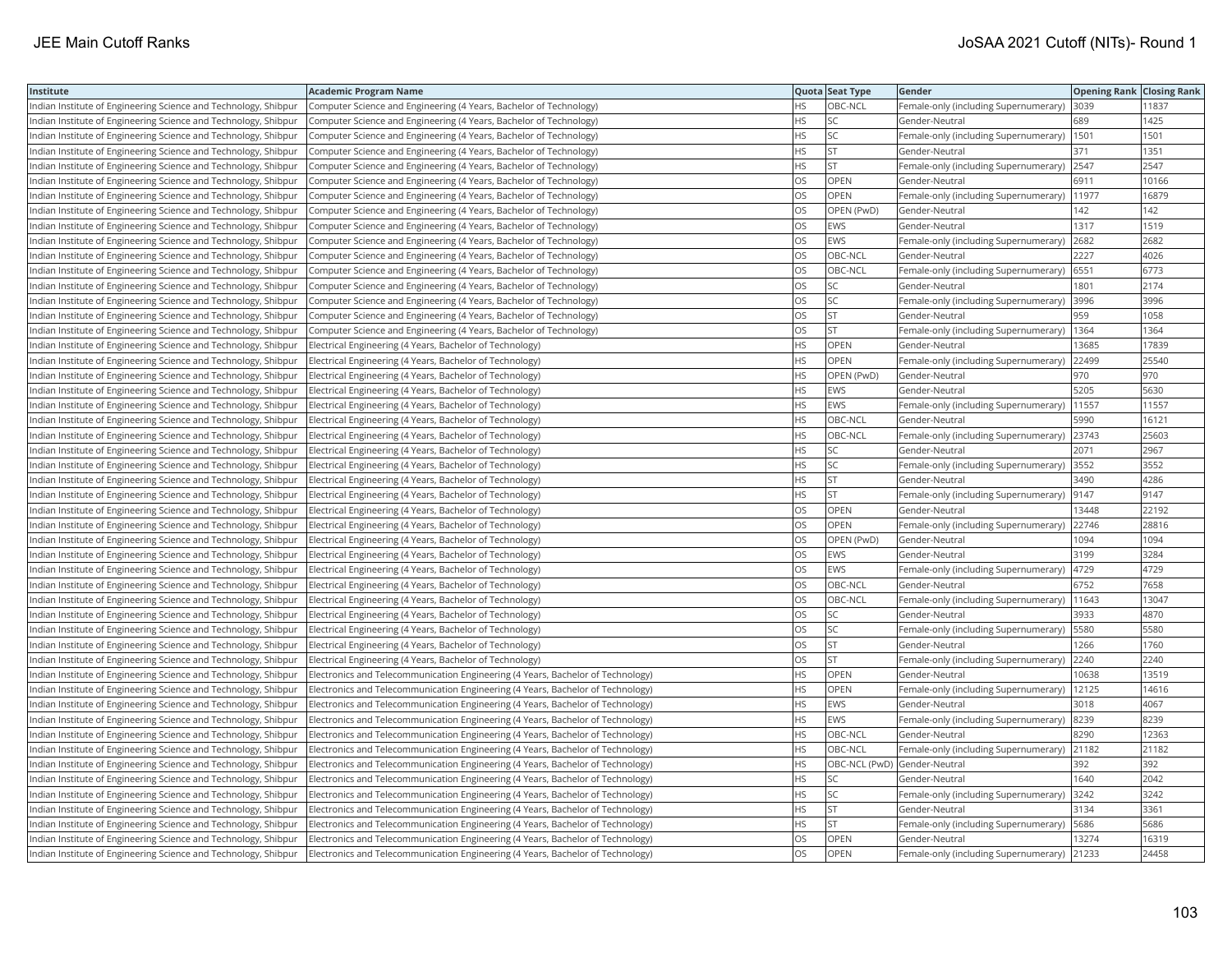| Institute                                                       | <b>Academic Program Name</b>                                                    |           | Quota Seat Type              | Gender                                        | <b>Opening Rank Closing Rank</b> |       |
|-----------------------------------------------------------------|---------------------------------------------------------------------------------|-----------|------------------------------|-----------------------------------------------|----------------------------------|-------|
| Indian Institute of Engineering Science and Technology, Shibpur | Electronics and Telecommunication Engineering (4 Years, Bachelor of Technology) | OS        | OPEN (PwD)                   | Gender-Neutral                                | 695                              | 695   |
| Indian Institute of Engineering Science and Technology, Shibpur | Electronics and Telecommunication Engineering (4 Years, Bachelor of Technology) | OS        | <b>EWS</b>                   | Gender-Neutral                                | 2340                             | 2471  |
| Indian Institute of Engineering Science and Technology, Shibpur | Electronics and Telecommunication Engineering (4 Years, Bachelor of Technology) | <b>OS</b> | EWS                          | Female-only (including Supernumerary)         | 3706                             | 3706  |
| Indian Institute of Engineering Science and Technology, Shibpur | Electronics and Telecommunication Engineering (4 Years, Bachelor of Technology) | OS        | OBC-NCL                      | Gender-Neutral                                | 4114                             | 6191  |
| Indian Institute of Engineering Science and Technology, Shibpur | Electronics and Telecommunication Engineering (4 Years, Bachelor of Technology) | OS        | OBC-NCL                      | Female-only (including Supernumerary)         | 9030                             | 9867  |
| Indian Institute of Engineering Science and Technology, Shibpur | Electronics and Telecommunication Engineering (4 Years, Bachelor of Technology) | OS        | OBC-NCL (PwD) Gender-Neutral |                                               | 383                              | 383   |
| Indian Institute of Engineering Science and Technology, Shibpur | Electronics and Telecommunication Engineering (4 Years, Bachelor of Technology) | OS        | SC                           | Gender-Neutral                                | 2413                             | 3237  |
| Indian Institute of Engineering Science and Technology, Shibpur | Electronics and Telecommunication Engineering (4 Years, Bachelor of Technology) | OS        | SC.                          | Female-only (including Supernumerary)         | 4852                             | 4852  |
| Indian Institute of Engineering Science and Technology, Shibpur | Electronics and Telecommunication Engineering (4 Years, Bachelor of Technology) | OS        | <b>ST</b>                    | Gender-Neutral                                | 1449                             | 1449  |
| Indian Institute of Engineering Science and Technology, Shibpur | Information Technology (4 Years, Bachelor of Technology)                        | <b>HS</b> | OPEN                         | Gender-Neutral                                | 9318                             | 12692 |
| Indian Institute of Engineering Science and Technology, Shibpur | Information Technology (4 Years, Bachelor of Technology)                        | HS        | <b>OPEN</b>                  | Female-only (including Supernumerary)         | 14823                            | 16796 |
| Indian Institute of Engineering Science and Technology, Shibpur | Information Technology (4 Years, Bachelor of Technology)                        | <b>HS</b> | OPEN (PwD)                   | Gender-Neutral                                | 566                              | 566   |
| Indian Institute of Engineering Science and Technology, Shibpur | Information Technology (4 Years, Bachelor of Technology)                        | <b>HS</b> | EWS                          | Gender-Neutral                                | 3169                             | 3979  |
| Indian Institute of Engineering Science and Technology, Shibpur | Information Technology (4 Years, Bachelor of Technology)                        | HS        | <b>EWS</b>                   | Female-only (including Supernumerary)         | 7599                             | 7599  |
| Indian Institute of Engineering Science and Technology, Shibpur | Information Technology (4 Years, Bachelor of Technology)                        | <b>HS</b> | OBC-NCL                      | Gender-Neutral                                | 8287                             | 12024 |
| Indian Institute of Engineering Science and Technology, Shibpur | Information Technology (4 Years, Bachelor of Technology)                        | <b>HS</b> | OBC-NCL                      | Female-only (including Supernumerary)         | 13103                            | 18896 |
| Indian Institute of Engineering Science and Technology, Shibpur | Information Technology (4 Years, Bachelor of Technology)                        | HS        | OBC-NCL (PwD) Gender-Neutral |                                               | 379                              | 379   |
| Indian Institute of Engineering Science and Technology, Shibpur | Information Technology (4 Years, Bachelor of Technology)                        | <b>HS</b> | SC                           | Gender-Neutral                                | 1462                             | 1967  |
| Indian Institute of Engineering Science and Technology, Shibpur | Information Technology (4 Years, Bachelor of Technology)                        | <b>HS</b> | lsc                          | Female-only (including Supernumerary)         | 3224                             | 3224  |
| Indian Institute of Engineering Science and Technology, Shibpur | Information Technology (4 Years, Bachelor of Technology)                        | HS.       | <b>ST</b>                    | Gender-Neutral                                | 1546                             | 2569  |
| Indian Institute of Engineering Science and Technology, Shibpur | Information Technology (4 Years, Bachelor of Technology)                        | <b>HS</b> | <b>ST</b>                    | Female-only (including Supernumerary)         | 4072                             | 4072  |
| Indian Institute of Engineering Science and Technology, Shibpur | Information Technology (4 Years, Bachelor of Technology)                        | OS        | <b>OPEN</b>                  | Gender-Neutral                                | 10311                            | 12620 |
| Indian Institute of Engineering Science and Technology, Shibpur | Information Technology (4 Years, Bachelor of Technology)                        | OS        | <b>OPEN</b>                  | Female-only (including Supernumerary)         | 18765                            | 20565 |
| Indian Institute of Engineering Science and Technology, Shibpur | Information Technology (4 Years, Bachelor of Technology)                        | OS        | OPEN (PwD)                   | Gender-Neutral                                | 461                              | 461   |
| Indian Institute of Engineering Science and Technology, Shibpur | Information Technology (4 Years, Bachelor of Technology)                        | OS        | <b>EWS</b>                   | Gender-Neutral                                | 1704                             | 1897  |
| Indian Institute of Engineering Science and Technology, Shibpur | Information Technology (4 Years, Bachelor of Technology)                        | OS        | <b>EWS</b>                   | Female-only (including Supernumerary)         | 3455                             | 3455  |
| Indian Institute of Engineering Science and Technology, Shibpur | Information Technology (4 Years, Bachelor of Technology)                        | <b>OS</b> | OBC-NCL                      | Gender-Neutral                                | 4092                             | 4711  |
| Indian Institute of Engineering Science and Technology, Shibpur | Information Technology (4 Years, Bachelor of Technology)                        | OS        | OBC-NCL                      | Female-only (including Supernumerary)         | 7265                             | 7846  |
| Indian Institute of Engineering Science and Technology, Shibpur | Information Technology (4 Years, Bachelor of Technology)                        | OS        | OBC-NCL (PwD) Gender-Neutral |                                               | 200                              | 200   |
| Indian Institute of Engineering Science and Technology, Shibpur | Information Technology (4 Years, Bachelor of Technology)                        | OS        | <b>SC</b>                    | Gender-Neutral                                | 2396                             | 2994  |
| Indian Institute of Engineering Science and Technology, Shibpur | Information Technology (4 Years, Bachelor of Technology)                        | OS        | <b>SC</b>                    | Female-only (including Supernumerary)         | 4815                             | 5377  |
| Indian Institute of Engineering Science and Technology, Shibpur | Information Technology (4 Years, Bachelor of Technology)                        | OS        | <b>ST</b>                    | Gender-Neutral                                | 060                              | 1354  |
| Indian Institute of Engineering Science and Technology, Shibpur | Information Technology (4 Years, Bachelor of Technology)                        | OS        | <b>ST</b>                    | Female-only (including Supernumerary)         | 1533                             | 1533  |
| Indian Institute of Engineering Science and Technology, Shibpur | Mechanical Engineering (4 Years, Bachelor of Technology)                        | <b>HS</b> | OPEN                         | Gender-Neutral                                | 15033                            | 21855 |
| Indian Institute of Engineering Science and Technology, Shibpur | Mechanical Engineering (4 Years, Bachelor of Technology)                        | <b>HS</b> | <b>OPEN</b>                  | Female-only (including Supernumerary)         | 25543                            | 30110 |
| Indian Institute of Engineering Science and Technology, Shibpur | Mechanical Engineering (4 Years, Bachelor of Technology)                        | HS        | OPEN (PwD)                   | Gender-Neutral                                | 1399                             | 1399  |
| Indian Institute of Engineering Science and Technology, Shibpur | Mechanical Engineering (4 Years, Bachelor of Technology)                        | <b>HS</b> | <b>EWS</b>                   | Gender-Neutral                                | 3732                             | 6087  |
| Indian Institute of Engineering Science and Technology, Shibpur | Mechanical Engineering (4 Years, Bachelor of Technology)                        | <b>HS</b> | <b>EWS</b>                   | Female-only (including Supernumerary)   14681 |                                  | 14681 |
| Indian Institute of Engineering Science and Technology, Shibpur | Mechanical Engineering (4 Years, Bachelor of Technology)                        | HS        | OBC-NCL                      | Gender-Neutral                                | 13283                            | 20586 |
| Indian Institute of Engineering Science and Technology, Shibpur | Mechanical Engineering (4 Years, Bachelor of Technology)                        | HS.       | OBC-NCL                      | Female-only (including Supernumerary)         | 25046                            | 31633 |
| Indian Institute of Engineering Science and Technology, Shibpur | Mechanical Engineering (4 Years, Bachelor of Technology)                        | <b>HS</b> | <b>SC</b>                    | Gender-Neutral                                | 3115                             | 3724  |
| Indian Institute of Engineering Science and Technology, Shibpur | Mechanical Engineering (4 Years, Bachelor of Technology)                        | HS        | <b>SC</b>                    | Female-only (including Supernumerary)         | 5570                             | 6635  |
| Indian Institute of Engineering Science and Technology, Shibpur | Mechanical Engineering (4 Years, Bachelor of Technology)                        | <b>HS</b> | <b>ST</b>                    | Gender-Neutral                                | 4422                             | 4471  |
| Indian Institute of Engineering Science and Technology, Shibpur | Mechanical Engineering (4 Years, Bachelor of Technology)                        | HS        | <b>ST</b>                    | Female-only (including Supernumerary)         | 9599                             | 9599  |
| Indian Institute of Engineering Science and Technology, Shibpur | Mechanical Engineering (4 Years, Bachelor of Technology)                        | OS        | OPEN                         | Gender-Neutral                                | 18073                            | 24822 |
| Indian Institute of Engineering Science and Technology, Shibpur | Mechanical Engineering (4 Years, Bachelor of Technology)                        | OS        | OPEN                         | Female-only (including Supernumerary)         | 31535                            | 33727 |
| Indian Institute of Engineering Science and Technology, Shibpur | Mechanical Engineering (4 Years, Bachelor of Technology)                        | <b>OS</b> | OPEN (PwD)                   | Gender-Neutral                                | 1092                             | 1092  |
| Indian Institute of Engineering Science and Technology, Shibpur | Mechanical Engineering (4 Years, Bachelor of Technology)                        | OS        | EWS                          | Gender-Neutral                                | 4147                             | 4395  |
| Indian Institute of Engineering Science and Technology, Shibpur | Mechanical Engineering (4 Years, Bachelor of Technology)                        | OS        | <b>EWS</b>                   | Female-only (including Supernumerary)         | 6916                             | 6916  |
| Indian Institute of Engineering Science and Technology, Shibpur | Mechanical Engineering (4 Years, Bachelor of Technology)                        | OS        | OBC-NCL                      | Gender-Neutral                                | 7383                             | 8902  |
| Indian Institute of Engineering Science and Technology, Shibpur | Mechanical Engineering (4 Years, Bachelor of Technology)                        | <b>OS</b> | <b>OBC-NCL</b>               | Female-only (including Supernumerary)   13786 |                                  | 14789 |